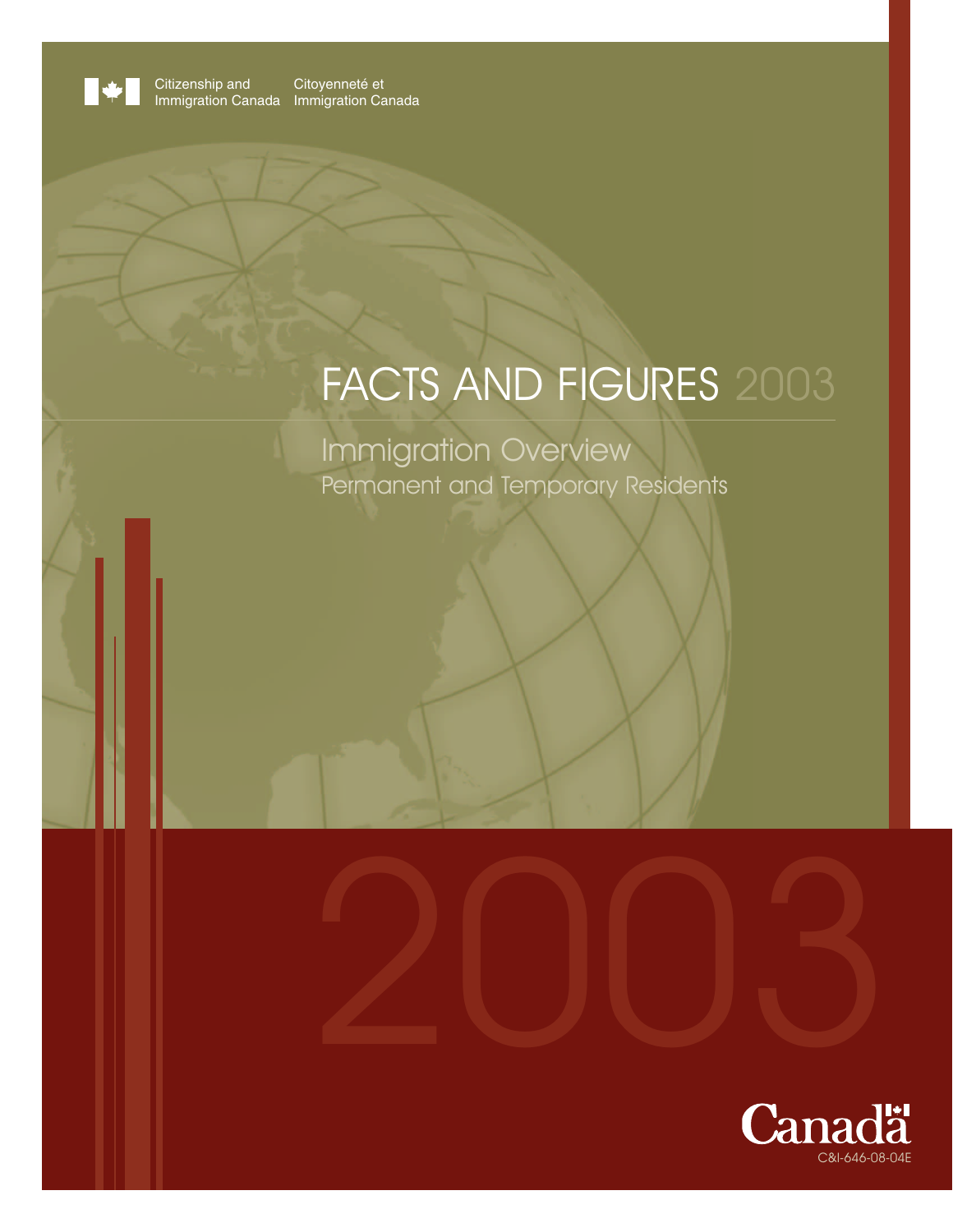

#### PRODUCED BY Priorities, Planning and Research Branch

Communications Branch Citizenship and Immigration Canada Ottawa, ON K1A 1L1 Fax: (613) 954-2221 Internet: http://www.cic.gc.ca

For additional information, including supplementary tables, visit http://www.cic.gc.ca/english/research/menu-fact.html

All rights reserved. No part of this information (publication or product) may be reproduced or transmitted in any form or by any means, electronic, mechanical, photocopying, recording or otherwise, or stored in a retrieval system, without prior written permission of the Minister of Public Works and Government Services Canada, Ottawa, Ontario K1A 0S5 or copyright.droitdauteur@pwgsc.gc.ca.

© Her Majesty the Queen in Right of Canada, represented by the Minister of Public Works and Government Services Canada, 2004.

Cat. no. Ci1-8/2003E ISBN 0-662-37804-0

Aussi disponible en français sous le titre Faits et chiffres 2003 : Aperçu de l'immigration - Résidents permanents et temporaires.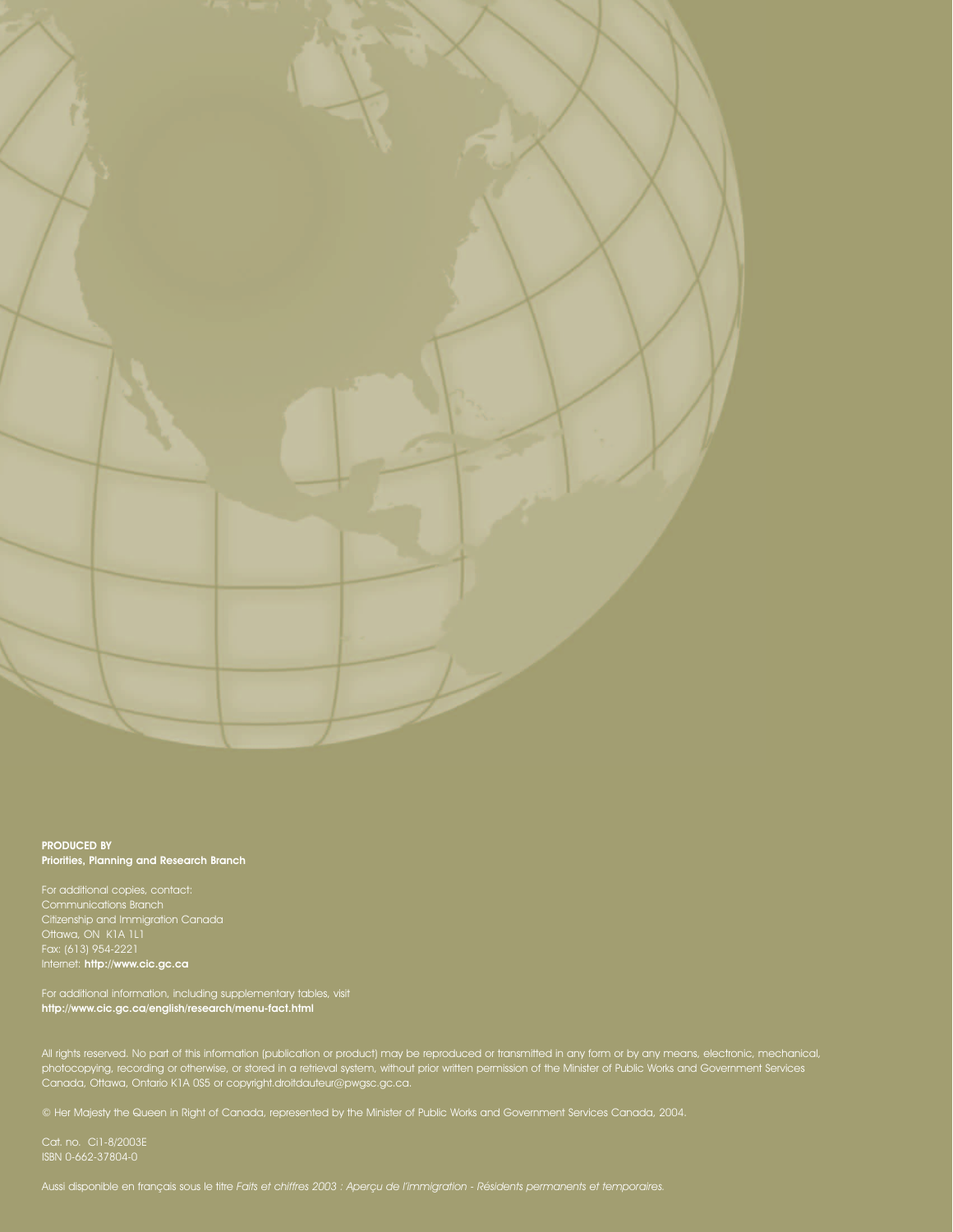# TABLE OF CONTENTS

| Canada - Permanent Residents by Category                                                                     |  |
|--------------------------------------------------------------------------------------------------------------|--|
|                                                                                                              |  |
|                                                                                                              |  |
|                                                                                                              |  |
|                                                                                                              |  |
|                                                                                                              |  |
|                                                                                                              |  |
|                                                                                                              |  |
|                                                                                                              |  |
|                                                                                                              |  |
|                                                                                                              |  |
|                                                                                                              |  |
|                                                                                                              |  |
|                                                                                                              |  |
|                                                                                                              |  |
|                                                                                                              |  |
|                                                                                                              |  |
|                                                                                                              |  |
|                                                                                                              |  |
|                                                                                                              |  |
|                                                                                                              |  |
|                                                                                                              |  |
|                                                                                                              |  |
|                                                                                                              |  |
|                                                                                                              |  |
|                                                                                                              |  |
|                                                                                                              |  |
| Canada - Permanent Residents from South and Central America and the United States by Top Source Countries 35 |  |
|                                                                                                              |  |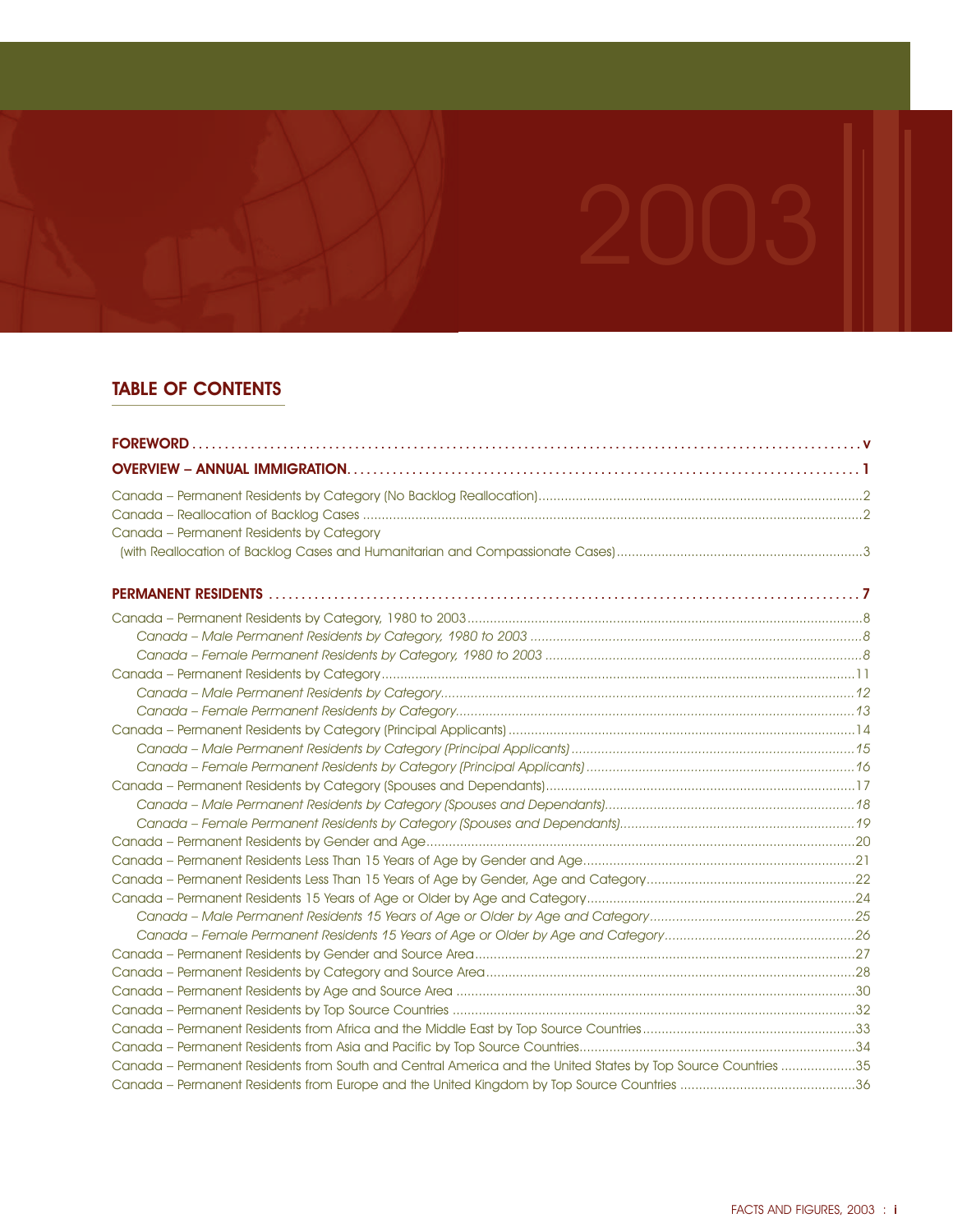| Canada - Permanent Residents 15 Years of Age or Older Intending to Work by Occupational Skill Level         |  |
|-------------------------------------------------------------------------------------------------------------|--|
|                                                                                                             |  |
| Canada - Skilled Workers 15 Years of Age or Older Intending to Work by Gender and                           |  |
|                                                                                                             |  |
|                                                                                                             |  |
| Canada - Permanent Residents 15 Years of Age or Older Intending to Work by Category and Language Ability 54 |  |
|                                                                                                             |  |
|                                                                                                             |  |
|                                                                                                             |  |
|                                                                                                             |  |
|                                                                                                             |  |
|                                                                                                             |  |
| Canada - Annual Flow of Adult Refugee Claimants 18 Years of Age or Older Showing Number                     |  |
|                                                                                                             |  |
|                                                                                                             |  |
|                                                                                                             |  |
|                                                                                                             |  |
| Canada - December 1 Stock of Adult Refugee Claimants 18 Years of Age or Older Showing Number                |  |
|                                                                                                             |  |
|                                                                                                             |  |
|                                                                                                             |  |
|                                                                                                             |  |
|                                                                                                             |  |
|                                                                                                             |  |
|                                                                                                             |  |
|                                                                                                             |  |
|                                                                                                             |  |
|                                                                                                             |  |
|                                                                                                             |  |
|                                                                                                             |  |
|                                                                                                             |  |
|                                                                                                             |  |
|                                                                                                             |  |
|                                                                                                             |  |
|                                                                                                             |  |
|                                                                                                             |  |
|                                                                                                             |  |
|                                                                                                             |  |
|                                                                                                             |  |
|                                                                                                             |  |
|                                                                                                             |  |
|                                                                                                             |  |
|                                                                                                             |  |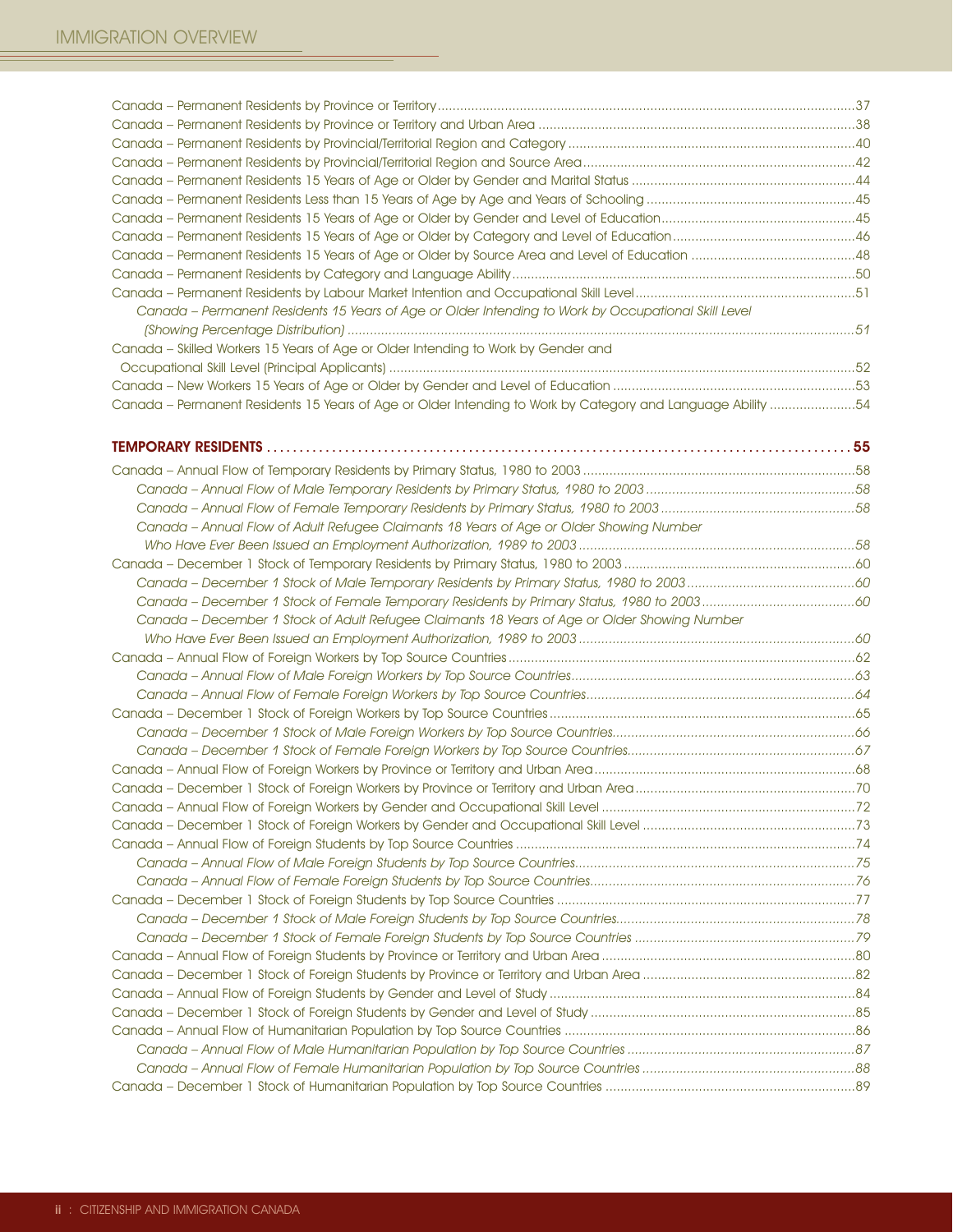ï

| Canada – Annual Flow of Adult Refugee Claimants 18 Years of Age or Older by Top Source                              |  |
|---------------------------------------------------------------------------------------------------------------------|--|
|                                                                                                                     |  |
|                                                                                                                     |  |
| Canada – December 1 Stock of Adult Refugee Claimants 18 Years of Age or Older by Top Source                         |  |
|                                                                                                                     |  |
| Canada – Annual Flow of Adult Refugee Claimants 18 Years of Age or Older by Province or Territory and Urban Area 98 |  |
| Canada – Annual Flow of Adult Refugee Claimants 18 Years of Age or Older by Province or Territory and Urban Area    |  |
|                                                                                                                     |  |
| Canada – December 1 Stock of Adult Refugee Claimants 18 Years of Age or Older by Province                           |  |
|                                                                                                                     |  |
| Canada – December 1 Stock of Adult Refugee Claimants 18 Years of Age or Older by Province or Territory              |  |
|                                                                                                                     |  |
|                                                                                                                     |  |

# LIST OF FIGURES

| Canada - Permanent Residents by Top Ten Source Countries, 2003 (Showing Percentage Distribution)32             |  |
|----------------------------------------------------------------------------------------------------------------|--|
|                                                                                                                |  |
| Canada – Permanent Residents 15 Years of Age or Older by Marital Status (Showing Percentage Distribution)44    |  |
| Canada – Permanent Residents by Category and Language Ability, 2003 (Showing Percentage Distribution)50        |  |
| Canada – Permanent Residents 15 Years of Age or Older Intending to Work by Category and Language Ability, 2003 |  |
|                                                                                                                |  |
|                                                                                                                |  |
|                                                                                                                |  |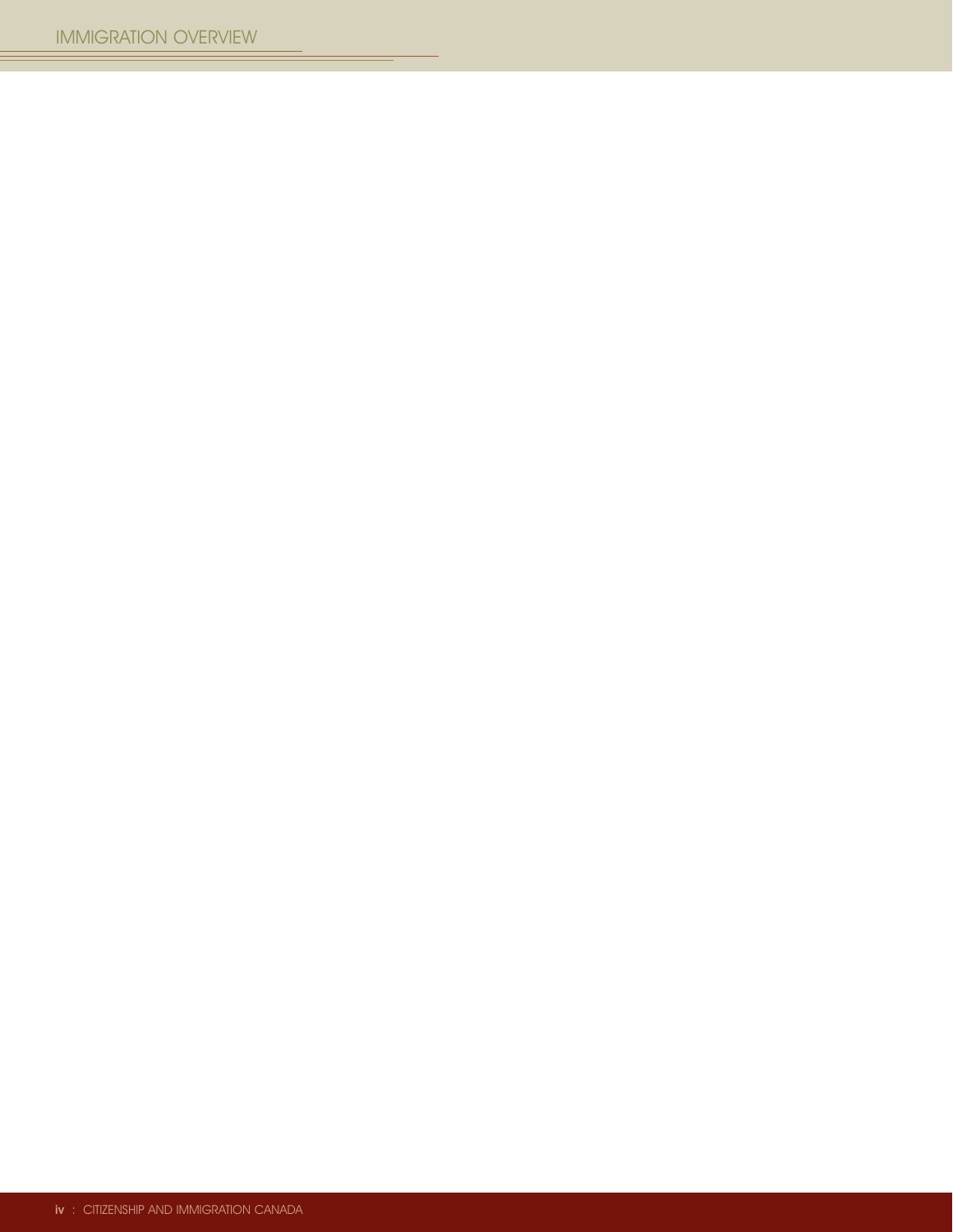

# **FOREWORD**

A key mandate of the Strategic Research and Statistics Division, Citizenship and Immigration Canada (CIC), is the dissemination of immigration data. Our annual publication, Facts and Figures: Immigration Overview–Permanent and Temporary Residents, is one of the main sources of immigration statistics for both the government and the private sector. For this reason, we try to provide information on admissions to Canada that is of greatest interest to all parties.

In order to provide useful and relevant information, our annual publication has been redesigned to include several new features affecting not only the look of the statistical tables and charts, but also the content. Statistical data previously published separately in Facts and Figures: Immigration Overview and Facts and Figures: Statistical Overview for the Temporary Resident and Refugee Claimant Population are now available in one publication. Annual information is provided for ten-year periods rather than three years, along with gender-based statistics for both permanent and temporary residents. A glossary has also been included to provide definitions for the terms and concepts used in the publication.

Our new publication, Facts and Figures 2003: Immigration Overview—Permanent and Temporary Residents, presents the annual intake of permanent and temporary residents to Canada from 1980 to 2003, as well as the annual December 1 stock of temporary residents in Canada during this period. The main body of the publication consists of a series of statistical tables and charts covering the ten-year period from 1994 to 2003. The publication is divided into two separate sections, each depicting selected characteristics for the permanent resident population or the temporary resident population during this ten-year period.

All statistical information provided in this publication is derived from CIC's administrative data files. Based on the Permanent Resident Data System (PRDS), the statistics are provided for four main categories of permanent residents: family class, economic immigrants, refugees and other immigrants. The statistics on temporary residents and refugee claimants are derived from the Client-Based Data System (CBDS). The CBDS is a system for reporting administrative data that enables us to look at temporary residents and refugee claimants from either a client perspective or a document perspective. In this publication, we focus on the client as the key reporting unit rather than the number of permits or authorizations issued. We have defined four primary status groups of temporary residents based on the individual's primary motivation for being in Canada—foreign workers, foreign students, humanitarian cases (including refugee claimants) and other cases. CIC's Client-Based Data System makes this focus on client-based reporting possible for the temporary resident and refugee claimant population.

For information on Citizenship and Immigration Canada, its priorities and activities, publications and reports, as well as application guides and forms, visit the CIC Web site at www.cic.gc.ca.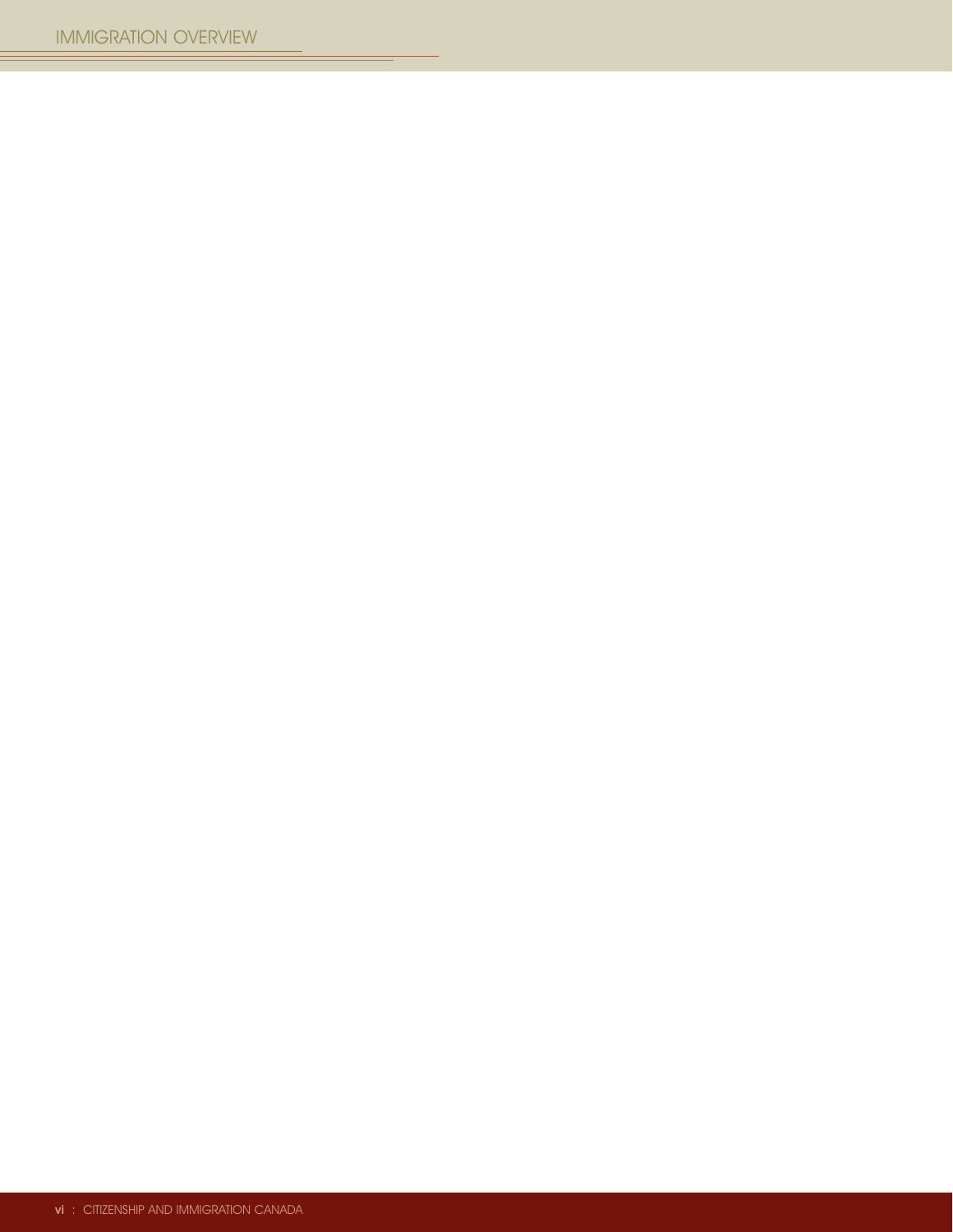

#### OVERVIEW – ANNUAL IMMIGRATION

Since June 28, 2002, Canada's immigration program has been based on the Immigration and Refugee Protection Act (IRPA) and its regulations. IRPA replaces the Immigration Act of 1976 and makes a clear distinction between the basic social, cultural and economic goals of the immigration program and the humanitarian goals of the refugee protection program.

There are three basic categories of permanent residents: the economic class (skilled workers, business immigrants, provincial nominees and live-in caregivers, as well as members of their immediate family); the family class (spouses, partners, children, parents and grandparents of the sponsors); and the protected persons category (government-assisted and privately sponsored refugees selected abroad, individuals who are recognized in Canada as Convention refugees or persons in need of protection, as well as persons who have been granted protection through the pre-removal risk assessment process). Protected persons may include their family members in their application for permanent residence. In exceptional circumstances based on humanitarian, compassionate or public policy considerations, Citizenship and Immigration Canada (CIC) has the authority to grant permanent resident status to foreign nationals who do not meet the usual selection criteria. In addition to selecting permanent residents, CIC also grants temporary residence to foreign nationals who come to Canada to work, study or visit.

IRPA requires the minister of Citizenship and Immigration Canada to table an annual report to Parliament by November 1 of each year. This report includes information on CIC's activities and initiatives; the number of new permanent residents admitted during the year and the number projected for the following year; the number of permanent residents in each class admitted in the provinces that are responsible for selection under a federal-provincial agreement; the linguistic profile of new permanent residents; the number of temporary residents; the number of people granted permanent residence on humanitarian grounds; and a gender-based analysis of the immigration program.

The Annual Report to Parliament on Immigration is a presentation of the annual immigration levels plan. It provides an overview of projected immigration levels for the upcoming year as well as a comparison of planned versus actual levels for the current year. CIC's annual immigration plan provides a target range for the number of newcomers expected to become permanent residents in any given calendar year. In 2003, a total of 221,352 people became permanent residents of Canada. This number falls well within the planned target range of 210,000 to 235,000 new permanent residents.

Facts and Figures: Immigration Overview–Permanent and Temporary Residents provides statistical information on Canada's immigration program within an analytical framework, but also presents a reconciliation of CIC's immigration program to the immigration levels plan. Differences may be noted between immigration as viewed from a levels planning perspective and immigration as described within an analytical framework. In this publication, cases processed under special circumstances or within historically specific programs (e.g., backlog cases and some humanitarian and compassionate cases) have been reallocated to categories that would have applied under usual circumstances. The annual levels achieved for the current year (no backlog reallocation) are presented along with a table showing the reallocation of backlog cases and another showing permanent residents by category with the reallocation of backlog and humanitarian and compassionate cases. Sponsored humanitarian and compassionate cases within the family class are included in the family class category.

An historical perspective of immigration flows from 1860 to 2003 is also included in this section of the publication, along with the number of permanent residents as a percentage of the total Canadian population throughout this time period. Historical highlights relevant to Canada's immigration program throughout the 20<sup>th</sup> century (and into the early years of the  $21<sup>st</sup>$  century) have also been included.

Note: Due to privacy considerations, some cells in the following tables have been suppressed and replaced with the notation "–". As a result, components may not sum to total indicated. In general, we have suppressed cells containing less than five cases except in circumstances where, in our judgement, we are not releasing personal information on an identifiable individual.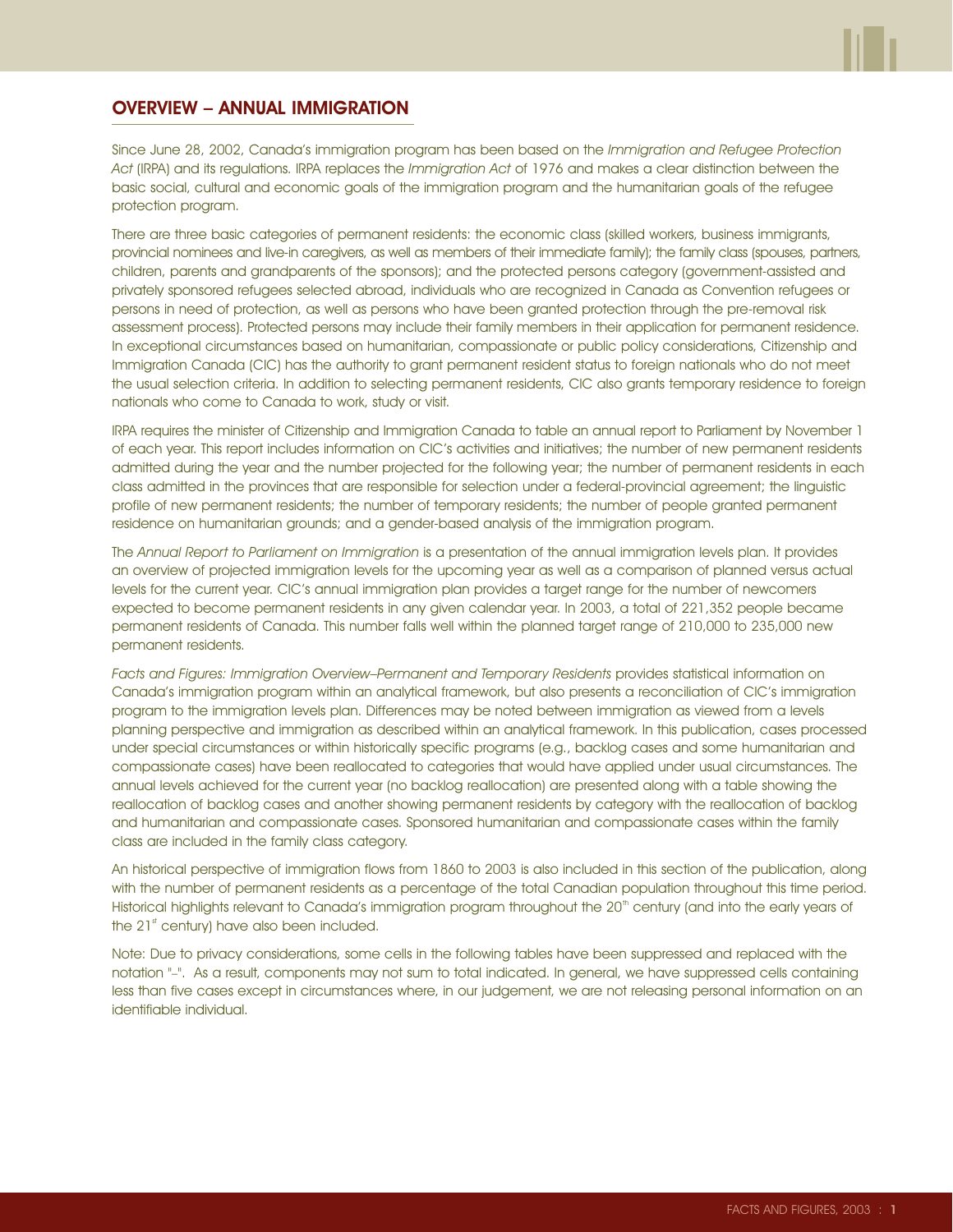#### CANADA – PERMANENT RESIDENTS BY CATEGORY (NO BACKLOG REALLOCATION)

| <b>CATEGORY</b>                   | 1994     | 1995     | 1996     | 1997     | 1998     | 1999     | 2000           | 2001         | 2002     | 2003     |
|-----------------------------------|----------|----------|----------|----------|----------|----------|----------------|--------------|----------|----------|
|                                   |          |          |          |          | Number   |          |                |              |          |          |
| Spouses and partners              | 35,587   | 30,152   | 31,563   | 29,775   | 28,066   | 32,792   | 35,295         | 37,760       | 35,468   | 42,491   |
| Parents and grandparents          | 41,364   | 33,001   | 24,546   | 20,156   | 14,164   | 14,482   | 17,767         | 21,334       | 22,526   | 19,376   |
| Others (including children)       | 16,068   | 13,307   | 11,617   | 9,611    | 8,370    | 7,958    | 7,549          | 7,689        | 7,302    | 6,996    |
| <b>Family class</b>               | 93,019   | 76,460   | 67,726   | 59,542   | 50,600   | 55,232   | 60,611         | 66,783       | 65,296   | 68,863   |
| Skilled workers*                  | 68,505   | 80,823   | 97,131   | 104,925  | 80,813   | 92,389   | 118,562        | 137,185      | 123,294  | 105,232  |
| <b>Business immigrants</b>        | 27,404   | 19,417   | 22,452   | 19,924   | 13,777   | 13,019   | 13,664         | 14,590       | 11,027   | 8,101    |
| Provincial/territorial nominees   | $\Omega$ | $\Omega$ | 228      | 47       | $\Omega$ | 477      | 1,252          | 1,275        | 2,126    | 4,418    |
| Live-in caregivers                | 4,953    | 5,414    | 4,723    | 2,718    | 2,867    | 3,261    | 2,783          | 2,626        | 1,985    | 3,304    |
| <b>Economic immigrants</b>        | 100,862  | 105,654  | 124,534  | 127,614  | 97,457   | 109,146  | 136,261        | 155,676      | 138,432  | 121,055  |
| Government-assisted refugees      | 7,621    | 8,180    | 7,856    | 7,661    | 7,387    | 7,444    | 10,671         | 8,697        | 7,507    | 7,504    |
| Privately sponsored refugees      | 2,838    | 3,244    | 3,063    | 2,580    | 2,140    | 2,329    | 2.921          | 3,571        | 3,035    | 3,253    |
| Refugees landed in Canada         | 7,498    | 12,352   | 13,242   | 10,432   | 10,062   | 11,779   | 12,993         | 11,897       | 10,547   | 11,265   |
| Refugee dependants**              | 1,437    | 3,420    | 3,938    | 3,194    | 2,919    | 2,806    | 3,493          | 3,746        | 4,021    | 3,959    |
| <b>Refugees</b>                   | 19,394   | 27,196   | 28,099   | 23,867   | 22,508   | 24,358   | 30,078         | 27,911       | 25,110   | 25,981   |
| <b>Retirees</b>                   | 7,437    | 304      | 147      | 46       | 8        | 9        | $\overline{0}$ | $\mathbf{O}$ | -        | $\Omega$ |
| DROC and PDRCC***                 | 18       | 314      | 3,275    | 3,233    | 2,486    | 1,020    | 460            | 205          | 125      | 79       |
| Temporary resident permit holders | 0        | $\Omega$ | 0        | $\Omega$ | 0        | $\Box$   | $\Omega$       | $\mathbf 0$  | 9        | 97       |
| Humanitarian and                  | $\Omega$ | $\Omega$ | $\Omega$ | $\Omega$ | $\Omega$ | $\Omega$ | $\Omega$       | $\circ$      | 30       | 5,265    |
| compassionate cases               |          |          |          |          |          |          |                |              |          |          |
| <b>Other immigrants</b>           | 7,455    | 618      | 3,422    | 3,279    | 2,494    | 1,029    | 460            | 205          | 165      | 5,441    |
| All immigrants and refugees       | 220,730  | 209,928  | 223,781  | 214,302  | 173,059  | 189,765  | 227,410        | 250,575      | 229,003  | 221,340  |
| <b>Backlog cases</b>              | 3,668    | 2,938    | 2,291    | 1,737    | 1,137    | 197      | 48             | 41           | 33       | 12       |
| Category not stated               |          | $\Omega$ | $\Omega$ | $\Omega$ | $\Omega$ |          |                | $\Omega$     | $\Omega$ | $\Omega$ |
| <b>Total permanent residents</b>  | 224,399  | 212,866  | 226,072  | 216,039  | 174,196  | 189,963  | 227,459        | 250,616      | 229,036  | 221,352  |

\* Includes independents and assisted relatives

\*\* Dependants of refugees landed in Canada including spouses and partners

\*\*\* Deferred removal orders and post-determination refugee claimants

#### CANADA – REALLOCATION OF BACKLOG CASES

| <b>CATEGORY</b>                 | 1994           | 1995      | 1996     | 1997     | 1998     | 1999           | 2000           | 2001           | 2002           | 2003     |
|---------------------------------|----------------|-----------|----------|----------|----------|----------------|----------------|----------------|----------------|----------|
|                                 |                |           |          |          | Number   |                |                |                |                |          |
| Spouses and partners            | 958            | 761       | 536      | 361      | 257      | 37             |                | -              | $\overline{0}$ | $\Omega$ |
| Parents and grandparents        | 113            | 137       | 79       | 65       |          | -              |                | -              | 0              |          |
| Others (including children)     | 105            | 28        | 18       | 12       |          | -              |                | -              | $\overline{0}$ |          |
| <b>Family class</b>             | 1,176          | 926       | 633      | 438      | 297      | 43             | $\overline{2}$ | $\overline{2}$ | $\mathbf{0}$   | 0        |
| Skilled workers*                | 1,401          | 908       | 784      | 723      | 452      | 115            | 32             | 34             | 22             | 8        |
| <b>Business immigrants</b>      | 21             | 26        | 11       |          |          | <sup>n</sup>   | C              | $\circ$        | 0              |          |
| Provincial/territorial nominees | $\Omega$       | $\bigcap$ | 5        |          |          | <sup>n</sup>   |                | $\circ$        | 0              |          |
| Live-in caregivers              | 27             | 43        | 36       | 12       |          | $\Omega$       | $\Omega$       | $\overline{0}$ | 0              |          |
| <b>Economic immigrants</b>      | 1,449          | 977       | 836      | 737      | 453      | 115            | 32             | 34             | 22             | 8        |
| Government-assisted refugees    | 18             | 22        | 13       | 50       | 45       |                |                | $\mathbf 0$    | $\Omega$       |          |
| Privately sponsored refugees    | 676            | 302       | 126      | 162      | 127      | 18             | 11             | 5              |                |          |
| Refugees landed in Canada       | 312            | 459       | 220      | 202      | 119      | 15             |                | $\mathbf 0$    | 0              |          |
| Refugee dependants**            | 37             | 109       | 20       | 27       | 43       |                |                | $\mathbf 0$    | 0              |          |
| <b>Refugees</b>                 | 1,043          | 892       | 379      | 441      | 334      | 37             | 14             | 5              | 11             | 3        |
| DROC and PDRCC***               | $\overline{O}$ | 143       | 443      | 121      | 53       | -              | $\Omega$       | $\mathbf 0$    | $\overline{0}$ |          |
| Humanitarian and                | $\overline{O}$ | $\Omega$  | $\Omega$ | $\Omega$ | $\Omega$ |                | $\Omega$       | $\circ$        | $\Omega$       |          |
| compassionate cases             |                |           |          |          |          |                |                |                |                |          |
| <b>Other immigrants</b>         | $\mathbf{0}$   | 143       | 443      | 121      | 53       | $\overline{2}$ | $\Omega$       | $\mathbf{0}$   | $\mathbf{0}$   |          |
| <b>Total</b>                    | 3,668          | 2,938     | 2,291    | 1,737    | 1,137    | 197            | 48             | 41             | 33             | 12       |

\* Includes independents and assisted relatives

\*\* Dependants of refugees landed in Canada including spouses and partners

\*\*\* Deferred removal orders and post-determination refugee claimants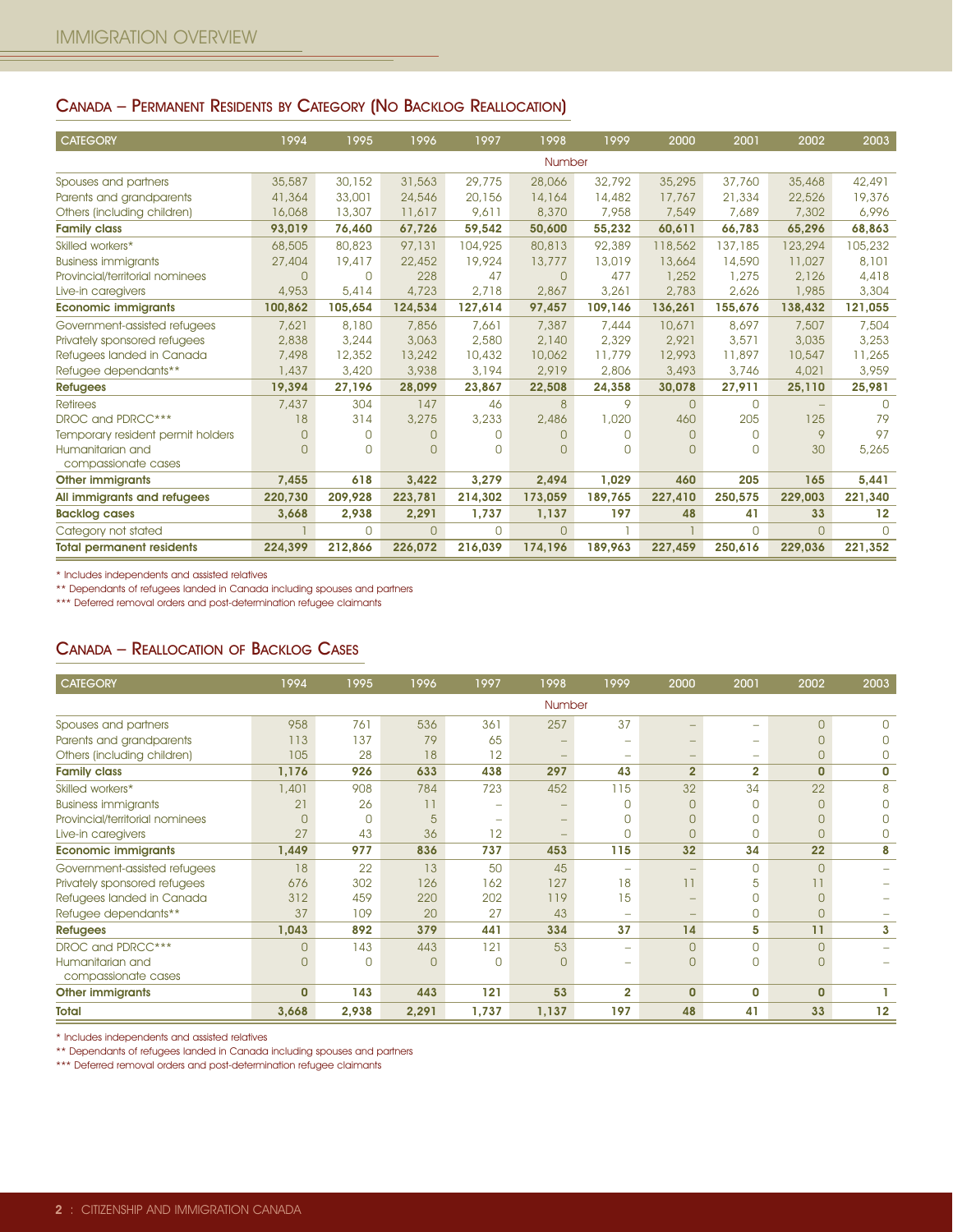#### CANADA – PERMANENT RESIDENTS BY CATEGORY (WITH REALLOCATION OF BACKLOG CASES AND HUMANITARIAN AND COMPASSIONATE CASES)

| <b>CATEGORY</b>                   | 1994     | 1995     | 1996    | 1997         | 1998     | 1999    | 2000           | 2001        | 2002     | 2003    |
|-----------------------------------|----------|----------|---------|--------------|----------|---------|----------------|-------------|----------|---------|
|                                   |          |          |         |              | Number   |         |                |             |          |         |
| Spouses and partners              | 36,545   | 30,913   | 32,099  | 30,136       | 28,323   | 32,829  | 35,296         | 37.761      | 35,468   | 42,490  |
| Parents and grandparents          | 41,477   | 33,138   | 24,625  | 20,221       | 14,201   | 14,487  | 17,768         | 21,334      | 22,526   | 19,376  |
| Others (including children)       | 16,173   | 13,335   | 11,635  | 9,623        | 8,373    | 7,959   | 7,549          | 7,690       | 7,303    | 7,262   |
| <b>Family class</b>               | 94,195   | 77,386   | 68,359  | 59,980       | 50,897   | 55,275  | 60,613         | 66,785      | 65,297   | 69,128  |
| Skilled workers*                  | 69,906   | 81,731   | 97,914  | 105,648      | 81,265   | 92,504  | 118,594        | 137,219     | 123,316  | 105,240 |
| <b>Business immigrants</b>        | 27,425   | 19,443   | 22,463  | 19,926       | 13,777   | 13,019  | 13,664         | 14,589      | 11,027   | 8,101   |
| Provincial/territorial nominees   | $\Omega$ | $\Omega$ | 233     | 47           | $\Omega$ | 477     | 1,252          | 1,275       | 2.126    | 4,418   |
| Live-in caregivers                | 4,980    | 5,457    | 4,759   | 2,730        | 2,868    | 3,261   | 2,783          | 2.626       | 1,985    | 3,304   |
| <b>Economic immigrants</b>        | 102,311  | 106,631  | 125,369 | 128,351      | 97,910   | 109,261 | 136,293        | 155,709     | 138,454  | 121,063 |
| Government-assisted refugees      | 7,639    | 8,202    | 7,869   | 7,711        | 7,432    | 7,445   | 10,671         | 8.697       | 7,507    | 7,504   |
| Privately sponsored refugees      | 3,514    | 3,546    | 3,189   | 2,742        | 2,267    | 2,347   | 2,932          | 3,576       | 3,046    | 3,254   |
| Refugees landed in Canada         | 7,810    | 12,811   | 13,462  | 10,634       | 10,181   | 11,794  | 12,993         | 11,897      | 10,547   | 11,267  |
| Refugee dependants**              | 1,474    | 3,529    | 3,958   | 3,221        | 2,962    | 2,809   | 3,496          | 3,746       | 4,021    | 3,959   |
| <b>Refugees</b>                   | 20,437   | 28,088   | 28,478  | 24,308       | 22,842   | 24,395  | 30,092         | 27,916      | 25,121   | 25,984  |
| <b>Retirees</b>                   | 7,437    | 304      | 147     | 46           | 8        | 9       | $\overline{0}$ | $\mathbf 0$ |          | $\cap$  |
| DROC and PDRCC***                 | 18       | 457      | 3,718   | 3,354        | 2,539    | 1,022   | 460            | 205         | 125      | 79      |
| Temporary resident permit holders | 0        | $\Box$   | U       | <sup>n</sup> | $\Omega$ | $\Box$  | $\Omega$       | $\mathbf 0$ | 9        | 97      |
| Humanitarian and                  | $\Omega$ | $\Omega$ | $\cap$  | <sup>n</sup> | $\Omega$ | $\Box$  | U              | $\Omega$    | 29       | 5,000   |
| compassionate cases               |          |          |         |              |          |         |                |             |          |         |
| <b>Other immigrants</b>           | 7,455    | 761      | 3,865   | 3,400        | 2,547    | 1,031   | 460            | 205         | 164      | 5,176   |
| Category not stated               |          | $\Omega$ |         | $\Omega$     | $\Omega$ |         |                |             | $\Omega$ |         |
| <b>Total</b>                      | 224.399  | 212.866  | 226.072 | 216.039      | 174.196  | 189.963 | 227.459        | 250.616     | 229,036  | 221,352 |

| <b>CATEGORY</b>                   | 1994  | 1995  | 1996  | 1997  | 1998                    | 1999  | 2000  | 2001  | 2002              | 2003  |
|-----------------------------------|-------|-------|-------|-------|-------------------------|-------|-------|-------|-------------------|-------|
|                                   |       |       |       |       | Percentage distribution |       |       |       |                   |       |
| Spouses and partners              | 16.3  | 14.5  | 14.2  | 14.0  | 16.3                    | 17.3  | 15.5  | 15.1  | 15.5              | 19.2  |
| Parents and grandparents          | 18.5  | 15.6  | 10.9  | 9.4   | 8.2                     | 7.6   | 7.8   | 8.5   | 9.8               | 8.8   |
| Others (including children)       | 7.2   | 6.3   | 5.2   | 4.5   | 4.8                     | 4.2   | 3.3   | 3.1   | 3.2               | 3.3   |
| <b>Family class</b>               | 42.0  | 36.4  | 30.2  | 27.8  | 29.2                    | 29.1  | 26.7  | 26.7  | 28.5              | 31.2  |
| Skilled workers*                  | 31.2  | 38.4  | 43.3  | 48.9  | 46.7                    | 48.7  | 52.1  | 54.8  | 53.8              | 47.5  |
| <b>Business immigrants</b>        | 12.2  | 9.1   | 9.9   | 9.2   | 7.9                     | 6.9   | 6.0   | 5.8   | 4.8               | 3.7   |
| Provincial/territorial nominees   | 0.0   | 0.0   | 0.1   | 0.0   | 0.0                     | 0.3   | 0.6   | 0.5   | 0.9               | 2.0   |
| Live-in caregivers                | 2.2   | 2.6   | 2.1   | 1.3   | 1.6                     | 1.7   | 1.2   | 1.1   | 0.9               | 1.5   |
| <b>Economic immigrants</b>        | 45.6  | 50.1  | 55.5  | 59.4  | 56.2                    | 57.5  | 59.9  | 62.1  | 60.4              | 54.7  |
| Government-assisted refugees      | 3.4   | 3.9   | 3.5   | 3.6   | 4.3                     | 3.9   | 4.7   | 3.5   | 3.3               | 3.4   |
| Privately sponsored refugees      | 1.6   | 1.7   | 1.4   | 1.3   | 1.3                     | 1.2   | 1.3   | 1.4   | 1.3               | 1.5   |
| Refugees landed in Canada         | 3.5   | 6.0   | 6.0   | 4.9   | 5.8                     | 6.2   | 5.7   | 4.8   | 4.6               | 5.1   |
| Refugee dependants**              | 0.7   | 1.7   | 1.8   | 1.5   | 1.7                     | 1.5   | 1.5   | 1.5   | 1.8               | 1.8   |
| <b>Refugees</b>                   | 9.1   | 13.2  | 12.6  | 11.3  | 13.1                    | 12.9  | 13.2  | 11.1  | 11.0              | 11.7  |
| <b>Retirees</b>                   | 3.3   | 0.1   | 0.1   | 0.0   | 0.0                     | 0.0   | 0.0   | 0.0   | $\qquad \qquad -$ | 0.0   |
| DROC and PDRCC***                 | 0.0   | 0.2   | 1.6   | 1.6   | 1.5                     | 0.5   | 0.2   | 0.1   | 0.1               | 0.0   |
| Temporary resident permit holders | 0.0   | 0.0   | 0.0   | 0.0   | 0.0                     | 0.0   | 0.0   | 0.0   | 0.0               | 0.0   |
| Humanitarian and                  | 0.0   | 0.0   | 0.0   | 0.0   | 0.0                     | 0.0   | 0.0   | 0.0   | 0.0               | 2.3   |
| compassionate cases               |       |       |       |       |                         |       |       |       |                   |       |
| <b>Other immigrants</b>           | 3.3   | 0.4   | 1.7   | 1.6   | 1.5                     | 0.5   | 0.2   | 0.1   | 0.1               | 2.3   |
| Category not stated               | 0.0   | 0.0   | 0.0   | 0.0   | 0.0                     | 0.0   | 0.0   | 0.0   | 0.0               | 0.0   |
| <b>Total</b>                      | 100.0 | 100.0 | 100.0 | 100.0 | 100.0                   | 100.0 | 100.0 | 100.0 | 100.0             | 100.0 |

\* Includes independents and assisted relatives

\*\* Dependants of refugees landed in Canada including spouses and partners

\*\*\* Deferred removal orders and post-determination refugee claimants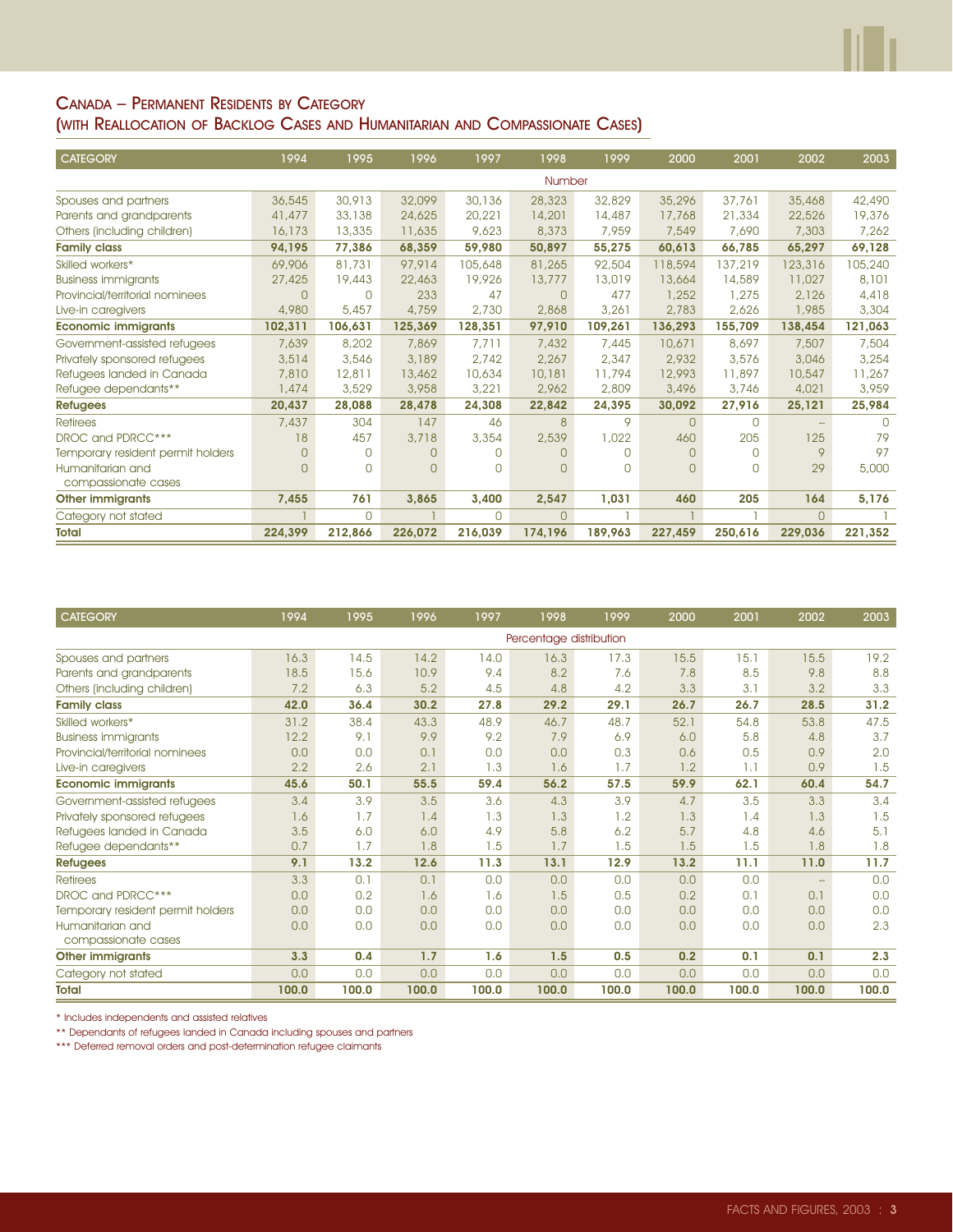#### Canada – Permanent Residents, 1860 to 2003



#### Historical highlights

- 1896 to 1905: the settlement of the West with an offer of free land results in large numbers of immigrants from the United Kingdom, Europe and the United States
- 1906: Immigration Act
- 1910: Immigration Act
- 1913: 400,000 immigrants arrive in Canada
- 1914 to 1918: immigration slump during World War I
- 1928: opening of Halifax's Pier 21, the Atlantic gateway to Canada
- 1930s: extremely low levels of immigration during the Depression years
- 1940s: during and after World War II, approximately 48,000 war brides and their 22,000 children arrive in Canada
- 1950s: Canada receives about one and a half million immigrants from Europe
- 1952: Immigration Act
- 1956 and 1957: Canada accepts 37,500 Hungarian refugees
- 1962: new immigration regulations are tabled to eliminate all discrimination based on race, religion and national origin
- 1967: the government amends Canada's immigration policy and introduces the point system for the selection of skilled workers and business immigrants
- 1968 and 1969: Canada takes in 11,000 Czechoslovakian refugees
- 1972: Canada resettles more than 6,175 Ugandan Asians
- 1973: Canada accepts more than 6,000 Chileans
- 1975 to 1978: Canada resettles almost 9,000 Indochinese
- 1976: Immigration Act
- 1979 and 1980: 60,000 Vietnamese, Cambodian and Laotian "boat people" arrive in Canada
- 1999: Canada accepts more than 7,000 Kosovars
- 2002: Immigration and Refugee Protection Act (IRPA)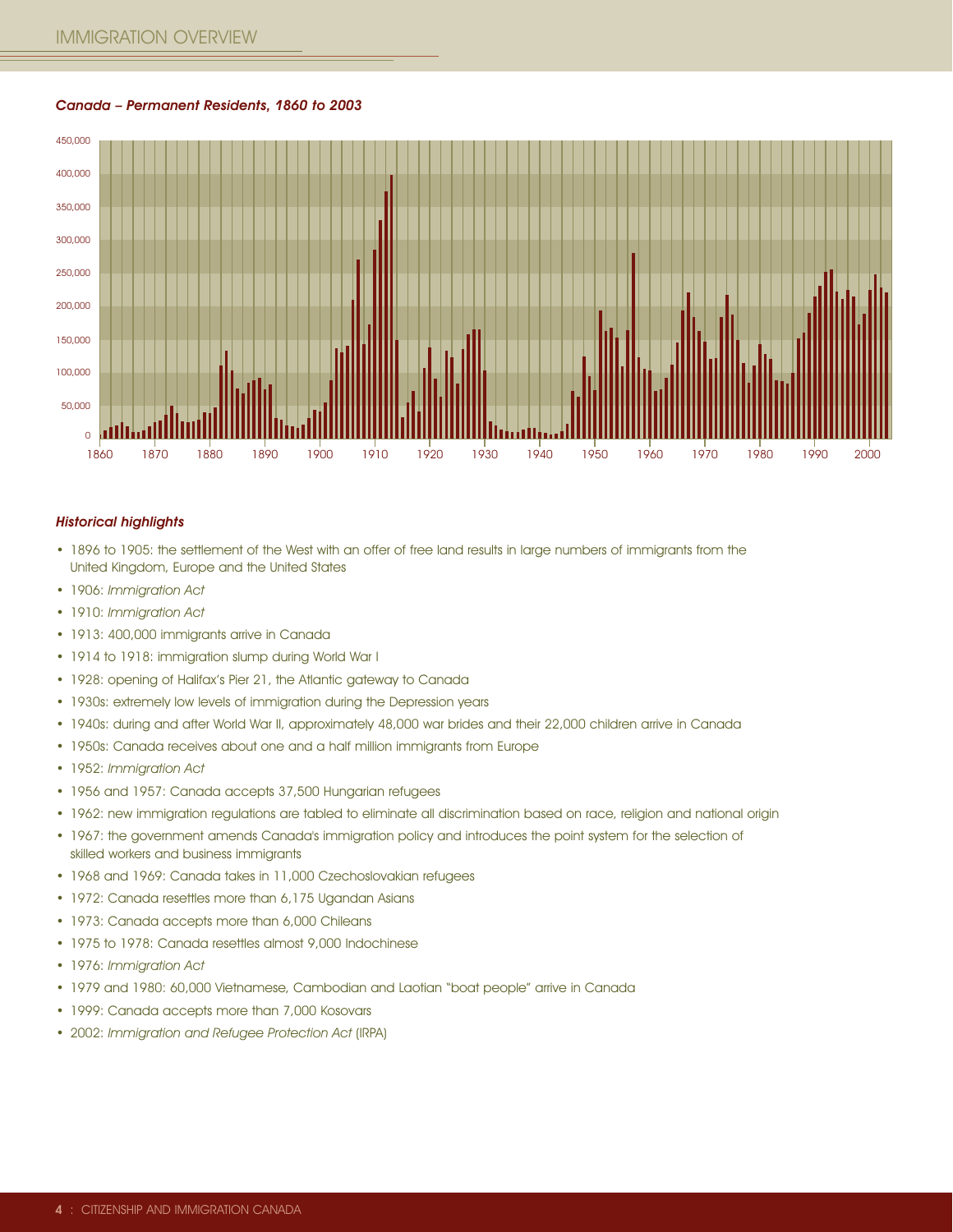

#### Canada – Permanent Residents as a Percentage of Canada's Population, 1860 to 2003

| Year            | 1860    | 1861    | 1862    | 1863    | 1864    | 1865    | 1866    | 1867    | 1868    | 1869    |
|-----------------|---------|---------|---------|---------|---------|---------|---------|---------|---------|---------|
| Number          | 6,276   | 13,589  | 18,294  | 21,000  | 24,779  | 18,958  | 11,427  | 10,666  | 12,765  | 18,630  |
| % of Population | 0.2     | 0.4     | 0.6     | 0.6     | 0.7     | 0.6     | 0.3     | 0.3     | 0.4     | 0.5     |
| Year            | 1870    | 1871    | 1872    | 1873    | 1874    | 1875    | 1876    | 1877    | 1878    | 1879    |
| Number          | 24,706  | 27,773  | 36,578  | 50,050  | 39,373  | 27,382  | 25,633  | 27,082  | 29,807  | 40,492  |
| % of Population | 0.7     | 0.8     | 1.0     | 1.3     | 1.0     | 0.7     | 0.6     | 0.7     | 0.7     | 1.0     |
| Year            | 1880    | 1881    | 1882    | 1883    | 1884    | 1885    | 1886    | 1887    | 1888    | 1889    |
| Number          | 38,505  | 47,991  | 112,458 | 133,624 | 103,824 | 76,169  | 69,152  | 84,526  | 88,766  | 91,600  |
| % of Population | 0.9     | 1.1     | 2.6     | 3.0     | 2.3     | 1.7     | 1.5     | 1.8     | 1.9     | 1.9     |
| Year            | 1890    | 1891    | 1892    | 1893    | 1894    | 1895    | 1896    | 1897    | 1898    | 1899    |
| Number          | 75,067  | 82,165  | 30,996  | 29,633  | 20,829  | 18,790  | 16,835  | 21,716  | 31,900  | 44,543  |
| % of Population | 1.6     | 1.7     | 0.6     | 0.6     | 0.4     | 0.4     | 0.3     | 0.4     | 0.6     | 0.9     |
| Year            | 1900    | 1901    | 1902    | 1903    | 1904    | 1905    | 1906    | 1907    | 1908    | 1909    |
| Number          | 41,681  | 55,747  | 89,102  | 138,660 | 131,252 | 141,465 | 211,653 | 272,409 | 143,326 | 173,694 |
| % of Population | 0.8     | 1.0     | 1.6     | 2.5     | 2.3     | 2.4     | 3.5     | 4.2     | 2.2     | 2.6     |
| Year            | 1910    | 1911    | 1912    | 1913    | 1914    | 1915    | 1916    | 1917    | 1918    | 1919    |
| Number          | 286,839 | 331,288 | 375,756 | 400,870 | 150,484 | 33,665  | 55,914  | 72,910  | 41,845  | 107,698 |
| % of Population | 4.1     | 4.6     | 5.1     | 5.3     | 1.9     | 0.4     | 0.7     | 0.9     | 0.5     | 1.3     |
| Year            | 1920    | 1921    | 1922    | 1923    | 1924    | 1925    | 1926    | 1927    | 1928    | 1929    |
| Number          | 138,824 | 91,728  | 64,224  | 133,729 | 124,164 | 84,907  | 135,982 | 158,886 | 166,783 | 164,993 |
| % of Population | 1.6     | 1.0     | 0.7     | 1.5     | 1.4     | 0.9     | 1.4     | 1.6     | 1.7     | 1.6     |
| Year            | 1930    | 1931    | 1932    | 1933    | 1934    | 1935    | 1936    | 1937    | 1938    | 1939    |
| Number          | 104,806 | 27,530  | 20,591  | 14,382  | 12,476  | 11,277  | 11,643  | 15,101  | 17,244  | 16,994  |
| % of Population | 1.0     | 0.3     | 0.2     | 0.1     | 0.1     | 0.1     | 0.1     | 0.1     | 0.2     | 0.2     |
| Year            | 1940    | 1941    | 1942    | 1943    | 1944    | 1945    | 1946    | 1947    | 1948    | 1949    |
| Number          | 11,324  | 9,329   | 7,576   | 8,504   | 12,801  | 22,722  | 71,719  | 64,127  | 125,414 | 95,217  |
| % of Population | 0.1     | 0.1     | 0.1     | 0.1     | 0.1     | 0.2     | 0.6     | 0.5     | 1.0     | 0.7     |
| Year            | 1950    | 1951    | 1952    | 1953    | 1954    | 1955    | 1956    | 1957    | 1958    | 1959    |
| Number          | 73,912  | 194,391 | 164,498 | 168,868 | 154,227 | 109,946 | 164,857 | 282,164 | 124,851 | 106,928 |
| % of Population | 0.5     | 1.4     | 1.1     | 1.1     | 1.0     | 0.7     | 1.0     | 1.7     | 0.7     | 0.6     |
| Year            | 1960    | 1961    | 1962    | 1963    | 1964    | 1965    | 1966    | 1967    | 1968    | 1969    |
| Number          | 104,111 | 71,698  | 74,856  | 93,151  | 112,606 | 146,758 | 194,743 | 222,876 | 183,974 | 164,531 |
| % of Population | 0.6     | 0.4     | 0.4     | 0.5     | 0.6     | 0.7     | 1.0     | 1.1     | 0.9     | 0.8     |
| Year            | 1970    | 1971    | 1972    | 1973    | 1974    | 1975    | 1976    | 1977    | 1978    | 1979    |
| Number          | 147,713 | 121,900 | 122,006 | 184,200 | 218,465 | 187,881 | 149,429 | 114,914 | 86,313  | 112,093 |
| % of Population | 0.7     | 0.6     | 0.6     | 0.8     | 1.0     | 0.8     | 0.6     | 0.5     | 0.4     | 0.5     |
| Year            | 1980    | 1981    | 1982    | 1983    | 1984    | 1985    | 1986    | 1987    | 1988    | 1989    |
| Number          | 143,135 | 128,639 | 121,176 | 89,188  | 88,271  | 84,334  | 99,325  | 151,999 | 161,494 | 191,493 |
| % of Population | 0.6     | 0.5     | 0.5     | 0.4     | 0.3     | 0.3     | 0.4     | 0.6     | 0.6     | 0.7     |
| Year            | 1990    | 1991    | 1992    | 1993    | 1994    | 1995    | 1996    | 1997    | 1998    | 1999    |
| Number          | 216,396 | 232,744 | 254,817 | 256,741 | 224,364 | 212,859 | 226,039 | 216,014 | 174,159 | 189,922 |
| % of Population | 0.8     | 0.8     | 0.9     | 0.9     | 0.8     | 0.7     | 0.7     | 0.7     | 0.6     | 0.6     |
| Year            | 2000    | 2001    | 2002    | 2003    |         |         |         |         |         |         |
| Number          | 227,346 | 250,484 | 229,091 | 221,352 |         |         |         |         |         |         |
| % of Population | 0.7     | 0.8     | 0.7     | 0.6     |         |         |         |         |         |         |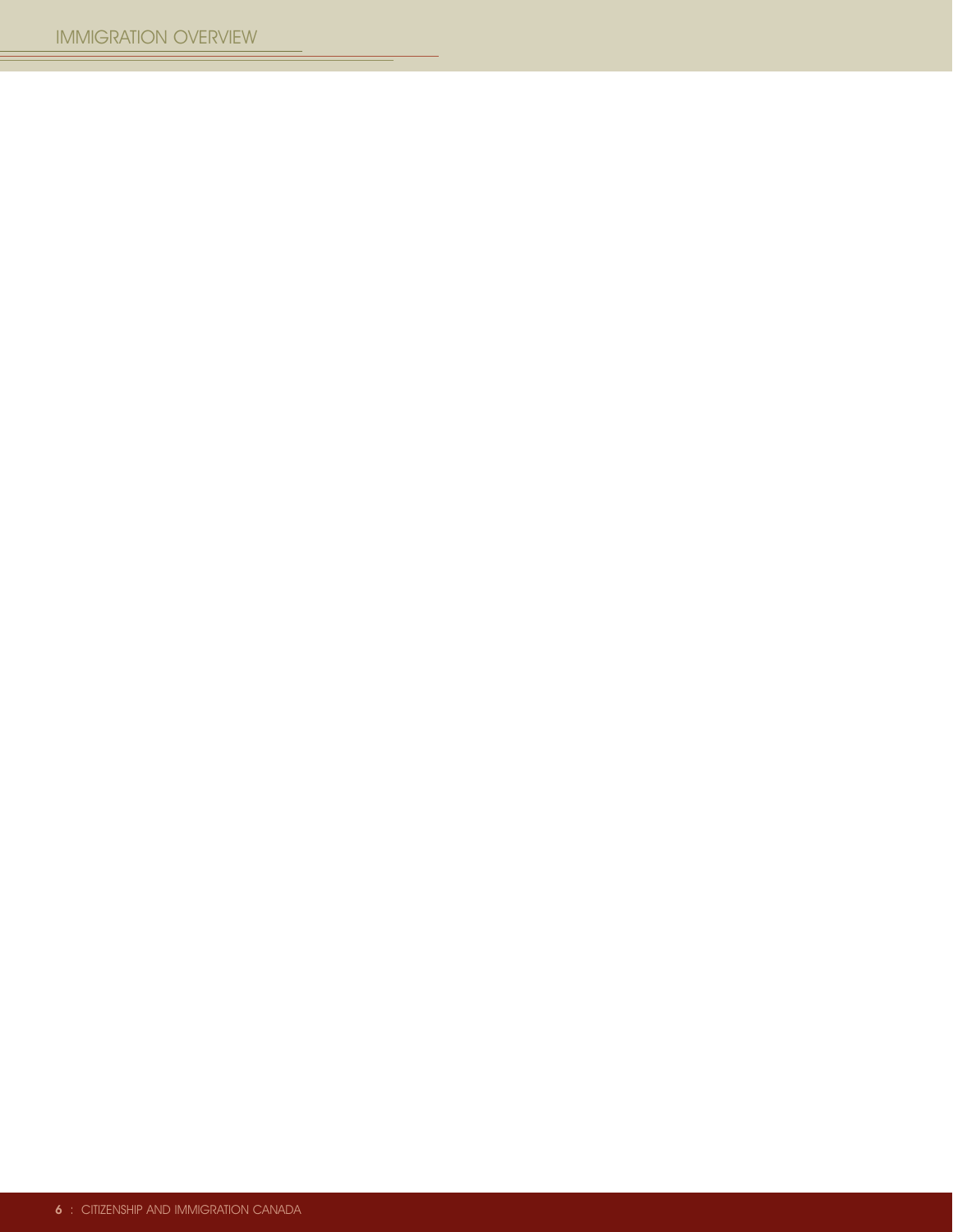#### PERMANENT RESIDENTS

The Immigration and Refugee Protection Act establishes three basic categories of permanent residents, which correspond to major program objectives: reuniting families, contributing to economic development and protecting refugees. In addition, there is a fourth category comprised of other immigrants. The family class is comprised of foreign nationals sponsored by close relatives or family members in Canada and includes spouses, fiancés, and dependent children, parents and grandparents. Economic immigrants are people selected for their skills and ability to contribute to Canada's economy, including skilled workers, business immigrants, provincial nominees and live-in caregivers. The skilled worker component includes immigrants who are able to demonstrate their ability to enter the labour market and successfully establish in Canada by passing a selection test that assesses factors such as education, English or French language abilities, and work experience involving certain skills. The business immigrant component includes those who invest their money in an approved venture, those who intend to run their own business, or those who intend to be self-employed. Refugees include government-assisted refugees, privately sponsored refugees, refugees landed in Canada and dependants of refugees landed in Canada who live abroad. Other immigrants include temporary resident permit holders, humanitarian and compassionate cases (that is, persons exempted from the requirements of IRPA or its regulations by the minister of Citizenship and Immigration Canada for humanitarian or public policy reasons), retirees, persons with deferred removal orders, and post-determination refugee claimants.

Selected landing and sociodemographic characteristics are presented for all permanent residents (immigrants and refugees) for the 1994 to 2003 calendar years. Statistical tables and charts provide gender-based information on immigrant category, source countries, intended destination upon arrival in Canada, age at landing, level of education, marital status, language ability, occupational skill level and intention to work. Information pertaining to marital status, level of education, occupational skill level and intention to work is presented only for the permanent resident population 15 years of age or older. This population corresponds to the labour force population as defined in the Census of Population. Supplementary tables for the permanent resident population include statistical information showing the number of years of schooling for children less than 15 years old, the top ten source countries for each world source area, the level of education for new workers and the occupational skill level for skilled workers.

All statistical information for permanent residents in this section refers to principal applicants and dependants (unless otherwise noted) and includes backlog cases.

Note: Due to privacy considerations, some cells in the following tables have been suppressed and replaced with the notation "–". As a result, components may not sum to total indicated. In general, we have suppressed cells containing less than five cases except in circumstances where, in our judgement, we are not releasing personal information on an identifiable individual.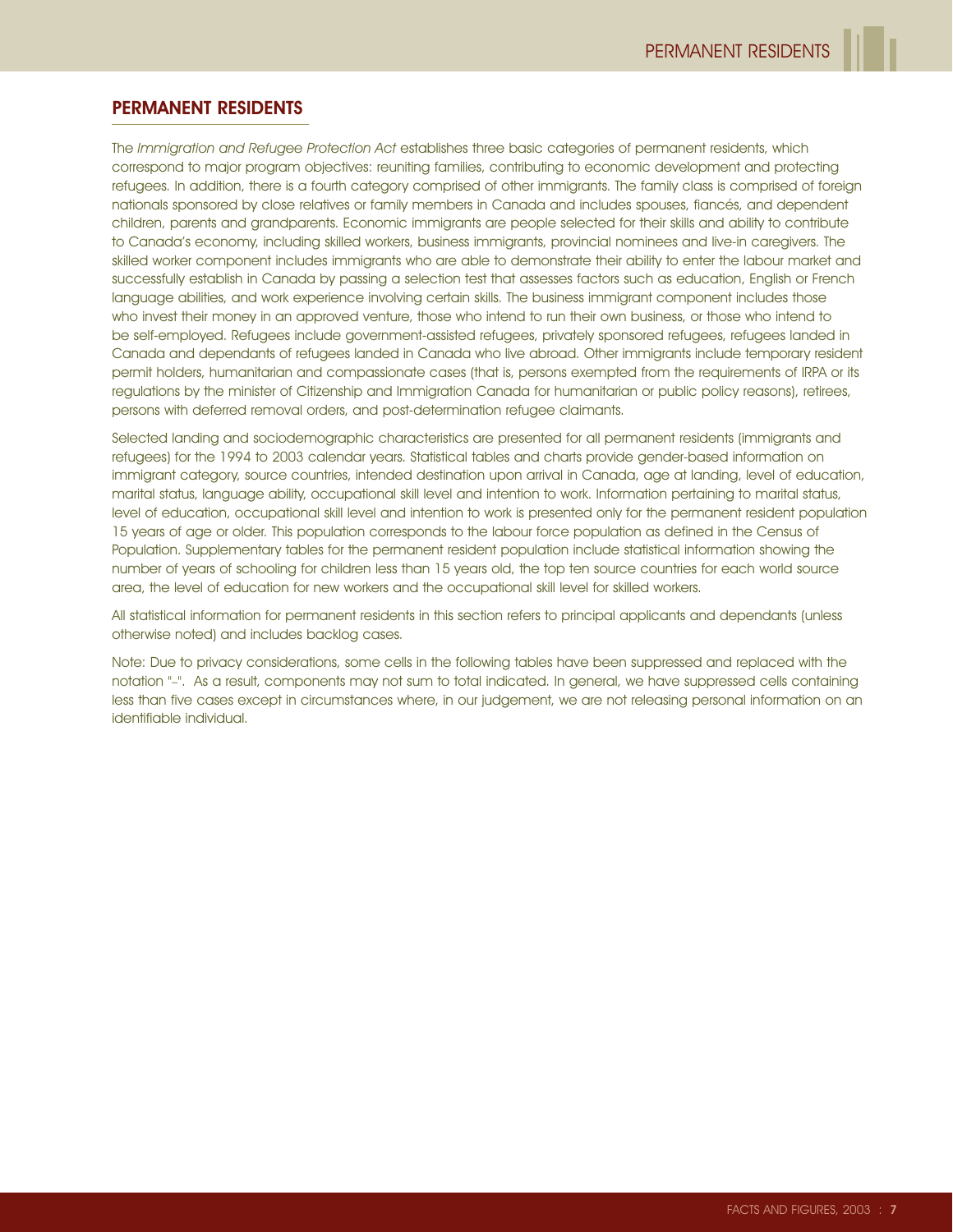# CANADA – PERMANENT RESIDENTS BY CATEGORY, 1980 TO 2003

| <b>CATEGORY</b>     | 1980    | 1981    | 1982    | 1983   | 1984     | 1985          | 1986   | 1987    | 1988    | 1989     | 1990    |
|---------------------|---------|---------|---------|--------|----------|---------------|--------|---------|---------|----------|---------|
|                     |         |         |         |        |          | <b>Number</b> |        |         |         |          |         |
| Family class        | 51,348  | 51,358  | 50,290  | 48,942 | 44,523   | 39,355        | 42,473 | 53,798  | 51,404  | 60,953   | 74,666  |
| Economic immigrants | 49,895  | 60,239  | 51,707  | 24,186 | 26,077   | 26,111        | 35,838 | 74,080  | 80,212  | 90,133   | 97,913  |
| <b>Refugees</b>     | 40,349  | 14,981  | 16,929  | 13,969 | 15,356   | 16,768        | 19,200 | 21,465  | 26,741  | 36,856   | 40,237  |
| Other immigrants    | .548    | 2.063   | 2,253   | 2.094  | 2,315    | 2.101         | 1,835  | 2.666   | 3,172   | 3,566    | 3,601   |
| Category not stated |         |         |         |        | $\Omega$ |               |        |         |         | $\Omega$ |         |
| <b>Total</b>        | 143.142 | 128.641 | 121.179 | 89.191 | 88.271   | 84.335        | 99.346 | 152.009 | 161.529 | 191.510  | 216.417 |

| <b>CATEGORY</b>     | 1980  | 1981       | 1982  | 1983  | 1984  | 1985                    | 1986  | 1987  | 1988  | 1989  | 1990  |
|---------------------|-------|------------|-------|-------|-------|-------------------------|-------|-------|-------|-------|-------|
|                     |       |            |       |       |       | Percentage distribution |       |       |       |       |       |
| Family class        | 35.9  | 39.9       | 41.5  | 54.9  | 50.4  | 46.7                    | 42.8  | 35.4  | 31.8  | 31.8  | 34.5  |
| Economic immigrants | 34.9  | 46.8       | 42.7  | 27.1  | 29.5  | 31.0                    | 36.1  | 48.7  | 49.7  | 47.1  | 45.2  |
| <b>Refugees</b>     | 28.2  | 11.7       | 14.0  | 15.7  | 17.4  | 19.9                    | 19.3  | 14.1  | 16.6  | 19.2  | 18.6  |
| Other immigrants    | 1.1   | $\cdot$ .6 | 1.9   | 2.4   | 2.6   | 2.5                     | 1.9   | 1.8   | 2.0   | 1.9   |       |
| Category not stated | 0.0   | 0.0        | 0.0   | 0.0   | 0.0   | 0.0                     | 0.0   | 0.0   | 0.0   | 0.0   | 0.0   |
| <b>Total</b>        | 100.0 | 100.0      | 100.0 | 100.0 | 100.0 | 100.0                   | 100.0 | 100.0 | 100.0 | 100.0 | 100.0 |

#### CANADA – MALE PERMANENT RESIDENTS BY CATEGORY, 1980 TO 2003

| <b>CATEGORY</b>     | 1980   | 1981   | 1982      | 1983   | 1984   | 1985          | 1986   | 1987   | 1988   | 1989   | 1990    |
|---------------------|--------|--------|-----------|--------|--------|---------------|--------|--------|--------|--------|---------|
|                     |        |        |           |        |        | <b>Number</b> |        |        |        |        |         |
| Family class        | 22,054 | 21,881 | 21,397    | 20,244 | 8,536  | 16,644        | 18,248 | 22,966 | 21,153 | 26,661 | 33,661  |
| Economic immigrants | 26,540 | 31,903 | 27,314    | 11,913 | 2,057  | 12,495        | 18,599 | 39,895 | 40,660 | 45,734 | 49,920  |
| <b>Refugees</b>     | 22,698 | 8,445  | 9,783     | 8,409  | 9,280  | 10,055        | 11,412 | 12,742 | 15,797 | 21,734 | 24,026  |
| Other immigrants    | 658    | 897    | $0.020$ . | 953    | 1,085  | 971           | 854    | .277   | .488   | .670   | 1,733   |
| Category not stated |        |        | $\Omega$  |        | 0.     |               | 0      |        |        |        |         |
| <b>Males</b>        | 71.951 | 63,126 | 59,514    | 41,519 | 40,958 | 40,165        | 49.113 | 76,880 | 79,098 | 95,800 | 109,340 |

| <b>CATEGORY</b>     | 1980  | 1981  | 1982  | 1983  | 1984  | 985                     | 1986  | 1987  | 1988  | 1989  | 1990  |
|---------------------|-------|-------|-------|-------|-------|-------------------------|-------|-------|-------|-------|-------|
|                     |       |       |       |       |       | Percentage distribution |       |       |       |       |       |
| Family class        | 30.7  | 34.7  | 36.0  | 48.8  | 45.3  | 41.4                    | 37.2  | 29.9  | 26.7  | 27.8  | 30.8  |
| Economic immigrants | 36.9  | 50.5  | 45.9  | 28.7  | 29.4  | 31.1                    | 37.9  | 51.9  | 51.4  | 47.7  | 45.7  |
| <b>Refugees</b>     | 31.6  | 13.4  | 16.4  | 20.3  | 22.7  | 25.0                    | 23.2  | 16.6  | 20.0  | 22.7  | 22.0  |
| Other immigrants    | 0.9   | .4    | 1.7   | 2.3   | 2.7   | 2.4                     | 1.7   |       | 1.9   | 1.7   | 1.6   |
| Category not stated | 0.0   | 0.0   | 0.0   | 0.0   | 0.0   | 0.0                     | 0,0   | 0.0   | 0,0   | 0.0   | 0.0   |
| <b>Males</b>        | 100.0 | 100.0 | 100.0 | 100.0 | 100.0 | 100.0                   | 100.0 | 100.0 | 100.0 | 100.0 | 100.0 |

#### CANADA – FEMALE PERMANENT RESIDENTS BY CATEGORY, 1980 TO 2003

| <b>CATEGORY</b>     | 980    | 1981   | 1982   | 1983   | 1984   | 1985          | 1986   | 1987   | 1988   | 1989   | 1990    |
|---------------------|--------|--------|--------|--------|--------|---------------|--------|--------|--------|--------|---------|
|                     |        |        |        |        |        | <b>Number</b> |        |        |        |        |         |
| Family class        | 29,293 | 29,477 | 28,893 | 28,698 | 25,987 | 22,554        | 24,130 | 30,787 | 30,212 | 34,263 | 40,987  |
| Economic immigrants | 23,355 | 28,336 | 24,393 | 12,273 | 14,020 | 13,559        | 17,195 | 34,156 | 39,533 | 44,389 | 47,987  |
| Refugees            | 7,649  | 6,536  | 7.146  | 5,560  | 6,076  | 6,683         | 7,771  | 8,710  | 10,938 | 15,108 | 16,192  |
| Other immigrants    | 890    | 1,166  | 1.233  | .141   | 1,230  | . . 129       | 981    | 1.389  | .683   | .896   | 868.    |
| Category not stated |        |        |        |        | 0.     | 0             |        | 0      |        |        |         |
| <b>Females</b>      | 71.188 | 65,515 | 61,665 | 47.672 | 47,313 | 43,925        | 50,077 | 75.042 | 82,366 | 95.657 | 107,034 |

| <b>CATEGORY</b>     | 980   | 1981  | 1982  | 1983  | 1984  | 1985                    | 1986  | 1987  | 1988  | 1989  | 1990  |
|---------------------|-------|-------|-------|-------|-------|-------------------------|-------|-------|-------|-------|-------|
|                     |       |       |       |       |       | Percentage distribution |       |       |       |       |       |
| Family class        | 41.2  | 45.0  | 46.9  | 60.2  | 54.9  | 51.4                    | 48.2  | 41.0  | 36.7  | 35.8  | 38.3  |
| Economic immigrants | 32.8  | 43.3  | 39.6  | 25.7  | 29.6  | 30.9                    | 34.3  | 45.5  | 48.0  | 46.4  | 44.8  |
| Refugees            | 24.8  | 10.0  | 11.6  | 1.7   | 12.8  | 15.2                    | 15.5  | 11.6  | 13.3  | 15.8  | 15.1  |
| Other immigrants    | .3    | 8.1   | 2.0   | 2.4   | 2.6   | 2.6                     | 2.0   | . . 9 | 2.0   | 2.0   | 1.8   |
| Category not stated | 0.0   | 0.0   | 0.0   | 0.0   | 0.0   | 0.0                     | 0.0   | 0.0   | 0.0   | 0.0   | 0.0   |
| <b>Females</b>      | 100.0 | 100.0 | 100.0 | 100.0 | 100.0 | 100.0                   | 100.0 | 100.0 | 100.0 | 100.0 | 100.0 |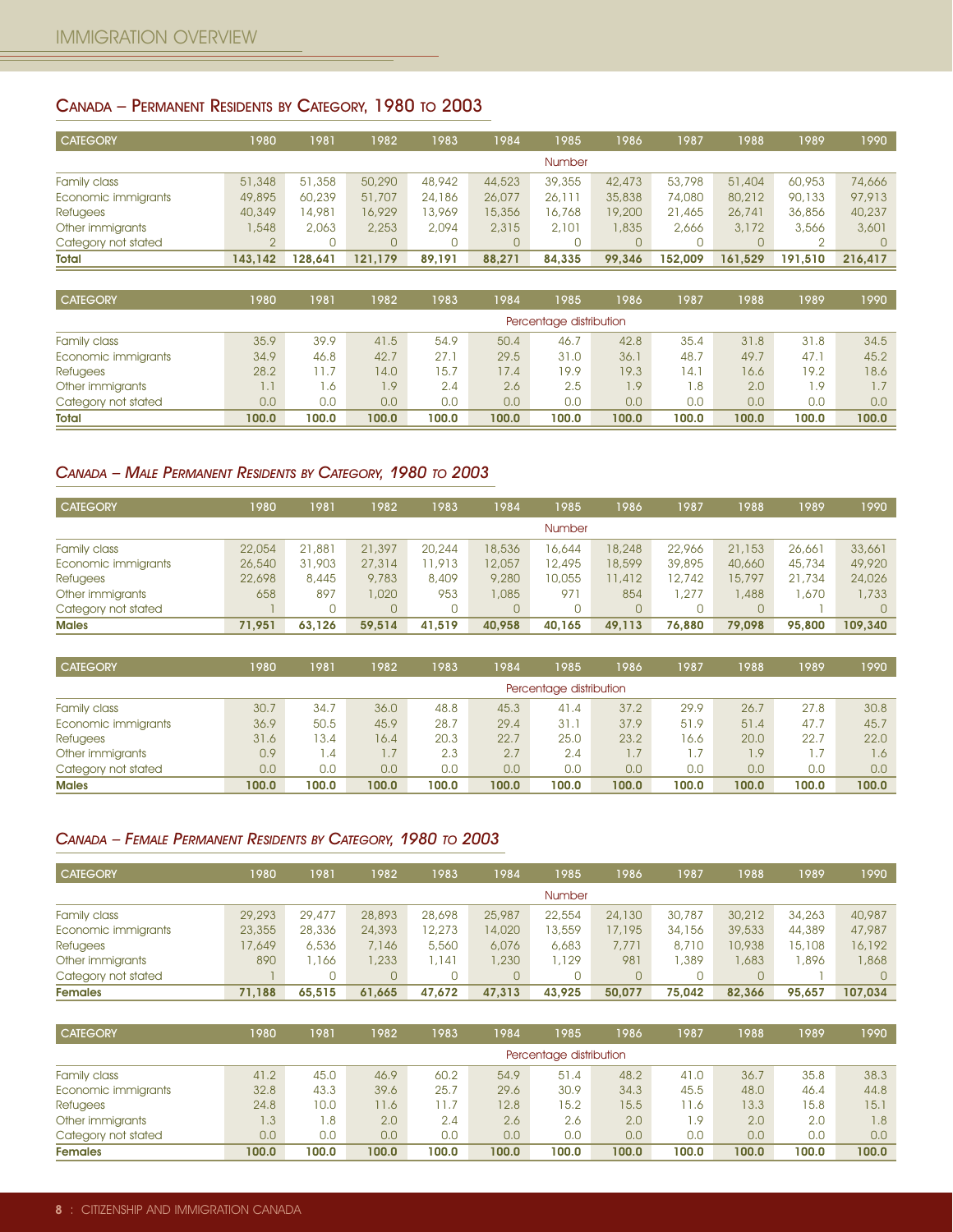| 1991    | 1992    | 1993           | 1994    | 1995    | 996     | 1997    | 1998    | 1999    | 2000    | 2001    | 2002    | 2003    |
|---------|---------|----------------|---------|---------|---------|---------|---------|---------|---------|---------|---------|---------|
|         |         |                |         |         |         | Number  |         |         |         |         |         |         |
| 87,959  | 101,122 | 112,681        | 94,195  | 77,386  | 68,359  | 59,980  | 50,897  | 55,275  | 60,613  | 66,785  | 65,297  | 69,128  |
| 86,494  | 95,804  | 105,669        | 102,311 | 106,631 | 25,369  | 128,351 | 97,910  | 109,261 | 136,293 | 155,709 | 138,454 | 121,063 |
| 54,055  | 52,349  | 30,630         | 20,437  | 28,088  | 28,478  | 24,308  | 22,842  | 24,395  | 30,092  | 27,916  | 25,121  | 25,984  |
| 4,248   | 5,544   | 7,751          | 7,455   | 761     | 3,865   | 3,400   | 2,547   | 1,031   | 460     | 205     | 164     | 5,176   |
|         | 0       | $\overline{0}$ |         |         |         | 0       |         |         |         |         |         |         |
| 232.756 | 254.819 | 256.731        | 224.399 | 212.866 | 226.072 | 216.039 | 174.196 | 189.963 | 227.459 | 250.616 | 229.036 | 221.352 |

| 1991  | 1992  | 1993  | 1994  | 1995  | 1996  | 1997                    | 1998' | 1999  | 2000  | 2001  | 2002  | 2003  |
|-------|-------|-------|-------|-------|-------|-------------------------|-------|-------|-------|-------|-------|-------|
|       |       |       |       |       |       | Percentage distribution |       |       |       |       |       |       |
| 37.8  | 39.7  | 43.9  | 42.0  | 36.4  | 30.2  | 27.8                    | 29.2  | 29.1  | 26.7  | 26.7  | 28.5  | 31.2  |
| 37.2  | 37.6  | 41.2  | 45.6  | 50.1  | 55.5  | 59.4                    | 56.2  | 57.5  | 59.9  | 62.1  | 60.5  | 54.7  |
| 23.2  | 20.5  | 11.9  | 9.1   | 13.2  | 12.6  | 11.3                    | 13.1  | 12.8  | 13.2  | 1.1   | 1.0   | 11.7  |
| 1.8   | 2.2   | 3.0   | 3.3   | 0.4   |       | .6                      | 1.5   | 0.5   | 0.2   | 0.1   | 0.1   | 2.3   |
| 0.0   | 0.0   | 0.0   | 0.0   | 0.0   | 0.0   | 0.0                     | 0,0   | 0.0   | 0.0   | 0.0   | 0.0   | 0.0   |
| 100.0 | 100.0 | 100.0 | 100.0 | 100.0 | 100.0 | 100.0                   | 100.0 | 100.0 | 100.0 | 100.0 | 100.0 | 100.0 |

| 1991    | 1992    | 1993           | 1994    | 1995    | 1996    | 1997    | 1998   | 1999   | 2000    | 2001    | 2002    | 2003    |
|---------|---------|----------------|---------|---------|---------|---------|--------|--------|---------|---------|---------|---------|
|         |         |                |         |         |         | Number  |        |        |         |         |         |         |
| 38,784  | 43,388  | 47,288         | 40,028  | 32,248  | 28,125  | 24,094  | 19,900 | 21,461 | 23,296  | 26,041  | 25,479  | 26,614  |
| 43,148  | 47,825  | 51,027         | 50,611  | 53,725  | 64,500  | 66,831  | 51,403 | 57,832 | 72,678  | 82,532  | 73,942  | 63,961  |
| 33,277  | 32,096  | 17,575         | 1,288   | 15,438  | 15,450  | 13,490  | 12,338 | 13,203 | 16,120  | 14,927  | 13,243  | 13,794  |
| 2,014   | 2.719   | 3,850          | 3,659   | 477     | 2,319   | 1,900   | .352   | 539    | 260     | 106     | 91      | 2,148   |
|         |         | $\overline{0}$ |         |         |         |         |        |        |         |         |         |         |
| 117.223 | 126.028 | 119.740        | 105.586 | 101.888 | 110.395 | 106.315 | 84.993 | 93.036 | 112.355 | 123.607 | 112.755 | 106.517 |

| 1991             | 1992  | 1993             | 1994  | 1995  | 1996  | 1997                    | 1998  | 1999  | 2000  | 2001  | 2002  | 2003  |
|------------------|-------|------------------|-------|-------|-------|-------------------------|-------|-------|-------|-------|-------|-------|
|                  |       |                  |       |       |       | Percentage distribution |       |       |       |       |       |       |
| 33.1             | 34.4  | 39.5             | 37.9  | 31.7  | 25.5  | 22.7                    | 23.4  | 23.1  | 20.7  | 21.1  | 22.6  | 25.0  |
| 36.8             | 38.0  | 42.6             | 47.9  | 52.7  | 58.4  | 62.9                    | 60.5  | 62.2  | 64.7  | 66.8  | 65.6  | 60.1  |
| 28.4             | 25.5  | 4.7              | 10.7  | 15.2  | 14.0  | 12.7                    | 4.5   | 14.2  | 14.4  | 12.1  |       | 13.0  |
| $\overline{1.7}$ | 2.2   | 3.2              | 3.5   | 0.5   | 2.    | 1.8                     | . .6  | 0.6   | 0.2   | 0.1   | 0.1   | 2.0   |
| 0.0              | 0.0   | 0.0 <sub>1</sub> | 0.0   | 0.0   | 0.0   | 0.0                     | 0.0   | 0.0   | 0.0   | 0.0   | 0.0   | 0.0   |
| 100.0            | 100.0 | 100.0            | 100.0 | 100.0 | 100.0 | 100.0                   | 100.0 | 100.0 | 100.0 | 100.0 | 100.0 | 100.0 |

| 1991    | 1992    | 1993     | 1994   | 1995    | 1996    | 1997          | 1998   | 1999   | 2000    | 2001     | 2002    | 2003    |
|---------|---------|----------|--------|---------|---------|---------------|--------|--------|---------|----------|---------|---------|
|         |         |          |        |         |         | <b>Number</b> |        |        |         |          |         |         |
| 49,157  | 57,732  | 65,390   | 54,167 | 45,132  | 40,206  | 35,856        | 30,985 | 33,803 | 37,312  | 40,740   | 39,816  | 42,513  |
| 43,340  | 47.977  | 54,642   | 51,700 | 52,904  | 60,865  | 61,520        | 46,507 | 51,424 | 63,614  | 73,177   | 64,512  | 57,102  |
| 20,760  | 20,248  | 13,055   | 9,148  | 12,649  | 13,025  | 10,817        | 10,504 | 11,192 | 13,972  | 12,989   | 1,878   | 12,190  |
| 2,234   | 2.825   | 3,901    | 3,796  | 284     | .546    | ,500          | 1,195  | 492    | 200     | 99       | 73      | 3,028   |
|         |         | $\Omega$ |        |         |         | $\Omega$      |        |        |         | $\Omega$ |         |         |
| 115.491 | 128.782 | 136.988  | 18.811 | 110.969 | 115.642 | 109.693       | 89,191 | 96.911 | 115.098 | 127.005  | 116.279 | 114.834 |

| 1991  | 1992  | 1993  | 1994  | 1995  | 1996  | 1997                    | 1998  | 1999  | 2000  | 2001  | 2002  | 2003  |
|-------|-------|-------|-------|-------|-------|-------------------------|-------|-------|-------|-------|-------|-------|
|       |       |       |       |       |       | Percentage distribution |       |       |       |       |       |       |
| 42.6  | 44.8  | 47.7  | 45.6  | 40.7  | 34.8  | 32.7                    | 34.7  | 34.9  | 32.4  | 32.1  | 34.2  | 37.0  |
| 37.5  | 37.3  | 39.9  | 43.5  | 47.7  | 52.6  | 56.1                    | 52.1  | 53.1  | 55.3  | 57.6  | 55.5  | 49.7  |
| 18.0  | 15.7  | 9.5   | 7.7   | 11.4  | 11.3  | 9.9                     | 1.8   | 11.6  | 12.1  | 10.2  | 10.2  | 10.6  |
| 1.9   | 2.2   | 2.9   | 3.2   | 0.3   | .3    | $\overline{1.4}$        | 1.3   | 0.5   | 0.2   | 0.1   | 0.1   | 2.6   |
| 0.0   | 0.0   | 0.0   | 0.0   | 0.0   | 0.0   | 0.0                     | 0.0   | 0.0   | 0.0   | 0.0   | 0.0   | 0.0   |
| 100.0 | 100.0 | 100.0 | 100.0 | 100.0 | 100.0 | 100.0                   | 100.0 | 100.0 | 100.0 | 100.0 | 100.0 | 100.0 |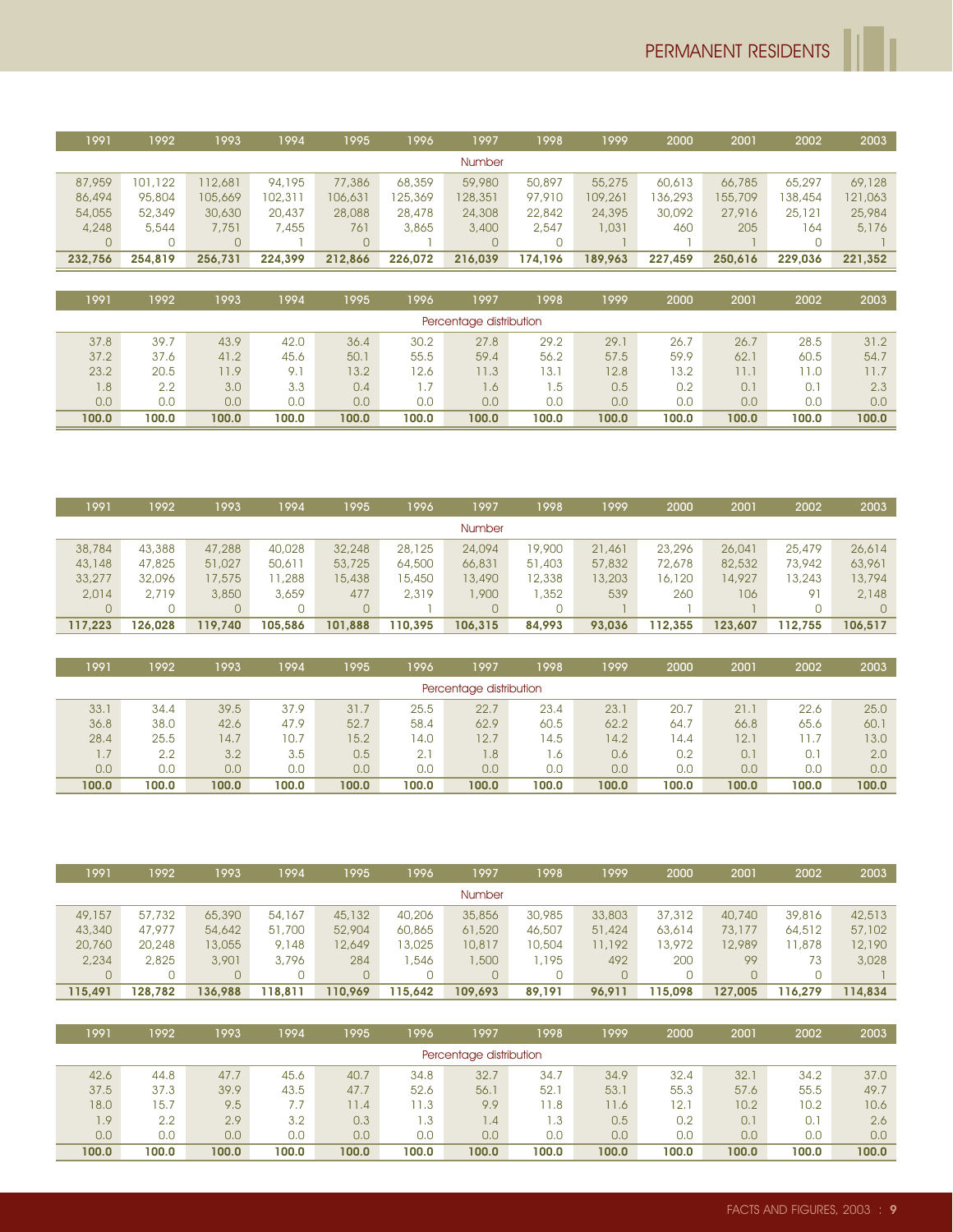Canada – Permanent Residents by Category, 1980 to 2003



#### Canada – Permanent Residents by Category, 1980 to 2003 (Showing Ratio of Males to Females)

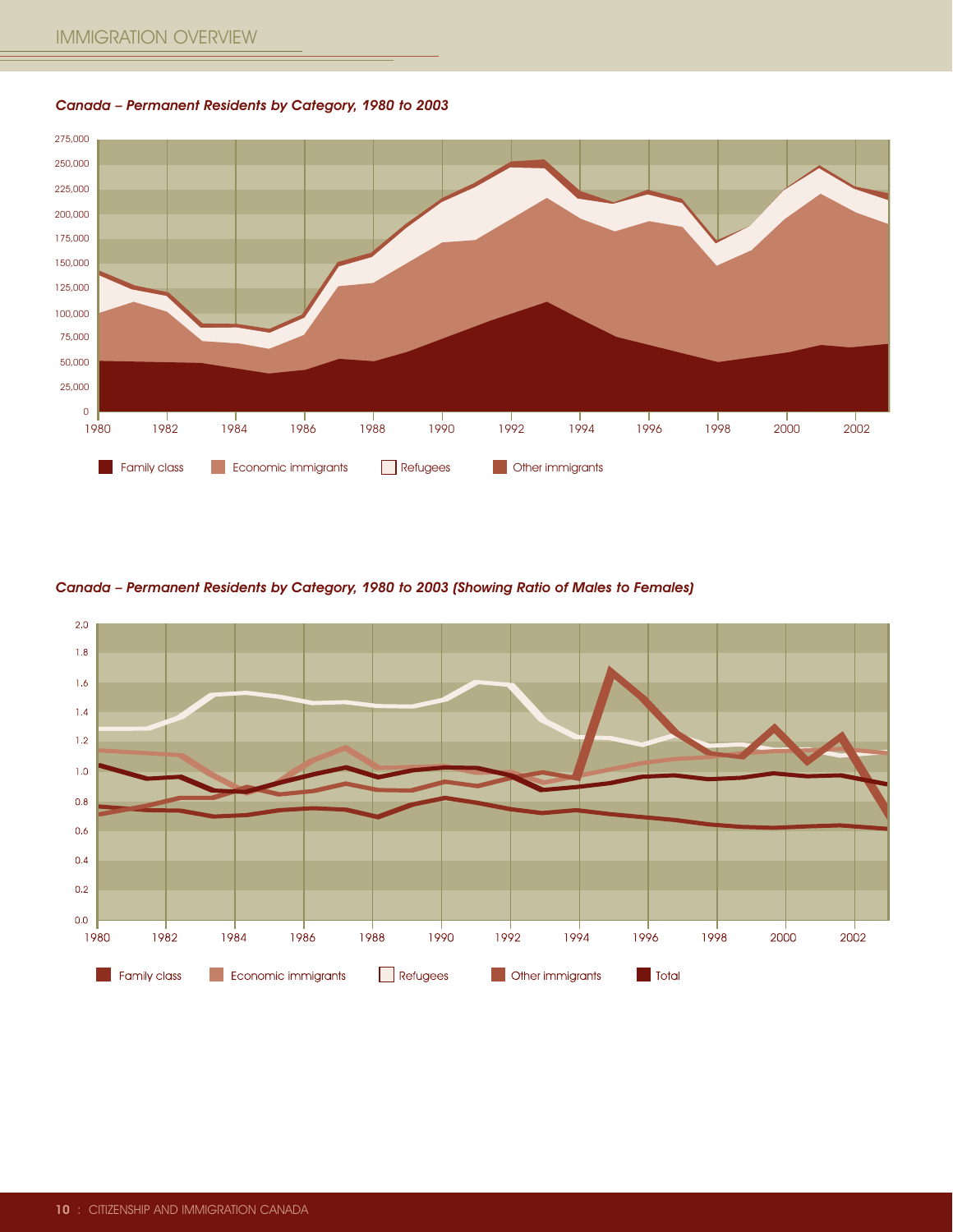# CANADA – PERMANENT RESIDENTS BY CATEGORY

| <b>CATEGORY</b>                                                                                                        | 1994                           | 1995                       | 1996                         | 1997                       | 1998                             | 1999                     | 2000            | 2001                          | 2002                     | 2003            |
|------------------------------------------------------------------------------------------------------------------------|--------------------------------|----------------------------|------------------------------|----------------------------|----------------------------------|--------------------------|-----------------|-------------------------------|--------------------------|-----------------|
|                                                                                                                        |                                |                            |                              |                            |                                  | Number                   |                 |                               |                          |                 |
| Spouses and partners                                                                                                   | 36,545                         | 30,913                     | 32,099                       | 30,136                     | 28,323                           | 32,829                   | 35,296          | 37,761                        | 35,468                   | 42,490          |
| Fiancé(e)s                                                                                                             | 5,278                          | 4,629                      | 3,906                        | 3,077                      | 1,918                            | 1,734                    | 1,521           | 1,637                         | 1,451                    | 936             |
| Sons and daughters                                                                                                     | 8,573                          | 6,402                      | 5,455                        | 4,556                      | 4,013                            | 3,986                    | 3,950           | 3,934                         | 3,646                    | 3,621           |
| Parents and grandparents                                                                                               | 41,477                         | 33,138                     | 24,625                       | 20,221                     | 14,201                           | 14,487                   | 17,768          | 21,334                        | 22,526                   | 19,376          |
| <b>Others</b>                                                                                                          | 2,322<br>94,195                | 2,304<br>77,386            | 2,274<br>68,359              | 1,990<br>59,980            | 2,442<br>50,897                  | 2,239<br>55,275          | 2,078<br>60,613 | 2,119<br>66,785               | 2,206<br>65,297          | 2,705<br>69,128 |
| <b>Family class</b><br>Skilled workers - principal applicants                                                          | 29,061                         | 34,548                     | 42,151                       | 44,969                     | 35,957                           | 41,547                   | 52,125          | 58,906                        | 53,416                   | 45,378          |
| Skilled workers - spouses and dependants                                                                               | 40,845                         | 47,183                     | 55,763                       | 60,679                     | 45,308                           | 50,957                   | 66,469          | 78,313                        | 69,900                   | 59,862          |
| Entrepreneurs - principal applicants                                                                                   | 3,581                          | 2,991                      | 3,209                        | 2,805                      | 1,770                            | 1,668                    | 1,657           | 1,610                         | 1,178                    | 783             |
| Entrepreneurs - spouses and dependants                                                                                 | 10,620                         | 8,438                      | 8,702                        | 7,599                      | 4,848                            | 4,487                    | 4,526           | 4,482                         | 3,309                    | 2,201           |
| Self-employed - principal applicants                                                                                   | 893                            | 952                        | 1,392                        | 1,258                      | 823                              | 833                      | 795             | 707                           | 635                      | 444             |
| Self-employed - spouses and dependants<br>Investors - principal applicants                                             | 1,851<br>2,565                 | 1,902<br>1,338             | 2,984<br>1,607               | 2,669<br>1,522             | 1,802<br>1,225                   | 1,766<br>1,138           | 1,735<br>1,390  | 1,451<br>1,767                | 1,268<br>1,232           | 978<br>972      |
| Investors - spouses and dependants                                                                                     | 7,915                          | 3,822                      | 4,569                        | 4,073                      | 3,309                            | 3,127                    | 3,561           | 4,572                         | 3,405                    | 2,723           |
| Provincial/territorial nominees                                                                                        | $\theta$                       | $\mathbf 0$                | 233                          | 47                         | $\overline{0}$                   | 477                      | 1,252           | 1,275                         | 2,126                    | 4,418           |
| Live-in caregivers - principal applicants                                                                              | 4,584                          | 3,905                      | 2,924                        | 1,831                      | 1,976                            | 1,959                    | 1,760           | 1,875                         | 1,521                    | 2,230           |
| Live-in caregivers - spouses and dependants                                                                            | 396                            | 1,552                      | 1,835                        | 899                        | 892                              | 1,302                    | 1,023           | 751                           | 464                      | 1,074           |
| <b>Economic immigrants</b>                                                                                             | 102,311                        | 106,631                    | 125,369                      | 128,351                    | 97,910                           | 109,261                  | 136,293         | 155,709                       | 138,454                  | 121,063         |
| Government-assisted refugees                                                                                           | 7,639                          | 8,202                      | 7,869                        | 7,711                      | 7,432                            | 7,445                    | 10,671          | 8,697                         | 7,507                    | 7,504           |
| Privately sponsored refugees<br>Refugees landed in Canada                                                              | 3,514<br>7,810                 | 3,546<br>12,811            | 3,189<br>13,462              | 2,742<br>10,634            | 2,267<br>10,181                  | 2,347<br>11,794          | 2,932<br>12,993 | 3,576<br>11,897               | 3,046<br>10,547          | 3,254<br>11,267 |
| Refugee dependants                                                                                                     | 1,474                          | 3,529                      | 3,958                        | 3,221                      | 2,962                            | 2,809                    | 3,496           | 3,746                         | 4,021                    | 3,959           |
| <b>Refugees</b>                                                                                                        | 20,437                         | 28,088                     | 28,478                       | 24,308                     | 22,842                           | 24,395                   | 30,092          | 27,916                        | 25,121                   | 25,984          |
| Retirees - principal applicants                                                                                        | 2,196                          | 90                         | 44                           | 12                         | $\overline{\phantom{m}}$         | $\overline{\phantom{0}}$ | $\overline{0}$  | 0                             | $\overline{\phantom{m}}$ | 0               |
| Retirees - spouses and dependants                                                                                      | 5,241                          | 214                        | 103                          | 34                         | 5                                | $\overline{7}$           | $\theta$        | $\mathbf{O}$                  | $\mathbf{0}$             | $\overline{0}$  |
| DROC and PDRCC* - principal applicants                                                                                 | 9                              | 383                        | 2,608                        | 2,038                      | 1,467                            | 559                      | 260             | 108                           | 75                       | 50              |
| DROC and PDRCC* - spouses and dependants                                                                               | 9                              | 74                         | 1,110                        | 1,316                      | 1,072                            | 463                      | 200             | 97                            | 50                       | 29              |
| Temporary resident permit holders<br>Sponsored H and C** cases outside                                                 | $\overline{0}$<br>$\mathbf{O}$ | $\mathbf 0$<br>$\mathbf 0$ | $\mathbf{O}$<br>$\mathbf{O}$ | $\mathbf 0$<br>$\mathbf 0$ | $\overline{0}$<br>$\overline{0}$ | 0<br>0                   | 0<br>0          | $\overline{0}$<br>$\mathbf 0$ | 9<br>$\overline{0}$      | 97<br>2,629     |
|                                                                                                                        |                                |                            |                              |                            |                                  |                          |                 |                               |                          |                 |
|                                                                                                                        |                                |                            |                              |                            |                                  |                          |                 |                               |                          |                 |
| the family class<br>Other H and C** cases                                                                              | $\overline{0}$                 | $\mathbf 0$                | $\mathbf{O}$                 | $\overline{0}$             | $\overline{0}$                   | 0                        | 0               | $\mathbf 0$                   | 29                       | 2,371           |
| <b>Other immigrants</b>                                                                                                | 7,455                          | 761                        | 3,865                        | 3,400                      | 2,547                            | 1,031                    | 460             | 205                           | 164                      | 5,176           |
| Category not stated                                                                                                    | 1                              | $\overline{0}$             |                              | $\overline{0}$             | $\overline{O}$                   | ı                        | ı               | 1                             | $\overline{0}$           |                 |
| Total<br>* Deferred removal orders and post-determination refugee claimants                                            | 224,399                        | 212,866                    | 226,072 216,039              |                            | 174,196                          | 189,963                  | 227,459         | 250,616                       | 229,036                  | 221,352         |
| ** Humanitarian and Compassionate<br>Canada - Permanent Residents by Category (Showing Percentage Distribution)<br>70% |                                |                            |                              |                            |                                  |                          |                 |                               |                          |                 |
|                                                                                                                        |                                |                            |                              |                            |                                  |                          |                 |                               |                          |                 |
| 60%<br>50%<br>40%                                                                                                      |                                |                            |                              |                            |                                  |                          |                 |                               |                          |                 |
| 30%<br>20%                                                                                                             |                                |                            |                              |                            |                                  |                          |                 |                               |                          |                 |
| 10%<br>0%<br>1994<br>1995<br>1996                                                                                      | 1997                           |                            | 1998                         | 1999                       | 2000                             |                          | 2001            | 2002                          | 2003                     |                 |

#### Canada – Permanent Residents by Category (Showing Percentage Distribution)

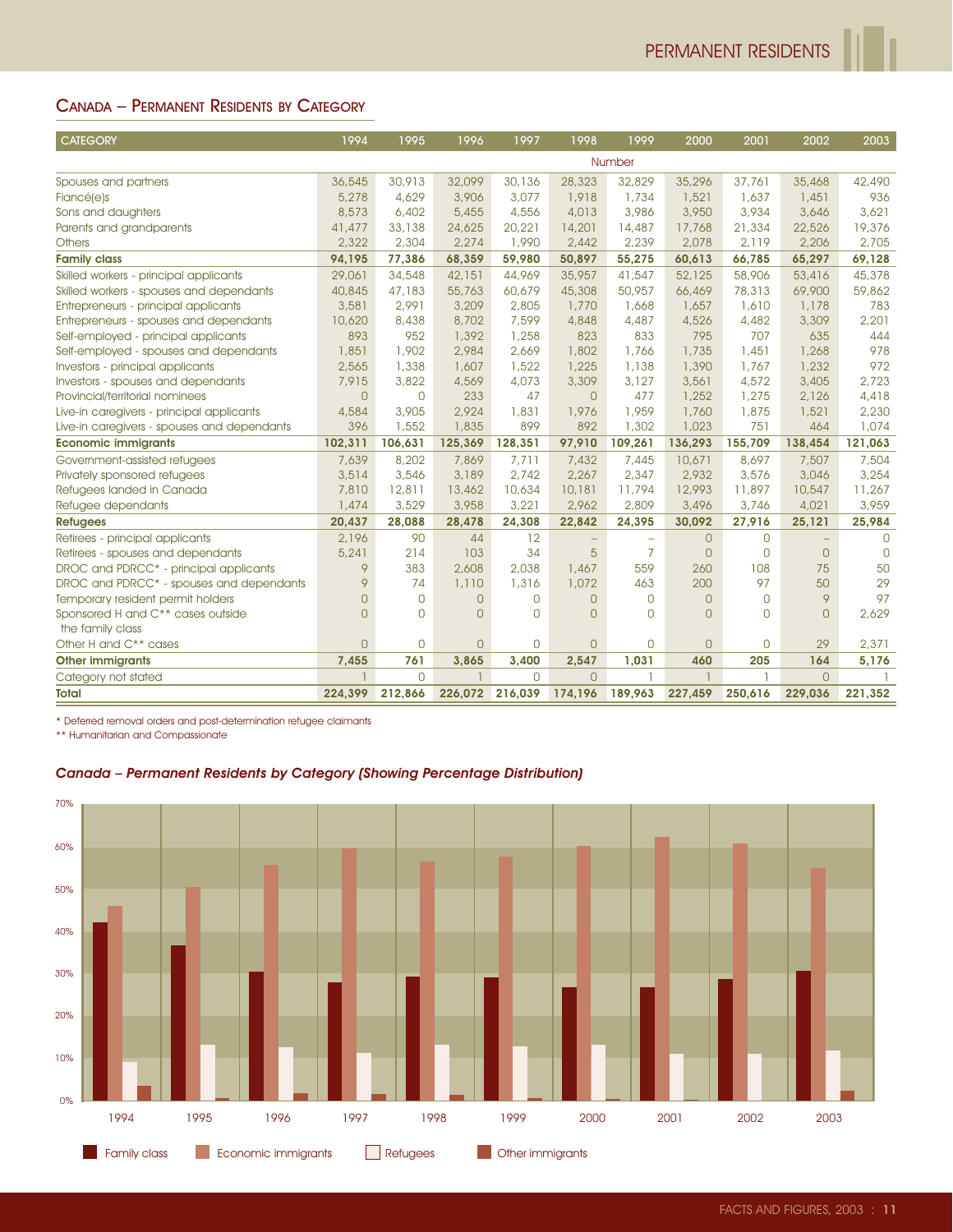#### CANADA – MALE PERMANENT RESIDENTS BY CATEGORY

| <b>CATEGORY</b>                                                                                                                                                                                   | 1994                      | 1995                   | 1996                    | 1997                   | 1998                     | 1999                                                 | 2000                             | 2001             | 2002                           | 2003                          |
|---------------------------------------------------------------------------------------------------------------------------------------------------------------------------------------------------|---------------------------|------------------------|-------------------------|------------------------|--------------------------|------------------------------------------------------|----------------------------------|------------------|--------------------------------|-------------------------------|
|                                                                                                                                                                                                   |                           |                        |                         |                        |                          | Number                                               |                                  |                  |                                |                               |
| Spouses and partners                                                                                                                                                                              | 14,682                    | 12,521                 | 13,024                  | 11,816                 | 10,740                   | 12,286                                               | 13,022                           | 13,952           | 12,987                         | 15,385                        |
| Fiancé(e)s                                                                                                                                                                                        | 1,324                     | 1,086                  | 976                     | 718                    | 425                      | 375                                                  | 278                              | 391              | 314                            | 222                           |
| Sons and daughters                                                                                                                                                                                | 4,403                     | 3,402                  | 2,874                   | 2,412                  | 2,061                    | 2,143                                                | 2,003                            | 2,048            | 1,888                          | 1,917                         |
| Parents and grandparents                                                                                                                                                                          | 18,697                    | 14,482                 | 10,512                  | 8,448                  | 5,980                    | 5,905                                                | 7,296                            | 8,924            | 9,613                          | 8,283                         |
| <b>Others</b>                                                                                                                                                                                     | 922                       | 757                    | 739                     | 700                    | 694                      | 752                                                  | 697                              | 726              | 677                            | 807                           |
| <b>Family class</b><br>Skilled workers - principal applicants                                                                                                                                     | 40,028<br>19,607          | 32,248<br>23,616       | 28,125<br>29,436        | 24,094<br>31,852       | 19,900<br>26,056         | 21,461<br>31,011                                     | 23,296<br>39,602                 | 26,041<br>44,440 | 25,479<br>39,865               | 26,614<br>33,506              |
| Skilled workers - spouses and dependants                                                                                                                                                          | 16,683                    | 19,053                 | 22,327                  | 24,261                 | 17,591                   | 19,030                                               | 24,631                           | 29,317           | 26,861                         | 23,112                        |
| Entrepreneurs - principal applicants                                                                                                                                                              | 3,080                     | 2,555                  | 2,723                   | 2,381                  | 1,533                    | 1,428                                                | 1,427                            | 1,387            | 1,039                          | 695                           |
| Entrepreneurs - spouses and dependants                                                                                                                                                            | 4,210                     | 3,323                  | 3,379                   | 2,942                  | 1,910                    | 1,741                                                | 1,771                            | 1,780            | 1,314                          | 859                           |
| Self-employed - principal applicants                                                                                                                                                              | 696                       | 736                    | 1,085                   | 964                    | 663                      | 654                                                  | 642                              | 575              | 501                            | 353                           |
| Self-employed - spouses and dependants                                                                                                                                                            | 718                       | 717                    | 1,165                   | 1,039                  | 714                      | 671                                                  | 682                              | 574              | 511                            | 373                           |
| Investors - principal applicants                                                                                                                                                                  | 2,185                     | 1,102                  | 1,347                   | 1,264                  | 1,021                    | 953                                                  | 1,193                            | 1,489            | 1,061                          | 827                           |
| Investors - spouses and dependants<br>Provincial/territorial nominees                                                                                                                             | 3,112<br>$\overline{0}$   | 1,557<br>$\mathsf{O}$  | 1,725<br>83             | 1,514<br>17            | 1,304<br>$\theta$        | 1,212<br>253                                         | 1,380<br>643                     | 1,771<br>642     | 1,331<br>1,109                 | 1,069<br>2,354                |
| Live-in caregivers - principal applicants                                                                                                                                                         | 97                        | 66                     | 54                      | 33                     | 32                       | 39                                                   | 39                               | 52               | 43                             | 60                            |
| Live-in caregivers - spouses and dependants                                                                                                                                                       | 223                       | 1,000                  | 1,176                   | 564                    | 579                      | 840                                                  | 668                              | 505              | 307                            | 753                           |
| <b>Economic immigrants</b>                                                                                                                                                                        | 50,611                    | 53,725                 | 64,500                  | 66,831                 | 51,403                   | 57,832                                               | 72,678                           | 82,532           | 73,942                         | 63,961                        |
| Government-assisted refugees                                                                                                                                                                      | 4,062                     | 4,452                  | 4,168                   | 4,408                  | 3,980                    | 3,916                                                | 5,535                            | 4,524            | 3,960                          | 3,908                         |
| Privately sponsored refugees                                                                                                                                                                      | 1,922                     | 1,921                  | 1,657                   | 1,451                  | 1,176                    | 1,242                                                | 1,581                            | 1,864            | 1,514                          | 1,686                         |
| Refugees landed in Canada                                                                                                                                                                         | 4,704                     | 7,593                  | 7,920                   | 6,293                  | 5,877                    | 6,858                                                | 7,512                            | 6,895            | 6,059                          | 6,429                         |
| Refugee dependants                                                                                                                                                                                | 600                       | 1,472                  | 1,705                   | 1,338                  | 1,305                    | 1,187                                                | 1,492                            | 1,644            | 1,710                          | 1,771                         |
| <b>Refugees</b>                                                                                                                                                                                   | 11,288                    | 15,438                 | 15,450                  | 13,490                 | 12,338                   | 13,203                                               | 16,120                           | 14,927           | 13,243                         | 13,794                        |
| Retirees - principal applicants<br>Retirees - spouses and dependants                                                                                                                              | 1,686<br>1,966            | 72<br>80               | 35<br>38                | 11<br>15               | $\equiv$                 | $\overline{\phantom{m}}$<br>$\overline{\phantom{0}}$ | $\overline{0}$<br>$\overline{0}$ | 0<br>$\mathbf 0$ | $\overline{0}$<br>$\mathbf{0}$ | $\mathbf 0$<br>$\overline{0}$ |
| DROC and PDRCC* - principal applicants                                                                                                                                                            | $\qquad \qquad -$         | 303                    | 1,820                   | 1,306                  | 858                      | 317                                                  | 164                              | 60               | 48                             | 31                            |
| DROC and PDRCC* - spouses and dependants                                                                                                                                                          | 5                         | 22                     | 426                     | 568                    | 491                      | 218                                                  | 96                               | 46               | 26                             | 8                             |
| Temporary resident permit holders                                                                                                                                                                 | $\overline{0}$            | 0                      | $\overline{0}$          | 0                      | $\overline{O}$           | $\overline{0}$                                       | $\mathbf{0}$                     | $\overline{0}$   | $\overline{\phantom{m}}$       | 41                            |
| Sponsored H and C** cases outside                                                                                                                                                                 | $\mathbf{O}$              | $\overline{0}$         | $\overline{0}$          | $\mathbf 0$            | $\overline{O}$           | $\overline{0}$                                       | $\mathbf{O}$                     | $\Omega$         | $\overline{0}$                 | 986                           |
| the family class                                                                                                                                                                                  |                           |                        |                         |                        |                          |                                                      |                                  |                  |                                |                               |
| Other H and C** cases                                                                                                                                                                             | $\overline{0}$            | 0                      | $\overline{0}$          | 0                      | $\overline{O}$           | 0                                                    | $\overline{0}$                   | 0                | 14                             | 1,082                         |
| <b>Other immigrants</b>                                                                                                                                                                           | 3,659                     | 477                    | 2,319                   | 1,900                  | 1,352                    | 539                                                  | 260                              | 106              | 91                             | 2,148                         |
| Category not stated<br><b>Males</b>                                                                                                                                                               | $\overline{O}$<br>105,586 | $\mathbf 0$<br>101,888 | $\mathbf{1}$<br>110,395 | $\mathbf 0$<br>106,315 | $\overline{0}$<br>84,993 | $\mathbf{1}$<br>93,036                               | $\mathbf{1}$<br>112,355          | ı.<br>123,607    | $\overline{0}$<br>112,755      | $\mathbf 0$<br>106,517        |
| * Deferred removal orders and post-determination refugee claimants<br>** Humanitarian and Compassionate<br>Canada - Male Permanent Residents by Category (Showing Percentage Distribution)<br>70% |                           |                        |                         |                        |                          |                                                      |                                  |                  |                                |                               |
| 60%                                                                                                                                                                                               |                           |                        |                         |                        |                          |                                                      | <b>The Contract of Street</b>    |                  |                                |                               |
| 50%                                                                                                                                                                                               |                           |                        |                         |                        |                          |                                                      |                                  |                  |                                |                               |
| 40%                                                                                                                                                                                               |                           |                        |                         |                        |                          |                                                      |                                  |                  |                                |                               |
| 30%                                                                                                                                                                                               |                           |                        |                         |                        |                          |                                                      |                                  |                  |                                |                               |
| 20%                                                                                                                                                                                               |                           |                        |                         |                        |                          |                                                      |                                  |                  |                                |                               |
| 10%<br>0%                                                                                                                                                                                         |                           |                        |                         |                        |                          |                                                      |                                  |                  |                                |                               |
| 1994<br>1995<br>1996                                                                                                                                                                              | 1997                      |                        | 1998                    | 1999                   | 2000                     |                                                      | 2001                             | 2002             | 2003                           |                               |

#### Canada – Male Permanent Residents by Category (Showing Percentage Distribution)

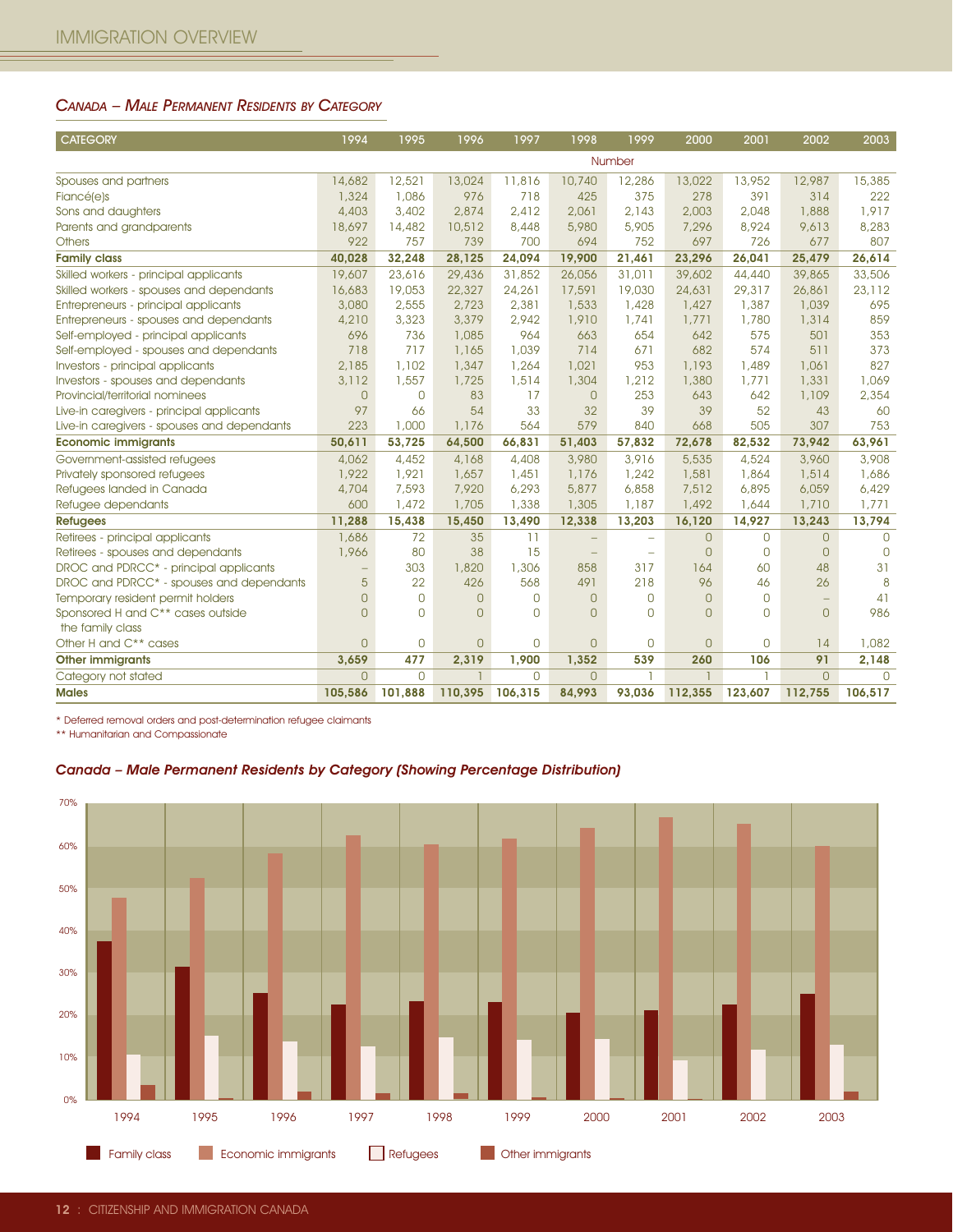#### CANADA – FEMALE PERMANENT RESIDENTS BY CATEGORY

| <b>CATEGORY</b>                                                                                                                                                         | 1994                                | 1995                  | 1996                  | 1997                     | 1998                    | 1999                | 2000                  | 2001            | 2002                 | 2003                 |
|-------------------------------------------------------------------------------------------------------------------------------------------------------------------------|-------------------------------------|-----------------------|-----------------------|--------------------------|-------------------------|---------------------|-----------------------|-----------------|----------------------|----------------------|
|                                                                                                                                                                         |                                     |                       |                       |                          |                         | Number              |                       |                 |                      |                      |
| Spouses and partners                                                                                                                                                    | 21,863                              | 18,391                | 19,054                | 18,308                   | 17,578                  | 20,539              | 22,273                | 23,809          | 22,481               | 27,105               |
| Fiancé(e)s                                                                                                                                                              | 3,954                               | 3,542                 | 2,930                 | 2,355                    | 1,493                   | 1,358               | 1,243                 | 1,246           | 1,137                | 714                  |
| Sons and daughters                                                                                                                                                      | 4,170                               | 3,000                 | 2,577                 | 2,143                    | 1,952                   | 1,842               | 1,947                 | 1,886           | 1,758                | 1,704                |
| Parents and grandparents                                                                                                                                                | 22,780                              | 18,653                | 14,112                | 11,763                   | 8,218                   | 8,579               | 10,471                | 12,410          | 12,913               | 11,093               |
| <b>Others</b><br><b>Family class</b>                                                                                                                                    | 1,400<br>54,167                     | 1,546<br>45,132       | 1,533<br>40,206       | 1,287<br>35,856          | 1,744<br>30,985         | 1,485<br>33,803     | 1,378<br>37,312       | 1,389<br>40,740 | 1,527<br>39,816      | 1,897<br>42,513      |
| Skilled workers - principal applicants                                                                                                                                  | 9,454                               | 10,931                | 12,715                | 13,117                   | 9,901                   | 10,536              | 12,523                | 14,466          | 13,551               | 11,872               |
| Skilled workers - spouses and dependants                                                                                                                                | 24,162                              | 28,129                | 33,434                | 36,418                   | 27,717                  | 31,926              | 41,837                | 48,996          | 43,039               | 36,750               |
| Entrepreneurs - principal applicants                                                                                                                                    | 501                                 | 436                   | 485                   | 424                      | 237                     | 240                 | 230                   | 223             | 139                  | 88                   |
| Entrepreneurs - spouses and dependants                                                                                                                                  | 6,410                               | 5,115                 | 5,322                 | 4,657                    | 2,938                   | 2,742               | 2,755                 | 2,702           | 1,995                | 1,342                |
| Self-employed - principal applicants<br>Self-employed - spouses and dependants                                                                                          | 197                                 | 216                   | 307                   | 294                      | 160                     | 179                 | 153                   | 132             | 134                  | 91                   |
| Investors - principal applicants                                                                                                                                        | 1,133<br>380                        | 1,185<br>236          | 1,819<br>260          | 1,630<br>258             | 1,088<br>204            | 1,095<br>185        | 1,053<br>197          | 877<br>278      | 757<br>171           | 605<br>145           |
| Investors - spouses and dependants                                                                                                                                      | 4,803                               | 2,265                 | 2,844                 | 2,559                    | 2,005                   | 1,915               | 2,181                 | 2,801           | 2,074                | 1,654                |
| Provincial/territorial nominees                                                                                                                                         | $\overline{0}$                      | $\mathbf 0$           | 150                   | 30                       | $\overline{0}$          | 224                 | 609                   | 633             | 1,017                | 2,064                |
| Live-in caregivers - principal applicants                                                                                                                               | 4,487                               | 3,839                 | 2,870                 | 1,798                    | 1,944                   | 1,920               | 1,721                 | 1,823           | 1,478                | 2,170                |
| Live-in caregivers - spouses and dependants                                                                                                                             | 173                                 | 552                   | 659                   | 335                      | 313                     | 462                 | 355                   | 246             | 157                  | 321                  |
| <b>Economic immigrants</b>                                                                                                                                              | 51,700                              | 52,904                | 60,865                | 61,520                   | 46,507                  | 51,424              | 63,614                | 73,177          | 64,512               | 57,102               |
| Government-assisted refugees<br>Privately sponsored refugees                                                                                                            | 3,576<br>1,592                      | 3,750<br>1,624        | 3,701<br>1,529        | 3,302<br>1,291           | 3,452<br>1,091          | 3,529<br>1,105      | 5,136<br>1,351        | 4,173<br>1,712  | 3,547<br>1,532       | 3,596<br>1,568       |
| Refugees landed in Canada                                                                                                                                               | 3,106                               | 5,218                 | 5,542                 | 4,341                    | 4,304                   | 4,936               | 5,481                 | 5,002           | 4,488                | 4,838                |
| Refugee dependants                                                                                                                                                      | 874                                 | 2,057                 | 2,253                 | 1,883                    | 1,657                   | 1,622               | 2,004                 | 2,102           | 2,311                | 2,188                |
| <b>Refugees</b>                                                                                                                                                         | 9,148                               | 12,649                | 13,025                | 10,817                   | 10,504                  | 11,192              | 13,972                | 12,989          | 11,878               | 12,190               |
| Retirees - principal applicants                                                                                                                                         | 510                                 | 18                    | 9                     | $\overline{\phantom{0}}$ |                         | 0                   | $\mathsf{O}$          | $\mathbf 0$     | $\qquad \qquad -$    | $\mathbf 0$          |
| Retirees - spouses and dependants                                                                                                                                       | 3,275                               | 134                   | 65                    | 19                       | $\equiv$                | 5                   | $\overline{0}$        | $\circ$         | $\overline{0}$       | $\overline{0}$<br>19 |
| DROC and PDRCC* - principal applicants<br>DROC and PDRCC* - spouses and dependants                                                                                      | $\overline{7}$<br>$\qquad \qquad -$ | 80<br>52              | 788<br>684            | 732<br>748               | 609<br>581              | 242<br>245          | 96<br>104             | 48<br>51        | 27<br>24             | 21                   |
| Temporary resident permit holders                                                                                                                                       | $\theta$                            | $\mathbf 0$           | $\mathbf{O}$          | $\overline{0}$           | $\overline{0}$          | 0                   | 0                     | $\circ$         | 6                    | 56                   |
| Sponsored H and C** cases outside                                                                                                                                       | $\overline{0}$                      | $\overline{0}$        | $\mathbf{O}$          | $\overline{0}$           | $\overline{0}$          | $\Omega$            | $\overline{0}$        | $\circ$         | $\overline{0}$       | 1,643                |
| the family class                                                                                                                                                        |                                     |                       |                       |                          |                         |                     |                       |                 |                      |                      |
| Other H and C** cases                                                                                                                                                   | $\overline{0}$                      | $\mathbf 0$           | $\mathbf{O}$          | $\mathbf 0$              | $\overline{0}$          | 0                   | $\overline{0}$        | $\overline{0}$  | 15                   | 1,289                |
| <b>Other immigrants</b>                                                                                                                                                 | 3,796<br>$\overline{0}$             | 284<br>$\overline{0}$ | 1,546<br>$\mathbf{O}$ | 1,500<br>$\mathbf{0}$    | 1,195<br>$\overline{O}$ | 492<br>$\mathbf{O}$ | 200<br>$\overline{0}$ | 99<br>$\circ$   | 73<br>$\overline{0}$ | 3,028                |
| Category not stated<br><b>Females</b>                                                                                                                                   | 118,811                             | 110,969               | 115,642               | 109,693                  | 89,191                  | 96,911              | 115,098               | 127,005         | 116,279              | 114,834              |
| ** Humanitarian and Compassionate<br>Canada - Female Permanent Residents by Category (Showing Percentage Distribution)<br>70%<br>60%<br>50%<br>40%<br>30%<br>20%<br>10% |                                     |                       |                       |                          |                         |                     |                       |                 |                      |                      |
| 0%<br>1994<br>1995<br>1996                                                                                                                                              | 1997                                |                       | 1998                  | 1999                     | 2000                    |                     | 2001                  | 2002            | 2003                 |                      |

#### Canada – Female Permanent Residents by Category (Showing Percentage Distribution)

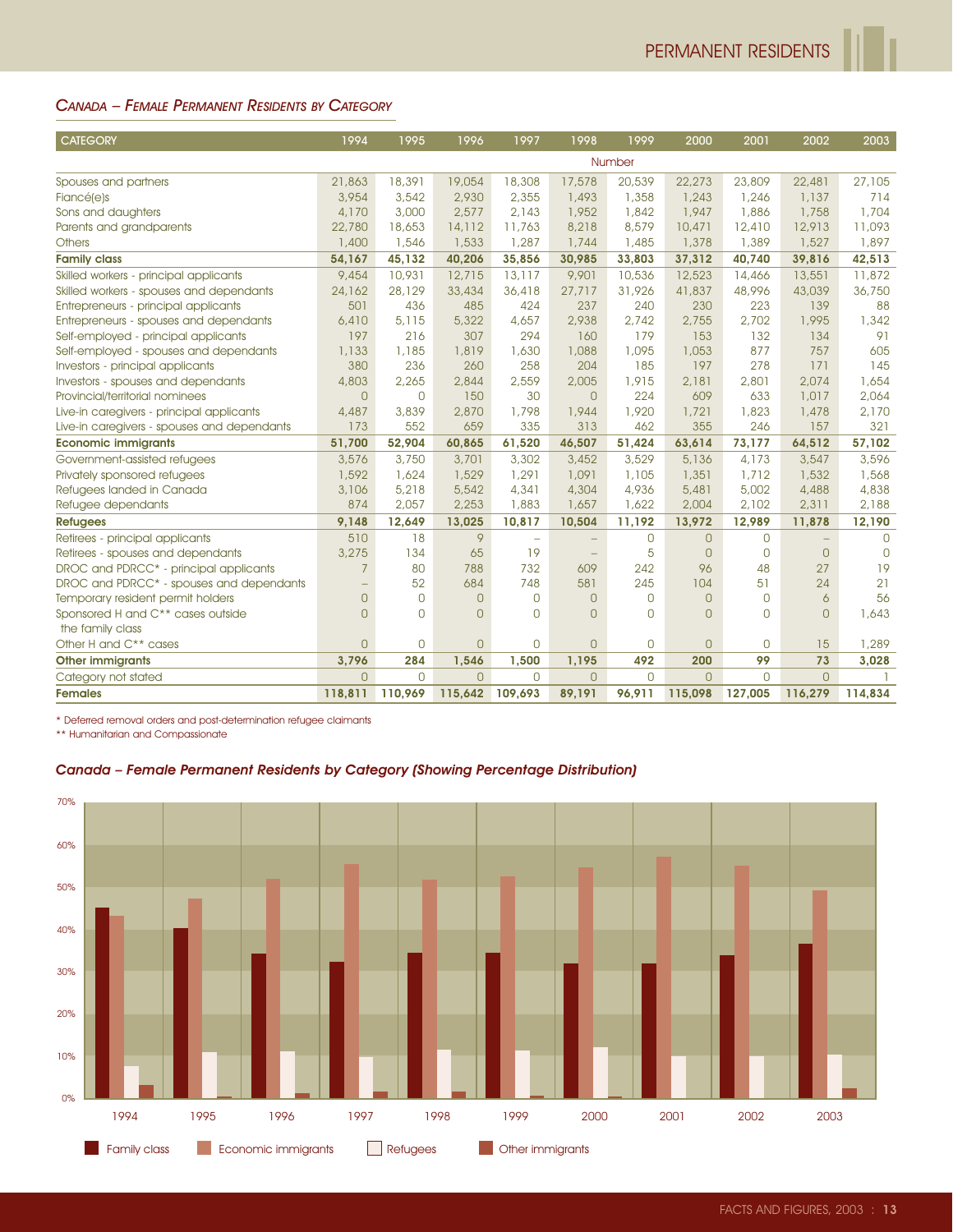# CANADA – PERMANENT RESIDENTS BY CATEGORY (PRINCIPAL APPLICANTS)

| <b>CATEGORY</b>                           | 1994           | 1995           | 1996           | 1997           | 1998           | 1999     | 2000           | 2001         | 2002           | 2003     |
|-------------------------------------------|----------------|----------------|----------------|----------------|----------------|----------|----------------|--------------|----------------|----------|
|                                           |                |                |                |                |                | Number   |                |              |                |          |
| Spouses and partners                      | 28,366         | 25,156         | 27,716         | 26,265         | 24,760         | 28,535   | 31,013         | 32,785       | 30,792         | 36,754   |
| Fiancé(e)s                                | 4,929          | 4,311          | 3,618          | 2.916          | 1,779          | 1,605    | 1,408          | 1,481        | 1,309          | 846      |
| Sons and daughters                        | 6,978          | 5,035          | 4,332          | 3,826          | 3,457          | 3,522    | 3,502          | 3,523        | 3,215          | 3,261    |
| Parents and grandparents                  | 16,879         | 14,683         | 11,983         | 10,288         | 7,286          | 7,629    | 9,316          | 11,072       | 11,694         | 9,925    |
| <b>Others</b>                             | 2,204          | 2.177          | 2,149          | 1,918          | 2,370          | 2.165    | 2,010          | 2,047        | 2,137          | 2,574    |
| <b>Family class</b>                       | 59,356         | 51,362         | 49,798         | 45,213         | 39,652         | 43,456   | 47,249         | 50,908       | 49,147         | 53,360   |
| Skilled workers - principal applicants    | 29,061         | 34,548         | 42,151         | 44,969         | 35,957         | 41,547   | 52,125         | 58,906       | 53,416         | 45,378   |
| Entrepreneur - principal applicants       | 3,581          | 2,991          | 3,209          | 2,805          | 1,770          | 1,668    | 1,657          | 1,610        | 1,178          | 783      |
| Self-employed - principal applicants      | 893            | 952            | 1,392          | 1,258          | 823            | 833      | 795            | 707          | 635            | 444      |
| Investor - principal applicants           | 2,565          | 1,338          | 1,607          | 1,522          | 1,225          | 1,138    | 1,390          | 1,767        | 1,232          | 972      |
| Provincial/territorial nominees           | $\mathbf{O}$   | $\mathbf 0$    | 116            | 23             | $\bigcap$      | 151      | 368            | 411          | 679            | 1,418    |
| Live-in caregivers - principal applicants | 4,584          | 3,905          | 2,924          | 1,831          | 1,976          | 1,959    | 1,760          | 1,875        | 1,521          | 2,230    |
| <b>Economic immigrants</b>                | 40,684         | 43,734         | 51,399         | 52,408         | 41,751         | 47,296   | 58,095         | 65,276       | 58,661         | 51,225   |
| Government-assisted refugees              | 3,348          | 3,520          | 3,350          | 3,442          | 3,017          | 2,929    | 4,279          | 3,392        | 3,022          | 3,005    |
| Privately sponsored refugees              | 1,848          | 1,618          | 1,471          | 1,223          | 1,027          | 1,008    | 1,416          | 1,654        | 1,339          | 1,612    |
| Refugees landed in Canada                 | 5,665          | 9,520          | 9,419          | 7,300          | 6,968          | 8,117    | 8,949          | 8,391        | 7,484          | 8,412    |
| Refugee dependants                        | 417            | 998            | 1,412          | 1,185          | 1,114          | 1,048    | 1,337          | 1,404        | 1,535          | 1,650    |
| <b>Refugees</b>                           | 11,278         | 15,656         | 15,652         | 13,150         | 12,126         | 13,102   | 15,981         | 14,841       | 13,380         | 14,679   |
| Retirees - principal applicants           | 2,196          | 90             | 44             | 12             |                |          | $\mathbf{0}$   | $\mathbf 0$  |                | $\Omega$ |
| DROC and PDRCC* - principal applicants    | 9              | 383            | 2,608          | 2,038          | 1,467          | 559      | 260            | 108          | 75             | 50       |
| Temporary resident permit holders         | $\Omega$       | $\mathbf 0$    | $\Omega$       | $\circ$        | $\Omega$       | $\Omega$ | 0              | $\Omega$     | 8              | 73       |
| Sponsored H and C** cases outside         | $\Omega$       | $\overline{0}$ | $\Omega$       | $\overline{0}$ | $\Omega$       | $\Omega$ | 0              | $\Omega$     | $\overline{0}$ | 2,362    |
| the family class                          |                |                |                |                |                |          |                |              |                |          |
| Other H and C <sup>**</sup> cases         | $\Omega$       | $\overline{0}$ | $\mathbf{0}$   | $\mathbf 0$    | $\Omega$       | $\Omega$ | $\Omega$       | $\mathbf{O}$ | 26             | 1,689    |
| <b>Other immigrants</b>                   | 2,205          | 473            | 2,652          | 2,050          | 1,470          | 561      | 260            | 108          | 110            | 4,174    |
| Category not stated                       | $\overline{0}$ | $\mathbf{O}$   | $\overline{O}$ | $\mathbf{0}$   | $\overline{0}$ | $\Omega$ | $\overline{0}$ |              | $\overline{0}$ |          |
| <b>Total</b>                              | 113,523        | 111,225        | 119,501        | 112,821        | 94.999         | 104,415  | 121,585        | 131,134      | 121,298        | 123,439  |

| <b>CATEGORY</b>                                    | 1994  | 1995  | 1996  | 1997  | 1998                    | 1999                     | 2000  | 2001  | 2002                     | 2003  |
|----------------------------------------------------|-------|-------|-------|-------|-------------------------|--------------------------|-------|-------|--------------------------|-------|
|                                                    |       |       |       |       | Percentage distribution |                          |       |       |                          |       |
| Spouses and partners                               | 25.0  | 22.6  | 23.2  | 23.3  | 26.1                    | 27.3                     | 25.5  | 25.0  | 25.4                     | 29.8  |
| Fiancé(e)s                                         | 4.3   | 3.9   | 3.0   | 2.6   | 1.9                     | 1.5                      | 1.2   | 1.1   | 1.1                      | 0.7   |
| Sons and daughters                                 | 6.1   | 4.5   | 3.6   | 3.4   | 3.6                     | 3.4                      | 2.9   | 2.7   | 2.7                      | 2.6   |
| Parents and grandparents                           | 14.9  | 13.2  | 10.0  | 9.1   | 7.7                     | 7.3                      | 7.7   | 8.4   | 9.6                      | 8.0   |
| <b>Others</b>                                      | 1.9   | 2.0   | 1.8   | 1.7   | 2.5                     | 2.1                      | 1.7   | 1.6   | 1.8                      | 2.1   |
| <b>Family class</b>                                | 52.3  | 46.2  | 41.7  | 40.1  | 41.7                    | 41.6                     | 38.9  | 38.8  | 40.5                     | 43.2  |
| Skilled workers - principal applicants             | 25.6  | 31.1  | 35.3  | 39.9  | 37.8                    | 39.8                     | 42.9  | 44.9  | 44.0                     | 36.8  |
| Entrepreneur - principal applicants                | 3.2   | 2.7   | 2.7   | 2.5   | 1.9                     | 1.6                      | 1.4   | 1.2   | 1.0                      | 0.6   |
| Self-employed - principal applicants               | 0.8   | 0.9   | 1.2   | 1.1   | 0.9                     | 0.8                      | 0.7   | 0.5   | 0.5                      | 0.4   |
| Investor - principal applicants                    | 2.3   | 1.2   | 1.3   | 1.3   | 1.3                     | 1.1                      | 1.1   | 1.3   | 1.0                      | 0.8   |
| Provincial/territorial nominees                    | 0.0   | 0.0   | 0.1   | 0.0   | 0.0                     | 0.1                      | 0.3   | 0.3   | 0.6                      | 1.1   |
| Live-in caregivers - principal applicants          | 4.0   | 3.5   | 2.4   | 1.6   | 2.1                     | 1.9                      | 1.4   | 1.4   | 1.3                      | 1.8   |
| <b>Economic immigrants</b>                         | 35.8  | 39.3  | 43.0  | 46.5  | 43.9                    | 45.3                     | 47.8  | 49.8  | 48.4                     | 41.5  |
| Government-assisted refugees                       | 2.9   | 3.2   | 2.8   | 3.1   | 3.2                     | 2.8                      | 3.5   | 2.6   | 2.5                      | 2.4   |
| Privately sponsored refugees                       | 1.6   | 1.5   | 1.2   | 1.1   | 1.1                     | 1.0                      | 1.2   | 1.3   | 1.1                      | 1.3   |
| Refugees landed in Canada                          | 5.0   | 8.6   | 7.9   | 6.5   | 7.3                     | 7.8                      | 7.4   | 6.4   | 6.2                      | 6.8   |
| Refugee dependants                                 | 0.4   | 0.9   | 1.2   | 1.1   | 1.2                     | 1.0                      | 1.1   | 1.1   | 1.3                      | 1.3   |
| <b>Refugees</b>                                    | 9.9   | 14.1  | 13.1  | 11.7  | 12.8                    | 12.5                     | 13.1  | 11.3  | 11.0                     | 11.9  |
| Retirees - principal applicants                    | 1.9   | 0.1   | 0.0   | 0.0   |                         | $\overline{\phantom{m}}$ | 0.0   | 0.0   | $\overline{\phantom{m}}$ | 0.0   |
| DROC and PDRCC <sup>*</sup> - principal applicants | 0.0   | 0.3   | 2.2   | 1.8   | 1.5                     | 0.5                      | 0.2   | 0.1   | 0.1                      | 0.0   |
| Temporary resident permit holders                  | 0.0   | 0.0   | 0.0   | 0.0   | 0.0                     | 0.0                      | 0.0   | 0.0   | 0.0                      | 0.1   |
| Sponsored H and C** cases outside                  | 0.0   | 0.0   | 0.0   | 0.0   | 0.0                     | 0.0                      | 0.0   | 0.0   | 0.0                      | 1.9   |
| the family class                                   |       |       |       |       |                         |                          |       |       |                          |       |
| Other H and C** cases                              | 0.0   | 0.0   | 0.0   | 0.0   | 0.0                     | 0.0                      | 0.0   | 0.0   | 0.0                      | 1.4   |
| Other immigrants                                   | 1.9   | 0.4   | 2.2   | 1.8   | 1.5                     | 0.5                      | 0.2   | 0.1   | 0.1                      | 3.4   |
| Category not stated                                | 0.0   | 0.0   | 0.0   | 0.0   | 0.0                     | 0.0                      | 0.0   | 0.0   | 0.0                      | 0.0   |
| Total                                              | 100.0 | 100.0 | 100.0 | 100.0 | 100.0                   | 100.0                    | 100.0 | 100.0 | 100.0                    | 100.0 |

\* Deferred removal orders and post-determination refugee claimants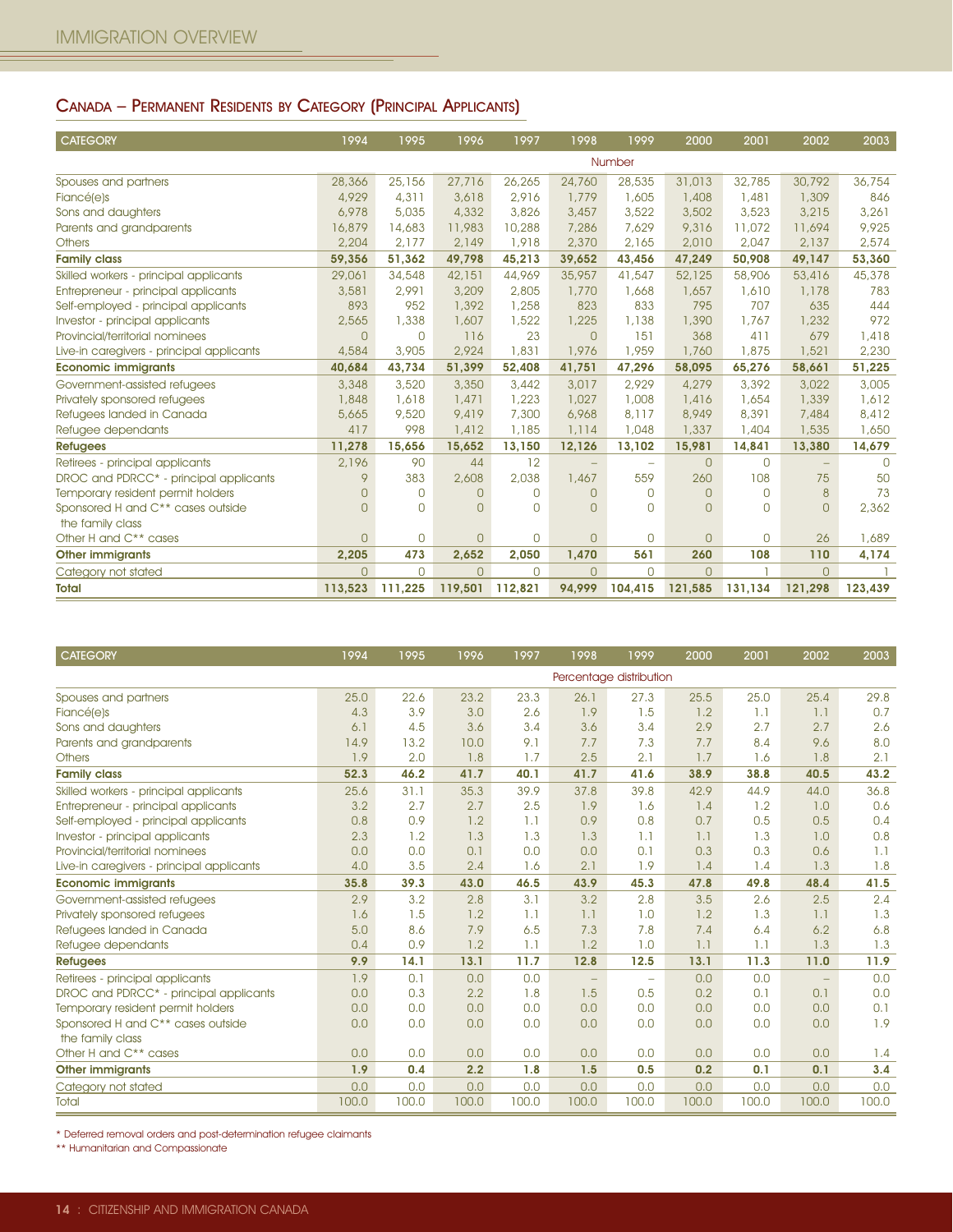# CANADA – MALE PERMANENT RESIDENTS BY CATEGORY (PRINCIPAL APPLICANTS)

| <b>CATEGORY</b>                                    | 1994           | 1995           | 1996     | 1997           | 1998     | 1999     | 2000           | 2001           | 2002                     | 2003     |
|----------------------------------------------------|----------------|----------------|----------|----------------|----------|----------|----------------|----------------|--------------------------|----------|
|                                                    |                |                |          |                |          | Number   |                |                |                          |          |
| Spouses and partners                               | 10,518         | 9.717          | 10,801   | 9,886          | 8,906    | 10,150   | 10,917         | 11,526         | 10,578                   | 12,348   |
| Fiancé(e)s                                         | 1,160          | 953            | 838      | 654            | 356      | 306      | 229            | 308            | 242                      | 175      |
| Sons and daughters                                 | 3,613          | 2,702          | 2,270    | 2,029          | 1.771    | 1,892    | 1,776          | 1,844          | 1,653                    | 1,714    |
| Parents and grandparents                           | 9,725          | 8,196          | 6,564    | 5,597          | 3,921    | 3,906    | 4,935          | 5,966          | 6,644                    | 5,482    |
| <b>Others</b>                                      | 868            | 703            | 682      | 664            | 664      | 713      | 664            | 694            | 643                      | 734      |
| <b>Family class</b>                                | 25,884         | 22,271         | 21,155   | 18,830         | 15,618   | 16,967   | 18,521         | 20,338         | 19,760                   | 20,453   |
| Skilled workers - principal applicants             | 19,607         | 23,616         | 29,436   | 31,852         | 26,056   | 31,011   | 39,602         | 44,440         | 39,865                   | 33,506   |
| Entrepreneur - principal applicants                | 3,080          | 2,555          | 2,723    | 2,381          | 1,533    | 1,428    | 1,427          | 1,387          | 1,039                    | 695      |
| Self-employed - principal applicants               | 696            | 736            | 1,085    | 964            | 663      | 654      | 642            | 575            | 501                      | 353      |
| Investor - principal applicants                    | 2,185          | 1,102          | 1,347    | 1,264          | 1,021    | 953      | 1,193          | 1,489          | 1,061                    | 827      |
| Provincial/territorial nominees                    | $\Omega$       | $\overline{0}$ | 12       | 6              | $\cap$   | 120      | 302            | 316            | 536                      | 1,115    |
| Live-in caregivers - principal applicants          | 97             | 66             | 54       | 33             | 32       | 39       | 39             | 52             | 43                       | 60       |
| <b>Economic immigrants</b>                         | 25,665         | 28,075         | 34,657   | 36,500         | 29,305   | 34,205   | 43,205         | 48.259         | 43,045                   | 36,556   |
| Government-assisted refugees                       | 2,365          | 2,517          | 2,454    | 2,728          | 2,245    | 2,110    | 2,988          | 2,389          | 2,020                    | 1,991    |
| Privately sponsored refugees                       | 1,246          | 1,113          | 990      | 834            | 713      | 672      | 932            | 1,064          | 813                      | 1,042    |
| Refugees landed in Canada                          | 3,934          | 6,348          | 6,404    | 5,022          | 4,591    | 5,370    | 5,887          | 5,540          | 4,905                    | 5,382    |
| Refugee dependants                                 | 86             | 209            | 367      | 308            | 307      | 288      | 387            | 376            | 394                      | 535      |
| <b>Refugees</b>                                    | 7,631          | 10,187         | 10,215   | 8,892          | 7,856    | 8,440    | 10,194         | 9,369          | 8,132                    | 8,950    |
| Retirees - principal applicants                    | 1,686          | 72             | 35       | 11             |          | $\equiv$ | $\Omega$       | $\Omega$       | $\Omega$                 | $\Omega$ |
| DROC and PDRCC <sup>*</sup> - principal applicants | $\overline{2}$ | 303            | 1,820    | 1,306          | 858      | 317      | 164            | 60             | 48                       | 31       |
| Temporary resident permit holders                  | $\Omega$       | $\circ$        | $\Omega$ | $\mathbf{0}$   | $\Omega$ | $\Omega$ | $\overline{0}$ | $\Omega$       | $\overline{\phantom{m}}$ | 32       |
| Sponsored H and C <sup>**</sup> cases outside      | $\Omega$       | $\Omega$       | $\Omega$ | $\Omega$       | $\Omega$ | $\Omega$ | $\Omega$       | $\Omega$       | $\Omega$                 | 892      |
| the family class                                   |                |                |          |                |          |          |                |                |                          |          |
| Other H and C <sup>**</sup> cases                  | $\Omega$       | $\overline{0}$ | $\Omega$ | $\overline{0}$ | $\Omega$ | 0        | $\overline{0}$ | $\overline{0}$ | 12                       | 848      |
| <b>Other immigrants</b>                            | 1,688          | 375            | 1,855    | 1,317          | 859      | 319      | 164            | 60             | 63                       | 1,803    |
| Category not stated                                | $\Omega$       | $\circ$        | $\Omega$ | $\Omega$       | $\Omega$ | $\Omega$ | $\Omega$       |                | $\Omega$                 | $\Omega$ |
| <b>Males</b>                                       | 60,868         | 60,908         | 67,882   | 65,539         | 53,638   | 59,931   | 72,084         | 78,027         | 71,000                   | 67,762   |

| <b>CATEGORY</b>                           | 1994  | 1995  | 1996  | 1997  | 1998                    | 1999                     | 2000  | 2001  | 2002                     | 2003  |
|-------------------------------------------|-------|-------|-------|-------|-------------------------|--------------------------|-------|-------|--------------------------|-------|
|                                           |       |       |       |       | Percentage distribution |                          |       |       |                          |       |
| Spouses and partners                      | 17.3  | 16.0  | 15.9  | 15.1  | 16.6                    | 16.9                     | 15.1  | 14.8  | 14.9                     | 18.2  |
| <b>Fiancé(e)s</b>                         | 1.9   | 1.6   | 1.2   | 1.0   | 0.7                     | 0.5                      | 0.3   | 0.4   | 0.3                      | 0.3   |
| Sons and daughters                        | 5.9   | 4.4   | 3.3   | 3.1   | 3.3                     | 3.2                      | 2.5   | 2.4   | 2.3                      | 2.5   |
| Parents and grandparents                  | 16.0  | 13.5  | 9.7   | 8.5   | 7.3                     | 6.5                      | 6,8   | 7.6   | 9.4                      | 8.1   |
| <b>Others</b>                             | 1.4   | 1.2   | 1.0   | 1.0   | 1.2                     | 1.2                      | 0.9   | 0.9   | 0.9                      | 1.1   |
| <b>Family class</b>                       | 42.5  | 36.6  | 31.2  | 28.7  | 29.1                    | 28.3                     | 25.7  | 26.1  | 27.8                     | 30.2  |
| Skilled workers - principal applicants    | 32.2  | 38.8  | 43.4  | 48.6  | 48.6                    | 51.7                     | 54.9  | 57.0  | 56.1                     | 49.4  |
| Entrepreneur - principal applicants       | 5.1   | 4.2   | 4.0   | 3.6   | 2.9                     | 2.4                      | 2.0   | 1.8   | 1.5                      | 1.0   |
| Self-employed - principal applicants      | 1.1   | 1.2   | 1.6   | 1.5   | 1.2                     | 1.1                      | 0.9   | 0.7   | 0.7                      | 0.5   |
| Investor - principal applicants           | 3.6   | 1.8   | 2.0   | 1.9   | 1.9                     | 1.6                      | 1.7   | 1.9   | 1.5                      | 1.2   |
| Provincial/territorial nominees           | 0.0   | 0.0   | 0.0   | 0.0   | 0.0                     | 0.2                      | 0.4   | 0.4   | 0.8                      | 1.6   |
| Live-in caregivers - principal applicants | 0.2   | 0.1   | 0.1   | 0.1   | 0.1                     | 0.1                      | 0.1   | 0.1   | 0.1                      | 0.1   |
| <b>Economic immigrants</b>                | 42.2  | 46.1  | 51.1  | 55.7  | 54.6                    | 57.1                     | 59.9  | 61.8  | 60.6                     | 53.9  |
| Government-assisted refugees              | 3.9   | 4.1   | 3.6   | 4.2   | 4.2                     | 3.5                      | 4.1   | 3.1   | 2.8                      | 2.9   |
| Privately sponsored refugees              | 2.0   | 1.8   | 1.5   | 1.3   | 1.3                     | 1.1                      | 1.3   | 1.4   | 1.1                      | 1.5   |
| Refugees landed in Canada                 | 6.5   | 10.4  | 9.4   | 7.7   | 8.6                     | 9.0                      | 8.2   | 7.1   | 6.9                      | 7.9   |
| Refugee dependants                        | 0.1   | 0.3   | 0.5   | 0.5   | 0.6                     | 0.5                      | 0.5   | 0.5   | 0.6                      | 0.8   |
| <b>Refugees</b>                           | 12.5  | 16.7  | 15.0  | 13.6  | 14.6                    | 14.1                     | 14.1  | 12.0  | 11.5                     | 13.2  |
| Retirees - principal applicants           | 2.8   | 0.1   | 0.1   | 0.0   |                         | $\overline{\phantom{m}}$ | 0.0   | 0.0   | 0,0                      | 0.0   |
| DROC and PDRCC*- principal applicants     | 0.0   | 0.5   | 2.7   | 2.0   | 1.6                     | 0.5                      | 0.2   | 0.1   | 0.1                      | 0.0   |
| Temporary resident permit holders         | 0.0   | 0.0   | 0.0   | 0.0   | 0.0                     | 0.0                      | 0.0   | 0.0   | $\overline{\phantom{m}}$ | 0.0   |
| Sponsored H and C** cases outside         | 0.0   | 0.0   | 0.0   | 0.0   | 0.0                     | 0.0                      | 0.0   | 0.0   | 0.0                      | 1.3   |
| the family class                          |       |       |       |       |                         |                          |       |       |                          |       |
| Other H and C** cases                     | 0,0   | 0,0   | 0.0   | 0.0   | 0.0                     | 0,0                      | 0.0   | 0.0   | 0.0                      | 1.3   |
| <b>Other immigrants</b>                   | 2.8   | 0.6   | 2.7   | 2.0   | 1.6                     | 0.5                      | 0.2   | 0.1   | 0.1                      | 2.7   |
| Category not stated                       | 0,0   | 0.0   | 0.0   | 0.0   | 0.0                     | 0.0                      | 0.0   | 0.0   | 0.0                      | 0.0   |
| <b>Males</b>                              | 100.0 | 100.0 | 100.0 | 100.0 | 100.0                   | 100.0                    | 100.0 | 100.0 | 100.0                    | 100.0 |

\* Deferred removal orders and post-determination refugee claimants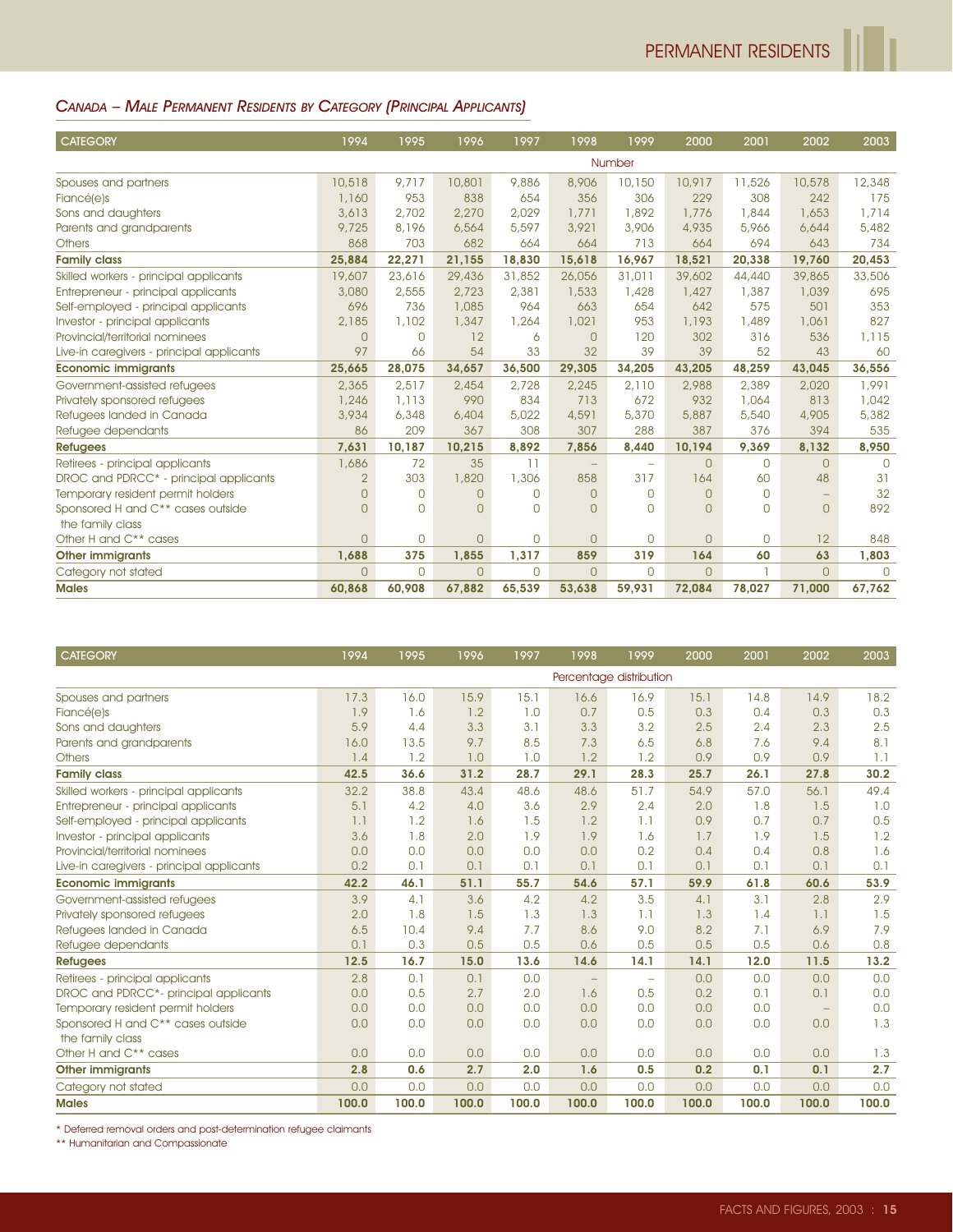#### CANADA – FEMALE PERMANENT RESIDENTS BY CATEGORY (PRINCIPAL APPLICANTS)

| <b>CATEGORY</b>                                    | 1994           | 1995           | 1996         | 1997           | 1998     | 1999     | 2000           | 2001           | 2002     | 2003      |
|----------------------------------------------------|----------------|----------------|--------------|----------------|----------|----------|----------------|----------------|----------|-----------|
|                                                    |                |                |              |                |          | Number   |                |                |          |           |
| Spouses and partners                               | 17,848         | 15,438         | 16,901       | 16,368         | 15,849   | 18,382   | 20,095         | 21,259         | 20,214   | 24,406    |
| Fiancé(e)s                                         | 3,769          | 3,357          | 2,780        | 2,259          | 1,423    | 1,298    | 1,179          | 1,173          | 1,067    | 671       |
| Sons and daughters                                 | 3,365          | 2,333          | 2,061        | 1,796          | 1,686    | 1,629    | 1,726          | 1,679          | 1,562    | 1,547     |
| Parents and grandparents                           | 7,154          | 6,486          | 5,418        | 4,687          | 3,364    | 3,722    | 4,380          | 5,106          | 5,050    | 4,443     |
| <b>Others</b>                                      | 1,336          | 1,473          | 1,465        | 1,251          | 1,702    | 1,450    | 1,343          | 1,349          | 1,492    | 1,839     |
| <b>Family class</b>                                | 33,472         | 29,087         | 28,625       | 26,361         | 24,024   | 26,481   | 28,723         | 30,566         | 29,385   | 32,906    |
| Skilled workers - principal applicants             | 9,454          | 10,931         | 12,715       | 13,117         | 9,901    | 10,536   | 12,523         | 14,466         | 13,551   | 11,872    |
| Entrepreneur - principal applicants                | 501            | 436            | 485          | 424            | 237      | 240      | 230            | 223            | 139      | 88        |
| Self-employed - principal applicants               | 197            | 216            | 307          | 294            | 160      | 179      | 153            | 132            | 134      | 91        |
| Investor - principal applicants                    | 380            | 236            | 260          | 258            | 204      | 185      | 197            | 278            | 171      | 145       |
| Provincial/territorial nominees                    | $\Omega$       | $\Omega$       | 104          | 17             | $\Omega$ | 31       | 66             | 95             | 143      | 303       |
| Live-in caregivers - principal applicants          | 4,487          | 3,839          | 2,870        | 1,798          | 1,944    | 1,920    | 1,721          | 1,823          | 1,478    | 2,170     |
| <b>Economic immigrants</b>                         | 15,019         | 15,658         | 16,741       | 15.908         | 12,446   | 13,091   | 14.890         | 17.017         | 15,616   | 14,669    |
| Government-assisted refugees                       | 983            | 1,003          | 896          | 713            | 772      | 819      | 1,291          | 1,003          | 1,002    | 1,014     |
| Privately sponsored refugees                       | 602            | 504            | 479          | 389            | 314      | 336      | 484            | 590            | 526      | 570       |
| Refugees landed in Canada                          | 1,731          | 3,172          | 3,015        | 2,278          | 2,377    | 2,747    | 3,062          | 2,851          | 2,579    | 3,030     |
| Refugee dependants                                 | 331            | 789            | 1,045        | 877            | 807      | 760      | 950            | 1,028          | 1,141    | 1,115     |
| <b>Refugees</b>                                    | 3,647          | 5,468          | 5,435        | 4,257          | 4,270    | 4,662    | 5,787          | 5,472          | 5,248    | 5,729     |
| Retirees - principal applicants                    | 510            | 18             | 9            | ÷              |          | 0        | $\Omega$       | $\Omega$       |          | $\bigcap$ |
| DROC and PDRCC <sup>*</sup> - principal applicants | 7              | 80             | 788          | 732            | 609      | 242      | 96             | 48             | 27       | 19        |
| Temporary resident permit holders                  | $\Omega$       | $\mathbf{0}$   | $\mathbf{O}$ | $\overline{0}$ | $\Omega$ | $\Omega$ | $\overline{0}$ | $\circ$        | 5        | 41        |
| Sponsored H and C** cases outside                  | $\Omega$       | $\Omega$       | $\Omega$     | $\bigcap$      | $\Omega$ | $\Omega$ | $\overline{0}$ | $\Omega$       | $\Omega$ | 1,470     |
| the family class                                   |                |                |              |                |          |          |                |                |          |           |
| Other H and C <sup>**</sup> cases                  | $\overline{0}$ | $\overline{0}$ | $\Omega$     | $\mathbf{O}$   | $\Omega$ | 0        | $\overline{0}$ | $\overline{0}$ | 14       | 841       |
| <b>Other immigrants</b>                            | 517            | 98             | 797          | 733            | 611      | 242      | 96             | 48             | 47       | 2,371     |
| Category not stated                                | $\Omega$       | $\Omega$       | $\Omega$     | $\Omega$       | $\Omega$ | $\Omega$ | $\overline{0}$ | $\circ$        | $\Omega$ |           |
| <b>Females</b>                                     | 52,655         | 50,311         | 51,598       | 47,259         | 41,351   | 44,476   | 49,496         | 53,103         | 50,296   | 55,676    |

| <b>CATEGORY</b>                               | 1994  | 1995  | 1996  | 1997                     | 1998                    | 1999  | 2000  | 2001  | 2002              | 2003  |
|-----------------------------------------------|-------|-------|-------|--------------------------|-------------------------|-------|-------|-------|-------------------|-------|
|                                               |       |       |       |                          | Percentage distribution |       |       |       |                   |       |
| Spouses and partners                          | 33.9  | 30.7  | 32.8  | 34.6                     | 38.3                    | 41.3  | 40.6  | 40.0  | 40.2              | 43.8  |
| Fiancé(e)s                                    | 7.2   | 6.7   | 5.4   | 4.8                      | 3.4                     | 2.9   | 2.4   | 2.2   | 2.1               | 1.2   |
| Sons and daughters                            | 6.4   | 4.6   | 4.0   | 3.8                      | 4.1                     | 3.7   | 3.5   | 3.2   | 3.1               | 2.8   |
| Parents and grandparents                      | 13.6  | 12.9  | 10.5  | 9.9                      | 8.1                     | 8.4   | 8.8   | 9.6   | 10.0              | 8.0   |
| <b>Others</b>                                 | 2.5   | 2.9   | 2.8   | 2.6                      | 4.1                     | 3.3   | 2.7   | 2.5   | 3.0               | 3.3   |
| <b>Family class</b>                           | 63.6  | 57.8  | 55.5  | 55.8                     | 58.1                    | 59.5  | 58.0  | 57.6  | 58.4              | 59.1  |
| Skilled workers - principal applicants        | 18.0  | 21.7  | 24.6  | 27.8                     | 23.9                    | 23.7  | 25.3  | 27.2  | 26.9              | 21.3  |
| Entrepreneur - principal applicants           | 1.0   | 0.9   | 0.9   | 0.9                      | 0.6                     | 0.5   | 0.5   | 0.4   | 0.3               | 0.2   |
| Self-employed - principal applicants          | 0.4   | 0.4   | 0.6   | 0.6                      | 0.4                     | 0.4   | 0.3   | 0.2   | 0.3               | 0.2   |
| Investor - principal applicants               | 0.7   | 0.5   | 0.5   | 0.5                      | 0.5                     | 0.4   | 0.4   | 0.5   | 0.3               | 0.3   |
| Provincial/territorial nominees               | 0.0   | 0.0   | 0.2   | 0.0                      | 0.0                     | 0.1   | 0.1   | 0.2   | 0.3               | 0.5   |
| Live-in caregivers - principal applicants     | 8.5   | 7.6   | 5.6   | 3.8                      | 4.7                     | 4.3   | 3.5   | 3.4   | 2.9               | 3.9   |
| <b>Economic immigrants</b>                    | 28.5  | 31.1  | 32.4  | 33.7                     | 30.1                    | 29.4  | 30.1  | 32.0  | 31.0              | 26.3  |
| Government-assisted refugees                  | 1.9   | 2.0   | 1.7   | 1.5                      | 1.9                     | 1.8   | 2.6   | 1.9   | 2.0               | 1.8   |
| Privately sponsored refugees                  | 1.1   | 1.0   | 0.9   | 0.8                      | 0.8                     | 0.8   | 1.0   | 1.1   | 1.0               | 1.0   |
| Refugees landed in Canada                     | 3.3   | 6.3   | 5.8   | 4.8                      | 5.7                     | 6.2   | 6.2   | 5.4   | 5.1               | 5.4   |
| Refugee dependants                            | 0.6   | 1.6   | 2.0   | 1.9                      | 2.0                     | 1.7   | 1.9   | 1.9   | 2.3               | 2.0   |
| <b>Refugees</b>                               | 6.9   | 10.9  | 10.5  | 9.0                      | 10.3                    | 10.5  | 11.7  | 10.3  | 10.4              | 10.3  |
| Retirees - principal applicants               | 1.0   | 0.0   | 0.0   | $\overline{\phantom{m}}$ |                         | 0.0   | 0,0   | 0.0   | $\qquad \qquad -$ | 0.0   |
| DROC and PDRCC* - principal applicants        | 0.0   | 0.2   | 1.5   | 1.5                      | 1.5                     | 0.5   | 0.2   | 0.1   | 0.1               | 0.0   |
| Temporary resident permit holders             | 0.0   | 0.0   | 0.0   | 0.0                      | 0.0                     | 0.0   | 0.0   | 0.0   | 0.0               | 0.1   |
| Sponsored H and C <sup>**</sup> cases outside | 0.0   | 0.0   | 0.0   | 0.0                      | 0.0                     | 0.0   | 0.0   | 0.0   | 0.0               | 2.6   |
| the family class                              |       |       |       |                          |                         |       |       |       |                   |       |
| Other H and C <sup>**</sup> cases             | 0,0   | 0.0   | 0.0   | 0.0                      | 0.0                     | 0.0   | 0.0   | 0.0   | 0.0               | 1.5   |
| <b>Other immigrants</b>                       | 1.0   | 0.2   | 1.5   | 1.6                      | 1.5                     | 0.5   | 0.2   | 0.1   | 0.1               | 4.3   |
| Category not stated                           | 0.0   | 0.0   | 0.0   | 0.0                      | 0.0                     | 0.0   | 0.0   | 0.0   | 0.0               | 0.0   |
| <b>Females</b>                                | 100.0 | 100.0 | 100.0 | 100.0                    | 100.0                   | 100.0 | 100.0 | 100.0 | 100.0             | 100.0 |

\* Deferred removal orders and post-determination refugee claimants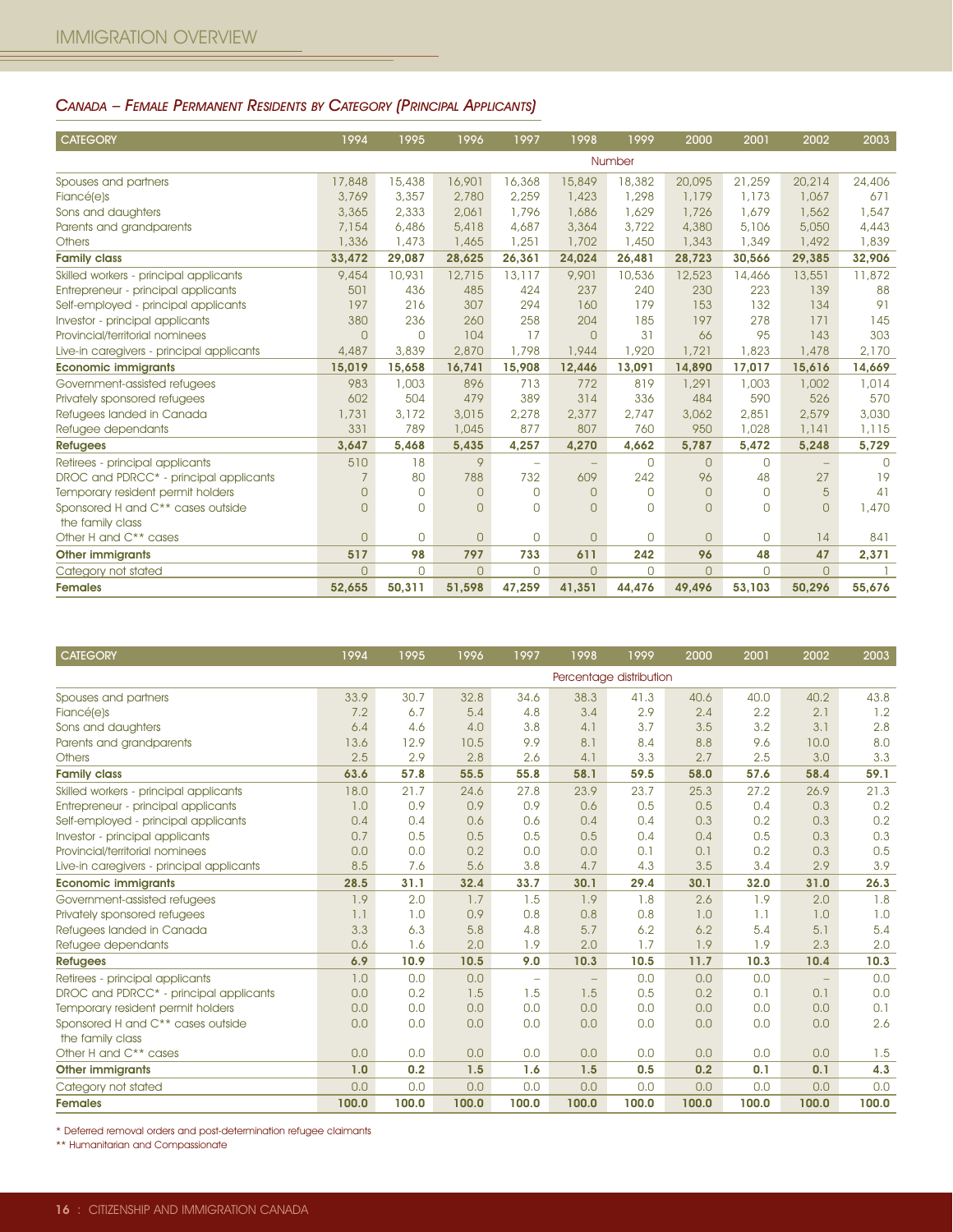# CANADA – PERMANENT RESIDENTS BY CATEGORY (SPOUSES AND DEPENDANTS)

| <b>CATEGORY</b>                             | 1994           | 1995         | 1996     | 1997     | 1998           | 1999           | 2000           | 2001      | 2002                     | 2003     |
|---------------------------------------------|----------------|--------------|----------|----------|----------------|----------------|----------------|-----------|--------------------------|----------|
|                                             |                |              |          |          |                | Number         |                |           |                          |          |
| Spouses and partners                        | 8,179          | 5,757        | 4,376    | 3,870    | 3,563          | 4,293          | 4,283          | 4,976     | 4,676                    | 5,736    |
| Fiancé(e)s                                  | 349            | 318          | 288      | 160      | 139            | 129            | 113            | 156       | 142                      | 90       |
| Sons and daughters                          | 1,595          | 1,367        | 1,120    | 730      | 556            | 464            | 448            | 411       | 431                      | 360      |
| Parents and grandparents                    | 24,598         | 18,453       | 12,642   | 9,927    | 6,913          | 6,856          | 8,452          | 10,262    | 10,832                   | 9,451    |
| <b>Others</b>                               | 118            | 127          | 125      | 72       | 72             | 74             | 68             | 72        | 69                       | 131      |
| <b>Family class</b>                         | 34,839         | 26,022       | 18,551   | 14,759   | 11,243         | 11,816         | 13,364         | 15,877    | 16,150                   | 15,768   |
| Skilled workers - spouses and dependants    | 40,845         | 47,182       | 55,761   | 60,679   | 45,308         | 50,956         | 66,468         | 78,313    | 69,900                   | 59,862   |
| Entrepreneur - spouses and dependants       | 10,620         | 8,438        | 8,701    | 7,599    | 4,848          | 4,483          | 4,526          | 4,482     | 3,309                    | 2,201    |
| Self-employed - spouses and dependants      | 1,851          | 1,902        | 2,984    | 2.669    | 1,802          | 1,766          | 1,735          | 1,451     | 1,268                    | 978      |
| Investor - spouses and dependants           | 7,915          | 3,822        | 4,569    | 4,073    | 3,309          | 3,127          | 3,561          | 4,572     | 3,405                    | 2.723    |
| Provincial/territorial nominees             | $\overline{0}$ | $\Omega$     | 117      | 24       | $\Omega$       | 326            | 884            | 864       | 1,447                    | 3,000    |
| Live-in caregivers - spouses and dependants | 396            | 1,552        | 1835     | 899      | 892            | 1302           | 1023           | 751       | 464                      | 1074     |
| <b>Economic immigrants</b>                  | 61,627         | 62,896       | 73,967   | 75,943   | 56,159         | 61,960         | 78,197         | 90,433    | 79,793                   | 69,838   |
| Government-assisted refugees                | 4,290          | 4,682        | 4,519    | 4,269    | 4,415          | 4,516          | 6,392          | 5,305     | 4,485                    | 4,499    |
| Privately sponsored refugees                | 1,666          | 1,928        | 1,717    | 1,519    | 1,240          | 1,339          | 1,516          | 1,922     | 1,707                    | 1,642    |
| Refugees landed in Canada                   | 2,145          | 3,291        | 4,043    | 3,334    | 3,213          | 3,677          | 4,044          | 3,506     | 3,063                    | 2,855    |
| Refugee dependants                          | 1,057          | 2,531        | 2,546    | 2,036    | 1,848          | 1,761          | 2,159          | 2,342     | 2,486                    | 2,309    |
| <b>Refugees</b>                             | 9,158          | 12,432       | 12,825   | 11,158   | 10,716         | 11,293         | 14,111         | 13,075    | 11,741                   | 11,305   |
| Retirees - spouses and dependants           | 5,241          | 214          | 103      | 34       | 5              | $\overline{7}$ | $\overline{0}$ | $\Omega$  | $\Omega$                 | $\cap$   |
| DROC and PDRCC* - spouses and dependants    | 9              | 74           | 1,110    | 1,316    | 1,072          | 463            | 200            | 97        | 50                       | 29       |
| Temporary resident permit holders           | $\Omega$       | $\mathbf{0}$ | $\Omega$ | $\Omega$ | $\Omega$       | $\Omega$       | $\overline{0}$ | $\Omega$  |                          | 24       |
| Sponsored H and C** cases outside           | $\Omega$       | $\Omega$     | $\Omega$ | $\Omega$ | <sup>n</sup>   | $\Omega$       | $\Omega$       | $\bigcap$ | $\Omega$                 | 267      |
| the family class                            |                |              |          |          |                |                |                |           |                          |          |
| Other H and C <sup>**</sup> cases           | $\overline{0}$ | 0            | $\Omega$ | $\Omega$ | $\Omega$       | 0              | $\overline{0}$ | $\Omega$  | $\overline{\phantom{a}}$ | 682      |
| <b>Other immigrants</b>                     | 5,250          | 288          | 1,213    | 1,350    | 1,077          | 470            | 200            | 97        | 54                       | 1,002    |
| Category not stated                         | $\overline{2}$ | 3            | 14       | 8        | $\overline{2}$ | 8              |                | $\Omega$  | $\Omega$                 | $\Omega$ |
| <b>Total</b>                                | 110,876        | 101,641      | 106,570  | 103,218  | 79,197         | 85,547         | 105,873        | 119,482   | 107,738                  | 97,913   |

| <b>CATEGORY</b>                             | 1994  | 1995  | 1996  | 1997  | 1998                    | 1999  | 2000  | 2001  | 2002                     | 2003  |
|---------------------------------------------|-------|-------|-------|-------|-------------------------|-------|-------|-------|--------------------------|-------|
|                                             |       |       |       |       | Percentage distribution |       |       |       |                          |       |
| Spouses and partners                        | 7.4   | 5.7   | 4.1   | 3.7   | 4.5                     | 5.0   | 4.0   | 4.2   | 4.3                      | 5.9   |
| <b>Fiancé(e)s</b>                           | 0.3   | 0.3   | 0.3   | 0.2   | 0.2                     | 0.2   | 0.1   | 0.1   | 0.1                      | 0.1   |
| Sons and daughters                          | 1.4   | 1.3   | 1.1   | 0.7   | 0.7                     | 0.5   | 0.4   | 0.3   | 0.4                      | 0.4   |
| Parents and grandparents                    | 22.2  | 18.2  | 11.9  | 9.6   | 8.7                     | 8.0   | 8.0   | 8.6   | 10.1                     | 9.7   |
| <b>Others</b>                               | 0.1   | 0.1   | 0.1   | 0.1   | 0.1                     | 0.1   | 0.1   | 0.1   | 0.1                      | 0.1   |
| <b>Family class</b>                         | 31.4  | 25.6  | 17.4  | 14.3  | 14.2                    | 13.8  | 12.6  | 13.3  | 15.0                     | 16.1  |
| Skilled workers - spouses and dependants    | 36.8  | 46.4  | 52.3  | 58.8  | 57.2                    | 59.6  | 62.8  | 65.5  | 64.9                     | 61.1  |
| Entrepreneur - spouses and dependants       | 9.6   | 8.3   | 8.2   | 7.4   | 6.1                     | 5.2   | 4.3   | 3.8   | 3.1                      | 2.2   |
| Self-employed - spouses and dependants      | 1.7   | 1.9   | 2.8   | 2.6   | 2.3                     | 2.1   | 1.6   | 1.2   | 1.2                      | 1.0   |
| Investor - spouses and dependants           | 7.1   | 3.8   | 4.3   | 3.9   | 4.2                     | 3.7   | 3.4   | 3.8   | 3.2                      | 2.8   |
| Provincial/territorial nominees             | 0.0   | 0.0   | 0.1   | 0.0   | 0.0                     | 0.4   | 0,8   | 0.7   | 1.3                      | 3.1   |
| Live-in caregivers - spouses and dependants | 0.4   | 1.5   | 1.7   | 0.9   | 1.1                     | 1.5   | 1.0   | 0.6   | 0.4                      | 1.1   |
| <b>Economic immigrants</b>                  | 55.6  | 61.9  | 69.4  | 73.6  | 70.9                    | 72.4  | 73.9  | 75.7  | 74.1                     | 71.3  |
| Government-assisted refugees                | 3.9   | 4.6   | 4.2   | 4.1   | 5.6                     | 5.3   | 6.0   | 4.4   | 4.2                      | 4.6   |
| Privately sponsored refugees                | 1.5   | 1.9   | 1.6   | 1.5   | 1.6                     | 1.6   | 1.4   | 1.6   | 1.6                      | 1.7   |
| Refugees landed in Canada                   | 1.9   | 3.2   | 3.8   | 3.2   | 4.1                     | 4.3   | 3.8   | 2.9   | 2.8                      | 2.9   |
| Refugee dependants                          | 1.0   | 2.5   | 2.4   | 2.0   | 2.3                     | 2.1   | 2.0   | 2.0   | 2.3                      | 2.4   |
| <b>Refugees</b>                             | 8.3   | 12.2  | 12.0  | 10.8  | 13.5                    | 13.2  | 13.3  | 10.9  | 10.9                     | 11.5  |
| Retirees - spouses and dependants           | 4.7   | 0.2   | 0.1   | 0.0   | 0.0                     | 0.0   | 0.0   | 0.0   | 0.0                      | 0.0   |
| DROC and PDRCC* - spouses and dependants    | 0.0   | 0.1   | 1.0   | 1.3   | 1.4                     | 0.5   | 0.2   | 0.1   | 0.0                      | 0.0   |
| Temporary resident permit holders           | 0.0   | 0.0   | 0.0   | 0.0   | 0.0                     | 0.0   | 0,0   | 0.0   | $\overline{\phantom{m}}$ | 0.0   |
| Sponsored H and C** cases outside           | 0.0   | 0.0   | 0.0   | 0.0   | 0.0                     | 0.0   | 0.0   | 0.0   | 0.0                      | 0.3   |
| the family class                            |       |       |       |       |                         |       |       |       |                          |       |
| Other H and C** cases                       | 0,0   | 0.0   | 0.0   | 0.0   | 0.0                     | 0.0   | 0.0   | 0.0   | $\qquad \qquad -$        | 0.7   |
| <b>Other immigrants</b>                     | 4.7   | 0.3   | 1.1   | 1.3   | 1.4                     | 0.5   | 0.2   | 0.1   | 0.1                      | 1.0   |
| Category not stated                         | 0.0   | 0.0   | 0.0   | 0.0   | 0.0                     | 0.0   | 0.0   | 0.0   | 0.0                      | 0.0   |
| <b>Total</b>                                | 100.0 | 100.0 | 100.0 | 100.0 | 100.0                   | 100.0 | 100.0 | 100.0 | 100.0                    | 100.0 |

\* Deferred removal orders and post-determination refugee claimants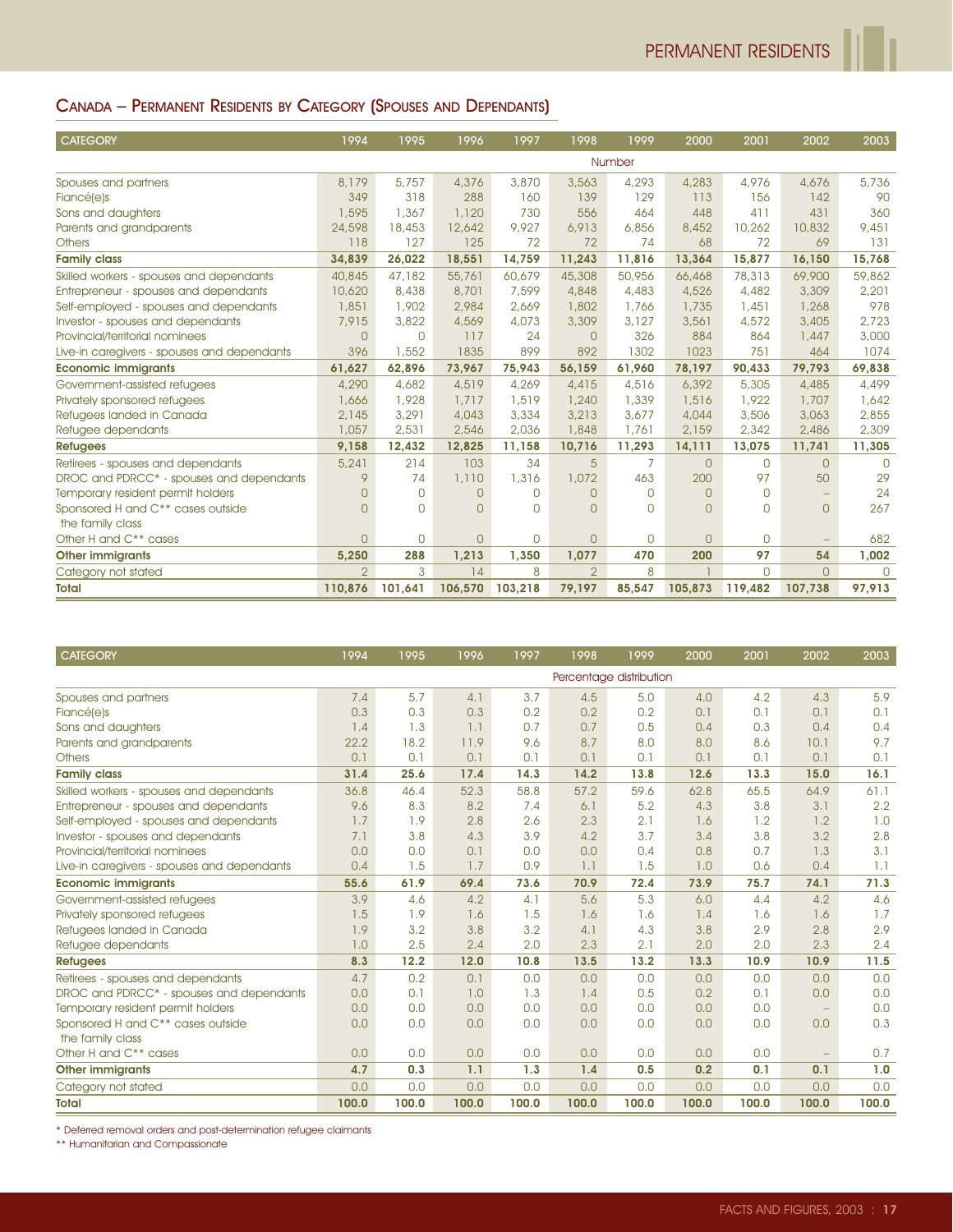#### CANADA – MALE PERMANENT RESIDENTS BY CATEGORY (SPOUSES AND DEPENDANTS)

| <b>CATEGORY</b>                             | 1994           | 1995           | 1996           | 1997           | 1998     | 1999                     | 2000           | 2001     | 2002           | 2003     |
|---------------------------------------------|----------------|----------------|----------------|----------------|----------|--------------------------|----------------|----------|----------------|----------|
|                                             |                |                |                |                |          | Number                   |                |          |                |          |
| Spouses and partners                        | 4,164          | 2,804          | 2,223          | 1,930          | 1,834    | 2.136                    | 2,105          | 2.426    | 2,409          | 3,037    |
| Fiancé(e)s                                  | 164            | 133            | 138            | 64             | 69       | 69                       | 49             | 83       | 72             | 47       |
| Sons and daughters                          | 790            | 700            | 604            | 383            | 290      | 251                      | 227            | 204      | 235            | 203      |
| Parents and grandparents                    | 8,972          | 6,286          | 3,948          | 2,851          | 2,059    | 1,999                    | 2,361          | 2,958    | 2,969          | 2,801    |
| <b>Others</b>                               | 54             | 54             | 57             | 36             | 30       | 39                       | 33             | 32       | 34             | 73       |
| <b>Family class</b>                         | 14,144         | 9,977          | 6,970          | 5,264          | 4,282    | 4.494                    | 4,775          | 5,703    | 5,719          | 6,161    |
| Skilled workers - spouses and dependants    | 16,683         | 19,053         | 22,327         | 24,261         | 17,591   | 19,030                   | 24,631         | 29,317   | 26,861         | 23,112   |
| Entrepreneur - spouses and dependants       | 4,210          | 3,323          | 3,379          | 2,942          | 1,910    | 1,741                    | 1,771          | 1,780    | 1,314          | 859      |
| Self-employed - spouses and dependants      | 718            | 717            | 1,165          | 1,039          | 714      | 671                      | 682            | 574      | 511            | 373      |
| Investor - spouses and dependants           | 3.112          | 1,557          | 1,725          | 1,514          | 1,304    | 1,212                    | 1,380          | 1,771    | 1,331          | 1,069    |
| Provincial/territorial nominees             | $\Omega$       | $\Omega$       | 71             | 11             | $\Omega$ | 133                      | 341            | 326      | 573            | 1,239    |
| Live-in caregivers - spouses and dependants | 223            | 1,000          | 1,176          | 564            | 579      | 840                      | 668            | 505      | 307            | 753      |
| <b>Economic immigrants</b>                  | 24.946         | 25.650         | 29.843         | 30.331         | 22.098   | 23.627                   | 29,473         | 34.273   | 30.897         | 27.405   |
| Government-assisted refugees                | 1,697          | 1,935          | 1,714          | 1,680          | 1,735    | 1,806                    | 2,547          | 2.135    | 1,940          | 1,917    |
| Privately sponsored refugees                | 676            | 808            | 667            | 617            | 463      | 570                      | 649            | 800      | 701            | 644      |
| Refugees landed in Canada                   | 770            | 1,245          | 1,516          | 1,271          | 1,286    | 1,488                    | 1,625          | 1,355    | 1,154          | 1,047    |
| Refugee dependants                          | 514            | 1,263          | 1,338          | 1,030          | 998      | 899                      | 1,105          | 1,268    | 1,316          | 1,236    |
| <b>Refugees</b>                             | 3,657          | 5,251          | 5,235          | 4,598          | 4,482    | 4,763                    | 5,926          | 5,558    | 5,111          | 4,844    |
| Retirees - spouses and dependants           | 1,966          | 80             | 38             | 15             |          | $\overline{\phantom{m}}$ | $\overline{0}$ | $\circ$  | $\Omega$       | $\Omega$ |
| DROC and PDRCC* - spouses and dependants    | 5              | 22             | 426            | 568            | 491      | 218                      | 96             | 46       | 26             | 8        |
| Temporary resident permit holders           | $\Omega$       | $\mathbf{0}$   | $\overline{0}$ | $\overline{0}$ | $\Omega$ | $\Omega$                 | $\overline{0}$ | $\circ$  | $\overline{0}$ | 9        |
| Sponsored H and C** cases outside           | $\Omega$       | $\Omega$       | $\Omega$       | $\Omega$       | $\Omega$ | $\Omega$                 | $\overline{0}$ | $\Omega$ | $\Omega$       | 94       |
| the family class                            |                |                |                |                |          |                          |                |          |                |          |
| Other H and C** cases                       | $\Omega$       | $\Omega$       | $\Omega$       | $\Omega$       | $\Omega$ | $\Omega$                 | $\overline{0}$ | $\Omega$ |                | 234      |
| <b>Other immigrants</b>                     | 1,971          | 102            | 464            | 583            | 493      | 220                      | 96             | 46       | 28             | 345      |
| Category not stated                         | $\overline{0}$ | $\overline{0}$ |                | $\overline{0}$ | $\Omega$ |                          |                | $\circ$  | $\Omega$       | $\Omega$ |
| <b>Males</b>                                | 44,718         | 40.980         | 42.513         | 40.776         | 31.355   | 33,105                   | 40.271         | 45.580   | 41.755         | 38,755   |

| <b>CATEGORY</b>                                      | 1994  | 1995  | 1996  | 1997  | 1998                    | 1999                     | 2000  | 2001  | 2002  | 2003  |
|------------------------------------------------------|-------|-------|-------|-------|-------------------------|--------------------------|-------|-------|-------|-------|
|                                                      |       |       |       |       | Percentage distribution |                          |       |       |       |       |
| Spouses and partners                                 | 9.3   | 6,8   | 5.2   | 4.7   | 5.8                     | 6.5                      | 5.2   | 5.3   | 5.8   | 7.8   |
| <b>Fiancé(e)s</b>                                    | 0.4   | 0.3   | 0.3   | 0.2   | 0.2                     | 0.2                      | 0.1   | 0.2   | 0.2   | 0.1   |
| Sons and daughters                                   | 1.8   | 1.7   | 1.4   | 0.9   | 0.9                     | 0.8                      | 0.6   | 0.4   | 0.6   | 0.5   |
| Parents and grandparents                             | 20.1  | 15.3  | 9.3   | 7.0   | 6.6                     | 6.0                      | 5.9   | 6.5   | 7.1   | 7.2   |
| <b>Others</b>                                        | 0.1   | 0.1   | 0.1   | 0.1   | 0.1                     | 0.1                      | 0.1   | 0.1   | 0.1   | 0.2   |
| <b>Family class</b>                                  | 31.6  | 24.3  | 16.4  | 12.9  | 13.7                    | 13.6                     | 11.9  | 12.5  | 13.7  | 15.9  |
| Skilled workers - spouses and dependants             | 37.3  | 46.5  | 52.5  | 59.5  | 56.1                    | 57.5                     | 61.2  | 64.3  | 64.3  | 59.6  |
| Entrepreneur - spouses and dependants                | 9.4   | 8.1   | 7.9   | 7.2   | 6.1                     | 5.3                      | 4.4   | 3.9   | 3.1   | 2.2   |
| Self-employed - spouses and dependants               | 1.6   | 1.7   | 2.7   | 2.5   | 2.3                     | 2.0                      | 1.7   | 1.3   | 1.2   | 1.0   |
| Investor - spouses and dependants                    | 7.0   | 3.8   | 4.1   | 3.7   | 4.2                     | 3.7                      | 3.4   | 3.9   | 3.2   | 2.8   |
| Provincial/territorial nominees                      | 0.0   | 0.0   | 0.2   | 0.0   | 0.0                     | 0.4                      | 0,8   | 0.7   | 1.4   | 3.2   |
| Live-in caregivers - spouses and dependants          | 0.5   | 2.4   | 2.8   | 1.4   | 1.8                     | 2.5                      | 1.7   | 1.1   | 0.7   | 1.9   |
| <b>Economic immigrants</b>                           | 55.8  | 62.6  | 70.2  | 74.4  | 70.5                    | 71.4                     | 73.2  | 75.2  | 74.0  | 70.7  |
| Government-assisted refugees                         | 3.8   | 4.7   | 4.0   | 4.1   | 5.5                     | 5.5                      | 6.3   | 4.7   | 4.6   | 4.9   |
| Privately sponsored refugees                         | 1.5   | 2.0   | 1.6   | 1.5   | 1.5                     | 1.7                      | 1.6   | 1.8   | 1.7   | 1.7   |
| Refugees landed in Canada                            | 1.7   | 3.0   | 3.6   | 3.1   | 4.1                     | 4.5                      | 4.0   | 3.0   | 2.8   | 2.7   |
| Refugee dependants                                   | 1.1   | 3.1   | 3.1   | 2.5   | 3.2                     | 2.7                      | 2.7   | 2.8   | 3.2   | 3.2   |
| <b>Refugees</b>                                      | 8.2   | 12.8  | 12.3  | 11.3  | 14.3                    | 14.4                     | 14.7  | 12.2  | 12.2  | 12.5  |
| Retirees - spouses and dependants                    | 4.4   | 0.2   | 0.1   | 0.0   |                         | $\overline{\phantom{m}}$ | 0.0   | 0.0   | 0.0   | 0.0   |
| DROC and PDRCC <sup>*</sup> - spouses and dependants | 0.0   | 0.1   | 1.0   | 1.4   | 1.6                     | 0.7                      | 0.2   | 0.1   | 0.1   | 0.0   |
| Temporary resident permit holders                    | 0.0   | 0.0   | 0.0   | 0.0   | 0.0                     | 0.0                      | 0.0   | 0.0   | 0.0   | 0.0   |
| Sponsored H and C <sup>**</sup> cases outside        | 0.0   | 0.0   | 0.0   | 0.0   | 0.0                     | 0.0                      | 0.0   | 0.0   | 0.0   | 0.2   |
| the family class                                     |       |       |       |       |                         |                          |       |       |       |       |
| Other H and C <sup>**</sup> cases                    | 0.0   | 0.0   | 0.0   | 0.0   | 0.0                     | 0.0                      | 0.0   | 0.0   |       | 0.6   |
| <b>Other immigrants</b>                              | 4.4   | 0.2   | 1.1   | 1.4   | 1.6                     | 0.7                      | 0.2   | 0.1   | 0.1   | 0.9   |
| Category not stated                                  | 0.0   | 0.0   | 0.0   | 0.0   | 0.0                     | 0.0                      | 0.0   | 0.0   | 0.0   | 0.0   |
| <b>Males</b>                                         | 100.0 | 100.0 | 100.0 | 100.0 | 100.0                   | 100.0                    | 100.0 | 100.0 | 100.0 | 100.0 |

\* Deferred removal orders and post-determination refugee claimants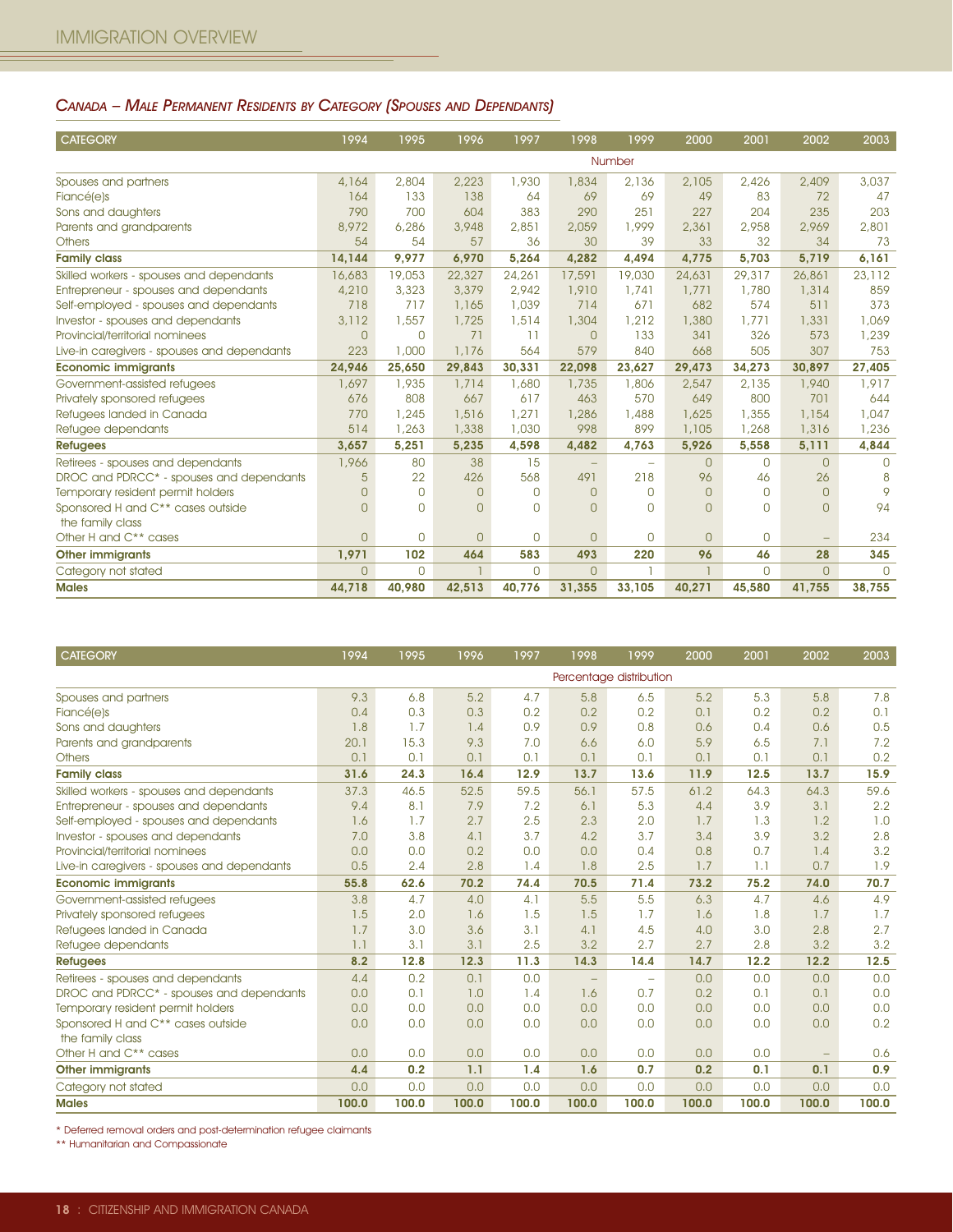#### CANADA – FEMALE PERMANENT RESIDENTS BY CATEGORY (SPOUSES AND DEPENDANTS)

| <b>CATEGORY</b>                             | 1994           | 1995     | 1996     | 1997     | 1998              | 1999         | 2000           | 2001        | 2002              | 2003   |
|---------------------------------------------|----------------|----------|----------|----------|-------------------|--------------|----------------|-------------|-------------------|--------|
|                                             |                |          |          |          |                   | Number       |                |             |                   |        |
| Spouses and partners                        | 4,015          | 2,953    | 2.153    | 1,940    | 1,729             | 2.157        | 2,178          | 2,550       | 2,267             | 2,699  |
| Fiancé(e)s                                  | 185            | 185      | 150      | 96       | 70                | 60           | 64             | 73          | 70                | 43     |
| Sons and daughters                          | 805            | 667      | 516      | 347      | 266               | 213          | 221            | 207         | 196               | 157    |
| Parents and grandparents                    | 15,626         | 12,167   | 8,694    | 7,076    | 4,854             | 4,857        | 6,091          | 7,304       | 7,863             | 6,650  |
| <b>Others</b>                               | 64             | 73       | 68       | 36       | 42                | 35           | 35             | 40          | 35                | 58     |
| <b>Family class</b>                         | 20,695         | 16,045   | 11,581   | 9,495    | 6,961             | 7,322        | 8,589          | 10,174      | 10,431            | 9,607  |
| Skilled workers - spouses and dependants    | 24,162         | 28,129   | 33,434   | 36,418   | 27,717            | 31,926       | 41,837         | 48,996      | 43,039            | 36,750 |
| Entrepreneur - spouses and dependants       | 6,410          | 5,115    | 5,322    | 4,657    | 2,938             | 2.742        | 2,755          | 2,702       | 1,995             | 1,342  |
| Self-employed - spouses and dependants      | 1,133          | 1,185    | 1,819    | 1,630    | 1,088             | 1,095        | 1,053          | 877         | 757               | 605    |
| Investor - spouses and dependants           | 4,803          | 2,265    | 2,844    | 2,559    | 2,005             | 1,915        | 2,181          | 2,801       | 2,074             | 1,654  |
| Provincial/territorial nominees             | $\Omega$       | 0        | 46       | 13       | $\Omega$          | 193          | 543            | 538         | 874               | 1,761  |
| Live-in caregivers - spouses and dependants | 173            | 552      | 659      | 335      | 313               | 462          | 355            | 246         | 157               | 321    |
| <b>Economic immigrants</b>                  | 36,681         | 37,246   | 44,124   | 45,612   | 34,061            | 38,333       | 48,724         | 56,160      | 48,896            | 42,433 |
| Government-assisted refugees                | 2,593          | 2.747    | 2,805    | 2,589    | 2,680             | 2,710        | 3,845          | 3,170       | 2,545             | 2,582  |
| Privately sponsored refugees                | 990            | 1,120    | 1,050    | 902      | 777               | 769          | 867            | 1,122       | 1,006             | 998    |
| Refugees landed in Canada                   | 1,375          | 2.046    | 2,527    | 2.063    | 1,927             | 2,189        | 2,419          | 2.151       | 1,909             | 1,808  |
| Refugee dependants                          | 543            | 1,268    | 1,208    | 1,006    | 850               | 862          | 1,054          | 1,074       | 1,170             | 1,073  |
| <b>Refugees</b>                             | 5,501          | 7,181    | 7,590    | 6.560    | 6,234             | 6,530        | 8,185          | 7,517       | 6,630             | 6,461  |
| Retirees - spouses and dependants           | 3,275          | 134      | 65       | 19       | $\qquad \qquad -$ | 5            | $\overline{0}$ | $\Omega$    | $\Omega$          | $\cap$ |
| DROC and PDRCC* - spouses and dependants    |                | 52       | 684      | 748      | 581               | 245          | 104            | 51          | 24                | 21     |
| Temporary resident permit holders           | $\overline{0}$ | 0        | $\Omega$ | $\Omega$ | $\Omega$          | $\Omega$     | $\overline{0}$ | $\Omega$    | $\qquad \qquad -$ | 15     |
| Sponsored H and C** cases outside           | $\Omega$       | $\Omega$ | n        | $\Omega$ | $\Omega$          | <sup>n</sup> | $\Omega$       | $\cap$      | $\Omega$          | 173    |
| the family class                            |                |          |          |          |                   |              |                |             |                   |        |
| Other H and C <sup>**</sup> cases           | $\overline{0}$ | 0        | $\Omega$ | 0        | $\Omega$          | $\Omega$     | $\overline{0}$ | $\mathbf 0$ |                   | 448    |
| <b>Other immigrants</b>                     | 3,279          | 186      | 749      | 767      | 584               | 250          | 104            | 51          | 26                | 657    |
| <b>Females</b>                              | 66,156         | 60,658   | 64.044   | 62,434   | 47,840            | 52,435       | 65,602         | 73,902      | 65.983            | 59,158 |

| <b>CATEGORY</b>                               | 1994          | 1995  | 1996  | 1997  | 1998                    | 1999  | 2000  | 2001  | 2002              | 2003  |
|-----------------------------------------------|---------------|-------|-------|-------|-------------------------|-------|-------|-------|-------------------|-------|
|                                               |               |       |       |       | Percentage distribution |       |       |       |                   |       |
| Spouses and partners                          | 6.1           | 4.9   | 3.4   | 3.1   | 3.6                     | 4.1   | 3.3   | 3.5   | 3.4               | 4.6   |
| Fiancé(e)s                                    | 0.3           | 0.3   | 0.2   | 0.2   | 0.1                     | 0.1   | 0.1   | 0.1   | 0.1               | 0.1   |
| Sons and daughters                            | 1.2           | 1.1   | 0.8   | 0.6   | 0.6                     | 0.4   | 0.3   | 0.3   | 0.3               | 0.3   |
| Parents and grandparents                      | 23.6          | 20.1  | 13.6  | 11.3  | 10.1                    | 9.3   | 9.3   | 9.9   | 11.9              | 11.2  |
| <b>Others</b>                                 | 0.1           | 0.1   | 0.1   | 0.1   | 0.1                     | 0.1   | 0.1   | 0.1   | 0.1               | 0.1   |
| <b>Family class</b>                           | 31.3          | 26.5  | 18.1  | 15.2  | 14.6                    | 14.0  | 13.1  | 13.8  | 15.8              | 16.2  |
| Skilled workers - spouses and dependants      | 36.5          | 46.4  | 52.2  | 58.3  | 57.9                    | 60.9  | 63.8  | 66.3  | 65.2              | 62.1  |
| Entrepreneur - spouses and dependants         | 9.7           | 8.4   | 8.3   | 7.5   | 6.1                     | 5.2   | 4.2   | 3.7   | 3.0               | 2.3   |
| Self-employed - spouses and dependants        | 1.7           | 2.0   | 2.8   | 2.6   | 2.3                     | 2.1   | 1.6   | 1.2   | 1.1               | 1.0   |
| Investor - spouses and dependants             | 7.3           | 3.7   | 4.4   | 4.1   | 4.2                     | 3.7   | 3.3   | 3.8   | 3.1               | 2.8   |
| Provincial/territorial nominees               | 0.0           | 0.0   | 0.1   | 0.0   | 0.0                     | 0.4   | 0.8   | 0.7   | 1.3               | 3.0   |
| Live-in caregivers - spouses and dependants   | 0.3           | 0.9   | 1.0   | 0.5   | 0.7                     | 0.9   | 0.5   | 0.3   | 0.2               | 0.5   |
| <b>Economic immigrants</b>                    | 55.4          | 61.4  | 68.9  | 73.1  | 71.2                    | 73.1  | 74.3  | 76.0  | 74.1              | 71.7  |
| Government-assisted refugees                  | 3.9           | 4.5   | 4.4   | 4.1   | 5.6                     | 5.2   | 5.9   | 4.3   | 3.9               | 4.4   |
| Privately sponsored refugees                  | 1.5           | 1.8   | 1.6   | 1.4   | 1.6                     | 1.5   | 1.3   | 1.5   | 1.5               | 1.7   |
| Refugees landed in Canada                     | 2.1           | 3.4   | 3.9   | 3.3   | 4.0                     | 4.2   | 3.7   | 2.9   | 2.9               | 3.1   |
| Refugee dependants                            | 0.8           | 2.1   | 1.9   | 1.6   | 1.8                     | 1.6   | 1.6   | 1.5   | 1.8               | 1.8   |
| <b>Refugees</b>                               | 8.3           | 11.8  | 11.9  | 10.5  | 13.0                    | 12.5  | 12.5  | 10.2  | 10.0              | 10.9  |
| Retirees - spouses and dependants             | 5.0           | 0.2   | 0.1   | 0.0   | $\sim$ $\sim$           | 0.0   | 0.0   | 0.0   | 0.0               | 0.0   |
| DROC and PDRCC* - spouses and dependants      | $\sim$ $\sim$ | 0.1   | 1.1   | 1.2   | 1.2                     | 0.5   | 0.2   | 0.1   | 0.0               | 0.0   |
| Temporary resident permit holders             | 0.0           | 0.0   | 0.0   | 0.0   | 0.0                     | 0.0   | 0.0   | 0.0   | $\qquad \qquad -$ | 0.0   |
| Sponsored H and C <sup>**</sup> cases outside | 0.0           | 0.0   | 0.0   | 0.0   | 0.0                     | 0.0   | 0.0   | 0.0   | 0.0               | 0.3   |
| the family class                              |               |       |       |       |                         |       |       |       |                   |       |
| Other H and C <sup>**</sup> cases             | 0.0           | 0.0   | 0.0   | 0.0   | 0.0                     | 0.0   | 0.0   | 0.0   | $\qquad \qquad -$ | 0.8   |
| <b>Other immigrants</b>                       | 5.0           | 0.3   | 1.2   | 1.2   | 1.2                     | 0.5   | 0.2   | 0.1   | 0.0               | 1.1   |
| <b>Females</b>                                | 100.0         | 100.0 | 100.0 | 100.0 | 100.0                   | 100.0 | 100.0 | 100.0 | 100.0             | 100.0 |

\* Deferred removal orders and post-determination refugee claimants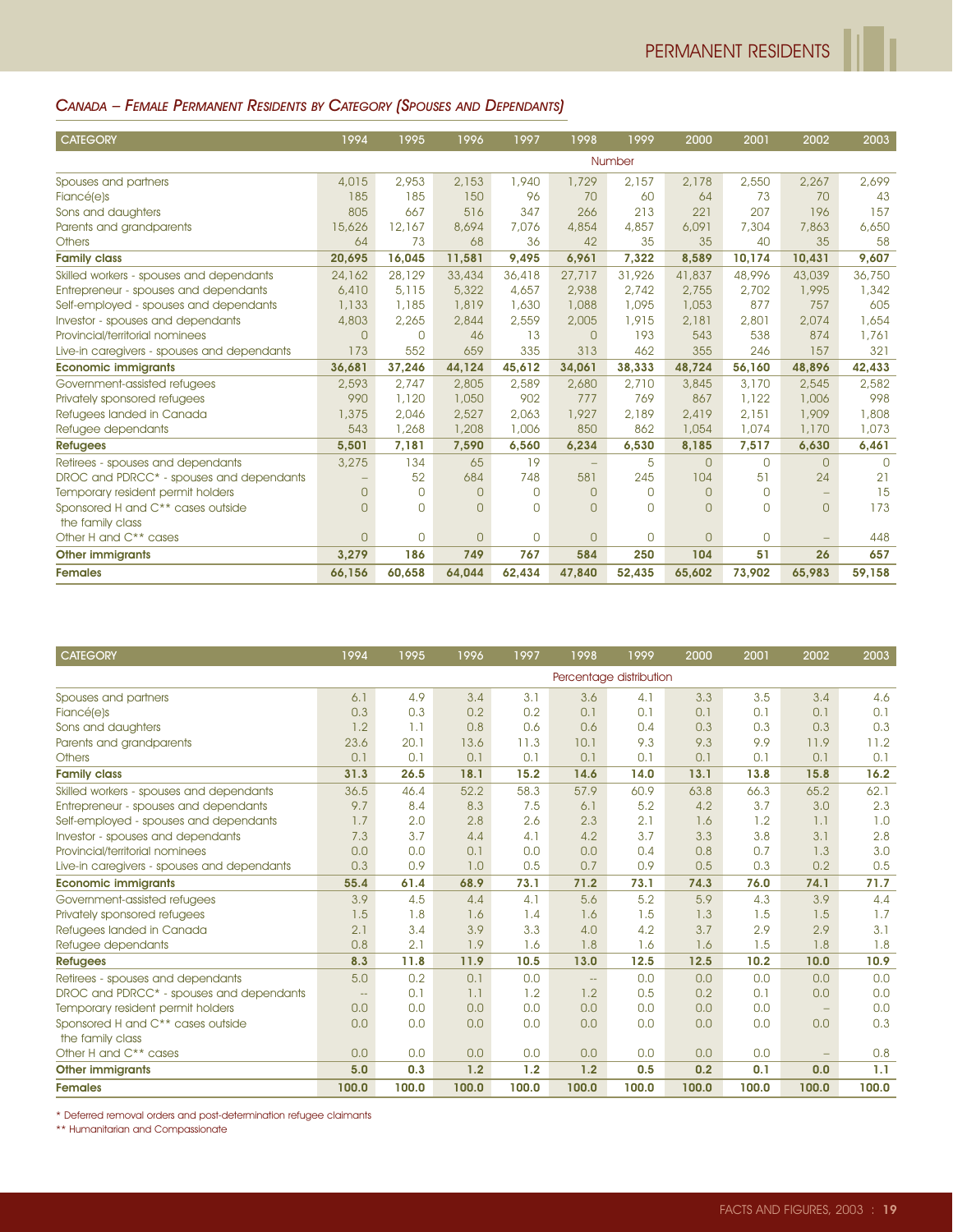#### CANADA – PERMANENT RESIDENTS BY GENDER AND AGE

| <b>AGE AT LANDING</b> | 1994           | 1995     | 1996     | 1997         | 1998          | 1999     | 2000           | 2001     | 2002           | 2003     |
|-----------------------|----------------|----------|----------|--------------|---------------|----------|----------------|----------|----------------|----------|
|                       |                |          |          |              | <b>Number</b> |          |                |          |                |          |
| 0 to 14 years         | 23,815         | 23,918   | 26,570   | 26,428       | 20,468        | 21,747   | 26,189         | 29,085   | 26,295         | 23,777   |
| 15 to 24 years        | 17,719         | 15,814   | 15,598   | 14,001       | 11,635        | 12,078   | 14,073         | 15,076   | 13,687         | 13,994   |
| 25 to 44 years        | 43,657         | 45,163   | 52,060   | 50,987       | 42,052        | 48,213   | 58,206         | 63,463   | 56,780         | 54,002   |
| 45 to 64 years        | 15,610         | 13,400   | 13,288   | 12,418       | 9,103         | 9,177    | 11,503         | 13,249   | 12,976         | 11,788   |
| 65 years or more      | 4,785          | 3,593    | 2,879    | 2,481        | 1,735         | 1,821    | 2,382          | 2,733    | 3,017          | 2,956    |
| Age not stated        | $\Omega$       | $\Omega$ | $\Omega$ | $\mathbf{0}$ | $\Omega$      | $\Omega$ | $\overline{2}$ |          | $\overline{0}$ | $\Omega$ |
| <b>Males</b>          | 105,586        | 101,888  | 110,395  | 106,315      | 84,993        | 93,036   | 112,355        | 123,607  | 112,755        | 106,517  |
| 0 to 14 years         | 22,756         | 23,015   | 25,549   | 24,531       | 19,554        | 20,815   | 24,985         | 28,186   | 24,657         | 22,869   |
| 15 to 24 years        | 22,593         | 19,793   | 19,534   | 18,155       | 15,450        | 16,036   | 18,636         | 19,271   | 17,918         | 19,020   |
| 25 to 44 years        | 49,614         | 48,446   | 52,950   | 51,555       | 42,774        | 48,016   | 56,798         | 62,673   | 56,670         | 56,565   |
| 45 to 64 years        | 18,299         | 15,109   | 13,615   | 12,049       | 8,924         | 9,376    | 11,504         | 13,376   | 13,349         | 12,653   |
| 65 years or more      | 5,549          | 4,606    | 3,993    | 3,403        | 2,489         | 2,668    | 3,174          | 3,499    | 3,685          | 3,727    |
| Age not stated        | $\Omega$       | $\Omega$ |          | $\Omega$     | $\Omega$      | $\Box$   |                | $\Omega$ | $\Omega$       | $\cap$   |
| <b>Females</b>        | 118,811        | 110,969  | 115,642  | 109,693      | 89,191        | 96,911   | 115,098        | 127,005  | 116,279        | 114,834  |
| 0 to 14 years         | 46,571         | 46,933   | 52,119   | 50,959       | 40,022        | 42,562   | 51,174         | 57,271   | 50,952         | 46,646   |
| 15 to 24 years        | 40,312         | 35,607   | 35,132   | 32,156       | 27,085        | 28,114   | 32,709         | 34,347   | 31,605         | 33,014   |
| 25 to 44 years        | 93,271         | 93,609   | 105,010  | 102,542      | 84,826        | 96,229   | 115,004        | 126,136  | 113,450        | 110,567  |
| 45 to 64 years        | 33,909         | 28,509   | 26,903   | 24,467       | 18,027        | 18,553   | 23,007         | 26,625   | 26,325         | 24,441   |
| 65 years or more      | 10,334         | 8,199    | 6,872    | 5,884        | 4,224         | 4,489    | 5,556          | 6,232    | 6,702          | 6,683    |
| Age not stated        |                | $\Omega$ |          | $\Omega$     | n             | $\Omega$ |                |          |                |          |
| Gender not stated     | $\overline{2}$ | 9        | 35       | 31           | 12            | 16       | 6              | 4        | $\overline{2}$ |          |
| <b>Total</b>          | 224,399        | 212,866  | 226,072  | 216,039      | 174,196       | 189,963  | 227,459        | 250,616  | 229,036        | 221,352  |

| 45 TO 64 years                                                               | 18,299         | 15,109       | 13,015         | 12,049         | 6,924          | 9,370                   | 11,504       | 13,3/0       | 13,349         | 12,003      |
|------------------------------------------------------------------------------|----------------|--------------|----------------|----------------|----------------|-------------------------|--------------|--------------|----------------|-------------|
| 65 years or more                                                             | 5,549          | 4,606        | 3,993          | 3,403          | 2,489          | 2,668                   | 3,174        | 3,499        | 3,685          | 3,727       |
| Age not stated                                                               | $\overline{0}$ | $\mathbf{O}$ | $\overline{1}$ | $\mathbf 0$    | $\overline{0}$ | $\mathbf{0}$            | $\mathbf{1}$ | $\mathsf{O}$ | $\mathbf{0}$   | $\mathbf 0$ |
| <b>Females</b>                                                               | 118,811        | 110,969      | 115,642        | 109,693        | 89,191         | 96,911                  | 115,098      | 127,005      | 116,279        | 114,834     |
| 0 to 14 years                                                                | 46,571         | 46,933       | 52,119         | 50,959         | 40,022         | 42,562                  | 51,174       | 57,271       | 50,952         | 46,646      |
| 15 to 24 years                                                               | 40,312         | 35,607       | 35,132         | 32,156         | 27,085         | 28,114                  | 32,709       | 34,347       | 31,605         | 33,014      |
| 25 to 44 years                                                               | 93,271         | 93,609       | 105,010        | 102,542        | 84,826         | 96,229                  | 115,004      | 126,136      | 113,450        | 110,567     |
| 45 to 64 years                                                               | 33,909         | 28,509       | 26,903         | 24,467         | 18,027         | 18,553                  | 23,007       | 26,625       | 26,325         | 24,441      |
| 65 years or more                                                             | 10,334         | 8,199        | 6,872          | 5,884          | 4,224          | 4,489                   | 5,556        | 6,232        | 6,702          | 6,683       |
| Age not stated                                                               | $\mathsf{O}$   | 0            | -1             | $\overline{0}$ | $\circ$        | 0                       | 3            | Т.           | $\mathbf{0}$   | $\mathbf 0$ |
| Gender not stated                                                            | $\overline{2}$ | 9            | 35             | 31             | 12             | 16                      | 6            | 4            | $\overline{2}$ | -1          |
|                                                                              | 224,399        |              | 226,072        |                | 174,196        |                         |              |              |                |             |
| <b>Total</b>                                                                 |                | 212,866      |                | 216,039        |                | 189,963                 | 227,459      | 250,616      | 229,036        | 221,352     |
|                                                                              |                |              |                |                |                |                         |              |              |                |             |
|                                                                              | 1994           |              |                |                |                |                         |              |              |                |             |
| AGE AT LANDING                                                               |                | 1995         | 1996           | 1997           | 1998           | 1999                    | 2000         | 2001         | 2002           | 2003        |
|                                                                              |                |              |                |                |                | Percentage distribution |              |              |                |             |
| 0 to 14 years                                                                | 22.6           | 23.5         | 24.1           | 24.9           | 24.1           | 23.4                    | 23.3         | 23.5         | 23.3           | 22.3        |
| 15 to 24 years                                                               | 16.8           | 15.5         | 14.1           | 13.2           | 13.7           | 13.0                    | 12.5         | 12.2         | 12.1           | 13.1        |
| 25 to 44 years                                                               | 41.4           | 44.3         | 47.2           | 48.0           | 49.5           | 51.8                    | 51.8         | 51.3         | 50.4           | 50.7        |
| 45 to 64 years                                                               | 14.8           | 13.2         | 12.0           | 11.7           | 10.7           | 9.9                     | 10.2         | 10.7         | 11.5           | 11.1        |
| 65 years or more                                                             | 4.5            | 3.5          | 2.6            | 2.3            | 2.0            | 2.0                     | 2.1          | 2.2          | 2.7            | 2.8         |
| Age not stated                                                               | 0.0            | 0.0          | 0.0            | 0.0            | 0.0            | 0.0                     | 0.0          | 0.0          | 0.0            | 0.0         |
| <b>Males</b>                                                                 | 100.0          | 100.0        | 100.0          | 100.0          | 100.0          | 100.0                   | 100.0        | 100.0        | 100.0          | 100.0       |
| 0 to 14 years                                                                | 19.2           | 20.7         | 22.1           | 22.4           | 21.9           | 21.5                    | 21.7         | 22.2         | 21.2           | 19.9        |
| 15 to 24 years                                                               | 19.0           | 17.8         | 16.9           | 16.6           | 17.3           | 16.6                    | 16.2         | 15.2         | 15.4           | 16.6        |
| 25 to 44 years                                                               | 41.8           | 43.7         | 45.8           | 47.0           | 48.0           | 49.6                    | 49.4         | 49.4         | 48.7           | 49.3        |
| 45 to 64 years                                                               | 15.4           | 13.6         | 11.8           | 11.0           | 10.0           | 9.7                     | 10.0         | 10.5         | 11.5           | 11.0        |
| 65 years or more                                                             | 4.7            | 4.2          | 3.5            | 3.1            | 2.8            | 2.8                     | 2.8          | 2.8          | 3.2            | 3.3         |
|                                                                              | 0.0            | 0.0          | 0.0            | 0.0            | 0.0            | 0.0                     | 0.0          | 0.0          | 0.0            | 0.0         |
| Age not stated                                                               |                |              |                |                |                |                         |              |              |                |             |
| <b>Females</b>                                                               | 100.0          | 100.0        | 100.0          | 100.0          | 100.0          | 100.0                   | 100.0        | 100.0        | 100.0          | 100.0       |
| 0 to 14 years                                                                | 20.8           | 22.1         | 23.1           | 23.6           | 23.0           | 22.4                    | 22.5         | 22.9         | 22.3           | 21.1        |
| 15 to 24 years                                                               | 18.0           | 16.7         | 15.5           | 14.9           | 15.6           | 14.8                    | 14.4         | 13.7         | 13.8           | 14.9        |
| 25 to 44 years                                                               | 41.6           | 44.0         | 46.5           | 47.5           | 48.7           | 50.7                    | 50.6         | 50.3         | 49.5           | 50.0        |
| 45 to 64 years                                                               | 15.1           | 13.4         | 11.9           | 11.3           | 10.4           | 9.8                     | 10.1         | 10.6         | 11.5           | 11.0        |
| 65 years or more                                                             | 4.6            | 3.9          | 3.0            | 2.7            | 2.4            | 2.4                     | 2.4          | 2.5          | 2.9            | 3.0         |
| Age not stated                                                               | 0.0            | 0.0          | 0.0            | 0.0            | 0.0            | 0.0                     | 0.0          | 0.0          | 0.0            | 0.0         |
| Gender not stated                                                            | 0.0            | 0.0          | 0.0            | 0.0            | 0.0            | 0.0                     | 0.0          | 0.0          | 0.0            | 0.0         |
| <b>Total</b>                                                                 | 100.0          | 100.0        | 100.0          | 100.0          | 100.0          | 100.0                   | 100.0        | 100.0        | 100.0          | 100.0       |
| Canada - Permanent Residents by Age (Showing Percentage Distribution)<br>60% |                |              |                |                |                |                         |              |              |                |             |
| 50%                                                                          |                |              |                |                |                |                         |              |              |                |             |
| 40%                                                                          |                |              |                |                |                |                         |              |              |                |             |
|                                                                              |                |              |                |                |                |                         |              |              |                |             |
| 30%                                                                          |                |              |                |                |                |                         |              |              |                |             |
| 20%                                                                          |                |              |                |                |                |                         |              |              |                |             |
|                                                                              |                |              |                |                |                |                         |              |              |                |             |
| 10%                                                                          |                |              |                |                |                |                         |              |              |                |             |
|                                                                              |                |              |                |                |                |                         |              |              |                |             |
| 0%                                                                           |                |              |                |                |                |                         |              |              |                |             |
| 1994<br>1995                                                                 | 1996           | 1997         | 1998           |                | 1999           | 2000                    | 2001         | 2002         | 2003           |             |
|                                                                              |                |              |                |                |                |                         |              |              |                |             |
|                                                                              |                |              |                |                |                |                         |              |              |                |             |



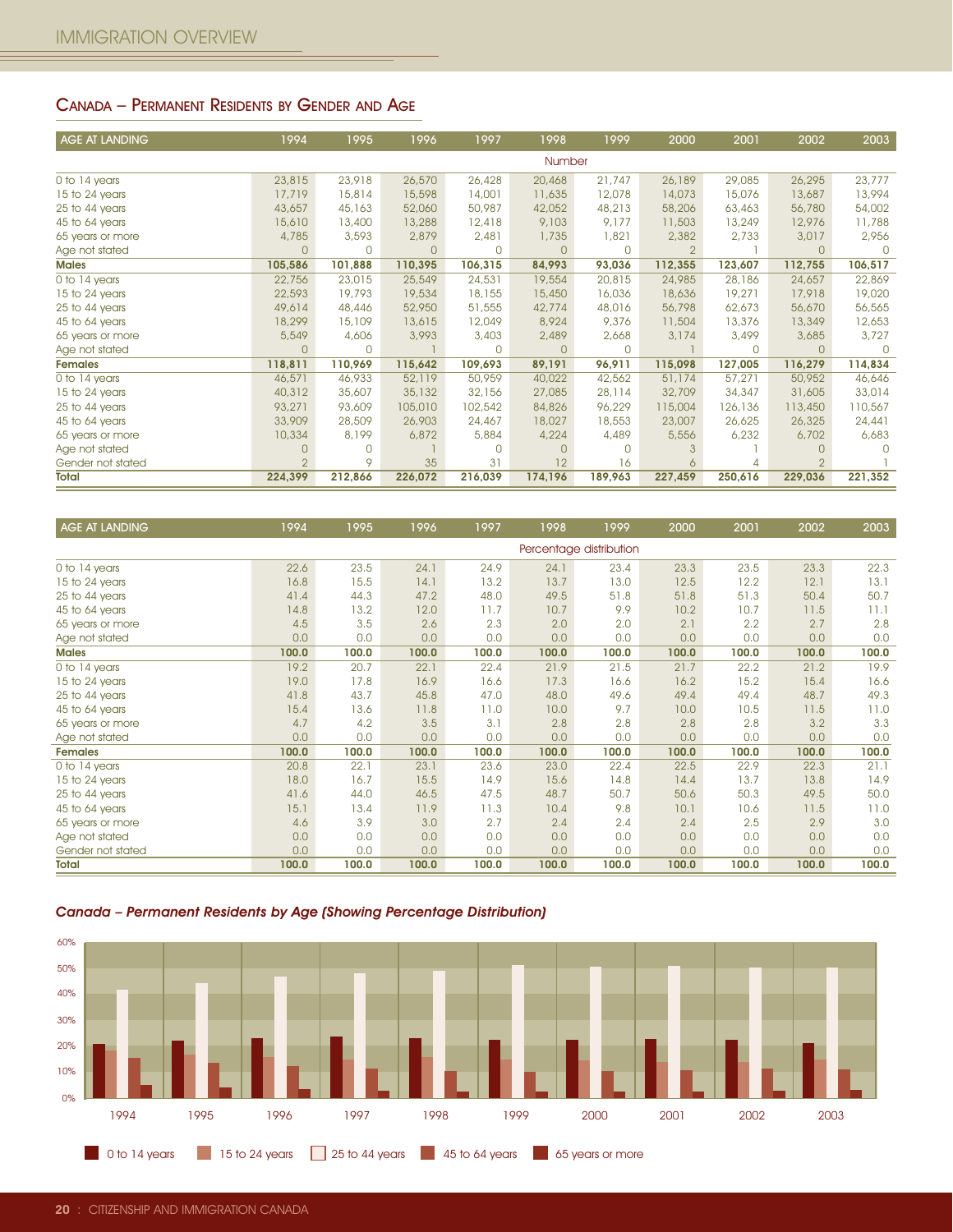## CANADA – PERMANENT RESIDENTS LESS THAN 15 YEARS OF AGE BY GENDER AND AGE

| AGE AT LANDING      | 1994           | 1995         | 1996   | 1997   | 1998   | 1999   | 2000   | 2001           | 2002           | 2003         |
|---------------------|----------------|--------------|--------|--------|--------|--------|--------|----------------|----------------|--------------|
|                     |                |              |        |        | Number |        |        |                |                |              |
| Less than one year  | 752            | 819          | 917    | 863    | 683    | 805    | 982    | 1,196          | 993            | 983          |
| One year            | 1,181          | 1,340        | 1,519  | 1,606  | 1,234  | 1,375  | 1,742  | 1,987          | 2,000          | 1,814        |
| Two years           | 1,171          | 1,230        | 1,490  | 1,569  | 1,241  | 1,281  | 1,565  | 1,829          | 1,674          | 1,502        |
| Three years         | 1,203          | 1,376        | 1,552  | 1,642  | 1,224  | 1,431  | 1,786  | 2,043          | 1,882          | 1,748        |
| Four years          | 1,418          | 1,502        | 1,704  | 1,706  | 1,297  | 1,455  | 1,834  | 2,103          | 1,987          | 1,674        |
| Five years          | 1,631          | 1,602        | 1,783  | 1,739  | 1,318  | 1,538  | 1,919  | 2,040          | 1,908          | 1,781        |
| Six years           | 1,669          | 1,681        | 1,877  | 1,853  | 1,333  | 1,508  | 1,825  | 2,109          | 1,825          | 1,684        |
| Seven years         | 1,679          | 1,773        | 1,913  | 1,884  | 1,380  | 1,527  | 1,888  | 2,045          | 1,851          | 1,626        |
| Eight years         | 1,799          | 1,777        | 1,937  | 1,951  | 1,574  | 1,504  | 1,772  | 2,040          | 1,789          | 1,646        |
| Nine years          | 1,868          | 1,776        | 2,013  | 1,962  | 1,584  | 1,636  | 1,899  | 1,957          | 1,739          | 1,578        |
| Ten years           | 1,854          | 1,808        | 1,983  | 1,944  | 1,565  | 1,596  | 1,918  | 2,094          | 1,772          | 1,600        |
| Eleven years        | 1,827          | 1,834        | 2,014  | 2,010  | 1,523  | 1,553  | 1,826  | 2,033          | 1,769          | 1,557        |
| <b>Twelve years</b> | 1,896          | 1,750        | 1,953  | 1,985  | 1,568  | 1,528  | 1,834  | 1,944          | 1,757          | 1,519        |
| Thirteen years      | 1,906          | 1,834        | 1,985  | 1,851  | 1,519  | 1,539  | 1,738  | 1,894          | 1,713          | 1,588        |
| Fourteen years      | 1,961          | 1,816        | 1,930  | 1,863  | 1,425  | 1,471  | 1,661  | 1,771          | 1,636          | 1,477        |
| <b>Males</b>        | 23,815         | 23,918       | 26,570 | 26,428 | 20,468 | 21,747 | 26,189 | 29,085         | 26,295         | 23,777       |
| Less than one year  | 991            | 1,275        | 1,428  | 1,164  | 1,234  | 1,166  | 1,460  | 1,349          | 1,363          | 1,482        |
| One year            | 1,281          | 1,375        | 1,535  | 1,699  | 1,505  | 1,625  | 1,822  | 2,301          | 2,196          | 2,180        |
| Two years           | 1,085          | 1,162        | 1,436  | 1,447  | 1,108  | 1,264  | 1,485  | 1,838          | 1,566          | 1,404        |
| Three years         | 1,232          | 1,303        | 1,596  | 1,451  | 1,185  | 1,343  | 1,759  | 2,025          | 1,721          | 1,498        |
| Four years          | 1,354          | 1,431        | 1,535  | 1,582  | 1,211  | 1,362  | 1,706  | 2,052          | 1,762          | 1,618        |
| Five years          | 1,541          | 1,515        | 1,668  | 1,635  | 1,200  | 1,423  | 1,746  | 1,962          | 1,780          | 1,556        |
| Six years           | 1,536          | 1,638        | 1,762  | 1,666  | 1,278  | 1,380  | 1,733  | 1,908          | 1,663          | 1,659        |
| Seven years         | 1,622          | 1,660        | 1,813  | 1,745  | 1,278  | 1,320  | 1,730  | 1,869          | 1,658          | 1,476        |
| Eight years         | 1,646          | 1,633        | 1,846  | 1,842  | 1,399  | 1,418  | 1,718  | 1,856          | 1,642          | 1,482        |
| Nine years          | 1,753          | 1,672        | 1,808  | 1,757  | 1,443  | 1,515  | 1,701  | 1,872          | 1,590          | 1,514        |
| Ten years           | 1,693          | 1,631        | 1,876  | 1,764  | 1,319  | 1,543  | 1,735  | 1,934          | 1,593          | 1,504        |
| Eleven years        | 1,743          | 1,654        | 1,828  | 1,833  | 1.417  | 1,418  | 1,644  | 1,971          | 1,588          | 1,400        |
| Twelve years        | 1,737          | 1,736        | 1,868  | 1,679  | 1,340  | 1,406  | 1,651  | 1,828          | 1,570          | 1,368        |
| Thirteen years      | 1,767          | 1,646        | 1,856  | 1,727  | 1,338  | 1,304  | 1,566  | 1,712          | 1,507          | 1,378        |
| Fourteen years      | 1,775          | 1,684        | 1,694  | 1,540  | 1,299  | 1,328  | 1,529  | 1,709          | 1,458          | 1,350        |
| <b>Females</b>      | 22,756         | 23,015       | 25,549 | 24,531 | 19,554 | 20,815 | 24,985 | 28,186         | 24,657         | 22,869       |
| Less than one year  | 1,743          | 2,094        | 2,345  | 2,027  | 1,917  | 1,971  | 2,442  | 2,545          | 2,356          | 2,465        |
| One year            | 2,462          | 2,715        | 3,054  | 3,305  | 2,739  | 3,000  | 3,564  | 4,288          | 4,196          | 3,994        |
| Two years           | 2,256          | 2,392        | 2,926  | 3,016  | 2,349  | 2,545  | 3,050  | 3,667          | 3,240          | 2,906        |
| Three years         | 2,435          | 2,679        | 3,148  | 3,093  | 2,409  | 2,774  | 3,545  | 4,068          | 3,603          | 3,246        |
| Four years          | 2,772          | 2,933        | 3,239  | 3,288  | 2,508  | 2,817  | 3,540  | 4,155          | 3,749          | 3,292        |
| Five years          | 3,172          | 3,117        | 3,451  | 3,374  | 2,518  | 2,961  | 3,665  | 4,002          | 3,688          | 3,337        |
| Six years           | 3,205          | 3,319        | 3,639  | 3,519  | 2,611  | 2,888  | 3,558  | 4,017          | 3,488          | 3,343        |
| Seven years         | 3,301          | 3,433        | 3,726  | 3,629  | 2,658  | 2,847  | 3,618  | 3,914          | 3,509          | 3,102        |
| Eight years         | 3,445          | 3,410        | 3,783  | 3,793  | 2,973  | 2,922  | 3,490  | 3,896          | 3,431          | 3,128        |
| Nine years          | 3,621          | 3,448        | 3,821  | 3,719  | 3,027  | 3,151  | 3,600  | 3,829          | 3,329          | 3,092        |
| Ten years           | 3,547          | 3,439        | 3,859  | 3,708  | 2,884  | 3,139  | 3,653  | 4,028          | 3,365          | 3,104        |
| Eleven years        | 3,570          | 3,488        | 3,842  | 3,843  | 2,940  | 2,971  | 3,470  | 4,004          | 3,357          | 2,957        |
| Twelve years        | 3,633          | 3,486        | 3,821  | 3,664  | 2,908  | 2,934  | 3,485  | 3,772          | 3,327          | 2,887        |
| Thirteen years      | 3,673          | 3,480        | 3,841  | 3,578  | 2,857  | 2,843  | 3,304  | 3,606          | 3,220          | 2,966        |
| Fourteen years      | 3,736          | 3,500        | 3,624  | 3,403  | 2,724  | 2,799  | 3,190  | 3,480          | 3,094          | 2,827        |
| Gender not stated   | $\overline{0}$ | $\mathbf{1}$ | 13     | 7      | 5      | 3      | 3      | $\overline{4}$ | $\overline{2}$ | $\mathbb{I}$ |
| <b>Total</b>        | 46,571         | 46,934       | 52,132 | 50,966 | 40,027 | 42,565 | 51,177 | 57,275         | 50,954         | 46,647       |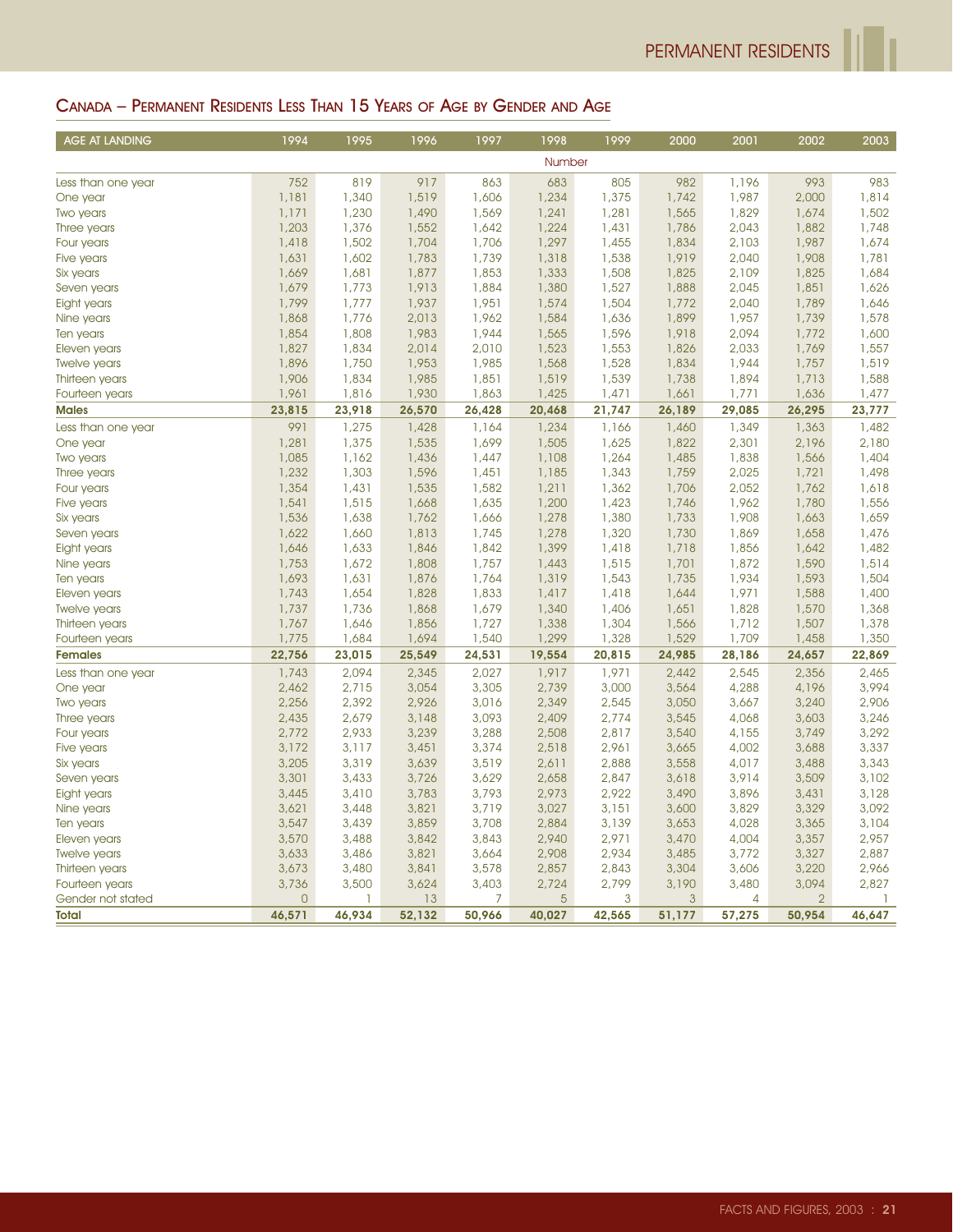# CANADA – PERMANENT RESIDENTS LESS THAN 15 YEARS OF AGE BY GENDER, AGE AND CATEGORY

| <b>CATEGORY</b>                              | 1994                                  | 1995            | 1996            | 1997                  | 1998                | 1999            | 2000                    | 2001                  | 2002                     | 2003                  |
|----------------------------------------------|---------------------------------------|-----------------|-----------------|-----------------------|---------------------|-----------------|-------------------------|-----------------------|--------------------------|-----------------------|
|                                              |                                       |                 |                 |                       |                     | Number          |                         |                       |                          |                       |
| Family class                                 | 1,436                                 | 1,238           | 1,282           | 1,124                 | 1,081               | 1,158           | 1,235                   | 1,271                 | 1,337                    | 1,576                 |
| Economic immigrants                          | 3,507                                 | 4,042           | 4,973           | 5,398                 | 3,815               | 4,345           | 5,712                   | 6,970                 | 6,407                    | 5,369                 |
| Refugees                                     | 771                                   | 987             | 919             | 858                   | 780                 | 839             | 960                     | 916                   | 792                      | 707                   |
| Other immigrants<br>0 to 4 years of age      | 11<br>5,725                           | 0<br>6,267      | 8<br>7,182      | 6<br>7,386            | 3<br>5,679          | 5<br>6,347      | $\overline{2}$<br>7,909 | 9,158                 | $\overline{0}$<br>8,536  | 69<br>7,721           |
| Family class                                 | 2,257                                 | 1,484           | 1,205           | 1,033                 | 898                 | 1,019           | 880                     | 991                   | 916                      | 1,135                 |
| Economic immigrants                          | 5,333                                 | 5,588           | 6,582           | 6,813                 | 4,902               | 5,354           | 6,717                   | 7,676                 | 6,934                    | 5,814                 |
| Refugees                                     | 1,039                                 | 1,527           | 1,561           | 1,345                 | 1,249               | 1,297           | 1,695                   | 1,518                 | 1,259                    | 1,278                 |
| Other immigrants                             | 17                                    | 10              | 175             | 198                   | 140                 | 42              | 10                      | 6                     | $\mathbf{3}$             | 88                    |
| Category not stated                          | $\overline{0}$                        | 0               | $\circ$         | $\mathbf 0$           | $\overline{0}$      | l,              | ı                       | $\mathbf 0$           | $\overline{0}$           | $\mathbf{0}$          |
| 5 to 9 years of age<br>Family class          | 8,646<br>3,016                        | 8,609<br>2,344  | 9,523<br>1,886  | 9,389<br>1,558        | 7,189<br>1,335      | 7,713<br>1,449  | 9,303<br>1,305          | 10,191<br>1,398       | 9,112<br>1,283           | 8,315<br>1,288        |
| Economic immigrants                          | 5,494                                 | 5,414           | 6,380           | 6,608                 | 4,735               | 4,757           | 5,957                   | 6,733                 | 5,886                    | 4,940                 |
| <b>Refugees</b>                              | 892                                   | 1,279           | 1,459           | 1,258                 | 1,343               | 1,391           | 1,677                   | 1,589                 | 1,465                    | 1,389                 |
| Other immigrants                             | 42                                    | 5               | 139             | 229                   | 187                 | 90              | 38                      | 16                    | 13                       | 124                   |
| Category not stated                          | $\overline{0}$                        | 0               | $\mathbf{1}$    | $\mathbf 0$           | $\circ$             | $\mathbf 0$     | $\theta$                | $\mathbf 0$           | $\overline{0}$           | $\mathbf 0$           |
| 10 to 14 years of age                        | 9,444                                 | 9,042           | 9,865           | 9,653                 | 7,600               | 7,687           | 8,977                   | 9,736                 | 8,647                    | 7,741                 |
| Family class                                 | 6,709                                 | 5,066           | 4,373           | 3,715                 | 3,314<br>13,452     | 3,626           | 3,420                   | 3,660                 | 3,536                    | 3,999<br>16,123       |
| Economic immigrants<br><b>Refugees</b>       | 14,334<br>2,702                       | 15,044<br>3,793 | 17,935<br>3,939 | 18,819<br>3,461       | 3,372               | 14,456<br>3,527 | 18,386<br>4,332         | 21,379<br>4,023       | 19,227<br>3,516          | 3,374                 |
| Other immigrants                             | 70                                    | 15              | 322             | 433                   | 330                 | 137             | 50                      | 23                    | 16                       | 281                   |
| <b>Males</b>                                 | 23,815                                | 23,918          | 26,569          | 26,428                | 20,468              | 21,746          | 26,188                  | 29,085                | 26,295                   | 23,777                |
| Family class                                 | 1,835                                 | 1,885           | 1,934           | 1,642                 | 1,970               | 1,889           | 1,819                   | 1,937                 | 2,028                    | 2,401                 |
| Economic immigrants                          | 3,341                                 | 3,828           | 4,673           | 4,918                 | 3,568               | 4,109           | 5,430                   | 6,748                 | 5,871                    | 5,001                 |
| Refugees                                     | 764                                   | 833             | 919             | 781                   | 705                 | 754             | 981                     | 880                   | 708                      | 712                   |
| Other immigrants                             | 3                                     | 0               | $\overline{4}$  | $\overline{2}$        | $\overline{0}$      | 8               | $\overline{2}$          | $\mathbf 0$           |                          | 68                    |
| 0 to 4 years of age                          | 5,943<br>2,153                        | 6,546<br>1,511  | 7,530<br>1,204  | 7,343<br>976          | 6,243<br>919        | 6,760<br>1,008  | 8,232<br>931            | 9,565<br>999          | 8,608<br>913             | 8,182<br>994          |
| Family class<br>Economic immigrants          | 4,952                                 | 5,169           | 6,033           | 6,256                 | 4,392               | 4,829           | 6,129                   | 7,118                 | 6,219                    | 5,434                 |
| <b>Refugees</b>                              | 976                                   | 1,428           | 1,508           | 1,256                 | 1,179               | 1,173           | 1,555                   | 1,344                 | 1,197                    | 1,168                 |
| Other immigrants                             | 17                                    | 10              | 152             | 157                   | 108                 | 46              | 13                      | 6                     | 4                        | 91                    |
| 5 to 9 years of age                          | 8,098                                 | 8,118           | 8,897           | 8,645                 | 6,598               | 7,056           | 8,628                   | 9,467                 | 8,333                    | 7,687                 |
| Family class                                 | 2,928                                 | 2,206           | 1,767           | 1,489                 | 1,295               | 1,300           | 1,359                   | 1,436                 | 1,264                    | 1,215                 |
| Economic immigrants                          | 4,935                                 | 4,969           | 5,847           | 5,758                 | 4,187               | 4,355           | 5,225                   | 6,192                 | 5,167                    | 4,391                 |
| Refugees<br>Other immigrants                 | 800<br>52                             | 1,162<br>14     | 1,340<br>168    | 1,089<br>207          | 1,042<br>189        | 1,263<br>81     | 1,516<br>25             | 1,513<br>13           | 1,279<br>$\ddot{\circ}$  | 1,269<br>125          |
| 10 to 14 years of age                        | 8,715                                 | 8,351           | 9,122           | 8,543                 | 6,713               | 6,999           | 8,125                   | 9,154                 | 7,716                    | 7,000                 |
| Family class                                 | 6,916                                 | 5,602           | 4,905           | 4,107                 | 4,184               | 4,197           | 4,109                   | 4,372                 | 4,205                    | 4,610                 |
| Economic immigrants                          | 13,228                                | 13,966          | 16,553          | 16,932                | 12,147              | 13,293          | 16,784                  | 20,058                | 17,257                   | 14,826                |
| <b>Refugees</b>                              | 2,540                                 | 3,423           | 3,767           | 3,126                 | 2,926               | 3,190           | 4,052                   | 3,737                 | 3,184                    | 3,149                 |
| Other immigrants                             | 72                                    | 24              | 324             | 366                   | 297                 | 135             | 40                      | 19                    | 11                       | 284                   |
| <b>Females</b>                               | 22,756                                | 23,015          | 25,549          | 24,531                | 19,554              | 20,815          | 24,985                  | 28,186                | 24,657                   | 22,869                |
| Family class<br>Economic immigrants          | 3,271<br>6,848                        | 3,123<br>7,870  | 3,216<br>9,646  | 2,766<br>10,316       | 3,051<br>7,383      | 3,047<br>8,454  | 3,054<br>11,142         | 3,208<br>13,718       | 3,365<br>12,278          | 3,977<br>10,370       |
| <b>Refugees</b>                              | 1,535                                 | 1,820           | 1,838           | 1,639                 | 1,485               | 1,593           | 1,941                   | 1,796                 | 1,500                    | 1,419                 |
| Other immigrants                             | 14                                    | 0               | 12              | 8                     | 3                   | 13              | $\overline{4}$          |                       | 1                        | 137                   |
| 0 to 4 years of age                          | 11,668                                | 12,813          | 14,712          | 14,729                | 11,922              | 13,107          | 16,141                  | 18,723                | 17,144                   | 15,903                |
| Family class                                 | 4,410                                 | 2,995           | 2,409           | 2,009                 | 1,817               | 2,027           | 1,811                   | 1,990                 | 1,829                    | 2,129                 |
| Economic immigrants                          | 10,285                                | 10,757          | 12,615          | 13,069                | 9,294               | 10,183          | 12,846                  | 14,794                | 13,153                   | 11,248                |
| Refugees<br>Other immigrants                 | 2,015<br>34                           | 2,955<br>20     | 3,069<br>327    | 2,601<br>355          | 2,428<br>248        | 2,470<br>88     | 3,250<br>23             | 2,862<br>12           | 2,456<br>7               | 2,446<br>179          |
| Category not stated                          | $\overline{0}$                        | 0               | $\mathsf{O}$    | $\mathbf 0$           | $\mathsf{O}\xspace$ | 1               |                         | $\mathbf 0$           | $\mathsf{O}$             | 0                     |
| 5 to 9 years of age                          | 16,744                                | 16,727          | 18,420          | 18,034                | 13,787              | 14,769          | 17,931                  | 19,658                | 17,445                   | 16,002                |
| Family class                                 | 5,944                                 | 4,550           | 3,653           | 3,047                 | 2,630               | 2,749           | 2,664                   | 2,834                 | 2,547                    | 2,503                 |
| Economic immigrants                          | 10,429                                | 10,383          | 12,227          | 12,366                | 8,922               | 9,112           | 11,182                  | 12,925                | 11,053                   | 9,331                 |
| Refugees                                     | 1,692                                 | 2,441           | 2,799           | 2,347                 | 2,385               | 2,654           | 3,193                   | 3,102                 | 2,744                    | 2,658                 |
| Other immigrants                             | 94                                    | 19              | 307             | 436                   | 376                 | 171             | 63                      | 29                    | 19                       | 249                   |
| Category not stated<br>10 to 14 years of age | $\circ$<br>18,159                     | 0<br>17,393     | -1<br>18,987    | $\mathbf 0$<br>18,196 | $\circ$<br>14,313   | 0<br>14,686     | $\circ$<br>17,102       | $\mathbf 0$<br>18,890 | $\overline{0}$<br>16,363 | $\mathbf 0$<br>14,741 |
| Family class                                 | 13,625                                | 10,668          | 9,278           | 7,822                 | 7,498               | 7,823           | 7,529                   | 8,032                 | 7,741                    | 8,609                 |
| Economic immigrants                          | 27,562                                | 29,010          | 34,488          | 35,751                | 25,599              | 27,749          | 35,170                  | 41,437                | 36,484                   | 30,949                |
| Refugees                                     | 5,242                                 | 7,216           | 7,706           | 6,587                 | 6,298               | 6,717           | 8,384                   | 7,760                 | 6,700                    | 6,523                 |
| Other immigrants                             | 142                                   | 39              | 646             | 799                   | 627                 | 272             | 90                      | 42                    | 27                       | 565                   |
| Category not stated                          | $\begin{array}{c} 0 \\ 0 \end{array}$ | $\mathbf 0$     | -1              | 0                     | $\circ$             | T               | 1                       | 0                     | $\circ$                  | $\mathbf 0$           |
| Gender not stated                            | $\overline{0}$                        |                 | 13              | $\overline{7}$        | $\overline{5}$      | 3               | $\mathbf{3}$            | 4                     | $\overline{2}$           | $\mathbf{1}$          |
| Total                                        | 46,571                                | 46,934          | 52,131          | 50,966                | 40,027              | 42,565          | 51,177                  | 57,275                | 50,954                   | 46,647                |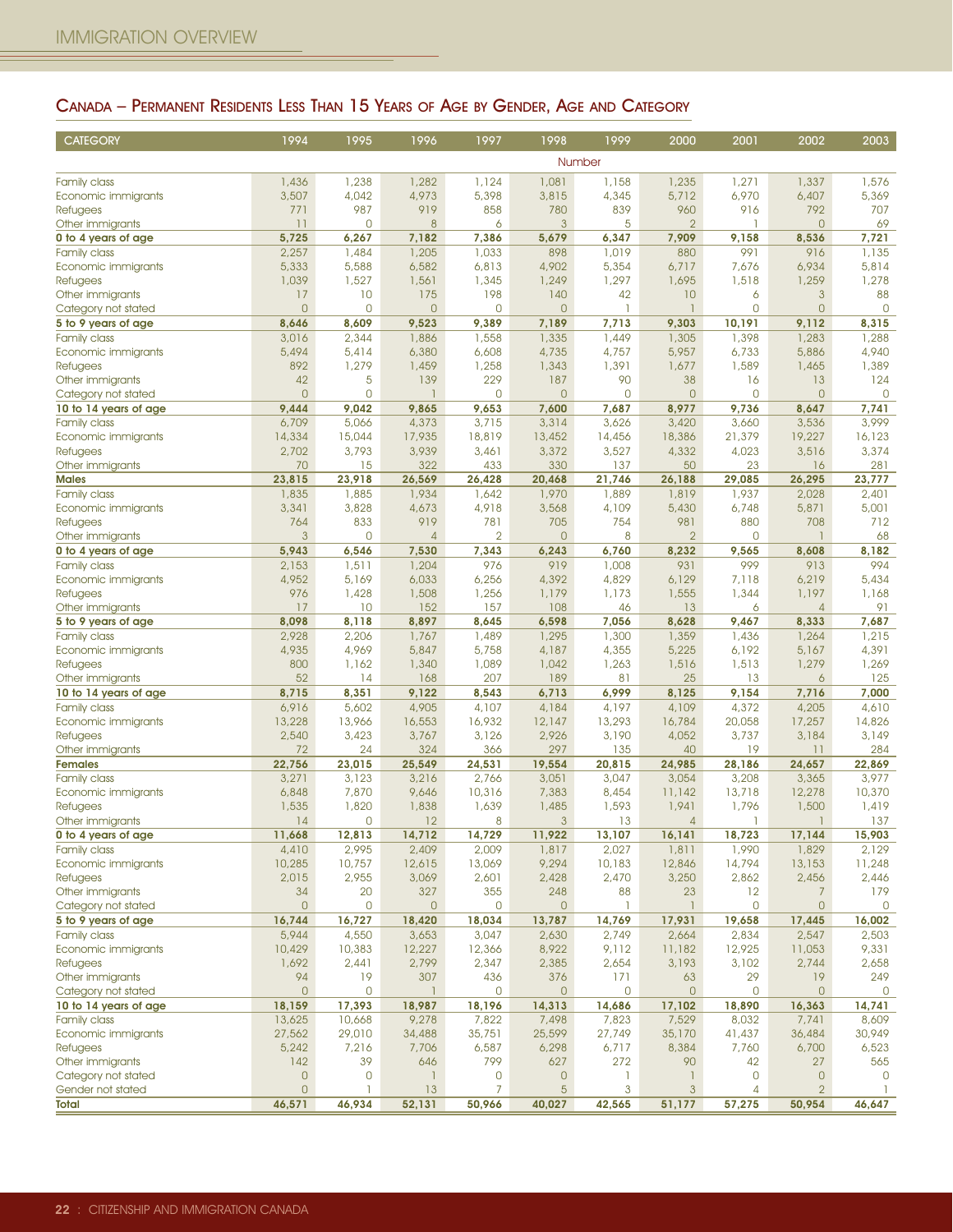| <b>CATEGORY</b>                        | 1994          | 1995          | 1996          | 1997         | 1998          | 1999                    | 2000          | 2001          | 2002          | 2003          |
|----------------------------------------|---------------|---------------|---------------|--------------|---------------|-------------------------|---------------|---------------|---------------|---------------|
|                                        |               |               |               |              |               | Percentage distribution |               |               |               |               |
|                                        |               |               |               |              |               |                         |               |               |               |               |
| Family class                           | 25.1          | 19.8          | 17.9          | 15.2         | 19.0          | 18.2                    | 15.6          | 13.9          | 15.7          | 20.4          |
| Economic immigrants                    | 61.3          | 64.5          | 69.2          | 73.1         | 67.2          | 68.5                    | 72.2          | 76.1          | 75.1          | 69.5<br>9.2   |
| Refugees                               | 13.5<br>0.2   | 15.8<br>0.0   | 12.8<br>0.1   | 11.6<br>0.1  | 13.7<br>0.1   | 13.2<br>0.1             | 12.1<br>0.0   | 10.0<br>0.0   | 9.3<br>0.0    | 0.9           |
| Other immigrants                       |               |               |               | 100.0        |               |                         |               |               |               |               |
| 0 to 4 years of age                    | 100.0<br>26.1 | 100.0<br>17.2 | 100.0<br>12.7 | 11.0         | 100.0<br>12.5 | 100.0<br>13.2           | 100.0<br>9.5  | 100.0<br>9.7  | 100.0<br>10.1 | 100.0<br>13.7 |
| <b>Family class</b>                    | 61.7          | 64.9          | 69.1          | 72.6         | 68.2          | 69.4                    | 72.2          | 75.3          | 76.1          | 69.9          |
| Economic immigrants<br>Refugees        | 12.0          | 17.7          | 16.4          | 14.3         | 17.4          | 16.8                    | 18.2          | 14.9          | 13.8          | 15.4          |
| Other immigrants                       | 0.2           | 0.1           | 1.8           | 2.1          | 2.0           | 0.5                     | 0.1           | 0.1           | 0.0           | 1.1           |
| Category not stated                    | 0.0           | 0.0           | 0.0           | 0.0          | 0.0           | 0.0                     | 0.0           | 0.0           | 0.0           | 0.0           |
| 5 to 9 years of age                    | 100.0         | 100.0         | 100.0         | 100.0        | 100.0         | 100.0                   | 100.0         | 100.0         | 100.0         | 100.0         |
| <b>Family class</b>                    | 31.9          | 25.9          | 19.1          | 16.1         | 17.6          | 18.9                    | 14.5          | 14.4          | 14.8          | 16.6          |
| Economic immigrants                    | 58.2          | 59.9          | 64.7          | 68.5         | 62.3          | 61.9                    | 66.4          | 69.2          | 68.1          | 63.8          |
| <b>Refugees</b>                        | 9.5           | 14.2          | 14.8          | 13.0         | 17.7          | 18.1                    | 18.7          | 16.3          | 16.9          | 17.9          |
| Other immigrants                       | 0.4           | 0.1           | 1.4           | 2.4          | 2.5           | 1.2                     | 0.4           | 0.2           | 0.2           | 1.6           |
| Category not stated                    | 0.0           | 0.0           | 0.0           | 0.0          | 0.0           | 0.0                     | 0.0           | 0.0           | 0.0           | 0.0           |
| 10 to 14 years of age                  | 100.0         | 100.0         | 100.0         | 100.0        | 100.0         | 100.0                   | 100.0         | 100.0         | 100.0         | 100.0         |
| <b>Family class</b>                    | 28.2          | 21.2          | 16.5          | 14.1         | 16.2          | 16.7                    | 13.1          | 12.6          | 13.5          | 16.8          |
| Economic immigrants                    | 60.2          | 62.9          | 67.5          | 71.2         | 65.7          | 66.5                    | 70.2          | 73.5          | 73.1          | 67.8          |
| Refugees                               | 11.4          | 15.9          | 14.8          | 13.1         | 16.5          | 16.2                    | 16.5          | 13.8          | 13.4          | 14.2          |
| Other immigrants                       | 0.3           | 0.1           | 1.2           | 1.6          | 1.6           | 0.6                     | 0.2           | 0.1           | 0.1           | 1.2           |
| <b>Males</b>                           | 100.0         | 100.0         | 100.0         | 100.0        | 100.0         | 100.0                   | 100.0         | 100.0         | 100.0         | 100.0         |
| <b>Family class</b>                    | 30.9          | 28.8          | 25.7          | 22.4         | 31.6          | 27.9                    | 22.1          | 20.3          | 23.6          | 29.3          |
| Economic immigrants                    | 56.2          | 58.5          | 62.1          | 67.0         | 57.2          | 60.8                    | 66.0          | 70.6          | 68.2          | 61.1          |
| <b>Refugees</b>                        | 12.9          | 12.7          | 12.2          | 10.6         | 11.3          | 11.2                    | 11.9          | 9.2           | 8.2           | 8.7           |
| Other immigrants                       | 0.1           | 0.0           | 0.1           | 0.0          | 0.0           | 0.1                     | 0.0           | 0.0           | 0.0           | 0.8           |
| 0 to 4 years of age                    | 100.0         | 100.0         | 100.0         | 100.0        | 100.0         | 100.0                   | 100.0         | 100.0         | 100.0         | 100.0         |
| <b>Family class</b>                    | 26.6          | 18.6          | 13.5          | 11.3         | 13.9          | 14.3                    | 10.8          | 10.6          | 11.0          | 12.9          |
| Economic immigrants                    | 61.2          | 63.7          | 67.8          | 72.4         | 66.6          | 68.4                    | 71.0          | 75.2          | 74.6          | 70.7          |
| Refugees                               | 12.1          | 17.6          | 17.0          | 14.5         | 17.9          | 16.6                    | 18.0          | 14.2          | 14.4          | 15.2          |
| Other immigrants                       | 0.2           | 0.1           | 1.7           | 1.8          | 1.6           | 0.7                     | 0.2           | 0.1           | 0.1           | 1.2           |
| 5 to 9 years of age                    | 100.0         | 100.0         | 100.0         | 100.0        | 100.0         | 100.0                   | 100.0         | 100.0         | 100.0         | 100.0         |
| <b>Family class</b>                    | 33.6          | 26.4          | 19.4          | 17.4         | 19.3          | 18.6                    | 16.7          | 15.7          | 16.4          | 17.4          |
| Economic immigrants                    | 56.6          | 59.5          | 64.1          | 67.4         | 62.4          | 62.2                    | 64.3          | 67.6          | 67.0          | 62.7          |
| Refugees                               | 9.2           | 13.9          | 14.7          | 12.8         | 15.5          | 18.1                    | 18.7          | 16.5          | 16.6          | 18.1          |
| Other immigrants                       | 0.6           | 0.2           | 1.8           | 2.4          | 2.8           | 1.2                     | 0.3           | 0.1           | 0.1           | 1.8           |
| 10 to 14 years of age                  | 100.0         | 100.0         | 100.0         | 100.0        | 100.0         | 100.0                   | 100.0         | 100.0         | 100.0         | 100.0         |
| <b>Family class</b>                    | 30.4          | 24.3          | 19.2          | 16.7         | 21.4          | 20.2                    | 16.5          | 15.5          | 17.1          | 20.2          |
| Economic immigrants                    | 58.1          | 60.7          | 64.8          | 69.0         | 62.1          | 63.9                    | 67.2          | 71.2          | 70.0          | 64.8          |
| Refugees                               | 11.2          | 14.9          | 14.7          | 12.7         | 15.0          | 15.3                    | 16.2          | 13.3          | 12.9          | 13.8          |
| Other immigrants                       | 0.3           | 0.1           | 1.3           | 1.5          | 1.5           | 0.7                     | 0.2           | 0.1           | 0.0           | 1.2           |
| <b>Females</b>                         | 100.0         | 100.0         | 100.0         | 100.0        | 100.0         | 100.0                   | 100.0         | 100.0         | 100.0         | 100.0         |
| <b>Family class</b>                    | 28.0          | 24.3          | 21.8          | 18.8         | 25.3          | 23.1                    | 18.9          | 17.1          | 19.6          | 24.9          |
| Economic immigrants                    | 58.7          | 61.5          | 65.7          | 70.0         | 62.2          | 64.6                    | 69.1          | 73.3          | 71.6          | 65.3          |
| Refugees                               | 13.2          | 14.2          | 12.5          | 11.1         | 12.5          | 12.2                    | 12.0          | 9.6           | 8.8           | 8.9           |
| Other immigrants                       | 0.1           | 0.0           | 0.1           | 0.1          | 0.0           | 0.1                     | 0.0           | 0.0           | 0.0           | 0.9           |
| 0 to 4 years of age                    | 100.0<br>26.3 | 100.0<br>17.9 | 100.0         | 100.0        | 100.0<br>13.2 | 100.0<br>13.7           | 100.0<br>10.1 | 100.0<br>10.1 | 100.0<br>10.5 | 100.0<br>13.3 |
| <b>Family class</b>                    |               | 64.3          | 13.1          | 11.2<br>72.5 |               | 69.0                    |               | 75.3          |               |               |
| Economic immigrants<br><b>Refugees</b> | 61.4<br>12.0  | 17.7          | 68.5<br>16.7  | 14.4         | 67.4<br>17.6  | 16.7                    | 71.6<br>18.1  | 14.6          | 75.4<br>14.1  | 70.3<br>15.3  |
| Other immigrants                       | 0.2           | 0.1           | 1.8           | 2.0          | 1.8           | 0.6                     | 0.1           | 0.1           | 0.0           | 1.1           |
| Category not stated                    | 0.0           | 0.0           | 0.0           | 0.0          | 0.0           | 0.0                     | 0.0           | 0.0           | 0.0           | 0.0           |
| 5 to 9 years of age                    | 100.0         | 100.0         | 100.0         | 100.0        | 100.0         | 100.0                   | 100.0         | 100.0         | 100.0         | 100.0         |
| <b>Family class</b>                    | 32.8          | 26.2          | 19.2          | 16.8         | 18.4          | 18.7                    | 15.6          | 15.0          | 15.6          | 17.0          |
| Economic immigrants                    | 57.4          | 59.7          | 64.4          | 67.9         | 62.3          | 62.1                    | 65.3          | 68.4          | 67.5          | 63.3          |
| <b>Refugees</b>                        | 9.3           | 14.0          | 14.7          | 12.9         | 16.6          | 18.1                    | 18.7          | 16.4          | 16.8          | 18.0          |
| Other immigrants                       | 0.5           | 0.1           | 1.6           | 2.4          | 2.6           | 1.2                     | 0.4           | 0.2           | 0.1           | 1.7           |
| Category not stated                    | 0.0           | 0.0           | 0.0           | 0.0          | 0.0           | 0.0                     | 0.0           | 0.0           | 0.0           | 0.0           |
| 10 to 14 years of age                  | 100.0         | 100.0         | 100.0         | 100.0        | 100.0         | 100.0                   | 100.0         | 100.0         | 100.0         | 100.0         |
| <b>Family class</b>                    | 29.3          | 22.8          | 17.8          | 15.4         | 18.8          | 18.4                    | 14.8          | 14.0          | 15.3          | 18.5          |
| Economic immigrants                    | 59.2          | 61.8          | 66.1          | 70.1         | 63.9          | 65.2                    | 68.7          | 72.3          | 71.6          | 66.3          |
| <b>Refugees</b>                        | 11.3          | 15.4          | 14.8          | 12.9         | 15.7          | 15.8                    | 16.4          | 13.5          | 13.1          | 14.0          |
| Other immigrants                       | 0.3           | 0.1           | 1.2           | 1.6          | 1.6           | 0.6                     | 0.2           | 0.1           | 0.1           | 1.2           |
| Category not stated                    | 0.0           | 0.0           | 0.0           | 0.0          | 0.0           | 0.0                     | 0.0           | 0.0           | 0.0           | 0.0           |
| Gender not stated                      | 0.0           | 0.0           | 0.0           | 0.0          | 0.0           | 0.0                     | 0.0           | 0.0           | 0.0           | 0.0           |
| Total                                  | 100.0         | 100.0         | 100.0         | 100.0        | 100.0         | 100.0                   | 100.0         | 100.0         | 100.0         | 100.0         |
|                                        |               |               |               |              |               |                         |               |               |               |               |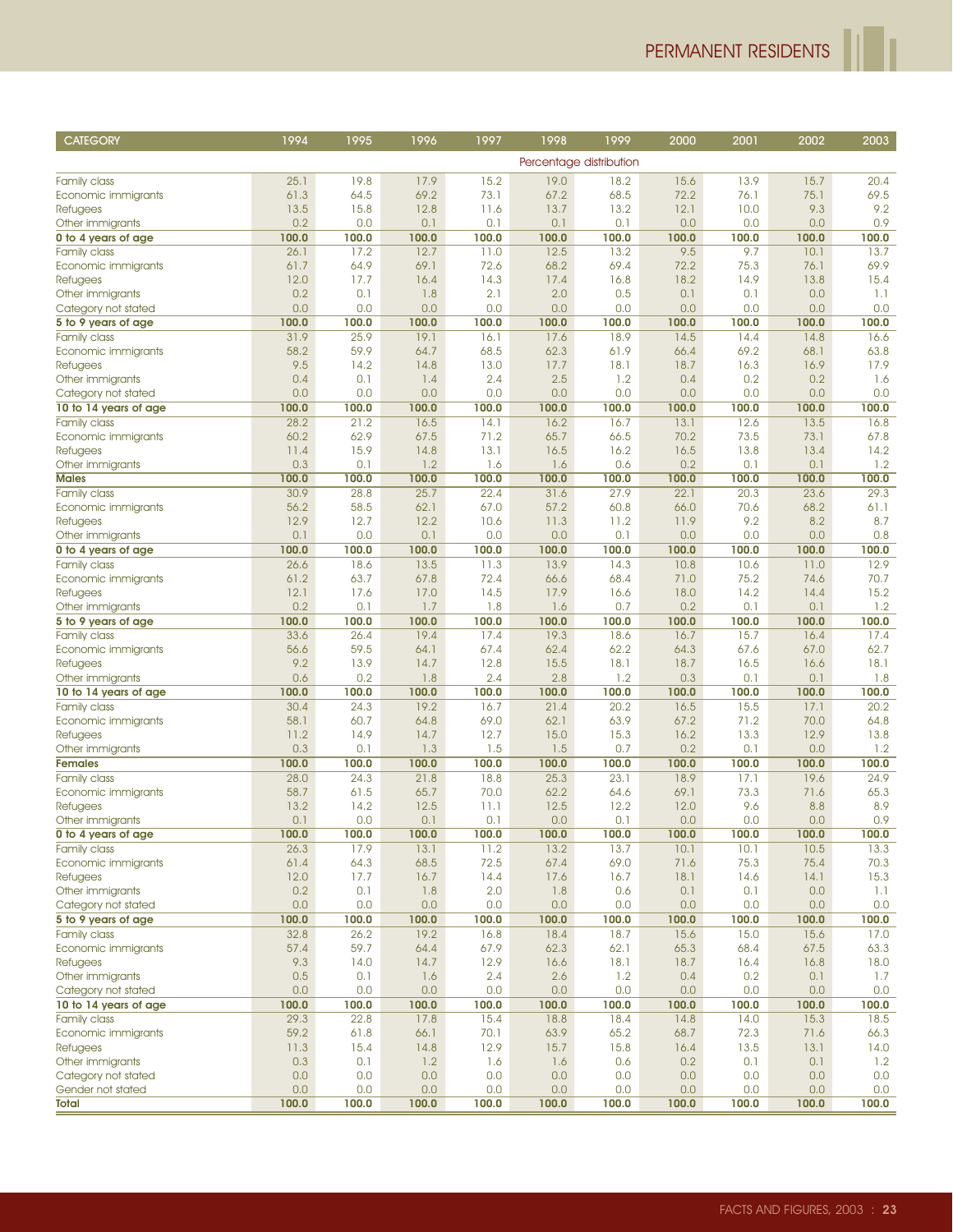### CANADA – PERMANENT RESIDENTS 15 YEARS OF AGE OR OLDER BY AGE AND CATEGORY

| <b>CATEGORY</b>              | 1994           | 1995     | 1996     | 1997     | 1998     | 1999     | 2000           | 2001    | 2002     | 2003    |
|------------------------------|----------------|----------|----------|----------|----------|----------|----------------|---------|----------|---------|
|                              |                |          |          |          |          | Number   |                |         |          |         |
| Family class                 | 22,295         | 18,557   | 16,576   | 14,468   | 12,683   | 13,293   | 14,665         | 15,227  | 14,419   | 16,667  |
| Economic immigrants - p.a.*  | 2,186          | 2.186    | 2,301    | 2.132    | 1,612    | 1,496    | 1,498          | 1,641   | 1,491    | 1,100   |
| Economic immigrants - s.d.** | 10,936         | 9,768    | 11,146   | 11,060   | 8,280    | 8,414    | 10,242         | 11,482  | 10,301   | 9,222   |
| <b>Refugees</b>              | 3,630          | 5,032    | 4,782    | 4,104    | 4,135    | 4,703    | 6,212          | 5,956   | 5,363    | 5,359   |
| Other immigrants             | 1,265          | 67       | 338      | 398      | 378      | 215      | 93             | 41      | 31       | 666     |
| 15 to 24 years of age        | 40,312         | 35,610   | 35,143   | 32,162   | 27,088   | 28,121   | 32,710         | 34,347  | 31,605   | 33,014  |
| Family class                 | 30,364         | 24,096   | 22,814   | 20,631   | 18,517   | 21,097   | 22,336         | 24,358  | 22,776   | 25,952  |
| Economic immigrants - p.a.*  | 31,639         | 35,231   | 42,059   | 43,272   | 35,028   | 40,736   | 50,410         | 56,520  | 50,729   | 44,657  |
| Economic immigrants - s.d.** | 19,293         | 20,621   | 24,360   | 25,313   | 19,623   | 23,176   | 29,641         | 33,912  | 29,759   | 26,553  |
| <b>Refugees</b>              | 9,852          | 13,185   | 13,224   | 11,456   | 10,439   | 10,824   | 12,422         | 11,264  | 10,110   | 10,876  |
| Other immigrants             | 2,124          | 479      | 2,563    | 1,879    | 1,222    | 399      | 196            | 81      | 76       | 2,528   |
| Category not stated          | $\overline{0}$ | $\Omega$ | $\Omega$ | $\Omega$ | $\Omega$ | $\Omega$ | $\Omega$       |         | $\Omega$ |         |
| 25 to 44 years of age        | 93,272         | 93,612   | 105,020  | 102,551  | 84,829   | 96,232   | 115,005        | 126,135 | 113,450  | 110,566 |
| <b>Family class</b>          | 18,896         | 16,577   | 13,620   | 11,761   | 8,466    | 9,078    | 11,226         | 13,579  | 14,277   | 12,301  |
| Economic immigrants - p.a.*  | 6,618          | 6,081    | 6,806    | 6.777    | 4,922    | 4,862    | 5,987          | 6,878   | 6,251    | 5,395   |
| Economic immigrants - s.d.** | 3,823          | 3,488    | 3,962    | 3,811    | 2,656    | 2.641    | 3,159          | 3.614   | 3.251    | 3,087   |
| <b>Refugees</b>              | 1,474          | 2,229    | 2,236    | 1,835    | 1,696    | 1,840    | 2,565          | 2,519   | 2,519    | 2,819   |
| Other immigrants             | 3,098          | 136      | 279      | 291      | 288      | 133      | 71             | 35      | 27       | 839     |
| 45 to 64 years of age        | 33,909         | 28,511   | 26,903   | 24,475   | 18,028   | 18,554   | 23,008         | 26,625  | 26,325   | 24,441  |
| <b>Family class</b>          | 9,015          | 7.487    | 6,057    | 5,291    | 3,728    | 3,981    | 4,853          | 5,584   | 6,082    | 5,598   |
| Economic immigrants - p.a.*  | 206            | 205      | 210      | 191      | 159      | 154      | 151            | 190     | 155      | 68      |
| Economic immigrants - s.d.** | 48             | 41       | 37       | 44       | 31       | 33       | 33             | 35      | 33       | 32      |
| <b>Refugees</b>              | 239            | 426      | 530      | 326      | 274      | 311      | 509            | 417     | 429      | 407     |
| Other immigrants             | 826            | 40       | 39       | 33       | 32       | 12       | 10             | 6       | 3        | 578     |
| 65 years of age or more      | 10,334         | 8,199    | 6,873    | 5,885    | 4,224    | 4,491    | 5,556          | 6,232   | 6,702    | 6,683   |
| <b>Family class</b>          | 80,570         | 66,717   | 59,067   | 52,151   | 43,394   | 47,449   | 53,080         | 58,748  | 57,554   | 60,518  |
| Economic immigrants - p.a.*  | 40,649         | 43,703   | 51,376   | 52,372   | 41,721   | 47,248   | 58,046         | 65,229  | 58,626   | 51,220  |
| Economic immigrants - s.d.** | 34,100         | 33,918   | 39,505   | 40,228   | 30,590   | 34,264   | 43,075         | 49,043  | 43,344   | 38,894  |
| <b>Refugees</b>              | 15,195         | 20,872   | 20,772   | 17,721   | 16,544   | 17,678   | 21,708         | 20,156  | 18,421   | 19,461  |
| Other immigrants             | 7,313          | 722      | 3,219    | 2,601    | 1,920    | 759      | 370            | 163     | 137      | 4,611   |
| Category not stated          | $\overline{O}$ | $\Omega$ | $\Omega$ | $\Omega$ | $\Omega$ | $\Omega$ | $\Omega$       |         | $\Omega$ |         |
| Age not stated               |                | $\Omega$ |          | $\Omega$ | $\Omega$ | $\Omega$ | $\overline{3}$ |         | $\Omega$ | $\Box$  |
| <b>Total</b>                 | 177,828        | 165,932  | 173,940  | 165,073  | 134,169  | 147,398  | 176,282        | 193,341 | 178,082  | 174,705 |

| <b>CATEGORY</b>              | 1994  | 1995  | 1996  | 1997  | 1998  | 1999                    | 2000  | 2001  | 2002  | 2003  |
|------------------------------|-------|-------|-------|-------|-------|-------------------------|-------|-------|-------|-------|
|                              |       |       |       |       |       | Percentage distribution |       |       |       |       |
| Family class                 | 55.3  | 52.1  | 47.2  | 45.0  | 46.8  | 47.3                    | 44.8  | 44.3  | 45.6  | 50.5  |
| Economic immigrants - p.a.*  | 5.4   | 6.1   | 6.5   | 6.6   | 6.0   | 5.3                     | 4.6   | 4.8   | 4.7   | 3.3   |
| Economic immigrants - s.d.** | 27.1  | 27.4  | 31.7  | 34.4  | 30.6  | 29.9                    | 31.3  | 33.4  | 32.6  | 27.9  |
| <b>Refugees</b>              | 9.0   | 14.1  | 13.6  | 12.8  | 15.3  | 16.7                    | 19.0  | 17.3  | 17.0  | 16.2  |
| Other immigrants             | 3.1   | 0.2   | 1.0   | 1.2   | 1.4   | 0.8                     | 0.3   | 0.1   | 0.1   | 2.0   |
| 15 to 24 years of age        | 100.0 | 100.0 | 100.0 | 100.0 | 100.0 | 100.0                   | 100.0 | 100.0 | 100.0 | 100.0 |
| Family class                 | 32.6  | 25.7  | 21.7  | 20.1  | 21.8  | 21.9                    | 19.4  | 19.3  | 20.1  | 23.5  |
| Economic immigrants - p.a.*  | 33.9  | 37.6  | 40.0  | 42.2  | 41.3  | 42.3                    | 43.8  | 44.8  | 44.7  | 40.4  |
| Economic immigrants - s.d.** | 20.7  | 22.0  | 23.2  | 24.7  | 23.1  | 24.1                    | 25.8  | 26.9  | 26.2  | 24.0  |
| <b>Refugees</b>              | 10.6  | 14.1  | 12.6  | 11.2  | 12.3  | 11.2                    | 10.8  | 8.9   | 8.9   | 9.8   |
| Other immigrants             | 2.3   | 0.5   | 2.4   | 1.8   | 1.4   | 0.4                     | 0.2   | 0.1   | 0.1   | 2.3   |
| Category not stated          | 0.0   | 0.0   | 0.0   | 0.0   | 0.0   | 0.0                     | 0.0   | 0.0   | 0.0   | 0.0   |
| 25 to 44 years of age        | 100.0 | 100.0 | 100.0 | 100.0 | 100.0 | 100.0                   | 100.0 | 100.0 | 100.0 | 100.0 |
| Family class                 | 55.7  | 58.1  | 50.6  | 48.1  | 47.0  | 48.9                    | 48.8  | 51.0  | 54.2  | 50.3  |
| Economic immigrants - p.a.*  | 19.5  | 21.3  | 25.3  | 27.7  | 27.3  | 26.2                    | 26.0  | 25.8  | 23.7  | 22.1  |
| Economic immigrants - s.d.** | 11.3  | 12.2  | 14.7  | 15.6  | 14.7  | 14.2                    | 13.7  | 13.6  | 12.3  | 12.6  |
| <b>Refugees</b>              | 4.3   | 7.8   | 8.3   | 7.5   | 9.4   | 9.9                     | 11.1  | 9.5   | 9.6   | 11.5  |
| Other immigrants             | 9.1   | 0.5   | 1.0   | 1.2   | 1.6   | 0.7                     | 0.3   | 0.1   | 0.1   | 3.4   |
| 45 to 64 years of age        | 100.0 | 100.0 | 100.0 | 100.0 | 100.0 | 100.0                   | 100.0 | 100.0 | 100.0 | 100.0 |
| Family class                 | 87.2  | 91.3  | 88.1  | 89.9  | 88.3  | 88.6                    | 87.3  | 89.6  | 90.7  | 83.8  |
| Economic immigrants - p.a.*  | 2.0   | 2.5   | 3.1   | 3.2   | 3.8   | 3.4                     | 2.7   | 3.0   | 2.3   | 1.0   |
| Economic immigrants - s.d.** | 0.5   | 0.5   | 0.5   | 0.7   | 0.7   | 0.7                     | 0.6   | 0.6   | 0.5   | 0.5   |
| <b>Refugees</b>              | 2.3   | 5.2   | 7.7   | 5.5   | 6.5   | 6.9                     | 9.2   | 6.7   | 6.4   | 6.1   |
| Other immigrants             | 8.0   | 0.5   | 0.6   | 0.6   | 0.8   | 0.3                     | 0.2   | 0.1   | 0.0   | 8.6   |
| 65 years of age or more      | 100.0 | 100.0 | 100.0 | 100.0 | 100.0 | 100.0                   | 100.0 | 100.0 | 100.0 | 100.0 |
| <b>Family class</b>          | 45.3  | 40.2  | 34.0  | 31.6  | 32.3  | 32.2                    | 30.1  | 30.4  | 32.3  | 34.6  |
| Economic immigrants - p.a.*  | 22.9  | 26.3  | 29.5  | 31.7  | 31.1  | 32.1                    | 32.9  | 33.7  | 32.9  | 29.3  |
| Economic immigrants - s.d.** | 19.2  | 20.4  | 22.7  | 24.4  | 22.8  | 23.2                    | 24.4  | 25.4  | 24.3  | 22.3  |
| <b>Refugees</b>              | 8.5   | 12.6  | 11.9  | 10.7  | 12.3  | 12.0                    | 12.3  | 10.4  | 10.3  | 11.1  |
| Other immigrants             | 4.1   | 0.4   | 1.9   | 1.6   | 1.4   | 0.5                     | 0.2   | 0.1   | 0.1   | 2.6   |
| Category not stated          | 0.0   | 0.0   | 0.0   | 0.0   | 0.0   | 0.0                     | 0.0   | 0.0   | 0.0   | 0.0   |
| Age not stated               | 0.0   | 0.0   | 0.0   | 0.0   | 0.0   | 0.0                     | 0.0   | 0.0   | 0.0   | 0.0   |
| <b>Total</b>                 | 100.0 | 100.0 | 100.0 | 100.0 | 100.0 | 100.0                   | 100.0 | 100.0 | 100.0 | 100.0 |

\* p.a. = principal applicants \*\* s.d. = spouses and dependants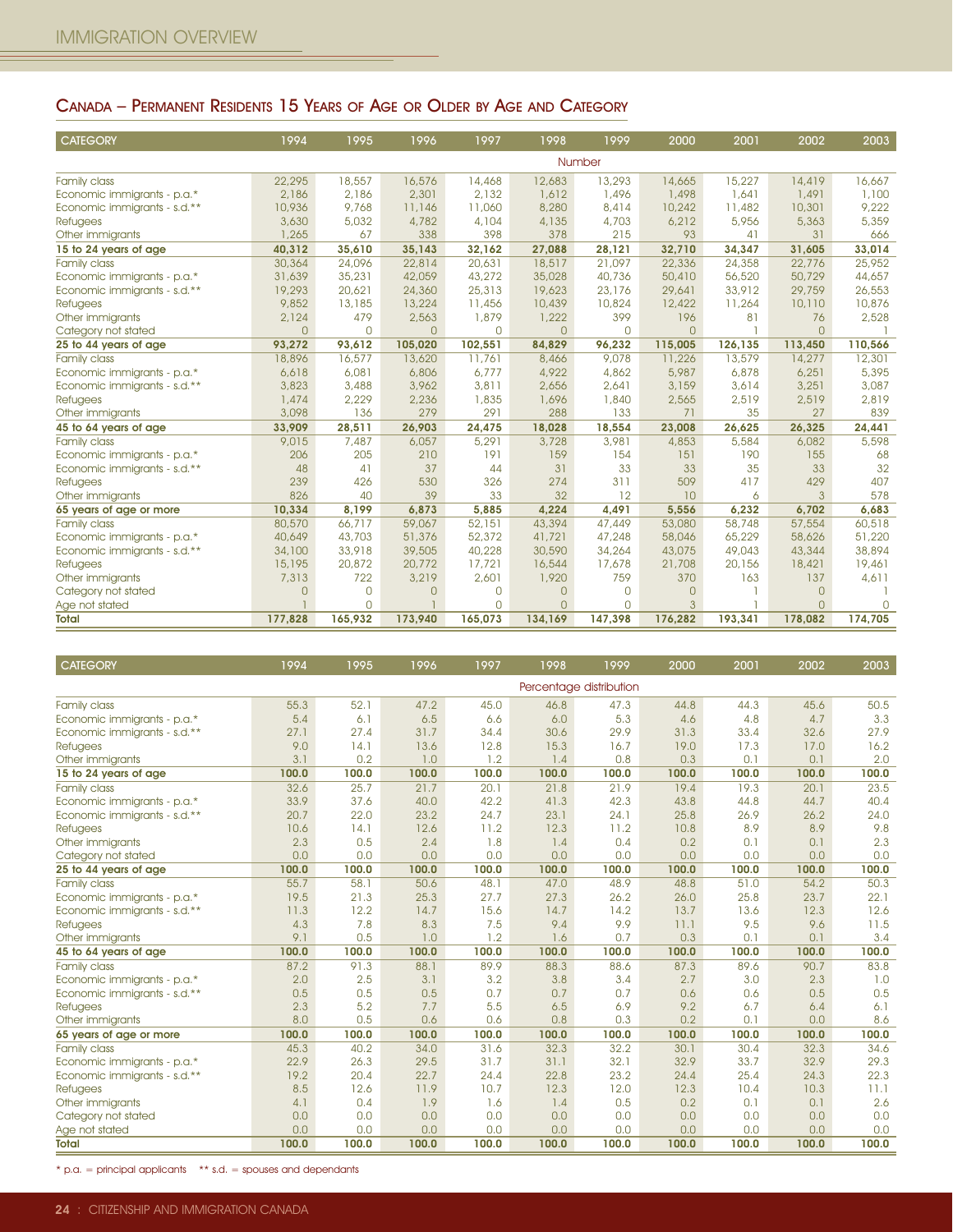#### CANADA – MALE PERMANENT RESIDENTS 15 YEARS OF AGE OR OLDER BY AGE AND CATEGORY

| <b>CATEGORY</b>              | 1994           | 1995     | 1996     | 1997     | 1998           | 1999          | 2000           | 2001           | 2002         | 2003     |
|------------------------------|----------------|----------|----------|----------|----------------|---------------|----------------|----------------|--------------|----------|
|                              |                |          |          |          |                | <b>Number</b> |                |                |              |          |
| Family class                 | 8,555          | 6,921    | 6,057    | 5,070    | 4,316          | 4,497         | 4,860          | 5,364          | 5,013        | 5,710    |
| Economic immigrants - p.a.*  | 1,092          | 1,136    | 1,288    | 1,195    | 884            | 879           | 914            | 943            | 846          | 667      |
| Economic immigrants - s.d.** | 5,404          | 4,832    | 5,425    | 5,260    | 4,049          | 3,985         | 4,838          | 5,474          | 4,946        | 4,474    |
| Refugees                     | 2,017          | 2,884    | 2,633    | 2,273    | 2,188          | 2,608         | 3,416          | 3,273          | 2,863        | 2,870    |
| Other immigrants             | 651            | 41       | 195      | 203      | 198            | 109           | 45             | 22             | 19           | 273      |
| 15 to 24 years of age        | 17,719         | 15,814   | 15,598   | 14,001   | 11,635         | 12,078        | 14,073         | 15,076         | 13.687       | 13,994   |
| Family class                 | 13,534         | 10,627   | 9,883    | 8,592    | 7,485          | 8,319         | 8,667          | 9,352          | 8,556        | 9,625    |
| Economic immigrants - p.a.*  | 19,431         | 22,276   | 28,066   | 29,835   | 24,473         | 29,409        | 37,382         | 41.676         | 37,054       | 31,615   |
| Economic immigrants - s.d.** | 3,939          | 4,469    | 4,958    | 4,848    | 3,675          | 4,308         | 5,224          | 6,222          | 5,645        | 5,709    |
| <b>Refugees</b>              | 5,666          | 7,459    | 7,534    | 6,630    | 5,777          | 5,974         | 6,813          | 6.173          | 5,485        | 5,924    |
| Other immigrants             | 1,087          | 332      | 1,619    | 1,082    | 642            | 203           | 120            | 39             | 40           | 1,129    |
| Category not stated          | $\overline{O}$ | $\Omega$ | $\Omega$ | $\Omega$ | $\overline{O}$ | $\bigcap$     | $\Omega$       |                | $\Omega$     | $\Box$   |
| 25 to 44 years of age        | 43,657         | 45,163   | 52,060   | 50,987   | 42,052         | 48,213        | 58,206         | 63,463         | 56,780       | 54,002   |
| Family class                 | 7,180          | 6,356    | 5,285    | 4,518    | 3,253          | 3,412         | 4,251          | 5,183          | 5,600        | 4,690    |
| Economic immigrants - p.a.*  | 5,035          | 4,560    | 5,198    | 5,344    | 3,858          | 3,818         | 4,824          | 5,536          | 5,059        | 4,225    |
| Economic immigrants - s.d.** | 1,265          | 1,298    | 1,520    | 1,405    | 920            | 888           | 1,027          | 1,206          | 1,082        | 1,083    |
| Refugees                     | 802            | 1,123    | 1,125    | 986      | 901            | 977           | 1,360          | 1,304          | 1,219        | 1,473    |
| Other immigrants             | 1,328          | 63       | 160      | 165      | 171            | 82            | 41             | 20             | 16           | 317      |
| 45 to 64 years of age        | 15,610         | 13,400   | 13,288   | 12,418   | 9,103          | 9,177         | 11,503         | 13,249         | 12,976       | 11,788   |
| Family class                 | 4,050          | 3,278    | 2,527    | 2.199    | 1,532          | 1,607         | 2,097          | 2,481          | 2,774        | 2,590    |
| Economic immigrants - p.a.*  | 85             | 85       | 93       | 107      | 76             | 74            | 63             | 80             | 66           | 47       |
| Economic immigrants - s.d.** | 26             | 25       | 17       | 18       | 16             | 15            | 19             | 16             | 17           | 18       |
| Refugees                     | 101            | 179      | 219      | 140      | 100            | 117           | 199            | 154            | 160          | 153      |
| Other immigrants             | 523            | 26       | 23       | 17       | 11             | 8             | $\overline{4}$ | $\overline{2}$ | $\mathbf{O}$ | 148      |
| 65 years of age or more      | 4,785          | 3,593    | 2,879    | 2,481    | 1,735          | 1,821         | 2,382          | 2,733          | 3,017        | 2,956    |
| <b>Family class</b>          | 33,319         | 27,182   | 23,752   | 20,379   | 16,586         | 17,835        | 19,875         | 22,380         | 21,943       | 22,615   |
| Economic immigrants - p.a.*  | 25,643         | 28,057   | 34,645   | 36,481   | 29,291         | 34,180        | 43,183         | 48,235         | 43,025       | 36,554   |
| Economic immigrants - s.d.** | 10,634         | 10,624   | 11,920   | 11,531   | 8,660          | 9,196         | 11,108         | 12,918         | 11,690       | 11,284   |
| Refugees                     | 8,586          | 11,645   | 11,511   | 10,029   | 8,966          | 9,676         | 11,788         | 10,904         | 9,727        | 10,420   |
| Other immigrants             | 3,589          | 462      | 1,997    | 1,467    | 1,022          | 402           | 210            | 83             | 75           | 1,867    |
| Category not stated          | $\mathbf{0}$   | $\Omega$ | $\Omega$ | 0        | $\overline{0}$ | $\Omega$      | $\Omega$       |                | $\mathbf{O}$ | $\Omega$ |
| Age not stated               | $\Omega$       | $\Omega$ | $\cap$   | $\Omega$ | $\Omega$       | $\Omega$      | $\overline{2}$ |                | $\Omega$     | $\cap$   |
| <b>Males</b>                 | 81,771         | 77,970   | 83,825   | 79,887   | 64,525         | 71,289        | 86,166         | 94,522         | 86,460       | 82,740   |

| <b>CATEGORY</b>              | 1994  | 1995  | 1996  | 1997  | 1998  | 1999                    | 2000  | 2001  | 2002  | 2003  |
|------------------------------|-------|-------|-------|-------|-------|-------------------------|-------|-------|-------|-------|
|                              |       |       |       |       |       | Percentage distribution |       |       |       |       |
| <b>Family class</b>          | 48.3  | 43.8  | 38.8  | 36.2  | 37.1  | 37.2                    | 34.5  | 35.6  | 36.6  | 40.8  |
| Economic immigrants - p.a.*  | 6.2   | 7.2   | 8.3   | 8.5   | 7.6   | 7.3                     | 6.5   | 6.3   | 6.2   | 4.8   |
| Economic immigrants - s.d.** | 30.5  | 30.6  | 34.8  | 37.6  | 34.8  | 33.0                    | 34.4  | 36.3  | 36.1  | 32.0  |
| Refugees                     | 11.4  | 18.2  | 16.9  | 16.2  | 18.8  | 21.6                    | 24.3  | 21.7  | 20.9  | 20.5  |
| Other immigrants             | 3.7   | 0.3   | 1.3   | 1.5   | 1.7   | 0.9                     | 0.3   | 0.2   | 0.1   | 2.0   |
| 15 to 24 years of age        | 100.0 | 100.0 | 100.0 | 100.0 | 100.0 | 100.0                   | 100.0 | 100.0 | 100.0 | 100.0 |
| Family class                 | 31.0  | 23.5  | 19.0  | 16.9  | 17.8  | 17.3                    | 14.9  | 14.7  | 15.1  | 17.8  |
| Economic immigrants - p.a.*  | 44.5  | 49.3  | 53.9  | 58.5  | 58.2  | 61.0                    | 64.2  | 65.7  | 65.3  | 58.5  |
| Economic immigrants - s.d.** | 9.0   | 9.9   | 9.5   | 9.5   | 8.7   | 8.9                     | 9.0   | 9.8   | 9.9   | 10.6  |
| <b>Refugees</b>              | 13.0  | 16.5  | 14.5  | 13.0  | 13.7  | 12.4                    | 11.7  | 9.7   | 9.7   | 11.0  |
| Other immigrants             | 2.5   | 0.7   | 3.1   | 2.1   | 1.5   | 0.4                     | 0.2   | 0.1   | 0.1   | 2.1   |
| Category not stated          | 0.0   | 0.0   | 0.0   | 0.0   | 0.0   | 0.0                     | 0.0   | 0.0   | 0.0   | 0.0   |
| 25 to 44 years of age        | 100.0 | 100.0 | 100.0 | 100.0 | 100.0 | 100.0                   | 100.0 | 100.0 | 100.0 | 100.0 |
| <b>Family class</b>          | 46.0  | 47.4  | 39.8  | 36.4  | 35.7  | 37.2                    | 37.0  | 39.1  | 43.2  | 39.8  |
| Economic immigrants - p.a.*  | 32.3  | 34.0  | 39.1  | 43.0  | 42.4  | 41.6                    | 41.9  | 41.8  | 39.0  | 35.8  |
| Economic immigrants - s.d.** | 8.1   | 9.7   | 11.4  | 11.3  | 10.1  | 9.7                     | 8.9   | 9.1   | 8.3   | 9.2   |
| Refugees                     | 5.1   | 8.4   | 8.5   | 7.9   | 9.9   | 10.7                    | 11.8  | 9.8   | 9.4   | 12.5  |
| Other immigrants             | 8.5   | 0.5   | 1.2   | 1.3   | 1.9   | 0.9                     | 0.4   | 0.2   | 0.1   | 2.7   |
| 45 to 64 years of age        | 100.0 | 100.0 | 100.0 | 100.0 | 100.0 | 100.0                   | 100.0 | 100.0 | 100.0 | 100.0 |
| <b>Family class</b>          | 84.6  | 91.2  | 87.8  | 88.6  | 88.3  | 88.3                    | 88.0  | 90.8  | 92.0  | 87.6  |
| Economic immigrants - p.a.*  | 1.8   | 2.4   | 3.2   | 4.3   | 4.4   | 4.1                     | 2.6   | 2.9   | 2.2   | 1.6   |
| Economic immigrants - s.d.** | 0.5   | 0.7   | 0.6   | 0.7   | 0.9   | 0.8                     | 0.8   | 0.6   | 0.6   | 0.6   |
| Refugees                     | 2.1   | 5.0   | 7.6   | 5.6   | 5.8   | 6.4                     | 8.4   | 5.6   | 5.3   | 5.2   |
| Other immigrants             | 10.9  | 0.7   | 0.8   | 0.7   | 0.6   | 0.4                     | 0.2   | 0.1   | 0.0   | 5.0   |
| 65 years of age or more      | 100.0 | 100.0 | 100.0 | 100.0 | 100.0 | 100.0                   | 100.0 | 100.0 | 100.0 | 100.0 |
| Family class                 | 40.7  | 34.9  | 28.3  | 25.5  | 25.7  | 25.0                    | 23.1  | 23.7  | 25.4  | 27.3  |
| Economic immigrants - p.a.*  | 31.4  | 36.0  | 41.3  | 45.7  | 45.4  | 48.0                    | 50.1  | 51.0  | 49.8  | 44.2  |
| Economic immigrants - s.d.** | 13.0  | 13.6  | 14.2  | 14.4  | 13.4  | 12.9                    | 12.9  | 13.7  | 13.5  | 13.6  |
| Refugees                     | 10.5  | 14.9  | 13.7  | 12.6  | 13.9  | 13.6                    | 13.7  | 11.5  | 11.3  | 12.6  |
| Other immigrants             | 4.4   | 0.6   | 2.4   | 1.8   | 1.6   | 0.6                     | 0.2   | 0.1   | 0.1   | 2.3   |
| Category not stated          | 0.0   | 0.0   | 0.0   | 0.0   | 0.0   | 0.0                     | 0.0   | 0.0   | 0.0   | 0.0   |
| Age not stated               | 0.0   | 0.0   | 0.0   | 0.0   | 0.0   | 0.0                     | 0.0   | 0.0   | 0.0   | 0.0   |
| <b>Males</b>                 | 100.0 | 100.0 | 100.0 | 100.0 | 100.0 | 100.0                   | 100.0 | 100.0 | 100.0 | 100.0 |

 $*$  p.a. = principal applicants  $*$   $*$  s.d. = spouses and dependants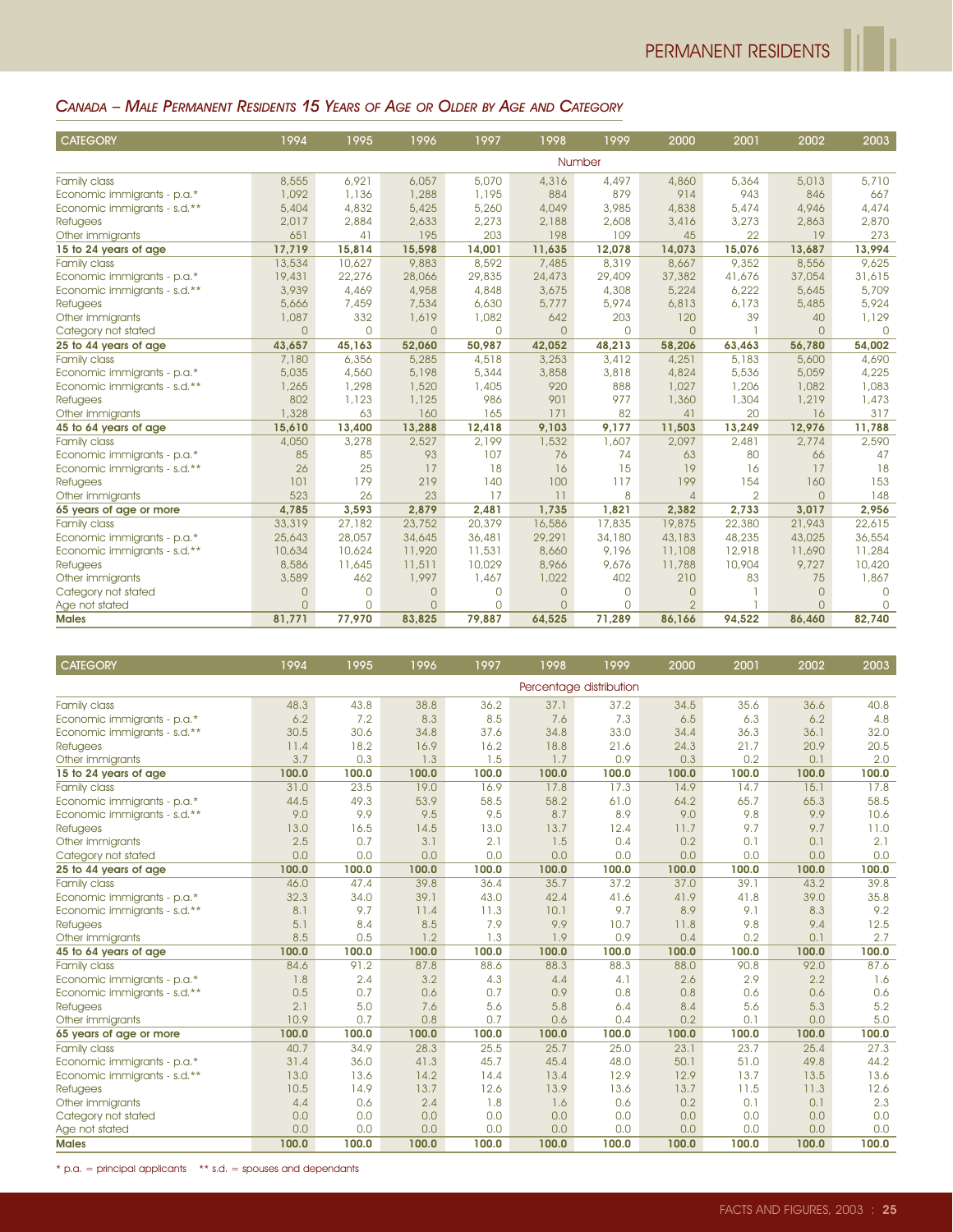#### CANADA – FEMALE PERMANENT RESIDENTS 15 YEARS OF AGE OR OLDER BY AGE AND CATEGORY

| <b>CATEGORY</b>              | 1994           | 1995     | 1996     | 1997     | 1998           | 1999     | 2000           | 2001     | 2002     | 2003         |
|------------------------------|----------------|----------|----------|----------|----------------|----------|----------------|----------|----------|--------------|
|                              |                |          |          |          |                | Number   |                |          |          |              |
| Family class                 | 13,740         | 11,635   | 10,510   | 9,392    | 8,364          | 8,792    | 9,804          | 9,863    | 9,406    | 10,957       |
| Economic immigrants - p.a.*  | 1.094          | 1,050    | 1,013    | 937      | 728            | 617      | 584            | 698      | 645      | 433          |
| Economic immigrants - s.d.** | 5,532          | 4,935    | 5,721    | 5,800    | 4,231          | 4,426    | 5,404          | 6,008    | 5,355    | 4,748        |
| <b>Refugees</b>              | 1,613          | 2,147    | 2,147    | 1,831    | 1,947          | 2,095    | 2,796          | 2,683    | 2,500    | 2,489        |
| Other immigrants             | 614            | 26       | 143      | 195      | 180            | 106      | 48             | 19       | 12       | 393          |
| 15 to 24 years of age        | 22,593         | 19,793   | 19,534   | 18,155   | 15,450         | 16,036   | 18,636         | 19,271   | 17.918   | 19,020       |
| Family class                 | 16,830         | 13,467   | 12,926   | 12,031   | 11,029         | 12,776   | 13,669         | 15,006   | 14,220   | 16,327       |
| Economic immigrants - p.a.*  | 12,208         | 12,954   | 13,992   | 13,437   | 10,555         | 11,327   | 13,028         | 14,844   | 13,675   | 13,042       |
| Economic immigrants - s.d.** | 15,354         | 16,152   | 19,399   | 20,465   | 15,948         | 18,867   | 24,416         | 27,690   | 24,114   | 20,844       |
| <b>Refugees</b>              | 4,185          | 5,726    | 5,689    | 4,825    | 4,662          | 4,850    | 5,609          | 5,091    | 4,625    | 4,952        |
| Other immigrants             | 1,037          | 147      | 944      | 797      | 580            | 196      | 76             | 42       | 36       | 1,399        |
| Category not stated          | $\overline{O}$ | $\Omega$ | $\Omega$ | $\Omega$ | $\Omega$       | $\Omega$ | $\Omega$       | $\Omega$ | $\Omega$ |              |
| 25 to 44 years of age        | 49,614         | 48,446   | 52,950   | 51,555   | 42,774         | 48,016   | 56,798         | 62,673   | 56,670   | 56,565       |
| <b>Family class</b>          | 11,716         | 10,219   | 8,335    | 7,235    | 5,212          | 5,666    | 6,974          | 8,396    | 8.677    | 7.611        |
| Economic immigrants - p.a.*  | 1,583          | 1,521    | 1,608    | 1,433    | 1,064          | 1.044    | 1,163          | 1,342    | 1,192    | 1,170        |
| Economic immigrants - s.d.** | 2,558          | 2,190    | 2,442    | 2,406    | 1,736          | 1,752    | 2,132          | 2,408    | 2,169    | 2,004        |
| <b>Refugees</b>              | 672            | 1,106    | 1,111    | 849      | 795            | 863      | 1,205          | 1,215    | 1,300    | 1,346        |
| Other immigrants             | 1,770          | 73       | 119      | 126      | 117            | 51       | 30             | 15       | 11       | 522          |
| 45 to 64 years of age        | 18,299         | 15,109   | 13,615   | 12,049   | 8,924          | 9,376    | 11,504         | 13,376   | 13,349   | 12,653       |
| Family class                 | 4,965          | 4,209    | 3,529    | 3,091    | 2,196          | 2,372    | 2,756          | 3,103    | 3,308    | 3,008        |
| Economic immigrants - p.a.*  | 121            | 120      | 117      | 84       | 83             | 80       | 88             | 110      | 89       | 21           |
| Economic immigrants - s.d.** | 22             | 16       | 20       | 26       | 15             | 18       | 14             | 19       | 16       | 14           |
| <b>Refugees</b>              | 138            | 247      | 311      | 186      | 174            | 194      | 310            | 263      | 269      | 254          |
| Other immigrants             | 303            | 14       | 16       | 16       | 21             | 4        | $\ddot{\circ}$ | 4        | 3        | 430          |
| 65 years of age or more      | 5,549          | 4,606    | 3,993    | 3,403    | 2,489          | 2,668    | 3,174          | 3,499    | 3,685    | 3,727        |
| Family class                 | 47,251         | 39,530   | 35,300   | 31,749   | 26,801         | 29,606   | 33,203         | 36,368   | 35,611   | 37,903       |
| Economic immigrants - p.a.*  | 15,006         | 15,645   | 16,730   | 15,891   | 12,430         | 13,068   | 14,863         | 16,994   | 15,601   | 14,666       |
| Economic immigrants - s.d.** | 23,466         | 23,293   | 27,582   | 28,697   | 21,930         | 25,063   | 31,966         | 36,125   | 31,654   | 27,610       |
| Refugees                     | 6,608          | 9,226    | 9,258    | 7.691    | 7,578          | 8,002    | 9,920          | 9.252    | 8,694    | 9,041        |
| Other immigrants             | 3,724          | 260      | 1,222    | 1,134    | 898            | 357      | 160            | 80       | 62       | 2,744        |
| Category not stated          | $\overline{0}$ | $\Omega$ | $\Omega$ | $\Omega$ | $\Omega$       | $\Omega$ | $\Omega$       | $\Omega$ | $\Omega$ |              |
| Age not stated               | $\overline{0}$ | $\Omega$ |          | $\Omega$ | $\overline{O}$ | O.       |                | $\Omega$ | $\Omega$ | <sup>n</sup> |
| <b>Females</b>               | 96,055         | 87,954   | 90,093   | 85,162   | 69,637         | 76,096   | 90,113         | 98,819   | 91,622   | 91,965       |

| <b>CATEGORY</b>              | 1994  | 1995  | 1996  | 1997  | 1998  | 1999                    | 2000  | 2001  | 2002  | 2003  |
|------------------------------|-------|-------|-------|-------|-------|-------------------------|-------|-------|-------|-------|
|                              |       |       |       |       |       | Percentage distribution |       |       |       |       |
| Family class                 | 60.8  | 58.8  | 53.8  | 51.7  | 54.1  | 54.8                    | 52.6  | 51.2  | 52.5  | 57.6  |
| Economic immigrants - p.a.*  | 4.8   | 5.3   | 5.2   | 5.2   | 4.7   | 3.9                     | 3.1   | 3.6   | 3.6   | 2.3   |
| Economic immigrants - s.d.** | 24.5  | 24.9  | 29.3  | 32.0  | 27.4  | 27.6                    | 29.0  | 31.2  | 29.9  | 25.0  |
| Refugees                     | 7.1   | 10.9  | 11.0  | 10.1  | 12.6  | 13.1                    | 15.0  | 13.9  | 14.0  | 13.1  |
| Other immigrants             | 2.7   | 0.1   | 0.7   | 1.1   | 1.2   | 0.7                     | 0.3   | 0.1   | 0.1   | 2.1   |
| 15 to 24 years of age        | 100.0 | 100.0 | 100.0 | 100.0 | 100.0 | 100.0                   | 100.0 | 100.0 | 100.0 | 100.0 |
| Family class                 | 33.9  | 27.8  | 24.4  | 23.3  | 25.8  | 26.6                    | 24.1  | 23.9  | 25.1  | 28.9  |
| Economic immigrants - p.a.*  | 24.6  | 26.7  | 26.4  | 26.1  | 24.7  | 23.6                    | 22.9  | 23.7  | 24.1  | 23.1  |
| Economic immigrants - s.d.** | 31.0  | 33.3  | 36.6  | 39.7  | 37.3  | 39.3                    | 43.0  | 44.2  | 42.6  | 36.9  |
| Refugees                     | 8.4   | 11.8  | 10.7  | 9.4   | 10.9  | 10.1                    | 9.9   | 8.1   | 8.2   | 8.8   |
| Other immigrants             | 2.1   | 0.3   | 1.8   | 1.6   | 1.4   | 0.4                     | 0.1   | 0.1   | 0.1   | 2.5   |
| Category not stated          | 0.0   | 0.0   | 0.0   | 0.0   | 0.0   | 0.0                     | 0.0   | 0.0   | 0.0   | 0.0   |
| 25 to 44 years of age        | 100.0 | 100.0 | 100.0 | 100.0 | 100.0 | 100.0                   | 100.0 | 100.0 | 100.0 | 100.0 |
| Family class                 | 64.0  | 67.6  | 61.2  | 60.1  | 58.4  | 60.4                    | 60.6  | 62.8  | 65.0  | 60.2  |
| Economic immigrants - p.a.*  | 8.7   | 10.1  | 11.8  | 11.9  | 11.9  | 11.1                    | 10.1  | 10.0  | 8.9   | 9.3   |
| Economic immigrants - s.d.** | 14.0  | 14.5  | 17.9  | 20.0  | 19.5  | 18.7                    | 18.5  | 18.0  | 16.3  | 15.8  |
| <b>Refugees</b>              | 3.7   | 7.3   | 8.2   | 7.1   | 8.9   | 9.2                     | 10.5  | 9.1   | 9.7   | 10.6  |
| Other immigrants             | 9.7   | 0.5   | 0.9   | 1.1   | 1.3   | 0.5                     | 0.3   | 0.1   | 0.1   | 4.1   |
| 45 to 64 years of age        | 100.0 | 100.0 | 100.0 | 100.0 | 100.0 | 100.0                   | 100.0 | 100.0 | 100.0 | 100.0 |
| Family class                 | 89.5  | 91.4  | 88.4  | 90.8  | 88.2  | 88.9                    | 86.8  | 88.7  | 89.8  | 80.7  |
| Economic immigrants - p.a.*  | 2.2   | 2.6   | 2.9   | 2.5   | 3.3   | 3.0                     | 2.8   | 3.1   | 2.4   | 0.6   |
| Economic immigrants - s.d.** | 0.4   | 0.4   | 0.5   | 0.8   | 0.6   | 0.7                     | 0.4   | 0.5   | 0.4   | 0.4   |
| Refugees                     | 2.5   | 5.4   | 7.8   | 5.5   | 7.0   | 7.3                     | 9.8   | 7.5   | 7.3   | 6.8   |
| Other immigrants             | 5.5   | 0.3   | 0.4   | 0.5   | 0.8   | 0.2                     | 0.2   | 0.1   | 0.1   | 11.5  |
| 65 years of age or more      | 100.0 | 100.0 | 100.0 | 100.0 | 100.0 | 100.0                   | 100.0 | 100.0 | 100.0 | 100.0 |
| Family class                 | 49.2  | 44.9  | 39.2  | 37.3  | 38.5  | 38.6                    | 36.9  | 36.8  | 38.9  | 41.2  |
| Economic immigrants - p.a.*  | 15.6  | 17.8  | 18.6  | 18.7  | 17.8  | 17.2                    | 16.5  | 17.2  | 17.0  | 15.9  |
| Economic immigrants - s.d.** | 24.4  | 26.5  | 30.6  | 33.7  | 31.5  | 32.9                    | 35.5  | 34.5  | 34.6  | 30.0  |
| <b>Refugees</b>              | 6.9   | 10.5  | 10.3  | 9.0   | 10.9  | 10.5                    | 11.0  | 9.4   | 9.5   | 9.8   |
| Other immigrants             | 3.9   | 0.3   | 1.4   | 1.3   | 1.3   | 0.5                     | 0.2   | 0.1   | 0.1   | 3.0   |
| Category not stated          | 0.0   | 0.0   | 0.0   | 0.0   | 0.0   | 0.0                     | 0.0   | 0.0   | 0.0   | 0.0   |
| Age not stated               | 0.0   | 0.0   | 0.0   | 0.0   | 0.0   | 0.0                     | 0.0   | 0.0   | 0.0   | 0.0   |
| <b>Females</b>               | 100.0 | 100.0 | 100.0 | 100.0 | 100.0 | 100.0                   | 100.0 | 100.0 | 100.0 | 100.0 |

 $*$  p.a. = principal applicants  $*$   $*$  s.d. = spouses and dependants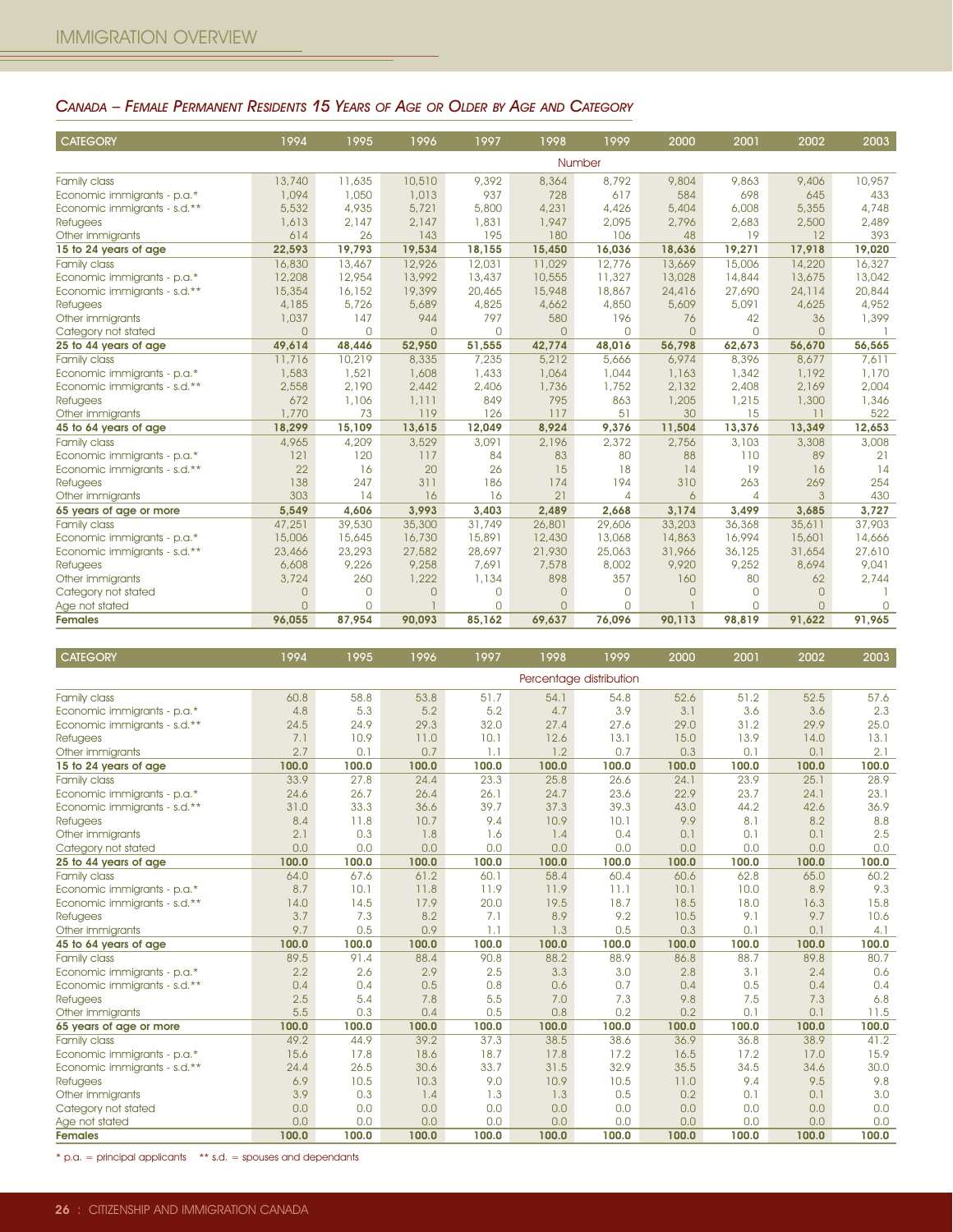#### CANADA – PERMANENT RESIDENTS BY GENDER AND SOURCE AREA

| <b>SOURCE AREA</b>            | 1994           | 1995    | 1996    | 1997    | 1998    | 1999    | 2000    | 2001    | 2002           | 2003    |
|-------------------------------|----------------|---------|---------|---------|---------|---------|---------|---------|----------------|---------|
|                               |                |         |         |         |         | Number  |         |         |                |         |
| Africa and the Middle East    | 14,895         | 17,121  | 19,069  | 20,086  | 17,021  | 17,466  | 21,259  | 25,368  | 24,501         | 22,570  |
| Asia and Pacific              | 59,290         | 52,605  | 60,324  | 56,763  | 40,047  | 46,226  | 59,104  | 64,667  | 57,193         | 53,085  |
| South and Central America     | 9,958          | 9,429   | 8,553   | 8,043   | 6,471   | 7,078   | 7.757   | 9,259   | 9,037          | 9,450   |
| <b>United States</b>          | 2,665          | 2,325   | 2,601   | 2,238   | 2,111   | 2,555   | 2,666   | 2,651   | 2,412          | 2,779   |
| Europe and the United Kingdom | 18,767         | 20,386  | 19,837  | 19,176  | 19,328  | 19,569  | 21,413  | 21,514  | 19,371         | 18,467  |
| Source area not stated        | 11             | 22      | 11      | 9       | 15      | 142     | 156     | 148     | 241            | 166     |
| <b>Males</b>                  | 105,586        | 101,888 | 110,395 | 106,315 | 84,993  | 93,036  | 112,355 | 123,607 | 112,755        | 106,517 |
| Africa and the Middle East    | 14,561         | 15,807  | 17,421  | 17,710  | 15,574  | 16,033  | 19,571  | 22,757  | 21,562         | 21,009  |
| Asia and Pacific              | 69,155         | 60,273  | 64,471  | 60,312  | 44,151  | 50,212  | 61,506  | 68,175  | 61,708         | 60,409  |
| South and Central America     | 11,515         | 11,034  | 10,316  | 9,380   | 7,573   | 8,148   | 9,212   | 10,901  | 10,379         | 10,871  |
| <b>United States</b>          | 3,593          | 2,871   | 3,247   | 2.791   | 2,664   | 2.971   | 3,156   | 3,257   | 2,881          | 3,211   |
| Europe and the United Kingdom | 19,980         | 20,963  | 20,180  | 19,497  | 19,208  | 19,372  | 21,493  | 21,728  | 19,461         | 19,076  |
| Source area not stated        | $\overline{7}$ | 21      |         | 3       | 21      | 175     | 160     | 187     | 288            | 258     |
| <b>Females</b>                | 118,811        | 110,969 | 115,642 | 109,693 | 89,191  | 96,911  | 115,098 | 127,005 | 116,279        | 114,834 |
| Africa and the Middle East    | 29,456         | 32,928  | 36,490  | 37,796  | 32,595  | 33,499  | 40,830  | 48,125  | 46,063         | 43,579  |
| Asia and Pacific              | 128,445        | 112,878 | 124,795 | 117,075 | 84,198  | 96,438  | 120,610 | 132,842 | 118,901        | 113,494 |
| South and Central America     | 21,473         | 20,463  | 18,869  | 17,423  | 14,044  | 15,226  | 16,969  | 20,160  | 19,416         | 20,321  |
| <b>United States</b>          | 6,258          | 5,196   | 5,848   | 5,029   | 4,775   | 5,526   | 5,822   | 5,908   | 5,293          | 5,990   |
| Europe and the United Kingdom | 38,747         | 41,349  | 40,017  | 38,673  | 38,536  | 38,941  | 42,906  | 43,242  | 38,832         | 37,543  |
| Source area not stated        | 18             | 43      | 18      | 12      | 36      | 317     | 316     | 335     | 529            | 424     |
| Gender not stated             | $\overline{2}$ | 9       | 35      | 31      | 12      | 16      | 6       | 4       | $\overline{2}$ |         |
| <b>Total</b>                  | 224,399        | 212,866 | 226,072 | 216,039 | 174,196 | 189,963 | 227,459 | 250,616 | 229,036        | 221,352 |

| Europe and the United Kingdom                                                 | 19,980         | 20,963       | 20,180         | 19,497       | 19,208       | 19,372                  | 21,493       | 21,728         | 19,461         | 19,076       |
|-------------------------------------------------------------------------------|----------------|--------------|----------------|--------------|--------------|-------------------------|--------------|----------------|----------------|--------------|
| Source area not stated                                                        | $\overline{7}$ | 21           | $\overline{7}$ | 3            | 21           | 175                     | 160          | 187            | 288            | 258          |
| Females                                                                       | 118,811        | 110,969      | 115,642        | 109,693      | 89,191       | 96,911                  | 115,098      | 127,005        | 116,279        | 114,834      |
| Africa and the Middle East                                                    | 29,456         | 32,928       | 36,490         | 37,796       | 32,595       | 33,499                  | 40,830       | 48,125         | 46,063         | 43,579       |
| Asia and Pacific                                                              | 128,445        | 112,878      | 124,795        | 117,075      | 84,198       | 96,438                  | 120,610      | 132,842        | 118,901        | 113,494      |
| South and Central America                                                     | 21,473         | 20,463       | 18,869         | 17,423       | 14,044       | 15,226                  | 16,969       | 20,160         | 19,416         | 20,321       |
| <b>United States</b>                                                          | 6,258          | 5,196        | 5,848          | 5,029        | 4,775        | 5,526                   | 5,822        | 5,908          | 5,293          | 5,990        |
| Europe and the United Kingdom                                                 | 38,747         | 41,349       | 40,017         | 38,673       | 38,536       | 38,941                  | 42,906       | 43,242         | 38,832         | 37,543       |
| Source area not stated                                                        | 18             | 43           | 18             | 12           | 36           | 317                     | 316          | 335            | 529            | 424          |
| Gender not stated                                                             | $\overline{2}$ | 9            | 35             | 31           | 12           | 16                      | 6            | $\overline{4}$ | $\overline{2}$ | -1           |
| Total                                                                         | 224,399        | 212,866      | 226,072        | 216,039      | 174,196      | 189,963                 | 227,459      | 250,616        | 229,036        | 221,352      |
|                                                                               |                |              |                |              |              |                         |              |                |                |              |
| <b>SOURCE AREA</b>                                                            | 1994           | 1995         | 1996           | 1997         | 1998         | 1999                    | 2000         | 2001           | 2002           | 2003         |
|                                                                               |                |              |                |              |              | Percentage distribution |              |                |                |              |
| Africa and the Middle East                                                    | 14.1           | 16.8         | 17.3           | 18.9         | 20.0         | 18.8                    | 18.9         | 20.5           | 21.7           | 21.2         |
| Asia and Pacific                                                              | 56.2           | 51.6         | 54.6           | 53.4         | 47.1         | 49.7                    | 52.6         | 52.3           | 50.7           | 49.8         |
| South and Central America                                                     | 9.4            | 9.3          | 7.8            | 7.6          | 7.6          | 7.6                     | 6.9          | 7.5            | 8.0            | 8.9          |
| <b>United States</b>                                                          | 2.5            | 2.3          | 2.4            | 2.1          | 2.5          | 2.8                     | 2.4          | 2.1            | 2.1            | 2.6          |
| Europe and the United Kingdom                                                 | 17.8           | 20.0         | 18.0           | 18.0         | 22.7         | 21.0                    | 19.1         | 17.4           | 17.2           | 17.3         |
| Source area not stated                                                        | 0.0            | 0.0          | 0.0            | 0.0          | 0.0          | 0.2                     | 0.1          | 0.1            | 0.2            | 0.2          |
| <b>Males</b>                                                                  | 100.0          | 100.0        | 100.0          | 100.0        | 100.0        | 100.0                   | 100.0        | 100.0          | 100.0          | 100.0        |
| Africa and the Middle East                                                    | 12.3           | 14.2         | 15.1           | 16.2         | 17.5         | 16.5                    | 17.0         | 17.9           | 18.5           | 18.3         |
| Asia and Pacific                                                              | 58.2           | 54.3         | 55.8           | 55.0         | 49.5         | 51.8                    | 53.4         | 53.7           | 53.1           | 52.6         |
| South and Central America                                                     | 9.7            | 9.9          | 8.9            | 8.6          | 8.5          | 8.4                     | 8.0          | 8.6            | 8.9            | 9.5          |
| <b>United States</b>                                                          | 3.0            | 2.6          | 2.8            | 2.5          | 3.0          | 3.1                     | 2.7          | 2.6            | 2.5            | 2.8          |
| Europe and the United Kingdom                                                 | 16.8           | 18.9         | 17.5           | 17.8         | 21.5         | 20.0                    | 18.7         | 17.1           | 16.7           | 16.6         |
| Source area not stated                                                        | 0.0            | 0.0          | 0.0            | 0.0          | 0.0          | 0.2                     | 0.1          | 0.2            | 0.3            | 0.2          |
| <b>Females</b>                                                                | 100.0          | 100.0        | 100.0          | 100.0        | 100.0        | 100.0                   | 100.0        | 100.0          | 100.0          | 100.0        |
| Africa and the Middle East                                                    | 13.1           | 15.5         | 16.1           | 17.5         | 18.7         | 17.6                    | 18.0         | 19.2           | 20.1           | 19.7         |
| Asia and Pacific                                                              | 57.2           | 53.0         | 55.2           | 54.2         | 48.3         | 50.8                    | 53.0         | 53.0           | 51.9           | 51.3         |
| South and Central America                                                     | 9.6            | 9.6          | 8.4            | 8.1          | 8.1          | 8.0                     | 7.5          | 8.0            | 8.5            | 9.2          |
| <b>United States</b>                                                          | 2.8            | 2.4          | 2.6            | 2.3          | 2.7          | 2.9                     | 2.6          | 2.4            | 2.3            | 2.7          |
|                                                                               | 17.3           | 19.4         | 17.7           | 17.9         | 22.1         | 20.5                    | 18.9         | 17.3           | 17.0           | 17.0         |
| Europe and the United Kingdom                                                 |                |              |                |              |              |                         |              |                |                | 0.2          |
| Source area not stated                                                        | 0.0            | 0.0          | 0.0            | 0.0          | 0.0          | 0.2                     | 0.1          | 0.1            | 0.2            |              |
| Gender not stated<br>Total                                                    | 0.0<br>100.0   | 0.0<br>100.0 | 0.0<br>100.0   | 0.0<br>100.0 | 0.0<br>100.0 | 0.0<br>100.0            | 0.0<br>100.0 | 0.0<br>100.0   | 0.0<br>100.0   | 0.0<br>100.0 |
| Canada - Permanent Residents by Source Area (Showing Percentage Distribution) |                |              |                |              |              |                         |              |                |                |              |
| 70%                                                                           |                |              |                |              |              |                         |              |                |                |              |
|                                                                               |                |              |                |              |              |                         |              |                |                |              |
| 60%                                                                           |                |              |                |              |              |                         |              |                |                |              |
| 50%                                                                           |                |              |                |              |              |                         |              |                |                |              |
| 40%                                                                           |                |              |                |              |              |                         |              |                |                |              |
|                                                                               |                |              |                |              |              |                         |              |                |                |              |
| 30%                                                                           |                |              |                |              |              |                         |              |                |                |              |
| 20%                                                                           |                |              |                |              |              |                         |              |                |                |              |
| 10%                                                                           |                |              |                |              |              |                         |              |                |                |              |
|                                                                               |                |              |                |              |              |                         |              |                |                |              |
| 0%                                                                            |                |              |                |              |              |                         |              |                |                |              |
| 1994<br>1995                                                                  | 1996           | 1997         | 1998           |              | 1999         | 2000                    | 2001         | 2002           |                | 2003         |



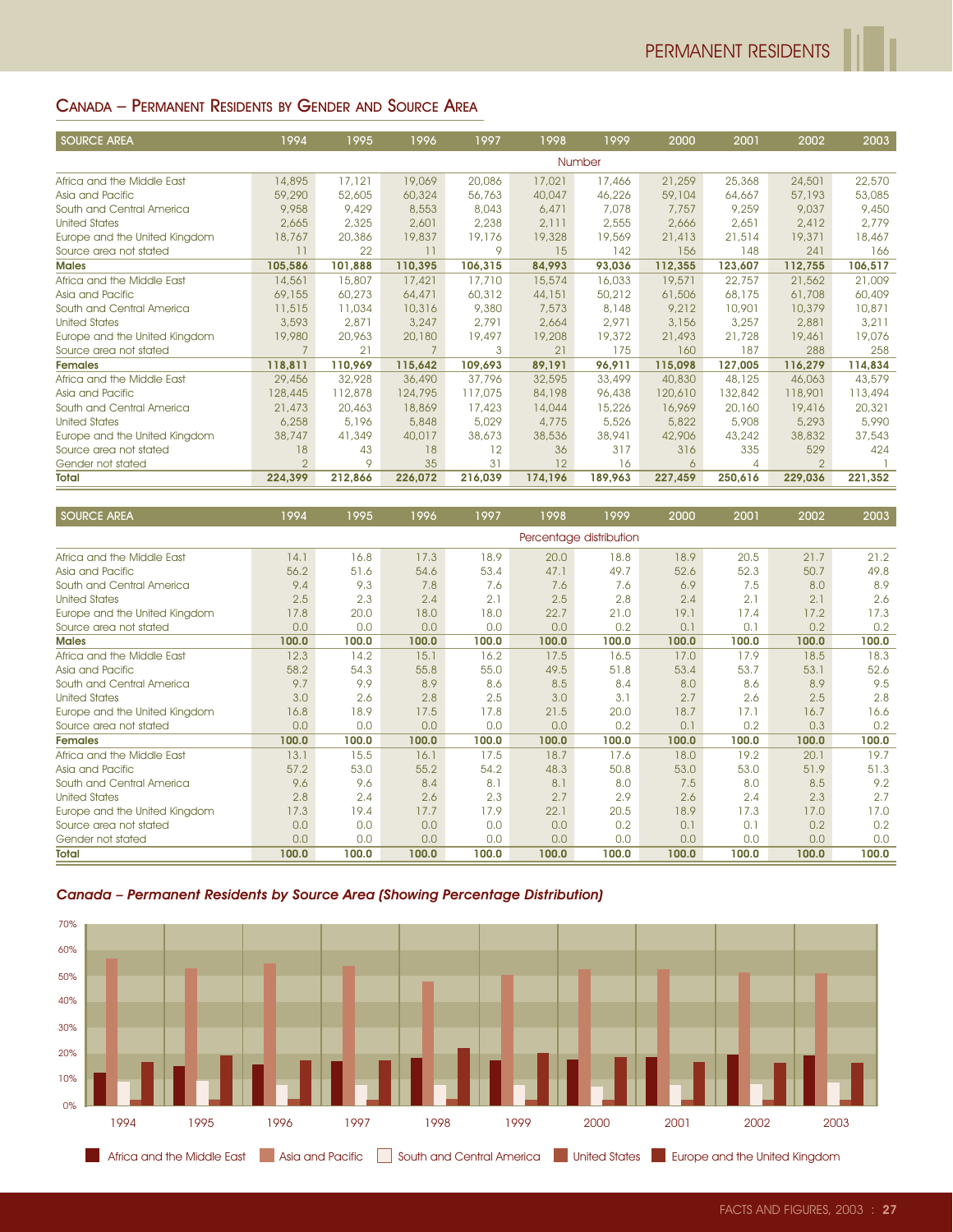#### CANADA – PERMANENT RESIDENTS BY CATEGORY AND SOURCE AREA

| <b>SOURCE AREA</b>            | 1994           | 1995           | 1996           | 1997           | 1998     | 1999    | 2000           | 2001           | 2002           | 2003    |  |
|-------------------------------|----------------|----------------|----------------|----------------|----------|---------|----------------|----------------|----------------|---------|--|
|                               | <b>Number</b>  |                |                |                |          |         |                |                |                |         |  |
| Africa and the Middle East    | 8,449          | 7,500          | 7,174          | 6,061          | 5,163    | 5,806   | 7,037          | 7,779          | 6,718          | 7,872   |  |
| Asia and Pacific              | 56,863         | 44,145         | 37,287         | 32,422         | 27,374   | 29,538  | 32,477         | 35,193         | 37,321         | 39,716  |  |
| South and Central America     | 15,030         | 13,950         | 11,743         | 10,356         | 8,023    | 8,723   | 8,717          | 10,020         | 8,364          | 8,091   |  |
| <b>United States</b>          | 3,321          | 2,781          | 3,158          | 2,495          | 2,603    | 2,947   | 3,177          | 3,611          | 3,274          | 3,668   |  |
| Europe and the United Kingdom | 10,522         | 8,995          | 8,989          | 8,641          | 7,721    | 8,093   | 9,075          | 10,031         | 9,426          | 9,474   |  |
| Source area not stated        | 10             | 15             | 8              | 5              | 13       | 168     | 130            | 151            | 194            | 307     |  |
| <b>Family class</b>           | 94,195         | 77,386         | 68,359         | 59,980         | 50,897   | 55,275  | 60,613         | 66,785         | 65,297         | 69,128  |  |
| Africa and the Middle East    | 15,391         | 18,248         | 20,234         | 23,121         | 19,283   | 18,984  | 23,400         | 30,695         | 30,679         | 25,367  |  |
| Asia and Pacific              | 58,394         | 58,443         | 75,475         | 75,316         | 49,002   | 59,018  | 78,606         | 87,703         | 71,324         | 62,238  |  |
| South and Central America     | 4,500          | 4,406          | 4,456          | 4,932          | 4,425    | 4,982   | 5,947          | 7,453          | 8,189          | 7,313   |  |
| <b>United States</b>          | 2,831          | 2,361          | 2,591          | 2,470          | 2,102    | 2,544   | 2,572          | 2,242          | 1,979          | 1,703   |  |
| Europe and the United Kingdom | 21,189         | 23,146         | 22,606         | 22,510         | 23,076   | 23,621  | 25,672         | 27,545         | 26,184         | 24,396  |  |
| Source area not stated        | 6              | 27             | $\overline{7}$ | $\overline{2}$ | 22       | 112     | 96             | 71             | 99             | 46      |  |
| <b>Economic immigrants</b>    | 102,311        | 106,631        | 125,369        | 128,351        | 97,910   | 109,261 | 136,293        | 155,709        | 138,454        | 121,063 |  |
| Africa and the Middle East    | 5,586          | 7,143          | 8,664          | 7,975          | 7,661    | 8,487   | 10,293         | 9,590          | 8,621          | 9,483   |  |
| Asia and Pacific              | 5,804          | 9,608          | 8,977          | 7,201          | 6,218    | 7,250   | 9,306          | 9,850          | 10,185         | 10,152  |  |
| South and Central America     | 1,938          | 2,087          | 2,450          | 1,752          | 1,329    | 1,411   | 2,220          | 2,647          | 2,841          | 3,712   |  |
| <b>United States</b>          | 86             | 53             | 90             | 54             | 57       | 30      | 69             | 55             | 33             | 45      |  |
| Europe and the United Kingdom | 7,021          | 9,196          | 8,294          | 7,321          | 7,576    | 7,180   | 8,114          | 5,661          | 3,205          | 2.521   |  |
| Source area not stated        | $\overline{2}$ | $\overline{1}$ | 3              | 5              |          | 37      | 90             | 113            | 236            | 71      |  |
| <b>Refugees</b>               | 20,437         | 28,088         | 28,478         | 24,308         | 22,842   | 24,395  | 30,092         | 27,916         | 25,121         | 25,984  |  |
| Africa and the Middle East    | 30             | 38             | 422            | 642            | 488      | 222     | 101            | 61             | 45             | 857     |  |
| Asia and Pacific              | 7,384          | 689            | 3,071          | 2,159          | 1,616    | 643     | 224            | 99             | 73             | 1,389   |  |
| South and Central America     | 5              | 21             | 228            | 386            | 267      | 113     | 85             | 40             | 22             | 1,205   |  |
| <b>United States</b>          | 20             | $\overline{1}$ | 11             | 11             | 13       | 5       | $\overline{4}$ | $\overline{0}$ | $\overline{7}$ | 574     |  |
| Europe and the United Kingdom | 16             | 12             | 133            | 202            | 163      | 48      | 46             | 5              | 17             | 1,151   |  |
| <b>Other immigrants</b>       | 7,455          | 761            | 3,865          | 3,400          | 2,547    | 1,031   | 460            | 205            | 164            | 5,176   |  |
| Africa and the Middle East    | 29,456         | 32,929         | 36,494         | 37,799         | 32,595   | 33,499  | 40,831         | 48,125         | 46,063         | 43,579  |  |
| Asia and Pacific              | 128,445        | 112,885        | 124,810        | 117,098        | 84,210   | 96,449  | 120,613        | 132,845        | 118,903        | 113,495 |  |
| South and Central America     | 21,473         | 20,464         | 18,877         | 17,426         | 14,044   | 15,229  | 16,969         | 20,160         | 19,416         | 20,321  |  |
| <b>United States</b>          | 6,258          | 5,196          | 5,850          | 5,030          | 4,775    | 5,526   | 5,822          | 5,908          | 5,293          | 5,990   |  |
| Europe and the United Kingdom | 38,748         | 41,349         | 40,022         | 38,674         | 38,536   | 38,942  | 42,907         | 43,242         | 38,832         | 37,542  |  |
| Source area not stated        | 18             | 43             | 18             | 12             | 36       | 317     | 316            | 335            | 529            | 424     |  |
| Category not stated           |                | $\Omega$       | $\overline{1}$ | $\Omega$       | $\Omega$ |         |                |                | $\Omega$       |         |  |
| Total                         | 224,399        | 212,866        | 226,072        | 216,039        | 174,196  | 189,963 | 227,459        | 250,616        | 229,036        | 221,352 |  |

Canada – Permanent Residents by Category and Source Area, 2003

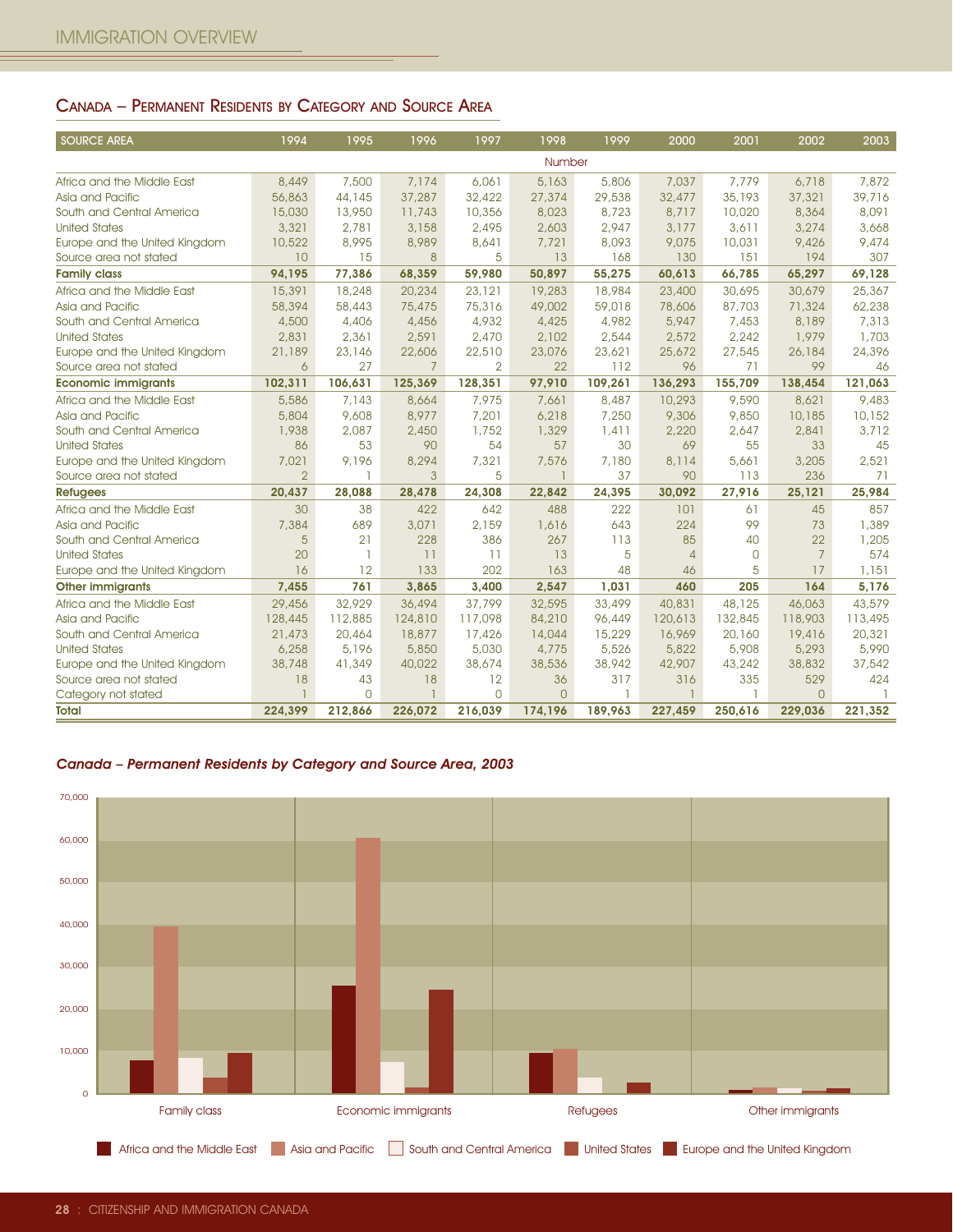| <b>SOURCE AREA</b>            | 1994  | 1995  | 1996  | 1997  | 1998                    | 1999  | 2000  | 2001  | 2002  | 2003  |
|-------------------------------|-------|-------|-------|-------|-------------------------|-------|-------|-------|-------|-------|
|                               |       |       |       |       | Percentage distribution |       |       |       |       |       |
| Africa and the Middle East    | 9.0   | 9.7   | 10.5  | 10.1  | 10.1                    | 10.5  | 11.6  | 11.6  | 10.3  | 11.4  |
| Asia and Pacific              | 60.4  | 57.0  | 54.5  | 54.1  | 53.8                    | 53.4  | 53.6  | 52.7  | 57.2  | 57.5  |
| South and Central America     | 16.0  | 18.0  | 17.2  | 17.3  | 15.8                    | 15.8  | 14.4  | 15.0  | 12.8  | 11.7  |
| <b>United States</b>          | 3.5   | 3.6   | 4.6   | 4.2   | 5.1                     | 5.3   | 5.2   | 5.4   | 5.0   | 5.3   |
| Europe and the United Kingdom | 11.2  | 11.6  | 13.1  | 14.4  | 15.2                    | 14.6  | 15.0  | 15.0  | 14.4  | 13.7  |
| Source area not stated        | 0.0   | 0,0   | 0.0   | 0.0   | 0.0                     | 0.3   | 0.2   | 0.2   | 0.3   | 0.4   |
| <b>Family class</b>           | 100.0 | 100.0 | 100.0 | 100.0 | 100.0                   | 100.0 | 100.0 | 100.0 | 100.0 | 100.0 |
| Africa and the Middle East    | 15.0  | 17.1  | 16.1  | 18.0  | 19.7                    | 17.4  | 17.2  | 19.7  | 22.2  | 21.0  |
| Asia and Pacific              | 57.1  | 54.8  | 60.2  | 58.7  | 50.0                    | 54.0  | 57.7  | 56.3  | 51.5  | 51.4  |
| South and Central America     | 4.4   | 4.1   | 3.6   | 3.8   | 4.5                     | 4.6   | 4.4   | 4.8   | 5.9   | 6.0   |
| <b>United States</b>          | 2.8   | 2.2   | 2.1   | 1.9   | 2.1                     | 2.3   | 1.9   | 1.4   | 1.4   | 1.4   |
| Europe and the United Kingdom | 20.7  | 21.7  | 18.0  | 17.5  | 23.6                    | 21.6  | 18.8  | 17.7  | 18.9  | 20.2  |
| Source area not stated        | 0.0   | 0,0   | 0.0   | 0.0   | 0.0                     | 0.1   | 0.1   | 0.0   | 0.1   | 0.0   |
| <b>Economic immigrants</b>    | 100.0 | 100.0 | 100.0 | 100.0 | 100.0                   | 100.0 | 100.0 | 100.0 | 100.0 | 100.0 |
| Africa and the Middle East    | 27.3  | 25.4  | 30.4  | 32.8  | 33.5                    | 34.8  | 34.2  | 34.4  | 34.3  | 36.5  |
| Asia and Pacific              | 28.4  | 34.2  | 31.5  | 29.6  | 27.2                    | 29.7  | 30.9  | 35.3  | 40.5  | 39.1  |
| South and Central America     | 9.5   | 7.4   | 8.6   | 7.2   | 5.8                     | 5.8   | 7.4   | 9.5   | 11.3  | 14.3  |
| <b>United States</b>          | 0.4   | 0.2   | 0.3   | 0.2   | 0.2                     | 0.1   | 0.2   | 0.2   | 0.1   | 0.2   |
| Europe and the United Kingdom | 34.4  | 32.7  | 29.1  | 30.1  | 33.2                    | 29.4  | 27.0  | 20.3  | 12.8  | 9.7   |
| Source area not stated        | 0.0   | 0,0   | 0.0   | 0.0   | 0.0                     | 0.2   | 0.3   | 0.4   | 0.9   | 0.3   |
| <b>Refugees</b>               | 100.0 | 100.0 | 100.0 | 100.0 | 100.0                   | 100.0 | 100.0 | 100.0 | 100.0 | 100.0 |
| Africa and the Middle East    | 0.4   | 5.0   | 10.9  | 18.9  | 19.2                    | 21.5  | 22.0  | 29.8  | 27.4  | 16.6  |
| Asia and Pacific              | 99.0  | 90.5  | 79.5  | 63.5  | 63.4                    | 62.4  | 48.7  | 48.3  | 44.5  | 26.8  |
| South and Central America     | 0.1   | 2.8   | 5.9   | 11.4  | 10.5                    | 11.0  | 18.5  | 19.5  | 13.4  | 23.3  |
| <b>United States</b>          | 0.3   | 0.1   | 0.3   | 0.3   | 0.5                     | 0.5   | 0.9   | 0.0   | 4.3   | 11.1  |
| Europe and the United Kingdom | 0.2   | 1.6   | 3.4   | 5.9   | 6.4                     | 4.7   | 10.0  | 2.4   | 10.4  | 22.2  |
| <b>Other immigrants</b>       | 100.0 | 100.0 | 100.0 | 100.0 | 100.0                   | 100.0 | 100.0 | 100.0 | 100.0 | 100.0 |
| Africa and the Middle East    | 13.1  | 15.5  | 16.1  | 17.5  | 18.7                    | 17.6  | 18.0  | 19.2  | 20.1  | 19.7  |
| Asia and Pacific              | 57.2  | 53.0  | 55.2  | 54.2  | 48.3                    | 50.8  | 53.0  | 53.0  | 51.9  | 51.3  |
| South and Central America     | 9.6   | 9.6   | 8.3   | 8.1   | 8.1                     | 8.0   | 7.5   | 8.0   | 8.5   | 9.2   |
| <b>United States</b>          | 2.8   | 2.4   | 2.6   | 2.3   | 2.7                     | 2.9   | 2.6   | 2.4   | 2.3   | 2.7   |
| Europe and the United Kingdom | 17.3  | 19.4  | 17.7  | 17.9  | 22.1                    | 20.5  | 18.9  | 17.3  | 17.0  | 17.0  |
| Source area not stated        | 0.0   | 0.0   | 0.0   | 0.0   | 0.0                     | 0.2   | 0.1   | 0.1   | 0.2   | 0.2   |
| Category not stated           | 0.0   | 0,0   | 0.0   | 0.0   | 0.0                     | 0.0   | 0,0   | 0.0   | 0.0   | 0.0   |
| <b>Total</b>                  | 100.0 | 100.0 | 100.0 | 100.0 | 100.0                   | 100.0 | 100.0 | 100.0 | 100.0 | 100.0 |



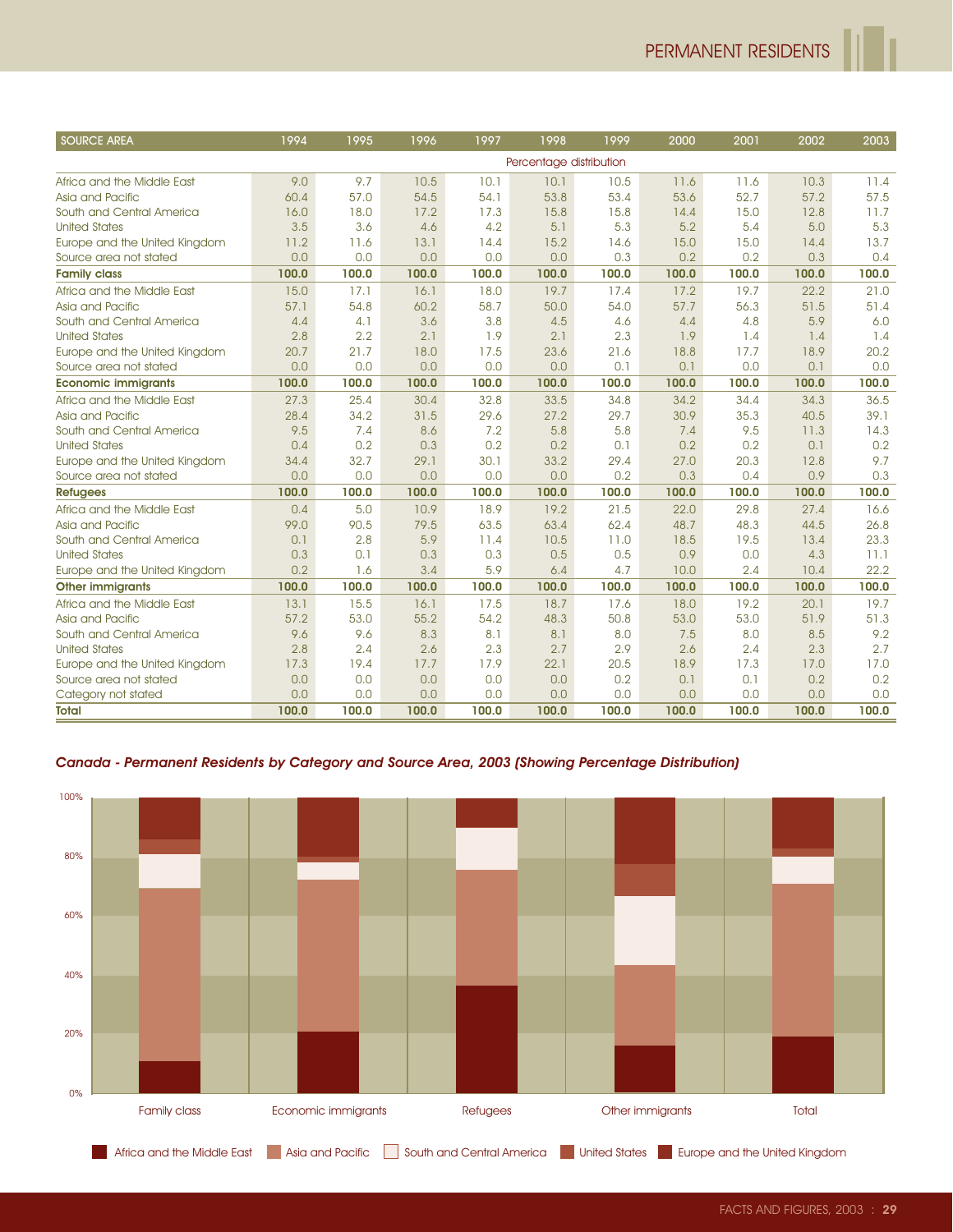### CANADA – PERMANENT RESIDENTS BY AGE AND SOURCE AREA

| <b>SOURCE AREA</b>                                                  | 1994                     | 1995            | 1996                    | 1997                    | 1998                    | 1999            | 2000            | 2001            | 2002             | 2003            |
|---------------------------------------------------------------------|--------------------------|-----------------|-------------------------|-------------------------|-------------------------|-----------------|-----------------|-----------------|------------------|-----------------|
|                                                                     |                          |                 |                         |                         |                         | Number          |                 |                 |                  |                 |
| Africa and the Middle East                                          | 8,033                    | 9,162           | 9,983                   | 10,721                  | 8,812                   | 8,534           | 10,454          | 12,470          | 11,551           | 10,344          |
| Asia and Pacific                                                    | 22,774                   | 22,077          | 26,820                  | 25,710                  | 17,667                  | 19,532          | 25,305          | 29,499          | 25,604           | 23,041          |
| South and Central America                                           | 5,468                    | 5,139           | 4,801                   | 4,266                   | 3,398                   | 3,696           | 3,829           | 4,401           | 4,263            | 4,407           |
| <b>United States</b><br>Europe and the United Kingdom               | 1,459<br>8,835           | 1,234<br>9,308  | 1,530<br>8,996          | 1,570<br>8,696          | 1,431<br>8,712          | 1,899<br>8,841  | 1,976<br>9,544  | 1,816<br>8,950  | 1,551<br>7,804   | 1,600<br>7,161  |
| Source area not stated                                              | $\overline{2}$           | 14              | $\overline{2}$          | 3                       | $\overline{7}$          | 63              | 69              | 139             | 181              | 94              |
| 0 to 14 years of age                                                | 46,571                   | 46,934          | 52,132                  | 50,966                  | 40,027                  | 42,565          | 51,177          | 57,275          | 50,954           | 46,647          |
| Africa and the Middle East                                          | 5,312                    | 5,558           | 5,834                   | 5,589                   | 5,119                   | 5,417           | 6,709           | 7,391           | 6,693            | 6,889           |
| Asia and Pacific                                                    | 23,849                   | 19,446          | 19,618                  | 17,504                  | 13,607                  | 14,394          | 16,600          | 17,310          | 16,375           | 17,218          |
| South and Central America<br><b>United States</b>                   | 4,791<br>781             | 4,322<br>589    | 3,849<br>627            | 3,450<br>545            | 2,736<br>551            | 2,818<br>541    | 3,065<br>606    | 3,571<br>597    | 3,258<br>587     | 3,479<br>631    |
| Europe and the United Kingdom                                       | 5,578                    | 5,691           | 5,210                   | 5,073                   | 5,067                   | 4,893           | 5,667           | 5,422           | 4,608            | 4,716           |
| Source area not stated                                              |                          | $\overline{4}$  | 5                       | ı                       | 8                       | 58              | 63              | 56              | 84               | 81              |
| 15 to 24 years of age                                               | 40,312                   | 35,610          | 35,143                  | 32,162                  | 27,088                  | 28,121          | 32,710          | 34,347          | 31,605           | 33,014          |
| Africa and the Middle East                                          | 12,227                   | 14,395          | 16,394                  | 17,230                  | 15,214                  | 16,012          | 19,014          | 22,826          | 22,800           | 21,291          |
| Asia and Pacific<br>South and Central America                       | 50,620<br>8,190          | 47,681<br>8,083 | 57,280<br>8,005         | 55,389<br>7,750         | 40,663<br>6,438         | 49,715<br>7,149 | 63,029<br>8,200 | 67,952<br>9,661 | 57,715<br>9,401  | 56,413<br>9,703 |
| <b>United States</b>                                                | 2,904                    | 2,375           | 2,653                   | 2,006                   | 1,992                   | 2,212           | 2,265           | 2,373           | 2,105            | 2,539           |
| Europe and the United Kingdom                                       | 19,325                   | 21,061          | 20,681                  | 20,172                  | 20,504                  | 20,992          | 22,356          | 23,231          | 21,263           | 20,471          |
| Source area not stated                                              | 6                        | 17              | 7                       | 4                       | 18                      | 152             | 141             | 93              | 166              | 150             |
| 25 to 44 years of age                                               | 93,272                   | 93.612          | 105,020                 | 102,551                 | 84,829                  | 96.232          | 115,005         | 126,136         | 113,450          | 110,567         |
| Africa and the Middle East<br>Asia and Pacific                      | 3,147<br>23,839          | 3,166<br>18,211 | 3,590<br>16,956         | 3,643<br>15,001         | 2,898<br>10,084         | 2,941<br>10,403 | 3,792<br>12,823 | 4,485<br>14,805 | 4,182<br>15,299  | 4,092<br>13,199 |
| South and Central America                                           | 2,436                    | 2,404           | 1,812                   | 1,644                   | 1,223                   | 1,348           | 1,577           | 2,158           | 2,122            | 2,286           |
| <b>United States</b>                                                | 850                      | 743             | 770                     | 680                     | 619                     | 666             | 741             | 900             | 823              | 942             |
| Europe and the United Kingdom                                       | 3,630                    | 3,980           | 3,771                   | 3,505                   | 3,201                   | 3,158           | 4,040           | 4,243           | 3,822            | 3,848           |
| Source area not stated                                              | $\overline{7}$           | $\overline{7}$  | $\overline{4}$          | $\overline{2}$          | $\mathbf{3}$            | 38              | 35              | 34              | 77               | 74              |
| 45 to 64 years of age<br>Africa and the Middle East                 | 33,909<br>737            | 28,511<br>648   | 26,903<br>693           | 24,475<br>616           | 18,028<br>552           | 18,554<br>595   | 23,008<br>861   | 26,625<br>953   | 26,325<br>837    | 24,441<br>963   |
| Asia and Pacific                                                    | 7,363                    | 5,470           | 4,135                   | 3,494                   | 2,189                   | 2,406           | 2,855           | 3,278           | 3,910            | 3,624           |
| South and Central America                                           | 588                      | 516             | 411                     | 316                     | 249                     | 218             | 299             | 369             | 372              | 446             |
| <b>United States</b>                                                | 264                      | 255             | 270                     | 229                     | 182                     | 208             | 233             | 222             | 227              | 278             |
| Europe and the United Kingdom                                       | 1,380                    | 1,309<br>ı      | 1,364                   | 1,228                   | 1,052                   | 1,058           | 1,300           | 1,397           | 1,335            | 1,347           |
| Source area not stated<br>65 years of age or more                   | $\overline{2}$<br>10,334 | 8,199           | $\overline{0}$<br>6,873 | $\overline{2}$<br>5,885 | $\overline{O}$<br>4,224 | 6<br>4,491      | 8<br>5,556      | 13<br>6,232     | 21<br>6,702      | 25<br>6,683     |
| Africa and the Middle East                                          | 29,456                   | 32,929          | 36,494                  | 37,799                  | 32,595                  | 33,499          | 40,830          | 48,125          | 46,063           | 43,579          |
| Asia and Pacific                                                    | 128,445                  | 112,885         | 124,809                 | 117,098                 | 84,210                  | 96,450          | 120,612         | 132,844         | 118,903          | 113,495         |
| South and Central America                                           | 21,473                   | 20,464          | 18,878                  | 17,426                  | 14,044                  | 15,229          | 16,970          | 20,160          | 19,416           | 20,321          |
| <b>United States</b>                                                | 6,258<br>38,748          | 5,196<br>41,349 | 5,850<br>40,022         | 5,030<br>38,674         | 4,775<br>38,536         | 5,526<br>38,942 | 5,821<br>42,907 | 5,908<br>43,243 | 5,293<br>38,832  | 5,990<br>37,543 |
| Europe and the United Kingdom<br>Source area not stated             | 18                       | 43              | 18                      | 12                      | 36                      | 317             | 316             | 335             | 529              | 424             |
| Age not stated                                                      | $\mathbf{1}$             | $\mathbf 0$     | $\mathbf{1}$            | $\mathbf 0$             | $\overline{0}$          | 0               | 3               | 1               | $\overline{O}$   | $\overline{0}$  |
| Total                                                               | 224,399                  | 212,866         | 226,072                 | 216,039                 | 174,196                 | 189,963         | 227,459         | 250,616         | 229,036          | 221,352         |
| Canada - Permanent Residents by Age and Source Area, 2003<br>60,000 |                          |                 |                         |                         |                         |                 |                 |                 |                  |                 |
| 50,000                                                              |                          |                 |                         |                         |                         |                 |                 |                 |                  |                 |
| 40,000                                                              |                          |                 |                         |                         |                         |                 |                 |                 |                  |                 |
| 30,000                                                              |                          |                 |                         |                         |                         |                 |                 |                 |                  |                 |
| 20,000                                                              |                          |                 |                         |                         |                         |                 |                 |                 |                  |                 |
| 10,000                                                              |                          |                 |                         |                         |                         |                 |                 |                 |                  |                 |
| $\circ$                                                             |                          |                 |                         |                         |                         |                 |                 |                 |                  |                 |
| 0 to 14 years                                                       |                          | 15 to 24 years  |                         | 25 to 44 years          |                         |                 | 45 to 64 years  |                 | 65 years or more |                 |

### Canada – Permanent Residents by Age and Source Area, 2003

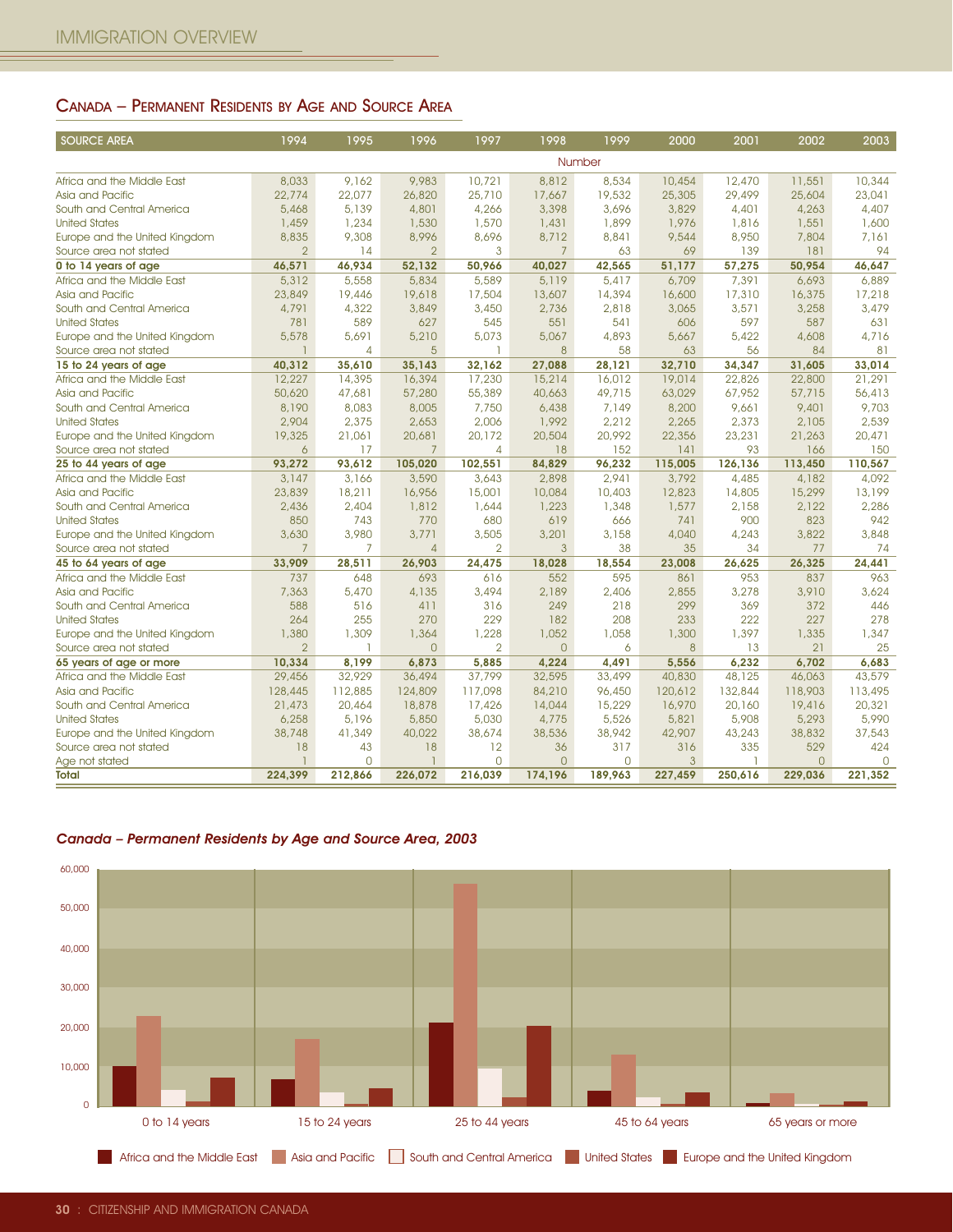| <b>SOURCE AREA</b>                                                                                                              | 1994         | 1995           | 1996         | 1997           | 1998                    | 1999         | 2000           | 2001         | 2002             | 2003         |
|---------------------------------------------------------------------------------------------------------------------------------|--------------|----------------|--------------|----------------|-------------------------|--------------|----------------|--------------|------------------|--------------|
|                                                                                                                                 |              |                |              |                | Percentage distribution |              |                |              |                  |              |
| Africa and the Middle East                                                                                                      | 17.3         | 19.5           | 19.2         | 21.0           | 22.0                    | 20.1         | 20.4           | 21.8         | 22.7             | 22.2         |
| Asia and Pacific                                                                                                                | 48.9         | 47.0           | 51.5         | 50.5           | 44.1                    | 45.9         | 49.5           | 51.5         | 50.3             | 49.4         |
| South and Central America                                                                                                       | 11.7         | 11.0           | 9.2          | 8.4            | 8.5                     | 8.7          | 7.5            | 7.7          | 8.4              | 9.5          |
| <b>United States</b>                                                                                                            | 3.1          | 2.6            | 2.9          | 3.1            | 3.6                     | 4.5          | 3.9            | 3.2          | 3.0              | 3.4          |
| Europe and the United Kingdom                                                                                                   | 19.0         | 19.8           | 17.3         | 17.1           | 21.8                    | 20.8         | 18.7           | 15.6         | 15.3             | 15.4         |
| Source area not stated                                                                                                          | 0.0          | 0.0            | 0.0          | 0.0            | 0.0                     | 0.2          | 0.1            | 0.2          | 0.4              | 0.2          |
| 0 to 14 years of age                                                                                                            | 100.0        | 100.0          | 100.0        | 100.0          | 100.0                   | 100.0        | 100.0          | 100.0        | 100.0            | 100.0        |
| Africa and the Middle East<br>Asia and Pacific                                                                                  | 13.2<br>59.2 | 15.6<br>54.6   | 16.6<br>55.8 | 17.4<br>54.4   | 18.9<br>50.2            | 19.3<br>51.2 | 20.5<br>50.8   | 21.5<br>50.4 | 21.2<br>51.8     | 20.9<br>52.2 |
| South and Central America                                                                                                       | 11.9         | 12.1           | 11.0         | 10.7           | 10.1                    | 10.0         | 9.4            | 10.4         | 10.3             | 10.5         |
| <b>United States</b>                                                                                                            | 1.9          | 1.7            | 1.8          | 1.7            | 2.0                     | 1.9          | 1.9            | 1.7          | 1.9              | 1.9          |
| Europe and the United Kingdom                                                                                                   | 13.8         | 16.0           | 14.8         | 15.8           | 18.7                    | 17.4         | 17.3           | 15.8         | 14.6             | 14.3         |
| Source area not stated                                                                                                          | 0.0          | 0.0            | 0.0          | 0.0            | 0.0                     | 0.2          | 0.2            | 0.2          | 0.3              | 0.3          |
| 15 to 24 years of age                                                                                                           | 100.0        | 100.0          | 100.0        | 100.0          | 100.0                   | 100.0        | 100.0          | 100.0        | 100.0            | 100.0        |
| Africa and the Middle East                                                                                                      | 13.1         | 15.4           | 15.6         | 16.8           | 17.9                    | 16.6         | 16.5           | 18.1         | 20.1             | 19.3         |
| Asia and Pacific                                                                                                                | 54.3         | 50.9           | 54.5         | 54.0           | 47.9                    | 51.7         | 54.8           | 53.9         | 50.9             | 51.0         |
| South and Central America                                                                                                       | 8.8<br>3.1   | 8.6<br>2.5     | 7.6<br>2.5   | 7.6<br>2.0     | 7.6<br>2.4              | 7.4<br>2.3   | 7.1<br>2.0     | 7.7<br>1.9   | 8.3<br>1.9       | 8.8<br>2.3   |
| <b>United States</b><br>Europe and the United Kingdom                                                                           | 20.7         | 22.5           | 19.7         | 19.7           | 24.2                    | 21.8         | 19.4           | 18.4         | 18.7             | 18.5         |
| Source area not stated                                                                                                          | 0.0          | 0.0            | 0.0          | 0.0            | 0.0                     | 0.2          | 0.1            | 0.1          | 0.2              | 0.1          |
| 25 to 44 years of age                                                                                                           | 100.0        | 100.0          | 100.0        | 100.0          | 100.0                   | 100.0        | 100.0          | 100.0        | 100.0            | 100.0        |
| Africa and the Middle East                                                                                                      | 9.3          | 11.1           | 13.3         | 14.9           | 16.1                    | 15.9         | 16.5           | 16.9         | 15.9             | 16.7         |
| Asia and Pacific                                                                                                                | 70.3         | 63.9           | 63.0         | 61.3           | 55.9                    | 56.1         | 55.7           | 55.6         | 58.1             | 54.0         |
| South and Central America                                                                                                       | 7.2          | 8.4            | 6.7          | 6.7            | 6.8                     | 7.3          | 6.9            | 8.1          | 8.1              | 9.4          |
| <b>United States</b>                                                                                                            | 2.5          | 2.6            | 2.9          | 2.8            | 3.4                     | 3.6          | 3.2            | 3.4          | 3.1              | 3.9          |
| Europe and the United Kingdom                                                                                                   | 10.7         | 14.0           | 14.0         | 14.3           | 17.8                    | 17.0         | 17.6           | 15.9         | 14.5             | 15.7         |
| Source area not stated<br>45 to 64 years of age                                                                                 | 0.0<br>100.0 | 0.0<br>100.0   | 0.0<br>100.0 | 0.0<br>100.0   | 0.0<br>100.0            | 0.2<br>100.0 | 0.2<br>100.0   | 0.1<br>100.0 | 0.3<br>100.0     | 0.3<br>100.0 |
| Africa and the Middle East                                                                                                      | 7.1          | 7.9            | 10.1         | 10.5           | 13.1                    | 13.3         | 15.5           | 15.3         | 12.5             | 14.4         |
| Asia and Pacific                                                                                                                | 71.3         | 66.7           | 60.2         | 59.4           | 51.8                    | 53.6         | 51.4           | 52.6         | 58.3             | 54.2         |
| South and Central America                                                                                                       | 5.7          | 6.3            | 6.0          | 5.4            | 5.9                     | 4.9          | 5.4            | 5.9          | 5.6              | 6.7          |
| <b>United States</b>                                                                                                            | 2.6          | 3.1            | 3.9          | 3.9            | 4.3                     | 4.6          | 4.2            | 3.6          | 3.4              | 4.2          |
| Europe and the United Kingdom                                                                                                   | 13.4         | 16.0           | 19.9         | 20.9           | 24.9                    | 23.6         | 23.4           | 22.4         | 19.9             | 20.2         |
| Source area not stated                                                                                                          | 0.0          | 0.0            | 0.0          | 0.0            | 0.0                     | 0.1          | 0.1            | 0.2          | 0.3              | 0.4          |
| 65 years of age or more                                                                                                         | 100.0        | 100.0          | 100.0        | 100.0          | 100.0                   | 100.0        | 100.0          | 100.0        | 100.0            | 100.0        |
| Africa and the Middle East<br>Asia and Pacific                                                                                  | 13.1<br>57.2 | 15.5<br>53.0   | 16.1<br>55.2 | 17.5<br>54.2   | 18.7<br>48.3            | 17.6<br>50.8 | 18.0<br>53.0   | 19.2<br>53.0 | 20.1<br>51.9     | 19.7<br>51.3 |
| South and Central America                                                                                                       | 9.6          | 9.6            | 8.4          | 8.1            | 8.1                     | 8.0          | 7.5            | 8.0          | 8.5              | 9.2          |
| <b>United States</b>                                                                                                            | 2.8          | 2.4            | 2.6          | 2.3            | 2.7                     | 2.9          | 2.6            | 2.4          | 2.3              | 2.7          |
| Europe and the United Kingdom                                                                                                   | 17.3         | 19.4           | 17.7         | 17.9           | 22.1                    | 20.5         | 18.9           | 17.3         | 17.0             | 17.0         |
| Source area not stated                                                                                                          | 0.0          | 0.0            | 0.0          | 0.0            | 0.0                     | 0.2          | 0.1            | 0.1          | 0.2              | 0.2          |
| Age not stated                                                                                                                  | 0.0          | 0.0            | 0.0          | 0.0            | 0.0                     | 0.0          | 0.0            | 0.0          | 0.0              | 0.0          |
| <b>Total</b>                                                                                                                    | 100.0        | 100.0          | 100.0        | 100.0          | 100.0                   | 100.0        | 100.0          | 100.0        | 100.0            | 100.0        |
| Canada - Permanent Residents by Age and Source Area, 2003 (Showing Percentage Distribution)<br>100%<br>80%<br>60%<br>40%<br>20% |              |                |              |                |                         |              |                |              |                  |              |
| 0%<br>0 to 14 years                                                                                                             |              | 15 to 24 years |              | 25 to 44 years |                         |              | 45 to 64 years |              | 65 years or more |              |
|                                                                                                                                 |              |                |              |                |                         |              |                |              |                  |              |

### Canada – Permanent Residents by Age and Source Area, 2003 (Showing Percentage Distribution)

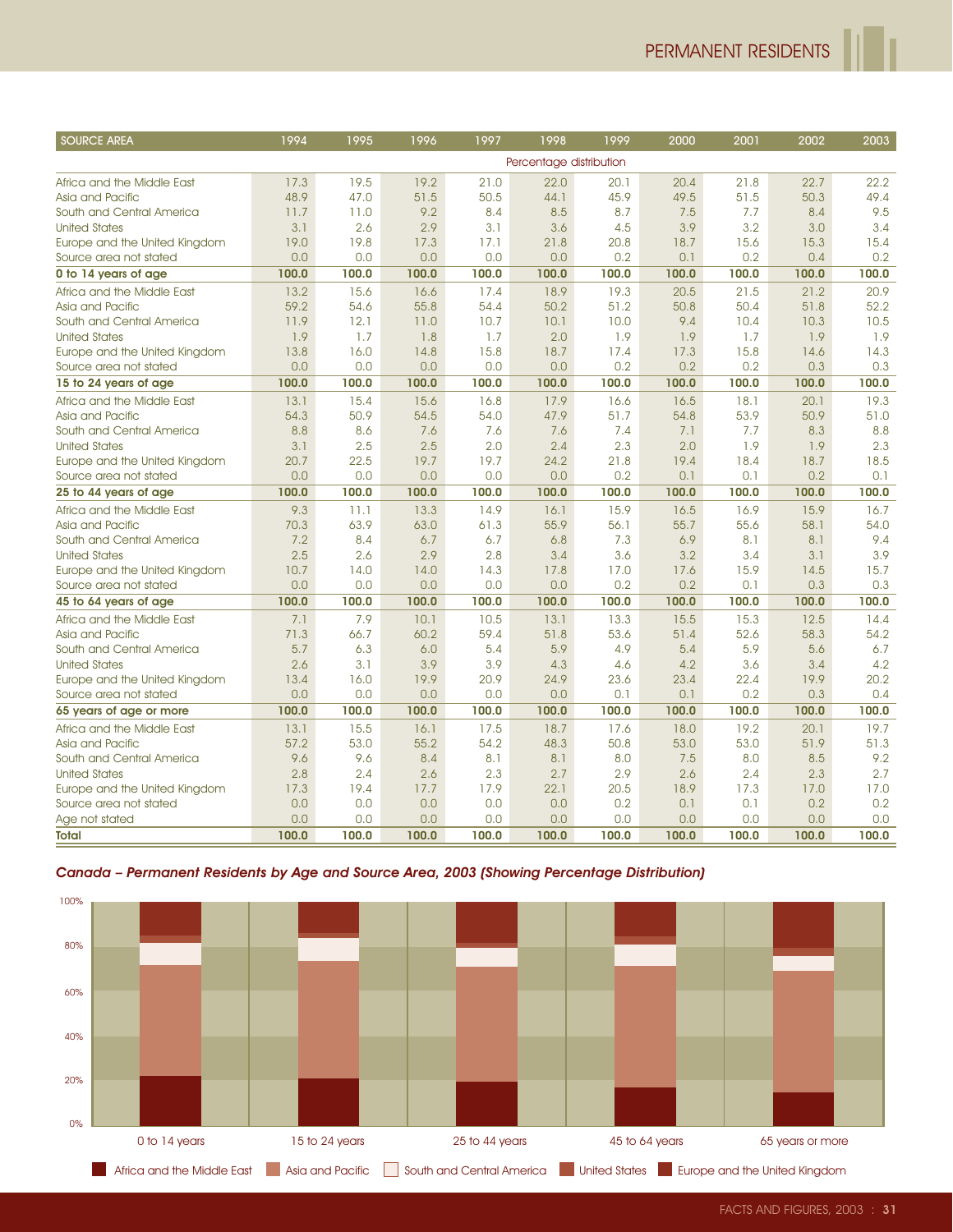# CANADA – PERMANENT RESIDENTS BY TOP SOURCE COUNTRIES

| <b>SOURCE COUNTRIES</b>        | 1994    | 1995    | 1996    | 1997    | 1998    | 1999    | 2000    | 2001    | 2002    | 2003    |
|--------------------------------|---------|---------|---------|---------|---------|---------|---------|---------|---------|---------|
|                                |         |         |         |         | Number  |         |         |         |         |         |
| China, People's Republic of    | 12,513  | 13,308  | 17,533  | 18,526  | 19,785  | 29,119  | 36,723  | 40,328  | 33,237  | 36,116  |
| India                          | 17,263  | 16,257  | 21,286  | 19,614  | 15,372  | 17,430  | 26,103  | 27,869  | 28,822  | 24,560  |
| Pakistan                       | 3,761   | 4,002   | 7,760   | 11,239  | 8,090   | 9,297   | 14,196  | 15,345  | 14,156  | 12,330  |
| Philippines                    | 19,139  | 15,160  | 13,158  | 10,872  | 8,185   | 9,171   | 10,091  | 12,921  | 11,003  | 11,978  |
| Korea, Republic of             | 2,959   | 3,466   | 3,157   | 4,001   | 4,917   | 7,216   | 7,635   | 9,604   | 7,324   | 7,086   |
| <b>United States</b>           | 6,258   | 5,196   | 5,850   | 5,030   | 4,775   | 5,526   | 5,822   | 5,908   | 5,293   | 5,990   |
| Iran                           | 2,701   | 3,692   | 5,833   | 7,486   | 6,775   | 5,907   | 5,608   | 5,740   | 7,738   | 5,648   |
| Romania                        | 2,977   | 3,851   | 3,670   | 3,916   | 2,976   | 3,463   | 4,426   | 5,587   | 5,687   | 5,465   |
| United Kingdom                 | 5,990   | 6,168   | 5,593   | 4,657   | 3,899   | 4,478   | 4,648   | 5,355   | 4,719   | 5,194   |
| Sri Lanka                      | 6,680   | 8,938   | 6,159   | 5,071   | 3,329   | 4,723   | 5,843   | 5,515   | 4,962   | 4,442   |
| Russia                         | 1,243   | 1,726   | 2,464   | 3,734   | 4,304   | 3,776   | 3,522   | 4,071   | 3,675   | 3,520   |
| Taiwan                         | 7,423   | 7,689   | 13,225  | 13,324  | 7,193   | 5,464   | 3,511   | 3,114   | 2,906   | 2,123   |
| Vietnam, Socialist Republic of | 6,239   | 3,963   | 2,487   | 1,787   | 1,628   | 1,396   | 1,798   | 2,096   | 2,277   | 1,684   |
| Hong Kong                      | 44,227  | 31,767  | 29,987  | 22,250  | 8,087   | 3,664   | 2,862   | 1,965   | 1,538   | 1,466   |
| Yugoslavia (former)            | 3,927   | 2,987   | 1,831   | 1,384   | 1,172   | 1,490   | 4,724   | 2,789   | 1,621   | 940     |
| Bosnia-Herzegovina             | 4,917   | 6,295   | 5,121   | 3,834   | 3,689   | 2,808   | 981     | 870     | 465     | 264     |
| Top 10 source countries        | 130,649 | 114,780 | 126,384 | 118,069 | 87,483  | 98,331  | 121,393 | 134,172 | 122,941 | 118,809 |
| <b>Other countries</b>         | 93,750  | 98,086  | 99,688  | 97,970  | 86,713  | 91,632  | 106,066 | 116,444 | 106,095 | 102,543 |
| Total                          | 224,399 | 212,866 | 226,072 | 216,039 | 174,196 | 189,963 | 227,459 | 250,616 | 229,036 | 221,352 |

| <b>SOURCE COUNTRIES</b>        | 1994           | 1995           | 1996     | 1997           | 1998           | 1999           | 2000   | 2001           | 2002           | 2003 |
|--------------------------------|----------------|----------------|----------|----------------|----------------|----------------|--------|----------------|----------------|------|
|                                |                |                |          |                | <b>Rank</b>    |                |        |                |                |      |
| China, People's Republic of    | $\overline{4}$ | 4              | 3        | 3              |                |                |        |                |                |      |
| India                          | 3              | $\overline{2}$ | $\Omega$ | $\overline{2}$ | $\overline{2}$ | $\overline{2}$ | $\cap$ | $\overline{2}$ | $\overline{2}$ |      |
| Pakistan                       | 4              | 10             | 6        | 5              |                | 3              | 3      | 3              | 3              | 3    |
| Philippines                    | $\overline{2}$ | 3              | 5        | 6              |                |                |        | 4              | $\overline{4}$ | 4    |
| Korea, Republic of             | 18             | 17             | 15       |                | 8              | 5              | 5      | 5              | 6              | 5    |
| <b>United States</b>           |                | 9              | 8        | 9              | $\mathsf Q$    |                |        | 6              | 8              | 6    |
| Iran                           | 20             | 15             | 9        |                |                | 6              | 8      |                | 5              |      |
| Romania                        | 17             | 14             | 12       | 12             | 15             | 14             | 11     | 8              |                | 8    |
| United Kingdom                 | 9              | 8              | 10       | 10             |                | 10             | 10     | 10             | 10             | 9    |
| Sri Lanka                      | 6              | 5              |          | 8              | 14             | 9              | 6      | 9              | 9              | 10   |
| Russia                         | 33             | 31             | 21       | 14             | 10             | 12             | 13     | 13             | 14             | 13   |
| Taiwan                         | 5              | 6              |          | 4              | 6              | 8              | 14     | 19             | 19             | 21   |
| Vietnam, Socialist Republic of | 8              |                | 20       | 28             | 25             | 32             | 28     | 26             | 24             | 30   |
| Hong Kong                      |                |                |          |                | 5              | 13             | 17     | 29             | 32             | 32   |
| Yugoslavia (former)            | 12             | 18             | 31       | 35             | 40             | 29             | 9      | 22             | 31             | 48   |
| Bosnia-Herzegovina             | 10             | -              | 11       | 13             | 13             | 17             | 49     | 52             | 70             | 87   |

#### Canada – Permanent Residents by Top Ten Source Countries, 2003 (Showing Percentage Distribution)

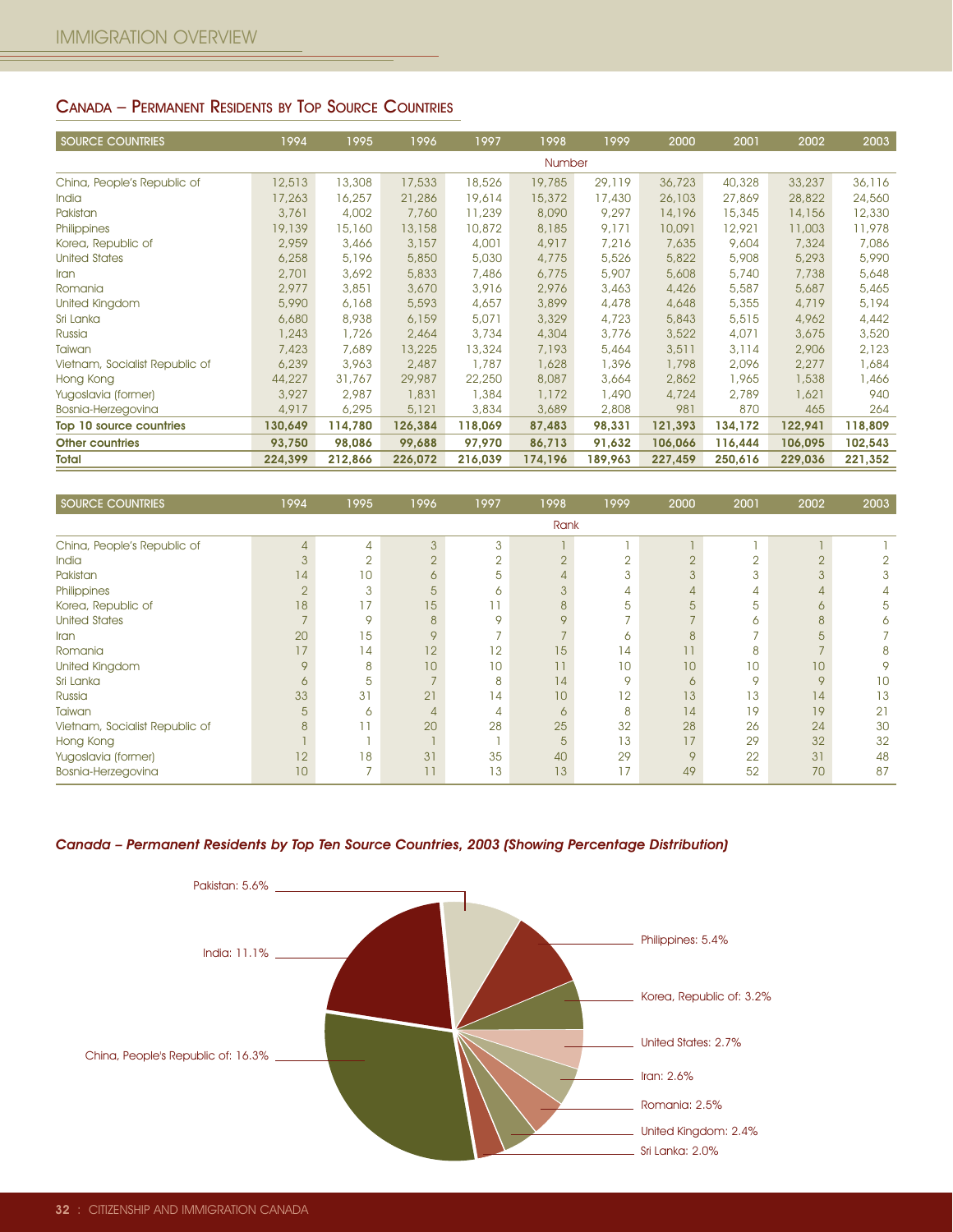## CANADA – PERMANENT RESIDENTS FROM AFRICA AND THE MIDDLE EAST BY TOP SOURCE COUNTRIES

| <b>SOURCE COUNTRIES</b>         | 1994   | 1995   | 1996   | 1997   | 1998   | 1999   | 2000   | 2001   | 2002   | 2003   |
|---------------------------------|--------|--------|--------|--------|--------|--------|--------|--------|--------|--------|
|                                 |        |        |        |        | Number |        |        |        |        |        |
| Iran                            | 2,701  | 3,692  | 5,833  | 7,486  | 6,775  | 5,907  | 5,608  | 5,740  | 7,738  | 5,648  |
| United Arab Emirates            | 1,359  | 1,662  | 2,289  | 2,812  | 1,826  | 1,753  | 3,082  | 4,523  | 4,446  | 3,318  |
| Morocco                         | 635    | 1,008  | 836    | 1,040  | 1,187  | 1,765  | 2,555  | 3,946  | 4,037  | 3,243  |
| Algeria                         | 541    | 870    | 1,721  | 1,608  | 1,916  | 2,030  | 2,529  | 3,006  | 3,025  | 2,785  |
| Lebanon                         | 2,680  | 1,917  | 1,809  | 1,246  | 1,230  | 1,394  | 1,681  | 2,069  | 1,720  | 2,599  |
| <b>Israel</b>                   | 1,616  | 2,251  | 2,546  | 2,108  | 1,917  | 2,422  | 2,600  | 2,475  | 2,604  | 2,363  |
| Saudi Arabia                    | 1,782  | 2,906  | 2,495  | 3,293  | 2,021  | 1,577  | 2,026  | 3,564  | 2,538  | 2,042  |
| Egypt                           | 2,493  | 2,756  | 2,418  | 2,031  | 1,320  | 1,413  | 1,730  | 1,911  | 1,633  | 1,923  |
| Sudan, Republic of              | 329    | 409    | 558    | 824    | 729    | 539    | 760    | 1,179  | 1,368  | 1,530  |
| South Africa, Republic of       | 2,918  | 1,752  | 1,557  | 2,062  | 1,634  | 1,697  | 1,948  | 2,090  | 1,630  | 1,452  |
| Ethiopia                        | 1,270  | 924    | 950    | 785    | 598    | 635    | 1,036  | 1,007  | 800    | 1,326  |
| Kuwait                          | 1,030  | 1,411  | 1,449  | 1,476  | 1,177  | 737    | 1,221  | 1,709  | 947    | 1,072  |
| Iraq                            | 1,933  | 1,746  | 1,839  | 1,919  | 1,395  | 1,396  | 1,383  | 586,   | 1,358  | 967    |
| Somalia, Democratic Republic of | 952    | 1,458  | 1,198  | 946    | 1,304  | 1,498  | 1,353  | 987    | 591    | 799    |
| Ghana                           | 1,352  | 1,446  | 1,163  | 1,247  | 1,028  | 812    | 1,003  | 789    | 713    | 567    |
| Top 10 source countries         | 20,104 | 21,586 | 23,956 | 26,042 | 21,338 | 21,458 | 25,142 | 31,033 | 30,739 | 26,903 |
| <b>Other countries</b>          | 9,352  | 11,343 | 12,538 | 11,757 | 11,257 | 12,041 | 15,689 | 17,092 | 15,324 | 16,676 |
| <b>Total</b>                    | 29,456 | 32,929 | 36,494 | 37,799 | 32,595 | 33,499 | 40,831 | 48,125 | 46,063 | 43,579 |

| <b>SOURCE COUNTRIES</b>         | 1994  | 1995  | 1996  | 1997  | 1998                    | 1999  | 2000  | 2001  | 2002  | 2003  |
|---------------------------------|-------|-------|-------|-------|-------------------------|-------|-------|-------|-------|-------|
|                                 |       |       |       |       | Percentage distribution |       |       |       |       |       |
| Iran                            | 9.2   | 11.2  | 16.0  | 19.8  | 20.8                    | 17.6  | 13.7  | 11.9  | 16.8  | 13.0  |
| United Arab Emirates            | 4.6   | 5.1   | 6,3   | 7.4   | 5.6                     | 5.2   | 7.6   | 9.4   | 9.7   | 7.6   |
| Morocco                         | 2.2   | 3.1   | 2.3   | 2.8   | 3.6                     | 5.3   | 6.3   | 8.2   | 8.8   | 7.4   |
| Algeria                         | 1.8   | 2.6   | 4.7   | 4.3   | 5.9                     | 6.1   | 6.2   | 6.3   | 6.6   | 6.4   |
| Lebanon                         | 9.1   | 5.8   | 5.0   | 3.3   | 3.8                     | 4.2   | 4.1   | 4.3   | 3.7   | 6.0   |
| <b>Israel</b>                   | 5.5   | 6.8   | 7.0   | 5.6   | 5.9                     | 7.2   | 6.4   | 5.1   | 5.7   | 5.4   |
| Saudi Arabia                    | 6.1   | 8.8   | 6,8   | 8.7   | 6.2                     | 4.7   | 5.0   | 7.4   | 5.5   | 4.7   |
| Egypt                           | 8.5   | 8.4   | 6.6   | 5.4   | 4.1                     | 4.2   | 4.2   | 4.0   | 3.6   | 4.4   |
| Sudan, Republic of              | 1.1   | 1.2   | 1.5   | 2.2   | 2.2                     | 1.6   | 1.9   | 2.5   | 3.0   | 3.5   |
| South Africa, Republic of       | 9.9   | 5.3   | 4.3   | 5.5   | 5.0                     | 5.1   | 4.8   | 4.3   | 3.5   | 3.3   |
| Ethiopia                        | 4.3   | 2.8   | 2.6   | 2.1   | 1.8                     | 1.9   | 2.5   | 2.1   | 1.7   | 3.0   |
| Kuwait                          | 3.5   | 4.3   | 4.0   | 3.9   | 3.6                     | 2.2   | 3.0   | 3.6   | 2.1   | 2.5   |
| Iraa                            | 6.6   | 5.3   | 5.0   | 5.1   | 4.3                     | 4.2   | 3.4   | 3.3   | 3.0   | 2.2   |
| Somalia, Democratic Republic of | 3.2   | 4.4   | 3.3   | 2.5   | 4.0                     | 4.5   | 3.3   | 2.1   | 1.3   | 1.8   |
| Ghana                           | 4.6   | 4.4   | 3.2   | 3.3   | 3.2                     | 2.4   | 2.5   | 1.6   | 1.6   | 1.3   |
| Top 10 source countries         | 68.3  | 65.6  | 65.6  | 68.9  | 65.5                    | 64.1  | 61.6  | 64.5  | 66.7  | 61.7  |
| <b>Other countries</b>          | 31.8  | 34.5  | 34.4  | 31.1  | 34.5                    | 35.9  | 38.4  | 35.5  | 33.3  | 38.3  |
| <b>Total</b>                    | 100.0 | 100.0 | 100.0 | 100.0 | 100.0                   | 100.0 | 100.0 | 100.0 | 100.0 | 100.0 |

| <b>SOURCE COUNTRIES</b>         | 1994           | 1995           | 1996           | 1997           | 1998    | 1999     | 2000        | 2001 | 2002            | 2003           |
|---------------------------------|----------------|----------------|----------------|----------------|---------|----------|-------------|------|-----------------|----------------|
|                                 |                |                |                |                |         | Rank     |             |      |                 |                |
| Iran                            | $\overline{2}$ |                |                |                |         |          |             |      |                 |                |
| <b>United Arab Emirates</b>     | 8              | 8              | $\overline{5}$ |                | 5       | 5        |             |      | $\overline{2}$  | $\overline{2}$ |
| Morocco                         | 16             | 12             | 16             | 13             |         |          |             | 3    | 3               | 3              |
| Algeria                         | 17             | 16             | 8              | 8              |         | 3        | 5           | 5    | 4               |                |
| Lebanon                         | 3              | 5              |                |                | 10      |          | $\mathsf Q$ | 8    |                 | 5              |
| Israel                          |                | 4              |                | 4              |         | $\Omega$ |             | 6    | 5               |                |
| Saudi Arabia                    | Ô.             | $\overline{2}$ |                | $\overline{2}$ | $\cap$  |          | $\sigma$    | 4    | 6               |                |
| Egypt                           | 4              | 3              |                | 6              | 8       | Q        | 8           | 9    | 8               | 8              |
| Sudan, Republic of              | 19             | 20             | 19             | 15             | 16      | 19       | 20          | 14   | 10 <sup>°</sup> | 9              |
| South Africa, Republic of       |                | 6              | $\circ$        | 5              | 6       | 6        |             |      | 9               | 10             |
| Ethiopia                        | 10             | 13             | 14             | 16             | 19      | 18       | 17          | 16   | 17              |                |
| Kuwait                          |                |                | 10             | 9              | 12      | 16       | 13          | 10   | 15              | 13             |
| Iraa                            | 5              |                |                |                |         | 10       | 10          | 11   | 11              | 16             |
| Somalia, Democratic Republic of | 13             | Q              | 12             | 14             | $\circ$ | 8        | 11          | 18   | 21              | 19             |
| Ghana                           | 9              | 10             | 13             | 10             | 13      | 15       | 18          | 21   | 18              | 22             |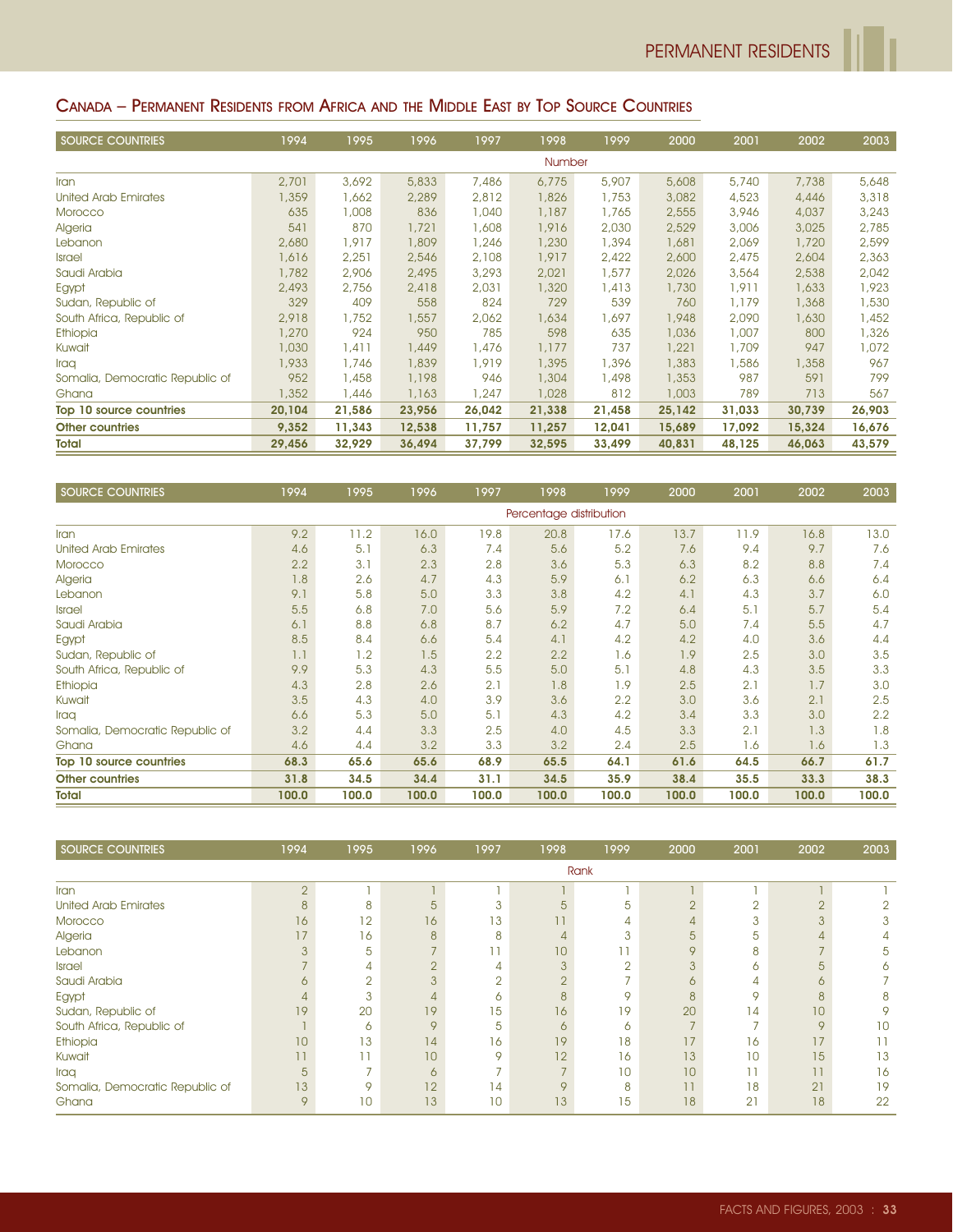## CANADA – PERMANENT RESIDENTS FROM ASIA AND PACIFIC BY TOP SOURCE COUNTRIES

| <b>SOURCE COUNTRIES</b>        | 1994    | 1995    | 1996    | 1997    | 1998          | 1999   | 2000    | 2001    | 2002    | 2003    |
|--------------------------------|---------|---------|---------|---------|---------------|--------|---------|---------|---------|---------|
|                                |         |         |         |         | <b>Number</b> |        |         |         |         |         |
| China, People's Republic of    | 12,513  | 13,308  | 17,533  | 18,526  | 19,785        | 29,119 | 36,723  | 40,328  | 33,237  | 36,116  |
| <b>India</b>                   | 17,263  | 16,257  | 21,286  | 19,614  | 15,372        | 17,430 | 26,103  | 27,869  | 28,822  | 24,560  |
| Pakistan                       | 3,761   | 4,002   | 7,760   | 11,239  | 8,090         | 9,297  | 14,196  | 15,345  | 14,156  | 12,330  |
| Philippines                    | 19,139  | 15,160  | 13,158  | 10,872  | 8,185         | 9.171  | 10,091  | 12.921  | 11,003  | 11,978  |
| Korea, Republic of             | 2,959   | 3,466   | 3,157   | 4,001   | 4,917         | 7,216  | 7,635   | 9,604   | 7,324   | 7,086   |
| Sri Lanka                      | 6,680   | 8,938   | 6,159   | 5,071   | 3,329         | 4,723  | 5,843   | 5,515   | 4,962   | 4,442   |
| Afghanistan                    | 722     | 1,391   | 2,010   | 2,115   | 1,583         | 2,107  | 2,841   | 3,177   | 2,960   | 3,005   |
| Taiwan                         | 7,423   | 7,689   | 13,225  | 13,324  | 7,193         | 5,464  | 3,511   | 3,114   | 2,906   | 2,123   |
| <b>Bangladesh</b>              | 1.229   | 1,773   | 2,448   | 2,928   | 1,945         | 1,825  | 2,715   | 3,393   | 2,612   | 1,893   |
| Vietnam, Socialist Republic of | 6,239   | 3,963   | 2,487   | 1,787   | 1,628         | 1,396  | 1,798   | 2.096   | 2,277   | 1,684   |
| Hong Kong                      | 44,227  | 31,767  | 29,987  | 22,250  | 8,087         | 3,664  | 2,862   | 1,965   | 1,538   | 1,466   |
| Top 10 source countries        | 121,433 | 106,323 | 117,200 | 109,940 | 78,531        | 90,016 | 112,520 | 123,362 | 110,259 | 105,217 |
| <b>Other countries</b>         | 7,012   | 6,562   | 7,610   | 7,158   | 5,679         | 6,434  | 8,093   | 9,483   | 8,644   | 8,278   |
| <b>Total</b>                   | 128,445 | 112,885 | 124,810 | 117,098 | 84,210        | 96,450 | 120,613 | 132,845 | 118,903 | 113,495 |

| <b>SOURCE COUNTRIES</b>        | 1994  | 1995  | 1996  | 1997  | 1998                    | 1999  | 2000  | 2001  | 2002  | 2003  |
|--------------------------------|-------|-------|-------|-------|-------------------------|-------|-------|-------|-------|-------|
|                                |       |       |       |       | Percentage distribution |       |       |       |       |       |
| China, People's Republic of    | 9.7   | 11.8  | 14.1  | 15.8  | 23.5                    | 30.2  | 30.5  | 30.4  | 28.0  | 31.8  |
| India                          | 13.4  | 14.4  | 17.1  | 16.8  | 18.3                    | 18.1  | 21.6  | 21.0  | 24.2  | 21.6  |
| Pakistan                       | 2.9   | 3.6   | 6.2   | 9.6   | 9.6                     | 9.6   | 11.8  | 11.6  | 11.9  | 10.9  |
| Philippines                    | 14.9  | 13.4  | 10.5  | 9.3   | 9.7                     | 9.5   | 8.4   | 9.7   | 9.3   | 10.6  |
| Korea, Republic of             | 2.3   | 3.1   | 2.5   | 3.4   | 5.8                     | 7.5   | 6,3   | 7.2   | 6.2   | 6.2   |
| Sri Lanka                      | 5.2   | 7.9   | 4.9   | 4.3   | 4.0                     | 4.9   | 4.8   | 4.2   | 4.2   | 3.9   |
| Afghanistan                    | 0.6   | 1.2   | 1.6   | 1.8   | 1.9                     | 2.2   | 2.4   | 2.4   | 2.5   | 2.7   |
| Taiwan                         | 5.8   | 6,8   | 10.6  | 11.4  | 8.5                     | 5.7   | 2.9   | 2.3   | 2.4   | 1.9   |
| <b>Bangladesh</b>              | 1.0   | 1.6   | 2.0   | 2.5   | 2.3                     | 1.9   | 2.3   | 2.6   | 2.2   | 1.7   |
| Vietnam, Socialist Republic of | 4.9   | 3.5   | 2.0   | 1.5   | 1.9                     | 1.5   | 1.5   | 1.6   | 1.9   | 1.5   |
| Hong Kong                      | 34.4  | 28.1  | 24.0  | 19.0  | 9.6                     | 3.8   | 2.4   | 1.5   | 1.3   | 1.3   |
| Top 10 source countries        | 94.5  | 94.2  | 93.9  | 93.9  | 93.3                    | 93.3  | 93.3  | 92.9  | 92.7  | 92.7  |
| <b>Other countries</b>         | 5.5   | 5.8   | 6.1   | 6.1   | 6.7                     | 6.7   | 6.7   | 7.1   | 7.3   | 7.3   |
| <b>Total</b>                   | 100.0 | 100.0 | 100.0 | 100.0 | 100.0                   | 100.0 | 100.0 | 100.0 | 100.0 | 100.0 |

| SOURCE COUNTRIES               | 1994 | 1995 | 1996 | 1997   | 1998            | 1999 | 2000 | 2001    | 2002    | 2003 |
|--------------------------------|------|------|------|--------|-----------------|------|------|---------|---------|------|
|                                |      |      |      |        | Rank            |      |      |         |         |      |
| China, People's Republic of    |      | 4    |      | $\sim$ |                 |      |      |         |         |      |
| India                          |      |      |      |        |                 |      |      |         | $\cap$  |      |
| Pakistan                       |      |      |      |        |                 |      |      |         |         |      |
| Philippines                    |      |      |      |        |                 |      |      |         |         |      |
| Korea, Republic of             |      |      |      |        |                 |      |      | 5       | 5       |      |
| Sri Lanka                      |      | h    |      |        |                 |      |      | 6       |         |      |
| Afghanistan                    | 15   |      | 7.7  | 10     |                 |      |      | 8       |         |      |
| Taiwan                         |      | ∩    |      |        |                 |      |      | $\circ$ | 8       |      |
| Bangladesh                     | 10   | 10   | 10   |        |                 | 10   | 10   |         | $\circ$ |      |
| Vietnam, Socialist Republic of |      |      |      |        | 10 <sup>°</sup> |      | 11   | 10      | 10      | 10   |
| Hong Kong                      |      |      |      |        |                 |      | 8    |         |         |      |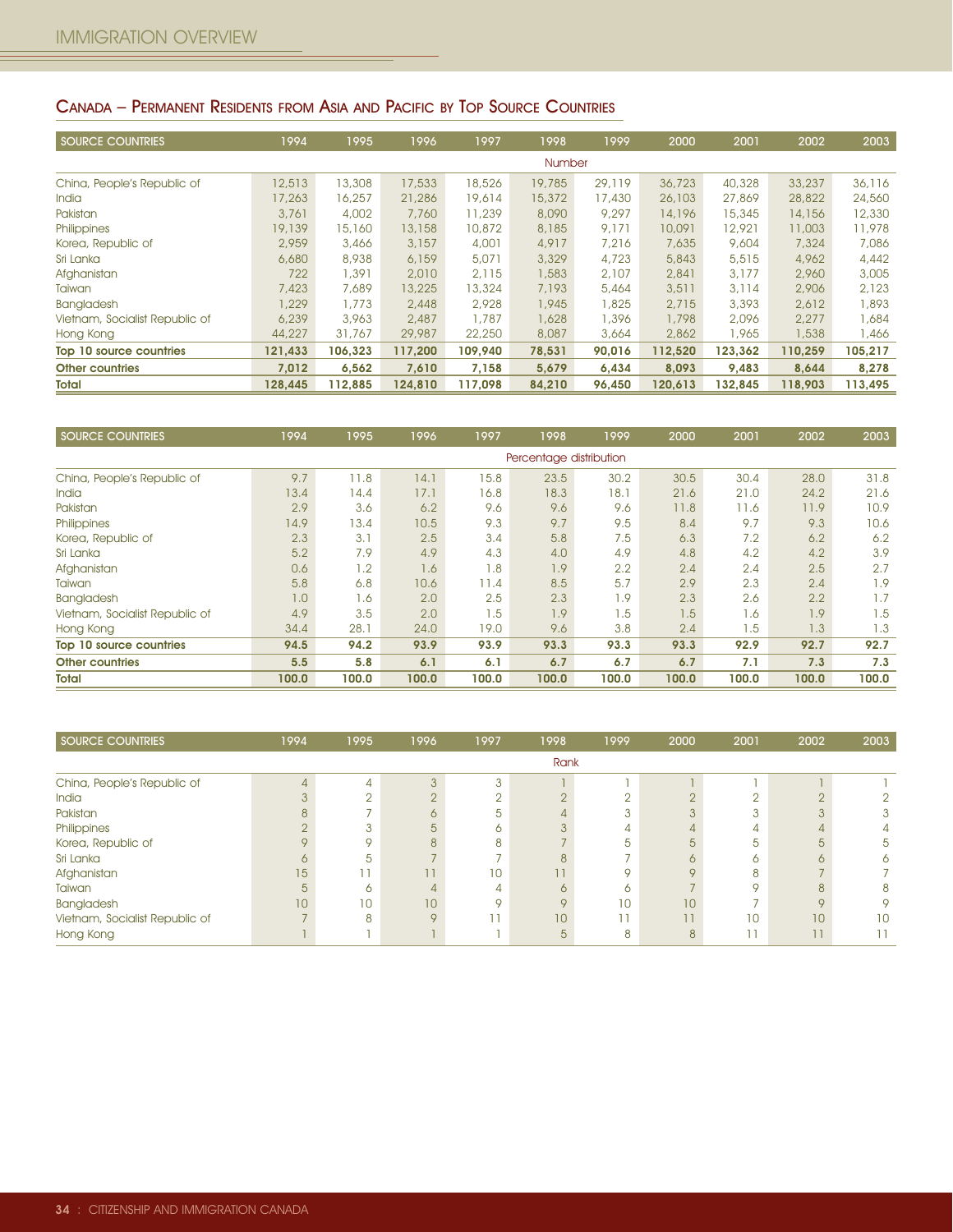## CANADA – PERMANENT RESIDENTS FROM SOUTH AND CENTRAL AMERICA AND THE UNITED STATES BY TOP SOURCE COUNTRIES

| <b>SOURCE COUNTRIES</b> | 1994   | 1995   | 1996   | 1997   | 1998          | 1999   | 2000   | 2001   | 2002   | 2003   |
|-------------------------|--------|--------|--------|--------|---------------|--------|--------|--------|--------|--------|
|                         |        |        |        |        | <b>Number</b> |        |        |        |        |        |
| <b>United States</b>    | 6,258  | 5,196  | 5,850  | 5,030  | 4,775         | 5,526  | 5,822  | 5,908  | 5,293  | 5,990  |
| Colombia                | 377    | 377    | 362    | 571    | 921           | 1,289  | 2,224  | 2,964  | 3,218  | 4,273  |
| Jamaica                 | 3,910  | 3,607  | 3,278  | 2,835  | 2,234         | 2,339  | 2,453  | 2,769  | 2,448  | 1,981  |
| Haiti                   | 2,087  | 2,008  | 1,936  | 1,621  | 1,283         | 1,427  | 1,653  | 2,482  | 2,214  | 1,941  |
| Argentina               | 442    | 482    | 545    | 474    | 414           | 402    | 455    | 623    | 843    | 1,783  |
| <b>Mexico</b>           | 786    | 763    | 1,231  | 1,720  | 1,392         | 1,720  | 1,656  | 1,934  | 1,915  | 1,737  |
| Guyana                  | 4,136  | 3,870  | 2,288  | 1,760  | 1,193         | 1,320  | 1,267  | .664   | 1,425  | 1,390  |
| Peru                    | 978    | 831    | 830    | 666    | 472           | 545    | 605    | 842    | 858    | 1,018  |
| Cuba                    | 373    | 445    | 512    | 560    | 525           | 689    | 852    | 966    | 866    | 875    |
| <b>Brazil</b>           | 553    | 583    | 592    | 601    | 550           | 637    | 840    | 854    | 759    | 862    |
| Venezuela               | 350    | 415    | 548    | 725    | 522           | 485    | 473    | 572    | 555    | 709    |
| Trinidad and Tobago     | 2,352  | 2,607  | 2,210  | 1,787  | 1,199         | 1,162  | 893    | 915    | 931    | 692    |
| El Salvador             | 1,172  | 715    | 711    | 602    | 463           | 412    | 552    | 446    | 464    | 440    |
| Guatemala               | 764    | 653    | 692    | 531    | 373           | 291    | 342    | 254    | 246    | 176    |
| Top 10 source countries | 22,996 | 20,833 | 19,618 | 17,347 | 14,594        | 16,654 | 18,265 | 21,298 | 20,011 | 21,850 |
| <b>Other countries</b>  | 4,735  | 4,827  | 5,110  | 5,109  | 4,225         | 4,101  | 4,527  | 4,770  | 4,698  | 4,461  |
| Total                   | 27,731 | 25,660 | 24,728 | 22,456 | 18.819        | 20,755 | 22,792 | 26,068 | 24,709 | 26,311 |

| <b>SOURCE COUNTRIES</b> | 1994  | 1995  | 1996  | 1997  | 1998                    | 1999  | 2000  | 2001  | 2002  | 2003  |
|-------------------------|-------|-------|-------|-------|-------------------------|-------|-------|-------|-------|-------|
|                         |       |       |       |       | Percentage distribution |       |       |       |       |       |
| <b>United States</b>    | 22.6  | 20.3  | 23.7  | 22.4  | 25.4                    | 26.6  | 25.5  | 22.7  | 21.4  | 22.8  |
| Colombia                | 1.4   | 1.5   | 1.5   | 2.5   | 4.9                     | 6.2   | 9.8   | 11.4  | 13.0  | 16.2  |
| Jamaica                 | 14.1  | 14.1  | 13.3  | 12.6  | 11.9                    | 11.3  | 10.8  | 10.6  | 9.9   | 7.5   |
| Haiti                   | 7.5   | 7.8   | 7.8   | 7.2   | 6.8                     | 6.9   | 7.3   | 9.5   | 9.0   | 7.4   |
| Argentina               | 1.6   | 1.9   | 2.2   | 2.1   | 2.2                     | 1.9   | 2.0   | 2.4   | 3.4   | 6.8   |
| <b>Mexico</b>           | 2.8   | 3.0   | 5.0   | 7.7   | 7.4                     | 8.3   | 7.3   | 7.4   | 7.8   | 6.6   |
| Guyana                  | 14.9  | 15.1  | 9.3   | 7.8   | 6.3                     | 6.4   | 5.6   | 6.4   | 5.8   | 5.3   |
| Peru                    | 3.5   | 3.2   | 3.4   | 3.0   | 2.5                     | 2.6   | 2.7   | 3.2   | 3.5   | 3.9   |
| Cuba                    | 1.4   | 1.7   | 2.1   | 2.5   | 2.8                     | 3.3   | 3.7   | 3.7   | 3.5   | 3.3   |
| <b>Brazil</b>           | 2.0   | 2.3   | 2.4   | 2.7   | 2.9                     | 3.1   | 3.7   | 3.3   | 3.1   | 3.3   |
| Venezuela               | 1.3   | 1.6   | 2.2   | 3.2   | 2.8                     | 2.3   | 2.1   | 2.2   | 2.3   | 2.7   |
| Trinidad and Tobago     | 8.5   | 10.2  | 8.9   | 8.0   | 6.4                     | 5.6   | 3.9   | 3.5   | 3.8   | 2.6   |
| El Salvador             | 4.2   | 2.8   | 2.9   | 2.7   | 2.5                     | 2.0   | 2.4   | 1.7   | 1.9   | 1.7   |
| Guatemala               | 2.8   | 2.5   | 2.8   | 2.4   | 2.0                     | 1.4   | 1.5   | 1.0   | 1.0   | 0.7   |
| Top 10 source countries | 82.9  | 81.2  | 79.3  | 77.3  | 77.6                    | 80.2  | 80.1  | 81.7  | 81.0  | 83.1  |
| <b>Other countries</b>  | 17.1  | 18.8  | 20.7  | 22.8  | 22.5                    | 19.8  | 19.9  | 18.3  | 19.0  | 17.0  |
| <b>Total</b>            | 100.0 | 100.0 | 100.0 | 100.0 | 100.0                   | 100.0 | 100.0 | 100.0 | 100.0 | 100.0 |

| SOURCE COUNTRIES     | 1994     | 1995   | 1996          | 1997   | 1998            | 1999   | 2000         | 2001           | 2002                     | 2003 |
|----------------------|----------|--------|---------------|--------|-----------------|--------|--------------|----------------|--------------------------|------|
|                      |          |        |               |        |                 | Rank   |              |                |                          |      |
| <b>United States</b> |          |        |               |        |                 |        |              |                |                          |      |
| Colombia             | 14       | 14     | 14            |        |                 | 6      |              | $\overline{2}$ | $\overline{2}$           | 2    |
| Jamaica              | 3        | 3      | $\cap$        | $\cap$ |                 | $\cap$ | $\cap$<br>∠  | 3              | 3                        | 3    |
| Haiti                | 5        | 5      | 5             | Ô      | 4               | 4      | 5            | 4              | 4                        |      |
| Argentina            |          |        | 12            | 14     | 13              | 13     | 13           | П              | 10                       | 5    |
| <b>Mexico</b>        | 8        |        | 6             | 5      | 3               | 3      | 4            | 5              | 5                        | 6    |
| Guyana               | $\Omega$ | $\cap$ | $\mathcal{S}$ | 4      | ∩               | 5      | 6            | 6              | 6                        |      |
| Peru                 |          | 6      |               | 8      |                 | 10     | 10           | 10             | 9                        | 8    |
| Cuba                 | 15       | 12     | 13            | 12     | $\Omega$        | 8      | 8            |                | 8                        | 9    |
| <b>Brazil</b>        | 10       | 10     | 10            | 10     | $\mathsf{B}$    | 9      | $\mathsf{Q}$ | 9              | 11                       | 10   |
| Venezuela            | 17       | 13     | 11            |        | 10 <sup>°</sup> |        | 12           | 12             | 12                       |      |
| Trinidad and Tobago  | 4        | 4      |               | 3      | 5               |        |              | 8              | $\overline{\phantom{0}}$ | 12   |
| El Salvador          | 6        | 8      | $\mathsf{B}$  | Q      | 12              | 12     | 11           | 13             | 13                       | 13   |
| Guatemala            | 9        | 9      | $\mathsf{Q}$  | 13     | 15              | 16     | 17           | 19             | 17                       | 19   |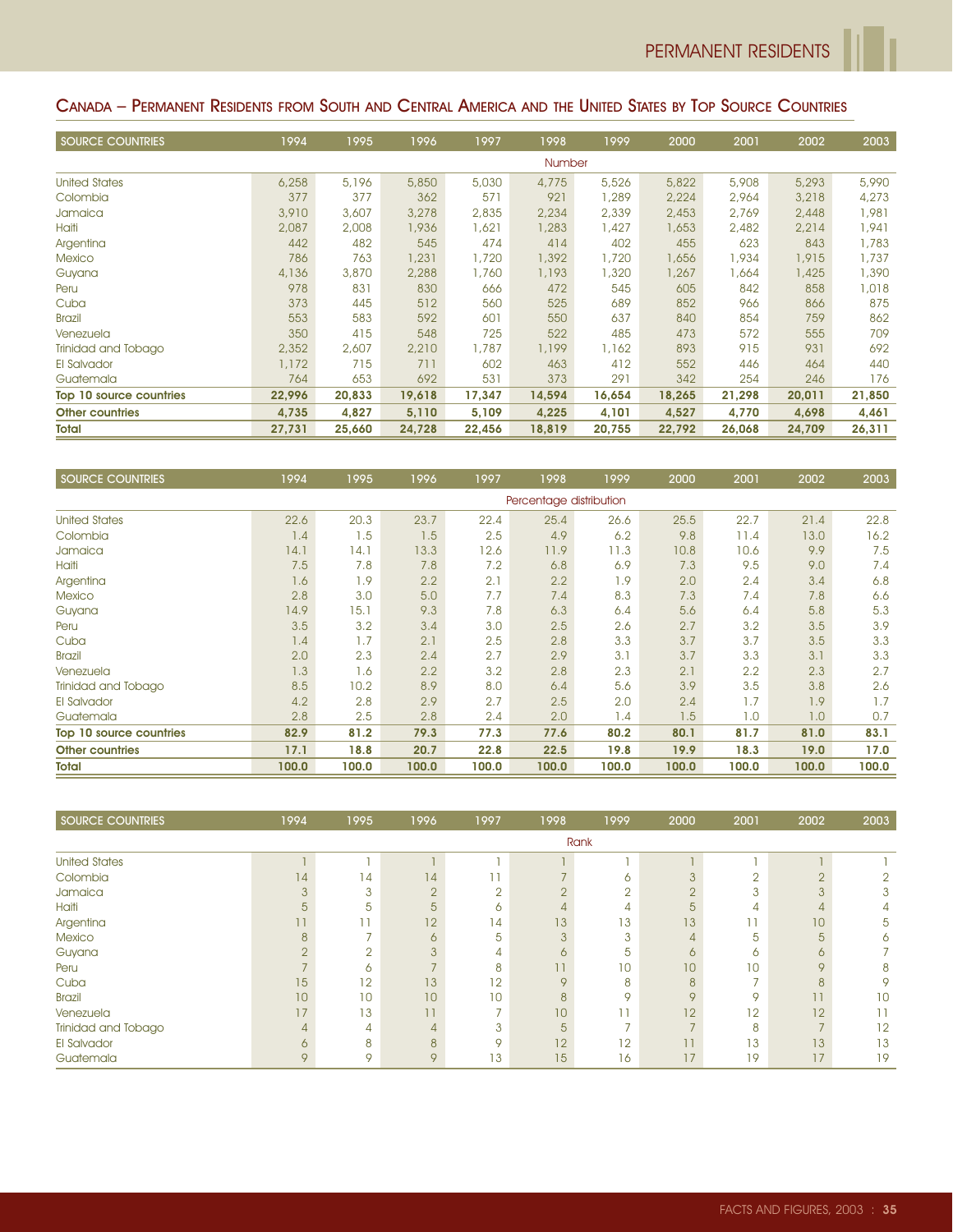## CANADA – PERMANENT RESIDENTS FROM EUROPE AND THE UNITED KINGDOM BY TOP SOURCE COUNTRIES

| <b>SOURCE COUNTRIES</b>                      | 1994   | 1995   | 1996   | 1997   | 1998   | 1999   | 2000   | 2001   | 2002   | 2003   |
|----------------------------------------------|--------|--------|--------|--------|--------|--------|--------|--------|--------|--------|
|                                              |        |        |        |        |        | Number |        |        |        |        |
| Romania                                      | 2,977  | 3,851  | 3,670  | 3,916  | 2,976  | 3,463  | 4,426  | 5,587  | 5,687  | 5,465  |
| United Kingdom                               | 5,990  | 6,168  | 5,593  | 4,657  | 3,899  | 4,478  | 4,648  | 5,355  | 4,719  | 5,194  |
| France                                       | 3,048  | 3,894  | 3,362  | 2,858  | 3,866  | 3,919  | 4,342  | 4,422  | 3,962  | 4,124  |
| Russia                                       | 1,243  | 1,726  | 2,464  | 3,734  | 4,304  | 3,776  | 3,522  | 4,071  | 3,675  | 3,520  |
| Ukraine                                      | 1,359  | 1,768  | 2,656  | 2,476  | 2,656  | 2,811  | 3,317  | 3,588  | 3,569  | 2,777  |
| Germany                                      | 1,969  | 2,365  | 2,538  | 2,106  | 2,066  | 2,900  | 2,368  | 1,843  | 1,624  | 2,096  |
| Turkey                                       | 901    | 747    | 631    | 662    | 802    | 831    | 1,093  | 1,219  | 1,346  | 1,443  |
| <b>Bulgaria</b>                              | 623    | 682    | 739    | 665    | 759    | 756    | 1,097  | 1,187  | 1,473  | 1,424  |
| Poland                                       | 3,440  | 2,312  | 2,062  | 1,708  | 1,446  | 1,290  | 1,334  | 1,166  | 1,116  | 1,076  |
| Yugoslavia (former)                          | 3,927  | 2,987  | 1,831  | 1,384  | 1,172  | 1,490  | 4,724  | 2,789  | 1,621  | 940    |
| Albania                                      | 63     | 59     | 103    | 268    | 547    | 1,222  | 1,772  | 1,612  | 985    | 819    |
| Netherlands, The                             | 593    | 642    | 1,051  | 729    | 676    | 914    | 879    | 815    | 685    | 662    |
| Portugal                                     | 804    | 841    | 728    | 713    | 462    | 348    | 396    | 482    | 319    | 282    |
| Bosnia-Herzegovina                           | 4,917  | 6,295  | 5,121  | 3,834  | 3,689  | 2,808  | 981    | 870    | 465    | 264    |
| Croatia                                      | 933    | 770    | 919    | 1,222  | 1,431  | 1,369  | 960    | 517    | 347    | 172    |
| Union of Soviet Socialist Republics (former) | 803    | 682    | 444    | 1,182  | 1,385  | 95     | 57     | 40     | 31     | 13     |
| Top 10 source countries                      | 29,803 | 32,207 | 30,348 | 27,895 | 27,718 | 28,304 | 31,550 | 31,673 | 28,792 | 28,059 |
| <b>Other countries</b>                       | 8,946  | 9,142  | 9,674  | 10,779 | 10,818 | 10,638 | 11,357 | 11,570 | 10,040 | 9,484  |
| <b>Total</b>                                 | 38,749 | 41,349 | 40,022 | 38,674 | 38,536 | 38,942 | 42,907 | 43,243 | 38,832 | 37,543 |

| <b>SOURCE COUNTRIES</b>                      | 1994  | 1995  | 1996  | 1997  | 1998                    | 1999  | 2000  | 2001  | 2002  | 2003  |
|----------------------------------------------|-------|-------|-------|-------|-------------------------|-------|-------|-------|-------|-------|
|                                              |       |       |       |       | Percentage distribution |       |       |       |       |       |
| Romania                                      | 7.7   | 9.3   | 9.2   | 10.1  | 7.7                     | 8.9   | 10.3  | 12.9  | 14.7  | 14.6  |
| <b>United Kingdom</b>                        | 15.5  | 14.9  | 14.0  | 12.0  | 10.1                    | 11.5  | 10.8  | 12.4  | 12.2  | 13.8  |
| France                                       | 7.9   | 9.4   | 8.4   | 7.4   | 10.0                    | 10.1  | 10.1  | 10.2  | 10.2  | 11.0  |
| Russia                                       | 3.2   | 4.2   | 6.2   | 9.7   | 11.2                    | 9.7   | 8.2   | 9.4   | 9.5   | 9.4   |
| <b>Ukraine</b>                               | 3.5   | 4.3   | 6.6   | 6.4   | 6.9                     | 7.2   | 7.7   | 8.3   | 9.2   | 7.4   |
| Germany                                      | 5.1   | 5.7   | 6,3   | 5.5   | 5.4                     | 7.5   | 5.5   | 4.3   | 4.2   | 5.6   |
| Turkey                                       | 2.3   | 1.8   | 1.6   | 1.7   | 2.1                     | 2.1   | 2.6   | 2.8   | 3.5   | 3.8   |
| <b>Bulgaria</b>                              | 1.6   | 1.7   | 1.9   | 1.7   | 2.0                     | 1.9   | 2.6   | 2.7   | 3.8   | 3.8   |
| Poland                                       | 8.9   | 5.6   | 5.2   | 4.4   | 3.8                     | 3.3   | 3.1   | 2.7   | 2.9   | 2.9   |
| Yugoslavia (former)                          | 10.1  | 7.2   | 4.6   | 3.6   | 3.0                     | 3.8   | 11.0  | 6.5   | 4.2   | 2.5   |
| Albania                                      | 0.2   | 0.1   | 0.3   | 0.7   | 1.4                     | 3.1   | 4.1   | 3.7   | 2.5   | 2.2   |
| Netherlands, The                             | 1.5   | 1.6   | 2.6   | 1.9   | 1.8                     | 2.4   | 2.1   | 1.9   | 1.8   | 1.8   |
| Portugal                                     | 2.1   | 2.0   | 1.8   | 1.8   | 1.2                     | 0.9   | 0.9   | 1.1   | 0.8   | 0.8   |
| Bosnia-Herzegovina                           | 12.7  | 15.2  | 12.8  | 9.9   | 9.6                     | 7.2   | 2.3   | 2.0   | 1.2   | 0.7   |
| Croatia                                      | 2.4   | 1.9   | 2.3   | 3.2   | 3.7                     | 3.5   | 2.2   | 1.2   | 0.9   | 0.5   |
| Union of Soviet Socialist Republics (former) | 2.1   | 1.7   | 1.1   | 3.1   | 3.6                     | 0.2   | 0.1   | 0.1   | 0.1   | 0.0   |
| Top 10 source countries                      | 76.9  | 77.9  | 75.8  | 72.1  | 71.9                    | 72.7  | 73.5  | 73.2  | 74.2  | 74.7  |
| <b>Other countries</b>                       | 23.1  | 22.1  | 24.2  | 27.9  | 28.1                    | 27.3  | 26.5  | 26.8  | 25.9  | 25.3  |
| Total                                        | 100.0 | 100.0 | 100.0 | 100.0 | 100.0                   | 100.0 | 100.0 | 100.0 | 100.0 | 100.0 |

| <b>SOURCE COUNTRIES</b>                      | 1994           | 1995           | 1996           | 1997           | 1998           | 1999 | 2000                     | 2001   | 2002           | 2003 |
|----------------------------------------------|----------------|----------------|----------------|----------------|----------------|------|--------------------------|--------|----------------|------|
|                                              |                |                |                |                |                | Rank |                          |        |                |      |
| Romania                                      | 6              | 4              | 3              | $\overline{2}$ | 5              | 4    | 3                        |        |                |      |
| United Kingdom                               |                | $\overline{2}$ |                |                | $\overline{2}$ |      | $\overline{2}$           | $\sim$ | $\overline{2}$ | 2    |
| France                                       | 5              | 3              |                | 5              | 3              | ∩    | $\overline{4}$           | 3      | 3              | 3    |
| Russia                                       | Q              | 9              |                | 4              |                | 3    | 5                        | 4      | 4              | 4    |
| <b>Ukraine</b>                               | 8              | 8              | 5              | 6              | 6              | Ō    | 6                        | 5      | 5              | 5    |
| Germany                                      |                | 6              | 6              |                |                | 5    | $\overline{\phantom{0}}$ |        | 6              | 6    |
| <b>Turkey</b>                                |                | 13             | 16             | 16             | 13             | 13   | 11                       | 9      | 9              |      |
| <b>Bulgaria</b>                              | 15             | 14             | 13             | 15             | 14             | 14   | 10                       | 10     | 8              | 8    |
| Poland                                       |                |                | 8              | 8              | 8              | 10   | 9                        |        | 10             | 9    |
| Yugoslavia (former)                          |                | 5              | 9              | 9              |                | 8    |                          | 6      |                | 10   |
| Albania                                      | 37             | 39             | 35             | 24             | 18             |      | 8                        | 8      | 11             |      |
| Netherlands, The                             | 16             | 17             | 10             | 13             | 15             | 12   | 14                       | 13     | 12             | 12   |
| Portugal                                     | 12             | 10             | 14             | 14             | 19             | 23   | 23                       | 22     | 24             | 22   |
| Bosnia-Herzegovina                           | $\overline{2}$ |                | $\overline{2}$ | 3              | 4              |      | 12                       | 12     | 18             | 23   |
| Croatia                                      | 10             | 12             | 12             | 10             | 9              | Q    | 13                       | 20     | 23             | 30   |
| Union of Soviet Socialist Republics (former) | 13             | 15             | 18             | ו ו            | 10             | 34   | 43                       | 43     | 43             | 47   |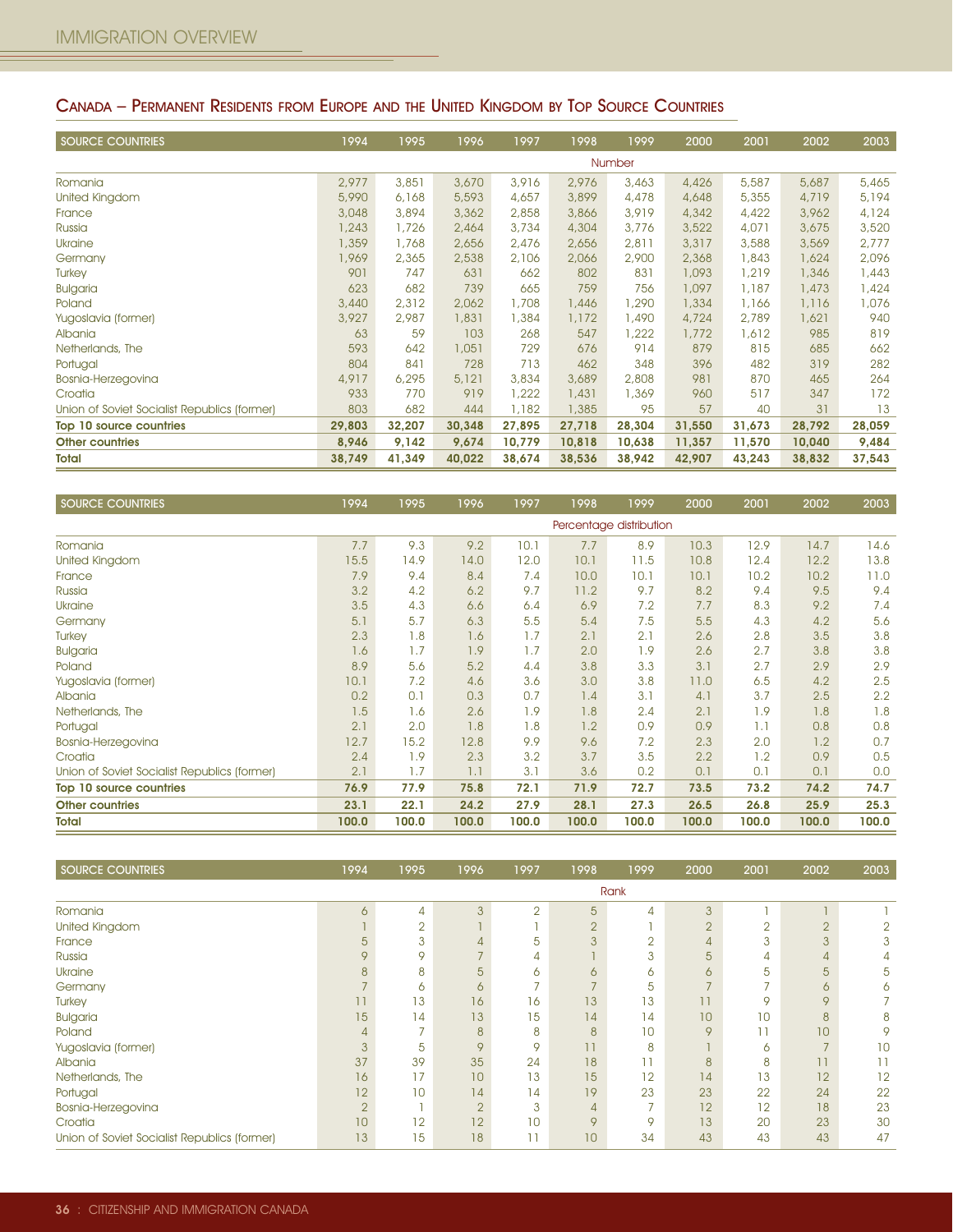## CANADA – PERMANENT RESIDENTS BY PROVINCE OR TERRITORY

| <b>PROVINCE/TERRITORY</b>        | 1994           | 1995    | 1996     | 1997     | 1998           | 1999    | 2000    | 2001    | 2002            | 2003    |
|----------------------------------|----------------|---------|----------|----------|----------------|---------|---------|---------|-----------------|---------|
|                                  |                |         |          |          | <b>Number</b>  |         |         |         |                 |         |
| Newfoundland and Labrador        | 565            | 575     | 586      | 418      | 401            | 423     | 417     | 396     | 410             | 359     |
| Prince Edward Island             | 162            | 165     | 155      | 144      | 136            | 135     | 189     | 134     | 107             | 153     |
| Nova Scotia                      | 3,469          | 3,583   | 3,221    | 2,839    | 2.049          | 606,    | 1,606   | 1,705   | 1,418           | 1,476   |
| <b>New Brunswick</b>             | 627            | 646     | 717      | 663      | 726            | 664     | 762     | 807     | 710             | 667     |
| Quebec                           | 28,056         | 27,216  | 29,806   | 27,934   | 26.621         | 29,176  | 32,505  | 37,584  | 37,575          | 39,551  |
| Ontario                          | 117,537        | 115,904 | 119,719  | 117,713  | 92,348         | 104,150 | 133,501 | 148,582 | 133,601         | 119,741 |
| Manitoba                         | 4,134          | 3,604   | 3,927    | 3,710    | 3,001          | 3,723   | 4,638   | 4,598   | 4,614           | 6,492   |
| Saskatchewan                     | 2,258          | 1,947   | 1,816    | 1,735    | 1,572          | 1,729   | 1,885   | 1,703   | 1,669           | 1,670   |
| Alberta                          | 17,996         | 14,355  | 13,883   | 12,836   | 11,189         | 12,086  | 14,366  | 16,399  | 14,748          | 15,830  |
| <b>British Columbia</b>          | 49,115         | 44,586  | 52,019   | 47,843   | 35,996         | 36,116  | 37,423  | 38,420  | 34,053          | 35,228  |
| Yukon                            | 118            | 94      | 94       | 88       | 62             | 79      | 60      | 65      | 50              | 57      |
| Northwest Territories            | 160            | 117     | 99       | 100      | 64             | 57      | 82      | 93      | 60              | 94      |
| Nunavut                          | $\overline{0}$ |         | $\Omega$ | $\Omega$ | $\overline{0}$ | 14      | 12      | 12      | 12 <sup>1</sup> | 9       |
| Province or territory not stated | 202            | 74      | 30       | 16       | 31             | 5       | 13      | 118     | 9               | 25      |
| <b>Total</b>                     | 224,399        | 212,866 | 226,072  | 216,039  | 174,196        | 189,963 | 227,459 | 250,616 | 229,036         | 221,352 |

| <b>PROVINCE/TERRITORY</b>        | 1994  | 1995  | 1996  | 1997  | 1998                    | 1999  | 2000  | 2001  | 2002  | 2003  |
|----------------------------------|-------|-------|-------|-------|-------------------------|-------|-------|-------|-------|-------|
|                                  |       |       |       |       | Percentage distribution |       |       |       |       |       |
| Newfoundland and Labrador        | 0.3   | 0.3   | 0.3   | 0.2   | 0.2                     | 0.2   | 0.2   | 0.2   | 0.2   | 0.2   |
| Prince Edward Island             | 0.1   | 0.1   | 0.1   | 0.1   | 0.1                     | 0.1   | 0.1   | 0.1   | 0.1   | 0.1   |
| Nova Scotia                      | 1.6   | 1.7   | 1.4   | 1.3   | 1.2                     | 0.9   | 0.7   | 0.7   | 0.6   | 0.7   |
| <b>New Brunswick</b>             | 0.3   | 0.3   | 0.3   | 0.3   | 0.4                     | 0.4   | 0.3   | 0.3   | 0.3   | 0.3   |
| Quebec                           | 12.5  | 12.8  | 13.2  | 12.9  | 15.3                    | 15.4  | 14.3  | 15.0  | 16.4  | 17.9  |
| Ontario                          | 52.4  | 54.5  | 53.0  | 54.5  | 53.0                    | 54.8  | 58.7  | 59.3  | 58.3  | 54.1  |
| Manitoba                         | 1.8   | 1.7   | 1.7   | 1.7   | 1.7                     | 2.0   | 2.0   | 1.8   | 2.0   | 2.9   |
| Saskatchewan                     | 1.0   | 0.9   | 0.8   | 0.8   | 0.9                     | 0.9   | 0.8   | 0.7   | 0.7   | 0.8   |
| Alberta                          | 8.0   | 6.7   | 6.1   | 5.9   | 6.4                     | 6.4   | 6,3   | 6.5   | 6.4   | 7.2   |
| <b>British Columbia</b>          | 21.9  | 21.0  | 23.0  | 22.2  | 20.7                    | 19.0  | 16.5  | 15.3  | 14.9  | 15.9  |
| Yukon                            | 0.1   | 0,0   | 0.0   | 0.0   | 0.0                     | 0,0   | 0,0   | 0.0   | 0.0   | 0.0   |
| Northwest Territories            | 0.1   | 0.1   | 0.0   | 0.1   | 0.0                     | 0,0   | 0.0   | 0.0   | 0.0   | 0.0   |
| Nunavut                          | 0.0   | 0.0   | 0.0   | 0.0   | 0.0                     | 0,0   | 0.0   | 0.0   | 0.0   | 0.0   |
| Province or territory not stated | 0.1   | 0.0   | 0.0   | 0.0   | 0.0                     | 0.0   | 0,0   | 0.1   | 0.0   | 0.0   |
| <b>Total</b>                     | 100.0 | 100.0 | 100.0 | 100.0 | 100.0                   | 100.0 | 100.0 | 100.0 | 100.0 | 100.0 |

#### Canada – Permanent Residents by Province or Territory, 2003 (Showing Percentage Distribution)

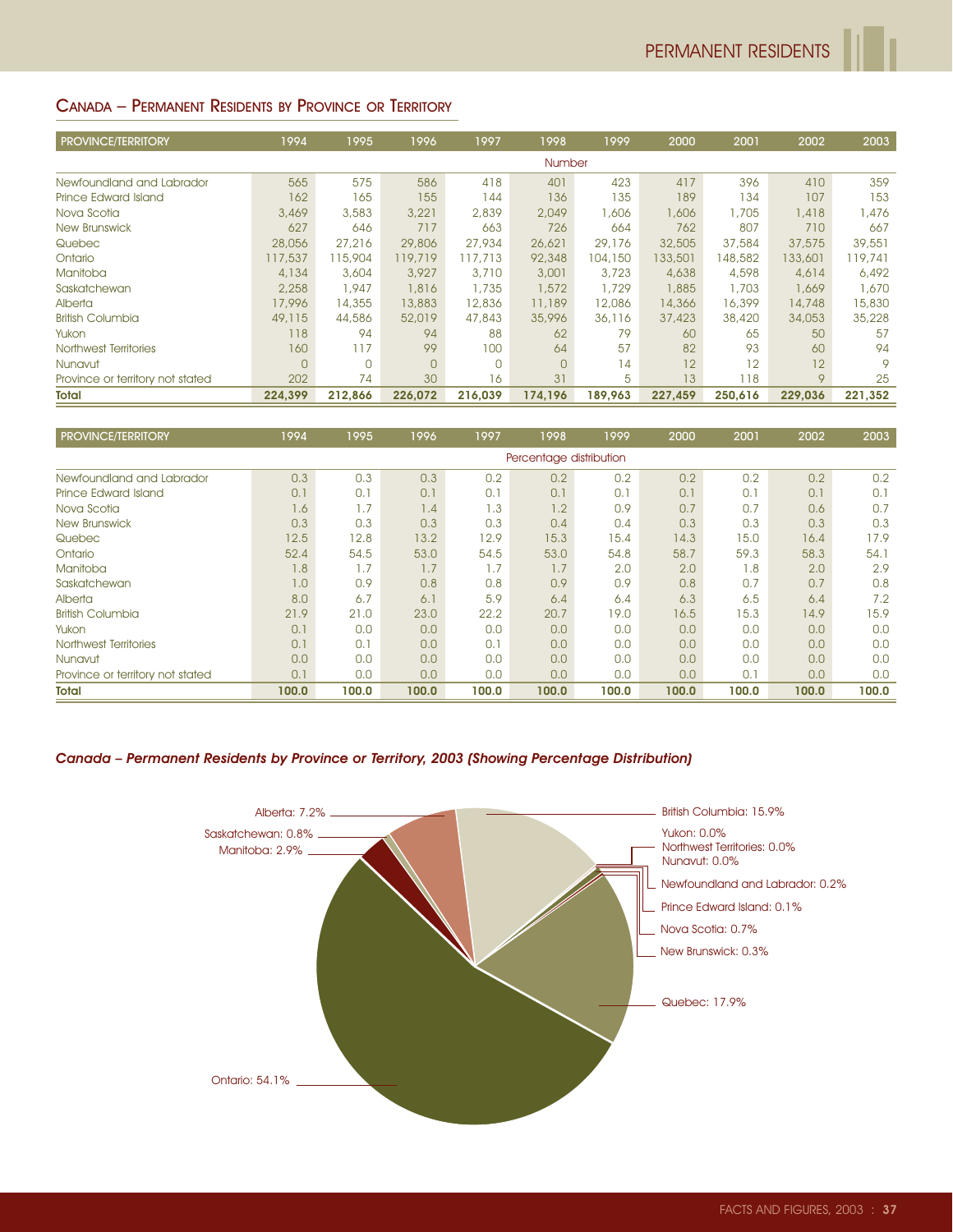## CANADA – PERMANENT RESIDENTS BY PROVINCE OR TERRITORY AND URBAN AREA

| <b>URBAN AREA</b>                                         | 1994            | 1995            | 1996            | 1997            | 1998            | 1999            | 2000             | 2001             | 2002                 | 2003            |
|-----------------------------------------------------------|-----------------|-----------------|-----------------|-----------------|-----------------|-----------------|------------------|------------------|----------------------|-----------------|
|                                                           |                 |                 |                 |                 | Number          |                 |                  |                  |                      |                 |
| St. John's                                                | 371             | 436             | 453             | 293             | 303             | 316             | 294              | 297              | 291                  | 254             |
| Other Newfoundland and Labrador                           | 194             | 139             | 133             | 125             | 98              | 107             | 123              | 99               | 119                  | 105             |
| <b>Newfoundland and Labrador</b>                          | 565             | 575             | 586             | 418             | 401             | 423             | 417              | 396              | 410                  | 359             |
| Charlottetown                                             | 125             | 121             | 123             | 119             | 116             | 99              | 132              | 104              | 70                   | 107             |
| Other Prince Edward Island<br><b>Prince Edward Island</b> | 37<br>162       | 44<br>165       | 32<br>155       | 25<br>144       | 20<br>136       | 36<br>135       | 57<br>189        | 30<br>134        | 37<br>107            | 46<br>153       |
| <b>Halifax</b>                                            | 3,147           | 3,255           | 2,895           | 2,627           | 1,791           | 1,323           | 1,326            | 1,388            | 1,134                | 1,115           |
| Other Nova Scotia                                         | 322             | 328             | 326             | 212             | 258             | 283             | 280              | 317              | 284                  | 361             |
| <b>Nova Scotia</b>                                        | 3,469           | 3,583           | 3,221           | 2,839           | 2,049           | 1,606           | 1,606            | 1,705            | 1,418                | 1,476           |
| Fredericton                                               | 270             | 285             | 241             | 236             | 277             | 241             | 248              | 265              | 206                  | 157             |
| <b>Other New Brunswick</b><br><b>New Brunswick</b>        | 357<br>627      | 361<br>646      | 476<br>717      | 427<br>663      | 449<br>726      | 423<br>664      | 514<br>762       | 542<br>807       | 504<br>710           | 510<br>667      |
| Québec                                                    | 1,336           | 1,647           | 1,452           | 1,521           | 1,594           | 1,585           | 1,431            | 1,855            | 1,373                | 1,691           |
| Sherbrooke                                                | 576             | 843             | 669             | 596             | 634             | 681             | 557              | 788              | 648                  | 871             |
| <b>Trois-Rivières</b>                                     | 121             | 95              | 103             | 85              | 147             | 78              | 146              | 184              | 164                  | 302             |
| Montréal                                                  | 23,893          | 22,174          | 24,572          | 23,874          | 22,214          | 25,064          | 28,364           | 32,628           | 33,231               | 33,732          |
| Ottawa-Gatineau<br><b>Other Quebec</b>                    | 720             | 830             | 750             | 729             | 741<br>1,291    | 734             | 688              | 612              | 689                  | 894<br>2,061    |
| Quebec                                                    | 1,410<br>28,056 | 1,627<br>27,216 | 2,260<br>29,806 | 1,129<br>27,934 | 26,621          | 1,034<br>29,176 | 1,319<br>32,505  | 1,517<br>37,584  | 1,470<br>37,575      | 39,551          |
| Ottawa-Gatineau                                           | 6,458           | 5,692           | 5,881           | 5,793           | 5,289           | 6,620           | 7,826            | 8,488            | 7,159                | 5,984           |
| Kingston                                                  | 436             | 339             | 263             | 301             | 246             | 351             | 382              | 350              | 302                  | 346             |
| Peterborough                                              | 117             | 83              | 81              | 82              | 75              | 103             | 112              | 130              | 124                  | 130             |
| Oshawa                                                    | 568             | 496             | 454             | 361             | 319             | 356             | 415              | 530              | 538                  | 604             |
| Toronto<br>Hamilton                                       | 94,485<br>3,081 | 95,248<br>2,746 | 97,148<br>2,896 | 98,850<br>2,579 | 76,376<br>2,060 | 84,425<br>2,775 | 109,921<br>3,212 | 124,996<br>2,822 | 111,582<br>3,103     | 97,476<br>3,537 |
| St. Catharines-Niagara                                    | 950             | 835             | 825             | 783             | 654             | 904             | 892              | 885              | 880                  | 1,083           |
| Kitchener                                                 | 2,330           | 2,352           | 1,995           | 1,966           | 1,660           | 1,937           | 2,319            | 2,007            | 2,173                | 2,377           |
| <b>Brantford</b>                                          | 246             | 188             | 217             | 186             | 138             | 149             | 138              | 137              | 202                  | 219             |
| Guelph                                                    | 629             | 571             | 636             | 620             | 351             | 535             | 616<br>1,992     | 574<br>1,989     | 632                  | 606<br>1,998    |
| London<br>Windsor                                         | 2,159<br>1,775  | 1,911<br>1,593  | 1,671<br>1,872  | 1,528<br>2,135  | 1,323<br>1,757  | 1,559<br>2,086  | 2,884            | 2,934            | 1,715<br>2,418       | 2,559           |
| Sarnia-Clearwater                                         | 121             | 133             | 107             | 84              | 82              | 100             | 138              | 126              | 94                   | 103             |
| <b>Barrie</b>                                             | 168             | 170             | 138             | 144             | 108             | 149             | 182              | 144              | 224                  | 226             |
| Sudbury                                                   | 167             | 137             | 149             | 101             | 112             | 96              | 78               | 102              | 83                   | 88              |
| <b>Thunder Bay</b><br><b>Other Ontario</b>                | 204<br>3,643    | 218<br>3,192    | 165<br>5,221    | 147<br>2,053    | 110<br>1,688    | 100<br>1,905    | 138<br>2,256     | 127<br>2,241     | 112<br>2,260         | 125<br>2,280    |
| Ontario                                                   | 117,537         | 115,904         | 119,719         | 117,713         | 92,348          | 104,150         | 133,501          | 148,582          | 133,601              | 119,741         |
| Winnipeg                                                  | 3,656           | 3,138           | 3,357           | 3,261           | 2,477           | 2,997           | 3,703            | 3,755            | 3,804                | 5,137           |
| <b>Other Manitoba</b>                                     | 478             | 466             | 570             | 449             | 524             | 726             | 935              | 843              | 810                  | 1,355           |
| Manitoba                                                  | 4,134           | 3,604           | 3,927           | 3,710           | 3,001           | 3,723           | 4,638            | 4,598            | 4,614                | 6,492           |
| Regina<br>Saskatoon                                       | 773<br>1,014    | 650<br>897      | 629<br>752      | 567<br>773      | 497<br>694      | 536<br>808      | 672<br>792       | 542<br>768       | 556<br>720           | 570<br>630      |
| Other Saskatchewan                                        | 471             | 400             | 435             | 395             | 381             | 385             | 421              | 393              | 393                  | 470             |
| Saskatchewan                                              | 2,258           | 1,947           | 1,816           | 1,735           | 1,572           | 1,729           | 1,885            | 1,703            | 1,669                | 1,670           |
| Lethbridge                                                | 267             | 206             | 227             | 195             | 172             | 158             | 175              | 174              | 148                  | 169             |
| Calgary                                                   | 8,402           | 7,040           | 7,024           | 6,952           | 6,001           | 6,830           | 8,486            | 10,165           | 9,047                | 9,266           |
| <b>Red Deer</b><br>Edmonton                               | 275<br>7,435    | 217<br>5,643    | 234<br>4,916    | 201<br>4,460    | 170<br>3,792    | 208<br>3,845    | 213<br>4,298     | 232<br>4,565     | 161<br>4,217         | 204<br>4,813    |
| <b>Other Alberta</b>                                      | 1,617           | 1,249           | 1,482           | 1,028           | 1,054           | 1,045           | 1,194            | 1,263            | 1,175                | 1,378           |
| <b>Alberta</b>                                            | 17,996          | 14,355          | 13,883          | 12,836          | 11,189          | 12,086          | 14,366           | 16,399           | 14,748               | 15,830          |
| Kelowna                                                   | 378             | 303             | 334             | 231             | 218             | 280             | 280              | 291              | 257                  | 304             |
| Kamloops                                                  | 230             | 150             | 213             | 151             | 129             | 145             | 125              | 151              | 117                  | 101             |
| Chilliwack<br>Abbotsford                                  | 117<br>1,026    | 106<br>994      | 136<br>1,131    | 104<br>1,078    | 80<br>874       | 108<br>791      | 73<br>1,036      | 113<br>960       | 120<br>1,081         | 103<br>1,199    |
| Vancouver                                                 | 42,857          | 38,839          | 45,999          | 43,373          | 31,955          | 32,334          | 33,210           | 34,202           | 29,987               | 30,766          |
| Victoria                                                  | 1,345           | 1,017           | 890             | 867             | 747             | 738             | 906              | 949              | 758                  | 948             |
| Nanaimo                                                   | 246             | 159             | 198             | 152             | 118             | 119             | 105              | 138              | 118                  | 181             |
| <b>Prince George</b>                                      | 257             | 205             | 151             | 110             | 129             | 122             | 165              | 106              | 124                  | 104             |
| Other British Columbia<br><b>British Columbia</b>         | 2,659<br>49,115 | 2,813<br>44,586 | 2,967<br>52,019 | 1,777<br>47,843 | 1,746<br>35,996 | 1,479<br>36,116 | 1,523<br>37,423  | 1,510<br>38,420  | 1,491<br>34,053      | 1,522<br>35,228 |
| Whitehorse                                                | 87              | 76              | 66              | 70              | 46              | 58              | 51               | 47               | 40                   | 44              |
| <b>Other Yukon</b>                                        | 31              | 18              | 28              | 18              | 16              | 21              | 9                | 18               | 10                   | 13              |
| Yukon                                                     | 118             | 94              | 94              | 88              | 62              | 79              | 60               | 65               | 50                   | 57              |
| Yellowknife                                               | 110             | 72              | 66              | 62              | 54              | 45              | 60               | 67               | 54                   | 75              |
| <b>Other Northwest Territories</b>                        | 50<br>160       | 45<br>117       | 33<br>99        | 38<br>100       | 10<br>64        | 12<br>57        | 22<br>82         | 26<br>93         | $\ddot{\circ}$<br>60 | 19<br>94        |
| <b>Northwest Territories</b><br><b>Nunavut</b>            | $\bf{0}$        | 0               | $\pmb{0}$       | 0               | $\mathbf 0$     | 14              | 12               | 12               | 12                   | 9               |
| Province or territory not stated                          | 202             | 74              | 30              | 16              | 31              | 5               | 13               | 118              | 9                    | 25              |
| Total                                                     | 224,399         | 212,866         | 226,072         | 216,039         | 174,196         | 189,963         | 227,459          | 250,616          | 229,036              | 221,352         |
|                                                           |                 |                 |                 |                 |                 |                 |                  |                  |                      |                 |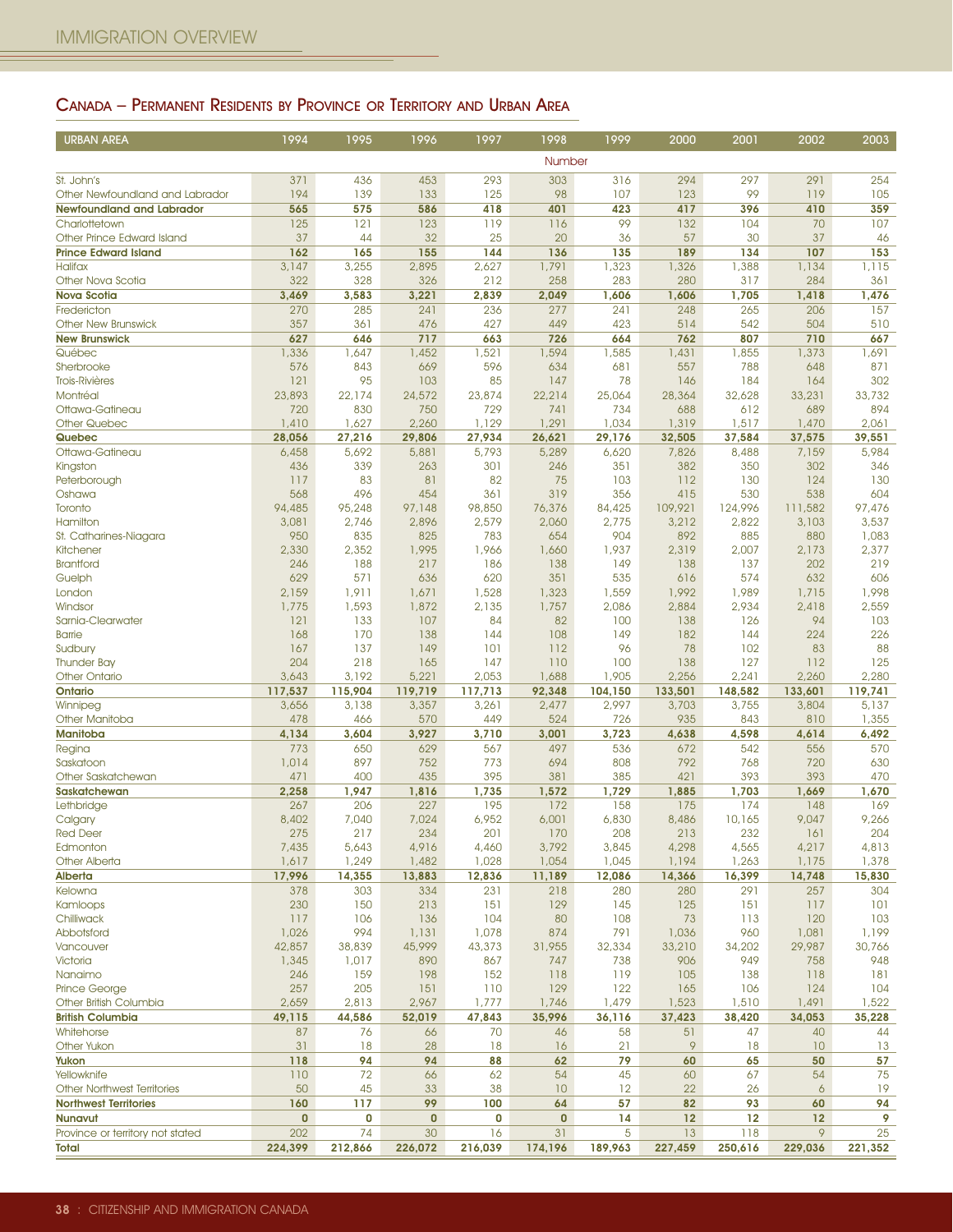| <b>URBAN AREA</b>                      | 1994       | 1995       | 1996       | 1997       | 1998                    | 1999       | 2000       | 2001       | 2002       | 2003       |
|----------------------------------------|------------|------------|------------|------------|-------------------------|------------|------------|------------|------------|------------|
|                                        |            |            |            |            | Percentage distribution |            |            |            |            |            |
| St. John's                             | 0.2        | 0.2        | 0.2        | 0.1        | 0.2                     | 0.2        | 0.1        | 0.1        | 0.1        | 0.1        |
| Other Newfoundland and Labrador        | 0.1        | 0.1        | 0.1        | 0.1        | 0.1                     | 0.1        | 0.1        | 0.0        | 0.1        | 0.1        |
| <b>Newfoundland and Labrador</b>       | 0.3        | 0.3        | 0.3        | 0.2        | 0.2                     | 0.2        | 0.2        | 0.2        | 0.2        | 0.2        |
| Charlottetown                          | 0.1        | 0.1        | 0.1        | 0.1        | 0.1                     | 0.1        | 0.1        | 0.0        | 0.0        | 0.1        |
| Other Prince Edward Island             | 0.0        | 0.0        | 0.0        | 0.0        | 0.0                     | 0.0        | 0.0        | 0.0        | 0.0        | 0.0        |
| <b>Prince Edward Island</b>            | 0.1        | 0.1        | 0.1        | 0.1        | 0.1                     | 0.1        | 0.1        | 0.1        | 0.1        | 0.1        |
| <b>Halifax</b>                         | 1.4        | 1.5        | 1.3        | 1.2        | 1.0                     | 0.7        | 0.6        | 0.6        | 0.5        | 0.5        |
| Other Nova Scotia                      | 0.1        | 0.2        | 0.1        | 0.1        | 0.2                     | 0.2        | 0.1        | 0.1        | 0.1        | 0.2        |
| <b>Nova Scotia</b>                     | 1.5        | 1.7        | 1.4        | 1.3        | 1.2                     | 0.9        | 0.7        | 0.7        | 0.6        | 0.7        |
| Fredericton                            | 0.1        | 0.1        | 0.1        | 0.1        | 0.2                     | 0.1        | 0.1        | 0.1        | 0.1        | 0.1        |
| <b>Other New Brunswick</b>             | 0.2        | 0.2        | 0.2        | 0.2        | 0.3                     | 0.2        | 0.2        | 0.2        | 0.2        | 0.2        |
| <b>New Brunswick</b>                   | 0.3<br>0.6 | 0.3<br>0.8 | 0.3        | 0.3<br>0.7 | 0.4<br>0.9              | 0.4<br>0.8 | 0.3        | 0.3<br>0.7 | 0.3<br>0.6 | 0.3<br>0.8 |
| Québec<br>Sherbrooke                   | 0.3        | 0.4        | 0.6<br>0.3 | 0.3        | 0.4                     | 0.4        | 0.6<br>0.2 | 0.3        | 0.3        | 0.4        |
| <b>Trois-Rivières</b>                  | 0.1        | 0.0        | 0.1        | 0.0        | 0.1                     | 0.0        | 0.1        | 0.1        | 0.1        | 0.1        |
| Montréal                               | 10.7       | 10.4       | 10.9       | 11.1       | 12.8                    | 13.2       | 12.5       | 13.0       | 14.5       | 15.2       |
| Ottawa-Gatineau                        | 0.3        | 0.4        | 0.3        | 0.3        | 0.4                     | 0.4        | 0.3        | 0.2        | 0.3        | 0.4        |
| <b>Other Quebec</b>                    | 0.6        | 0.8        | 1.0        | 0.5        | 0.7                     | 0.5        | 0.6        | 0.6        | 0.6        | 0.9        |
| Quebec                                 | 12.5       | 12.8       | 13.2       | 12.9       | 15.3                    | 15.4       | 14.3       | 15.0       | 16.4       | 17.9       |
| Ottawa-Gatineau                        | 2.9        | 2.7        | 2.6        | 2.7        | 3.0                     | 3.5        | 3.4        | 3.4        | 3.1        | 2.7        |
| Kingston                               | 0.2        | 0.2        | 0.1        | 0.1        | 0.1                     | 0.2        | 0.2        | 0.1        | 0.1        | 0.2        |
| Peterborough                           | 0.1        | 0.0        | 0.0        | 0.0        | 0.0                     | 0.1        | 0.1        | 0.1        | 0.1        | 0.1        |
| Oshawa                                 | 0.3        | 0.2        | 0.2        | 0.2        | 0.2                     | 0.2        | 0.2        | 0.2        | 0.2        | 0.3        |
| Toronto<br>Hamilton                    | 42.1       | 44.8       | 43.0       | 45.8       | 43.8                    | 44.4       | 48.3       | 49.9       | 48.7       | 44.0       |
| St. Catharines-Niagara                 | 1.4<br>0.4 | 1.3<br>0.4 | 1.3<br>0.4 | 1.2<br>0.4 | 1.2<br>0.4              | 1.5<br>0.5 | 1.4<br>0.4 | 1.1<br>0.4 | 1.4<br>0.4 | 1.6<br>0.5 |
| Kitchener                              | 1.0        | 1.1        | 0.9        | 0.9        | 1.0                     | 1.0        | 1.0        | 0.8        | 1.0        | 1.1        |
| <b>Brantford</b>                       | 0.1        | 0.1        | 0.1        | 0.1        | 0.1                     | 0.1        | 0.1        | 0.1        | 0.1        | 0.1        |
| Guelph                                 | 0.3        | 0.3        | 0.3        | 0.3        | 0.2                     | 0.3        | 0.3        | 0.2        | 0.3        | 0.3        |
| London                                 | 1.0        | 0.9        | 0.7        | 0.7        | 0.8                     | 0.8        | 0.9        | 0.8        | 0.8        | 0.9        |
| Windsor                                | 0.8        | 0.8        | 0.8        | 1.0        | 1.0                     | 1.1        | 1.3        | 1.2        | 1.1        | 1.2        |
| Sarnia-Clearwater                      | 0.1        | 0.1        | 0.1        | 0.0        | 0.1                     | 0.1        | 0.1        | 0.1        | 0.0        | 0.1        |
| <b>Barrie</b>                          | 0.1        | 0.1        | 0.1        | 0.1        | 0.1                     | 0.1        | 0.1        | 0.1        | 0.1        | 0.1        |
| Sudbury                                | 0.1        | 0.1        | 0.1        | 0.1        | 0.1                     | 0.1        | 0.0        | 0.0        | 0.0        | 0.0        |
| <b>Thunder Bay</b>                     | 0.1<br>1.6 | 0.1<br>1.5 | 0.1<br>2.3 | 0.1<br>1.0 | 0.1<br>1.0              | 0.1<br>1.0 | 0.1<br>1.0 | 0.1<br>0.9 | 0.1<br>1.0 | 0.1<br>1.0 |
| <b>Other Ontario</b><br><b>Ontario</b> | 52.4       | 54.4       | 53.0       | 54.5       | 53.0                    | 54.8       | 58.7       | 59.3       | 58.3       | 54.1       |
| Winnipeg                               | 1.6        | 1.5        | 1.5        | 1.5        | 1.4                     | 1.6        | 1.6        | 1.5        | 1.7        | 2.3        |
| <b>Other Manitoba</b>                  | 0.2        | 0.2        | 0.3        | 0.2        | 0.3                     | 0.4        | 0.4        | 0.3        | 0.4        | 0.6        |
| Manitoba                               | 1.8        | 1.7        | 1.7        | 1.7        | 1.7                     | 2.0        | 2.0        | 1.8        | 2.0        | 2.9        |
| Regina                                 | 0.3        | 0.3        | 0.3        | 0.3        | 0.3                     | 0.3        | 0.3        | 0.2        | 0.2        | 0.3        |
| Saskatoon                              | 0.5        | 0.4        | 0.3        | 0.4        | 0.4                     | 0.4        | 0.4        | 0.3        | 0.3        | 0.3        |
| Other Saskatchewan                     | 0.2        | 0.2        | 0.2        | 0.2        | 0.2                     | 0.2        | 0.2        | 0.2        | 0.2        | 0.2        |
| <b>Saskatchewan</b>                    | 1.0        | 0.9        | 0.8        | 0.8        | 0.9                     | 0.9        | 0.8        | 0.7        | 0.7        | 0.8        |
| Lethbridge                             | 0.1        | 0.1        | 0.1        | 0.1        | 0.1                     | 0.1        | 0.1        | 0.1        | 0.1        | 0.1        |
| Calgary<br><b>Red Deer</b>             | 3.7<br>0.1 | 3.3<br>0.1 | 3.1<br>0.1 | 3.2<br>0.1 | 3.4<br>0.1              | 3.6<br>0.1 | 3.7<br>0.1 | 4.1<br>0.1 | 4.0<br>0.1 | 4.2<br>0.1 |
| Edmonton                               | 3.3        | 2.7        | 2.2        | 2.1        | 2.2                     | 2.0        | 1.9        | 1.8        | 1.8        | 2.2        |
| <b>Other Alberta</b>                   | 0.7        | 0.6        | 0.7        | 0.5        | 0.6                     | 0.6        | 0.5        | 0.5        | 0.5        | 0.6        |
| Alberta                                | 8.0        | 6.8        | 6.1        | 5.9        | 6.4                     | 6.4        | 6.3        | 6.5        | 6.4        | 7.2        |
| Kelowna                                | 0.2        | 0.1        | 0.2        | 0.1        | 0.1                     | 0.2        | 0.1        | 0.1        | 0.1        | 0.1        |
| Kamloops                               | 0.1        | 0.1        | 0.1        | 0.1        | 0.1                     | 0.1        | 0.1        | 0.1        | 0.1        | 0.1        |
| Chilliwack                             | 0.1        | 0.1        | 0.1        | 0.1        | 0.1                     | 0.1        | 0.0        | 0.1        | 0.1        | 0.1        |
| Abbotsford                             | 0.5        | 0.5        | 0.5        | 0.5        | 0.5                     | 0.4        | 0.5        | 0.4        | 0.5        | 0.5        |
| Vancouver                              | 19.1       | 18.3       | 20.4       | 20.1       | 18.3                    | 17.0       | 14.6       | 13.7       | 13.1       | 13.9       |
| Victoria                               | 0.6        | 0.5        | 0.4        | 0.4        | 0.4                     | 0.4        | 0.4        | 0.4        | 0.3        | 0.4        |
| Nanaimo<br>Prince George               | 0.1<br>0.1 | 0.1<br>0.1 | 0.1        | 0.1<br>0.1 | 0.1                     | 0.1<br>0.1 | 0.1        | 0.1<br>0.0 | 0.1        | 0.1<br>0.1 |
| Other British Columbia                 | 1.2        | 1.3        | 0.1<br>1.3 | 0.8        | 0.1<br>1.0              | 0.8        | 0.1<br>0.7 | 0.6        | 0.1<br>0.7 | 0.7        |
| <b>British Columbia</b>                | 21.9       | 21.0       | 23.0       | 22.2       | 20.7                    | 19.0       | 16.5       | 15.3       | 14.9       | 15.9       |
| Whitehorse                             | 0.0        | 0.0        | 0.0        | 0.0        | 0.0                     | 0.0        | 0.0        | 0.0        | 0.0        | 0.0        |
| <b>Other Yukon</b>                     | 0.0        | 0.0        | 0.0        | 0.0        | 0.0                     | 0.0        | 0.0        | 0.0        | 0.0        | 0.0        |
| Yukon                                  | 0.1        | 0.1        | 0.0        | 0.0        | 0.0                     | 0.0        | 0.0        | 0.0        | 0.0        | 0.0        |
| Yellowknife                            | 0.1        | 0.0        | 0.0        | 0.0        | 0.0                     | 0.0        | 0.0        | 0.0        | 0.0        | 0.0        |
| <b>Other Northwest Territories</b>     | 0.0        | 0.0        | 0.0        | 0.0        | 0.0                     | 0.0        | 0.0        | 0.0        | 0.0        | 0.0        |
| <b>Northwest Territories</b>           | 0.1        | 0.1        | 0.0        | 0.1        | 0.0                     | 0.0        | 0.0        | 0.0        | 0.0        | 0.0        |
| <b>Nunavut</b>                         | 0.0        | 0.0        | 0.0        | 0.0        | 0.0                     | 0.0        | 0.0        | 0.0        | 0.0        | 0.0        |
| Province or territory not stated       | 0.1        | 0.0        | 0.0        | 0.0        | 0.0                     | 0.0        | 0.0        | 0.1        | 0.0        | 0.0        |
| Total                                  | 100.0      | 100.0      | 100.0      | 100.0      | 100.0                   | 100.0      | 100.0      | 100.0      | 100.0      | 100.0      |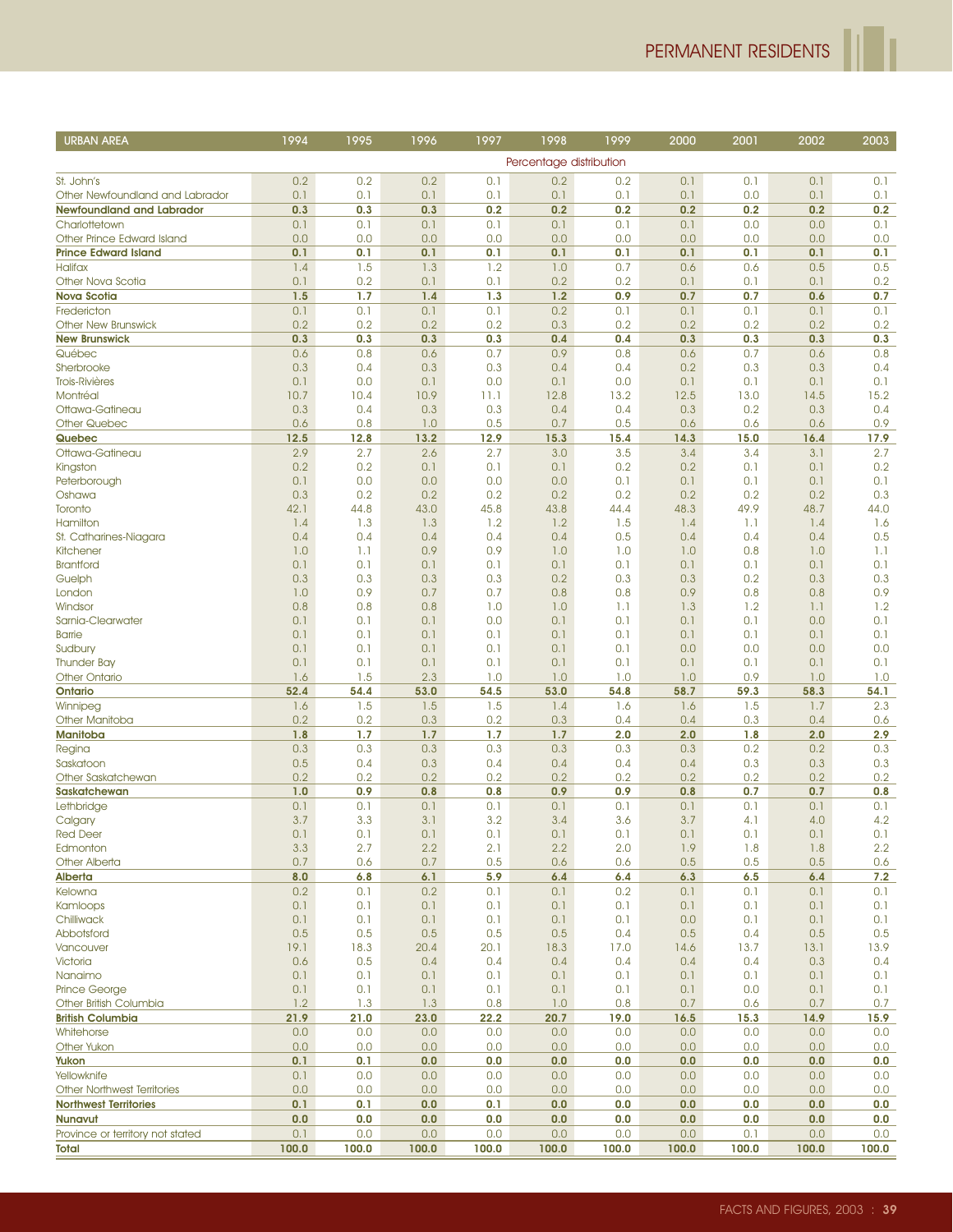## CANADA – PERMANENT RESIDENTS BY PROVINCIAL/TERRITORIAL REGION AND CATEGORY

| <b>CATEGORY</b>                        | 1994           | 1995           | 1996                  | 1997                     | 1998           | 1999           | 2000           | 2001           | 2002           | 2003           |
|----------------------------------------|----------------|----------------|-----------------------|--------------------------|----------------|----------------|----------------|----------------|----------------|----------------|
|                                        |                |                |                       |                          | Number         |                |                |                |                |                |
| Family class                           | 403            | 306            | 307                   | 285                      | 235            | 334            | 317            | 443            | 418            | 497            |
| Economic immigrants                    | 2,882          | 3,054          | 2,675                 | 2,340                    | 1,575          | 1,014          | 1,020          | 993            | 771            | 734            |
| <b>Refugees</b>                        | 173            | 223            | 232                   | 211                      | 238            | 258            | 269            | 267            | 225            | 195            |
| Other immigrants                       | 11             | $\Omega$       | $\overline{7}$        | 3                        |                | 0              | $\overline{0}$ | 2              | $\overline{4}$ | 50             |
| <b>Nova Scotia</b>                     | 3,469          | 3,583          | 3,221                 | 2,839                    | 2,049          | 1,606          | 1,606          | 1,705          | 1,418          | 1,476          |
| Family class                           | 375            | 309            | 297                   | 229                      | 242            | 274            | 275            | 315            | 306            | 334            |
| Economic immigrants                    | 532            | 626            | 716                   | 644                      | 681            | 583            | 578            | 585            | 575            | 487            |
| <b>Refugees</b>                        | 418            | 449            | 433                   | 345                      | 329            | 363            | 514            | 437            | 345            | 314            |
| Other immigrants                       | 29             | $\overline{2}$ | 12                    | 7                        | 11             | $\overline{2}$ | ı.             | $\mathbf{0}$   | 1              | 44             |
| Other Atlantic provinces*              | 1,354          | 1,386          | 1,458                 | 1,225                    | 1,263          | 1,222          | 1,368          | 1,337          | 1,227          | 1,179          |
| <b>Family class</b>                    | 12,120         | 9,709          | 9,235                 | 8,160                    | 6,917          | 7,564          | 7,979          | 8,487          | 7,929          | 8,853          |
| Economic immigrants                    | 11,422         | 11,362         | 11,089                | 11,434                   | 13,052         | 14,034         | 16,362         | 21,923         | 23,185         | 23,561         |
| <b>Refugees</b>                        | 4,453          | 6,122          | 8,904                 | 7,674                    | 6,212          | 7,332          | 8,052          | 7,146          | 6,445          | 6,177          |
| Other immigrants                       | 60             | 23             | 577                   | 666                      | 440            | 246            | 112            | 27             | 16             | 960            |
| Category not stated                    | $\mathbf{1}$   | $\mathbf 0$    | $\mathbf{1}$          | $\mathbf{0}$             | $\overline{0}$ | $\mathbf 0$    | $\overline{0}$ | $\mathbf{1}$   | $\overline{0}$ | $\overline{0}$ |
| Quebec                                 | 28,056         | 27,216         | 29,806                | 27,934                   | 26,621         | 29,176         | 32,505         | 37,584         | 37,575         | 39,551         |
| Family class                           | 53,529         | 44,646         | 38,048                | 32,690                   | 27,232         | 30,391         | 35,012         | 39,091         | 38,387         | 39,704         |
| Economic immigrants                    | 50,141         | 54,151         | 65,251                | 71,070                   | 51,782         | 61,143         | 83,086         | 95,100         | 82,500         | 63,193         |
| Refugees                               | 11,104         | 16,687         | 14,054                | 11,747                   | 11,568         | 11,971         | 15,131         | 14,242         | 12,615         | 13,743         |
| Other immigrants                       | 2,763          | 420            | 2,366                 | 2,206                    | 1,766          | 644            | 272            | 149            | 99             | 3,100          |
| Category not stated                    | $\overline{0}$ | $\overline{0}$ | $\mathbf 0$           | 0                        | $\circ$        | $\mathbf{I}$   | $\overline{0}$ | $\overline{0}$ | $\overline{0}$ | -1             |
| Ontario                                | 117,537        | 115,904        | 119,719               | 117,713                  | 92,348         | 104,150        | 133,501        | 148,582        | 133,601        | 119,741        |
| Family class                           | 1,752          | 1,353          | 1,188                 | 1,126                    | 947            | 1,029          | 1,067          | 1,100          | 951            | 1,119          |
| Economic immigrants                    | 1,712          | 1,581          | 2,053                 | 1,960                    | 1,397          | 1,915          | 2,548          | 2,338          | 2,688          | 4,072          |
| <b>Refugees</b>                        | 582            | 665            | 684                   | 620                      | 653            | 778            | 1,022          | 1,160          | 974            | 1,235          |
| Other immigrants                       | 88             | 5              | $\overline{2}$        | $\overline{4}$           | $\overline{4}$ |                | $\mathbf{1}$   | $\overline{0}$ |                | 66             |
| <b>Manitoba</b>                        | 4,134          | 3,604          | 3,927                 | 3,710                    | 3,001          | 3,723          | 4,638          | 4,598          | 4,614          | 6,492          |
| Family class                           | 654            | 452            | 432                   | 408                      | 394            | 453            | 412            | 403            | 407            | 468            |
| Economic immigrants                    | 1,027          | 916            | 836                   | 773                      | 654            | 767            | 824            | 712            | 658            | 675            |
| <b>Refugees</b>                        | 515            | 575            | 546<br>$\overline{2}$ | 553                      | 524            | 509<br>0       | 649            | 588<br>0       | 602            | 502            |
| Other immigrants                       | 62             | 4              |                       |                          | $\overline{0}$ |                | $\overline{0}$ |                | $\overline{2}$ | 25             |
| Saskatchewan<br>Family class           | 2,258<br>7,558 | 1,947<br>5,190 | 1,816<br>4,465        | 1,735<br>4,076           | 1,572<br>3,780 | 1,729<br>4,180 | 1,885<br>4,481 | 1,703<br>4,965 | 1,669<br>4,954 | 1,670<br>5,734 |
|                                        | 8,189          | 7,687          | 8,064                 | 7,577                    | 6,115          | 6,595          | 8,006          | 9,560          | 7,991          | 7,823          |
| Economic immigrants<br><b>Refugees</b> | 1,627          | 1,452          | 1,341                 | 1,160                    | 1,275          | 1,288          | 1,873          | 1,874          | 1,790          | 1,978          |
| Other immigrants                       | 622            | 26             | 13                    | 23                       | 19             | 23             | 6              | $\overline{0}$ | 13             | 295            |
| <b>Alberta</b>                         | 17,996         | 14,355         | 13,883                | 12,836                   | 11,189         | 12,086         | 14,366         | 16,399         | 14,748         | 15,830         |
| Family class                           | 17,516         | 15,317         | 14,282                | 12,912                   | 11,085         | 10,993         | 10,977         | 11,787         | 11,886         | 12,325         |
| Economic immigrants                    | 26,236         | 27,119         | 34,583                | 32,453                   | 22,564         | 23,116         | 23,800         | 24,405         | 20,027         | 20,443         |
| <b>Refugees</b>                        | 1,544          | 1,871          | 2,276                 | 1,996                    | 2,041          | 1,896          | 2,577          | 2,201          | 2,112          | 1,826          |
| Other immigrants                       | 3,819          | 279            | 878                   | 482                      | 306            | 111            | 68             | 27             | 28             | 634            |
| Category not stated                    | $\overline{0}$ | $\mathbf{O}$   | $\overline{0}$        | 0                        | $\circ$        | 0              | $\mathbf{1}$   | $\overline{0}$ | $\overline{0}$ | $\overline{0}$ |
| <b>British Columbia</b>                | 49,115         | 44,586         | 52,019                | 47,843                   | 35,996         | 36,116         | 37,423         | 38,420         | 34,053         | 35.228         |
| Family class                           | 189            | 86             | 99                    | 92                       | 60             | 57             | 93             | 79             | 53             | 91             |
| Economic immigrants                    | 87             | 115            | 82                    | 87                       | 65             | 89             | 60             | 90             | 56             | 60             |
| <b>Refugees</b>                        |                |                | 5                     | à.                       |                |                |                |                | 13             |                |
| Other immigrants                       |                |                | $\overline{7}$        | $\overline{\phantom{a}}$ |                |                |                |                | $\overline{0}$ |                |
| Territories**                          | 278            | 211            | 193                   | 188                      | 126            | 150            | 154            | 170            | 122            | 160            |
| Family class                           | 94,096         | 77,368         | 68,353                | 59,978                   | 50,892         | 55,275         | 60,613         | 66,670         | 65,291         | 69,125         |
| Economic immigrants                    | 102,228        | 106,611        | 125,349               | 128,338                  | 97,885         | 109,256        | 136,284        | 155,706        | 138,451        | 121,048        |
| <b>Refugees</b>                        | 20,418         | 28,052         | 28,475                | 24,307                   | 22,841         | 24,395         | 30,088         | 27,916         | 25,121         | 25,977         |
| Other immigrants                       | 7,454          | 761            | 3,864                 | 3,400                    | 2,547          | 1,031          | 460            | 205            | 164            | 5,176          |
| Category not stated                    | -1             | $\circ$        | -1                    | 0                        | $\mathbf{0}$   |                | -1             | -1             | 0              |                |
| Province or territory not stated       | 202            | 74             | 30                    | 16                       | 31             | 5              | 13             | 118            | 9              | 25             |
| Total                                  | 224,399        | 212,866        | 226,072               | 216,039                  | 174,196        | 189,963        | 227,459        | 250,616        | 229,036        | 221,352        |

\* Newfoundland and Labrador, Prince Edward Island and New Brunswick

\*\* Yukon, Northwest Territories and Nunavut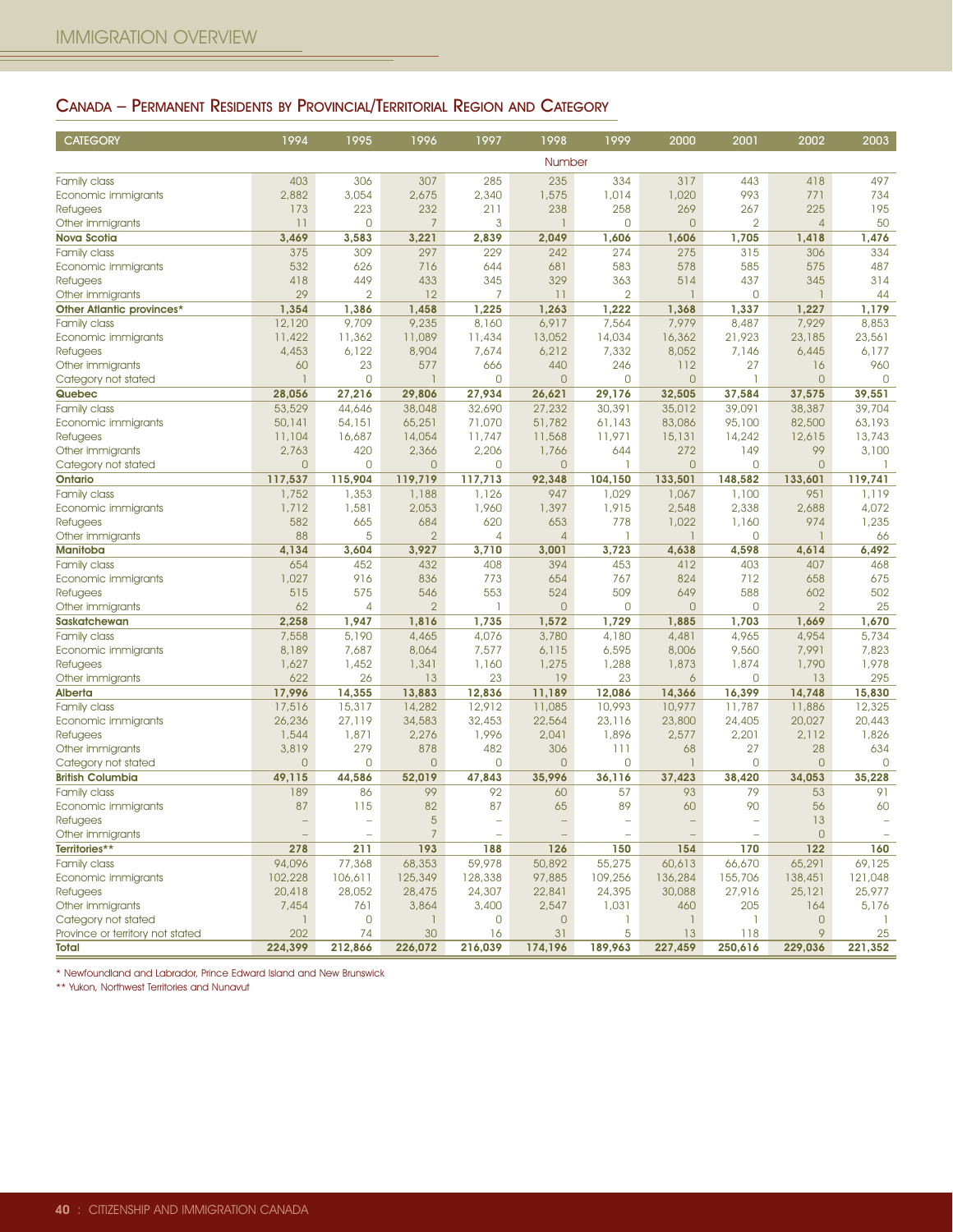| Percentage distribution<br>11.6<br>8.5<br>9.5<br>10.0<br>11.5<br>20.8<br>19.7<br>26.0<br>29.5<br>33.7<br><b>Family class</b><br>83.1<br>85.2<br>83.0<br>82.4<br>76.9<br>63.1<br>63.5<br>58.2<br>54.4<br>49.7<br>Economic immigrants<br>5.0<br>6.2<br>7.2<br>7.4<br>11.6<br>16.1<br>15.7<br>15.9<br>13.2<br><b>Refugees</b><br>16.7<br>0.3<br>0.0<br>0.2<br>0.1<br>0.0<br>0.0<br>0.0<br>0.1<br>0.3<br>3.4<br>Other immigrants<br>100.0<br>100.0<br>100.0<br>100.0<br>100.0<br>100.0<br>100.0<br>100.0<br>100.0<br><b>Nova Scotia</b><br>100.0<br>27.7<br>22.3<br>19.2<br>23.6<br>28.3<br>20.4<br>18.7<br>22.4<br>20.1<br>24.9<br><b>Family class</b><br>41.3<br>39.3<br>45.2<br>49.1<br>52.6<br>53.9<br>47.7<br>42.3<br>43.8<br>46.9<br>Economic immigrants<br>30.9<br>32.4<br>29.7<br>28.2<br>29.7<br>37.6<br>32.7<br>28.1<br>26.6<br>26.0<br><b>Refugees</b><br>2.1<br>0.1<br>0.0<br>0.8<br>0.6<br>0.9<br>0.2<br>0.1<br>0.1<br>3.7<br>Other immigrants<br>100.0<br>100.0<br>100.0<br>100.0<br>100.0<br>100.0<br>100.0<br>100.0<br>100.0<br>100.0<br>Other Atlantic provinces*<br>43.2<br>35.7<br>31.0<br>29.2<br>26.0<br>25.9<br>24.5<br>22.6<br>21.1<br>22.4<br><b>Family class</b><br>40.7<br>41.7<br>37.2<br>40.9<br>49.0<br>48.1<br>50.3<br>58.3<br>61.7<br>59.6<br>Economic immigrants<br>15.9<br>22.5<br>29.9<br>27.5<br>23.3<br>25.1<br>24.8<br>19.0<br>17.2<br>15.6<br><b>Refugees</b><br>0.2<br>0.1<br>1.9<br>2.4<br>0.8<br>0.1<br>0.0<br>2.4<br>Other immigrants<br>1.7<br>0.3<br>0.0<br>0.0<br>0.0<br>0.0<br>0.0<br>0.0<br>0.0<br>0.0<br>0.0<br>0.0<br>Category not stated<br>100.0<br>100.0<br>100.0<br>100.0<br>100.0<br>100.0<br>100.0<br>100.0<br>100.0<br>100.0<br>Quebec<br>45.5<br>38.5<br>31.8<br>27.8<br>29.5<br>29.2<br>26.2<br>28.7<br>33.2<br>26.3<br><b>Family class</b><br>42.7<br>46.7<br>54.5<br>60.4<br>56.1<br>58.7<br>62.2<br>64.0<br>61.8<br>52.8<br>Economic immigrants<br>9.4<br>9.4<br>14.4<br>11.7<br>10.0<br>12.5<br>11.3<br>9.6<br>11.5<br>11.5<br><b>Refugees</b><br>2.6<br>2.4<br>0.4<br>2.0<br>1.9<br>1.9<br>0.6<br>0.2<br>0.1<br>0.1<br>Other immigrants<br>0.0<br>0.0<br>0.0<br>0.0<br>0.0<br>0.0<br>0.0<br>0.0<br>0.0<br>0.0<br>Category not stated<br>100.0<br>100.0<br>100.0<br>100.0<br>100.0<br>100.0<br>100.0<br>100.0<br>100.0<br>100.0<br><b>Ontario</b><br>42.4<br>37.5<br>30.3<br>30.4<br>31.6<br>27.6<br>23.0<br>23.9<br>20.6<br>17.2<br><b>Family class</b><br>41.4<br>43.9<br>52.3<br>52.8<br>51.4<br>54.9<br>50.8<br>58.3<br>62.7<br>Economic immigrants<br>46.6<br>18.5<br>21.8<br>20.9<br>22.0<br>25.2<br>19.0<br>14.1<br>17.4<br>16.7<br>21.1<br><b>Refugees</b><br>2.1<br>0.1<br>0.1<br>0.0<br>0.0<br>0.0<br>1.0<br>0.1<br>0.1<br>0.0<br>Other immigrants<br>100.0<br>100.0<br>100.0<br>100.0<br>100.0<br>100.0<br>100.0<br>100.0<br>100.0<br>100.0<br><b>Manitoba</b><br>29.0<br>23.2<br>28.0<br>23.8<br>23.5<br>25.1<br>26.2<br>21.9<br>23.7<br>24.4<br><b>Family class</b><br>40.4<br>45.5<br>47.0<br>46.0<br>44.6<br>41.6<br>44.4<br>43.7<br>41.8<br>39.4<br>Economic immigrants<br>29.5<br>31.9<br>29.4<br>30.1<br>22.8<br>30.1<br>33.3<br>34.4<br>34.5<br>36.1<br><b>Refugees</b><br>2.7<br>0.2<br>0.1<br>0.1<br>0.0<br>1.5<br>0.0<br>0.0<br>0.0<br>0.1<br>Other immigrants<br>100.0<br>100.0<br>100.0<br>100.0<br>100.0<br>100.0<br>100.0<br>100.0<br>100.0<br>100.0<br><b>Saskatchewan</b><br>33.6<br>36.2<br>42.0<br>36.2<br>32.2<br>31.8<br>33.8<br>34.6<br>31.2<br>30.3<br><b>Family class</b><br>45.5<br>53.5<br>58.1<br>59.0<br>54.7<br>54.6<br>55.7<br>58.3<br>54.2<br>49.4<br>Economic immigrants<br>9.0<br>10.1<br>9.7<br>9.0<br>10.7<br>11.4<br>12.1<br>12.5<br>11.4<br>13.0<br><b>Refugees</b><br>3.5<br>0.2<br>0.2<br>0.2<br>0.2<br>0.0<br>0.0<br>0.1<br>1.9<br>0.1<br>Other immigrants<br>100.0<br>100.0<br>100.0<br>100.0<br>100.0<br>100.0<br>100.0<br>100.0<br>100.0<br>100.0<br><b>Alberta</b><br>35.7<br>27.5<br>30.8<br>29.3<br>30.7<br>34.9<br>35.0<br>34.4<br>27.0<br>30.4<br><b>Family class</b><br>53.4<br>60.8<br>66.5<br>67.8<br>62.7<br>64.0<br>63.5<br>58.8<br>58.0<br>Economic immigrants<br>63.6<br>3.1<br>4.2<br>4.4<br>4.2<br>5.7<br>5.2<br>6.9<br>5.7<br>6.2<br>5.2<br><b>Refugees</b><br>7.8<br>0.6<br>1.0<br>0.9<br>0.3<br>0.1<br>0.1<br>1.8<br>1.7<br>0.2<br>Other immigrants<br>0.0<br>0.0<br>0.0<br>0.0<br>0.0<br>0.0<br>0.0<br>0.0<br>0.0<br>0.0<br>Category not stated<br>100.0<br>100.0<br>100.0<br>100.0<br>100.0<br>100.0<br>100.0<br>100.0<br>100.0<br>100.0<br><b>British Columbia</b><br>68.0<br>40.8<br>51.3<br>48.9<br>47.6<br>38.0<br>46.5<br>43.4<br>56.9<br><b>Family class</b><br>60.4<br>31.3<br>54.5<br>42.5<br>46.3<br>59.3<br>39.0<br>52.9<br>45.9<br>37.5<br>Economic immigrants<br>51.6<br>2.6<br>10.7<br><b>Refugees</b><br>÷,<br>$\overline{\phantom{a}}$<br>L,<br>۰<br>Other immigrants<br>3.6<br>$\overline{\phantom{a}}$<br>$\equiv$<br>$\equiv$<br>0.0<br>$\overline{\phantom{a}}$<br>$\overline{\phantom{a}}$<br>$\overline{\phantom{a}}$<br>$\overline{\phantom{a}}$<br>$\sim$<br>Territories**<br>100.0<br>100.0<br>100.0<br>100.0<br>100.0<br>100.0<br>100.0<br>100.0<br>100.0<br>100.0<br>31.2<br>41.9<br>36.3<br>30.2<br>27.8<br>29.2<br>29.1<br>26.6<br>28.5<br>Family class<br>26.6<br>Economic immigrants<br>45.6<br>50.1<br>55.4<br>59.4<br>56.2<br>57.5<br>59.9<br>62.1<br>54.7<br>60.4<br>11.7<br>9.1<br>13.2<br>12.6<br>11.3<br>12.8<br>13.2<br>11.1<br>Refugees<br>13.1<br>11.0<br>Other immigrants<br>3.3<br>0.4<br>1.7<br>1.6<br>1.5<br>0.5<br>0.2<br>0.1<br>0.1<br>2.3<br>Category not stated<br>0.0<br>0.0<br>0.0<br>0.0<br>0.0<br>0.0<br>0.0<br>0.0<br>0.0<br>0.0<br>Province or territory not stated<br>0.1<br>0.0<br>0.0<br>0.0<br>0.0<br>0.0<br>0.0<br>0.0<br>0.0<br>0.0<br>Total<br>100.0<br>100.0<br>100.0<br>100.0<br>100.0<br>100.0<br>100.0<br>100.0<br>100.0<br>100.0 | <b>CATEGORY</b> | 1994 | 1995 | 1996 | 1997 | 1998 | 1999 | 2000 | 2001 | 2002 | 2003 |
|--------------------------------------------------------------------------------------------------------------------------------------------------------------------------------------------------------------------------------------------------------------------------------------------------------------------------------------------------------------------------------------------------------------------------------------------------------------------------------------------------------------------------------------------------------------------------------------------------------------------------------------------------------------------------------------------------------------------------------------------------------------------------------------------------------------------------------------------------------------------------------------------------------------------------------------------------------------------------------------------------------------------------------------------------------------------------------------------------------------------------------------------------------------------------------------------------------------------------------------------------------------------------------------------------------------------------------------------------------------------------------------------------------------------------------------------------------------------------------------------------------------------------------------------------------------------------------------------------------------------------------------------------------------------------------------------------------------------------------------------------------------------------------------------------------------------------------------------------------------------------------------------------------------------------------------------------------------------------------------------------------------------------------------------------------------------------------------------------------------------------------------------------------------------------------------------------------------------------------------------------------------------------------------------------------------------------------------------------------------------------------------------------------------------------------------------------------------------------------------------------------------------------------------------------------------------------------------------------------------------------------------------------------------------------------------------------------------------------------------------------------------------------------------------------------------------------------------------------------------------------------------------------------------------------------------------------------------------------------------------------------------------------------------------------------------------------------------------------------------------------------------------------------------------------------------------------------------------------------------------------------------------------------------------------------------------------------------------------------------------------------------------------------------------------------------------------------------------------------------------------------------------------------------------------------------------------------------------------------------------------------------------------------------------------------------------------------------------------------------------------------------------------------------------------------------------------------------------------------------------------------------------------------------------------------------------------------------------------------------------------------------------------------------------------------------------------------------------------------------------------------------------------------------------------------------------------------------------------------------------------------------------------------------------------------------------------------------------------------------------------------------------------------------------------------------------------------------------------------------------------------------------------------------------------------------------------------------------------------------------------------------------------------------------------------------------------------------------------------------------------------------------------------------------------------------------------------------------------------------------------------------------------------------------------------------------------------------------------------------------------------------------------------------------------------------------------------------------------------------------------------------------------------------------------------------------------------------------------------------------------------------------------------------------------------------------------------------------------------------------------------------------------------------------------------------------------------------------------------------------------------------------------------------------------------------------------------------------------------------------------------------------------------------------------------------------------------------------------------------------------------------------------------------------------------------------------------------|-----------------|------|------|------|------|------|------|------|------|------|------|
|                                                                                                                                                                                                                                                                                                                                                                                                                                                                                                                                                                                                                                                                                                                                                                                                                                                                                                                                                                                                                                                                                                                                                                                                                                                                                                                                                                                                                                                                                                                                                                                                                                                                                                                                                                                                                                                                                                                                                                                                                                                                                                                                                                                                                                                                                                                                                                                                                                                                                                                                                                                                                                                                                                                                                                                                                                                                                                                                                                                                                                                                                                                                                                                                                                                                                                                                                                                                                                                                                                                                                                                                                                                                                                                                                                                                                                                                                                                                                                                                                                                                                                                                                                                                                                                                                                                                                                                                                                                                                                                                                                                                                                                                                                                                                                                                                                                                                                                                                                                                                                                                                                                                                                                                                                                                                                                                                                                                                                                                                                                                                                                                                                                                                                                                                                                                                                      |                 |      |      |      |      |      |      |      |      |      |      |
|                                                                                                                                                                                                                                                                                                                                                                                                                                                                                                                                                                                                                                                                                                                                                                                                                                                                                                                                                                                                                                                                                                                                                                                                                                                                                                                                                                                                                                                                                                                                                                                                                                                                                                                                                                                                                                                                                                                                                                                                                                                                                                                                                                                                                                                                                                                                                                                                                                                                                                                                                                                                                                                                                                                                                                                                                                                                                                                                                                                                                                                                                                                                                                                                                                                                                                                                                                                                                                                                                                                                                                                                                                                                                                                                                                                                                                                                                                                                                                                                                                                                                                                                                                                                                                                                                                                                                                                                                                                                                                                                                                                                                                                                                                                                                                                                                                                                                                                                                                                                                                                                                                                                                                                                                                                                                                                                                                                                                                                                                                                                                                                                                                                                                                                                                                                                                                      |                 |      |      |      |      |      |      |      |      |      |      |
|                                                                                                                                                                                                                                                                                                                                                                                                                                                                                                                                                                                                                                                                                                                                                                                                                                                                                                                                                                                                                                                                                                                                                                                                                                                                                                                                                                                                                                                                                                                                                                                                                                                                                                                                                                                                                                                                                                                                                                                                                                                                                                                                                                                                                                                                                                                                                                                                                                                                                                                                                                                                                                                                                                                                                                                                                                                                                                                                                                                                                                                                                                                                                                                                                                                                                                                                                                                                                                                                                                                                                                                                                                                                                                                                                                                                                                                                                                                                                                                                                                                                                                                                                                                                                                                                                                                                                                                                                                                                                                                                                                                                                                                                                                                                                                                                                                                                                                                                                                                                                                                                                                                                                                                                                                                                                                                                                                                                                                                                                                                                                                                                                                                                                                                                                                                                                                      |                 |      |      |      |      |      |      |      |      |      |      |
|                                                                                                                                                                                                                                                                                                                                                                                                                                                                                                                                                                                                                                                                                                                                                                                                                                                                                                                                                                                                                                                                                                                                                                                                                                                                                                                                                                                                                                                                                                                                                                                                                                                                                                                                                                                                                                                                                                                                                                                                                                                                                                                                                                                                                                                                                                                                                                                                                                                                                                                                                                                                                                                                                                                                                                                                                                                                                                                                                                                                                                                                                                                                                                                                                                                                                                                                                                                                                                                                                                                                                                                                                                                                                                                                                                                                                                                                                                                                                                                                                                                                                                                                                                                                                                                                                                                                                                                                                                                                                                                                                                                                                                                                                                                                                                                                                                                                                                                                                                                                                                                                                                                                                                                                                                                                                                                                                                                                                                                                                                                                                                                                                                                                                                                                                                                                                                      |                 |      |      |      |      |      |      |      |      |      |      |
|                                                                                                                                                                                                                                                                                                                                                                                                                                                                                                                                                                                                                                                                                                                                                                                                                                                                                                                                                                                                                                                                                                                                                                                                                                                                                                                                                                                                                                                                                                                                                                                                                                                                                                                                                                                                                                                                                                                                                                                                                                                                                                                                                                                                                                                                                                                                                                                                                                                                                                                                                                                                                                                                                                                                                                                                                                                                                                                                                                                                                                                                                                                                                                                                                                                                                                                                                                                                                                                                                                                                                                                                                                                                                                                                                                                                                                                                                                                                                                                                                                                                                                                                                                                                                                                                                                                                                                                                                                                                                                                                                                                                                                                                                                                                                                                                                                                                                                                                                                                                                                                                                                                                                                                                                                                                                                                                                                                                                                                                                                                                                                                                                                                                                                                                                                                                                                      |                 |      |      |      |      |      |      |      |      |      |      |
|                                                                                                                                                                                                                                                                                                                                                                                                                                                                                                                                                                                                                                                                                                                                                                                                                                                                                                                                                                                                                                                                                                                                                                                                                                                                                                                                                                                                                                                                                                                                                                                                                                                                                                                                                                                                                                                                                                                                                                                                                                                                                                                                                                                                                                                                                                                                                                                                                                                                                                                                                                                                                                                                                                                                                                                                                                                                                                                                                                                                                                                                                                                                                                                                                                                                                                                                                                                                                                                                                                                                                                                                                                                                                                                                                                                                                                                                                                                                                                                                                                                                                                                                                                                                                                                                                                                                                                                                                                                                                                                                                                                                                                                                                                                                                                                                                                                                                                                                                                                                                                                                                                                                                                                                                                                                                                                                                                                                                                                                                                                                                                                                                                                                                                                                                                                                                                      |                 |      |      |      |      |      |      |      |      |      |      |
|                                                                                                                                                                                                                                                                                                                                                                                                                                                                                                                                                                                                                                                                                                                                                                                                                                                                                                                                                                                                                                                                                                                                                                                                                                                                                                                                                                                                                                                                                                                                                                                                                                                                                                                                                                                                                                                                                                                                                                                                                                                                                                                                                                                                                                                                                                                                                                                                                                                                                                                                                                                                                                                                                                                                                                                                                                                                                                                                                                                                                                                                                                                                                                                                                                                                                                                                                                                                                                                                                                                                                                                                                                                                                                                                                                                                                                                                                                                                                                                                                                                                                                                                                                                                                                                                                                                                                                                                                                                                                                                                                                                                                                                                                                                                                                                                                                                                                                                                                                                                                                                                                                                                                                                                                                                                                                                                                                                                                                                                                                                                                                                                                                                                                                                                                                                                                                      |                 |      |      |      |      |      |      |      |      |      |      |
|                                                                                                                                                                                                                                                                                                                                                                                                                                                                                                                                                                                                                                                                                                                                                                                                                                                                                                                                                                                                                                                                                                                                                                                                                                                                                                                                                                                                                                                                                                                                                                                                                                                                                                                                                                                                                                                                                                                                                                                                                                                                                                                                                                                                                                                                                                                                                                                                                                                                                                                                                                                                                                                                                                                                                                                                                                                                                                                                                                                                                                                                                                                                                                                                                                                                                                                                                                                                                                                                                                                                                                                                                                                                                                                                                                                                                                                                                                                                                                                                                                                                                                                                                                                                                                                                                                                                                                                                                                                                                                                                                                                                                                                                                                                                                                                                                                                                                                                                                                                                                                                                                                                                                                                                                                                                                                                                                                                                                                                                                                                                                                                                                                                                                                                                                                                                                                      |                 |      |      |      |      |      |      |      |      |      |      |
|                                                                                                                                                                                                                                                                                                                                                                                                                                                                                                                                                                                                                                                                                                                                                                                                                                                                                                                                                                                                                                                                                                                                                                                                                                                                                                                                                                                                                                                                                                                                                                                                                                                                                                                                                                                                                                                                                                                                                                                                                                                                                                                                                                                                                                                                                                                                                                                                                                                                                                                                                                                                                                                                                                                                                                                                                                                                                                                                                                                                                                                                                                                                                                                                                                                                                                                                                                                                                                                                                                                                                                                                                                                                                                                                                                                                                                                                                                                                                                                                                                                                                                                                                                                                                                                                                                                                                                                                                                                                                                                                                                                                                                                                                                                                                                                                                                                                                                                                                                                                                                                                                                                                                                                                                                                                                                                                                                                                                                                                                                                                                                                                                                                                                                                                                                                                                                      |                 |      |      |      |      |      |      |      |      |      |      |
|                                                                                                                                                                                                                                                                                                                                                                                                                                                                                                                                                                                                                                                                                                                                                                                                                                                                                                                                                                                                                                                                                                                                                                                                                                                                                                                                                                                                                                                                                                                                                                                                                                                                                                                                                                                                                                                                                                                                                                                                                                                                                                                                                                                                                                                                                                                                                                                                                                                                                                                                                                                                                                                                                                                                                                                                                                                                                                                                                                                                                                                                                                                                                                                                                                                                                                                                                                                                                                                                                                                                                                                                                                                                                                                                                                                                                                                                                                                                                                                                                                                                                                                                                                                                                                                                                                                                                                                                                                                                                                                                                                                                                                                                                                                                                                                                                                                                                                                                                                                                                                                                                                                                                                                                                                                                                                                                                                                                                                                                                                                                                                                                                                                                                                                                                                                                                                      |                 |      |      |      |      |      |      |      |      |      |      |
|                                                                                                                                                                                                                                                                                                                                                                                                                                                                                                                                                                                                                                                                                                                                                                                                                                                                                                                                                                                                                                                                                                                                                                                                                                                                                                                                                                                                                                                                                                                                                                                                                                                                                                                                                                                                                                                                                                                                                                                                                                                                                                                                                                                                                                                                                                                                                                                                                                                                                                                                                                                                                                                                                                                                                                                                                                                                                                                                                                                                                                                                                                                                                                                                                                                                                                                                                                                                                                                                                                                                                                                                                                                                                                                                                                                                                                                                                                                                                                                                                                                                                                                                                                                                                                                                                                                                                                                                                                                                                                                                                                                                                                                                                                                                                                                                                                                                                                                                                                                                                                                                                                                                                                                                                                                                                                                                                                                                                                                                                                                                                                                                                                                                                                                                                                                                                                      |                 |      |      |      |      |      |      |      |      |      |      |
|                                                                                                                                                                                                                                                                                                                                                                                                                                                                                                                                                                                                                                                                                                                                                                                                                                                                                                                                                                                                                                                                                                                                                                                                                                                                                                                                                                                                                                                                                                                                                                                                                                                                                                                                                                                                                                                                                                                                                                                                                                                                                                                                                                                                                                                                                                                                                                                                                                                                                                                                                                                                                                                                                                                                                                                                                                                                                                                                                                                                                                                                                                                                                                                                                                                                                                                                                                                                                                                                                                                                                                                                                                                                                                                                                                                                                                                                                                                                                                                                                                                                                                                                                                                                                                                                                                                                                                                                                                                                                                                                                                                                                                                                                                                                                                                                                                                                                                                                                                                                                                                                                                                                                                                                                                                                                                                                                                                                                                                                                                                                                                                                                                                                                                                                                                                                                                      |                 |      |      |      |      |      |      |      |      |      |      |
|                                                                                                                                                                                                                                                                                                                                                                                                                                                                                                                                                                                                                                                                                                                                                                                                                                                                                                                                                                                                                                                                                                                                                                                                                                                                                                                                                                                                                                                                                                                                                                                                                                                                                                                                                                                                                                                                                                                                                                                                                                                                                                                                                                                                                                                                                                                                                                                                                                                                                                                                                                                                                                                                                                                                                                                                                                                                                                                                                                                                                                                                                                                                                                                                                                                                                                                                                                                                                                                                                                                                                                                                                                                                                                                                                                                                                                                                                                                                                                                                                                                                                                                                                                                                                                                                                                                                                                                                                                                                                                                                                                                                                                                                                                                                                                                                                                                                                                                                                                                                                                                                                                                                                                                                                                                                                                                                                                                                                                                                                                                                                                                                                                                                                                                                                                                                                                      |                 |      |      |      |      |      |      |      |      |      |      |
|                                                                                                                                                                                                                                                                                                                                                                                                                                                                                                                                                                                                                                                                                                                                                                                                                                                                                                                                                                                                                                                                                                                                                                                                                                                                                                                                                                                                                                                                                                                                                                                                                                                                                                                                                                                                                                                                                                                                                                                                                                                                                                                                                                                                                                                                                                                                                                                                                                                                                                                                                                                                                                                                                                                                                                                                                                                                                                                                                                                                                                                                                                                                                                                                                                                                                                                                                                                                                                                                                                                                                                                                                                                                                                                                                                                                                                                                                                                                                                                                                                                                                                                                                                                                                                                                                                                                                                                                                                                                                                                                                                                                                                                                                                                                                                                                                                                                                                                                                                                                                                                                                                                                                                                                                                                                                                                                                                                                                                                                                                                                                                                                                                                                                                                                                                                                                                      |                 |      |      |      |      |      |      |      |      |      |      |
|                                                                                                                                                                                                                                                                                                                                                                                                                                                                                                                                                                                                                                                                                                                                                                                                                                                                                                                                                                                                                                                                                                                                                                                                                                                                                                                                                                                                                                                                                                                                                                                                                                                                                                                                                                                                                                                                                                                                                                                                                                                                                                                                                                                                                                                                                                                                                                                                                                                                                                                                                                                                                                                                                                                                                                                                                                                                                                                                                                                                                                                                                                                                                                                                                                                                                                                                                                                                                                                                                                                                                                                                                                                                                                                                                                                                                                                                                                                                                                                                                                                                                                                                                                                                                                                                                                                                                                                                                                                                                                                                                                                                                                                                                                                                                                                                                                                                                                                                                                                                                                                                                                                                                                                                                                                                                                                                                                                                                                                                                                                                                                                                                                                                                                                                                                                                                                      |                 |      |      |      |      |      |      |      |      |      |      |
|                                                                                                                                                                                                                                                                                                                                                                                                                                                                                                                                                                                                                                                                                                                                                                                                                                                                                                                                                                                                                                                                                                                                                                                                                                                                                                                                                                                                                                                                                                                                                                                                                                                                                                                                                                                                                                                                                                                                                                                                                                                                                                                                                                                                                                                                                                                                                                                                                                                                                                                                                                                                                                                                                                                                                                                                                                                                                                                                                                                                                                                                                                                                                                                                                                                                                                                                                                                                                                                                                                                                                                                                                                                                                                                                                                                                                                                                                                                                                                                                                                                                                                                                                                                                                                                                                                                                                                                                                                                                                                                                                                                                                                                                                                                                                                                                                                                                                                                                                                                                                                                                                                                                                                                                                                                                                                                                                                                                                                                                                                                                                                                                                                                                                                                                                                                                                                      |                 |      |      |      |      |      |      |      |      |      |      |
|                                                                                                                                                                                                                                                                                                                                                                                                                                                                                                                                                                                                                                                                                                                                                                                                                                                                                                                                                                                                                                                                                                                                                                                                                                                                                                                                                                                                                                                                                                                                                                                                                                                                                                                                                                                                                                                                                                                                                                                                                                                                                                                                                                                                                                                                                                                                                                                                                                                                                                                                                                                                                                                                                                                                                                                                                                                                                                                                                                                                                                                                                                                                                                                                                                                                                                                                                                                                                                                                                                                                                                                                                                                                                                                                                                                                                                                                                                                                                                                                                                                                                                                                                                                                                                                                                                                                                                                                                                                                                                                                                                                                                                                                                                                                                                                                                                                                                                                                                                                                                                                                                                                                                                                                                                                                                                                                                                                                                                                                                                                                                                                                                                                                                                                                                                                                                                      |                 |      |      |      |      |      |      |      |      |      |      |
|                                                                                                                                                                                                                                                                                                                                                                                                                                                                                                                                                                                                                                                                                                                                                                                                                                                                                                                                                                                                                                                                                                                                                                                                                                                                                                                                                                                                                                                                                                                                                                                                                                                                                                                                                                                                                                                                                                                                                                                                                                                                                                                                                                                                                                                                                                                                                                                                                                                                                                                                                                                                                                                                                                                                                                                                                                                                                                                                                                                                                                                                                                                                                                                                                                                                                                                                                                                                                                                                                                                                                                                                                                                                                                                                                                                                                                                                                                                                                                                                                                                                                                                                                                                                                                                                                                                                                                                                                                                                                                                                                                                                                                                                                                                                                                                                                                                                                                                                                                                                                                                                                                                                                                                                                                                                                                                                                                                                                                                                                                                                                                                                                                                                                                                                                                                                                                      |                 |      |      |      |      |      |      |      |      |      |      |
|                                                                                                                                                                                                                                                                                                                                                                                                                                                                                                                                                                                                                                                                                                                                                                                                                                                                                                                                                                                                                                                                                                                                                                                                                                                                                                                                                                                                                                                                                                                                                                                                                                                                                                                                                                                                                                                                                                                                                                                                                                                                                                                                                                                                                                                                                                                                                                                                                                                                                                                                                                                                                                                                                                                                                                                                                                                                                                                                                                                                                                                                                                                                                                                                                                                                                                                                                                                                                                                                                                                                                                                                                                                                                                                                                                                                                                                                                                                                                                                                                                                                                                                                                                                                                                                                                                                                                                                                                                                                                                                                                                                                                                                                                                                                                                                                                                                                                                                                                                                                                                                                                                                                                                                                                                                                                                                                                                                                                                                                                                                                                                                                                                                                                                                                                                                                                                      |                 |      |      |      |      |      |      |      |      |      |      |
|                                                                                                                                                                                                                                                                                                                                                                                                                                                                                                                                                                                                                                                                                                                                                                                                                                                                                                                                                                                                                                                                                                                                                                                                                                                                                                                                                                                                                                                                                                                                                                                                                                                                                                                                                                                                                                                                                                                                                                                                                                                                                                                                                                                                                                                                                                                                                                                                                                                                                                                                                                                                                                                                                                                                                                                                                                                                                                                                                                                                                                                                                                                                                                                                                                                                                                                                                                                                                                                                                                                                                                                                                                                                                                                                                                                                                                                                                                                                                                                                                                                                                                                                                                                                                                                                                                                                                                                                                                                                                                                                                                                                                                                                                                                                                                                                                                                                                                                                                                                                                                                                                                                                                                                                                                                                                                                                                                                                                                                                                                                                                                                                                                                                                                                                                                                                                                      |                 |      |      |      |      |      |      |      |      |      |      |
|                                                                                                                                                                                                                                                                                                                                                                                                                                                                                                                                                                                                                                                                                                                                                                                                                                                                                                                                                                                                                                                                                                                                                                                                                                                                                                                                                                                                                                                                                                                                                                                                                                                                                                                                                                                                                                                                                                                                                                                                                                                                                                                                                                                                                                                                                                                                                                                                                                                                                                                                                                                                                                                                                                                                                                                                                                                                                                                                                                                                                                                                                                                                                                                                                                                                                                                                                                                                                                                                                                                                                                                                                                                                                                                                                                                                                                                                                                                                                                                                                                                                                                                                                                                                                                                                                                                                                                                                                                                                                                                                                                                                                                                                                                                                                                                                                                                                                                                                                                                                                                                                                                                                                                                                                                                                                                                                                                                                                                                                                                                                                                                                                                                                                                                                                                                                                                      |                 |      |      |      |      |      |      |      |      |      |      |
|                                                                                                                                                                                                                                                                                                                                                                                                                                                                                                                                                                                                                                                                                                                                                                                                                                                                                                                                                                                                                                                                                                                                                                                                                                                                                                                                                                                                                                                                                                                                                                                                                                                                                                                                                                                                                                                                                                                                                                                                                                                                                                                                                                                                                                                                                                                                                                                                                                                                                                                                                                                                                                                                                                                                                                                                                                                                                                                                                                                                                                                                                                                                                                                                                                                                                                                                                                                                                                                                                                                                                                                                                                                                                                                                                                                                                                                                                                                                                                                                                                                                                                                                                                                                                                                                                                                                                                                                                                                                                                                                                                                                                                                                                                                                                                                                                                                                                                                                                                                                                                                                                                                                                                                                                                                                                                                                                                                                                                                                                                                                                                                                                                                                                                                                                                                                                                      |                 |      |      |      |      |      |      |      |      |      |      |
|                                                                                                                                                                                                                                                                                                                                                                                                                                                                                                                                                                                                                                                                                                                                                                                                                                                                                                                                                                                                                                                                                                                                                                                                                                                                                                                                                                                                                                                                                                                                                                                                                                                                                                                                                                                                                                                                                                                                                                                                                                                                                                                                                                                                                                                                                                                                                                                                                                                                                                                                                                                                                                                                                                                                                                                                                                                                                                                                                                                                                                                                                                                                                                                                                                                                                                                                                                                                                                                                                                                                                                                                                                                                                                                                                                                                                                                                                                                                                                                                                                                                                                                                                                                                                                                                                                                                                                                                                                                                                                                                                                                                                                                                                                                                                                                                                                                                                                                                                                                                                                                                                                                                                                                                                                                                                                                                                                                                                                                                                                                                                                                                                                                                                                                                                                                                                                      |                 |      |      |      |      |      |      |      |      |      |      |
|                                                                                                                                                                                                                                                                                                                                                                                                                                                                                                                                                                                                                                                                                                                                                                                                                                                                                                                                                                                                                                                                                                                                                                                                                                                                                                                                                                                                                                                                                                                                                                                                                                                                                                                                                                                                                                                                                                                                                                                                                                                                                                                                                                                                                                                                                                                                                                                                                                                                                                                                                                                                                                                                                                                                                                                                                                                                                                                                                                                                                                                                                                                                                                                                                                                                                                                                                                                                                                                                                                                                                                                                                                                                                                                                                                                                                                                                                                                                                                                                                                                                                                                                                                                                                                                                                                                                                                                                                                                                                                                                                                                                                                                                                                                                                                                                                                                                                                                                                                                                                                                                                                                                                                                                                                                                                                                                                                                                                                                                                                                                                                                                                                                                                                                                                                                                                                      |                 |      |      |      |      |      |      |      |      |      |      |
|                                                                                                                                                                                                                                                                                                                                                                                                                                                                                                                                                                                                                                                                                                                                                                                                                                                                                                                                                                                                                                                                                                                                                                                                                                                                                                                                                                                                                                                                                                                                                                                                                                                                                                                                                                                                                                                                                                                                                                                                                                                                                                                                                                                                                                                                                                                                                                                                                                                                                                                                                                                                                                                                                                                                                                                                                                                                                                                                                                                                                                                                                                                                                                                                                                                                                                                                                                                                                                                                                                                                                                                                                                                                                                                                                                                                                                                                                                                                                                                                                                                                                                                                                                                                                                                                                                                                                                                                                                                                                                                                                                                                                                                                                                                                                                                                                                                                                                                                                                                                                                                                                                                                                                                                                                                                                                                                                                                                                                                                                                                                                                                                                                                                                                                                                                                                                                      |                 |      |      |      |      |      |      |      |      |      |      |
|                                                                                                                                                                                                                                                                                                                                                                                                                                                                                                                                                                                                                                                                                                                                                                                                                                                                                                                                                                                                                                                                                                                                                                                                                                                                                                                                                                                                                                                                                                                                                                                                                                                                                                                                                                                                                                                                                                                                                                                                                                                                                                                                                                                                                                                                                                                                                                                                                                                                                                                                                                                                                                                                                                                                                                                                                                                                                                                                                                                                                                                                                                                                                                                                                                                                                                                                                                                                                                                                                                                                                                                                                                                                                                                                                                                                                                                                                                                                                                                                                                                                                                                                                                                                                                                                                                                                                                                                                                                                                                                                                                                                                                                                                                                                                                                                                                                                                                                                                                                                                                                                                                                                                                                                                                                                                                                                                                                                                                                                                                                                                                                                                                                                                                                                                                                                                                      |                 |      |      |      |      |      |      |      |      |      |      |
|                                                                                                                                                                                                                                                                                                                                                                                                                                                                                                                                                                                                                                                                                                                                                                                                                                                                                                                                                                                                                                                                                                                                                                                                                                                                                                                                                                                                                                                                                                                                                                                                                                                                                                                                                                                                                                                                                                                                                                                                                                                                                                                                                                                                                                                                                                                                                                                                                                                                                                                                                                                                                                                                                                                                                                                                                                                                                                                                                                                                                                                                                                                                                                                                                                                                                                                                                                                                                                                                                                                                                                                                                                                                                                                                                                                                                                                                                                                                                                                                                                                                                                                                                                                                                                                                                                                                                                                                                                                                                                                                                                                                                                                                                                                                                                                                                                                                                                                                                                                                                                                                                                                                                                                                                                                                                                                                                                                                                                                                                                                                                                                                                                                                                                                                                                                                                                      |                 |      |      |      |      |      |      |      |      |      |      |
|                                                                                                                                                                                                                                                                                                                                                                                                                                                                                                                                                                                                                                                                                                                                                                                                                                                                                                                                                                                                                                                                                                                                                                                                                                                                                                                                                                                                                                                                                                                                                                                                                                                                                                                                                                                                                                                                                                                                                                                                                                                                                                                                                                                                                                                                                                                                                                                                                                                                                                                                                                                                                                                                                                                                                                                                                                                                                                                                                                                                                                                                                                                                                                                                                                                                                                                                                                                                                                                                                                                                                                                                                                                                                                                                                                                                                                                                                                                                                                                                                                                                                                                                                                                                                                                                                                                                                                                                                                                                                                                                                                                                                                                                                                                                                                                                                                                                                                                                                                                                                                                                                                                                                                                                                                                                                                                                                                                                                                                                                                                                                                                                                                                                                                                                                                                                                                      |                 |      |      |      |      |      |      |      |      |      |      |
|                                                                                                                                                                                                                                                                                                                                                                                                                                                                                                                                                                                                                                                                                                                                                                                                                                                                                                                                                                                                                                                                                                                                                                                                                                                                                                                                                                                                                                                                                                                                                                                                                                                                                                                                                                                                                                                                                                                                                                                                                                                                                                                                                                                                                                                                                                                                                                                                                                                                                                                                                                                                                                                                                                                                                                                                                                                                                                                                                                                                                                                                                                                                                                                                                                                                                                                                                                                                                                                                                                                                                                                                                                                                                                                                                                                                                                                                                                                                                                                                                                                                                                                                                                                                                                                                                                                                                                                                                                                                                                                                                                                                                                                                                                                                                                                                                                                                                                                                                                                                                                                                                                                                                                                                                                                                                                                                                                                                                                                                                                                                                                                                                                                                                                                                                                                                                                      |                 |      |      |      |      |      |      |      |      |      |      |
|                                                                                                                                                                                                                                                                                                                                                                                                                                                                                                                                                                                                                                                                                                                                                                                                                                                                                                                                                                                                                                                                                                                                                                                                                                                                                                                                                                                                                                                                                                                                                                                                                                                                                                                                                                                                                                                                                                                                                                                                                                                                                                                                                                                                                                                                                                                                                                                                                                                                                                                                                                                                                                                                                                                                                                                                                                                                                                                                                                                                                                                                                                                                                                                                                                                                                                                                                                                                                                                                                                                                                                                                                                                                                                                                                                                                                                                                                                                                                                                                                                                                                                                                                                                                                                                                                                                                                                                                                                                                                                                                                                                                                                                                                                                                                                                                                                                                                                                                                                                                                                                                                                                                                                                                                                                                                                                                                                                                                                                                                                                                                                                                                                                                                                                                                                                                                                      |                 |      |      |      |      |      |      |      |      |      |      |
|                                                                                                                                                                                                                                                                                                                                                                                                                                                                                                                                                                                                                                                                                                                                                                                                                                                                                                                                                                                                                                                                                                                                                                                                                                                                                                                                                                                                                                                                                                                                                                                                                                                                                                                                                                                                                                                                                                                                                                                                                                                                                                                                                                                                                                                                                                                                                                                                                                                                                                                                                                                                                                                                                                                                                                                                                                                                                                                                                                                                                                                                                                                                                                                                                                                                                                                                                                                                                                                                                                                                                                                                                                                                                                                                                                                                                                                                                                                                                                                                                                                                                                                                                                                                                                                                                                                                                                                                                                                                                                                                                                                                                                                                                                                                                                                                                                                                                                                                                                                                                                                                                                                                                                                                                                                                                                                                                                                                                                                                                                                                                                                                                                                                                                                                                                                                                                      |                 |      |      |      |      |      |      |      |      |      |      |
|                                                                                                                                                                                                                                                                                                                                                                                                                                                                                                                                                                                                                                                                                                                                                                                                                                                                                                                                                                                                                                                                                                                                                                                                                                                                                                                                                                                                                                                                                                                                                                                                                                                                                                                                                                                                                                                                                                                                                                                                                                                                                                                                                                                                                                                                                                                                                                                                                                                                                                                                                                                                                                                                                                                                                                                                                                                                                                                                                                                                                                                                                                                                                                                                                                                                                                                                                                                                                                                                                                                                                                                                                                                                                                                                                                                                                                                                                                                                                                                                                                                                                                                                                                                                                                                                                                                                                                                                                                                                                                                                                                                                                                                                                                                                                                                                                                                                                                                                                                                                                                                                                                                                                                                                                                                                                                                                                                                                                                                                                                                                                                                                                                                                                                                                                                                                                                      |                 |      |      |      |      |      |      |      |      |      |      |
|                                                                                                                                                                                                                                                                                                                                                                                                                                                                                                                                                                                                                                                                                                                                                                                                                                                                                                                                                                                                                                                                                                                                                                                                                                                                                                                                                                                                                                                                                                                                                                                                                                                                                                                                                                                                                                                                                                                                                                                                                                                                                                                                                                                                                                                                                                                                                                                                                                                                                                                                                                                                                                                                                                                                                                                                                                                                                                                                                                                                                                                                                                                                                                                                                                                                                                                                                                                                                                                                                                                                                                                                                                                                                                                                                                                                                                                                                                                                                                                                                                                                                                                                                                                                                                                                                                                                                                                                                                                                                                                                                                                                                                                                                                                                                                                                                                                                                                                                                                                                                                                                                                                                                                                                                                                                                                                                                                                                                                                                                                                                                                                                                                                                                                                                                                                                                                      |                 |      |      |      |      |      |      |      |      |      |      |
|                                                                                                                                                                                                                                                                                                                                                                                                                                                                                                                                                                                                                                                                                                                                                                                                                                                                                                                                                                                                                                                                                                                                                                                                                                                                                                                                                                                                                                                                                                                                                                                                                                                                                                                                                                                                                                                                                                                                                                                                                                                                                                                                                                                                                                                                                                                                                                                                                                                                                                                                                                                                                                                                                                                                                                                                                                                                                                                                                                                                                                                                                                                                                                                                                                                                                                                                                                                                                                                                                                                                                                                                                                                                                                                                                                                                                                                                                                                                                                                                                                                                                                                                                                                                                                                                                                                                                                                                                                                                                                                                                                                                                                                                                                                                                                                                                                                                                                                                                                                                                                                                                                                                                                                                                                                                                                                                                                                                                                                                                                                                                                                                                                                                                                                                                                                                                                      |                 |      |      |      |      |      |      |      |      |      |      |
|                                                                                                                                                                                                                                                                                                                                                                                                                                                                                                                                                                                                                                                                                                                                                                                                                                                                                                                                                                                                                                                                                                                                                                                                                                                                                                                                                                                                                                                                                                                                                                                                                                                                                                                                                                                                                                                                                                                                                                                                                                                                                                                                                                                                                                                                                                                                                                                                                                                                                                                                                                                                                                                                                                                                                                                                                                                                                                                                                                                                                                                                                                                                                                                                                                                                                                                                                                                                                                                                                                                                                                                                                                                                                                                                                                                                                                                                                                                                                                                                                                                                                                                                                                                                                                                                                                                                                                                                                                                                                                                                                                                                                                                                                                                                                                                                                                                                                                                                                                                                                                                                                                                                                                                                                                                                                                                                                                                                                                                                                                                                                                                                                                                                                                                                                                                                                                      |                 |      |      |      |      |      |      |      |      |      |      |
|                                                                                                                                                                                                                                                                                                                                                                                                                                                                                                                                                                                                                                                                                                                                                                                                                                                                                                                                                                                                                                                                                                                                                                                                                                                                                                                                                                                                                                                                                                                                                                                                                                                                                                                                                                                                                                                                                                                                                                                                                                                                                                                                                                                                                                                                                                                                                                                                                                                                                                                                                                                                                                                                                                                                                                                                                                                                                                                                                                                                                                                                                                                                                                                                                                                                                                                                                                                                                                                                                                                                                                                                                                                                                                                                                                                                                                                                                                                                                                                                                                                                                                                                                                                                                                                                                                                                                                                                                                                                                                                                                                                                                                                                                                                                                                                                                                                                                                                                                                                                                                                                                                                                                                                                                                                                                                                                                                                                                                                                                                                                                                                                                                                                                                                                                                                                                                      |                 |      |      |      |      |      |      |      |      |      |      |
|                                                                                                                                                                                                                                                                                                                                                                                                                                                                                                                                                                                                                                                                                                                                                                                                                                                                                                                                                                                                                                                                                                                                                                                                                                                                                                                                                                                                                                                                                                                                                                                                                                                                                                                                                                                                                                                                                                                                                                                                                                                                                                                                                                                                                                                                                                                                                                                                                                                                                                                                                                                                                                                                                                                                                                                                                                                                                                                                                                                                                                                                                                                                                                                                                                                                                                                                                                                                                                                                                                                                                                                                                                                                                                                                                                                                                                                                                                                                                                                                                                                                                                                                                                                                                                                                                                                                                                                                                                                                                                                                                                                                                                                                                                                                                                                                                                                                                                                                                                                                                                                                                                                                                                                                                                                                                                                                                                                                                                                                                                                                                                                                                                                                                                                                                                                                                                      |                 |      |      |      |      |      |      |      |      |      |      |
|                                                                                                                                                                                                                                                                                                                                                                                                                                                                                                                                                                                                                                                                                                                                                                                                                                                                                                                                                                                                                                                                                                                                                                                                                                                                                                                                                                                                                                                                                                                                                                                                                                                                                                                                                                                                                                                                                                                                                                                                                                                                                                                                                                                                                                                                                                                                                                                                                                                                                                                                                                                                                                                                                                                                                                                                                                                                                                                                                                                                                                                                                                                                                                                                                                                                                                                                                                                                                                                                                                                                                                                                                                                                                                                                                                                                                                                                                                                                                                                                                                                                                                                                                                                                                                                                                                                                                                                                                                                                                                                                                                                                                                                                                                                                                                                                                                                                                                                                                                                                                                                                                                                                                                                                                                                                                                                                                                                                                                                                                                                                                                                                                                                                                                                                                                                                                                      |                 |      |      |      |      |      |      |      |      |      |      |
|                                                                                                                                                                                                                                                                                                                                                                                                                                                                                                                                                                                                                                                                                                                                                                                                                                                                                                                                                                                                                                                                                                                                                                                                                                                                                                                                                                                                                                                                                                                                                                                                                                                                                                                                                                                                                                                                                                                                                                                                                                                                                                                                                                                                                                                                                                                                                                                                                                                                                                                                                                                                                                                                                                                                                                                                                                                                                                                                                                                                                                                                                                                                                                                                                                                                                                                                                                                                                                                                                                                                                                                                                                                                                                                                                                                                                                                                                                                                                                                                                                                                                                                                                                                                                                                                                                                                                                                                                                                                                                                                                                                                                                                                                                                                                                                                                                                                                                                                                                                                                                                                                                                                                                                                                                                                                                                                                                                                                                                                                                                                                                                                                                                                                                                                                                                                                                      |                 |      |      |      |      |      |      |      |      |      |      |
|                                                                                                                                                                                                                                                                                                                                                                                                                                                                                                                                                                                                                                                                                                                                                                                                                                                                                                                                                                                                                                                                                                                                                                                                                                                                                                                                                                                                                                                                                                                                                                                                                                                                                                                                                                                                                                                                                                                                                                                                                                                                                                                                                                                                                                                                                                                                                                                                                                                                                                                                                                                                                                                                                                                                                                                                                                                                                                                                                                                                                                                                                                                                                                                                                                                                                                                                                                                                                                                                                                                                                                                                                                                                                                                                                                                                                                                                                                                                                                                                                                                                                                                                                                                                                                                                                                                                                                                                                                                                                                                                                                                                                                                                                                                                                                                                                                                                                                                                                                                                                                                                                                                                                                                                                                                                                                                                                                                                                                                                                                                                                                                                                                                                                                                                                                                                                                      |                 |      |      |      |      |      |      |      |      |      |      |
|                                                                                                                                                                                                                                                                                                                                                                                                                                                                                                                                                                                                                                                                                                                                                                                                                                                                                                                                                                                                                                                                                                                                                                                                                                                                                                                                                                                                                                                                                                                                                                                                                                                                                                                                                                                                                                                                                                                                                                                                                                                                                                                                                                                                                                                                                                                                                                                                                                                                                                                                                                                                                                                                                                                                                                                                                                                                                                                                                                                                                                                                                                                                                                                                                                                                                                                                                                                                                                                                                                                                                                                                                                                                                                                                                                                                                                                                                                                                                                                                                                                                                                                                                                                                                                                                                                                                                                                                                                                                                                                                                                                                                                                                                                                                                                                                                                                                                                                                                                                                                                                                                                                                                                                                                                                                                                                                                                                                                                                                                                                                                                                                                                                                                                                                                                                                                                      |                 |      |      |      |      |      |      |      |      |      |      |
|                                                                                                                                                                                                                                                                                                                                                                                                                                                                                                                                                                                                                                                                                                                                                                                                                                                                                                                                                                                                                                                                                                                                                                                                                                                                                                                                                                                                                                                                                                                                                                                                                                                                                                                                                                                                                                                                                                                                                                                                                                                                                                                                                                                                                                                                                                                                                                                                                                                                                                                                                                                                                                                                                                                                                                                                                                                                                                                                                                                                                                                                                                                                                                                                                                                                                                                                                                                                                                                                                                                                                                                                                                                                                                                                                                                                                                                                                                                                                                                                                                                                                                                                                                                                                                                                                                                                                                                                                                                                                                                                                                                                                                                                                                                                                                                                                                                                                                                                                                                                                                                                                                                                                                                                                                                                                                                                                                                                                                                                                                                                                                                                                                                                                                                                                                                                                                      |                 |      |      |      |      |      |      |      |      |      |      |
|                                                                                                                                                                                                                                                                                                                                                                                                                                                                                                                                                                                                                                                                                                                                                                                                                                                                                                                                                                                                                                                                                                                                                                                                                                                                                                                                                                                                                                                                                                                                                                                                                                                                                                                                                                                                                                                                                                                                                                                                                                                                                                                                                                                                                                                                                                                                                                                                                                                                                                                                                                                                                                                                                                                                                                                                                                                                                                                                                                                                                                                                                                                                                                                                                                                                                                                                                                                                                                                                                                                                                                                                                                                                                                                                                                                                                                                                                                                                                                                                                                                                                                                                                                                                                                                                                                                                                                                                                                                                                                                                                                                                                                                                                                                                                                                                                                                                                                                                                                                                                                                                                                                                                                                                                                                                                                                                                                                                                                                                                                                                                                                                                                                                                                                                                                                                                                      |                 |      |      |      |      |      |      |      |      |      |      |
|                                                                                                                                                                                                                                                                                                                                                                                                                                                                                                                                                                                                                                                                                                                                                                                                                                                                                                                                                                                                                                                                                                                                                                                                                                                                                                                                                                                                                                                                                                                                                                                                                                                                                                                                                                                                                                                                                                                                                                                                                                                                                                                                                                                                                                                                                                                                                                                                                                                                                                                                                                                                                                                                                                                                                                                                                                                                                                                                                                                                                                                                                                                                                                                                                                                                                                                                                                                                                                                                                                                                                                                                                                                                                                                                                                                                                                                                                                                                                                                                                                                                                                                                                                                                                                                                                                                                                                                                                                                                                                                                                                                                                                                                                                                                                                                                                                                                                                                                                                                                                                                                                                                                                                                                                                                                                                                                                                                                                                                                                                                                                                                                                                                                                                                                                                                                                                      |                 |      |      |      |      |      |      |      |      |      |      |
|                                                                                                                                                                                                                                                                                                                                                                                                                                                                                                                                                                                                                                                                                                                                                                                                                                                                                                                                                                                                                                                                                                                                                                                                                                                                                                                                                                                                                                                                                                                                                                                                                                                                                                                                                                                                                                                                                                                                                                                                                                                                                                                                                                                                                                                                                                                                                                                                                                                                                                                                                                                                                                                                                                                                                                                                                                                                                                                                                                                                                                                                                                                                                                                                                                                                                                                                                                                                                                                                                                                                                                                                                                                                                                                                                                                                                                                                                                                                                                                                                                                                                                                                                                                                                                                                                                                                                                                                                                                                                                                                                                                                                                                                                                                                                                                                                                                                                                                                                                                                                                                                                                                                                                                                                                                                                                                                                                                                                                                                                                                                                                                                                                                                                                                                                                                                                                      |                 |      |      |      |      |      |      |      |      |      |      |
|                                                                                                                                                                                                                                                                                                                                                                                                                                                                                                                                                                                                                                                                                                                                                                                                                                                                                                                                                                                                                                                                                                                                                                                                                                                                                                                                                                                                                                                                                                                                                                                                                                                                                                                                                                                                                                                                                                                                                                                                                                                                                                                                                                                                                                                                                                                                                                                                                                                                                                                                                                                                                                                                                                                                                                                                                                                                                                                                                                                                                                                                                                                                                                                                                                                                                                                                                                                                                                                                                                                                                                                                                                                                                                                                                                                                                                                                                                                                                                                                                                                                                                                                                                                                                                                                                                                                                                                                                                                                                                                                                                                                                                                                                                                                                                                                                                                                                                                                                                                                                                                                                                                                                                                                                                                                                                                                                                                                                                                                                                                                                                                                                                                                                                                                                                                                                                      |                 |      |      |      |      |      |      |      |      |      |      |
|                                                                                                                                                                                                                                                                                                                                                                                                                                                                                                                                                                                                                                                                                                                                                                                                                                                                                                                                                                                                                                                                                                                                                                                                                                                                                                                                                                                                                                                                                                                                                                                                                                                                                                                                                                                                                                                                                                                                                                                                                                                                                                                                                                                                                                                                                                                                                                                                                                                                                                                                                                                                                                                                                                                                                                                                                                                                                                                                                                                                                                                                                                                                                                                                                                                                                                                                                                                                                                                                                                                                                                                                                                                                                                                                                                                                                                                                                                                                                                                                                                                                                                                                                                                                                                                                                                                                                                                                                                                                                                                                                                                                                                                                                                                                                                                                                                                                                                                                                                                                                                                                                                                                                                                                                                                                                                                                                                                                                                                                                                                                                                                                                                                                                                                                                                                                                                      |                 |      |      |      |      |      |      |      |      |      |      |
|                                                                                                                                                                                                                                                                                                                                                                                                                                                                                                                                                                                                                                                                                                                                                                                                                                                                                                                                                                                                                                                                                                                                                                                                                                                                                                                                                                                                                                                                                                                                                                                                                                                                                                                                                                                                                                                                                                                                                                                                                                                                                                                                                                                                                                                                                                                                                                                                                                                                                                                                                                                                                                                                                                                                                                                                                                                                                                                                                                                                                                                                                                                                                                                                                                                                                                                                                                                                                                                                                                                                                                                                                                                                                                                                                                                                                                                                                                                                                                                                                                                                                                                                                                                                                                                                                                                                                                                                                                                                                                                                                                                                                                                                                                                                                                                                                                                                                                                                                                                                                                                                                                                                                                                                                                                                                                                                                                                                                                                                                                                                                                                                                                                                                                                                                                                                                                      |                 |      |      |      |      |      |      |      |      |      |      |
|                                                                                                                                                                                                                                                                                                                                                                                                                                                                                                                                                                                                                                                                                                                                                                                                                                                                                                                                                                                                                                                                                                                                                                                                                                                                                                                                                                                                                                                                                                                                                                                                                                                                                                                                                                                                                                                                                                                                                                                                                                                                                                                                                                                                                                                                                                                                                                                                                                                                                                                                                                                                                                                                                                                                                                                                                                                                                                                                                                                                                                                                                                                                                                                                                                                                                                                                                                                                                                                                                                                                                                                                                                                                                                                                                                                                                                                                                                                                                                                                                                                                                                                                                                                                                                                                                                                                                                                                                                                                                                                                                                                                                                                                                                                                                                                                                                                                                                                                                                                                                                                                                                                                                                                                                                                                                                                                                                                                                                                                                                                                                                                                                                                                                                                                                                                                                                      |                 |      |      |      |      |      |      |      |      |      |      |
|                                                                                                                                                                                                                                                                                                                                                                                                                                                                                                                                                                                                                                                                                                                                                                                                                                                                                                                                                                                                                                                                                                                                                                                                                                                                                                                                                                                                                                                                                                                                                                                                                                                                                                                                                                                                                                                                                                                                                                                                                                                                                                                                                                                                                                                                                                                                                                                                                                                                                                                                                                                                                                                                                                                                                                                                                                                                                                                                                                                                                                                                                                                                                                                                                                                                                                                                                                                                                                                                                                                                                                                                                                                                                                                                                                                                                                                                                                                                                                                                                                                                                                                                                                                                                                                                                                                                                                                                                                                                                                                                                                                                                                                                                                                                                                                                                                                                                                                                                                                                                                                                                                                                                                                                                                                                                                                                                                                                                                                                                                                                                                                                                                                                                                                                                                                                                                      |                 |      |      |      |      |      |      |      |      |      |      |
|                                                                                                                                                                                                                                                                                                                                                                                                                                                                                                                                                                                                                                                                                                                                                                                                                                                                                                                                                                                                                                                                                                                                                                                                                                                                                                                                                                                                                                                                                                                                                                                                                                                                                                                                                                                                                                                                                                                                                                                                                                                                                                                                                                                                                                                                                                                                                                                                                                                                                                                                                                                                                                                                                                                                                                                                                                                                                                                                                                                                                                                                                                                                                                                                                                                                                                                                                                                                                                                                                                                                                                                                                                                                                                                                                                                                                                                                                                                                                                                                                                                                                                                                                                                                                                                                                                                                                                                                                                                                                                                                                                                                                                                                                                                                                                                                                                                                                                                                                                                                                                                                                                                                                                                                                                                                                                                                                                                                                                                                                                                                                                                                                                                                                                                                                                                                                                      |                 |      |      |      |      |      |      |      |      |      |      |
|                                                                                                                                                                                                                                                                                                                                                                                                                                                                                                                                                                                                                                                                                                                                                                                                                                                                                                                                                                                                                                                                                                                                                                                                                                                                                                                                                                                                                                                                                                                                                                                                                                                                                                                                                                                                                                                                                                                                                                                                                                                                                                                                                                                                                                                                                                                                                                                                                                                                                                                                                                                                                                                                                                                                                                                                                                                                                                                                                                                                                                                                                                                                                                                                                                                                                                                                                                                                                                                                                                                                                                                                                                                                                                                                                                                                                                                                                                                                                                                                                                                                                                                                                                                                                                                                                                                                                                                                                                                                                                                                                                                                                                                                                                                                                                                                                                                                                                                                                                                                                                                                                                                                                                                                                                                                                                                                                                                                                                                                                                                                                                                                                                                                                                                                                                                                                                      |                 |      |      |      |      |      |      |      |      |      |      |
|                                                                                                                                                                                                                                                                                                                                                                                                                                                                                                                                                                                                                                                                                                                                                                                                                                                                                                                                                                                                                                                                                                                                                                                                                                                                                                                                                                                                                                                                                                                                                                                                                                                                                                                                                                                                                                                                                                                                                                                                                                                                                                                                                                                                                                                                                                                                                                                                                                                                                                                                                                                                                                                                                                                                                                                                                                                                                                                                                                                                                                                                                                                                                                                                                                                                                                                                                                                                                                                                                                                                                                                                                                                                                                                                                                                                                                                                                                                                                                                                                                                                                                                                                                                                                                                                                                                                                                                                                                                                                                                                                                                                                                                                                                                                                                                                                                                                                                                                                                                                                                                                                                                                                                                                                                                                                                                                                                                                                                                                                                                                                                                                                                                                                                                                                                                                                                      |                 |      |      |      |      |      |      |      |      |      |      |
|                                                                                                                                                                                                                                                                                                                                                                                                                                                                                                                                                                                                                                                                                                                                                                                                                                                                                                                                                                                                                                                                                                                                                                                                                                                                                                                                                                                                                                                                                                                                                                                                                                                                                                                                                                                                                                                                                                                                                                                                                                                                                                                                                                                                                                                                                                                                                                                                                                                                                                                                                                                                                                                                                                                                                                                                                                                                                                                                                                                                                                                                                                                                                                                                                                                                                                                                                                                                                                                                                                                                                                                                                                                                                                                                                                                                                                                                                                                                                                                                                                                                                                                                                                                                                                                                                                                                                                                                                                                                                                                                                                                                                                                                                                                                                                                                                                                                                                                                                                                                                                                                                                                                                                                                                                                                                                                                                                                                                                                                                                                                                                                                                                                                                                                                                                                                                                      |                 |      |      |      |      |      |      |      |      |      |      |
|                                                                                                                                                                                                                                                                                                                                                                                                                                                                                                                                                                                                                                                                                                                                                                                                                                                                                                                                                                                                                                                                                                                                                                                                                                                                                                                                                                                                                                                                                                                                                                                                                                                                                                                                                                                                                                                                                                                                                                                                                                                                                                                                                                                                                                                                                                                                                                                                                                                                                                                                                                                                                                                                                                                                                                                                                                                                                                                                                                                                                                                                                                                                                                                                                                                                                                                                                                                                                                                                                                                                                                                                                                                                                                                                                                                                                                                                                                                                                                                                                                                                                                                                                                                                                                                                                                                                                                                                                                                                                                                                                                                                                                                                                                                                                                                                                                                                                                                                                                                                                                                                                                                                                                                                                                                                                                                                                                                                                                                                                                                                                                                                                                                                                                                                                                                                                                      |                 |      |      |      |      |      |      |      |      |      |      |

\* Newfoundland and Labrador, Prince Edward Island and New Brunswick

\*\* Yukon, Northwest Territories and Nunavut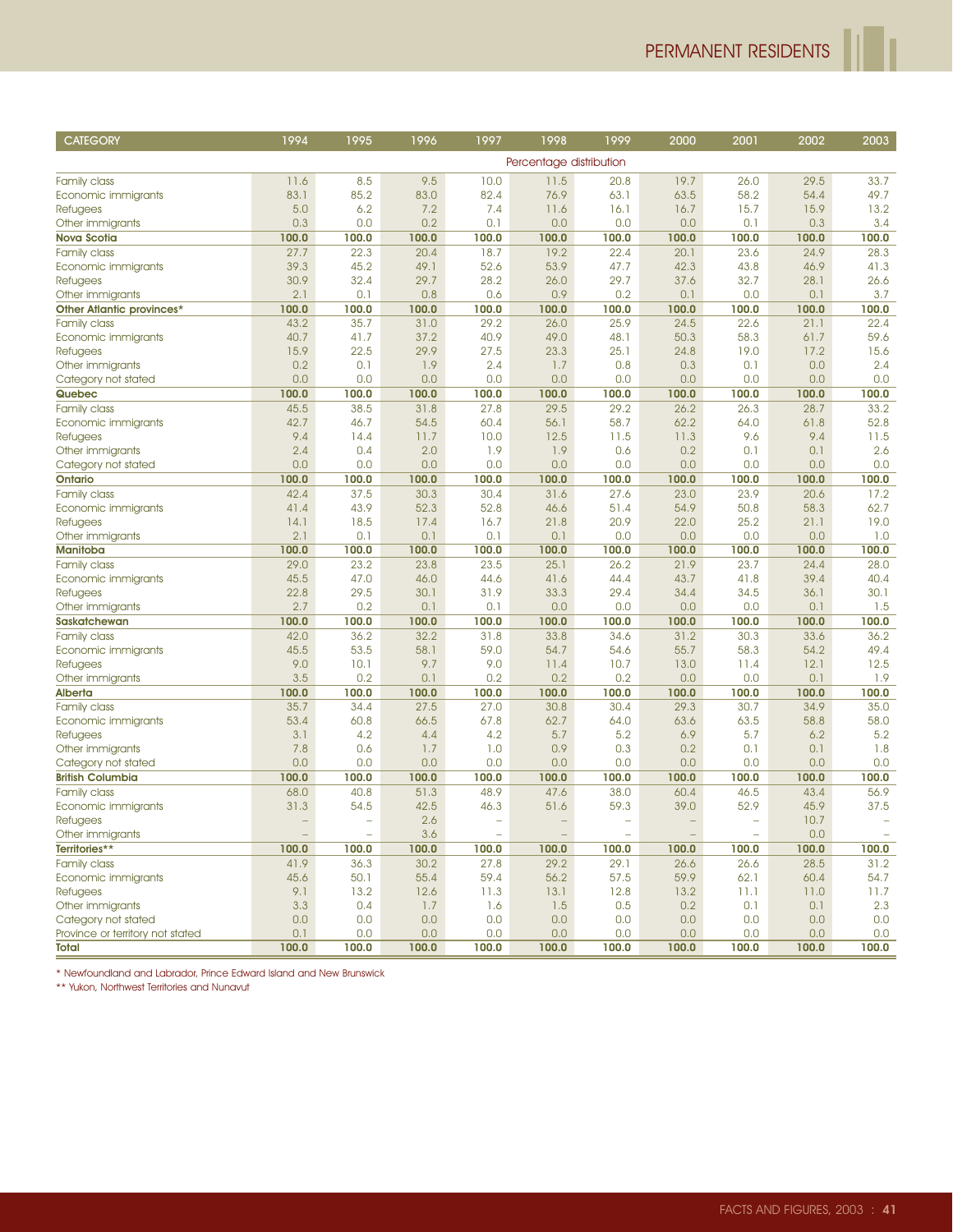## CANADA – PERMANENT RESIDENTS BY PROVINCIAL/TERRITORIAL REGION AND SOURCE AREA

| <b>SOURCE AREA</b>                                      | 1994                    | 1995                     | 1996                    | 1997                     | 1998                      | 1999                 | 2000                  | 2001              | 2002                  | 2003              |
|---------------------------------------------------------|-------------------------|--------------------------|-------------------------|--------------------------|---------------------------|----------------------|-----------------------|-------------------|-----------------------|-------------------|
|                                                         |                         |                          |                         |                          | Number                    |                      |                       |                   |                       |                   |
| Africa and the Middle East                              | 2,022                   | 2,049                    | 1,533                   | 1,365                    | 912                       | 518                  | 680                   | 720               | 545                   | 621               |
| Asia and Pacific<br>South and Central America           | 926<br>59               | 805<br>74                | 1,026<br>95             | 908<br>62                | 648<br>46                 | 462<br>82            | 357<br>66             | 355<br>84         | 408<br>99             | 363<br>70         |
| <b>United States</b>                                    | 134                     | 142                      | 101                     | 96                       | 87                        | 107                  | 111                   | 130               | 101                   | 124               |
| Europe and the United Kingdom                           | 327                     | 509                      | 466                     | 408                      | 356                       | 436                  | 391                   | 411               | 264                   | 295               |
| Source area not stated<br><b>Nova Scotia</b>            | $\mathbf{1}$<br>3,469   | 4<br>3,583               | $\overline{0}$<br>3,221 | 0<br>2,839               | $\overline{0}$<br>2,049   | -1<br>1,606          | $\mathbf{1}$<br>1,606 | 5<br>1,705        | $\mathbf{1}$<br>1,418 | 3<br>1,476        |
| Africa and the Middle East                              | 205                     | 188                      | 268                     | 240                      | 286                       | 217                  | 434                   | 456               | 383                   | 347               |
| Asia and Pacific                                        | 406                     | 375                      | 453                     | 335                      | 457                       | 458                  | 305                   | 336               | 379                   | 369               |
| South and Central America<br><b>United States</b>       | 95<br>142               | 73<br>132                | 77                      | 64<br>154                | 68<br>94                  | 79<br>88             | 85                    | 97                | 113<br>107            | 101               |
| Europe and the United Kingdom                           | 506                     | 618                      | 168<br>492              | 432                      | 358                       | 379                  | 93<br>446             | 115<br>331        | 242                   | 114<br>247        |
| Source area not stated                                  | $\overline{0}$          | $\Omega$                 | $\overline{0}$          | $\Omega$                 | $\overline{0}$            |                      | 5                     | $\overline{2}$    | 3                     |                   |
| Other Atlantic provinces*                               | 1,354                   | 1,386                    | 1,458                   | 1,225                    | 1,263                     | 1,222                | 1,368                 | 1,337             | 1,227                 | 1,179             |
| Africa and the Middle East<br>Asia and Pacific          | 6,702<br>8,599          | 6,315<br>7,278           | 7,148<br>8,965          | 6,326<br>9,103           | 6,535<br>7,789            | 8,069<br>8,470       | 9,654<br>9,315        | 12,259<br>9,765   | 12,209<br>8,706       | 12,561<br>8,782   |
| South and Central America                               | 4,816                   | 4,263                    | 4,621                   | 3,998                    | 3,323                     | 3,815                | 4,193                 | 5,536             | 5,462                 | 6,824             |
| <b>United States</b>                                    | 493                     | 517                      | 554                     | 412                      | 403                       | 423                  | 493                   | 500               | 519                   | 700               |
| Europe and the United Kingdom<br>Source area not stated | 7,446<br>$\overline{0}$ | 8,833<br>10              | 8,511<br>$\overline{7}$ | 8,094<br>1               | 8,567<br>$\overline{4}$   | 8,349<br>50          | 8,802<br>48           | 9,434<br>90       | 10,594<br>85          | 10,615<br>69      |
| Quebec                                                  | 28.056                  | 27,216                   | 29,806                  | 27,934                   | 26,621                    | 29,176               | 32,505                | 37,584            | 37,575                | 39,551            |
| Africa and the Middle East                              | 15,141                  | 18,733                   | 21,256                  | 22,338                   | 18,472                    | 18,501               | 22,826                | 26,608            | 25,343                | 22,160            |
| Asia and Pacific<br>South and Central America           | 64,055<br>14,437        | 59,493<br>14,227         | 63,565<br>11,944        | 61,657<br>11,086         | 42,823<br>8,448           | 52,966<br>9,157      | 73,803<br>10,177      | 83,262<br>11,763  | 74,267<br>11,163      | 66,161<br>10,196  |
| <b>United States</b>                                    | 3,035                   | 2,471                    | 2,882                   | 2,503                    | 2,496                     | 3,001                | 3,284                 | 3,254             | 2,846                 | 3,079             |
| Europe and the United Kingdom                           | 20,862                  | 20,967                   | 20,065                  | 20,121                   | 20,094                    | 20,345               | 23,261                | 23,523            | 19,700                | 17,902            |
| Source area not stated<br>Ontario                       | 7<br>117,537            | 13<br>115,904            | 7<br>119,719            | 8<br>117,713             | 15<br>92,348              | 180<br>104,150       | 150<br>133,501        | 172<br>148,582    | 282<br>133,601        | 243<br>119,741    |
| Africa and the Middle East                              | 412                     | 416                      | 496                     | 625                      | 452                       | 627                  | 1,042                 | 1,092             | 946                   | 1,348             |
| Asia and Pacific                                        | 2,370                   | 1,809                    | 1,933                   | 1,721                    | 1,169                     | 1,435                | 1,729                 | 1,810             | 2,055                 | 2,685             |
| South and Central America<br><b>United States</b>       | 307<br>168              | 221<br>121               | 283<br>137              | 273<br>140               | 255<br>102                | 229<br>153           | 261<br>98             | 266<br>134        | 414<br>107            | 614<br>141        |
| Europe and the United Kingdom                           | 877                     | 1,035                    | 1,078                   | 951                      | 1,023                     | 1,277                | 1,499                 | 1,284             | 1,080                 | 1,694             |
| Source area not stated                                  | $\overline{O}$          | $\overline{2}$           | $\mathbf 0$             | 0                        | $\circ$                   | $\overline{2}$       | 9                     | 12                | 12                    | 10                |
| <b>Manitoba</b><br>Africa and the Middle East           | 4,134<br>373            | 3,604<br>410             | 3,927<br>327            | 3,710<br>442             | 3,001<br>371              | 3,723<br>326         | 4,638<br>507          | 4,598<br>508      | 4,614<br>507          | 6,492<br>488      |
| Asia and Pacific                                        | 1,211                   | 845                      | 707                     | 604                      | 562                       | 670                  | 721                   | 699               | 692                   | 640               |
| South and Central America                               | 55                      | 56                       | 62                      | 63                       | 52                        | 74                   | 53                    | 51                | 53                    | 100               |
| <b>United States</b><br>Europe and the United Kingdom   | 155<br>464              | 99<br>537                | 132<br>588              | 131<br>495               | 68<br>519                 | 92<br>567            | 82<br>520             | 88<br>350         | 106<br>307            | 104<br>337        |
| Source area not stated                                  | $\overline{0}$          | 0                        | $\mathbf 0$             | 0                        | $\circ$                   | 0                    | $\overline{2}$        | 7                 | $\overline{4}$        | ı                 |
| Saskatchewan                                            | 2,258                   | 1,947                    | 1,816                   | 1,735                    | 1,572                     | 1,729                | 1,885                 | 1,703             | 1,669                 | 1,670             |
| Africa and the Middle East<br>Asia and Pacific          | 1,470<br>12,158         | 1,661<br>8,542           | 1,635<br>7,989          | 1,882<br>7,001           | 1,744<br>5,456            | 1,783<br>6,113       | 2,146<br>7,458        | 2,857<br>8,622    | 2,716<br>7,754        | 2,727<br>8,775    |
| South and Central America                               | 774                     | 623                      | 661                     | 608                      | 621                       | 603                  | 768                   | 1,003             | 928                   | 1,154             |
| <b>United States</b>                                    | 651                     | 477                      | 577                     | 467                      | 498                       | 547                  | 550                   | 578               | 474                   | 552               |
| Europe and the United Kingdom<br>Source area not stated | 2,941<br>$\overline{2}$ | 3,042<br>10              | 3,020<br>1              | 2,877                    | 2,864                     | 3,017<br>23          | 3,418<br>26           | 3,326<br>13       | 2,836<br>40           | 2,600<br>22       |
| Alberta                                                 | 17,996                  | 14,355                   | 13,883                  | 12,836                   | 11,189                    | 12,086               | 14,366                | 16,399            | 14,748                | 15,830            |
| Africa and the Middle East                              | 3,084                   | 3,112                    | 3,800                   | 4,564                    | 3,788                     | 3,455                | 3,529                 | 3,615             | 3,393                 | 3,300             |
| Asia and Pacific<br>South and Central America           | 38,454<br>895           | 33,621<br>914            | 40,063<br>1,125         | 35,675<br>1,262          | 25,264<br>1,220           | 25,801<br>1,186      | 26,848<br>1,357       | 27,787<br>1,355   | 24,588<br>1,177       | 25,629<br>1,250   |
| <b>United States</b>                                    | 1,454                   | 1,214                    | 1,285                   | 1,115                    | 1,019                     | 1,104                | 1,086                 | 1,083             | 1,020                 | 1,159             |
| Europe and the United Kingdom                           | 5,228                   | 5,723                    | 5,746                   | 5,225                    | 4,698                     | 4,510                | 4,528                 | 4,547             | 3,773                 | 3,815             |
| Source area not stated<br><b>British Columbia</b>       | $\mathbf{0}$<br>49,115  | $\overline{2}$<br>44,586 | $\circ$<br>52,019       | $\overline{2}$<br>47,843 | 7<br>35,996               | 60<br>36,116         | 75<br>37,423          | 33<br>38,420      | 102<br>34,053         | 75<br>35,228      |
| Africa and the Middle East                              | 14                      | 12                       | 21                      | 14                       | 15                        | 3                    | 9                     | 10                | 21                    | 18                |
| Asia and Pacific                                        | 179                     | 99                       | 102                     | 86                       | 41                        | 71                   | 74                    | 93                | 49                    | 83                |
| South and Central America                               | 13<br>19                | 10<br>22                 | $\overline{5}$          | 8<br>10                  | $\overline{7}$<br>$\,8\,$ | $\overline{4}$<br>11 | 10                    | $\overline{4}$    | $\overline{7}$        | 9                 |
| <b>United States</b><br>Europe and the United Kingdom   | 53                      | 68                       | 13<br>52                | 70                       | 55                        | 61                   | 25<br>36              | 25<br>37          | 13<br>32              | 15<br>35          |
| Source area not stated                                  | $\overline{0}$          | $\circ$                  | $\overline{0}$          | 0                        | $\circ$                   | 0                    | $\overline{0}$        |                   | $\overline{0}$        | 0                 |
| Territories**                                           | 278                     | 211                      | 193                     | 188                      | 126                       | 150                  | 154                   | 170               | 122                   | 160               |
| Africa and the Middle East<br>Asia and Pacific          | 29,423<br>128,358       | 32,896<br>112,867        | 36,484<br>124,803       | 37,796<br>117,090        | 32,575<br>84,209          | 33,499<br>96,446     | 40,827<br>120,610     | 48,125<br>132,729 | 46,063<br>118,898     | 43,570<br>113,487 |
| South and Central America                               | 21,451                  | 20,461                   | 18,873                  | 17,424                   | 14,040                    | 15,229               | 16,970                | 20,159            | 19,416                | 20,318            |
| <b>United States</b>                                    | 6,251                   | 5,195                    | 5,849                   | 5,028                    | 4,775                     | 5,526                | 5,822                 | 5,907             | 5,293                 | 5,988             |
| Europe and the United Kingdom<br>Source area not stated | 38,704<br>10            | 41,332<br>41             | 40,018<br>15            | 38,673<br>12             | 38,534<br>32              | 38,941<br>317        | 42,901<br>316         | 43,243<br>335     | 38,828<br>529         | 37,540<br>424     |
| Province or territory not stated                        | 202                     | 74                       | 30                      | 16                       | 31                        | 5                    | 13                    | 118               | 9                     | 25                |
| Total                                                   | 224,399                 | 212,866                  | 226,072                 | 216,039                  | 174,196                   | 189,963              | 227,459               | 250,616           | 229,036               | 221,352           |

\* Newfoundland and Labrador, Prince Edward Island and New Brunswick \*\* Yukon, Northwest Territories and Nunavut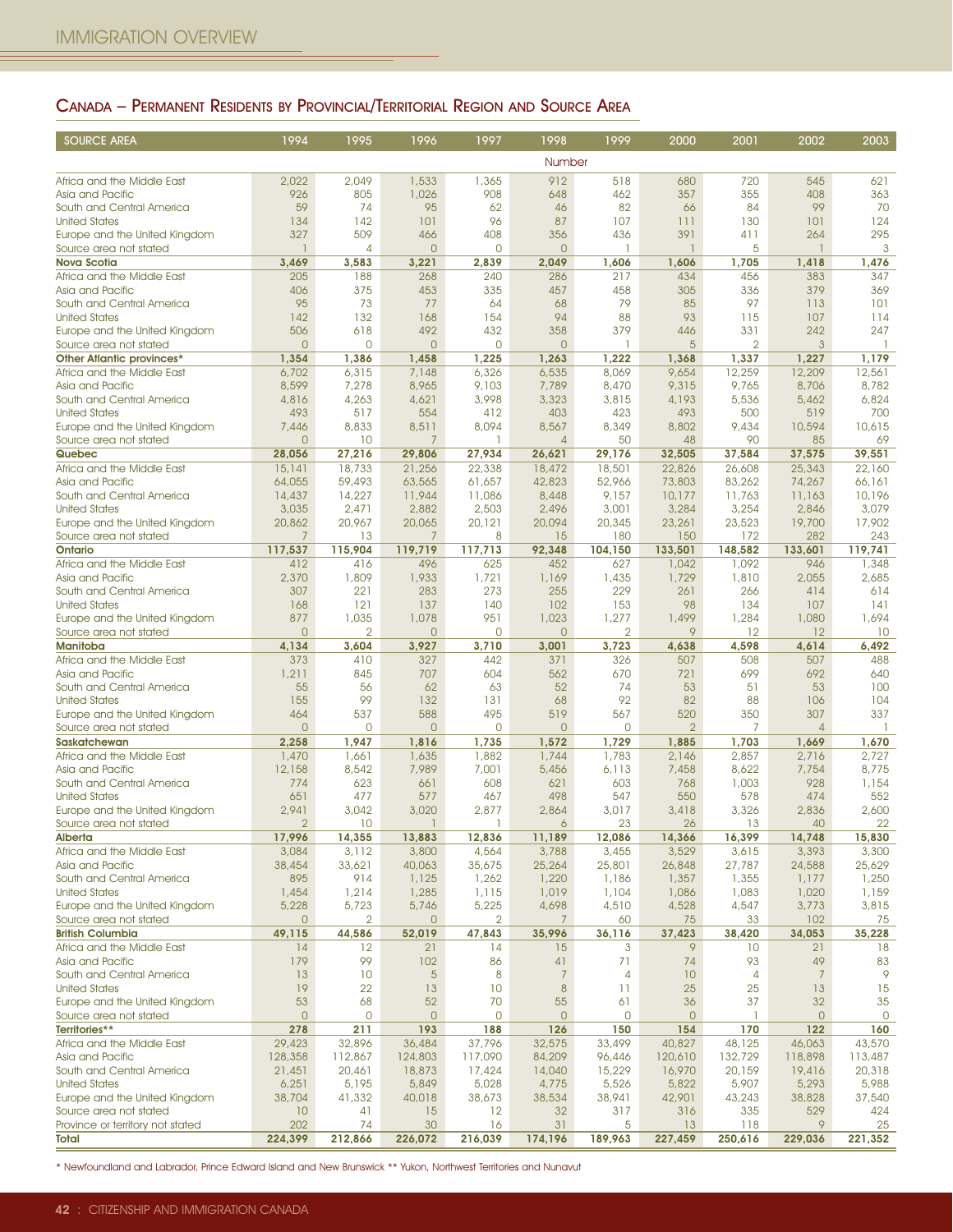h

| <b>SOURCE AREA</b>                                      | 1994          | 1995          | 1996          | 1997          | 1998                    | 1999          | 2000          | 2001          | 2002          | 2003          |
|---------------------------------------------------------|---------------|---------------|---------------|---------------|-------------------------|---------------|---------------|---------------|---------------|---------------|
|                                                         |               |               |               |               | Percentage distribution |               |               |               |               |               |
| Africa and the Middle East                              | 58.3          | 57.2          | 47.6          | 48.1          | 44.5                    | 32.3          | 42.3          | 42.2          | 38.4          | 42.1          |
| Asia and Pacific                                        | 26.7          | 22.5          | 31.9          | 32.0          | 31.6                    | 28.8          | 22.2          | 20.8          | 28.8          | 24.6          |
| South and Central America                               | 1.7           | 2.1           | 3.0           | 2.2           | 2.3                     | 5.1           | 4.1           | 4.9           | 7.0           | 4.7           |
| <b>United States</b>                                    | 3.9           | 4.0           | 3.1           | 3.4           | 4.3                     | 6.7           | 6.9           | 7.6           | 7.1           | 8.4           |
| Europe and the United Kingdom                           | 9.4           | 14.2          | 14.5          | 14.4          | 17.4                    | 27.2          | 24.4          | 24.1          | 18.6          | 20.0          |
| Source area not stated                                  | 0.0           | 0.1           | 0.0           | 0.0           | 0.0                     | 0.1           | 0.1           | 0.3           | 0.1           | 0.2           |
| <b>Nova Scotia</b><br>Africa and the Middle East        | 100.0<br>15.1 | 100.0<br>13.6 | 100.0<br>18.4 | 100.0<br>19.6 | 100.0<br>22.6           | 100.0<br>17.8 | 100.0<br>31.7 | 100.0<br>34.1 | 100.0<br>31.2 | 100.0<br>29.4 |
| Asia and Pacific                                        | 30.0          | 27.1          | 31.1          | 27.4          | 36.2                    | 37.5          | 22.3          | 25.1          | 30.9          | 31.3          |
| South and Central America                               | 7.0           | 5.3           | 5.3           | 5.2           | 5.4                     | 6.5           | 6.2           | 7.3           | 9.2           | 8.6           |
| <b>United States</b>                                    | 10.5          | 9.5           | 11.5          | 12.6          | 7.4                     | 7.2           | 6.8           | 8.6           | 8.7           | 9.7           |
| Europe and the United Kingdom                           | 37.4          | 44.6          | 33.7          | 35.3          | 28.4                    | 31.0          | 32.6          | 24.8          | 19.7          | 21.0          |
| Source area not stated                                  | 0.0           | 0.0           | 0.0           | 0.0           | 0.0                     | 0.1           | 0.4           | 0.2           | 0.2           | 0.1           |
| Other Atlantic provinces*<br>Africa and the Middle East | 100.0<br>23.9 | 100.0<br>23.2 | 100.0<br>24.0 | 100.0<br>22.7 | 100.0<br>24.6           | 100.0<br>27.7 | 100.0<br>29.7 | 100.0<br>32.6 | 100.0<br>32.5 | 100.0<br>31.8 |
| Asia and Pacific                                        | 30.7          | 26.7          | 30.1          | 32.6          | 29.3                    | 29.0          | 28.7          | 26.0          | 23.2          | 22.2          |
| South and Central America                               | 17.2          | 15.7          | 15.5          | 14.3          | 12.5                    | 13.1          | 12.9          | 14.7          | 14.5          | 17.3          |
| <b>United States</b>                                    | 1.8           | 1.9           | 1.9           | 1.5           | 1.5                     | 1.5           | 1.5           | 1.3           | 1.4           | 1.8           |
| Europe and the United Kingdom                           | 26.5          | 32.5          | 28.6          | 29.0          | 32.2                    | 28.6          | 27.1          | 25.1          | 28.2          | 26.8          |
| Source area not stated                                  | 0.0           | 0.0           | 0.0           | 0.0           | 0.0                     | 0.2           | 0.2           | 0.2           | 0.2           | 0.2           |
| Quebec                                                  | 100.0         | 100.0         | 100.0         | 100.0         | 100.0                   | 100.0         | 100.0         | 100.0         | 100.0         | 100.0         |
| Africa and the Middle East                              | 12.9          | 16.2<br>51.3  | 17.8<br>53.1  | 19.0<br>52.4  | 20.0                    | 17.8<br>50.9  | 17.1          | 17.9<br>56.0  | 19.0          | 18.5<br>55.3  |
| Asia and Pacific<br>South and Central America           | 54.5<br>12.3  | 12.3          | 10.0          | 9.4           | 46.4<br>9.2             | 8.8           | 55.3<br>7.6   | 7.9           | 55.6<br>8.4   | 8.5           |
| <b>United States</b>                                    | 2.6           | 2.1           | 2.4           | 2.1           | 2.7                     | 2.9           | 2.5           | 2.2           | 2.1           | 2.6           |
| Europe and the United Kingdom                           | 17.8          | 18.1          | 16.8          | 17.1          | 21.8                    | 19.5          | 17.4          | 15.8          | 14.8          | 15.0          |
| Source area not stated                                  | 0.0           | 0.0           | 0.0           | 0.0           | 0.0                     | 0.2           | 0.1           | 0.1           | 0.2           | 0.2           |
| Ontario                                                 | 100.0         | 100.0         | 100.0         | 100.0         | 100.0                   | 100.0         | 100.0         | 100.0         | 100.0         | 100.0         |
| Africa and the Middle East                              | 10.0          | 11.5          | 12.6          | 16.9          | 15.1                    | 16.8          | 22.5          | 23.8          | 20.5          | 20.8          |
| Asia and Pacific<br>South and Central America           | 57.3<br>7.4   | 50.2<br>6.1   | 49.2<br>7.2   | 46.4<br>7.4   | 39.0<br>8.5             | 38.5<br>6.2   | 37.3<br>5.6   | 39.4<br>5.8   | 44.5<br>9.0   | 41.4<br>9.5   |
| <b>United States</b>                                    | 4.1           | 3.4           | 3.5           | 3.8           | 3.4                     | 4.1           | 2.1           | 2.9           | 2.3           | 2.2           |
| Europe and the United Kingdom                           | 21.2          | 28.7          | 27.5          | 25.6          | 34.1                    | 34.3          | 32.3          | 27.9          | 23.4          | 26.1          |
| Source area not stated                                  | 0.0           | 0.1           | 0.0           | 0.0           | 0.0                     | 0.1           | 0.2           | 0.3           | 0.3           | 0.2           |
| <b>Manitoba</b>                                         | 100.0         | 100.0         | 100.0         | 100.0         | 100.0                   | 100.0         | 100.0         | 100.0         | 100.0         | 100.0         |
| Africa and the Middle East                              | 16.5          | 21.1          | 18.0          | 25.5          | 23.6                    | 18.9          | 26.9          | 29.8          | 30.4          | 29.2          |
| Asia and Pacific<br>South and Central America           | 53.6<br>2.4   | 43.4<br>2.9   | 38.9<br>3.4   | 34.8<br>3.6   | 35.8<br>3.3             | 38.8<br>4.3   | 38.3<br>2.8   | 41.1<br>3.0   | 41.5<br>3.2   | 38.3<br>6.0   |
| <b>United States</b>                                    | 6.9           | 5.1           | 7.3           | 7.6           | 4.3                     | 5.3           | 4.4           | 5.2           | 6.4           | 6.2           |
| Europe and the United Kingdom                           | 20.6          | 27.6          | 32.4          | 28.5          | 33.0                    | 32.8          | 27.6          | 20.6          | 18.4          | 20.2          |
| Source area not stated                                  | 0.0           | 0.0           | 0.0           | 0.0           | 0.0                     | 0.0           | 0.1           | 0.4           | 0.2           | 0.1           |
| <b>Saskatchewan</b>                                     | 100.0         | 100.0         | 100.0         | 100.0         | 100.0                   | 100.0         | 100.0         | 100.0         | 100.0         | 100.0         |
| Africa and the Middle East                              | 8.2           | 11.6          | 11.8          | 14.7          | 15.6                    | 14.8          | 14.9          | 17.4          | 18.4          | 17.2          |
| Asia and Pacific<br>South and Central America           | 67.6<br>4.3   | 59.5<br>4.3   | 57.6<br>4.8   | 54.5<br>4.7   | 48.8<br>5.6             | 50.6<br>5.0   | 51.9<br>5.4   | 52.6<br>6.1   | 52.6<br>6.3   | 55.4<br>7.3   |
| <b>United States</b>                                    | 3.6           | 3.3           | 4.2           | 3.6           | 4.5                     | 4.5           | 3.8           | 3.5           | 3.2           | 3.5           |
| Europe and the United Kingdom                           | 16.3          | 21.2          | 21.8          | 22.4          | 25.6                    | 25.0          | 23.8          | 20.3          | 19.2          | 16.4          |
| Source area not stated                                  | 0.0           | 0.1           | 0.0           | 0.0           | 0.1                     | 0.2           | 0.2           | 0.1           | 0.3           | 0.1           |
| Alberta                                                 | 100.0         | 100.0         | 100.0         | 100.0         | 100.0                   | 100.0         | 100.0         | 100.0         | 100.0         | 100.0         |
| Africa and the Middle East                              | 6.3           | 7.0           | 7.3           | 9.5           | 10.5                    | 9.6           | 9.4           | 9.4           | 10.0          | 9.4           |
| Asia and Pacific<br>South and Central America           | 78.3<br>1.8   | 75.4<br>2.1   | 77.0<br>2.2   | 74.6<br>2.6   | 70.2<br>3.4             | 71.4<br>3.3   | 71.7<br>3.6   | 72.3<br>3.5   | 72.2<br>3.5   | 72.8<br>3.6   |
| <b>United States</b>                                    | 3.0           | 2.7           | 2.5           | 2.3           | 2.8                     | 3.1           | 2.9           | 2.8           | 3.0           | 3.3           |
| Europe and the United Kingdom                           | 10.6          | 12.8          | 11.1          | 10.9          | 13.1                    | 12.5          | 12.1          | 11.8          | 11.1          | 10.8          |
| Source area not stated                                  | 0.0           | 0.0           | 0.0           | 0.0           | 0.0                     | 0.2           | 0.2           | 0.1           | 0.3           | 0.2           |
| <b>British Columbia</b>                                 | 100.0         | 100.0         | 100.0         | 100.0         | 100.0                   | 100.0         | 100.0         | 100.0         | 100.0         | 100.0         |
| Africa and the Middle East                              | 5.0           | 5.7           | 10.9          | 7.5           | 11.9                    | 2.0           | 5.8           | 5.9           | 17.2          | 11.3          |
| Asia and Pacific                                        | 64.4          | 46.9          | 52.9          | 45.7          | 32.5                    | 47.3          | 48.1          | 54.7          | 40.2          | 51.9          |
| South and Central America<br><b>United States</b>       | 4.7<br>6.8    | 4.7<br>10.4   | 2.6<br>6.7    | 4.3<br>5.3    | 5.6<br>6.4              | 2.7<br>7.3    | 6.5<br>16.2   | 2.4<br>14.7   | 5.7<br>10.7   | 5.6<br>9.4    |
| Europe and the United Kingdom                           | 19.1          | 32.2          | 26.9          | 37.2          | 43.7                    | 40.7          | 23.4          | 21.8          | 26.2          | 21.9          |
| Source area not stated                                  | 0.0           | 0.0           | 0.0           | 0.0           | 0.0                     | 0.0           | 0.0           | 0.6           | 0.0           | 0.0           |
| Territories**                                           | 100.0         | 100.0         | 100.0         | 100.0         | 100.0                   | 100.0         | 100.0         | 100.0         | 100.0         | 100.0         |
| Africa and the Middle East                              | 17.4          | 18.6          | 18.7          | 20.4          | 20.9                    | 17.5          | 22.3          | 23.7          | 24.2          | 23.3          |
| Asia and Pacific                                        | 51.4          | 44.8          | 46.9          | 44.5          | 41.1                    | 43.6          | 41.7          | 43.1          | 43.3          | 43.7          |
| South and Central America<br><b>United States</b>       | 6.5<br>4.8    | 6.2<br>4.7    | 6.0<br>4.8    | 6.0<br>4.7    | 6.2<br>4.1              | 6.1<br>4.7    | 6.1<br>5.2    | 6.2<br>5.4    | 7.4<br>5.0    | 7.9<br>5.2    |
| Europe and the United Kingdom                           | 19.9          | 25.8          | 23.7          | 24.5          | 27.7                    | 27.9          | 24.5          | 21.4          | 20.0          | 19.8          |
| Source area not stated                                  | 0.0           | 0.0           | 0.0           | 0.0           | 0.0                     | 0.1           | 0.2           | 0.2           | 0.2           | 0.1           |
| Province or territory not stated                        | 0.0           | 0.0           | 0.0           | 0.0           | 0.0                     | 0.0           | 0.0           | 0.0           | 0.0           | 0.0           |
| Total                                                   | 100.0         | 100.0         | 100.0         | 100.0         | 100.0                   | 100.0         | 100.0         | 100.0         | 100.0         | 100.0         |

\* Newfoundland and Labrador, Prince Edward Island and New Brunswick \*\* Yukon, Northwest Territories and Nunavut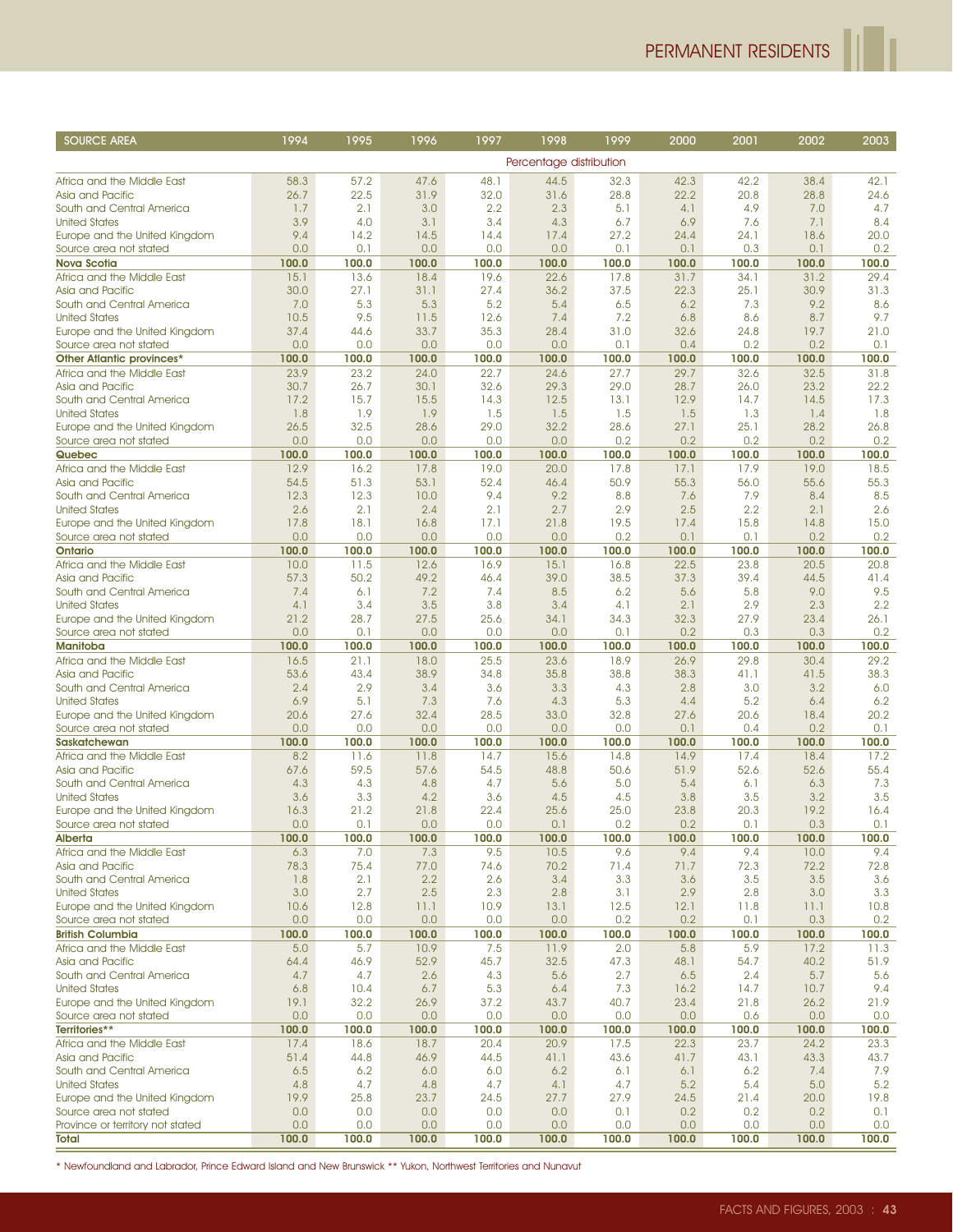### CANADA – PERMANENT RESIDENTS 15 YEARS OF AGE OR OLDER BY GENDER AND MARITAL STATUS

| <b>MARITAL STATUS</b>        | 1994           | 1995           | 1996     | 1997     | 1998          | 1999    | 2000    | 2001        | 2002    | 2003    |
|------------------------------|----------------|----------------|----------|----------|---------------|---------|---------|-------------|---------|---------|
|                              |                |                |          |          | <b>Number</b> |         |         |             |         |         |
| Single                       | 31,040         | 28,463         | 29,061   | 27,190   | 22,241        | 22,727  | 28,642  | 31,933      | 29,691  | 27,481  |
| <b>Married</b>               | 48,640         | 47,548         | 52,762   | 50,892   | 40,761        | 47,079  | 55,717  | 60,612      | 54,942  | 52,839  |
| Separated, divorced, widowed | 2,089          | 1,958          | 2,001    | 1,804    | 1,520         | 1,470   | 1,725   | 1,921       | 1,796   | 2,407   |
| Marital status not stated    | $\overline{2}$ |                |          |          | 3             | 13      | 80      | 55          | 31      | 13      |
| <b>Males</b>                 | 81,771         | 77,970         | 83,825   | 79,887   | 64,525        | 71,289  | 86,164  | 94,521      | 86,460  | 82,740  |
| Single                       | 30,687         | 25,524         | 23,727   | 21,287   | 16,956        | 16,322  | 19,392  | 21,354      | 20,229  | 19,097  |
| <b>Married</b>               | 56,866         | 54,522         | 58,983   | 57,585   | 47,615        | 54,552  | 64,543  | 70,650      | 64,951  | 65,513  |
| Separated, divorced, widowed | 8,500          | 7,906          | 7,382    | 6,290    | 5,066         | 5,210   | 6,100   | 6,776       | 6,422   | 7,344   |
| Marital status not stated    | $\overline{2}$ | $\overline{2}$ | $\Omega$ | $\Omega$ | $\Omega$      | 12      | 77      | 39          | 20      |         |
| <b>Females</b>               | 96,055         | 87,954         | 90,092   | 85,162   | 69,637        | 76,096  | 90,112  | 98,819      | 91,622  | 91,965  |
| Single                       | 61,727         | 53,987         | 52,788   | 48,477   | 39,197        | 39,049  | 48,034  | 53,287      | 49,920  | 46,578  |
| <b>Married</b>               | 105,506        | 102,070        | 111,745  | 108,477  | 88,376        | 101,631 | 120,260 | 131,262     | 119,893 | 118,352 |
| Separated, divorced, widowed | 10,589         | 9,864          | 9,383    | 8,094    | 6,586         | 6,680   | 7,825   | 8,697       | 8,218   | 9,751   |
| Marital status not stated    |                | 3              |          |          | 3             | 25      | 157     | 94          | 51      | 24      |
| Gender not stated            |                | 8              | 22       | 24       |               | 13      | 3       | $\mathbf 0$ | 0       |         |
| Total                        | 177,827        | 165,932        | 173,939  | 165,073  | 134,169       | 147,398 | 176,279 | 193,340     | 178,082 | 174,705 |

| <b>MARITAL STATUS</b>        | 1994  | 1995  | 1996  | 1997  | 1998                    | 1999  | 2000  | 2001  | 2002  | 2003  |
|------------------------------|-------|-------|-------|-------|-------------------------|-------|-------|-------|-------|-------|
|                              |       |       |       |       | Percentage distribution |       |       |       |       |       |
| Single                       | 38.0  | 36.5  | 34.7  | 34.0  | 34.5                    | 31.9  | 33.2  | 33.8  | 34.3  | 33.2  |
| <b>Married</b>               | 59.5  | 61.0  | 62.9  | 63.7  | 63.2                    | 66.0  | 64.7  | 64.1  | 63.5  | 63.9  |
| Separated, divorced, widowed | 2.6   | 2.5   | 2.4   | 2.3   | 2.4                     | 2.1   | 2.0   | 2.0   | 2.1   | 2.9   |
| Marital status not stated    | 0.0   | 0.0   | 0.0   | 0.0   | 0.0                     | 0.0   | 0.1   | 0.1   | 0.0   | 0.0   |
| <b>Males</b>                 | 100.0 | 100.0 | 100.0 | 100.0 | 100.0                   | 100.0 | 100.0 | 100.0 | 100.0 | 100.0 |
| Single                       | 31.9  | 29.0  | 26.3  | 25.0  | 24.3                    | 21.4  | 21.5  | 21.6  | 22.1  | 20.8  |
| <b>Married</b>               | 59.2  | 62.0  | 65.5  | 67.6  | 68.4                    | 71.7  | 71.6  | 71.5  | 70.9  | 71.2  |
| Separated, divorced, widowed | 8.8   | 9.0   | 8.2   | 7.4   | 7.3                     | 6.8   | 6,8   | 6.9   | 7.0   | 8.0   |
| Marital status not stated    | 0.0   | 0.0   | 0.0   | 0.0   | 0.0                     | 0.0   | 0.1   | 0.0   | 0.0   | 0.0   |
| <b>Females</b>               | 100.0 | 100.0 | 100.0 | 100.0 | 100.0                   | 100.0 | 100.0 | 100.0 | 100.0 | 100.0 |
| Single                       | 34.7  | 32.5  | 30.3  | 29.4  | 29.2                    | 26.5  | 27.2  | 27.6  | 28.0  | 26.7  |
| <b>Married</b>               | 59.3  | 61.5  | 64.2  | 65.7  | 65.9                    | 69.0  | 68.2  | 67.9  | 67.3  | 67.7  |
| Separated, divorced, widowed | 6.0   | 5.9   | 5.4   | 4.9   | 4.9                     | 4.5   | 4,4   | 4.5   | 4.6   | 5.6   |
| Marital status not stated    | 0.0   | 0.0   | 0.0   | 0.0   | 0.0                     | 0.0   | 0.1   | 0.0   | 0.0   | 0.0   |
| Gender not stated            | 0.0   | 0.0   | 0.0   | 0.0   | 0.0                     | 0.0   | 0.0   | 0.0   | 0.0   | 0.0   |
| <b>Total</b>                 | 100.0 | 100.0 | 100.0 | 100.0 | 100.0                   | 100.0 | 100.0 | 100.0 | 100.0 | 100.0 |

### Canada – Permanent Residents 15 Years of Age or Older by Marital Status (Showing Percentage Distribution)

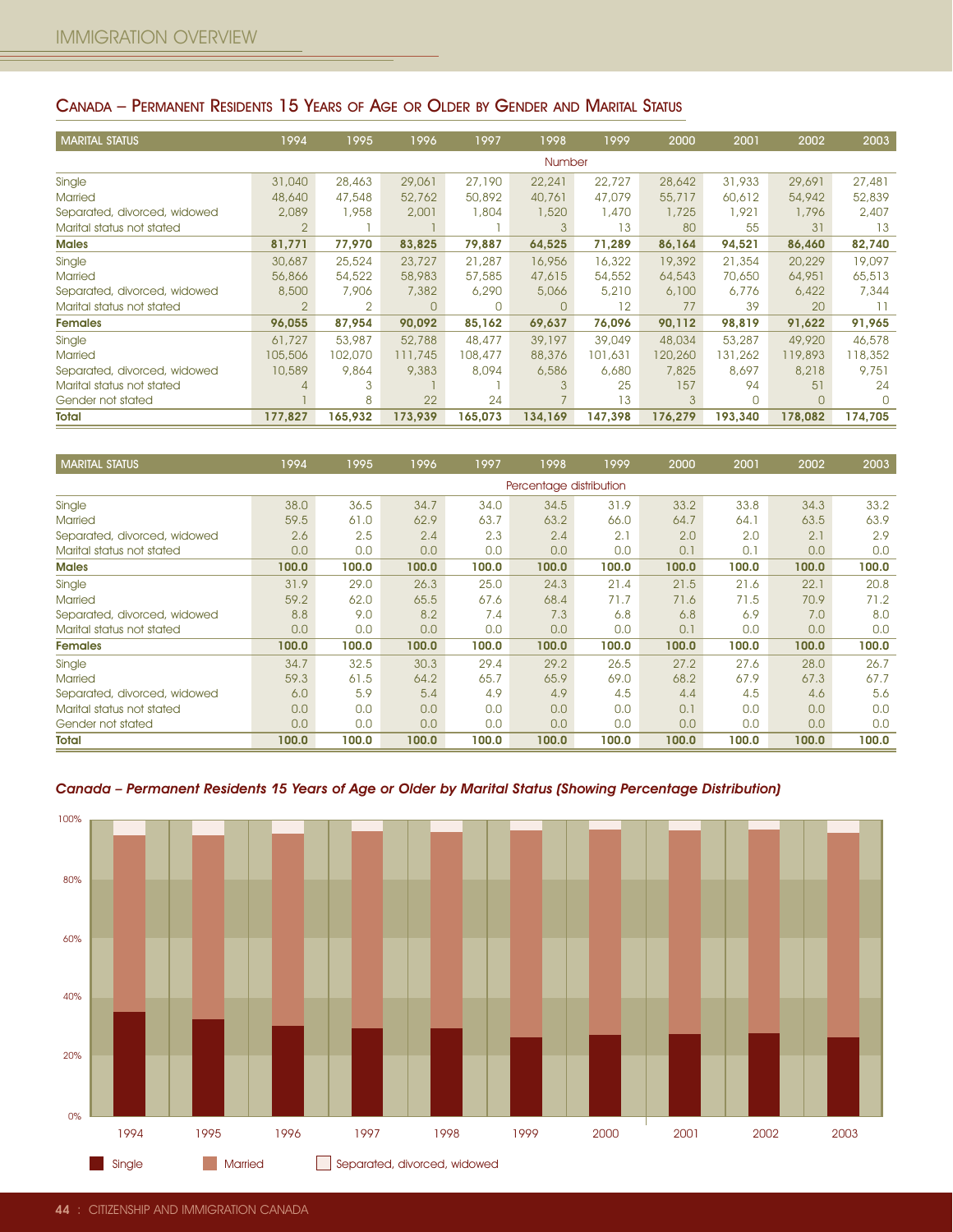## CANADA – PERMANENT RESIDENTS LESS THAN 15 YEARS OF AGE BY AGE AND YEARS OF SCHOOLING

| YEARS OF SCHOOLING            | 1994   | 1995   | 1996   | 1997   | 1998          | 1999   | 2000   | 2001   | 2002   | 2003   |
|-------------------------------|--------|--------|--------|--------|---------------|--------|--------|--------|--------|--------|
|                               |        |        |        |        | <b>Number</b> |        |        |        |        |        |
| One year or more              | 132    | 173    | 107    | 116    | 74            | 53     | 72     | 72     | 87     | 71     |
| Years of schooling not stated | 11,536 | 12,641 | 14,610 | 14,616 | 11,852        | 13,057 | 16,072 | 18,655 | 17,059 | 15,833 |
| Less than 4 years of age      | 11,668 | 12,814 | 14,717 | 14,732 | 11,926        | 13,110 | 16,144 | 18,727 | 17,146 | 15,904 |
| One year                      | 4,997  | 5,323  | 6,196  | 6,162  | 4,100         | 3,012  | 3,658  | 3,910  | 3,627  | 3,172  |
| Two years                     | 3,759  | 3,876  | 4,174  | 4,035  | 2,904         | 2,207  | 2,473  | 2,556  | 2,391  | 2,152  |
| Three years                   | 2,374  | 2,430  | 2,643  | 2,518  | 1,918         | 1,258  | 1,424  | 1,506  | 1,339  | 1,214  |
| Four years                    | 975    | 936    | 1,010  | 873    | 741           | 512    | 541    | 545    | 500    | 477    |
| Five years or more            | 353    | 316    | 262    | 246    | 165           | 173    | 190    | 202    | 182    | 179    |
| Years of schooling not stated | 4,286  | 3,846  | 4,139  | 4,202  | 3,960         | 7,607  | 9,645  | 10,939 | 9,406  | 8,808  |
| 5 to 9 years of age           | 16,744 | 16,727 | 18,424 | 18,036 | 13,788        | 14,769 | 17,931 | 19,658 | 17,445 | 16,002 |
| One year                      | 195    | 157    | 155    | 166    | 127           | 239    | 374    | 453    | 435    | 425    |
| Two years                     | 487    | 489    | 505    | 594    | 424           | 603    | 827    | 1,055  | 1,038  | 995    |
| Three years                   | 1,632  | 1,417  | 1,655  | 1,583  | 1,277         | 1,318  | 1,681  | 2,078  | 1,791  | 1,668  |
| Four years                    | 2,863  | 2,746  | 3,109  | 3,067  | 2,328         | 2,055  | 2,405  | 2,808  | 2,459  | 2,346  |
| Five years                    | 3,395  | 3,455  | 3,820  | 3,767  | 2,991         | 2,432  | 2,760  | 3,167  | 2,729  | 2,515  |
| Six years                     | 3,608  | 3,427  | 3,787  | 3,531  | 2,724         | 2,236  | 2,600  | 2,808  | 2,614  | 2,241  |
| Seven years                   | 2,886  | 2.777  | 3,008  | 2,900  | 2,271         | 1,729  | 1,915  | 1,985  | 1,781  | 1,579  |
| Eight years                   | 1,872  | 1,885  | 1,925  | 1,800  | 1,383         | 1,059  | 1,151  | 1,147  | 977    | 810    |
| Nine years                    | 619    | 650    | 669    | 574    | 446           | 352    | 438    | 390    | 333    | 291    |
| Ten years or more             | 239    | 181    | 168    | 151    | 103           | 112    | 123    | 132    | 121    | 106    |
| Years of schooling not stated | 363    | 209    | 190    | 65     | 239           | 2,551  | 2,828  | 2,867  | 2,085  | 1,765  |
| 10 to 14 years of age         | 18,159 | 17,393 | 18,991 | 18,198 | 14,313        | 14,686 | 17,102 | 18,890 | 16,363 | 14,741 |
| <b>Total</b>                  | 46,571 | 46,934 | 52,132 | 50,966 | 40,027        | 42,565 | 51,177 | 57,275 | 50,954 | 46,647 |

## CANADA – PERMANENT RESIDENTS 15 YEARS OF AGE OR OLDER BY GENDER AND LEVEL OF EDUCATION

| <b>LEVEL OF EDUCATION</b>     | 1994          | 1995    | 1996    | 1997    | 1998            | 1999    | 2000          | 2001        | 2002     | 2003     |
|-------------------------------|---------------|---------|---------|---------|-----------------|---------|---------------|-------------|----------|----------|
|                               |               |         |         |         | Number          |         |               |             |          |          |
| 0 to 9 years of schooling     | 16,880        | 13,477  | 12,935  | 10,953  | 8,302           | 9,097   | 10,641        | 11,424      | 11,046   | 10,897   |
| 10 to 12 years of schooling   | 22,964        | 20,497  | 20,153  | 17,085  | 12,867          | 12,023  | 13,822        | 14,129      | 12,671   | 12,813   |
| 13 or more years of schooling | 8,038         | 7,480   | 7,237   | 6,402   | 5,244           | 5,441   | 6,813         | 7,219       | 6,670    | 6,680    |
| Trade certificate             | 7,604         | 7,285   | 7,688   | 7,277   | 5,887           | 5,346   | 4,672         | 4,528       | 3,814    | 3,930    |
| Non-university diploma        | 5,455         | 5,714   | 6,457   | 6,339   | 5,666           | 5,819   | 6,463         | 7,965       | 7,142    | 7,176    |
| <b>Bachelor's degree</b>      | 15,399        | 16,953  | 20,695  | 22,248  | 18,830          | 23,202  | 30,605        | 35,497      | 32,206   | 29,827   |
| Master's degree               | 3,985         | 4,961   | 6,610   | 7,555   | 5,921           | 8,207   | 10,816        | 11,271      | 10,734   | 9,559    |
| Doctorate                     | 1,446         | 1,603   | 2,050   | 2,028   | 1,808           | 2,154   | 2,334         | 2,489       | 2,177    | 1,858    |
| <b>Males</b>                  | 81,771        | 77,970  | 83,825  | 79,887  | 64,525          | 71,289  | 86,166        | 94,522      | 86,460   | 82,740   |
| 0 to 9 years of schooling     | 25,077        | 19,274  | 18,996  | 16,589  | 12,813          | 13,378  | 15,878        | 16,846      | 15,903   | 15,213   |
| 10 to 12 years of schooling   | 30,311        | 27,721  | 25,630  | 22,158  | 16,349          | 15,834  | 17,805        | 18,628      | 17,053   | 16,725   |
| 13 or more years of schooling | 8,733         | 8,534   | 7,849   | 7,343   | 6,192           | 7,029   | 8,963         | 9.709       | 8,768    | 9,145    |
| Trade certificate             | 9,132         | 7,944   | 9,144   | 8,387   | 6,315           | 5,816   | 5,065         | 4,675       | 3,893    | 3,881    |
| Non-university diploma        | 6,739         | 6,588   | 7,346   | 7,357   | 7,021           | 7,579   | 8,641         | 10,130      | 9,172    | 10,098   |
| <b>Bachelor's degree</b>      | 13,518        | 14,608  | 17,118  | 18,591  | 16,884          | 20,755  | 26,393        | 30,580      | 28,529   | 28,921   |
| Master's degree               | 2,066         | 2,751   | 3,377   | 4,038   | 3,419           | 4,928   | 6,487         | 7,214       | 7,320    | 7,070    |
| Doctorate                     | 479           | 534     | 633     | 699     | 644             | 777     | 881           | 1,037       | 984      | 912      |
| <b>Females</b>                | 96,055        | 87,954  | 90,093  | 85,162  | 69,637          | 76,096  | 90,113        | 98,819      | 91,622   | 91,965   |
| 0 to 9 years of schooling     | 41,957        | 32,751  | 31,931  | 27,542  | 21,115          | 22,475  | 26,519        | 28,270      | 26,949   | 26,110   |
| 10 to 12 years of schooling   | 53,275        | 48,218  | 45,783  | 39,243  | 29,216          | 27,857  | 31,627        | 32,757      | 29,724   | 29,538   |
| 13 or more years of schooling | 16,771        | 16,014  | 15,086  | 13,745  | 11,436          | 12,470  | 15,776        | 16,928      | 15,438   | 15,825   |
| Trade certificate             | 16,736        | 15,229  | 16,832  | 15,664  | 12,202          | 11,162  | 9,737         | 9,203       | 7,707    | 7,811    |
| Non-university diploma        | 12,194        | 12,302  | 13,803  | 13,696  | 12,687          | 13,398  | 15,104        | 18,095      | 16,314   | 17,274   |
| <b>Bachelor's degree</b>      | 28,917        | 31,561  | 37,813  | 40,839  | 35,714          | 43,957  | 56,998        | 66,077      | 60,735   | 58,748   |
| Master's degree               | 6,051         | 7,712   | 9,987   | 11,593  | 9,340           | 13,135  | 17,303        | 18,485      | 18,054   | 16,629   |
| <b>Doctorate</b>              | 1,925         | 2,137   | 2,683   | 2,727   | 2,452           | 2,931   | 3,215         | 3,526       | 3,161    | 2,770    |
| Gender not stated             | $\mathcal{P}$ | 8       | 22      | 24      | $7\overline{ }$ | 13      | $\mathcal{A}$ | $\mathbf 0$ | $\Omega$ | $\Omega$ |
| <b>Total</b>                  | 177,828       | 165,932 | 173,940 | 165,073 | 134,169         | 147,398 | 176,282       | 193,341     | 178,082  | 174,705  |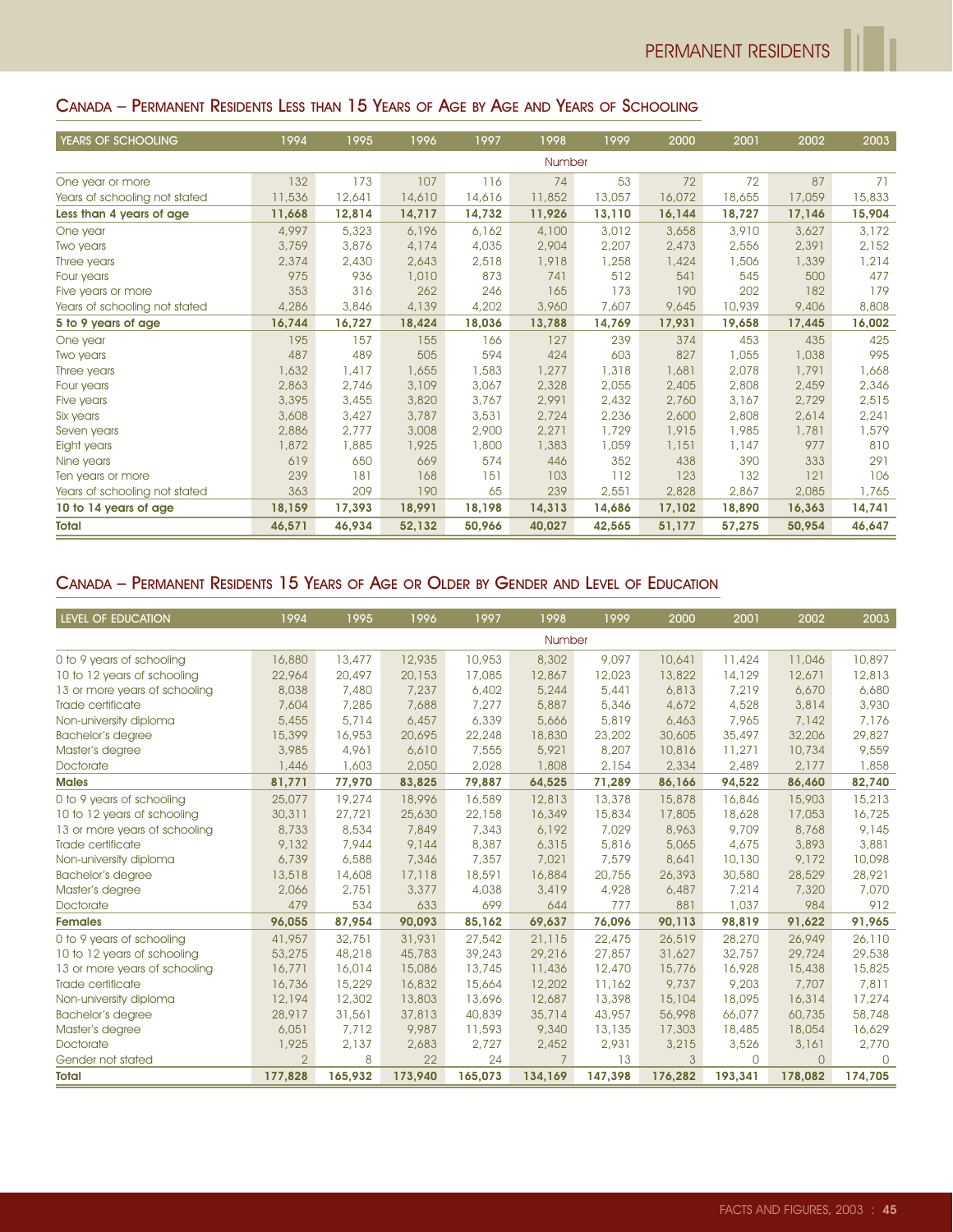## CANADA – PERMANENT RESIDENTS 15 YEARS OF AGE OR OLDER BY CATEGORY AND LEVEL OF EDUCATION

| LEVEL OF EDUCATION            | 1994    | 1995         | 1996           | 1997    | 1998         | 1999         | 2000              | 2001                     | 2002           | 2003    |
|-------------------------------|---------|--------------|----------------|---------|--------------|--------------|-------------------|--------------------------|----------------|---------|
|                               |         |              |                |         | Number       |              |                   |                          |                |         |
| 0 to 9 years of schooling     | 28,817  | 22,166       | 19,385         | 16,540  | 12,254       | 12,323       | 13,514            | 14,600                   | 14,512         | 13,237  |
| 10 to 12 years of schooling   | 26,256  | 22,583       | 17,807         | 14,963  | 12,122       | 12,958       | 14,468            | 15,655                   | 14,596         | 14,722  |
| 13 or more years of schooling | 6,505   | 6,374        | 5,747          | 5,247   | 4,578        | 5,095        | 6,198             | 6,763                    | 6,520          | 6,992   |
| Trade certificate             | 5,442   | 4,146        | 4,715          | 4,254   | 3,605        | 3,508        | 3,021             | 3,265                    | 3,052          | 3,082   |
| Non-university diploma        | 3,777   | 3,239        | 3,279          | 3,324   | 3,229        | 3,844        | 4,322             | 4,973                    | 4,859          | 5,506   |
| <b>Bachelor's degree</b>      | 8,304   | 6,866        | 6,746          | 6,391   | 6,180        | 7,886        | 9,298             | 10,842                   | 11,108         | 13,308  |
| Master's degree               | 1,185   | 1,120        | 1,140          | 1,156   | 1,195        | 1,529        | 1,955             | 2,244                    | 2,522          | 3,178   |
| Doctorate                     | 284     | 223          | 249            | 276     | 231          | 306          | 305               | 407                      | 385            | 493     |
| <b>Family class</b>           | 80,570  | 66,717       | 59,068         | 52,151  | 43,394       | 47,449       | 53,081            | 58,749                   | 57,554         | 60,518  |
| 0 to 9 years of schooling     | 2,682   | 1,884        | 1,956          | 1,459   | 915          | 1,005        | 942               | 1,055                    | 775            | 273     |
| 10 to 12 years of schooling   | 8,185   | 6,768        | 6,751          | 5,154   | 2,972        | 2,167        | 2,085             | 2,167                    | 1,762          | 1,154   |
| 13 or more years of schooling | 3,403   | 3,373        | 3,371          | 2,855   | 2,275        | 2,220        | 2,640             | 2,986                    | 2,495          | 1,972   |
| Trade certificate             | 6,030   | 5,716        | 5,658          | 5,201   | 3,826        | 3,076        | 2,522             | 2,438                    | 2,034          | 1,805   |
| Non-university diploma        | 4,516   | 4,836        | 5,431          | 5,471   | 4,833        | 4,570        | 5,051             | 6,064                    | 5,425          | 5,060   |
| <b>Bachelor's degree</b>      | 11,120  | 14,692       | 19,404         | 22,180  | 18,800       | 23,151       | 30,868            | 35,914                   | 32,453         | 29,250  |
| Master's degree               | 3,435   | 4,857        | 6,819          | 8,036   | 6,273        | 8,856        | 11,519            | 12,094                   | 11,469         | 9,954   |
| Doctorate                     | 1,278   | 1,577        | 1,986          | 2,016   | 1,827        | 2,203        | 2,419             | 2,511                    | 2,213          | 1,752   |
| Economic immigrants - p.a.*   | 40.649  | 43,703       | 51,376         | 52,372  | 41,721       | 47,248       | 58,046            | 65,229                   | 58,626         | 51,220  |
| 0 to 9 years of schooling     | 5,938   | 4,963        | 5,544          | 5,275   | 3,771        | 4,477        | 5,687             | 6,475                    | 5,373          | 4,854   |
| 10 to 12 years of schooling   | 11,785  | 10,631       | 12,674         | 12,072  | 7,670        | 6,711        | 7,501             | 8,274                    | 7,468          | 6,419   |
| 13 or more years of schooling | 3,669   | 3,593        | 3,434          | 3,528   | 2,730        | 3,333        | 4,700             | 5,334                    | 4,710          | 4,419   |
| Trade certificate             | 3,066   | 3,062        | 3,786          | 3,688   | 2,727        | 2,763        | 2,589             | 2,356                    | 1,836          | 1,719   |
| Non-university diploma        | 2,354   | 2,503        | 3,075          | 3,026   | 2,804        | 3,056        | 3,893             | 5,089                    | 4,409          | 4,363   |
| <b>Bachelor's degree</b>      | 6,009   | 7,415        | 8,953          | 10,194  | 8,953        | 11,067       | 14,787            | 17,211                   | 15,333         | 13,627  |
| Master's degree               | 1,022   | 1,479        | 1,713          | 2,116   | 1,633        | 2,511        | 3,518             | 3,796                    | 3,757          | 3,094   |
| Doctorate                     | 257     | 272          | 326            | 329     | 302          | 346          | 402               | 508                      | 458            | 399     |
| Economic immigrants - s.d.**  | 34,100  | 33,918       | 39,505         | 40,228  | 30,590       | 34,264       | 43,077            | 49,043                   | 43,344         | 38,894  |
| 0 to 9 years of schooling     | 3,113   | 3,560        | 4,114          | 3,529   | 3,527        | 4,374        | 6,262             | 6,086                    | 6,266          | 6,726   |
| 10 to 12 years of schooling   | 5,173   | 7,979        | 7,270          | 6,126   | 5,832        | 5,791        | 7,443             | 6,614                    | 5,849          | 5,963   |
| 13 or more years of schooling | 1,701   | 2,580        | 2,269          | 1,891   | 1,706        | 1,760        | 2,198             | 1,826                    | 1,696          | 1,911   |
| Trade certificate             | 1,614   | 2,240        | 2,413          | 2,245   | 1,846        | 1,737        | 1,574             | 1,134                    | 771            | 738     |
| Non-university diploma        | 930     | 1,685        | 1,809          | 1,635   | 1,660        | 1,881        | 1,820             | 1,956                    | 1,608          | 1,794   |
| Bachelor's degree             | 2,377   | 2,521        | 2,488          | 1,923   | 1,661        | 1,823        | 2,014             | 2,091                    | 1,825          | 1,965   |
| Master's degree               | 211     | 241          | 290            | 267     | 224          | 237          | 308               | 350                      | 304            | 280     |
| Doctorate                     | 76      | 66           | 119            | 105     | 88           | 75           | 89                | 99                       | 102            | 84      |
| <b>Refugees</b>               | 15,195  | 20,872       | 20,772         | 17,721  | 16,544       | 17,678       | 21,708            | 20,156                   | 18,421         | 19,461  |
| 0 to 9 years of schooling     | 1,407   | 181          | 933            | 744     | 651          | 303          | 115               | 54                       | 23             | 1,020   |
| 10 to 12 years of schooling   | 1,876   | 259          | 1,292          | 937     | 623          | 234          | 130               | 46                       | 49             | 1,280   |
| 13 or more years of schooling | 1,493   | 94           | 266            | 228     | 147          | 62           | 41                | 19                       | 17             | 530     |
| Trade certificate             | 585     | 66           | 261            | 278     | 199          | 78           | 31                | 10                       | 14             | 467     |
| Non-university diploma        | 617     | 40           | 209            | 240     | 161          | 47           | 18                | 13                       | 13             | 551     |
| <b>Bachelor's degree</b>      | 1,107   | 67           | 229            | 154     | 120          | 32           | 32                | 19                       | 16             | 598     |
| Master's degree               | 198     | 15           | 26             | 19      | 15           |              | $\qquad \qquad -$ | $\overline{\phantom{0}}$ | -              | 123     |
| Doctorate                     | 30      | 0            |                |         |              |              | 0                 |                          |                | 42      |
| <b>Other immigrants</b>       | 7,313   | 722          | 3,219          | 2,601   | 1,920        | 759          | 370               | 163                      | 137            | 4,611   |
| 0 to 9 years of schooling     | 41,957  | 32,754       | 31,932         | 27,547  | 21,118       | 22,482       | 26,520            | 28,270                   | 26,949         | 26,110  |
| 10 to 12 years of schooling   | 53,275  | 48,220       | 45,794         | 39,252  | 29,219       | 27,861       | 31,627            | 32,756                   | 29,724         | 29,538  |
| 13 or more years of schooling | 16,771  | 16,014       | 15,087         | 13,749  | 11,436       | 12,470       | 15,777            | 16,928                   | 15,438         | 15,824  |
| Trade certificate             | 16,737  | 15,230       | 16,833         | 15,666  | 12,203       | 11,162       | 9,737             | 9,203                    | 7,707          | 7,811   |
| Non-university diploma        | 12,194  | 12,303       | 13,803         | 13,696  | 12,687       | 13,398       | 15,104            | 18,095                   | 16,314         | 17,274  |
| <b>Bachelor's degree</b>      | 28,917  | 31,561       | 37,820         | 40,842  | 35,714       | 43,959       | 56,999            | 66,077                   | 60,735         | 58,748  |
| Master's degree               | 6,051   | 7,712        | 9,988          | 11,594  | 9,340        | 13,135       | 17,303            | 18,485                   | 18,054         | 16,629  |
| Doctorate                     | 1,925   | 2,138        | 2,683          | 2,727   | 2,452        | 2,931        | 3,215             | 3,526                    | 3,161          | 2,770   |
| Category not stated           |         | $\mathsf{O}$ | $\overline{O}$ | 0       | $\mathbf{0}$ | $\mathsf{O}$ | $\mathbf{0}$      | ı.                       | $\overline{0}$ |         |
| <b>Total</b>                  | 177,828 | 165,932      | 173,940        | 165,073 | 134,169      | 147,398      | 176,282           | 193,341                  | 178,082        | 174,705 |

\* p.a. = principal applicants

\*\* s.d. = spouses and dependants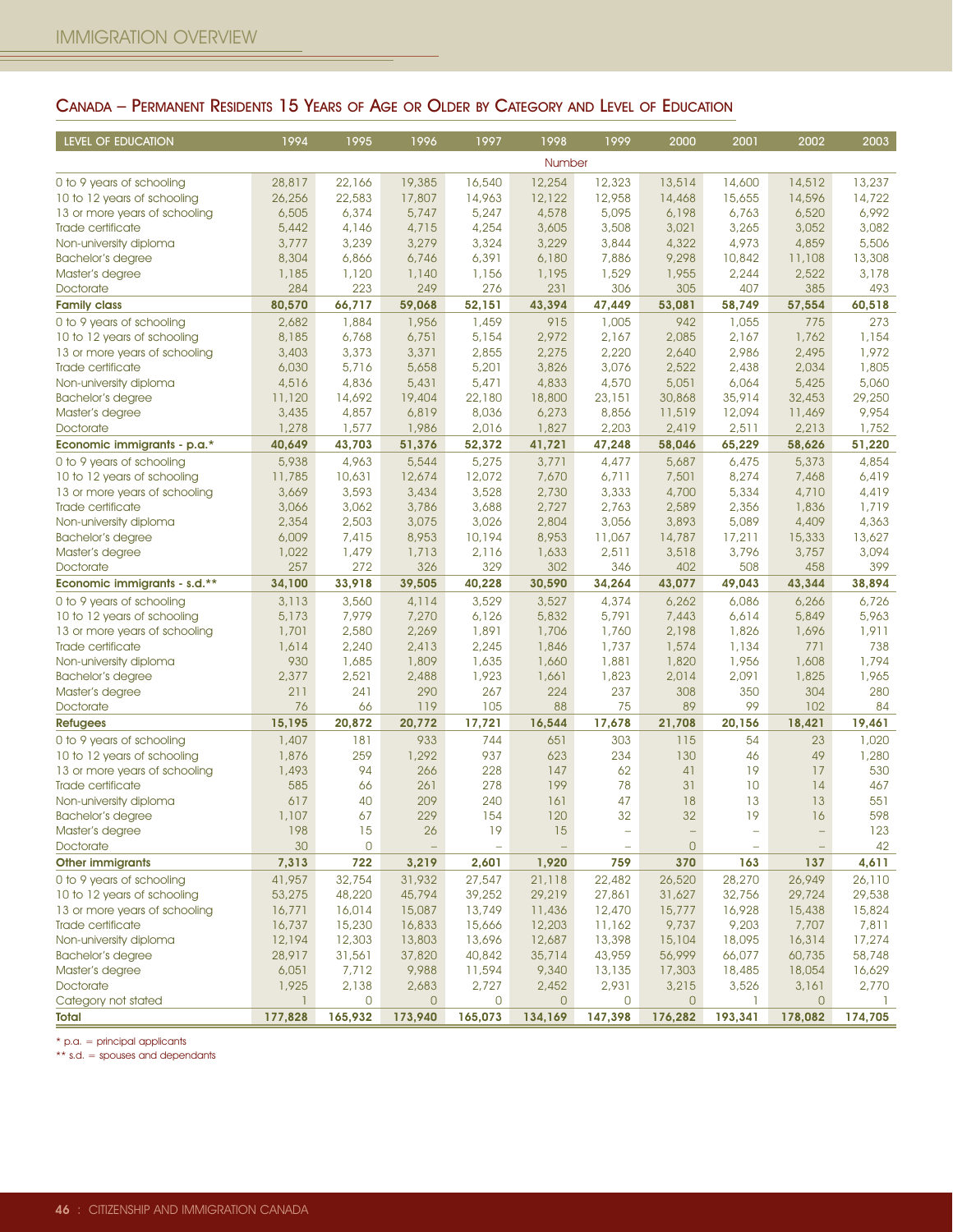r

| LEVEL OF EDUCATION            | 1994        | 1995        | 1996                     | 1997                     | 1998                     | 1999                     | 2000       | 2001                     | 2002                     | 2003        |
|-------------------------------|-------------|-------------|--------------------------|--------------------------|--------------------------|--------------------------|------------|--------------------------|--------------------------|-------------|
|                               |             |             |                          |                          | Percentage distribution  |                          |            |                          |                          |             |
| 0 to 9 years of schooling     | 35.8        | 33.2        | 32.8                     | 31.7                     | 28.2                     | 26.0                     | 25.5       | 24.9                     | 25.2                     | 21.9        |
| 10 to 12 years of schooling   | 32.6        | 33.9        | 30.2                     | 28.7                     | 27.9                     | 27.3                     | 27.3       | 26.7                     | 25.4                     | 24.3        |
| 13 or more years of schooling | 8.1         | 9.6         | 9.7                      | 10.1                     | 10.6                     | 10.7                     | 11.7       | 11.5                     | 11.3                     | 11.6        |
| Trade certificate             | 6.8         | 6.2         | 8.0                      | 8.2                      | 8.3                      | 7.4                      | 5.7        | 5.6                      | 5.3                      | 5.1         |
| Non-university diploma        | 4.7         | 4.9         | 5.6                      | 6.4                      | 7.4                      | 8.1                      | 8.1        | 8.5                      | 8.4                      | 9.1         |
| <b>Bachelor's degree</b>      | 10.3        | 10.3        | 11.4                     | 12.3                     | 14.2                     | 16.6                     | 17.5       | 18.5                     | 19.3                     | 22.0        |
| Master's degree               | 1.5         | 1.7         | 1.9                      | 2.2                      | 2.8                      | 3.2                      | 3.7        | 3.8                      | 4.4                      | 5.3         |
| Doctorate                     | 0.4         | 0.3         | 0.4                      | 0.5                      | 0.5                      | 0.6                      | 0.6        | 0.7                      | 0.7                      | 0.8         |
| <b>Family class</b>           | 100.0       | 100.0       | 100.0                    | 100.0                    | 100.0                    | 100.0                    | 100.0      | 100.0                    | 100.0                    | 100.0       |
| 0 to 9 years of schooling     | 6.6         | 4.3         | 3.8                      | 2.8                      | 2.2                      | 2.1                      | 1.6        | 1.6                      | 1.3                      | 0.5         |
| 10 to 12 years of schooling   | 20.1        | 15.5        | 13.1                     | 9.8                      | 7.1                      | 4.6                      | 3.6        | 3.3                      | 3.0                      | 2.3         |
| 13 or more years of schooling | 8.4         | 7.7         | 6.6                      | 5.5                      | 5.5                      | 4.7                      | 4.6        | 4.6                      | 4.3                      | 3.9         |
| Trade certificate             | 14.8        | 13.1        | 11.0                     | 9.9                      | 9.2                      | 6.5                      | 4.3        | 3.7                      | 3.5                      | 3.5         |
| Non-university diploma        | 11.1        | 11.1        | 10.6                     | 10.5                     | 11.6                     | 9.7                      | 8.7        | 9.3                      | 9.3                      | 9.9         |
| Bachelor's degree             | 27.4        | 33.6        | 37.8                     | 42.4                     | 45.1                     | 49.0                     | 53.2       | 55.1                     | 55.4                     | 57.1        |
| Master's degree               | 8.5         | 11.1        | 13.3                     | 15.3                     | 15.0                     | 18.7                     | 19.8       | 18.5                     | 19.6                     | 19.4        |
| Doctorate                     | 3.1         | 3.6         | 3.9                      | 3.9                      | 4.4                      | 4.7                      | 4.2        | 3.9                      | 3.8                      | 3.4         |
| Economic immigrants - p.a.*   | 100.0       | 100.0       | 100.0                    | 100.0                    | 100.0                    | 100.0                    | 100.0      | 100.0                    | 100.0                    | 100.0       |
| 0 to 9 years of schooling     | 17.4        | 14.6        | 14.0                     | 13.1                     | 12.3                     | 13.1                     | 13.2       | 13.2                     | 12.4                     | 12.5        |
| 10 to 12 years of schooling   | 34.6        | 31.3        | 32.1                     | 30.0                     | 25.1                     | 19.6                     | 17.4       | 16.9                     | 17.2                     | 16.5        |
| 13 or more years of schooling | 10.8        | 10.6        | 8.7                      | 8.8                      | 8.9                      | 9.7                      | 10.9       | 10.9                     | 10.9                     | 11.4        |
| Trade certificate             | 9.0         | 9.0         | 9.6                      | 9.2                      | 8.9                      | 8.1                      | 6.0        | 4.8                      | 4.2                      | 4.4         |
| Non-university diploma        | 6.9         | 7.4         | 7.8                      | 7.5                      | 9.2                      | 8.9                      | 9.0        | 10.4                     | 10.2                     | 11.2        |
| <b>Bachelor's degree</b>      | 17.6        | 21.9        | 22.7                     | 25.3                     | 29.3                     | 32.3                     | 34.3       | 35.1                     | 35.4                     | 35.0        |
| Master's degree               | 3.0         | 4.4         | 4.3                      | 5.3                      | 5.3                      | 7.3                      | 8.2        | 7.7                      | 8.7                      | 8.0         |
| Doctorate                     | 0.8         | 0.8         | 0.8                      | 0.8                      | 1.0                      | 1.0                      | 0.9        | 1.0                      | 1.1                      | 1.0         |
| Economic immigrants - s.d.**  | 100.0       | 100.0       | 100.0                    | 100.0                    | 100.0                    | 100.0                    | 100.0      | 100.0                    | 100.0                    | 100.0       |
| 0 to 9 years of schooling     | 20.5        | 17.1        | 19.8                     | 19.9                     | 21.3                     | 24.7                     | 28.9       | 30.2                     | 34.0                     | 34.6        |
| 10 to 12 years of schooling   | 34.0        | 38.2        | 35.0                     | 34.6                     | 35.3                     | 32.8                     | 34.3       | 32.8                     | 31.8                     | 30.6        |
| 13 or more years of schooling | 11.2        | 12.4        | 10.9                     | 10.7                     | 10.3                     | 10.0                     | 10.1       | 9.1                      | 9.2                      | 9.8         |
| Trade certificate             | 10.6        | 10.7        | 11.6                     | 12.7                     | 11.2                     | 9.8                      | 7.3        | 5.6                      | 4.2                      | 3.8         |
| Non-university diploma        | 6.1         | 8.1         | 8.7                      | 9.2                      | 10.0                     | 10.6                     | 8.4        | 9.7                      | 8.7                      | 9.2         |
| <b>Bachelor's degree</b>      | 15.6<br>1.4 | 12.1<br>1.2 | 12.0<br>1.4              | 10.9<br>1.5              | 10.0<br>1.4              | 10.3<br>1.3              | 9.3        | 10.4<br>1.7              | 9.9<br>1.7               | 10.1<br>1.4 |
| Master's degree<br>Doctorate  | 0.5         | 0.3         | 0.6                      | 0.6                      | 0.5                      | 0.4                      | 1.4<br>0.4 | 0.5                      | 0.6                      | 0.4         |
| <b>Refugees</b>               | 100.0       | 100.0       | 100.0                    | 100.0                    | 100.0                    | 100.0                    | 100.0      | 100.0                    | 100.0                    | 100.0       |
| 0 to 9 years of schooling     | 19.2        | 25.1        | 29.0                     | 28.6                     | 33.9                     | 39.9                     | 31.1       | 33.1                     | 16.8                     | 22.1        |
| 10 to 12 years of schooling   | 25.7        | 35.9        | 40.1                     | 36.0                     | 32.5                     | 30.8                     | 35.1       | 28.2                     | 35.8                     | 27.8        |
| 13 or more years of schooling | 20.4        | 13.0        | 8.3                      | 8.8                      | 7.7                      | 8.2                      | 11.1       | 11.7                     | 12.4                     | 11.5        |
| Trade certificate             | 8.0         | 9.1         | 8.1                      | 10.7                     | 10.4                     | 10.3                     | 8.4        | 6.1                      | 10.2                     | 10.1        |
| Non-university diploma        | 8.4         | 5.5         | 6.5                      | 9.2                      | 8.4                      | 6.2                      | 4.9        | 8.0                      | 9.5                      | 12.0        |
| <b>Bachelor's degree</b>      | 15.1        | 9.3         | 7.1                      | 5.9                      | 6.3                      | 4.2                      | 8.7        | 11.7                     | 11.7                     | 13.0        |
| Master's degree               | 2.7         | 2.1         | 0.8                      | 0.7                      | 0.8                      |                          |            |                          |                          | 2.7         |
| Doctorate                     | 0.4         | 0.0         | $\overline{\phantom{m}}$ | $\overline{\phantom{a}}$ | $\overline{\phantom{a}}$ | $\overline{\phantom{a}}$ | 0.0        | $\overline{\phantom{m}}$ | $\overline{\phantom{m}}$ | 0.9         |
| <b>Other immigrants</b>       | 100.0       | 100.0       | 100.0                    | 100.0                    | 100.0                    | 100.0                    | 100.0      | 100.0                    | 100.0                    | 100.0       |
| 0 to 9 years of schooling     | 23.6        | 19.7        | 18.4                     | 16.7                     | 15.7                     | 15.3                     | 15.0       | 14.6                     | 15.1                     | 15.0        |
| 10 to 12 years of schooling   | 30.0        | 29.1        | 26.3                     | 23.8                     | 21.8                     | 18.9                     | 17.9       | 16.9                     | 16.7                     | 16.9        |
| 13 or more years of schooling | 9.4         | 9.7         | 8.7                      | 8.3                      | 8.5                      | 8.5                      | 9.0        | 8.8                      | 8.7                      | 9.1         |
| Trade certificate             | 9.4         | 9.2         | 9.7                      | 9.5                      | 9.1                      | 7.6                      | 5.5        | 4.8                      | 4.3                      | 4.5         |
| Non-university diploma        | 6.9         | 7.4         | 7.9                      | 8.3                      | 9.5                      | 9.1                      | 8.6        | 9.4                      | 9.2                      | 9.9         |
| <b>Bachelor's degree</b>      | 16.3        | 19.0        | 21.7                     | 24.7                     | 26.6                     | 29.8                     | 32.3       | 34.2                     | 34.1                     | 33.6        |
| Master's degree               | 3.4         | 4.7         | 5.7                      | 7.0                      | 7.0                      | 8.9                      | 9.8        | 9.6                      | 10.1                     | 9.5         |
| Doctorate                     | 1.1         | 1.3         | 1.5                      | 1.7                      | 1.8                      | 2.0                      | 1.8        | 1.8                      | 1.8                      | 1.6         |
| Category not stated           | 0.0         | 0.0         | 0.0                      | 0.0                      | 0.0                      | 0.0                      | 0.0        | 0.0                      | 0.0                      | 0.0         |
| Total                         | 100.0       | 100.0       | 100.0                    | 100.0                    | 100.0                    | 100.0                    | 100.0      | 100.0                    | 100.0                    | 100.0       |

 $*$  p.a. = principal applicants

\*\* s.d. = spouses and dependants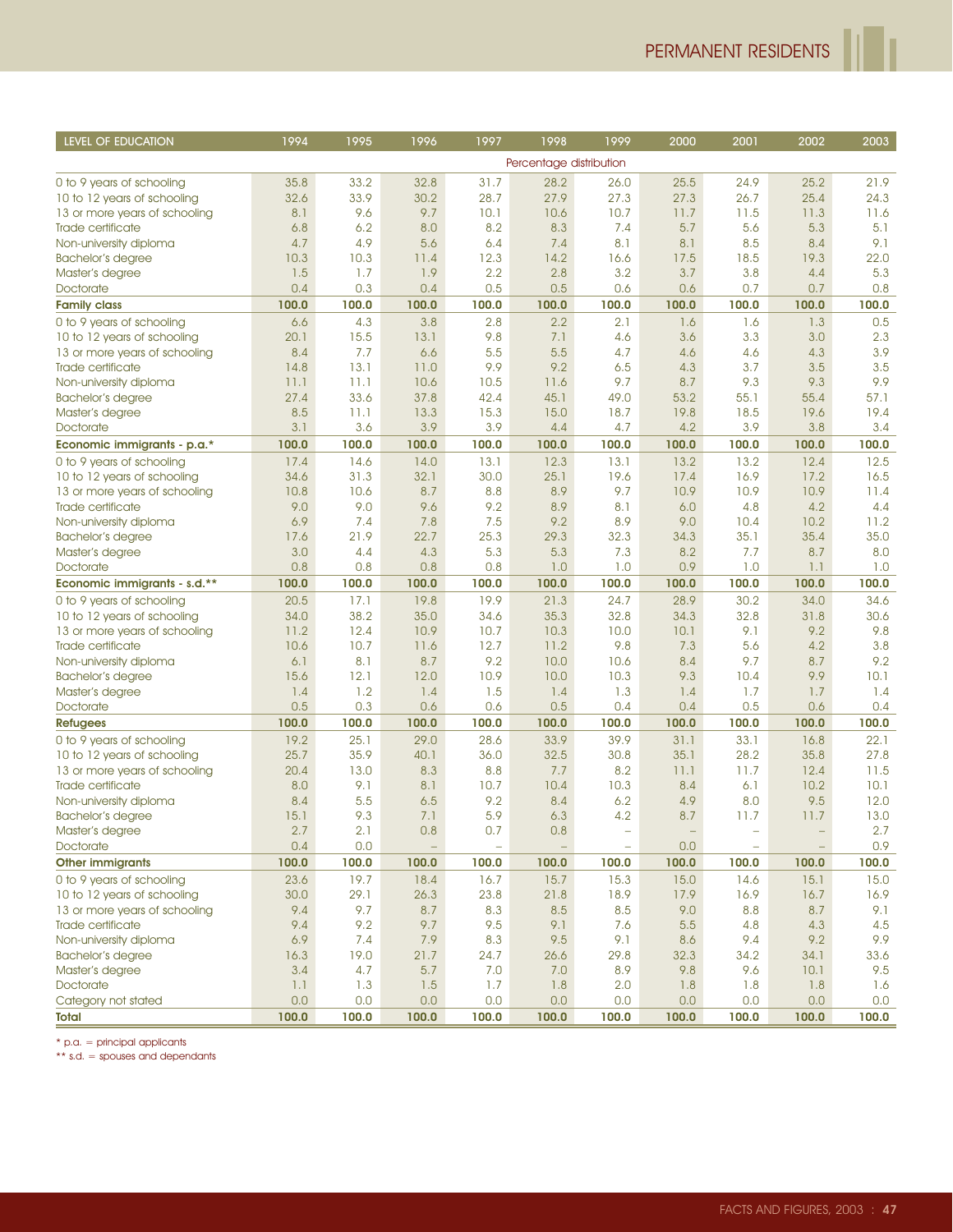## CANADA – PERMANENT RESIDENTS 15 YEARS OF AGE OR OLDER BY SOURCE AREA AND LEVEL OF EDUCATION

| LEVEL OF EDUCATION                          | 1994       | 1995       | 1996       | 1997       | 1998       | 1999         | 2000         | 2001         | 2002       | 2003       |
|---------------------------------------------|------------|------------|------------|------------|------------|--------------|--------------|--------------|------------|------------|
|                                             |            |            |            |            | Number     |              |              |              |            |            |
| 0 to 9 years of schooling                   | 3,841      | 3,614      | 3,796      | 3,622      | 3,233      | 3,694        | 4,693        | 5,231        | 4,615      | 4,893      |
| 10 to 12 years of schooling                 | 5,958      | 6,175      | 6,684      | 6,603      | 5,505      | 5,393        | 6,557        | 6,701        | 6,051      | 6,189      |
| 13 or more years of schooling               | 1,762      | 2,236      | 2,506      | 2,368      | 2,171      | 2,371        | 2,911        | 3,432        | 3,073      | 3,203      |
| Trade certificate                           | 2,029      | 2,019      | 2,207      | 2,275      | 1,732      | 1,584        | 1,713        | 1,686        | 1,417      | 1,463      |
| Non-university diploma                      | 1,655      | 1,747      | 2,106      | 2,346      | 2,431      | 2,440        | 2,922        | 3,683        | 3,558      | 3,516      |
| <b>Bachelor's degree</b>                    | 4,874      | 6,192      | 7,289      | 7,639      | 6,649      | 7,220        | 8,822        | 11,045       | 11,647     | 10,380     |
| Master's degree                             | 932        | 1,392      | 1,418      | 1,674      | 1,577      | 1,743        | 2,158        | 3,103        | 3,388      | 2,922      |
| Doctorate                                   | 372        | 392        | 505        | 551        | 485        | 520          | 601          | 774          | 763        | 669        |
| <b>Africa and the Middle East</b>           | 21,423     | 23,767     | 26,511     | 27,078     | 23,783     | 24,965       | 30,377       | 35,655       | 34,512     | 33,235     |
| 0 to 9 years of schooling                   | 28,311     | 20,263     | 20,364     | 17,278     | 12,454     | 12,719       | 14,627       | 15,633       | 16,044     | 15,293     |
| 10 to 12 years of schooling                 | 34,154     | 29,754     | 27,159     | 21,811     | 14,421     | 13,782       | 15,412       | 15,969       | 15,142     | 14,608     |
| 13 or more years of schooling               | 10,251     | 8,527      | 7,970      | 7,253      | 5,498      | 6,050        | 7,788        | 8,128        | 7,388      | 7,574      |
| Trade certificate                           | 7,833      | 6,306      | 8,041      | 7,240      | 4,937      | 4,399        | 3,629        | 3,170        | 2,638      | 2,684      |
| Non-university diploma                      | 6,254      | 5,587      | 6,698      | 6,366      | 5,249      | 5,633        | 6,728        | 8,322        | 7,120      | 7,665      |
| Bachelor's degree                           | 15,068     | 15,582     | 20,469     | 22,804     | 17,845     | 24,963       | 34,447       | 39,326       | 33,173     | 32,379     |
| Master's degree                             | 3,161      | 4,043      | 6,228      | 7,443      | 5,232      | 8,063        | 11,221       | 11,344       | 10,534     | 9,316      |
| Doctorate                                   | 639        | 746        | 1,061      | 1,193      | 907        | 1,309        | 1,456        | 1,454        | 1,260      | 935        |
| <b>Asia and Pacific</b>                     | 105,671    | 90,808     | 97,990     | 91,388     | 66,543     | 76,918       | 95,308       | 103,346      | 93,299     | 90,454     |
| 0 to 9 years of schooling                   | 5,497      | 5,074      | 4,106      | 3,339      | 2,430      | 2,535        | 2,699        | 3,161        | 3,066      | 2,964      |
| 10 to 12 years of schooling                 | 5,448      | 5,255      | 4,643      | 4,131      | 3,180      | 3,244        | 3,451        | 3,940        | 3,342      | 3,438      |
| 13 or more years of schooling               | 1,270      | 1,503      | 1,424      | 1,382      | 1,064      | 1,283        | 1,704        | 1,925        | 1,857      | 1,935      |
| Trade certificate                           | 1,637      | 1,281      | 1,564      | 1,570      | 1,193      | 1,131        | 1,031        | 1,256        | 1,164      | 1,091      |
| Non-university diploma                      | 935        | 852        | 889        | 942        | 869        | 925          | 1,156        | 1,543        | 1,458      | 1,624      |
| Bachelor's degree                           | 971        | 1,132      | 1,210      | 1,475      | 1,622      | 2,010        | 2,567        | 3,261        | 3,424      | 3,852      |
| Master's degree                             | 183        | 175        | 166        | 240        | 223        | 323          | 449          | 583          | 723        | 863        |
| Doctorate                                   | 64         | 53         | 75         | 81         | 65         | 82           | 84           | 90           | 119        | 147        |
| <b>South and Central America</b>            | 16,005     | 15,325     | 14,077     | 13,160     | 10,646     | 11,533       | 13,141       | 15,759       | 15,153     | 15,914     |
| 0 to 9 years of schooling                   | 333        | 261        | 271        | 197        | 192        | 230          | 250          | 243          | 199        | 236        |
| 10 to 12 years of schooling                 | 902        | 776        | 874        | 709        | 612        | 643          | 645          | 745          | 692        | 796        |
| 13 or more years of schooling               | 759        | 638        | 601        | 449        | 499        | 546          | 618          | 644          | 606        | 688        |
| Trade certificate                           | 437<br>310 | 273<br>270 | 343<br>329 | 318        | 258<br>275 | 219          | 201          | 217          | 195<br>385 | 203<br>445 |
| Non-university diploma                      | 1,247      | 1,087      | 1,190      | 264<br>936 | 979        | 308<br>1,017 | 363<br>1,138 | 440<br>1,147 | 1,066      | 1,303      |
| <b>Bachelor's degree</b><br>Master's degree | 547        | 466        | 501        | 416        | 398        | 475          | 467          | 457          | 446        | 520        |
| Doctorate                                   | 264        | 191        | 211        | 171        | 131        | 189          | 164          | 199          | 153        | 199        |
| <b>United States</b>                        | 4,799      | 3,962      | 4,320      | 3,460      | 3,344      | 3,627        | 3,846        | 4,092        | 3,742      | 4,390      |
| 0 to 9 years of schooling                   | 3,965      | 3,531      | 3,387      | 3,107      | 2,802      | 3,262        | 4,190        | 3,955        | 2,929      | 2,658      |
| 10 to 12 years of schooling                 | 6,812      | 6,252      | 6,433      | 5,996      | 5,497      | 4,754        | 5,504        | 5,359        | 4,385      | 4,443      |
| 13 or more years of schooling               | 2,729      | 3,108      | 2,582      | 2,297      | 2,204      | 2,196        | 2,732        | 2,779        | 2,485      | 2,382      |
| Trade certificate                           | 4,801      | 5,349      | 4,678      | 4,263      | 4,080      | 3,809        | 3,144        | 2,858        | 2,279      | 2,354      |
| Non-university diploma                      | 3,039      | 3,847      | 3,778      | 3,777      | 3,860      | 4,074        | 3,915        | 4,092        | 3,766      | 3,994      |
| <b>Bachelor's degree</b>                    | 6,755      | 7,562      | 7,662      | 7,987      | 8,610      | 8,675        | 9,977        | 11,258       | 11,371     | 10,747     |
| Master's degree                             | 1,227      | 1,636      | 1,675      | 1,820      | 1,909      | 2,505        | 2,992        | 2,985        | 2,949      | 2,986      |
| Doctorate                                   | 586        | 756        | 831        | 731        | 862        | 826          | 909          | 1,007        | 864        | 818        |
| <b>Europe and the United Kingdom</b>        | 29,914     | 32,041     | 31,026     | 29,978     | 29,824     | 30,101       | 33,363       | 34,293       | 31,028     | 30,382     |
| 0 to 9 years of schooling                   | 41,947     | 32,743     | 31,924     | 27,543     | 21,111     | 22,440       | 26,459       | 28,223       | 26,853     | 26,044     |
| 10 to 12 years of schooling                 | 53,274     | 48,212     | 45,793     | 39,250     | 29,215     | 27,816       | 31,569       | 32,714       | 29,612     | 29,474     |
| 13 or more years of schooling               | 16,771     | 16,012     | 15,083     | 13,749     | 11,436     | 12,446       | 15,753       | 16,908       | 15,409     | 15,782     |
| Trade certificate                           | 16,737     | 15,228     | 16,833     | 15,666     | 12,200     | 11,142       | 9,718        | 9,187        | 7,693      | 7,795      |
| Non-university diploma                      | 12,193     | 12,303     | 13,800     | 13,695     | 12,684     | 13,380       | 15,084       | 18,080       | 16,287     | 17,244     |
| <b>Bachelor's degree</b>                    | 28,915     | 31,555     | 37,820     | 40,841     | 35,705     | 43,885       | 56,951       | 66,037       | 60,681     | 58,661     |
| Master's degree                             | 6,050      | 7,712      | 9,988      | 11,593     | 9,339      | 13,109       | 17,287       | 18,472       | 18,040     | 16,607     |
| Doctorate                                   | 1,925      | 2,138      | 2,683      | 2,727      | 2,450      | 2,926        | 3,214        | 3,524        | 3,159      | 2,768      |
| Source area not stated                      | 16         | 29         | 16         | 9          | 29         | 254          | 247          | 196          | 348        | 330        |
| <b>Total</b>                                | 177,828    | 165,932    | 173,940    | 165,073    | 134,169    | 147,398      | 176,282      | 193,341      | 178,082    | 174,705    |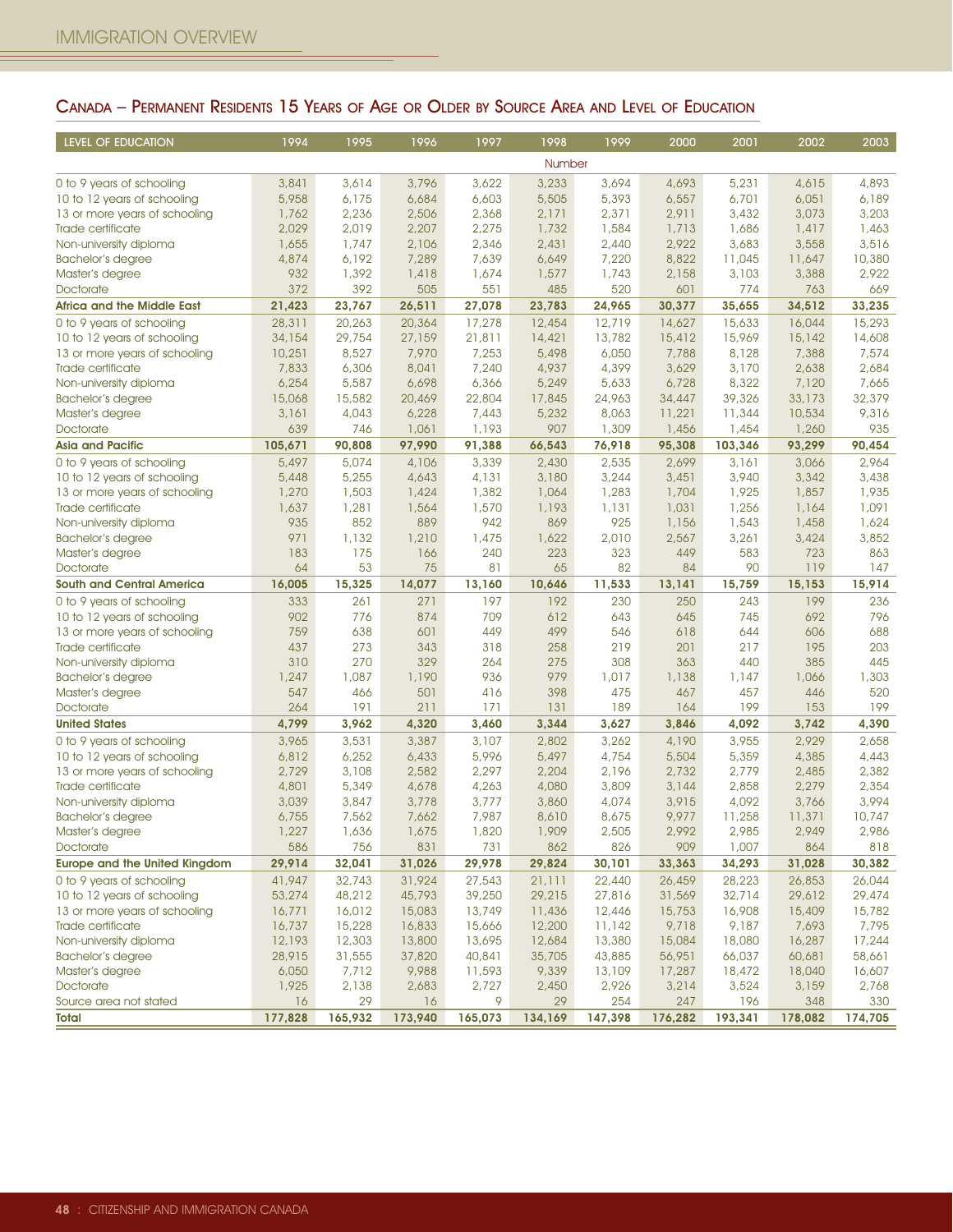ľ

| <b>LEVEL OF EDUCATION</b>            | 1994        | 1995        | 1996        | 1997        | 1998                    | 1999        | 2000        | 2001         | 2002         | 2003         |
|--------------------------------------|-------------|-------------|-------------|-------------|-------------------------|-------------|-------------|--------------|--------------|--------------|
|                                      |             |             |             |             | Percentage distribution |             |             |              |              |              |
| 0 to 9 years of schooling            | 17.9        | 15.2        | 14.3        | 13.4        | 13.6                    | 14.8        | 15.5        | 14.7         | 13.4         | 14.7         |
| 10 to 12 years of schooling          | 27.8        | 26.0        | 25.2        | 24.4        | 23.2                    | 21.6        | 21.6        | 18.8         | 17.5         | 18.6         |
| 13 or more years of schooling        | 8.2         | 9.4         | 9.5         | 8.8         | 9.1                     | 9.5         | 9.6         | 9.6          | 8.9          | 9.6          |
| Trade certificate                    | 9.5         | 8.5         | 8.3         | 8.4         | 7.3                     | 6.3         | 5.6         | 4.7          | 4.1          | 4.4          |
| Non-university diploma               | 7.7         | 7.4         | 7.9         | 8.7         | 10.2                    | 9.8         | 9.6         | 10.3         | 10.3         | 10.6         |
| Bachelor's degree                    | 22.8        | 26.1        | 27.5        | 28.2        | 28.0                    | 28.9        | 29.0        | 31.0         | 33.8         | 31.2         |
| Master's degree                      | 4.4         | 5.9         | 5.4         | 6.2         | 6.6                     | 7.0         | 7.1         | 8.7          | 9.8          | 8.8          |
| Doctorate                            | 1.7         | 1.7         | 1.9         | 2.0         | 2.0                     | 2.1         | 2.0         | 2.2          | 2.2          | 2.0          |
| <b>Africa and the Middle East</b>    | 100.0       | 100.0       | 100.0       | 100.0       | 100.0                   | 100.0       | 100.0       | 100.0        | 100.0        | 100.0        |
| 0 to 9 years of schooling            | 26.8        | 22.3        | 20.8        | 18.9        | 18.7                    | 16.5        | 15.4        | 15.1         | 17.2         | 16.9         |
| 10 to 12 years of schooling          | 32.3        | 32.8        | 27.7        | 23.9        | 21.7                    | 17.9        | 16.2        | 15.5         | 16.2         | 16.2         |
| 13 or more years of schooling        | 9.7         | 9.4         | 8.1         | 7.9         | 8.3                     | 7.9         | 8.2         | 7.9          | 7.9          | 8.4          |
| Trade certificate                    | 7.4         | 6.9         | 8.2         | 7.9         | 7.4                     | 5.7         | 3.8         | 3.1          | 2.8          | 3.0          |
| Non-university diploma               | 5.9         | 6.2         | 6.8         | 7.0         | 7.9                     | 7.3         | 7.1         | 8.1          | 7.6          | 8.5          |
| <b>Bachelor's degree</b>             | 14.3        | 17.2        | 20.9        | 25.0        | 26.8                    | 32.5        | 36.1        | 38.1         | 35.6         | 35.8         |
| Master's degree                      | 3.0         | 4.5         | 6.4         | 8.1         | 7.9                     | 10.5        | 11.8        | 11.0         | 11.3         | 10.3         |
| Doctorate                            | 0.6         | 0.8         | 1.1         | 1.3         | 1.4                     | 1.7         | 1.5         | 1.4          | 1.4          | 1.0          |
| <b>Asia and Pacific</b>              | 100.0       | 100.0       | 100.0       | 100.0       | 100.0                   | 100.0       | 100.0       | 100.0        | 100.0        | 100.0        |
| 0 to 9 years of schooling            | 34.4        | 33.1        | 29.2        | 25.4        | 22.8                    | 22.0        | 20.5        | 20.1         | 20.2         | 18.6         |
| 10 to 12 years of schooling          | 34.0        | 34.3        | 33.0        | 31.4        | 29.9                    | 28.1        | 26.3        | 25.0         | 22.1         | 21.6         |
| 13 or more years of schooling        | 7.9         | 9.8         | 10.1        | 10.5        | 10.0                    | 11.1        | 13.0        | 12.2         | 12.3         | 12.2         |
| Trade certificate                    | 10.2        | 8.4         | 11.1        | 11.9        | 11.2                    | 9.8         | 7.9         | 8.0          | 7.7          | 6.9          |
| Non-university diploma               | 5.8         | 5.6         | 6.3         | 7.2         | 8.2                     | 0.8         | 8.8         | 9.8          | 9.6          | 10.2         |
| Bachelor's degree                    | 6.1         | 7.4         | 8.6         | 11.2        | 15.2                    | 17.4        | 19.5        | 20.7         | 22.6         | 24.2         |
| Master's degree                      | 1.1         | 1.1         | 1.2         | 1.8         | 2.1                     | 2.8         | 3.4         | 3.7          | 4.8          | 5.4          |
| Doctorate                            | 0.4         | 0.4         | 0.5         | 0.6         | 0.6                     | 0.7         | 0.6         | 0.6          | 0.8          | 0.9          |
| <b>South and Central America</b>     | 100.0       | 100.0       | 100.0       | 100.0       | 100.0                   | 100.0       | 100.0       | 100.0        | 100.0        | 100.0        |
| 0 to 9 years of schooling            | 6.9         | 6.6         | 6.3         | 5.7         | 5.7                     | 6.3         | 6.5         | 5.9          | 5.3          | 5.4          |
| 10 to 12 years of schooling          | 18.8        | 19.6        | 20.2        | 20.5        | 18.3                    | 17.7        | 16.8        | 18.2         | 18.5         | 18.1         |
| 13 or more years of schooling        | 15.8        | 16.1<br>6.9 | 13.9<br>7.9 | 13.0        | 14.9                    | 15.1        | 16.1        | 15.7         | 16.2         | 15.7         |
| Trade certificate                    | 9.1         |             |             | 9.2         | 7.7                     | 6.0         | 5.2         | 5.3          | 5.2          | 4.6          |
| Non-university diploma               | 6.5<br>26.0 | 6.8<br>27.4 | 7.6<br>27.6 | 7.6<br>27.1 | 8.2<br>29.3             | 8.5<br>28.0 | 9.4<br>29.6 | 10.8<br>28.0 | 10.3<br>28.5 | 10.1<br>29.7 |
| Bachelor's degree<br>Master's degree | 11.4        | 11.8        | 11.6        | 12.0        | 11.9                    | 13.1        | 12.1        | 11.2         | 11.9         | 11.9         |
| Doctorate                            | 5.5         | 4.8         | 4.9         | 4.9         | 3.9                     | 5.2         | 4.3         | 4.9          | 4.1          | 4.5          |
| <b>United States</b>                 | 100.0       | 100.0       | 100.0       | 100.0       | 100.0                   | 100.0       | 100.0       | 100.0        | 100.0        | 100.0        |
| 0 to 9 years of schooling            | 13.3        | 11.0        | 10.9        | 10.4        | 9.4                     | 10.8        | 12.6        | 11.5         | 9.4          | 8.8          |
| 10 to 12 years of schooling          | 22.8        | 19.5        | 20.7        | 20.0        | 18.4                    | 15.8        | 16.5        | 15.6         | 14.1         | 14.6         |
| 13 or more years of schooling        | 9.1         | 9.7         | 8.3         | 7.7         | 7.4                     | 7.3         | 8.2         | 8.1          | 8.0          | 7.8          |
| Trade certificate                    | 16.1        | 16.7        | 15.1        | 14.2        | 13.7                    | 12.7        | 9.4         | 8.3          | 7.3          | 7.8          |
| Non-university diploma               | 10.2        | 12.0        | 12.2        | 12.6        | 12.9                    | 13.5        | 11.7        | 11.9         | 12.1         | 13.2         |
| Bachelor's degree                    | 22.6        | 23.6        | 24.7        | 26.6        | 28.9                    | 28.8        | 29.9        | 32.8         | 36.7         | 35.4         |
| Master's degree                      | 4.1         | 5.1         | $5.4$       | 6.1         | 6.4                     | 8.3         | 9.0         | 8.7          | 9.5          | 9.8          |
| Doctorate                            | 2.0         | 2.4         | 2.7         | 2.4         | 2.9                     | 2.7         | 2.7         | 2.9          | 2.8          | 2.7          |
| <b>Europe and the United Kingdom</b> | 100.0       | 100.0       | 100.0       | 100.0       | 100.0                   | 100.0       | 100.0       | 100.0        | 100.0        | 100.0        |
| 0 to 9 years of schooling            | 23.6        | 19.7        | 18.4        | 16.7        | 15.7                    | 15.3        | 15.0        | 14.6         | 15.1         | 14.9         |
| 10 to 12 years of schooling          | 30.0        | 29.1        | 26.3        | 23.8        | 21.8                    | 18.9        | 17.9        | 16.9         | 16.7         | 16.9         |
| 13 or more years of schooling        | 9.4         | 9.7         | 8.7         | 8.3         | 8.5                     | 8.5         | 9.0         | 8.8          | 8.7          | 9.1          |
| Trade certificate                    | 9.4         | 9.2         | 9.7         | 9.5         | 9.1                     | 7.6         | $5.5$       | 4.8          | 4.3          | 4.5          |
| Non-university diploma               | 6.9         | 7.4         | 7.9         | 8.3         | 9.5                     | 9.1         | 8.6         | 9.4          | 9.2          | 9.9          |
| <b>Bachelor's degree</b>             | 16.3        | 19.0        | 21.8        | 24.7        | 26.6                    | 29.8        | 32.4        | 34.2         | 34.1         | 33.6         |
| Master's degree                      | 3.4         | 4.7         | 5.7         | 7.0         | 7.0                     | 8.9         | 9.8         | 9.6          | 10.2         | 9.5          |
| Doctorate                            | 1.1         | 1.3         | 1.5         | 1.7         | 1.8                     | 2.0         | 1.8         | 1.8          | 1.8          | 1.6          |
| Source area not stated               | 0.0         | 0.0         | 0.0         | 0.0         | 0.0                     | 0.0         | 0.0         | 0.0          | 0.0          | 0.0          |
| <b>Total</b>                         | 100.0       | 100.0       | 100.0       | 100.0       | 100.0                   | 100.0       | 100.0       | 100.0        | 100.0        | 100.0        |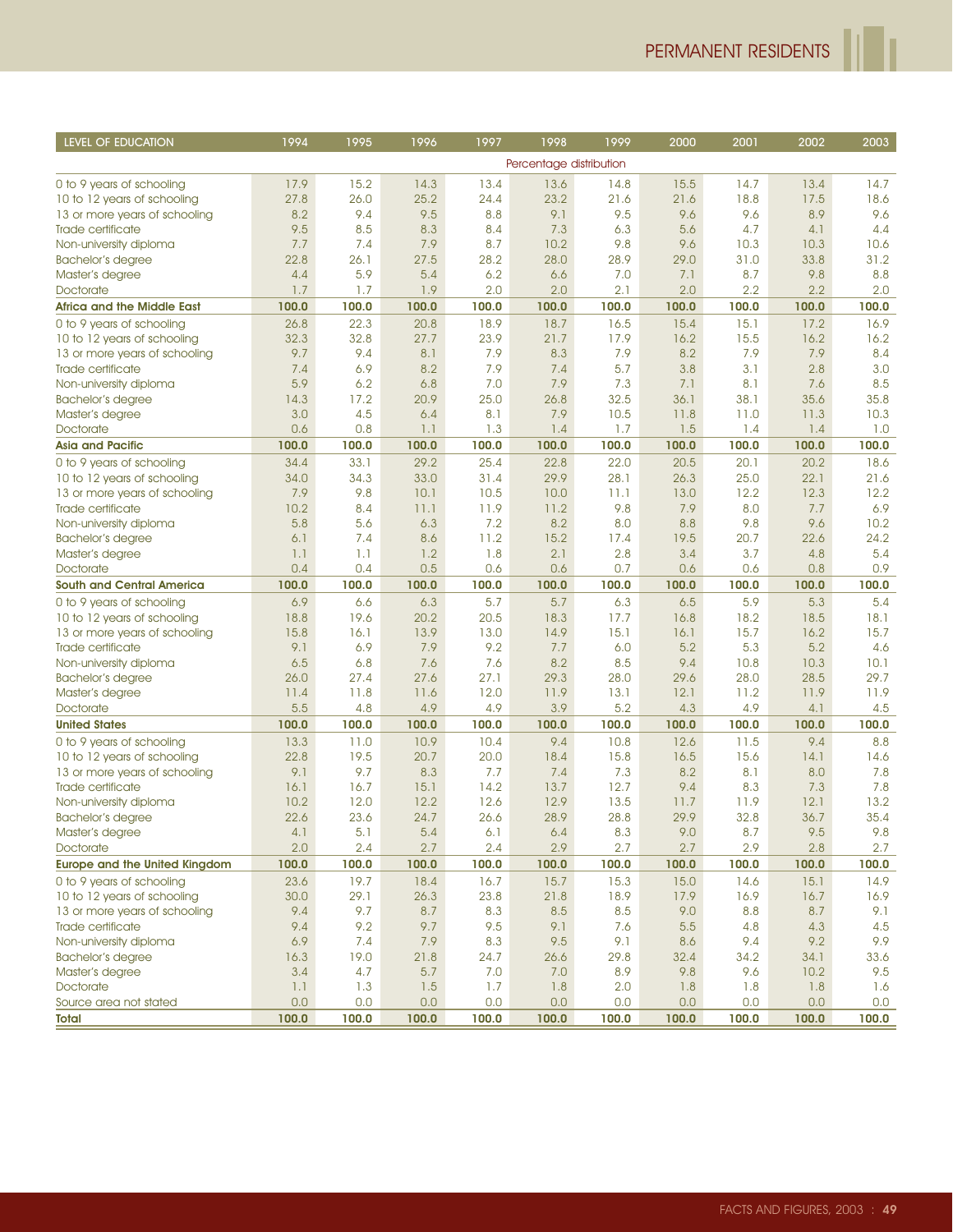## CANADA – PERMANENT RESIDENTS BY CATEGORY AND LANGUAGE ABILITY

| <b>LANGUAGE ABILITY</b>                                                                                                                                                             | 1994                                        | 1995                           | 1996                                        | 1997            | 1998                     | 1999                   | 2000             | 2001                                                 | 2002             | 2003                     |
|-------------------------------------------------------------------------------------------------------------------------------------------------------------------------------------|---------------------------------------------|--------------------------------|---------------------------------------------|-----------------|--------------------------|------------------------|------------------|------------------------------------------------------|------------------|--------------------------|
|                                                                                                                                                                                     |                                             |                                |                                             |                 | Number                   |                        |                  |                                                      |                  |                          |
| English                                                                                                                                                                             | 38,396                                      | 31,957                         | 28,758                                      | 24,878          | 21,199                   | 23,936                 | 26,186           | 29,303                                               | 25,941           | 31,398                   |
| French                                                                                                                                                                              | 2,171                                       | 2,106                          | 2,446                                       | 2,242           | 1,831                    | 2,119                  | 2,241            | 2,223                                                | 1,941            | 2.259                    |
| <b>Both French and English</b>                                                                                                                                                      | 1,371                                       | 1,009                          | 1,074                                       | 978             | 880                      | 1,100                  | 1,461            | 1,783                                                | 1,550            | 2,090                    |
| Neither                                                                                                                                                                             | 52,150<br>107                               | 42,296<br>18                   | 36,076<br>5                                 | 31,880<br>2     | 26,982<br>$5\phantom{.}$ | 28,120<br>0            | 30,725<br>0      | 33,476<br>0                                          | 35,865<br>0      | 33,381<br>$\overline{0}$ |
| Language ability not stated<br><b>Family class</b>                                                                                                                                  | 94,195                                      | 77,386                         | 68,359                                      | 59,980          | 50,897                   | 55,275                 | 60,613           | 66,785                                               | 65,297           | 69,128                   |
| English                                                                                                                                                                             | 29,685                                      | 33,089                         | 40,344                                      | 41,222          | 30,181                   | 34,713                 | 39,558           | 41,049                                               | 36,250           | 28,257                   |
| French                                                                                                                                                                              | 1,760                                       | 2,067                          | 1,743                                       | 1,729           | 2,283                    | 2,368                  | 2,678            | 3,349                                                | 3,624            | 2,536                    |
| <b>Both French and English</b>                                                                                                                                                      | 3,011                                       | 3,438                          | 3,503                                       | 3,244           | 3,661                    | 4,328                  | 5,631            | 7,599                                                | 8,340            | 9,126                    |
| <b>Neither</b>                                                                                                                                                                      | 6,228                                       | 5,137                          | 5,809                                       | 6,213           | 5,626                    | 5,887                  | 10,228           | 13,279                                               | 10,447           | 11,306                   |
| Language ability not stated<br>Economic immigrants - p.a.*                                                                                                                          | 0<br>40,684                                 | 3<br>43,734                    | 0<br>51,399                                 | 0<br>52,408     | $\mathsf{O}$<br>41,751   | $\mathsf{O}$<br>47,296 | 0<br>58,095      | 0<br>65,276                                          | 0<br>58,661      | $\overline{0}$<br>51,225 |
| English                                                                                                                                                                             | 29,014                                      | 29,501                         | 33,349                                      | 33,080          | 21,354                   | 23,682                 | 28,387           | 32,641                                               | 27,366           | 22,024                   |
| French                                                                                                                                                                              | 1,572                                       | 2,148                          | 2,084                                       | 1,766           | 2,245                    | 2,329                  | 2,768            | 3,467                                                | 3,347            | 2,926                    |
| <b>Both French and English</b>                                                                                                                                                      | 1,182                                       | 1,341                          | 1,289                                       | 1,279           | 1,299                    | 1,522                  | 1,976            | 2,854                                                | 2,913            | 3,758                    |
| Neither                                                                                                                                                                             | 29,774                                      | 29,886                         | 37,228                                      | 39,805          | 31,236                   | 34,432                 | 45,067           | 51,471                                               | 46,167           | 41,130                   |
| Language ability not stated                                                                                                                                                         | 85                                          | 21                             | 20                                          | 13              | 25                       | $\mathsf{O}$           | $\overline{0}$   | $\mathbf 0$                                          | $\overline{0}$   | $\overline{0}$           |
| Economic immigrants - s.d.**                                                                                                                                                        | 61,627                                      | 62,897                         | 73,970                                      | 75,943          | 56,159                   | 61,965                 | 78,198           | 90,433                                               | 79,793           | 69,838                   |
| English<br>French                                                                                                                                                                   | 8,805<br>1,410                              | 13,887<br>1,894                | 12,171<br>3,364                             | 10,142<br>2,416 | 9,506<br>2,057           | 9,817<br>2,674         | 13,441<br>2,665  | 11,750<br>2,284                                      | 9,806<br>1,715   | 10,857<br>1,879          |
| <b>Both French and English</b>                                                                                                                                                      | 324                                         | 368                            | 683                                         | 520             | 571                      | 685                    | 830              | 801                                                  | 906              | 1,041                    |
| Neither                                                                                                                                                                             | 9,879                                       | 11,902                         | 12,258                                      | 11,229          | 10,707                   | 11,219                 | 13,156           | 13,081                                               | 12,694           | 12,207                   |
| Language ability not stated                                                                                                                                                         | 19                                          | 37                             | $\overline{2}$                              | 1               | $\mathbf{1}$             | $\mathbf 0$            | $\overline{0}$   | $\mathbf 0$                                          | $\overline{0}$   | $\mathbf 0$              |
| <b>Refugees</b>                                                                                                                                                                     | 20,437                                      | 28,088                         | 28,478                                      | 24,308          | 22,842                   | 24,395                 | 30,092           | 27,916                                               | 25.121           | 25,984                   |
| English                                                                                                                                                                             | 5,085                                       | 537                            | 2,406                                       | 2,015           | 1,405                    | 478                    | 277              | 143                                                  | 123              | 4,263                    |
| French<br><b>Both French and English</b>                                                                                                                                            | 6<br>16                                     | L,<br>$\overline{\phantom{a}}$ | 163<br>56                                   | 152<br>88       | 88<br>34                 | 49<br>12               | 15<br>16         | $\overline{\phantom{a}}$<br>$\overline{\phantom{a}}$ | 8<br>9           | 372<br>231               |
| Neither                                                                                                                                                                             | 2,347                                       | 216                            | 1,239                                       | 1,145           | 1,020                    | 492                    | 152              | 56                                                   | 24               | 310                      |
| Language ability not stated                                                                                                                                                         | 1                                           | $\overline{0}$                 | $\mathbf{1}$                                | 0               | $\overline{O}$           | $\mathbf{0}$           | 0                | 0                                                    | $\overline{0}$   | $\mathbf{0}$             |
| <b>Other immigrants</b>                                                                                                                                                             | 7,455                                       | 761                            | 3,865                                       | 3,400           | 2,547                    | 1,031                  | 460              | 205                                                  | 164              | 5,176                    |
| English                                                                                                                                                                             | 110,985                                     | 108,971                        | 117,028                                     | 111,337         | 83,645                   | 92,626                 | 107,849          | 114,886                                              | 99,486           | 96,799                   |
| French<br><b>Both French and English</b>                                                                                                                                            | 6,919<br>5,904                              | 8,218<br>6,161                 | 9,800<br>6,605                              | 8,305<br>6,109  | 8,504<br>6,445           | 9,539<br>7,647         | 10,367<br>9,914  | 11,325<br>13,041                                     | 10,635<br>13,718 | 9,972<br>16,246          |
| Neither                                                                                                                                                                             | 100,378                                     | 89,437                         | 92,610                                      | 90,272          | 75,571                   | 80,150                 | 99,328           | 111,363                                              | 105,197          | 98,334                   |
| Language ability not stated                                                                                                                                                         | 212                                         | 79                             | 28                                          | 16              | 31                       | $\overline{0}$         | $\overline{0}$   | $\mathbf 0$                                          | $\overline{0}$   | $\circ$                  |
| Category not stated                                                                                                                                                                 | $\overline{0}$                              | 0                              | 1                                           | $\mathbf{O}$    | $\overline{0}$           | ٦                      |                  | 1                                                    | $\overline{0}$   | -1                       |
| Total                                                                                                                                                                               | 224,398                                     | 212,866                        | 226,072                                     | 216,039         | 174,196                  | 189,963                | 227,459          | 250,616                                              | 229,036          | 221,352                  |
| $*$ p.a. = principal applicants $**$ s.d. = spouses and dependants<br>Canada - Permanent Residents by Category and Language Ability, 2003 (Showing Percentage Distribution)<br>100% |                                             |                                |                                             |                 |                          |                        |                  |                                                      |                  |                          |
| 90%                                                                                                                                                                                 |                                             |                                |                                             |                 |                          |                        |                  |                                                      |                  |                          |
| 80%                                                                                                                                                                                 |                                             |                                |                                             |                 |                          |                        |                  |                                                      |                  |                          |
| 70%                                                                                                                                                                                 |                                             |                                |                                             |                 |                          |                        |                  |                                                      |                  |                          |
|                                                                                                                                                                                     |                                             |                                |                                             |                 |                          |                        |                  |                                                      |                  |                          |
| 60%                                                                                                                                                                                 |                                             |                                |                                             |                 |                          |                        |                  |                                                      |                  |                          |
| 50%                                                                                                                                                                                 |                                             |                                |                                             |                 |                          |                        |                  |                                                      |                  |                          |
| 40%                                                                                                                                                                                 |                                             |                                |                                             |                 |                          |                        |                  |                                                      |                  |                          |
| 30%                                                                                                                                                                                 |                                             |                                |                                             |                 |                          |                        |                  |                                                      |                  |                          |
| 20%                                                                                                                                                                                 |                                             |                                |                                             |                 |                          |                        |                  |                                                      |                  |                          |
| 10%                                                                                                                                                                                 |                                             |                                |                                             |                 |                          |                        |                  |                                                      |                  |                          |
| 0%                                                                                                                                                                                  |                                             |                                |                                             |                 |                          |                        |                  |                                                      |                  |                          |
| <b>Family class</b>                                                                                                                                                                 | Economic immigrants<br>principal applicants |                                | Economic immigrants<br>spouses & dependants |                 | <b>Refugees</b>          |                        | Other immigrants |                                                      | Total            |                          |

#### Canada – Permanent Residents by Category and Language Ability, 2003 (Showing Percentage Distribution)

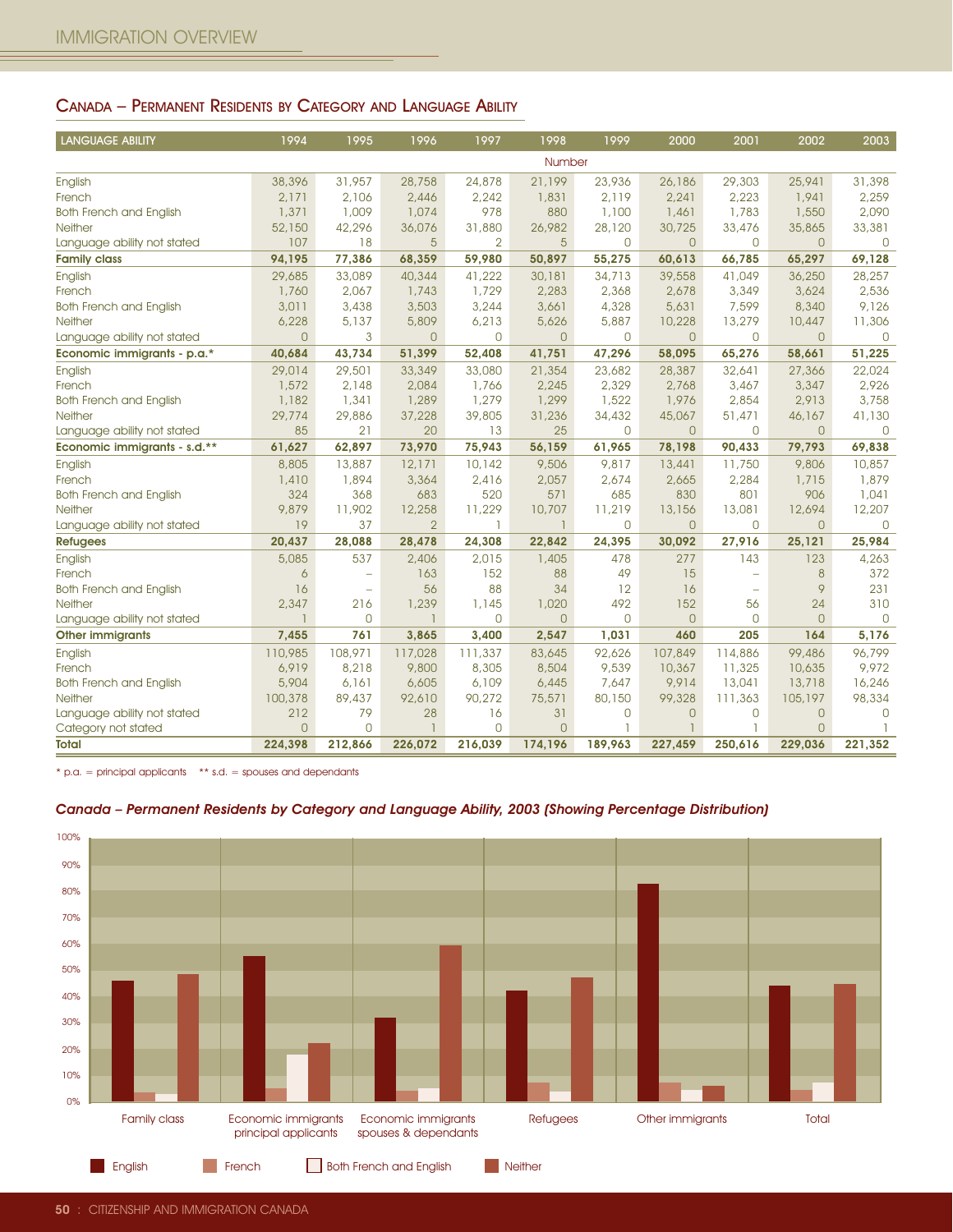# CANADA – PERMANENT RESIDENTS BY LABOUR MARKET INTENTION AND OCCUPATIONAL SKILL LEVEL

| <b>OCCUPATIONAL SKILL LEVEL</b>             | 1994    | 1995    | 1996    | 1997    | 1998    | 1999    | 2000    | 2001    | 2002    | 2003    |
|---------------------------------------------|---------|---------|---------|---------|---------|---------|---------|---------|---------|---------|
|                                             |         |         |         |         |         | Number  |         |         |         |         |
| Skill level 0 - managerial                  | 5,068   | 3,287   | 3,626   | 3,305   | 2,590   | 2,862   | 3,913   | 4,873   | 4,141   | 3,922   |
| Skill level A - professionals               | 17,919  | 22,162  | 28,570  | 31,226  | 26,009  | 32,782  | 42,352  | 46,724  | 41,817  | 37,841  |
| Skill level B - skilled and technical       | 19,443  | 21,337  | 24,092  | 23,214  | 16,253  | 14,496  | 16,705  | 18,237  | 16,504  | 13,324  |
| Skill level C - intermediate and clerical   | 10,980  | 8,397   | 7,838   | 7,098   | 5,235   | 5,067   | 6,624   | 6,931   | 5,864   | 5,686   |
| Skill level D - elemental and labourers     | 9,849   | 10,136  | 5,680   | 4,285   | 1,445   | 1,153   | 1,207   | 1,183   | 916     | 775     |
| Occupational skill level identified         | 63,259  | 65,319  | 69,806  | 69,128  | 51,532  | 56,360  | 70,801  | 77,948  | 69,242  | 61,548  |
| New workers - 15 years of age or older      | 42,015  | 41,433  | 45,560  | 39,340  | 37,280  | 42,484  | 48,174  | 51,815  | 47,508  | 54,652  |
| Industrial codes - 15 years of age or older | 3,647   | 3,062   | 3,283   | 2,863   | 1,794   | 1,709   | 1,697   | 1,632   | 1,229   | 1,144   |
| Intending to work                           | 108,921 | 109,814 | 118,649 | 111,331 | 90,606  | 100,553 | 120,672 | 131,395 | 117,979 | 117,344 |
| Children under 15 years of age              | 46,571  | 46,934  | 52,132  | 50,966  | 40,027  | 42,565  | 51,177  | 57,275  | 50,954  | 46,647  |
| Students 15 years of age or older           | 24,295  | 21,187  | 21,478  | 19,824  | 15,891  | 16,465  | 19,553  | 21,875  | 20,272  | 19,797  |
| Retirees 15 years of age or older           | 12,613  | 8,906   | 7,379   | 6,681   | 4,671   | 4,777   | 6,546   | 7,205   | 7,879   | 7.577   |
| Other non-workers 15 years of age or older  | 31,813  | 25,973  | 26,401  | 27,213  | 22,956  | 25,594  | 29,505  | 32,849  | 31,938  | 29,930  |
| Labour market intention not stated          | 186     | 52      | 33      | 24      | 45      | 9       | 6       | 17      | 14      | 57      |
| Total                                       | 224.399 | 212.866 | 226.072 | 216.039 | 174.196 | 189.963 | 227.459 | 250.616 | 229.036 | 221,352 |

| <b>OCCUPATIONAL SKILL LEVEL</b>             | 1994  | 1995            | 1996  | 1997  | 1998  | 1999                    | 2000  | 2001            | 2002  | 2003  |
|---------------------------------------------|-------|-----------------|-------|-------|-------|-------------------------|-------|-----------------|-------|-------|
|                                             |       |                 |       |       |       | Percentage distribution |       |                 |       |       |
| Skill level 0 - managerial                  | 2.3   | .5              | 1.6   | 1.5   | 1.5   | 1.5                     | 1.7   | .9 <sub>1</sub> | 1.8   | 1.8   |
| Skill level A - professionals               | 8.0   | 10.4            | 12.6  | 14.5  | 14.9  | 17.3                    | 18.6  | 18.6            | 18.3  | 17.1  |
| Skill level B - skilled and technical       | 8.7   | 10.0            | 10.7  | 10.8  | 9.3   | 7.6                     | 7.3   | 7.3             | 7.2   | 6.0   |
| Skill level C - intermediate and clerical   | 4.9   | 3.9             | 3.5   | 3.3   | 3.0   | 2.7                     | 2.9   | 2.8             | 2.6   | 2.6   |
| Skill level D - elemental and labourers     | 4.4   | 4.8             | 2.5   | 2.0   | 0.8   | 0.6                     | 0.5   | 0.5             | 0.4   | 0.4   |
| Occupational skill level identified         | 28.2  | 30.7            | 30.9  | 32.0  | 29.6  | 29.7                    | 31.1  | 31.1            | 30.2  | 27.8  |
| New workers - 15 years of age or older      | 18.7  | 19.5            | 20.2  | 18.2  | 21.4  | 22.4                    | 21.2  | 20.7            | 20.7  | 24.7  |
| Industrial codes - 15 years of age or older | 1.6   | $\mathsf{I}$ .4 | 1.5   | 1.3   | 1.0   | 0.9                     | 0.8   | 0.7             | 0.5   | 0.5   |
| Intending to work                           | 48.5  | 51.6            | 52.5  | 51.5  | 52.0  | 52.9                    | 53.1  | 52.4            | 51.5  | 53.0  |
| Children under 15 years of age              | 20.8  | 22.1            | 23.1  | 23.6  | 23.0  | 22.4                    | 22.5  | 22.9            | 22.3  | 21.1  |
| Students 15 years of age or older           | 10.8  | 10.0            | 9.5   | 9.2   | 9.1   | 8.7                     | 8.6   | 8.7             | 8.9   | 8.9   |
| Retirees 15 years of age or older           | 5.6   | 4.2             | 3.3   | 3.1   | 2.7   | 2.5                     | 2.9   | 2.9             | 3,4   | 3.4   |
| Other non-workers 15 years of age or older  | 14.2  | 12.2            | 11.7  | 12.6  | 13.2  | 13.5                    | 13.0  | 13.1            | 13.9  | 13.5  |
| Labour market intention not stated          | 0.1   | 0.0             | 0.0   | 0.0   | 0.0   | 0.0                     | 0.0   | 0.0             | 0.0   | 0.0   |
| <b>Total</b>                                | 100.0 | 100.0           | 100.0 | 100.0 | 100.0 | 100.0                   | 100.0 | 100.0           | 100.0 | 100.0 |

## CANADA – PERMANENT RESIDENTS 15 YEARS OF AGE OR OLDER INTENDING TO WORK BY OCCUPATIONAL SKILL LEVEL (SHOWING PERCENTAGE DISTRIBUTION)

| <b>OCCUPATIONAL SKILL LEVEL</b>             | 1994  | 1995  | 1996  | 1997  | 1998                    | 1999  | 2000  | 2001  | 2002  | 2003  |
|---------------------------------------------|-------|-------|-------|-------|-------------------------|-------|-------|-------|-------|-------|
|                                             |       |       |       |       | Percentage distribution |       |       |       |       |       |
| Skill level 0 - managerial                  | 4.7   | 3.0   | 3.1   | 3.0   | 2.9                     | 2.8   | 3.2   | 3.7   | 3.5   | 3.3   |
| Skill level A - professionals               | 16.5  | 20.2  | 24.1  | 28.0  | 28.7                    | 32.6  | 35.1  | 35.6  | 35.4  | 32.2  |
| Skill level B - skilled and technical       | 17.9  | 19.4  | 20.3  | 20.9  | 17.9                    | 14.4  | 13.8  | 13.9  | 14.0  | 11.4  |
| Skill level C - intermediate and clerical   | 10.1  | 7.6   | 6.6   | 6.4   | 5.8                     | 5.0   | 5.5   | 5.3   | 5.0   | 4.8   |
| Skill level D - elemental and labourers     | 9.0   | 9.2   | 4.8   | 3.8   | 1.6                     | 1.1   | 0.1   | 0.9   | 0,8   | 0.7   |
| Occupational skill level identified         | 58.1  | 59.5  | 58.8  | 62.1  | 56.9                    | 56.1  | 58.7  | 59.3  | 58.7  | 52.5  |
| New workers - 15 years of age or older      | 38.6  | 37.7  | 38.4  | 35.3  | 41.1                    | 42.3  | 39.9  | 39.4  | 40.3  | 46.6  |
| Industrial codes - 15 years of age or older | 3.3   | 2.8   | 2.8   | 2.6   | 2.0                     | 1.7   | 1.4   | 1.2   | 1.0   | 1.0   |
| Intending to work                           | 100.0 | 100.0 | 100.0 | 100.0 | 100.0                   | 100.0 | 100.0 | 100.0 | 100.0 | 100.0 |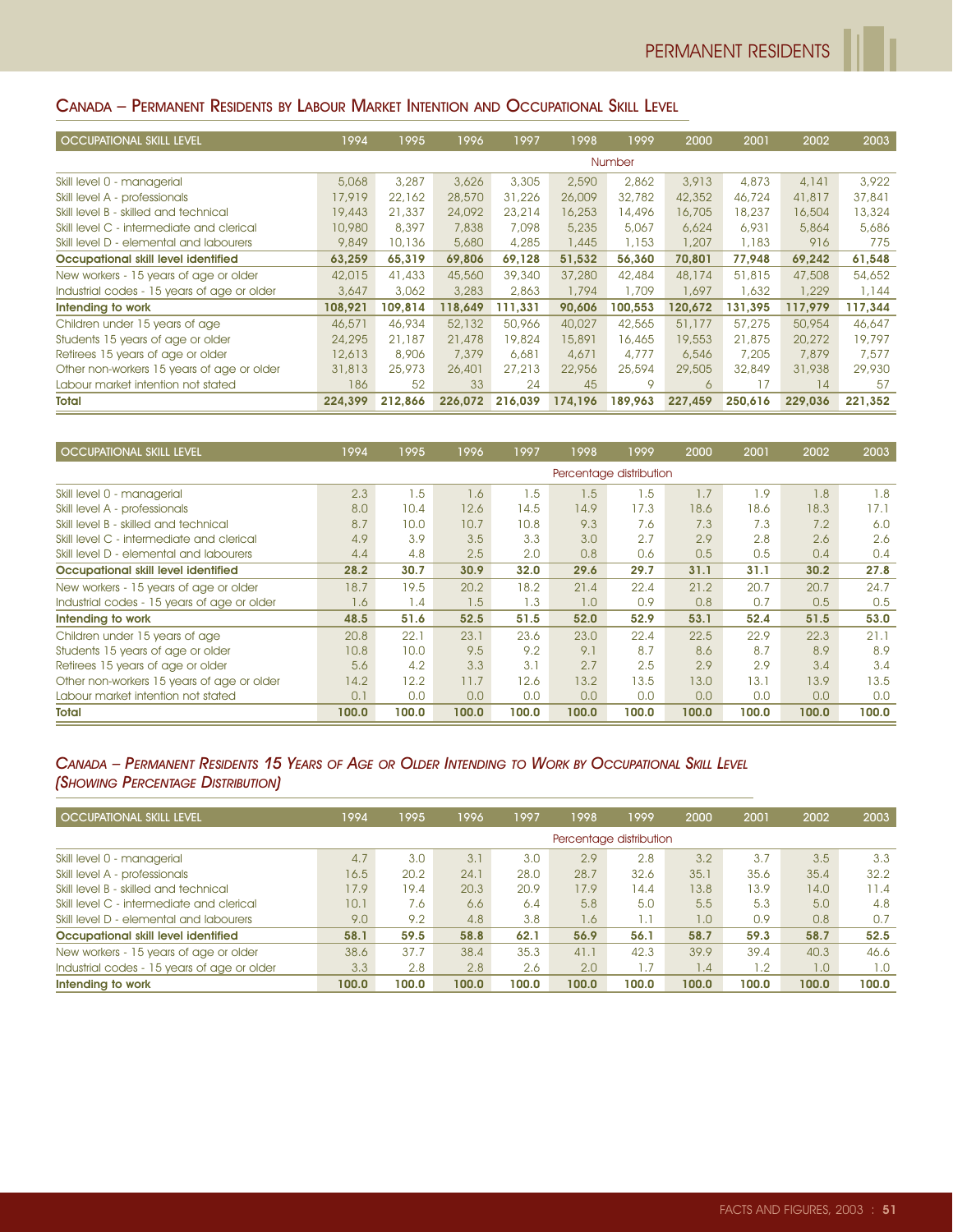## CANADA – SKILLED WORKERS 15 YEARS OF AGE OR OLDER INTENDING TO WORK BY GENDER AND OCCUPATIONAL SKILL LEVEL (PRINCIPAL APPLICANTS)

| <b>OCCUPATIONAL SKILL LEVEL</b>           | 1994     | 1995   | 1996     | 1997     | 1998     | 1999   | 2000     | 2001     | 2002     | 2003   |
|-------------------------------------------|----------|--------|----------|----------|----------|--------|----------|----------|----------|--------|
|                                           |          |        |          |          |          | Number |          |          |          |        |
| Skill level 0 - managerial                | 959      | 643    | 516      | 409      | 445      | 753    | 1,177    | 1,550    | 1,510    | 1,417  |
| Skill level A - professionals             | 8,849    | 12,535 | 17,216   | 19,637   | 16,792   | 21,959 | 28,517   | 31,400   | 27,640   | 24,270 |
| Skill level B - skilled and technical     | 7,408    | 8,184  | 9.469    | 9,543    | 7.011    | 6,562  | 8,257    | 9,560    | 8,868    | 6,612  |
| Skill level C - intermediate and clerical | 1,240    | 1,262  | 1,262    | 1,239    | 978      | 836    | 878      | 1,042    | 1,035    | 783    |
| Skill level D - elemental and labourers   | 120      | 134    | 104      | 93       | 30       | 30     | 20       | 31       | 29       | 13     |
| Occupational skill level not stated*      | 1,031    | 858    | 869      | 931      | 800      | 871    | 753      | 857      | 783      | 411    |
| <b>Males</b>                              | 19,607   | 23,616 | 29,436   | 31,852   | 26,056   | 31,011 | 39,602   | 44,440   | 39,865   | 33,506 |
| Skill level 0 - managerial                | 198      | 148    | 124      | 127      | 122      | 220    | 325      | 426      | 389      | 391    |
| Skill level A - professionals             | 2,824    | 3,566  | 4,493    | 5,194    | 4,617    | 6,101  | 7,922    | 9.156    | 8,459    | 8,261  |
| Skill level B - skilled and technical     | 4,419    | 5,517  | 6,484    | 6.213    | 3,753    | 2,877  | 2,945    | 3.197    | 3,176    | 2,407  |
| Skill level C - intermediate and clerical | 931      | 744    | 706      | 699      | 607      | 589    | 641      | 768      | 741      | 579    |
| Skill level D - elemental and labourers   | 169      | 127    | 92       | 58       | 22       | 18     | 13       | 16       | 17       | 9      |
| Occupational skill level not stated*      | 913      | 829    | 816      | 826      | 780      | 731    | 677      | 903      | 769      | 225    |
| <b>Females</b>                            | 9,454    | 10,931 | 12,715   | 13,117   | 9,901    | 10,536 | 12,523   | 14,466   | 13,551   | 11,872 |
| Skill level 0 - managerial                | 1,157    | 791    | 640      | 536      | 567      | 973    | 1,502    | 1,976    | 1,899    | 1,808  |
| Skill level A - professionals             | 11,673   | 16,101 | 21,709   | 24,831   | 21,409   | 28,060 | 36,439   | 40,556   | 36,099   | 32,531 |
| Skill level B - skilled and technical     | 11,827   | 13,701 | 15,953   | 15,756   | 10,764   | 9,439  | 11,202   | 12,757   | 12,044   | 9,019  |
| Skill level C - intermediate and clerical | 2.171    | 2,006  | 1,968    | 1,938    | 1,585    | 1,425  | 1,519    | 1,810    | 1,776    | 1,362  |
| Skill level D - elemental and labourers   | 289      | 261    | 196      | 151      | 52       | 48     | 33       | 47       | 46       | 22     |
| Occupational skill level not stated*      | 1,944    | 1,687  | 1,685    | 1,757    | 1,580    | 1,602  | 1,430    | 1,760    | 1,552    | 636    |
| Gender not stated                         | $\Omega$ |        | $\Omega$ | $\Omega$ | $\Omega$ | O.     | $\Omega$ | $\Omega$ | $\Omega$ | $\cap$ |
| <b>Total</b>                              | 29,061   | 34,548 | 42,151   | 44.969   | 35,957   | 41,547 | 52,125   | 58,906   | 53,416   | 45,378 |

| <b>OCCUPATIONAL SKILL LEVEL</b>           | 1994  | 1995  | 1996  | 1997  | 1998  | 1999                    | 2000  | 2001  | 2002  | 2003  |
|-------------------------------------------|-------|-------|-------|-------|-------|-------------------------|-------|-------|-------|-------|
|                                           |       |       |       |       |       | Percentage distribution |       |       |       |       |
| Skill level 0 - managerial                | 4.9   | 2.7   | 1.8   | 1.3   | 1.7   | 2.4                     | 3.0   | 3.5   | 3.8   | 4.2   |
| Skill level A - professionals             | 45.1  | 53.1  | 58.5  | 61.7  | 64.5  | 70.8                    | 72.0  | 70.7  | 69.3  | 72.4  |
| Skill level B - skilled and technical     | 37.8  | 34.7  | 32.2  | 30.0  | 26.9  | 21.2                    | 20.9  | 21.5  | 22.3  | 19.7  |
| Skill level C - intermediate and clerical | 6.3   | 5.3   | 4.3   | 3.9   | 3.8   | 2.7                     | 2.2   | 2.3   | 2.6   | 2.3   |
| Skill level D - elemental and labourers   | 0.6   | 0.6   | 0.4   | 0.3   | 0.1   | 0.1                     | 0.1   | 0.1   | 0.1   | 0.0   |
| Occupational skill level not stated*      | 5.3   | 3.6   | 3.0   | 2.9   | 3.1   | 2.8                     | 1.9   | 1.9   | 2.0   | 1.2   |
| <b>Males</b>                              | 100.0 | 100.0 | 100.0 | 100.0 | 100.0 | 100.0                   | 100.0 | 100.0 | 100.0 | 100.0 |
| Skill level 0 - managerial                | 2.1   | 1.4   | 1.0   | 1.0   | 1.2   | 2.1                     | 2.6   | 2.9   | 2.9   | 3.3   |
| Skill level A - professionals             | 29.9  | 32.6  | 35.3  | 39.6  | 46.6  | 57.9                    | 63.3  | 63.3  | 62.4  | 69.6  |
| Skill level B - skilled and technical     | 46.7  | 50.5  | 51.0  | 47.4  | 37.9  | 27.3                    | 23.5  | 22.1  | 23.4  | 20.3  |
| Skill level C - intermediate and clerical | 9.9   | 6.8   | 5.6   | 5.3   | 6.1   | 5.6                     | 5.1   | 5.3   | 5.5   | 4.9   |
| Skill level D - elemental and labourers   | 1.8   | 1.2   | 0.7   | 0.4   | 0.2   | 0.2                     | 0.1   | 0.1   | 0.1   | 0.1   |
| Occupational skill level not stated*      | 9.7   | 7.6   | 6.4   | 6.3   | 7.9   | 6.9                     | 5.4   | 6.2   | 5.7   | 1.9   |
| <b>Females</b>                            | 100.0 | 100.0 | 100.0 | 100.0 | 100.0 | 100.0                   | 100.0 | 100.0 | 100.0 | 100.0 |
| Skill level 0 - managerial                | 4.0   | 2.3   | 1.5   | 1.2   | 1.6   | 2.3                     | 2.9   | 3.4   | 3.6   | 4.0   |
| Skill level A - professionals             | 40.2  | 46.6  | 51.5  | 55.2  | 59.5  | 67.5                    | 69.9  | 68.9  | 67.6  | 71.7  |
| Skill level B - skilled and technical     | 40.7  | 39.7  | 37.9  | 35.0  | 29.9  | 22.7                    | 21.5  | 21.7  | 22.6  | 19.9  |
| Skill level C - intermediate and clerical | 7.5   | 5.8   | 4.7   | 4.3   | 4.4   | 3.4                     | 2.9   | 3.1   | 3.3   | 3.0   |
| Skill level D - elemental and labourers   | 1.0   | 0.8   | 0.5   | 0.3   | 0.1   | 0.1                     | 0.1   | 0.1   | 0.1   | 0.1   |
| Occupational skill level not stated*      | 6.7   | 4.9   | 4.0   | 3.9   | 4.4   | 3.9                     | 2.7   | 3.0   | 2.9   | 1.4   |
| Gender not stated                         | 0.0   | 0.0   | 0.0   | 0.0   | 0.0   | 0.0                     | 0.0   | 0.0   | 0.0   | 0.0   |
| <b>Total</b>                              | 100.0 | 100.0 | 100.0 | 100.0 | 100.0 | 100.0                   | 100.0 | 100.0 | 100.0 | 100.0 |

\* Includes new workers and industrial codes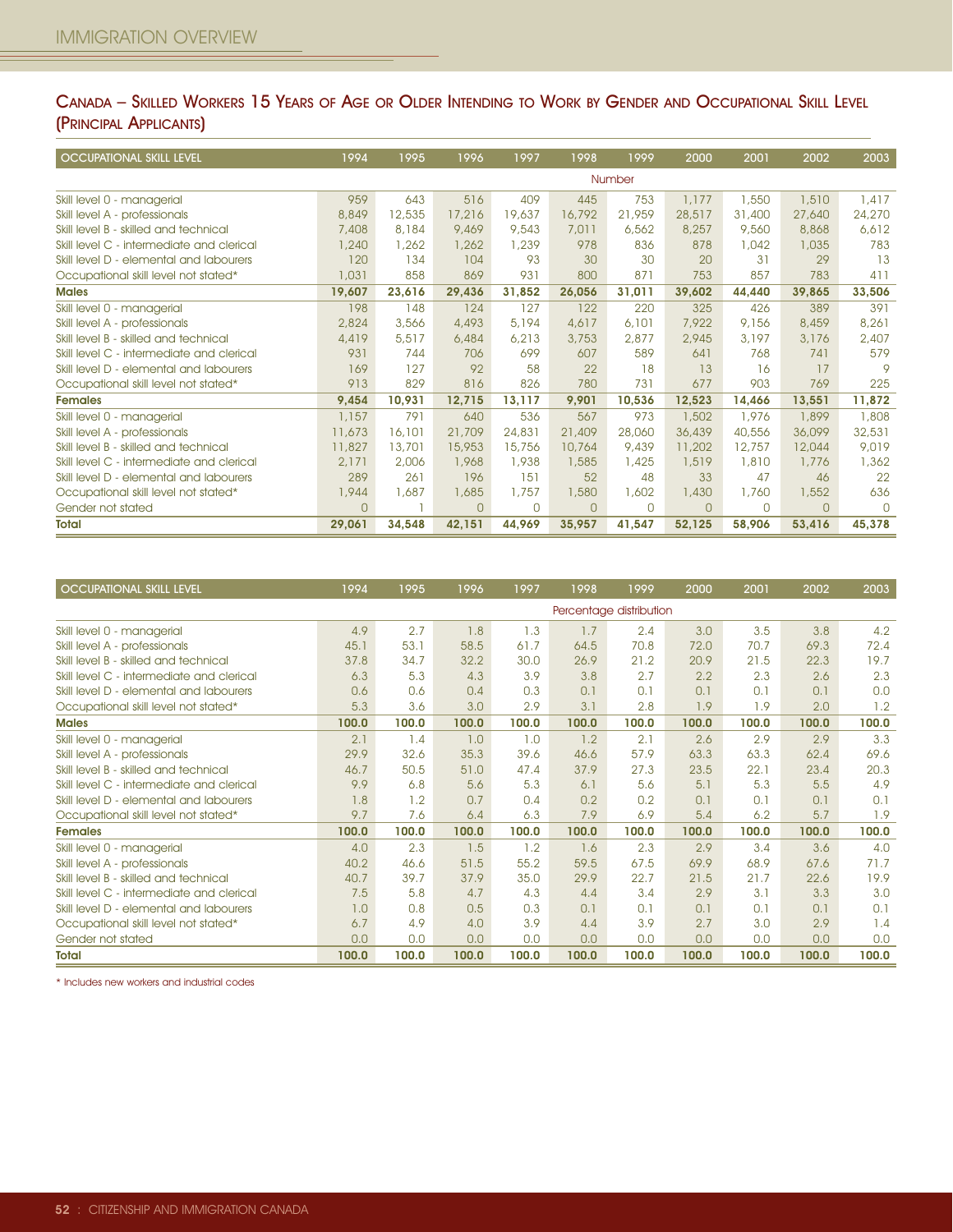## CANADA – NEW WORKERS 15 YEARS OF AGE OR OLDER BY GENDER AND LEVEL OF EDUCATION

| LEVEL OF EDUCATION            | 1994     | 1995         | 1996   | 1997   | 1998     | 1999   | 2000   | 2001     | 2002     | 2003     |
|-------------------------------|----------|--------------|--------|--------|----------|--------|--------|----------|----------|----------|
|                               |          |              |        |        |          | Number |        |          |          |          |
| 0 to 9 years of schooling     | 4,369    | 3,846        | 4,350  | 3,522  | 3,081    | 3,299  | 3,873  | 3,807    | 3,995    | 4,464    |
| 10 to 12 years of schooling   | 7,096    | 6,579        | 7,587  | 6,557  | 5,497    | 5,628  | 6,439  | 6,249    | 5,576    | 6,189    |
| 13 or more years of schooling | 2,144    | 2,214        | 2,628  | 2,279  | 2,046    | 2,220  | 2,597  | 2,612    | 2,441    | 2,858    |
| Trade certificate             | 1,965    | 1,937        | 2,419  | 2,258  | 1,991    | 1,887  | 1,654  | 1,642    | 1,393    | 1,585    |
| Non-university diploma        | 1,342    | 1,291        | 1,542  | 1,663  | 1,701    | 1,861  | 1,806  | 2,252    | 2,074    | 2,724    |
| <b>Bachelor's degree</b>      | 3,040    | 2,795        | 3,368  | 3,114  | 3,152    | 3,961  | 4,624  | 5,348    | 5,023    | 6,126    |
| Master's degree               | 562      | 511          | 551    | 619    | 538      | 750    | 959    | 1,021    | 1,062    | 1,354    |
| Doctorate                     | 105      | 130          | 184    | 152    | 163      | 181    | 149    | 194      | 222      | 261      |
| <b>Males</b>                  | 20,623   | 19,303       | 22,629 | 20,164 | 18,169   | 19,787 | 22,101 | 23,125   | 21,786   | 25,561   |
| 0 to 9 years of schooling     | 3,969    | 3,478        | 3,375  | 2.721  | 2,676    | 3,079  | 3,749  | 3.671    | 3,547    | 3,852    |
| 10 to 12 years of schooling   | 7,530    | 7,605        | 7,566  | 5,950  | 5,044    | 5,302  | 5,751  | 5,987    | 5,312    | 5,518    |
| 13 or more years of schooling | 2,374    | 2,760        | 2,623  | 2,227  | 2,140    | 2,533  | 3,235  | 3,496    | 3,190    | 3,753    |
| Trade certificate             | 2,456    | 2,378        | 2,722  | 2.096  | 1,988    | 2.197  | 1,943  | 1,811    | 1,460    | 1,574    |
| Non-university diploma        | 1,631    | 1,815        | 2,043  | 2,061  | 2,523    | 2,930  | 3,055  | 3,991    | 3,527    | 4,327    |
| <b>Bachelor's degree</b>      | 2,994    | 3,459        | 3,853  | 3,383  | 4,003    | 5,667  | 6,998  | 8,248    | 7,289    | 8,389    |
| Master's degree               | 390      | 544          | 641    | 596    | 620      | 859    | 1,224  | 1,362    | 1,290    | 1,504    |
| Doctorate                     | 48       | 91           | 103    | 137    | 117      | 127    | 117    | 124      | 107      | 174      |
| <b>Females</b>                | 21,392   | 22,130       | 22,926 | 19,171 | 19,111   | 22,694 | 26,072 | 28,690   | 25,722   | 29,091   |
| 0 to 9 years of schooling     | 8,338    | 7,324        | 7,725  | 6,243  | 5,757    | 6,378  | 7.622  | 7,478    | 7,542    | 8,316    |
| 10 to 12 years of schooling   | 14,626   | 14,184       | 15,153 | 12,507 | 10,541   | 10,930 | 12,190 | 12,236   | 10,888   | 11,707   |
| 13 or more years of schooling | 4,518    | 4,974        | 5,251  | 4,506  | 4,186    | 4,753  | 5,832  | 6.108    | 5,631    | 6,611    |
| Trade certificate             | 4,421    | 4,315        | 5,141  | 4,354  | 3,979    | 4,084  | 3,597  | 3,453    | 2,853    | 3,159    |
| Non-university diploma        | 2,973    | 3,106        | 3,585  | 3,724  | 4,224    | 4,791  | 4,861  | 6,243    | 5,601    | 7,051    |
| <b>Bachelor's degree</b>      | 6,034    | 6,254        | 7,221  | 6,497  | 7,155    | 9,628  | 11,622 | 13,596   | 12,312   | 14,515   |
| Master's degree               | 952      | 1,055        | 1,192  | 1,215  | 1,158    | 1,609  | 2,183  | 2,383    | 2,352    | 2,858    |
| Doctorate                     | 153      | 221          | 287    | 289    | 280      | 308    | 266    | 318      | 329      | 435      |
| Gender not stated             | $\Omega$ | $\mathbf{O}$ | 5      | 5      | $\Omega$ | 3      |        | $\Omega$ | $\Omega$ | $\Omega$ |
| <b>Total</b>                  | 42,015   | 41,433       | 45,560 | 39,340 | 37,280   | 42,484 | 48,174 | 51,815   | 47,508   | 54,652   |

| LEVEL OF EDUCATION            | 1994  | 1995  | 1996  | 1997  | 1998  | 1999                    | 2000  | 2001  | 2002  | 2003  |
|-------------------------------|-------|-------|-------|-------|-------|-------------------------|-------|-------|-------|-------|
|                               |       |       |       |       |       | Percentage distribution |       |       |       |       |
| 0 to 9 years of schooling     | 21.2  | 19.9  | 19.2  | 17.5  | 17.0  | 16.7                    | 17.5  | 16.5  | 18.3  | 17.5  |
| 10 to 12 years of schooling   | 34.4  | 34.1  | 33.5  | 32.5  | 30.3  | 28.4                    | 29.1  | 27.0  | 25.6  | 24.2  |
| 13 or more years of schooling | 10.4  | 11.5  | 11.6  | 11.3  | 11.3  | 11.2                    | 11.8  | 11.3  | 11.2  | 11.2  |
| Trade certificate             | 9.5   | 10.0  | 10.7  | 11.2  | 11.0  | 9.5                     | 7.5   | 7.1   | 6,4   | 6.2   |
| Non-university diploma        | 6.5   | 6.7   | 6.8   | 8.3   | 9.4   | 9.4                     | 8.2   | 9.7   | 9.5   | 10.7  |
| <b>Bachelor's degree</b>      | 14.7  | 14.5  | 14.9  | 15.4  | 17.4  | 20.0                    | 20.9  | 23.1  | 23.1  | 24.0  |
| Master's degree               | 2.7   | 2.7   | 2.4   | 3.1   | 3.0   | 3.8                     | 4.3   | 4.4   | 4.9   | 5.3   |
| <b>Doctorate</b>              | 0.5   | 0.7   | 0.8   | 0.8   | 0.9   | 0.9                     | 0.7   | 0.8   | 1.0   | 1.0   |
| <b>Males</b>                  | 100.0 | 100.0 | 100.0 | 100.0 | 100.0 | 100.0                   | 100.0 | 100.0 | 100.0 | 100.0 |
| 0 to 9 years of schooling     | 18.6  | 15.7  | 14.7  | 14.2  | 14.0  | 13.6                    | 14.4  | 12.8  | 13.8  | 13.2  |
| 10 to 12 years of schooling   | 35.2  | 34.4  | 33.0  | 31.0  | 26.4  | 23.4                    | 22.1  | 20.9  | 20.7  | 19.0  |
| 13 or more years of schooling | 11.1  | 12.5  | 11.4  | 11.6  | 11.2  | 11.2                    | 12.4  | 12.2  | 12.4  | 12.9  |
| Trade certificate             | 11.5  | 10.8  | 11.9  | 10.9  | 10.4  | 9.7                     | 7.5   | 6.3   | 5.7   | 5.4   |
| Non-university diploma        | 7.6   | 8.2   | 8.9   | 10.8  | 13.2  | 12.9                    | 11.7  | 13.9  | 13.7  | 14.9  |
| <b>Bachelor's degree</b>      | 14.0  | 15.6  | 16.8  | 17.7  | 21.0  | 25.0                    | 26.8  | 28.8  | 28.3  | 28.8  |
| Master's degree               | 1.8   | 2.5   | 2.8   | 3.1   | 3.2   | 3.8                     | 4.7   | 4.8   | 5.0   | 5.2   |
| <b>Doctorate</b>              | 0.2   | 0.4   | 0.5   | 0.7   | 0.6   | 0.6                     | 0.5   | 0.4   | 0.4   | 0.6   |
| <b>Females</b>                | 100.0 | 100.0 | 100.0 | 100.0 | 100.0 | 100.0                   | 100.0 | 100.0 | 100.0 | 100.0 |
| 0 to 9 years of schooling     | 19.9  | 17.7  | 17.0  | 15.9  | 15.4  | 15.0                    | 15.8  | 14.4  | 15.9  | 15.2  |
| 10 to 12 years of schooling   | 34.8  | 34.2  | 33.3  | 31.8  | 28.3  | 25.7                    | 25.3  | 23.6  | 22.9  | 21.4  |
| 13 or more years of schooling | 10.8  | 12.0  | 11.5  | 11.5  | 11.2  | 11.2                    | 12.1  | 11.8  | 11.9  | 12.1  |
| Trade certificate             | 10.5  | 10.4  | 11.3  | 11.1  | 10.7  | 9.6                     | 7.5   | 6.7   | 6.0   | 5.8   |
| Non-university diploma        | 7.1   | 7.5   | 7.9   | 9.5   | 11.3  | 11.3                    | 10.1  | 12.1  | 11.8  | 12.9  |
| <b>Bachelor's degree</b>      | 14.4  | 15.1  | 15.9  | 16.5  | 19.2  | 22.7                    | 24.1  | 26.2  | 25.9  | 26.6  |
| Master's degree               | 2.3   | 2.6   | 2.6   | 3.1   | 3.1   | 3.8                     | 4.5   | 4.6   | 5.0   | 5.2   |
| <b>Doctorate</b>              | 0.4   | 0.5   | 0.6   | 0.7   | 0.8   | 0.7                     | 0.6   | 0.6   | 0.7   | 0.8   |
| Gender not stated             | 0.0   | 0.0   | 0.0   | 0.0   | 0.0   | 0.0                     | 0.0   | 0.0   | 0.0   | 0.0   |
| <b>Total</b>                  | 100.0 | 100.0 | 100.0 | 100.0 | 100.0 | 100.0                   | 100.0 | 100.0 | 100.0 | 100.0 |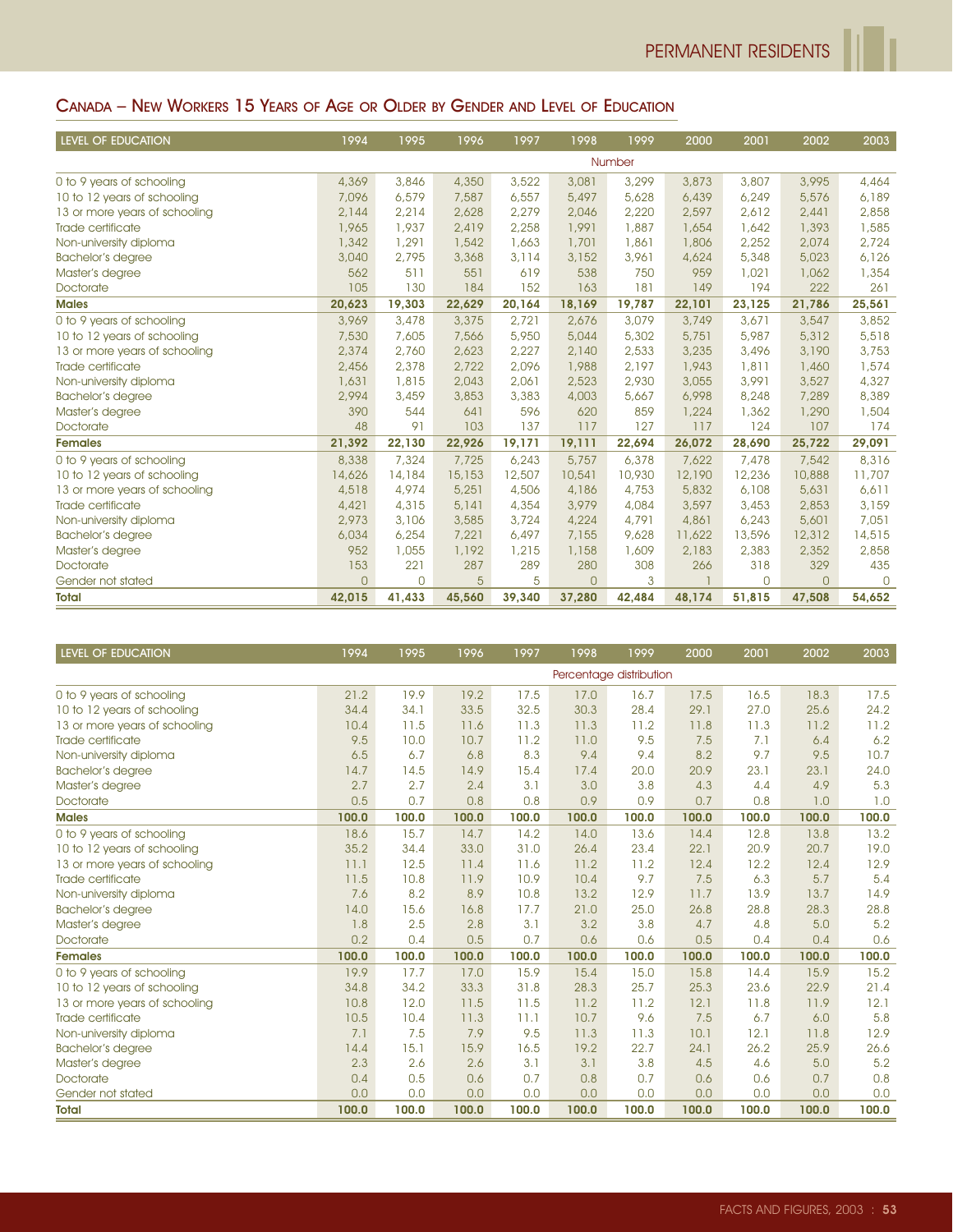| <b>LANGUAGE ABILITY</b>                                                                                                                                        | 1994                                        | 1995              | 1996                                        | 1997         | 1998                  | 1999         | 2000                       | 2001                  | 2002           | 2003                 |
|----------------------------------------------------------------------------------------------------------------------------------------------------------------|---------------------------------------------|-------------------|---------------------------------------------|--------------|-----------------------|--------------|----------------------------|-----------------------|----------------|----------------------|
|                                                                                                                                                                |                                             |                   |                                             |              | Number                |              |                            |                       |                |                      |
| English                                                                                                                                                        | 22,210                                      | 18,938            | 17,920                                      | 15,556       | 13,713                | 15,406       | 16,418                     | 17,882                | 15,689         | 18,542               |
| French                                                                                                                                                         | 1,014                                       | 1,041             | 1,484                                       | 1,341        | 1,089                 | 1,278        | 1,312                      | 1,249                 | 1,083          | 1,182                |
| <b>Both French and English</b>                                                                                                                                 | 878                                         | 647               | 728                                         | 698          | 620                   | 780          | 1,022                      | 1,191                 | 1,009          | 1,388                |
| Neither<br>Language ability not stated                                                                                                                         | 16,255<br>1                                 | 13,192<br>0       | 11,349<br>$\mathbf{O}$                      | 9,818<br>0   | 8,512<br>$\mathbf{0}$ | 8,887<br>0   | 9,375<br>$\overline{0}$    | 10,314<br>$\mathbf 0$ | 10,657<br>0    | 9,458<br>$\mathbf 0$ |
| <b>Family class</b>                                                                                                                                            | 40,358                                      | 33,818            | 31,481                                      | 27,413       | 23,934                | 26,351       | 28,127                     | 30,636                | 28,438         | 30,570               |
| English                                                                                                                                                        | 29,461                                      | 32,858            | 40,126                                      | 41,007       | 29,973                | 34,560       | 39,388                     | 40,840                | 36,076         | 28,220               |
| French                                                                                                                                                         | 1,736                                       | 2,032             | 1,709                                       | 1,698        | 2,254                 | 2,341        | 2,656                      | 3,321                 | 3,606          | 2,527                |
| <b>Both French and English</b>                                                                                                                                 | 2,980                                       | 3,398             | 3,480                                       | 3,222        | 3,645                 | 4,304        | 5,616                      | 7,576                 | 8,320          | 9,099                |
| Neither                                                                                                                                                        | 6,071                                       | 4,982             | 5,679                                       | 6,103        | 5,567                 | 5,798        | 10,153                     | 13,208                | 10,388         | 11,292               |
| Language ability not stated                                                                                                                                    | $\overline{0}$                              | $\overline{2}$    | 0                                           | 0            | $\mathbf{0}$          | 0            | $\overline{0}$             | $\mathbf 0$           | 0              | $\mathbf 0$          |
| Economic immigrants - p.a.*                                                                                                                                    | 40,248                                      | 43,272            | 50,994                                      | 52,030       | 41,439                | 47,003       | 57,813                     | 64,945                | 58,390         | 51,138               |
| English                                                                                                                                                        | 9,335                                       | 10,496            | 11,533                                      | 10,561       | 6,172                 | 6,798        | 7,603                      | 8,028                 | 7,216          | 6,261                |
| French<br><b>Both French and English</b>                                                                                                                       | 364<br>560                                  | 517<br>739        | 535<br>663                                  | 461<br>633   | 563<br>551            | 509<br>750   | 561<br>1,028               | 676<br>1,384          | 829<br>1,538   | 726<br>1,864         |
| Neither                                                                                                                                                        | 3,332                                       | 3,257             | 4,040                                       | 4,184        | 3,764                 | 4,883        | 8,934                      | 10,854                | 8,281          | 8,727                |
| Economic immigrants - s.d.**                                                                                                                                   | 13,591                                      | 15,009            | 16,771                                      | 15,839       | 11,050                | 12,940       | 18,126                     | 20,942                | 17,864         | 17,578               |
| English                                                                                                                                                        | 6,728                                       | 10,476            | 8,914                                       | 7,519        | 6,766                 | 7,075        | 9,109                      | 8,017                 | 6,790          | 7,920                |
| French                                                                                                                                                         | 1,053                                       | 1,355             | 2,363                                       | 1,601        | 1,298                 | 1,795        | 1,664                      | 1,353                 | 1,090          | 1,190                |
| <b>Both French and English</b>                                                                                                                                 | 256                                         | 270               | 533                                         | 385          | 457                   | 562          | 641                        | 565                   | 616            | 678                  |
| Neither                                                                                                                                                        | 4,782                                       | 5,125             | 4,771                                       | 4,368        | 4,193                 | 4,326        | 4,935                      | 4,822                 | 4,679          | 4,697                |
| Language ability not stated                                                                                                                                    | $\overline{O}$                              | ı                 | $\mathbf{O}$                                | 0            | $\mathbf{0}$          | $\mathsf{O}$ | $\mathbf{0}$               | $\mathbf 0$           | $\overline{0}$ | $\mathbf{0}$         |
| <b>Refugees</b>                                                                                                                                                | 12,819                                      | 17,227            | 16,581                                      | 13,873       | 12,714                | 13,758       | 16,349                     | 14,757                | 13,175         | 14,485               |
| English<br>French                                                                                                                                              | 1,723<br>$\mathfrak{S}$                     | 410<br>-1         | 2,077<br>120                                | 1,671<br>117 | 1,129<br>58           | 361<br>32    | 215<br>10                  | 97<br>$\overline{2}$  | 94<br>4        | 3,021<br>259         |
| <b>Both French and English</b>                                                                                                                                 | $\overline{7}$                              | $\overline{4}$    | 42                                          | 69           | 29                    | 11           | 12                         | $\overline{4}$        | 8              | 174                  |
| Neither                                                                                                                                                        | 172                                         | 73                | 583                                         | 319          | 253                   | 97           | 20                         | 11                    | 6              | 118                  |
| <b>Other immigrants</b>                                                                                                                                        | 1,905                                       | 488               | 2,822                                       | 2,176        | 1,469                 | 501          | 257                        | 114                   | 112            | 3,572                |
| English                                                                                                                                                        | 69,457                                      | 73,178            | 80,570                                      | 76,314       | 57,753                | 64,200       | 72,733                     | 74,864                | 65,865         | 63,964               |
| French                                                                                                                                                         | 4,170                                       | 4,946             | 6,211                                       | 5,218        | 5,262                 | 5,955        | 6,203                      | 6,601                 | 6,612          | 5,884                |
| <b>Both French and English</b>                                                                                                                                 | 4,681                                       | 5,058             | 5,446                                       | 5,007        | 5,302                 | 6,407        | 8,319                      | 10,720                | 11,491         | 13,203               |
| Neither                                                                                                                                                        | 30,612                                      | 26,629            | 26,422                                      | 24,792       | 22,289                | 23,991       | 33,417                     | 39,209                | 34,011         | 34,292               |
| Language ability not stated<br>Category not stated                                                                                                             | 1<br>$\mathsf{O}\xspace$                    | 3<br>$\mathsf{O}$ | $\theta$<br>$\theta$                        | 0<br>0       | $\circ$<br>$\circ$    | 0<br>0       | $\theta$<br>$\overline{0}$ | $\mathbf 0$<br>-1     | 0<br>0         | $\mathbf 0$          |
| <b>Total</b>                                                                                                                                                   | 108,921                                     | 109,814           | 118,649                                     | 111,331      | 90,606                | 100,553      | 120,672                    | 131,395               | 117,979        | 117,344              |
|                                                                                                                                                                |                                             |                   |                                             |              |                       |              |                            |                       |                |                      |
| Canada - Permanent Residents 15 Years of Age or Older Intending to Work by Category<br>and Language Ability, 2003 (Showing Percentage Distribution)<br>$100\%$ |                                             |                   |                                             |              |                       |              |                            |                       |                |                      |
| 90%                                                                                                                                                            |                                             |                   |                                             |              |                       |              |                            |                       |                |                      |
| 80%                                                                                                                                                            |                                             |                   |                                             |              |                       |              |                            |                       |                |                      |
| 70%                                                                                                                                                            |                                             |                   |                                             |              |                       |              |                            |                       |                |                      |
| 60%<br>50%                                                                                                                                                     |                                             |                   |                                             |              |                       |              |                            |                       |                |                      |
| 40%                                                                                                                                                            |                                             |                   |                                             |              |                       |              |                            |                       |                |                      |
| 30%                                                                                                                                                            |                                             |                   |                                             |              |                       |              |                            |                       |                |                      |
| 20%                                                                                                                                                            |                                             |                   |                                             |              |                       |              |                            |                       |                |                      |
| 10%                                                                                                                                                            |                                             |                   |                                             |              |                       |              |                            |                       |                |                      |
| 0%                                                                                                                                                             |                                             |                   |                                             |              |                       |              |                            |                       |                |                      |
| <b>Family class</b>                                                                                                                                            | Economic immigrants<br>principal applicants |                   | Economic immigrants<br>spouses & dependants |              | <b>Refugees</b>       |              | Other immigrants           |                       | Total          |                      |

#### CANADA – PERMANENT RESIDENTS 15 YEARS OF AGE OR OLDER INTENDING TO WORK BY CATEGORY AND LANGUAGE ABILITY



#### Canada – Permanent Residents 15 Years of Age or Older Intending to Work by Category and Language Ability, 2003 (Showing Percentage Distribution)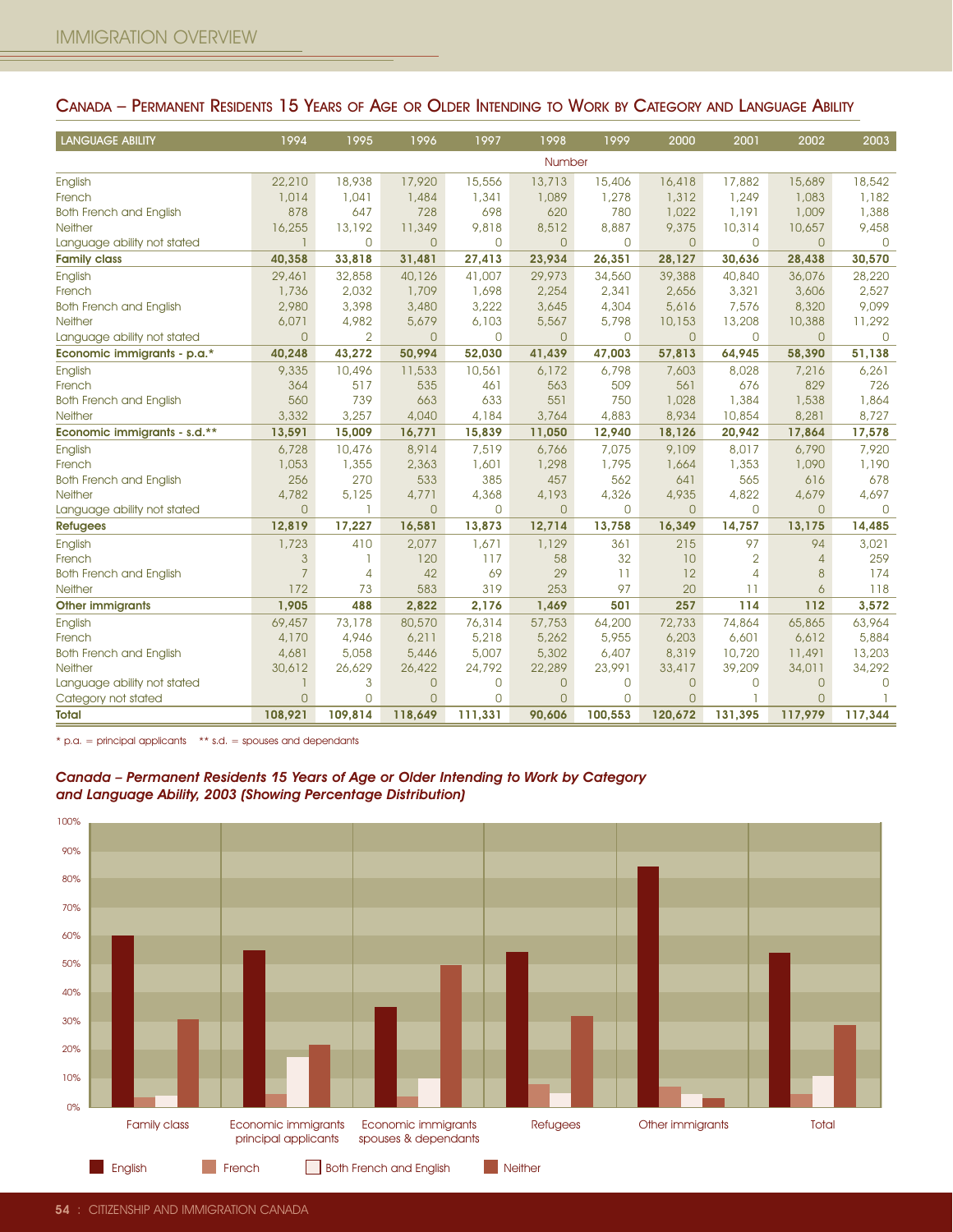### TEMPORARY RESIDENTS

In addition to the selection of permanent residents, the immigration program provides for the temporary entry of foreign workers and business people, foreign students and tourists. CIC admits a wide range of temporary residents who come to Canada as workers, students or visitors. The temporary resident population is comprised of four mutually exclusive groups: foreign workers, foreign students, individuals in the humanitarian group and other cases. Foreign workers are in Canada primarily to work, although they may also have other permits or authorizations. Foreign students are in Canada primarily to study, although they too may have other permits or authorizations. Individuals in the humanitarian group are primarily refugee claimants, but this group also includes certain people allowed to remain in Canada on humanitarian grounds due to other "special considerations." The inclusion of refugee claimants in the humanitarian cases group warrants special mention. They are included in this group along with individuals who did not make refugee claims, according to the administrative data systems, but who were processed under special programs established to handle refugee-like cases. The humanitarian cases group includes a small number of individuals who have been allowed to remain in Canada on humanitarian or compassionate grounds but who have never filed a refugee claim. The final group—other cases—is not profiled in this publication. It comprises individuals who do not fit into any of the other categories.

The statistical information presented in this section is based on the individual's primary motivation for being in Canada– to work or to study–although individuals in either group may also be in possession of other permits or authorizations. Information is also provided for the humanitarian component of the temporary resident population. A summary of gender-based flow statistics (based on the calendar year) and stock statistics (based on December 1 of the calendar year) is provided for 1980 through 2003. In addition, for each group, gender-based flow and stock statistics for the ten-year period from 1994 to 2003 are provided by country of origin, place of residence in Canada (provinces or territories and urban area), skill level for foreign workers, and level of study for foreign students. Statistics are also provided for adult refugee claimants showing the percentage who have been granted authorization to work at any time since their arrival in Canada.

Note: Due to privacy considerations, some cells in the following tables have been suppressed and replaced with the notation "–". As a result, components may not sum to total indicated. In general, we have suppressed cells containing less than five cases except in circumstances where, in our judgement, we are not releasing personal information on an identifiable individual.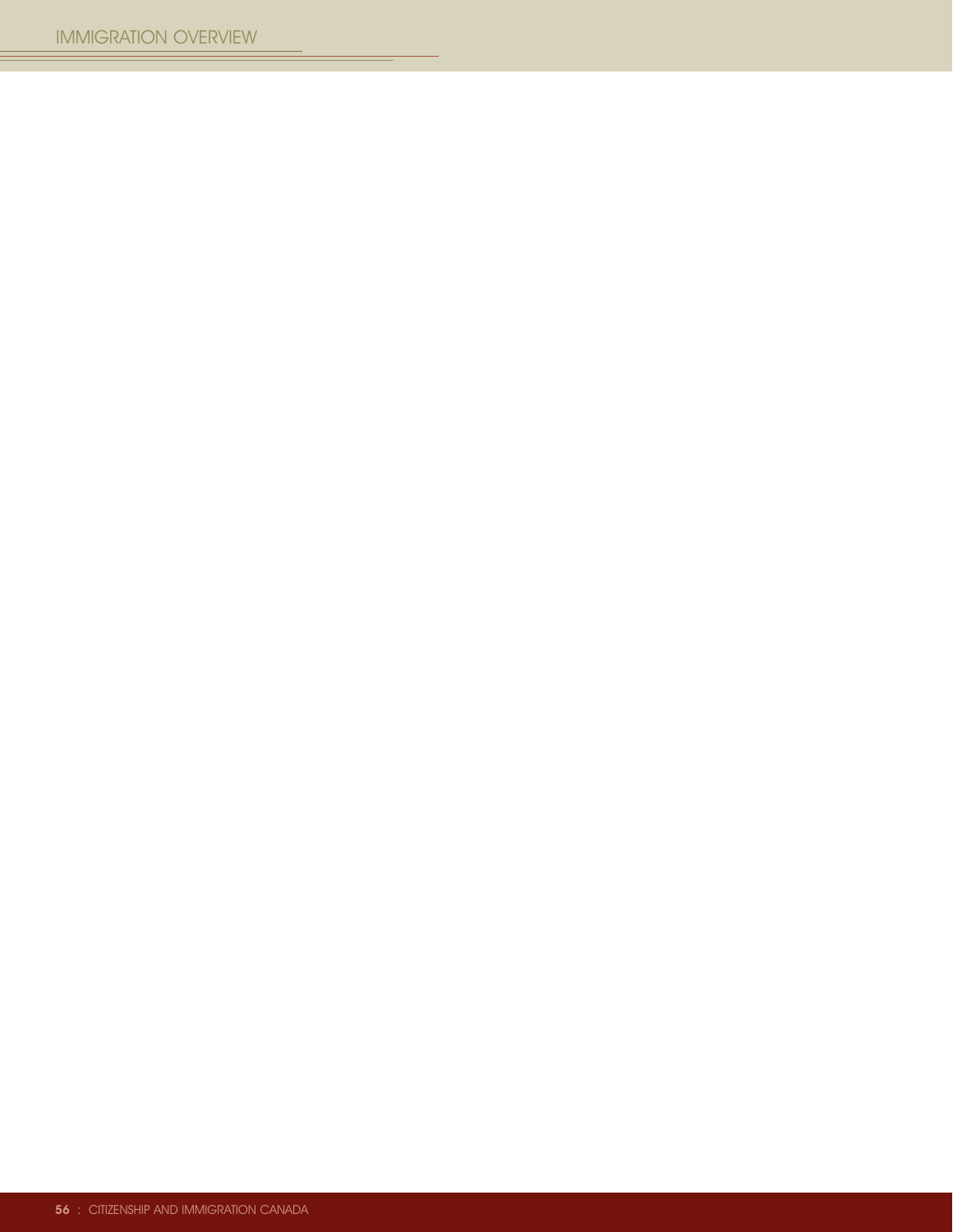

Canada – Annual Flow of Temporary Residents by Primary Status, 1980 to 2003

Canada – December 1 Stock of Temporary Residents by Primary Status, 1980 to 2003

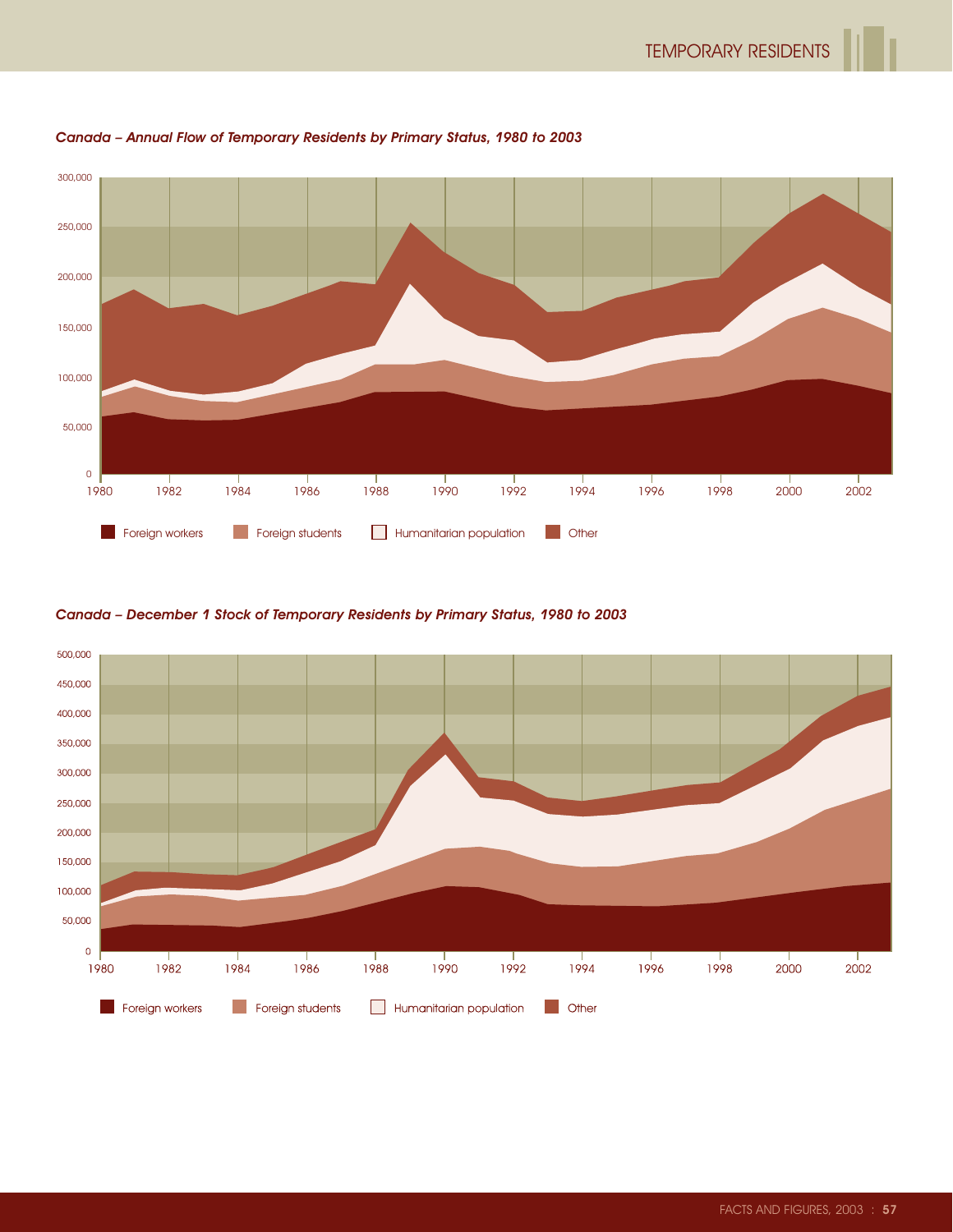### CANADA – ANNUAL FLOW OF TEMPORARY RESIDENTS BY PRIMARY STATUS, 1980 TO 2003

| <b>PRIMARY STATUS</b>    | 1980    | 1981    | 1982    | 1983    | 1984    | 1985    | 1986    | 1987    | 1988    | 1989    | 1990    |
|--------------------------|---------|---------|---------|---------|---------|---------|---------|---------|---------|---------|---------|
|                          |         |         |         |         |         | Number  |         |         |         |         |         |
| Initial entries          | 55,926  | 61,268  | 53,950  | 52,573  | 53,366  | 60,304  | 66,362  | 70,153  | 80,331  | 78,204  | 75,938  |
| Seasonal re-entries      | 2,805   | 3.264   | 3.514   | 3,398   | 3,351   | 3,365   | 3.686   | 4.137   | 4.012   | 6.662   | 9,462   |
| Foreign workers          | 58,731  | 64,532  | 57,464  | 55,971  | 56,717  | 63,669  | 70,048  | 74,290  | 84,343  | 84,866  | 85,400  |
| Foreign students         | 20,652  | 25,760  | 23,435  | 19,436  | 17,869  | 18,876  | 20,129  | 22,952  | 27,620  | 27,815  | 30,669  |
| Adult refugee claimants  |         |         |         |         |         |         |         |         |         | 19,508  | 30,169  |
| Other refugee claimants  |         |         |         |         |         |         |         |         |         | 3.281   | 6.147   |
| Refugee claimants        |         |         |         |         |         |         |         |         |         | 22,789  | 36,316  |
| Other humanitarian cases |         |         |         |         |         |         |         |         |         | 57,832  | 6.554   |
| Humanitarian population  | 5,469   | 6,207   | 4,938   | 6,640   | 9.916   | 11,968  | 23,232  | 26,524  | 19,744  | 80,621  | 42,870  |
| Other                    | 87,931  | 91,358  | 83,443  | 90,700  | 78,779  | 75,894  | 70,652  | 70,908  | 60,987  | 62,189  | 65,823  |
| <b>Total</b>             | 172.783 | 187.857 | 169.280 | 172.747 | 163.281 | 170.407 | 184.061 | 194.674 | 192.694 | 255.491 | 224.762 |

### CANADA – ANNUAL FLOW OF MALE TEMPORARY RESIDENTS BY PRIMARY STATUS, 1980 TO 2003

| <b>PRIMARY STATUS</b>    | 1980    | 1981    | 1982    | 1983    | 1984    | 1985          | 1986    | 1987    | 1988    | 1989    | 1990    |
|--------------------------|---------|---------|---------|---------|---------|---------------|---------|---------|---------|---------|---------|
|                          |         |         |         |         |         | <b>Number</b> |         |         |         |         |         |
| Initial entries          | 42,139  | 45,803  | 40,668  | 40,748  | 40,880  | 44,887        | 47,189  | 49,352  | 55,853  | 50,460  | 45,364  |
| Seasonal re-entries      | 2.781   | 3.245   | 3,494   | 3,369   | 3.323   | 3,336         | 3.651   | 4.103   | 3,968   | 6.582   | 9,332   |
| Foreign workers          | 44,920  | 49,048  | 44,162  | 44,117  | 44,203  | 48,223        | 50,840  | 53,455  | 59,821  | 57,042  | 54,696  |
| Foreign students         | 12,161  | 14,879  | 13,460  | 10,872  | 9,867   | 10,057        | 10,746  | 11,885  | 14,184  | 14,153  | 15,769  |
| Adult refugee claimants  |         |         |         |         |         |               |         |         |         | 13,030  | 20,314  |
| Other refugee claimants  |         |         |         |         |         |               |         |         |         | 1.831   | 3,382   |
| Refugee claimants        |         |         |         |         |         |               |         |         |         | 14,861  | 23,696  |
| Other humanitarian cases |         |         |         |         |         |               |         |         |         | 35,526  | 2.981   |
| Humanitarian population  | 3,257   | 3,907   | 3,339   | 4,396   | 6.174   | 7,905         | 16,386  | 18,713  | 12,858  | 50,387  | 26,677  |
| Other                    | 51,078  | 53,362  | 48,929  | 52,756  | 46,223  | 44,738        | 41,018  | 40,634  | 36,399  | 37,121  | 39,076  |
| <b>Males</b>             | 111.416 | 121.196 | 109.890 | 112.141 | 106,467 | 110.923       | 118,990 | 124.687 | 123.262 | 158.703 | 136.218 |

#### CANADA – ANNUAL FLOW OF FEMALE TEMPORARY RESIDENTS BY PRIMARY STATUS, 1980 TO 2003

| <b>PRIMARY STATUS</b>    | 1980   | 1981   | 1982   | 1983   | 1984   | 1985          | 1986   | 1987   | 1988   | 1989   | 1990   |
|--------------------------|--------|--------|--------|--------|--------|---------------|--------|--------|--------|--------|--------|
|                          |        |        |        |        |        | <b>Number</b> |        |        |        |        |        |
| Initial entries          | 13,737 | 15,462 | 13,281 | 11.821 | 12,486 | 15,416        | 19,170 | 20,797 | 24,452 | 27,731 | 30,570 |
| Seasonal re-entries      | 24     | 19     | 20     | 29     | 28     | 29            | 35     | 34     | 44     | 59     | 106    |
| Foreign workers          | 13,761 | 15,481 | 13,301 | 11,850 | 12,514 | 15,445        | 19,205 | 20,831 | 24,496 | 27,790 | 30,676 |
| Foreign students         | 8,487  | 10,880 | 9.972  | 8,561  | 8,001  | 8,815         | 9,382  | 11,062 | 13,433 | 13,661 | 14,899 |
| Adult refugee claimants  |        |        |        |        |        |               |        |        |        | 6.476  | 9,851  |
| Other refugee claimants  |        |        |        |        |        |               |        |        |        | 1.450  | 2.765  |
| Refugee claimants        |        |        |        |        |        |               |        |        |        | 7.926  | 12,616 |
| Other humanitarian cases |        |        |        |        |        |               |        |        |        | 22,295 | 3.573  |
| Humanitarian population  | 2.212  | 2,300  | 1,599  | 2,244  | 3,742  | 4,062         | 6,841  | 7,805  | 6,884  | 30,221 | 16,189 |
| Other                    | 36,760 | 37,977 | 34,491 | 37,936 | 32,548 | 31,155        | 29,628 | 30,261 | 24,570 | 25,059 | 26,733 |
| <b>Females</b>           | 61.220 | 66.638 | 59.363 | 60.591 | 56,805 | 59,477        | 65,056 | 69.959 | 69.383 | 96.731 | 88.497 |

### CANADA – ANNUAL FLOW OF ADULT REFUGEE CLAIMANTS 18 YEARS OF AGE OR OLDER SHOWING NUMBER WHO HAVE EVER BEEN ISSUED AN EMPLOYMENT AUTHORIZATION, 1989 TO 2003

| <b>PRIMARY STATUS</b>            | 1980 | 1981 | 1982 | 1983 | 1984   | 1985 | 1986 | 1987 | 1988 | 1989           | 1990     |
|----------------------------------|------|------|------|------|--------|------|------|------|------|----------------|----------|
|                                  |      |      |      |      | Number |      |      |      |      |                |          |
| With employment authorization    |      |      |      |      |        |      |      |      |      | 10,587         | 16,009   |
| Without employment authorization |      |      |      |      |        |      |      |      |      | 2,443          | 4,305    |
| <b>Males</b>                     |      |      |      |      |        |      |      |      |      | 13.030         | 20,314   |
| With employment authorization    |      |      |      |      |        |      |      |      |      | 5,128          | 7,516    |
| Without employment authorization |      |      |      |      |        |      |      |      |      | 1,348          | 2,335    |
| <b>Females</b>                   |      |      |      |      |        |      |      |      |      | 6.476          | 9,851    |
| With employment authorization    |      |      |      |      |        |      |      |      |      | 15,717         | 23,526   |
| Without employment authorization |      |      |      |      |        |      |      |      |      | 3,791          | 6,643    |
| Gender not stated                |      |      |      |      |        |      |      |      |      | $\overline{2}$ | $\Delta$ |
| <b>Adult refugee claimants</b>   |      |      |      |      |        |      |      |      |      | 19,508         | 30,169   |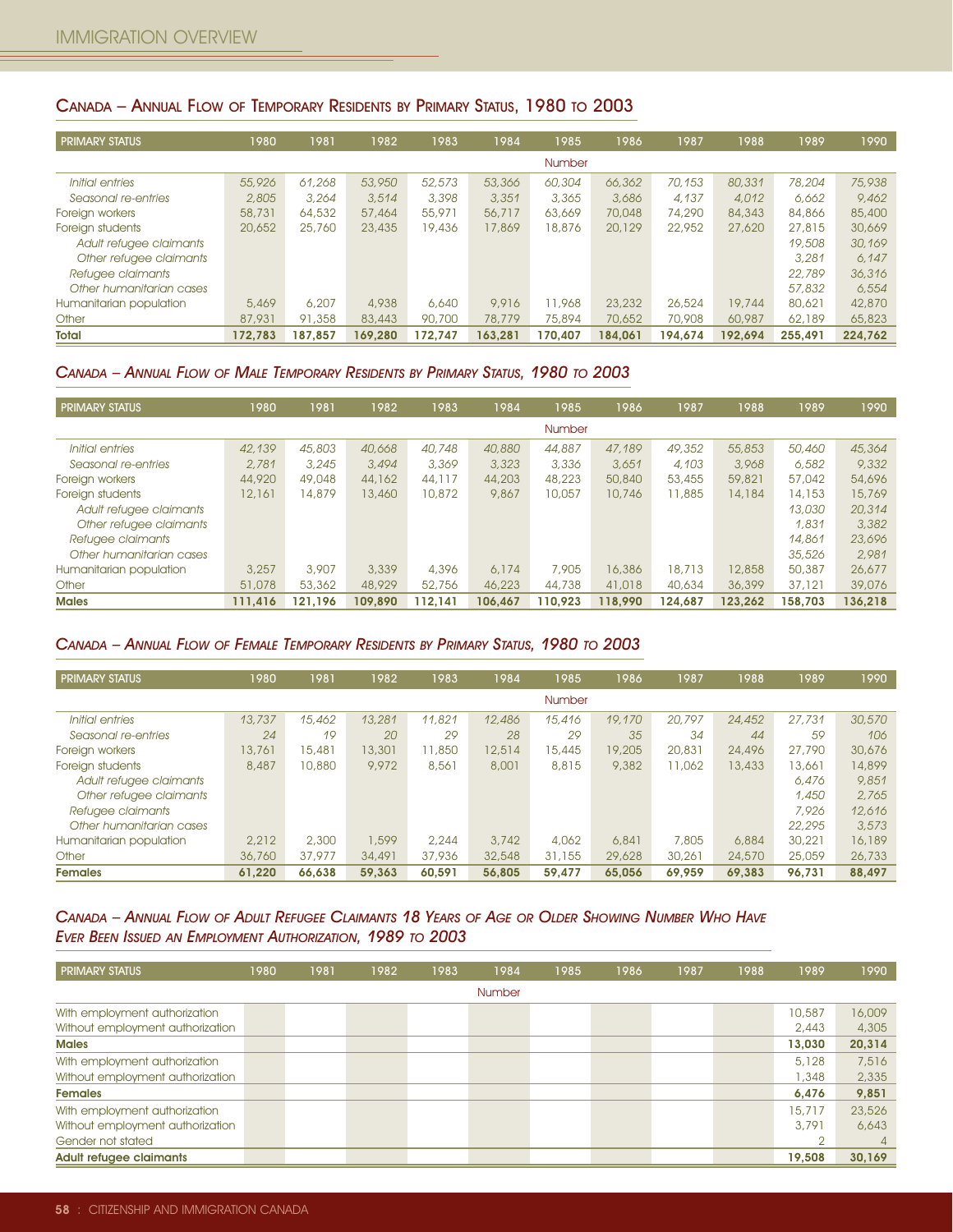| 1991    | 1992    | 1993    | 1994    | 1995    | 1996    | 1997          | 1998    | 1999    | 2000    | 2001    | 2002    | 2003    |
|---------|---------|---------|---------|---------|---------|---------------|---------|---------|---------|---------|---------|---------|
|         |         |         |         |         |         | <b>Number</b> |         |         |         |         |         |         |
| 67,486  | 60,626  | 57,062  | 59,000  | 60,535  | 61.179  | 64,480        | 69,295  | 77,809  | 90,833  | 84,309  | 77.219  | 67,378  |
| 10,398  | 9,885   | 8,392   | 8,583   | 9.141   | 10,312  | 11.162        | 10,770  | 8,736   | 5.213   | 13,120  | 13,815  | 14,773  |
| 77,884  | 70,511  | 65,454  | 67,583  | 69,676  | 71,491  | 75,642        | 80,065  | 86,545  | 96,046  | 97,429  | 91,034  | 82,151  |
| 30,685  | 29,399  | 28,161  | 28,026  | 32,597  | 39,985  | 42,546        | 40,996  | 51,035  | 62,016  | 72,317  | 68,024  | 61,293  |
| 25,089  | 27,120  | 15,724  | 16,039  | 19,171  | 19,401  | 18,735        | 19,594  | 24,275  | 28,990  | 33,979  | 25,119  | 22,209  |
| 6.190   | 8.022   | 4.751   | 4.757   | 5,913   | 5.737   | 5,345         | 5.128   | 6.073   | 7.677   | 9.114   | 6.875   | 6.827   |
| 31,279  | 35,142  | 20,475  | 20,796  | 25,084  | 25,138  | 24,080        | 24,722  | 30,348  | 36.667  | 43,093  | 31,994  | 29,036  |
| 2.011   | 1.960   | 945     | 740     | 524     | 445     | 356           | 384     | 7,822   | 793     | 897     | 659     | 328     |
| 33,290  | 37,102  | 21,420  | 21,536  | 25,608  | 25,583  | 24,436        | 25,106  | 38,170  | 37,460  | 43,990  | 32,653  | 29,364  |
| 61,404  | 55,310  | 50,290  | 49,237  | 51,823  | 50,537  | 52,530        | 53,103  | 58,422  | 67,618  | 70,099  | 72,024  | 72,114  |
| 203.263 | 192.322 | 165.325 | 166.382 | 179.704 | 187.596 | 195.154       | 199.270 | 234.172 | 263.140 | 283.835 | 263.735 | 244.922 |

| 1991    | 1992    | 1993    | 1994    | 1995    | 1996    | 1997          | 1998    | 1999    | 2000    | 2001    | 2002    | 2003    |
|---------|---------|---------|---------|---------|---------|---------------|---------|---------|---------|---------|---------|---------|
|         |         |         |         |         |         | <b>Number</b> |         |         |         |         |         |         |
| 41,526  | 39,742  | 39,078  | 40,890  | 41,569  | 41,843  | 44,153        | 48,247  | 54,706  | 64,962  | 57,048  | 50,141  | 41,791  |
| 10,236  | 9.734   | 8.239   | 8,464   | 8.999   | 10.172  | 11,022        | 10.613  | 8,586   | 5.131   | 12,910  | 13,472  | 14,442  |
| 51,762  | 49,476  | 47,317  | 49,354  | 50,568  | 52,015  | 55,175        | 58,860  | 63,292  | 70,093  | 69,958  | 63,613  | 56,233  |
| 15,451  | 14,774  | 13,863  | 13,760  | 15,928  | 19,751  | 20,754        | 19,907  | 25,690  | 31,022  | 36,731  | 34,631  | 31,987  |
| 15,878  | 16,966  | 10,064  | 10,054  | 11,867  | 12,098  | 11,849        | 12,331  | 15,474  | 18,073  | 20,574  | 15,009  | 13,274  |
| 3,334   | 4.219   | 2.507   | 2.526   | 3.177   | 3.034   | 2.836         | 2.774   | 3.248   | 3,936   | 4,720   | 3.564   | 3.612   |
| 19,212  | 21,185  | 12,571  | 12,580  | 15,044  | 15,132  | 14,685        | 15,105  | 18,722  | 22,009  | 25,294  | 18,573  | 16,886  |
| 916     | 909     | 460     | 399     | 270     | 242     | 213           | 253     | 4.043   | 604     | 656     | 486     | 231     |
| 20,128  | 22,094  | 13,031  | 12,979  | 15,314  | 15,374  | 14,898        | 15,358  | 22,765  | 22,613  | 25,950  | 19,059  | 17,117  |
| 36,636  | 31,733  | 28,549  | 28,342  | 30,479  | 28,308  | 29,294        | 29,532  | 31,570  | 37,088  | 38,262  | 38,682  | 38,274  |
| 123.977 | 118.077 | 102.760 | 104.435 | 112.289 | 115.448 | 120.121       | 123.657 | 143.317 | 160.816 | 170.901 | 155.985 | 143.611 |

| 1991   | 1992   | 1993   | 1994   | 1995   | 1996   | 1997   | 1998   | 1999   | 2000    | 2001    | 2002    | 2003    |
|--------|--------|--------|--------|--------|--------|--------|--------|--------|---------|---------|---------|---------|
|        |        |        |        |        |        | Number |        |        |         |         |         |         |
| 25,952 | 20,882 | 17,980 | 18,108 | 18,960 | 19,333 | 20,315 | 21,038 | 23,098 | 25,841  | 27,246  | 27,075  | 25,575  |
| 134    | 118    | 119    | 82     | 103    | 100    | 102    | 105    | 149    | 81      | 209     | 342     | 331     |
| 26,086 | 21,000 | 18,099 | 18,190 | 19,063 | 19,433 | 20,417 | 21,143 | 23,247 | 25,922  | 27,455  | 27,417  | 25,906  |
| 15,233 | 14,624 | 14,296 | 14,266 | 16,668 | 20,231 | 21,786 | 21,078 | 25,336 | 30,965  | 35,577  | 33,389  | 29,305  |
| 9,207  | 10.151 | 5.659  | 5,985  | 7,304  | 7,303  | 6,886  | 7.263  | 8,800  | 10,915  | 13,405  | 10.110  | 8,935   |
| 2.855  | 3,803  | 2.244  | 2.231  | 2.736  | 2.703  | 2.509  | 2.354  | 2,825  | 3.741   | 4,394   | 3.311   | 3.215   |
| 12,062 | 13,954 | 7,903  | 8.216  | 10,040 | 10,006 | 9,395  | 9.617  | 11.625 | 14,656  | 17,799  | 13,421  | 12,150  |
| 1.095  | 1.051  | 485    | 341    | 254    | 203    | 142    | 131    | 3.779  | 189     | 241     | 173     | 97      |
| 13,157 | 15,005 | 8,388  | 8,557  | 10,294 | 10,209 | 9,537  | 9,748  | 15,404 | 14,845  | 18,040  | 13,594  | 12,247  |
| 24,767 | 23,574 | 21,739 | 20,894 | 21,341 | 22,227 | 23,235 | 23,558 | 26,847 | 30,525  | 31,837  | 33,341  | 33,838  |
| 79,243 | 74.203 | 62.522 | 61.907 | 67.366 | 72,100 | 74.975 | 75,527 | 90,834 | 102.257 | 112.909 | 107.741 | 101.296 |

| 1991.  | 1992   | 1993   | 1994   | 1995     | 1996     | 1997     | 1998     | 1999   | 2000           | 2001     | 2002   | 2003   |
|--------|--------|--------|--------|----------|----------|----------|----------|--------|----------------|----------|--------|--------|
|        |        |        |        |          |          | Number   |          |        |                |          |        |        |
| 12,693 | 14,012 | 7,814  | 8,169  | 9,385    | 9,305    | 8,934    | 9,447    | 11,906 | 14,380         | 16,445   | 11,976 | 7,103  |
| 3,185  | 2.954  | 2,250  | 1,885  | 2,482    | 2.793    | 2,915    | 2,884    | 3,568  | 3,693          | 4,129    | 3,033  | 6,171  |
| 15,878 | 16,966 | 10,064 | 10,054 | 11,867   | 12.098   | 11,849   | 12,331   | 15,474 | 18,073         | 20,574   | 15,009 | 13,274 |
| 7,221  | 7,881  | 4,165  | 4,451  | 5,142    | 5,056    | 4,567    | 4,772    | 6,106  | 7.784          | 9,770    | 7,348  | 4,142  |
| 1,986  | 2,270  | 1,494  | 1,534  | 2,162    | 2,247    | 2,319    | 2.491    | 2,694  | 3,131          | 3,635    | 2,762  | 4,793  |
| 9,207  | 10.151 | 5,659  | 5.985  | 7,304    | 7.303    | 6,886    | 7,263    | 8,800  | 10,915         | 13,405   | 10,110 | 8,935  |
| 19,914 | 21,894 | 11,979 | 12,620 | 14,527   | 14,361   | 13,501   | 14,219   | 18,012 | 22,165         | 26,215   | 19,324 | 11,245 |
| 5,175  | 5,226  | 3,745  | 3,419  | 4,644    | 5,040    | 5,234    | 5,375    | 6.263  | 6,825          | 7,764    | 5,795  | 10,964 |
| 4      | 3      |        |        | $\Omega$ | $\Omega$ | $\Omega$ | $\Omega$ |        | $\overline{2}$ | $\Omega$ |        |        |
| 25,089 | 27.120 | 15.724 | 16.039 | 19.171   | 19.401   | 18.735   | 19.594   | 24.275 | 28.990         | 33.979   | 25.119 | 22,209 |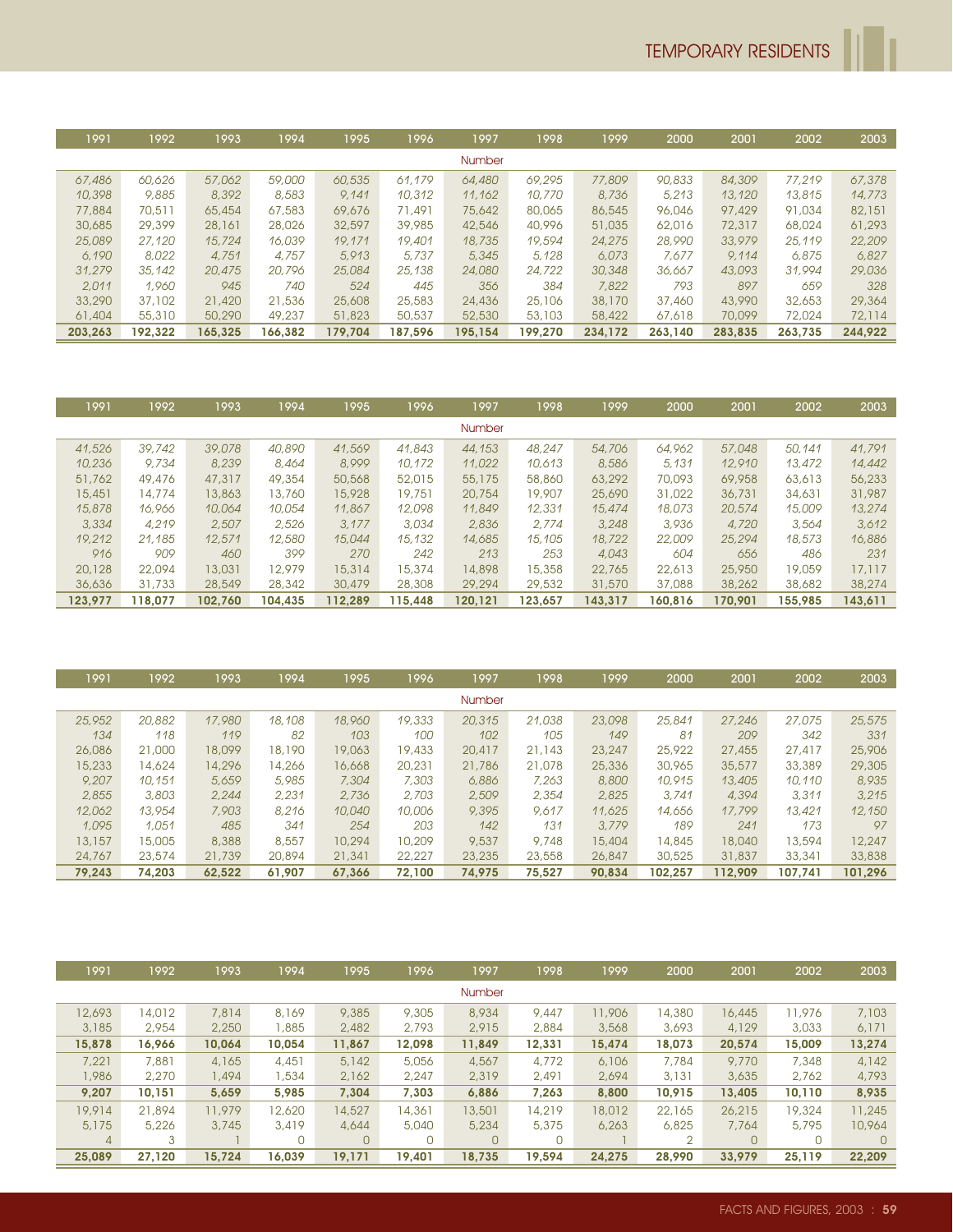### CANADA – DECEMBER 1 STOCK OF TEMPORARY RESIDENTS BY PRIMARY STATUS, 1980 TO 2003

| <b>PRIMARY STATUS</b>            | 1980    | 1981    | 1982    | 1983    | 1984    | 1985          | 1986    | 1987    | 1988    | 1989    | 1990    |
|----------------------------------|---------|---------|---------|---------|---------|---------------|---------|---------|---------|---------|---------|
|                                  |         |         |         |         |         | <b>Number</b> |         |         |         |         |         |
| With employment authorization    | 30,531  | 36,462  | 35,477  | 34,279  | 33,880  | 39,874        | 47,801  | 59,493  | 73,563  | 86.057  | 98,776  |
| Without employment authorization | 8.698   | 9.731   | 10,377  | 10,089  | 9.242   | 9.446         | 9.052   | 9.523   | 10.756  | 12.033  | 12.648  |
| Foreign workers                  | 39,229  | 46,193  | 45,854  | 44,368  | 43,122  | 49,320        | 56,853  | 69,016  | 84,319  | 98,090  | 111,424 |
| With student authorization       | 36,805  | 45,466  | 48,720  | 46.911  | 42,617  | 39.197        | 38,012  | 39,250  | 43,797  | 49,490  | 56,801  |
| Without student authorization    | 1.892   | 2.365   | 2,750   | 2.729   | 2.356   | 2.293         | 2.373   | 2.521   | 3,295   | 4.908   | 6.029   |
| Foreign students                 | 38,697  | 47,831  | 51,470  | 49,640  | 44,973  | 41,490        | 40,385  | 41,771  | 47,092  | 54,398  | 62,830  |
| Adult refugee claimants          |         |         |         |         |         |               |         |         |         | 18,360  | 47,179  |
| Other refugee claimants          |         |         |         |         |         |               |         |         |         | 2.517   | 7.986   |
| Refugee claimants                |         |         |         |         |         |               |         |         |         | 20,877  | 55,165  |
| Other humanitarian cases         |         |         |         |         |         |               |         |         |         | 106,182 | 104,318 |
| Humanitarian population          | 5,238   | 9,972   | 10,348  | 11,956  | 17,218  | 25,022        | 39,419  | 45,024  | 51,553  | 127,059 | 159,483 |
| Other                            | 28,939  | 30,718  | 28,301  | 25,486  | 24,112  | 25,578        | 28,227  | 30,537  | 24,544  | 30,023  | 36,273  |
| Total                            | 112.103 | 134.714 | 135.973 | 131.450 | 129.425 | 141.410       | 164.884 | 186.348 | 207.508 | 309.570 | 370,010 |

#### CANADA – DECEMBER 1 STOCK OF MALE TEMPORARY RESIDENTS BY PRIMARY STATUS, 1980 TO 2003

| <b>PRIMARY STATUS</b>            | 1980   | 1981   | 1982   | 1983   | 1984   | 1985          | 1986   | 1987    | 1988    | 1989    | 1990    |
|----------------------------------|--------|--------|--------|--------|--------|---------------|--------|---------|---------|---------|---------|
|                                  |        |        |        |        |        | <b>Number</b> |        |         |         |         |         |
| With employment authorization    | 17,992 | 21.214 | 19,806 | 19,589 | 20,065 | 23,401        | 27,367 | 35,435  | 44,371  | 50.165  | 53,894  |
| Without employment authorization | 5.557  | 6.051  | 6.298  | 6.016  | 5,444  | 5.283         | 4.938  | 4.959   | 5.418   | 5.670   | 5.657   |
| Foreign workers                  | 23,549 | 27,265 | 26,104 | 25,605 | 25,509 | 28,684        | 32,305 | 40,394  | 49,789  | 55,835  | 59,551  |
| With student authorization       | 23,377 | 28,399 | 30,309 | 28,807 | 26,036 | 23,473        | 22,536 | 22,568  | 24,623  | 27,319  | 31,044  |
| Without student authorization    | 1.053  | 1.308  | 1.559  | 1.551  | 1.258  | 1.251         | 1.303  | 1.347   | 1.717   | 2.552   | 3.157   |
| Foreign students                 | 24,430 | 29,707 | 31,868 | 30,358 | 27,294 | 24,724        | 23,839 | 23,915  | 26,340  | 29,871  | 34,201  |
| Adult refugee claimants          |        |        |        |        |        |               |        |         |         | 12.576  | 31,855  |
| Other refugee claimants          |        |        |        |        |        |               |        |         |         | 1.376   | 4.379   |
| Refugee claimants                |        |        |        |        |        |               |        |         |         | 13,952  | 36,234  |
| Other humanitarian cases         |        |        |        |        |        |               |        |         |         | 69,092  | 66,643  |
| Humanitarian population          | 3,454  | 6,294  | 7,102  | 8,400  | 11,460 | 16,440        | 27,002 | 31,728  | 35,807  | 83,044  | 102,877 |
| Other                            | 11,108 | 11,882 | 10,735 | 9,584  | 9,217  | 9,754         | 10,505 | 11,276  | 9,050   | 11,882  | 14,717  |
| <b>Males</b>                     | 62.541 | 75.148 | 75,809 | 73.947 | 73,480 | 79.602        | 93.651 | 107.313 | 120.986 | 180.632 | 211.346 |

### CANADA – DECEMBER 1 STOCK OF FEMALE TEMPORARY RESIDENTS BY PRIMARY STATUS, 1980 TO 2003

| <b>PRIMARY STATUS</b>            | 1980   | 1981   | 1982   | 1983   | 1984   | 1985   | 1986   | 1987   | 1988   | 1989    | 1990    |
|----------------------------------|--------|--------|--------|--------|--------|--------|--------|--------|--------|---------|---------|
|                                  |        |        |        |        |        | Number |        |        |        |         |         |
| With employment authorization    | 12,535 | 15,248 | 15,671 | 14.689 | 13,811 | 16,468 | 20,429 | 24,053 | 29,160 | 35,858  | 44,858  |
| Without employment authorization | 3.141  | 3.679  | 4.077  | 4.070  | 3.797  | 4.163  | 4.113  | 4.563  | 5,337  | 6.362   | 6.991   |
| Foreign workers                  | 15,676 | 18,927 | 19,748 | 18,759 | 17,608 | 20,631 | 24,542 | 28,616 | 34,497 | 42,220  | 51,849  |
| With student authorization       | 13,426 | 17,067 | 18,409 | 18,103 | 16,579 | 15,724 | 15,470 | 16.676 | 19,169 | 22,167  | 25,754  |
| Without student authorization    | 839    | 1.057  | 1.191  | 1.178  | 1.098  | 1.042  | 1.070  | 1.173  | 1.577  | 2.356   | 2,872   |
| Foreign students                 | 14,265 | 18,124 | 19,600 | 19,281 | 17,677 | 16,766 | 16,540 | 17,849 | 20,746 | 24,523  | 28,626  |
| Adult refugee claimants          |        |        |        |        |        |        |        |        |        | 5.782   | 15,319  |
| Other refugee claimants          |        |        |        |        |        |        |        |        |        | 1.141   | 3.607   |
| Refugee claimants                |        |        |        |        |        |        |        |        |        | 6.923   | 18,926  |
| Other humanitarian cases         |        |        |        |        |        |        |        |        |        | 37,072  | 37,658  |
| Humanitarian population          | .784   | 3,678  | 3,246  | 3,556  | 5,758  | 8,582  | 12,412 | 13,287 | 15,736 | 43,995  | 56,584  |
| Other                            | 17,815 | 18,834 | 17,564 | 15,902 | 14,895 | 15,823 | 17,719 | 19,258 | 15,486 | 18,130  | 21,542  |
| <b>Females</b>                   | 49.540 | 59.563 | 60.158 | 57.498 | 55,938 | 61.802 | 71.213 | 79.010 | 86.465 | 128.868 | 158.601 |

### CANADA – DECEMBER 1 STOCK OF ADULT REFUGEE CLAIMANTS 18 YEARS OF AGE OR OLDER SHOWING NUMBER WHO HAVE EVER BEEN ISSUED AN EMPLOYMENT AUTHORIZATION, 1989 TO 2003

| <b>PRIMARY STATUS</b>            | 1980 | 1981 | 1982 | 1983 | 1984 | 1985   | 1986 | 1987 | 1988 | 1989   | 1990   |
|----------------------------------|------|------|------|------|------|--------|------|------|------|--------|--------|
|                                  |      |      |      |      |      | Number |      |      |      |        |        |
| With employment authorization    |      |      |      |      |      |        |      |      |      | 10,565 | 25,632 |
| Without employment authorization |      |      |      |      |      |        |      |      |      | 2.011  | 6,223  |
| <b>Males</b>                     |      |      |      |      |      |        |      |      |      | 12,576 | 31,855 |
| With employment authorization    |      |      |      |      |      |        |      |      |      | 4,657  | 11,907 |
| Without employment authorization |      |      |      |      |      |        |      |      |      | .125   | 3.412  |
| <b>Females</b>                   |      |      |      |      |      |        |      |      |      | 5,782  | 15,319 |
| With employment authorization    |      |      |      |      |      |        |      |      |      | 15,224 | 37,542 |
| Without employment authorization |      |      |      |      |      |        |      |      |      | 3,136  | 9.637  |
| Gender not stated                |      |      |      |      |      |        |      |      |      | ◠      | -5     |
| <b>Adult refugee claimants</b>   |      |      |      |      |      |        |      |      |      | 18,360 | 47,179 |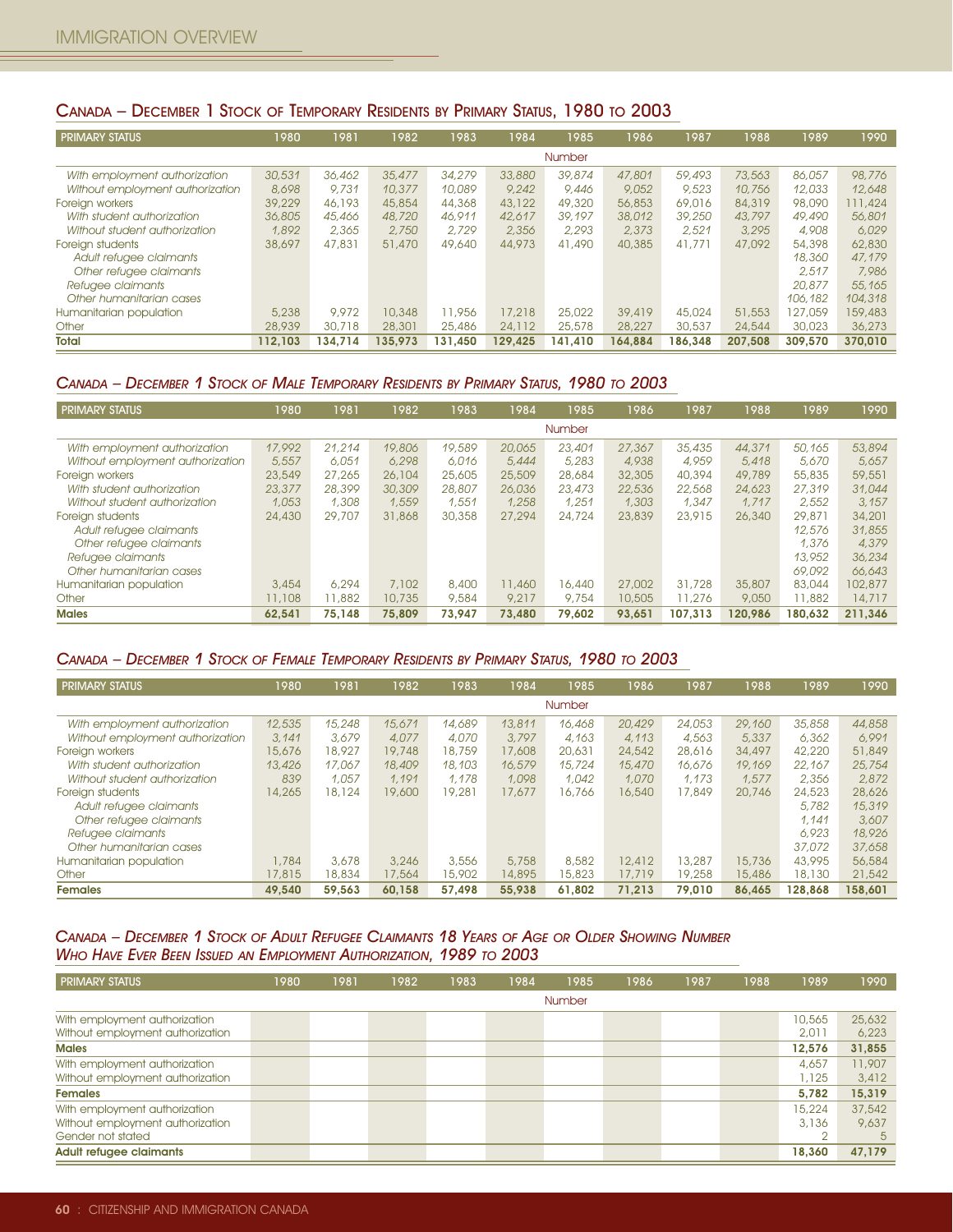| 1991    | 1992    | 1993    | 1994    | 1995    | 1996    | 1997          | 1998    | 1999    | 2000    | 2001    | 2002    | 2003    |
|---------|---------|---------|---------|---------|---------|---------------|---------|---------|---------|---------|---------|---------|
|         |         |         |         |         |         | <b>Number</b> |         |         |         |         |         |         |
| 97,331  | 88,821  | 73,460  | 69,265  | 68,624  | 68,062  | 71,081        | 75,021  | 79,904  | 87.564  | 94,710  | 100.631 | 111.195 |
| 11,523  | 9.648   | 8,505   | 8,202   | 8,496   | 8,902   | 9.344         | 10.097  | 11,209  | 12,058  | 11.992  | 11.578  | 4.569   |
| 108,854 | 98,469  | 81,965  | 77,467  | 77,120  | 76,964  | 80,425        | 85,118  | 91,113  | 99,622  | 106,702 | 112,209 | 115,764 |
| 62,116  | 63.642  | 64,118  | 61,526  | 63,336  | 71.444  | 76,511        | 77.685  | 88,138  | 104,092 | 126,395 | 139,460 | 151,450 |
| 5.735   | 5.956   | 3.917   | 3.714   | 3.968   | 4.258   | 4.311         | 4.077   | 4.758   | 5.411   | 5.716   | 7,206   | 7.122   |
| 67,851  | 69,598  | 68,035  | 65,240  | 67,304  | 75,702  | 80,822        | 81,762  | 92,896  | 109,503 | 132,111 | 146,666 | 158,572 |
| 61,996  | 67,255  | 65,352  | 67,835  | 68,212  | 67,850  | 68,350        | 69,192  | 72,908  | 80,348  | 94,955  | 100.171 | 102,360 |
| 11.671  | 13,870  | 13,569  | 14,568  | 15,603  | 16.143  | 16,146        | 15,292  | 15,344  | 16,772  | 20,079  | 20,342  | 19,011  |
| 73.667  | 81.125  | 78,921  | 82,403  | 83,815  | 83,993  | 84,496        | 84,484  | 88,252  | 97.120  | 115,034 | 120,513 | 121,371 |
| 11,297  | 7.473   | 4.788   | 4.168   | 3.242   | 2.747   | 2.173         | 1.675   | 8,887   | 4.013   | 2.501   | 2.179   | 1,889   |
| 84,964  | 88,598  | 83,709  | 86,571  | 87,057  | 86,740  | 86,669        | 86,159  | 97,139  | 101,133 | 117,535 | 122,692 | 123,260 |
| 34,272  | 30,051  | 26,478  | 27,644  | 30,482  | 32,580  | 34,071        | 33,781  | 36,968  | 42,365  | 44,554  | 49,594  | 52,587  |
| 295.941 | 286.716 | 260.187 | 256.922 | 261.963 | 271.986 | 281.987       | 286,820 | 318.116 | 352.623 | 400,902 | 431.161 | 450.183 |

| 1991    | 1992    | 1993    | 1994    | 1995    | 1996    | 1997          | 1998    | 1999    | 2000    | 2001    | 2002    | 2003    |
|---------|---------|---------|---------|---------|---------|---------------|---------|---------|---------|---------|---------|---------|
|         |         |         |         |         |         | <b>Number</b> |         |         |         |         |         |         |
| 51,470  | 47.993  | 43,907  | 44.137  | 45,026  | 45,587  | 48,505        | 51,768  | 55,259  | 60,775  | 64,328  | 64.567  | 68,559  |
| 5,224   | 4.478   | 4.004   | 3,844   | 4.092   | 4,385   | 4.451         | 4.809   | 5.236   | 5.424   | 5.313   | 5,685   | 2.284   |
| 56,694  | 52,471  | 47,911  | 47,981  | 49,118  | 49,972  | 52,956        | 56,577  | 60,495  | 66,199  | 69,641  | 70,252  | 70,843  |
| 33,577  | 34,319  | 34,473  | 32,721  | 33,270  | 37,216  | 39,691        | 40.102  | 46,089  | 54,584  | 66,891  | 74,571  | 82,118  |
| 2.865   | 2.924   | 1.717   | 1.578   | 1.617   | 1.753   | 1.763         | 1.636   | 1.867   | 2.180   | 2.315   | 3.016   | 3.167   |
| 36,442  | 37,243  | 36,190  | 34,299  | 34,887  | 38,969  | 41,454        | 41,738  | 47,956  | 56,764  | 69,206  | 77,587  | 85,285  |
| 40,850  | 43,351  | 42,393  | 43,597  | 43,312  | 42,568  | 42,992        | 43.658  | 46,256  | 51,068  | 59,434  | 62,033  | 63,037  |
| 6.288   | 7.333   | 7.120   | 7.635   | 8.197   | 8,483   | 8.529         | 8.102   | 8,070   | 8.735   | 10,361  | 10,477  | 9,892   |
| 47,138  | 50.684  | 49,513  | 51,232  | 51,509  | 51.051  | 51,521        | 51,760  | 54,326  | 59,803  | 69,795  | 72,510  | 72,929  |
| 6,042   | 3.926   | 2.540   | 2.355   | 1.844   | 1,622   | 1.329         | 1.042   | 4,706   | 2.374   | 1.781   | 1.641   | 1,443   |
| 53,180  | 54,610  | 52,053  | 53,587  | 53,353  | 52,673  | 52,850        | 52,802  | 59,032  | 62,177  | 71,576  | 74,151  | 74,372  |
| 12,882  | 10,125  | 9,490   | 10,167  | 12,027  | 13,310  | 14,457        | 14,152  | 15,489  | 18,203  | 18,404  | 20,518  | 22,007  |
| 159.198 | 154.449 | 145.644 | 146.034 | 149.385 | 154.924 | 161,717       | 165.269 | 182.972 | 203.343 | 228,827 | 242.508 | 252.507 |

| 1991    | 1992    | 1993    | 1994    | 1995    | 1996    | 1997    | 1998    | 1999    | 2000    | 2001    | 2002    | 2003    |
|---------|---------|---------|---------|---------|---------|---------|---------|---------|---------|---------|---------|---------|
|         |         |         |         |         |         | Number  |         |         |         |         |         |         |
| 45,825  | 40,789  | 29,513  | 25,088  | 23,552  | 22,431  | 22,525  | 23,194  | 24,639  | 26,774  | 30,371  | 36,055  | 42,625  |
| 6.299   | 5.170   | 4,501   | 4.358   | 4,404   | 4.517   | 4.893   | 5,288   | 5.974   | 6.635   | 6.679   | 5,893   | 2.284   |
| 52,124  | 45,959  | 34,014  | 29,446  | 27,956  | 26,948  | 27,418  | 28,482  | 30,613  | 33,409  | 37,050  | 41,948  | 44,909  |
| 28,539  | 29,321  | 29,643  | 28,803  | 30,064  | 34,224  | 36,813  | 37,566  | 42,040  | 49,481  | 59,487  | 64,882  | 69,327  |
| 2,870   | 3.032   | 2,200   | 2.136   | 2.351   | 2.505   | 2.548   | 2.441   | 2.891   | 3.231   | 3,401   | 4.189   | 3.955   |
| 31,409  | 32,353  | 31,843  | 30,939  | 32,415  | 36,729  | 39,361  | 40,007  | 44,931  | 52,712  | 62,888  | 69,071  | 73,282  |
| 21.137  | 23,896  | 22,954  | 24,234  | 24,900  | 25,282  | 25,358  | 25,534  | 26.651  | 29,278  | 35,519  | 38,137  | 39,322  |
| 5,382   | 6.536   | 6.449   | 6.933   | 7,406   | 7.660   | 7.617   | 7.190   | 7.274   | 8.037   | 9.718   | 9,865   | 9.119   |
| 26,519  | 30,432  | 29,403  | 31.167  | 32,306  | 32,942  | 32,975  | 32,724  | 33,925  | 37,315  | 45,237  | 48,002  | 48,441  |
| 5.255   | 3.547   | 2.248   | 1.813   | 1.398   | 1.125   | 844     | 633     | 4.181   | 1.639   | 720     | 538     | 446     |
| 31,774  | 33.979  | 31,651  | 32,980  | 33,704  | 34,067  | 33,819  | 33,357  | 38,106  | 38,954  | 45,957  | 48,540  | 48,887  |
| 21,387  | 19,926  | 16,988  | 17,476  | 18,453  | 19,270  | 19,614  | 19,628  | 21,475  | 24,160  | 26,149  | 29,075  | 30,578  |
| 136.694 | 132.217 | 114.496 | 110.841 | 112.528 | 117.014 | 120.212 | 121.474 | 135.125 | 149.235 | 172.044 | 188.634 | 197.656 |

| 1991        | 1992   | 1993   | 1994   | 1995   | 1996   | 1997          | 1998   | 1999   | 2000   | 2001           | 2002    | 2003    |
|-------------|--------|--------|--------|--------|--------|---------------|--------|--------|--------|----------------|---------|---------|
|             |        |        |        |        |        | <b>Number</b> |        |        |        |                |         |         |
| 32,793      | 36,271 | 36,246 | 38,065 | 37,511 | 35,967 | 36,081        | 36,781 | 38,803 | 42,948 | 50,432         | 53,637  | 53,006  |
| 8,057       | 7,080  | 6.147  | 5,532  | 5,801  | 6,601  | 6,911         | 6,877  | 7,453  | 8,120  | 9,002          | 8,396   | 10,031  |
| 40,850      | 43,351 | 42,393 | 43.597 | 43,312 | 42,568 | 42,992        | 43,658 | 46,256 | 51,068 | 59,434         | 62,033  | 63,037  |
| 16,502      | 18,968 | 18,318 | 19,658 | 19,553 | 19,350 | 19,240        | 19,216 | 19,993 | 22,260 | 27,364         | 30,128  | 30,332  |
| 4,635       | 4,928  | 4,636  | 4,576  | 5,347  | 5,932  | 6.118         | 6,318  | 6,658  | 7,018  | 8,155          | 8,009   | 8,990   |
| 21,137      | 23,896 | 22,954 | 24.234 | 24,900 | 25,282 | 25,358        | 25,534 | 26,651 | 29,278 | 35,519         | 38,137  | 39,322  |
| 49,297      | 55,241 | 54,566 | 57,725 | 57,064 | 55,317 | 55,321        | 55,997 | 58,796 | 65,208 | 77.797         | 83,766  | 83,339  |
| 12,699      | 12,014 | 10,786 | 10,110 | 11,148 | 12,533 | 3,029         | 13,195 | 14,112 | 15,140 | 17,158         | 16,405  | 19,021  |
| $\mathsf Q$ | 8      | 5      | 4      |        |        |               |        |        | ◠      | $\overline{2}$ |         |         |
| 61,996      | 67.255 | 65.352 | 67.835 | 68.212 | 67.850 | 68.350        | 69.192 | 72.908 | 80.348 | 94.955         | 100.171 | 102.360 |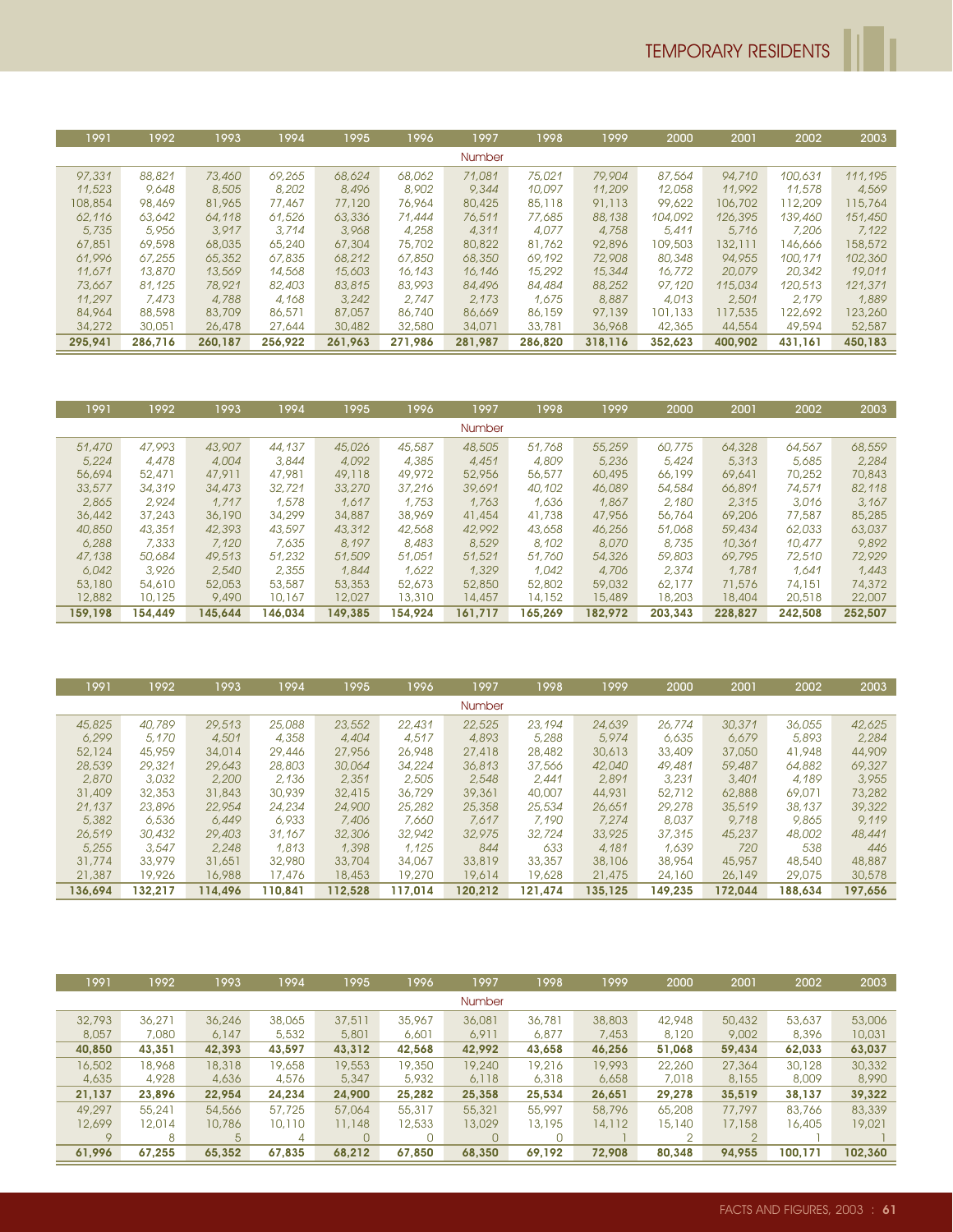# CANADA – ANNUAL FLOW OF FOREIGN WORKERS BY TOP SOURCE COUNTRIES

| <b>SOURCE COUNTRIES</b>     | 1994   | 1995   | 1996   | 1997   | 1998          | 1999   | 2000   | 2001   | 2002   | 2003   |
|-----------------------------|--------|--------|--------|--------|---------------|--------|--------|--------|--------|--------|
|                             |        |        |        |        | <b>Number</b> |        |        |        |        |        |
| <b>United States</b>        | 23,208 | 23,152 | 24,141 | 24,879 | 25,142        | 25,124 | 28,004 | 24,666 | 20,926 | 15,403 |
| Mexico                      | 5,241  | 5,386  | 5,718  | 6.128  | 6,980         | 8.119  | 10,046 | 11,250 | 11,528 | 11,075 |
| Australia                   | 3,282  | 3,331  | 3,632  | 3,682  | 3,758         | 3,710  | 4,333  | 4,930  | 5,726  | 5,910  |
| Jamaica                     | 4,825  | 5,144  | 5,108  | 5,264  | 5,083         | 5,425  | 5,347  | 5,778  | 5,522  | 5,901  |
| <b>United Kingdom</b>       | 4,578  | 4,506  | 4,717  | 5,101  | 5,352         | 6,381  | 7,001  | 7,338  | 6,530  | 5,859  |
| <b>Japan</b>                | 4,281  | 4,255  | 4,134  | 4,513  | 4,549         | 5,047  | 4,292  | 4,431  | 5,341  | 5,426  |
| Philippines                 | 1,372  | 2,010  | 1,819  | 2,056  | 2,198         | 2,198  | 2,256  | 4,083  | 4,689  | 4,877  |
| France                      | 3,564  | 3,855  | 3,873  | 4,255  | 4,321         | 4,823  | 5,574  | 5,246  | 4,806  | 4,798  |
| India                       | 868    | 1,084  | 1,123  | 1,053  | 1,392         | 1,539  | 2,394  | 2,163  | 2,159  | 2,103  |
| Germany                     | 1,615  | 1,857  | 1,774  | 865, ا | 2,150         | 2,328  | 2,558  | 2,608  | 2,204  | 1,864  |
| Trinidad and Tobago         | 1,482  | 1,584  | 1,630  | 1,739  | 1,746         | 1,663  | 1,799  | ,830   | 1,679  | 1,600  |
| China, People's Republic of | 1,518  | 1,099  | 1,058  | 984    | 1,187         | 1,464  | 1,618  | 1,549  | 1,441  | 1,021  |
| Top 10 source countries     | 53,594 | 55,080 | 56,546 | 59,482 | 61,279        | 64,818 | 71,805 | 72,493 | 69,431 | 63,216 |
| <b>Other countries</b>      | 13,989 | 14,596 | 14,945 | 16,160 | 18,786        | 21,727 | 24,241 | 24,936 | 21,603 | 18,935 |
| <b>Total</b>                | 67,583 | 69,676 | 71,491 | 75,642 | 80,065        | 86,545 | 96,046 | 97,429 | 91,034 | 82,151 |

| <b>SOURCE COUNTRIES</b>     | 1994  | 1995  | 1996  | 1997  | 1998                    | 1999  | 2000  | 2001  | 2002  | 2003  |
|-----------------------------|-------|-------|-------|-------|-------------------------|-------|-------|-------|-------|-------|
|                             |       |       |       |       | Percentage distribution |       |       |       |       |       |
| <b>United States</b>        | 34.3  | 33.2  | 33.8  | 32.9  | 31.4                    | 29.0  | 29.2  | 25.3  | 23.0  | 18.8  |
| <b>Mexico</b>               | 7.8   | 7.7   | 8.0   | 8.1   | 8.7                     | 9.4   | 10.5  | 11.6  | 12.7  | 13.5  |
| Australia                   | 4.9   | 4.8   | 5.1   | 4.9   | 4.7                     | 4.3   | 4.5   | 5.1   | 6.3   | 7.2   |
| Jamaica                     | 7.1   | 7.4   | 7.1   | 7.0   | 6.4                     | 6.3   | 5.6   | 5.9   | 6.1   | 7.2   |
| United Kingdom              | 6.8   | 6.5   | 6.6   | 6.7   | 6.7                     | 7.4   | 7.3   | 7.5   | 7.2   | 7.1   |
| Japan                       | 6.3   | 6.1   | 5.8   | 6.0   | 5.7                     | 5.8   | 4.5   | 4.6   | 5.9   | 6.6   |
| Philippines                 | 2.0   | 2.9   | 2.5   | 2.7   | 2.8                     | 2.5   | 2.4   | 4.2   | 5.2   | 5.9   |
| France                      | 5.3   | 5.5   | 5.4   | 5.6   | 5.4                     | 5.6   | 5.8   | 5.4   | 5.3   | 5.8   |
| <b>India</b>                | 1.3   | 1.6   | 1.6   | 1.4   | 1.7                     | 1.8   | 2.5   | 2.2   | 2.4   | 2.6   |
| Germany                     | 2.4   | 2.7   | 2.5   | 2.5   | 2.7                     | 2.7   | 2.7   | 2.7   | 2.4   | 2.3   |
| Trinidad and Tobago         | 2.2   | 2.3   | 2.3   | 2.3   | 2.2                     | 1.9   | 1.9   | 1.9   | 1.8   | 2.0   |
| China, People's Republic of | 2.3   | 1.6   | 1.5   | 1.3   | 1.5                     | 1.7   | 1.7   | 1.6   | .6    | 1.2   |
| Top 10 source countries     | 79.3  | 79.1  | 79.1  | 78.6  | 76.5                    | 74.9  | 74.8  | 74.4  | 76.3  | 77.0  |
| <b>Other countries</b>      | 20.7  | 21.0  | 20.9  | 21.4  | 23.5                    | 25.1  | 25.2  | 25.6  | 23.7  | 23.1  |
| <b>Total</b>                | 100.0 | 100.0 | 100.0 | 100.0 | 100.0                   | 100.0 | 100.0 | 100.0 | 100.0 | 100.0 |

| SOURCE COUNTRIES            | 1994            | 1995            | 1996    | 1997    | 1998     | 1999 | 2000     | 2001    | 2002            | 2003 |
|-----------------------------|-----------------|-----------------|---------|---------|----------|------|----------|---------|-----------------|------|
|                             |                 |                 |         |         | Rank     |      |          |         |                 |      |
| <b>United States</b>        |                 |                 |         |         |          |      |          |         |                 |      |
| <b>Mexico</b>               |                 |                 |         |         |          |      |          |         | $\cap$          |      |
| Australia                   |                 |                 |         |         |          |      | $\sigma$ | ∩       |                 |      |
| Jamaica                     |                 | $\sim$          |         | $\sim$  |          |      |          |         | 5               |      |
| United Kingdom              |                 |                 |         |         |          |      |          |         | 3               |      |
| Japan                       |                 | 5               |         | 5       |          | 5    |          |         |                 |      |
| Philippines                 |                 | 8               | 8       | 8       | 8        |      | 10       | 8       | 8               |      |
| France                      | Ô               | 6.              |         | Α       | Α        |      |          | 5       |                 |      |
| India                       | 12 <sup>7</sup> | 12 <sup>7</sup> | ר ד     |         | 11       |      | $\circ$  | 10      | 10 <sup>°</sup> |      |
| Germany                     | 8               | $\circ$         | $\circ$ | $\circ$ | $\Omega$ | 8    | 8        | $\circ$ | $\circ$         | 10   |
| Trinidad and Tobago         | 10 <sup>°</sup> | 10              | 10      | 10      | 10       | 10   | 11       | ٠ī,     | $\overline{1}$  |      |
| China, People's Republic of | 9               |                 | 12      | 12      | 12       | 12   | 12       | 12      | 12              | 14   |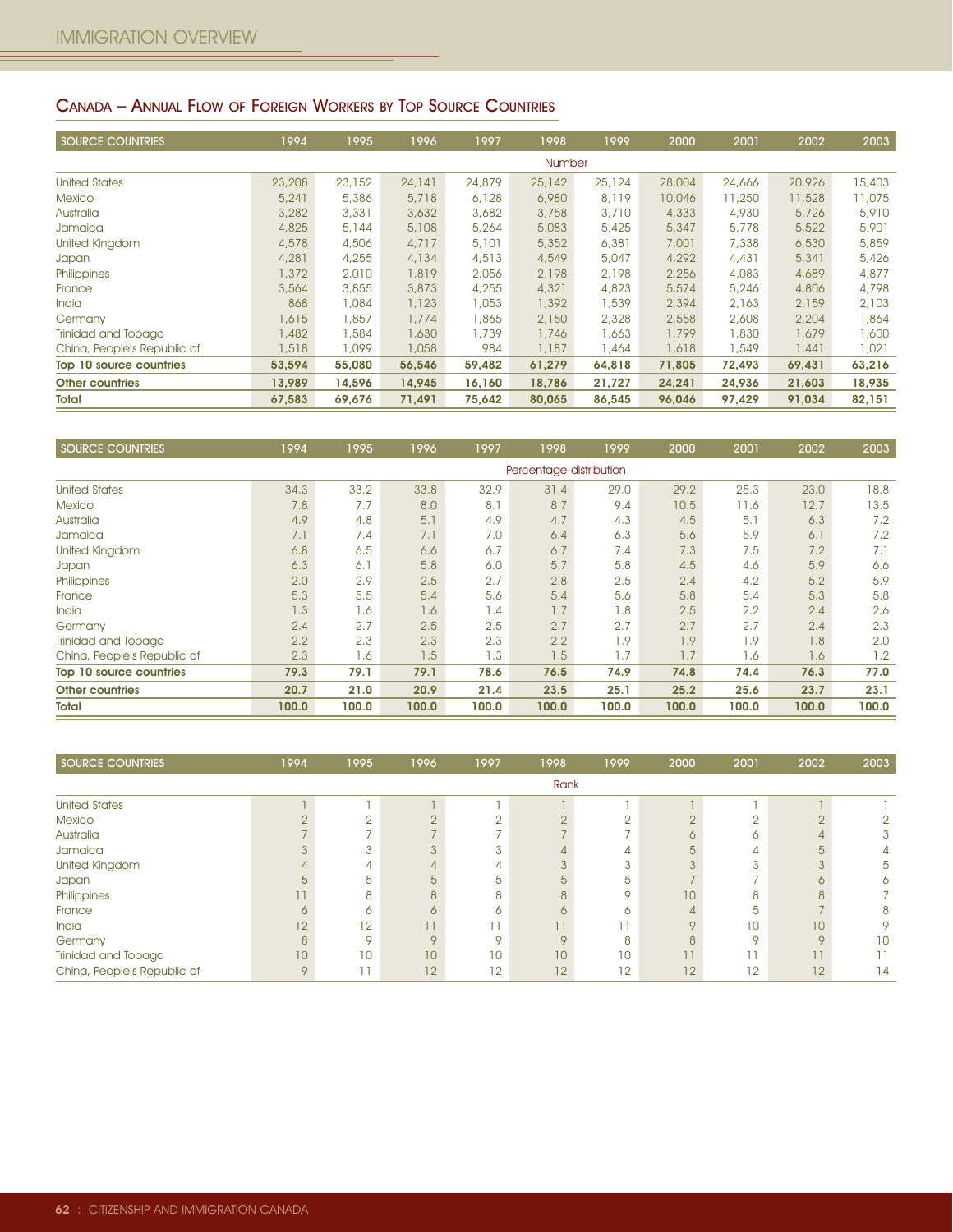### CANADA – ANNUAL FLOW OF MALE FOREIGN WORKERS BY TOP SOURCE COUNTRIES

| <b>SOURCE COUNTRIES</b>     | 1994   | 1995   | 1996   | 1997   | 1998          | 1999   | 2000   | 2001   | 2002   | 2003   |
|-----------------------------|--------|--------|--------|--------|---------------|--------|--------|--------|--------|--------|
|                             |        |        |        |        | <b>Number</b> |        |        |        |        |        |
| <b>United States</b>        | 18,210 | 18,502 | 19,308 | 19,784 | 19,866        | 19,562 | 21,680 | 19,222 | 16,104 | 11,957 |
| <b>Mexico</b>               | 5,044  | 5,159  | 5,489  | 5,881  | 6,639         | 7.718  | 9,471  | 10,571 | 10,894 | 10,555 |
| Jamaica                     | 4,590  | 4,810  | 4,811  | 4,991  | 4,883         | 5,254  | 5,147  | 5,579  | 5,398  | 5,779  |
| United Kingdom              | 3,053  | 2,975  | 3,124  | 3,515  | 3,623         | 4,508  | 4,891  | 4,974  | 4,286  | 3,780  |
| Australia                   | 1,785  | 1,826  | 1,984  | 2,011  | 2,068         | 2,036  | 2,379  | 2,712  | 3,094  | 3,100  |
| France                      | 2,366  | 2,457  | 2,489  | 2,801  | 2,862         | 3,159  | 3,682  | 3,264  | 2,859  | 2,766  |
| Japan                       | 2,243  | 2,197  | 1,991  | 2,081  | 2,243         | 2,001  | 1,864  | 1,995  | 2,214  | 1,951  |
| <b>India</b>                | 657    | 844    | 885    | 840    | 1,151         | 1,256  | 1,933  | 1,708  | 1,723  | 1,615  |
| Trinidad and Tobago         | 1,368  | 1,436  | ,483   | 1,600  | 1,665         | 1,585  | 1,714  | 1,743  | 1,643  | 1,565  |
| Germany                     | 1,169  | 1,390  | 1,301  | 1,400  | 1,666         | 1,754  | 1,957  | 1,938  | 1,514  | 1,104  |
| China, People's Republic of | 922    | 692    | 650    | 598    | 724           | 829    | 905    | 846    | 825    | 606    |
| Top 10 source countries     | 40,750 | 41,596 | 42,865 | 44,904 | 46,666        | 48,833 | 54,718 | 53,706 | 49,729 | 44,172 |
| <b>Other countries</b>      | 8,604  | 8,972  | 9,150  | 10,271 | 12,194        | 14,459 | 15,375 | 16,252 | 13,884 | 12,061 |
| <b>Males</b>                | 49,354 | 50,568 | 52,015 | 55,175 | 58,860        | 63,292 | 70,093 | 69,958 | 63,613 | 56,233 |

| <b>SOURCE COUNTRIES</b>     | 1994              | 1995  | 1996  | 1997  | 1998                    | 1999  | 2000  | 2001  | 2002  | 2003  |
|-----------------------------|-------------------|-------|-------|-------|-------------------------|-------|-------|-------|-------|-------|
|                             |                   |       |       |       | Percentage distribution |       |       |       |       |       |
| <b>United States</b>        | 36.9              | 36.6  | 37.1  | 35.9  | 33.8                    | 30.9  | 30.9  | 27.5  | 25.3  | 21.3  |
| <b>Mexico</b>               | 10.2 <sub>1</sub> | 10.2  | 10.6  | 10.7  | 11.3                    | 12.2  | 13.5  | 15.1  | 17.1  | 18.8  |
| Jamaica                     | 9.3               | 9.5   | 9.3   | 9.1   | 8.3                     | 8.3   | 7.3   | 8.0   | 8.5   | 10.3  |
| United Kingdom              | 6.2               | 5.9   | 6.0   | 6.4   | 6.2                     | 7.1   | 7.0   | 7.1   | 6.7   | 6.7   |
| Australia                   | 3.6               | 3.6   | 3.8   | 3.6   | 3.5                     | 3.2   | 3.4   | 3.9   | 4.9   | 5.5   |
| France                      | 4.8               | 4.9   | 4.8   | 5.1   | 4.9                     | 5.0   | 5.3   | 4.7   | 4.5   | 4.9   |
| Japan                       | 4.5               | 4.3   | 3.8   | 3.8   | 3.8                     | 3.2   | 2.7   | 2.9   | 3.5   | 3.5   |
| India                       | 1.3               | 1.7   | 1.7   | 1.5   | 2.0                     | 2.0   | 2.8   | 2.4   | 2.7   | 2.9   |
| Trinidad and Tobago         | 2.8               | 2.8   | 2.9   | 2.9   | 2.8                     | 2.5   | 2.5   | 2.5   | 2.6   | 2.8   |
| Germany                     | 2.4               | 2.8   | 2.5   | 2.5   | 2.8                     | 2.8   | 2.8   | 2.8   | 2.4   | 2.0   |
| China, People's Republic of | 1.9               | 1.4   | 1.3   | 1.1   | 1.2                     | 1.3   | 1.3   | 1.2   | 1.3   | 1.1   |
| Top 10 source countries     | 82.6              | 82.3  | 82.4  | 81.4  | 79.3                    | 77.2  | 78.1  | 76.8  | 78.2  | 78.6  |
| <b>Other countries</b>      | 17.4              | 17.7  | 17.6  | 18.6  | 20.7                    | 22.8  | 21.9  | 23.2  | 21.8  | 21.5  |
| <b>Males</b>                | 100.0             | 100.0 | 100.0 | 100.0 | 100.0                   | 100.0 | 100.0 | 100.0 | 100.0 | 100.0 |

| SOURCE COUNTRIES            | 1994    | 1995 | 1996         | 1997            | 1998     | 1999 | 2000            | 2001    | 2002            | 2003 |
|-----------------------------|---------|------|--------------|-----------------|----------|------|-----------------|---------|-----------------|------|
|                             |         |      |              |                 | Rank     |      |                 |         |                 |      |
| <b>United States</b>        |         |      |              |                 |          |      |                 |         |                 |      |
| <b>Mexico</b>               |         |      |              |                 |          |      |                 |         | $\cap$          |      |
| Jamaica                     |         |      |              |                 |          |      |                 |         | 3               |      |
| United Kingdom              |         |      |              |                 |          |      |                 |         |                 |      |
| Australia                   |         |      |              |                 |          |      |                 |         | д               | 5    |
| France                      |         | 5    | 片            | 5               |          | 5.   | $\overline{5}$  | 5       |                 |      |
| Japan                       | ∩       | 6.   |              | ∩               | ∩        |      |                 |         |                 |      |
| India                       |         | 10   | 10           | 10 <sup>°</sup> | 10       | 10   | $\mathcal{B}$   | 10      | 8               |      |
| Trinidad and Tobago         | 8       | 8    | $\mathsf{R}$ | 8               | $\Omega$ |      | 10              | $\circ$ | $\circ$         |      |
| Germany                     | $\circ$ |      | $\Omega$     | O               | 8        | я    |                 | 8       | 10 <sup>°</sup> | 10   |
| China, People's Republic of | 10      |      | 11           | 12              | 11       |      | $\overline{11}$ | 12      | $\mathbf{1}$    | 12   |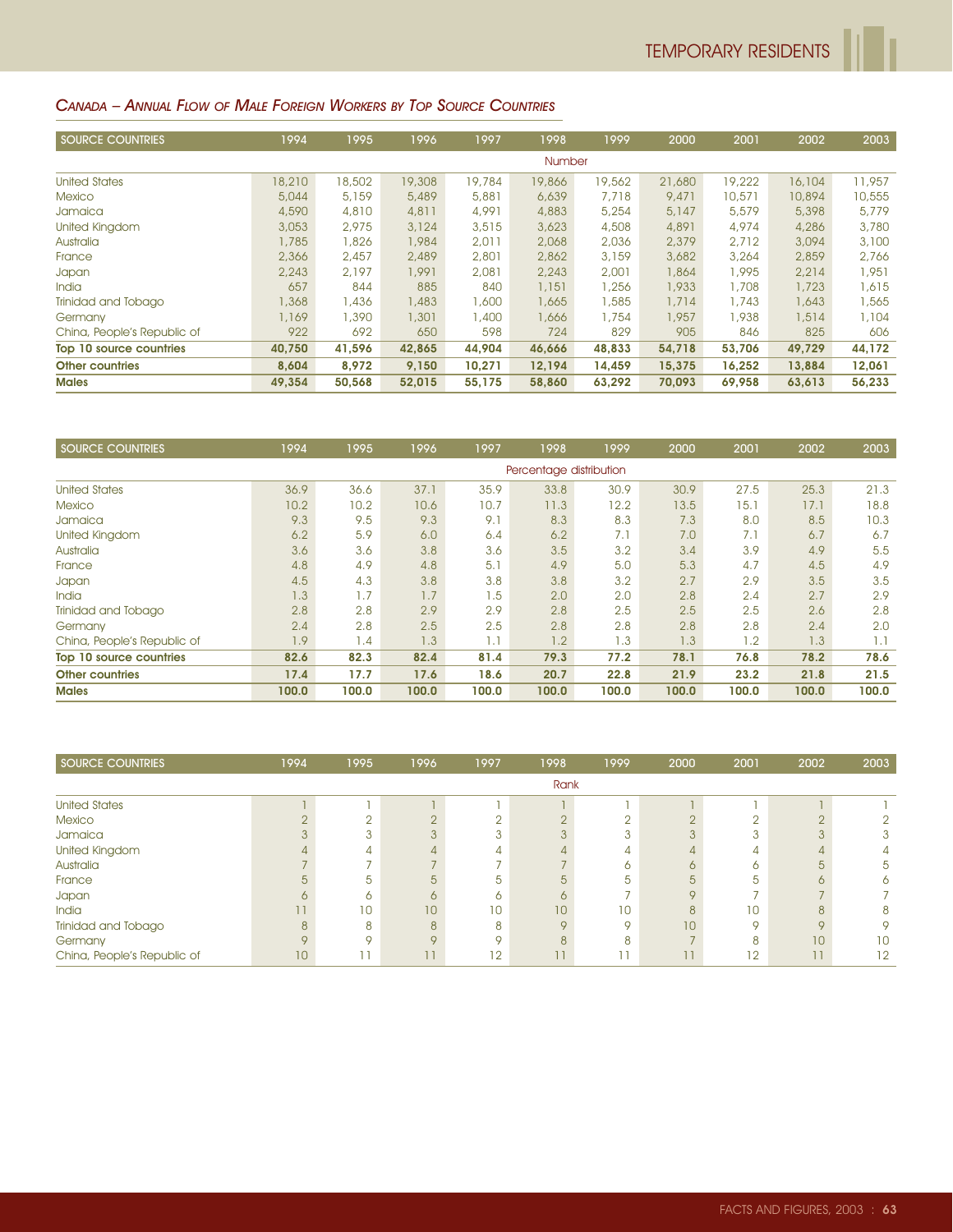### CANADA – ANNUAL FLOW OF FEMALE FOREIGN WORKERS BY TOP SOURCE COUNTRIES

| <b>SOURCE COUNTRIES</b>     | 1994   | 1995   | 1996   | 1997   | 1998   | 1999   | 2000   | 2001   | 2002   | 2003   |
|-----------------------------|--------|--------|--------|--------|--------|--------|--------|--------|--------|--------|
|                             |        |        |        |        | Number |        |        |        |        |        |
| Philippines                 | 1,244  | 1,804  | 1,666  | 1,835  | 1,956  | 1,915  | 2,046  | 3,607  | 3,944  | 3,995  |
| Japan                       | 2,038  | 2,058  | 2,143  | 2,432  | 2,306  | 3,045  | 2,428  | 2,436  | 3,127  | 3,474  |
| <b>United States</b>        | 4,998  | 4,648  | 4,833  | 5,092  | 5,273  | 5,561  | 6,323  | 5,444  | 4,821  | 3,443  |
| Australia                   | 1,497  | 1,505  | 1,648  | 1,671  | 1,690  | 1,674  | 1,949  | 2,214  | 2,632  | 2,810  |
| United Kingdom              | 1,525  | 1,531  | 1,593  | 1,586  | 1,729  | 1,873  | 2,110  | 2,363  | 2,244  | 2,079  |
| France                      | 1,198  | 1,398  | 1,384  | 1,454  | 1,459  | 1,664  | 1,890  | 1,980  | 1,947  | 2,031  |
| Germany                     | 446    | 466    | 473    | 465    | 484    | 574    | 601    | 669    | 690    | 760    |
| <b>Mexico</b>               | 197    | 227    | 229    | 247    | 341    | 401    | 575    | 679    | 634    | 520    |
| India                       | 211    | 240    | 238    | 213    | 241    | 283    | 459    | 455    | 436    | 488    |
| New Zealand                 | 182    | 218    | 214    | 182    | 254    | 317    | 306    | 385    | 417    | 483    |
| Ireland, Republic of        | 154    | 209    | 223    | 276    | 354    | 335    | 442    | 423    | 469    | 481    |
| China, People's Republic of | 596    | 407    | 408    | 386    | 463    | 635    | 712    | 703    | 615    | 415    |
| Korea, Republic of          | 86     | 183    | 216    | 292    | 269    | 321    | 440    | 443    | 380    | 319    |
| Jamaica                     | 235    | 334    | 297    | 273    | 200    | 170    | 187    | 198    | 123    | 120    |
| Hong Kong                   | 342    | 265    | 226    | 186    | 88     | 116    | 112    | 114    | 83     | 54     |
| Top 10 source countries     | 14,119 | 14,416 | 14,683 | 15,489 | 16,055 | 17,677 | 19,093 | 20,550 | 21,123 | 20,083 |
| <b>Other countries</b>      | 4,071  | 4,647  | 4,750  | 4,928  | 5,088  | 5,570  | 6,829  | 6,905  | 6,294  | 5,823  |
| <b>Females</b>              | 18,190 | 19,063 | 19,433 | 20,417 | 21,143 | 23,247 | 25,922 | 27,455 | 27,417 | 25,906 |

| <b>SOURCE COUNTRIES</b>     | 1994                    | 1995  | 1996  | 1997  | 1998  | 1999  | 2000  | 2001  | 2002  | 2003  |
|-----------------------------|-------------------------|-------|-------|-------|-------|-------|-------|-------|-------|-------|
|                             | Percentage distribution |       |       |       |       |       |       |       |       |       |
| Philippines                 | 6.8                     | 9.5   | 8.6   | 9.0   | 9.3   | 8.2   | 7.9   | 13.1  | 14.4  | 15.4  |
| Japan                       | 11.2                    | 10.8  | 11.0  | 11.9  | 10.9  | 13.1  | 9.4   | 8.9   | 11.4  | 13.4  |
| <b>United States</b>        | 27.5                    | 24.4  | 24.9  | 24.9  | 24.9  | 23.9  | 24.4  | 19.8  | 17.6  | 13.3  |
| <b>Australia</b>            | 8.2                     | 7.9   | 8.5   | 8.2   | 8.0   | 7.2   | 7.5   | 8.1   | 9.6   | 10.9  |
| United Kingdom              | 8.4                     | 0.8   | 8.2   | 7.8   | 8.2   | 8.1   | 8.1   | 8.6   | 8.2   | 8.0   |
| France                      | 6.6                     | 7.3   | 7.1   | 7.1   | 6.9   | 7.2   | 7.3   | 7.2   | 7.1   | 7.8   |
| Germany                     | 2.5                     | 2.4   | 2.4   | 2.3   | 2.3   | 2.5   | 2.3   | 2.4   | 2.5   | 2.9   |
| <b>Mexico</b>               | 1.1                     | 1.2   | 1.2   | 1.2   | 1.6   | 1.7   | 2.2   | 2.5   | 2.3   | 2.0   |
| India                       | 1.2                     | 1.3   | 1.2   | 1.0   | 1.1   | 1.2   | 1.8   | 1.7   | 1.6   | 1.9   |
| New Zealand                 | 1.0                     | 1.1   | 1.1   | 0.9   | 1.2   | 1.4   | 1.2   | 1.4   | 1.5   | 1.9   |
| Ireland, Republic of        | 0.9                     | 1.1   | 1.2   | 1.4   | 1.7   | 1.4   | 1.7   | 1.5   | 1.7   | 1.9   |
| China, People's Republic of | 3.3                     | 2.1   | 2.1   | 1.9   | 2.2   | 2.7   | 2.8   | 2.6   | 2.2   | 1.6   |
| Korea, Republic of          | 0.5                     | 1.0   | 1.1   | 1.4   | 1.3   | 1.4   | 1.7   | 1.6   | 1.4   | 1.2   |
| Jamaica                     | 1.3                     | 1.8   | 1.5   | 1.3   | 1.0   | 0.7   | 0.7   | 0.7   | 0.5   | 0.5   |
| Hong Kong                   | .9                      | 1.4   | 1.2   | 0.9   | 0.4   | 0.5   | 0.4   | 0.4   | 0.3   | 0.2   |
| Top 10 source countries     | 77.6                    | 75.6  | 75.6  | 75.9  | 75.9  | 76.0  | 73.7  | 74.9  | 77.0  | 77.5  |
| <b>Other countries</b>      | 22.4                    | 24.4  | 24.4  | 24.1  | 24.1  | 24.0  | 26.3  | 25.2  | 23.0  | 22.5  |
| <b>Females</b>              | 100.0                   | 100.0 | 100.0 | 100.0 | 100.0 | 100.0 | 100.0 | 100.0 | 100.0 | 100.0 |

| SOURCE COUNTRIES            | 1994                     | 1995     | 1996          | 1997   | 1998            | 1999     | 2000    | 2001           | 2002           | 2003 |
|-----------------------------|--------------------------|----------|---------------|--------|-----------------|----------|---------|----------------|----------------|------|
|                             |                          |          |               |        | Rank            |          |         |                |                |      |
| Philippines                 | 5                        | 3        | 3             | 3      | 3               | 3        | 4       | $\overline{2}$ | $\overline{2}$ |      |
| Japan                       | $\cap$                   | $\Omega$ | $\cap$        | $\cap$ | $\cap$          | $\Omega$ | $\cap$  | 3              | 3              |      |
| <b>United States</b>        |                          |          |               |        |                 |          |         |                |                |      |
| Australia                   |                          | 5        |               |        | 5               | 5        | 5       | 5              | 4              |      |
| United Kingdom              |                          | 4        | 5             | 5      | 4               | 4        |         | 4              | 5              | 5    |
| France                      | 6                        | 6        | 6             | 6      | 6               | ∩        | 6       | 6              | 6              | 6    |
| Germany                     | 8                        |          |               |        |                 | 8        | 8       | 9              |                |      |
| <b>Mexico</b>               | 12                       | 12       | 11            | 12     | 10 <sup>°</sup> | $\circ$  | $\circ$ | 8              | 8              |      |
| India                       |                          |          | 10            | 14     | 13              | 13       | 10      | 10             | 11             | 9    |
| <b>New Zealand</b>          | 13                       | 13       | 15            | 16     | 12              | 12       | 13      | 13             | 12             | 10   |
| Ireland, Republic of        | 14                       | 14       | 13            | 10     | 9               | 10       | 11      | 12             | 10             |      |
| China, People's Republic of | $\overline{\phantom{0}}$ | 8        | $\mathcal{B}$ | 8      | 8               |          |         |                | 9              | 12   |
| Korea, Republic of          | 23                       | 15       | 14            | Q      | 11              |          | 12      | Ĥ              | 13             | 13   |
| Jamaica                     | 10                       | $\circ$  | $\mathsf Q$   | 11     | 14              | 15       | 16      | 17             | 22             | 20   |
| Hong Kong                   | 9                        | 10       | 12            | 15     | 27              | 22       | 26      | 27             | 32             | 39   |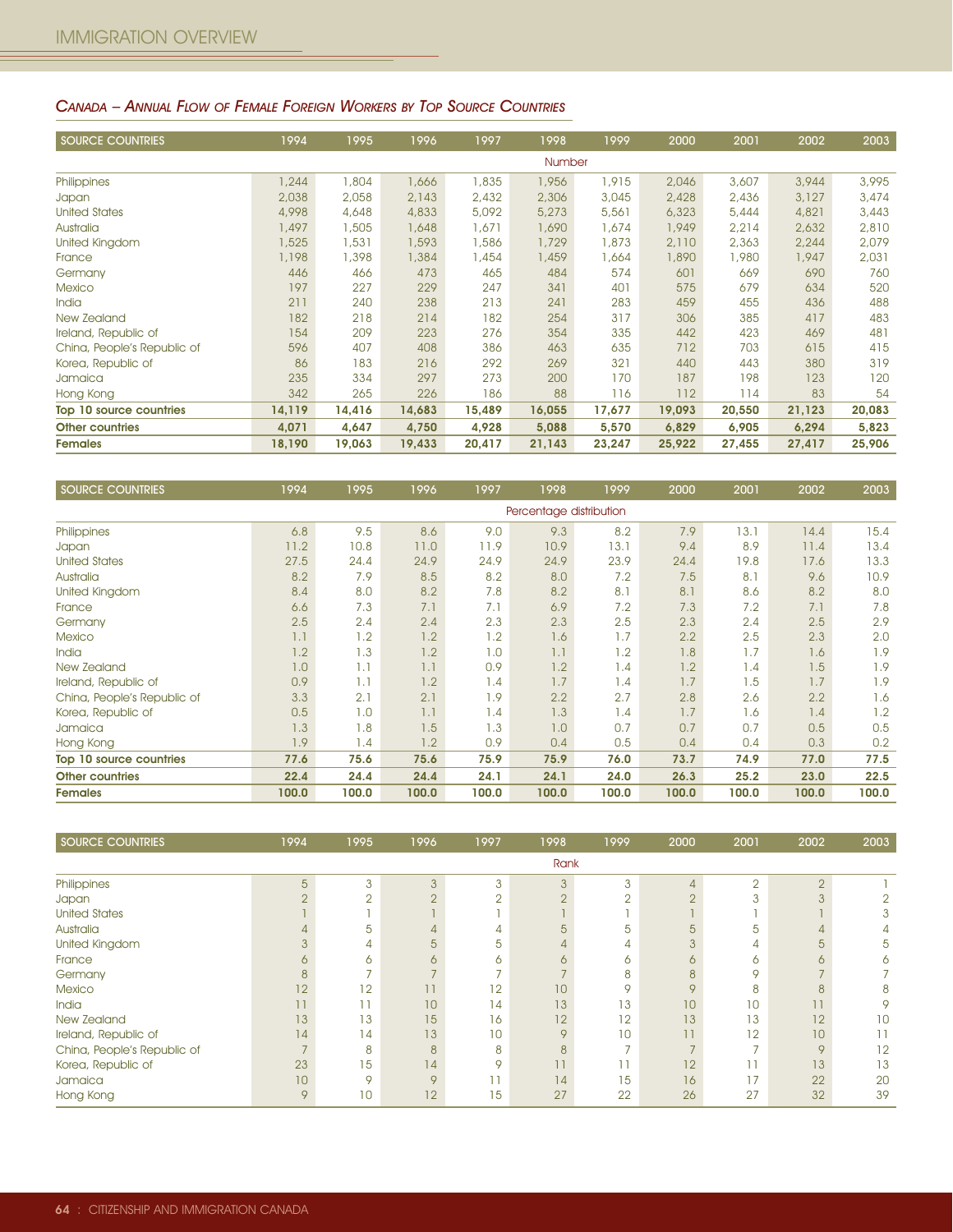#### CANADA – DECEMBER 1 STOCK OF FOREIGN WORKERS BY TOP SOURCE COUNTRIES

| <b>SOURCE COUNTRIES</b>     | 1994   | 1995   | 1996   | 1997   | 1998          | 1999   | 2000   | 2001   | 2002    | 2003    |
|-----------------------------|--------|--------|--------|--------|---------------|--------|--------|--------|---------|---------|
|                             |        |        |        |        | <b>Number</b> |        |        |        |         |         |
| <b>United States</b>        | 17,483 | 17,675 | 18,536 | 19,880 | 20,324        | 19,841 | 20,940 | 20,684 | 20,034  | 20,449  |
| Philippines                 | 7,305  | 6,005  | 5,465  | 5,710  | 5,854         | 5,976  | 6,348  | 8,249  | 10,647  | 12,516  |
| <b>Mexico</b>               | 4,958  | 5,375  | 5,294  | 5,807  | 6,753         | 8,099  | 9,973  | 11,141 | 11,621  | 11,649  |
| United Kingdom              | 4,295  | 4,329  | 4,413  | 4,633  | 5,133         | 5,615  | 6,345  | 6,860  | 6,946   | 7,337   |
| Japan                       | 5,226  | 5,098  | 5,064  | 5,370  | 5,262         | 6,158  | 5,464  | 5,530  | 6,846   | 7,332   |
| Australia                   | 3,211  | 3,512  | 3,745  | 3,796  | 3,875         | 3,896  | 4,426  | 5,293  | 6,093   | 6,762   |
| Jamaica                     | 5,260  | 5,497  | 5,342  | 5,354  | 5,137         | 5,474  | 5,232  | 5,676  | 5,452   | 5,955   |
| France                      | 2,052  | 2,036  | 2,043  | 2,248  | 2,465         | 2,790  | 3,268  | 3,683  | 3,998   | 4,409   |
| <b>India</b>                | 957    | 963    | 942    | 961    | 1,292         | 1,542  | 1,889  | 1,900  | 2,208   | 2,994   |
| China, People's Republic of | 2,222  | 1,559  | 1,324  | 1,132  | 1,246         | 1,204  | 1,353  | 1,561  | 1,950   | 2,683   |
| Germany                     | 1,299  | 1,397  | 1,411  | 1,513  | 1,605         | 1,642  | 1,966  | 2,233  | 1,985   | 2,239   |
| Trinidad and Tobago         | 1,543  | 1,640  | 1,588  | 1,742  | 1,775         | 1,644  | 1,761  | 1,761  | 1,645   | 1,644   |
| Top 10 source countries     | 53,555 | 52,726 | 52,901 | 56,053 | 58,183        | 61,135 | 65,851 | 71,249 | 75,830  | 82,086  |
| <b>Other countries</b>      | 15,710 | 15,898 | 15,161 | 15,028 | 16,838        | 18,769 | 21,713 | 23,461 | 24,801  | 29,109  |
| Total                       | 69,265 | 68,624 | 68,062 | 71,081 | 75,021        | 79,904 | 87,564 | 94,710 | 100,631 | 111,195 |

| <b>SOURCE COUNTRIES</b>     | 1994  | 1995  | 1996  | 1997  | 1998                    | 1999  | 2000  | 2001  | 2002  | 2003  |
|-----------------------------|-------|-------|-------|-------|-------------------------|-------|-------|-------|-------|-------|
|                             |       |       |       |       | Percentage distribution |       |       |       |       |       |
| <b>United States</b>        | 25.2  | 25.8  | 27.2  | 28.0  | 27.1                    | 24.8  | 23.9  | 21.8  | 19.9  | 18.4  |
| Philippines                 | 10.6  | 8.8   | 8.0   | 8.0   | 7.8                     | 7.5   | 7.3   | 8.7   | 10.6  | 11.3  |
| <b>Mexico</b>               | 7.2   | 7.8   | 7.8   | 8.2   | 9.0                     | 10.1  | 11.4  | 11.8  | 11.6  | 10.5  |
| <b>United Kingdom</b>       | 6.2   | 6.3   | 6.5   | 6.5   | 6.8                     | 7.0   | 7.3   | 7.2   | 6.9   | 6.6   |
| Japan                       | 7.5   | 7.4   | 7.4   | 7.6   | 7.0                     | 7.7   | 6.2   | 5.8   | 6.8   | 6.6   |
| Australia                   | 4.6   | 5.1   | 5.5   | 5.3   | 5.2                     | 4.9   | 5.1   | 5.6   | 6.1   | 6.1   |
| Jamaica                     | 7.6   | 8,0   | 7.9   | 7.5   | 6.9                     | 6.9   | 6.0   | 6.0   | 5.4   | 5.4   |
| France                      | 3.0   | 3.0   | 3.0   | 3.2   | 3.3                     | 3.5   | 3.7   | 3.9   | 4.0   | 4.0   |
| <b>India</b>                | 1.4   | 1.4   | 1.4   | 1.4   | 1.7                     | 1.9   | 2.2   | 2.0   | 2.2   | 2.7   |
| China, People's Republic of | 3.2   | 2.3   | 2.0   | 1.6   | 1.7                     | 1.5   | 1.6   | 1.7   | 1.9   | 2.4   |
| Germany                     | 1.9   | 2.0   | 2.1   | 2.1   | 2.1                     | 2.1   | 2.3   | 2.4   | 2.0   | 2.0   |
| Trinidad and Tobago         | 2.2   | 2.4   | 2.3   | 2.5   | 2.4                     | 2.1   | 2.0   | 1.9   | 1.6   | 1.5   |
| Top 10 source countries     | 77.3  | 76.8  | 77.7  | 78.9  | 77.6                    | 76.5  | 75.2  | 75.2  | 75.4  | 73.8  |
| <b>Other countries</b>      | 22.7  | 23.2  | 22.3  | 21.1  | 22.4                    | 23.5  | 24.8  | 24.8  | 24.7  | 26.2  |
| Total                       | 100.0 | 100.0 | 100.0 | 100.0 | 100.0                   | 100.0 | 100.0 | 100.0 | 100.0 | 100.0 |

| SOURCE COUNTRIES            | 1994    | 1995   | 1996            | 1997 | 1998    | 1999 | 2000            | 2001    | 2002            | 2003 |
|-----------------------------|---------|--------|-----------------|------|---------|------|-----------------|---------|-----------------|------|
|                             |         |        |                 |      | Rank    |      |                 |         |                 |      |
| <b>United States</b>        |         |        |                 |      |         |      |                 |         |                 |      |
| Philippines                 |         | $\sim$ |                 |      |         |      |                 |         | 3               |      |
| <b>Mexico</b>               |         | 4      |                 |      |         |      |                 |         | $\Omega$        |      |
| United Kingdom              | 6       | 6      | 6               | 6    |         | 5    |                 |         | 4               |      |
| Japan                       |         | 5      | 5               | 4    |         | 3    | $\overline{5}$  | 6       | 5               | 5    |
| Australia                   |         |        |                 |      |         |      |                 |         | ∩               |      |
| Jamaica                     |         | 3      |                 | 5    | 5       | ∩    | $\circ$         | h       |                 |      |
| France                      | $\circ$ | 8      | $\mathsf{B}$    | 8    |         | R    | $\mathcal{B}$   | 8       | 8               |      |
| India                       | 12      | 12     | 12              | 12   |         |      | 10              | 10      | $\overline{Q}$  |      |
| China, People's Republic of | 8       | 10     | $\overline{11}$ |      | 12      | 12   | 12              | 12      | П               | 10   |
| Germany                     | 11      |        | 10              | 10   | 10      | 10   | $\circ$         | $\circ$ | 10 <sup>°</sup> |      |
| Trinidad and Tobago         | 10      | 9      | $\circ$         | Q    | $\circ$ | Q    | $\overline{11}$ |         | 12              | 13   |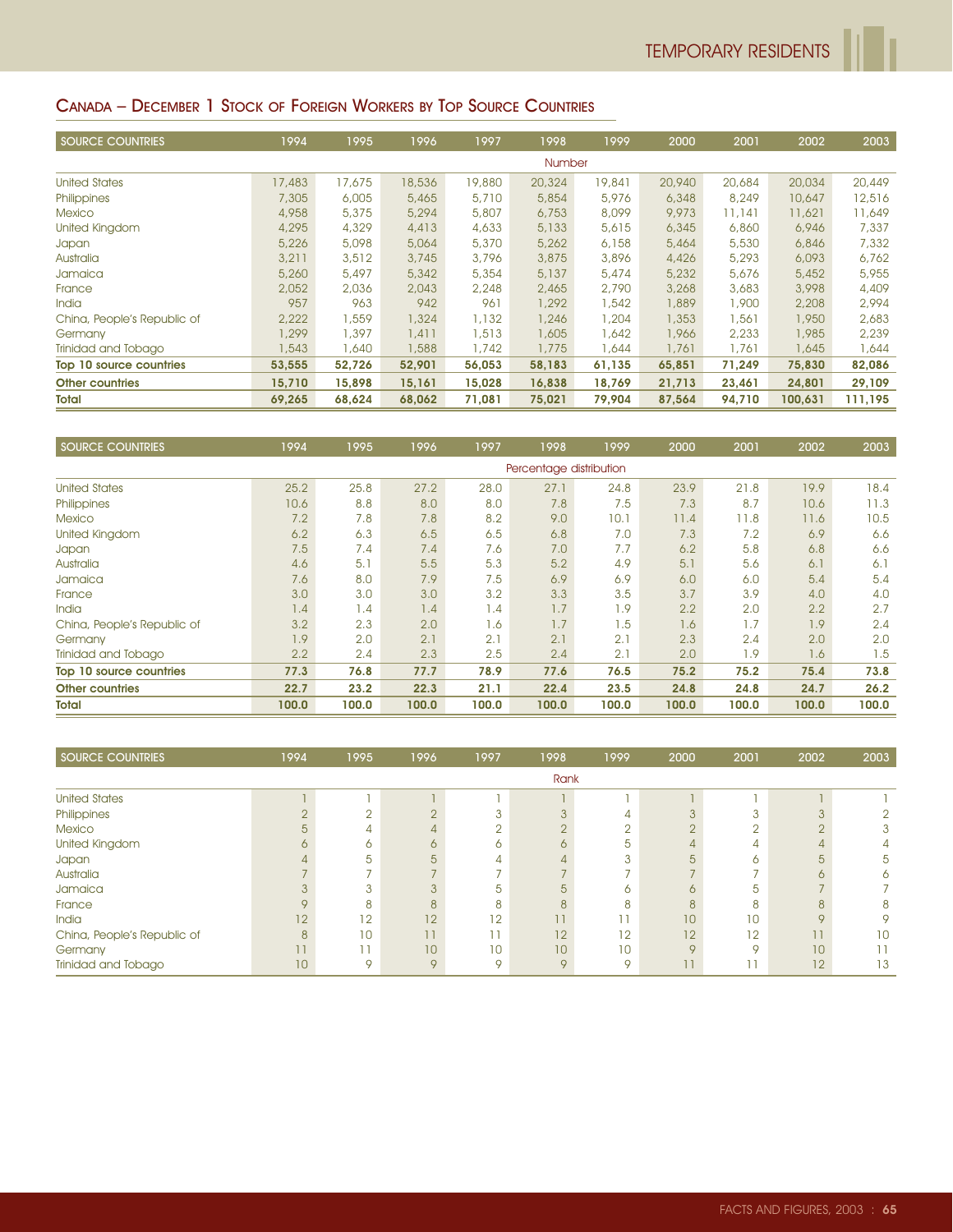#### CANADA – DECEMBER 1 STOCK OF MALE FOREIGN WORKERS BY TOP SOURCE COUNTRIES

| <b>SOURCE COUNTRIES</b>     | 1994   | 1995   | 1996   | 1997   | 1998          | 1999   | 2000   | 2001   | 2002   | 2003   |
|-----------------------------|--------|--------|--------|--------|---------------|--------|--------|--------|--------|--------|
|                             |        |        |        |        | <b>Number</b> |        |        |        |        |        |
| <b>United States</b>        | 13,606 | 13,895 | 14,841 | 16,027 | 16,293        | 15,823 | 16,509 | 16,128 | 15,390 | 15,430 |
| <b>Mexico</b>               | 4,759  | 5,093  | 5,028  | 5,556  | 6,402         | 7,685  | 9,421  | 10,439 | 10,948 | 10,911 |
| Jamaica                     | 4,651  | 4,987  | 4,898  | 5,018  | 4,876         | 5,249  | 5,038  | 5,493  | 5,339  | 5,799  |
| United Kingdom              | 2,562  | 2,633  | 2,783  | 3,090  | 3,469         | 3,869  | 4,472  | 4,771  | 4,532  | 4,628  |
| Australia                   | 1,702  | 1,902  | 2,039  | 2,086  | 2,155         | 2,149  | 2,482  | 2,964  | 3,358  | 3,570  |
| Japan                       | 3,129  | 2,946  | 2,821  | 2,877  | 2.913         | 3,039  | 2,780  | 2,832  | 3,245  | 3,193  |
| France                      | 1,315  | 1,290  | 1,317  | 1,482  | 1,626         | 1,857  | 2.175  | 2,402  | 2,440  | 2,645  |
| <b>India</b>                | 664    | 699    | 715    | 776    | 1,068         | 1,301  | 1,518  | 1,490  | 1,687  | 2,220  |
| Trinidad and Tobago         | ,386   | 1,473  | 1,451  | 1,611  | 1,687         | 1.570  | 1,684  | 1,692  | 1,608  | 1,587  |
| China, People's Republic of | 1,344  | 1,003  | 845    | 717    | 821           | 784    | 844    | 969    | 1,118  | 1,398  |
| Germany                     | 942    | 1,026  | 1,068  | 1,167  | 1,266         | 1,253  | 1,512  | 1,637  | 1,361  | 1,375  |
| Top 10 source countries     | 35,396 | 36,248 | 37,091 | 39.690 | 41,755        | 43,795 | 47,591 | 49,848 | 49,908 | 51,381 |
| <b>Other countries</b>      | 8,741  | 8.778  | 8,496  | 8.815  | 10.013        | 11.464 | 13,184 | 14,480 | 14,659 | 17,178 |
| <b>Males</b>                | 44,137 | 45,026 | 45,587 | 48,505 | 51,768        | 55,259 | 60,775 | 64,328 | 64,567 | 68,559 |

| <b>SOURCE COUNTRIES</b>     | 1994  | 1995  | 1996  | 1997  | 1998                    | 1999  | 2000  | 2001  | 2002  | 2003  |
|-----------------------------|-------|-------|-------|-------|-------------------------|-------|-------|-------|-------|-------|
|                             |       |       |       |       | Percentage distribution |       |       |       |       |       |
| <b>United States</b>        | 30.8  | 30.9  | 32.6  | 33.0  | 31.5                    | 28.6  | 27.2  | 25.1  | 23.8  | 22.5  |
| Mexico                      | 10.8  | 11.3  | 11.0  | 11.5  | 12.4                    | 13.9  | 15.5  | 16.2  | 17.0  | 15.9  |
| Jamaica                     | 10.5  | 11.1  | 10.7  | 10.4  | 9.4                     | 9.5   | 8.3   | 8.5   | 8.3   | 8.5   |
| United Kingdom              | 5.8   | 5.9   | 6.1   | 6.4   | 6.7                     | 7.0   | 7.4   | 7.4   | 7.0   | 6,8   |
| Australia                   | 3.9   | 4.2   | 4.5   | 4.3   | 4.2                     | 3.9   | 4.1   | 4.6   | 5.2   | 5.2   |
| Japan                       | 7.1   | 6.5   | 6.2   | 5.9   | 5.6                     | 5.5   | 4.6   | 4.4   | 5.0   | 4.7   |
| France                      | 3.0   | 2.9   | 2.9   | 3.1   | 3.1                     | 3.4   | 3.6   | 3.7   | 3.8   | 3.9   |
| <b>India</b>                | 1.5   | 1.6   | 1.6   | 1.6   | 2.1                     | 2.4   | 2.5   | 2.3   | 2.6   | 3.2   |
| Trinidad and Tobago         | 3.1   | 3.3   | 3.2   | 3.3   | 3.3                     | 2.8   | 2.8   | 2.6   | 2.5   | 2.3   |
| China, People's Republic of | 3.1   | 2.2   | 1.9   | 1.5   | 1.6                     | 1.4   | 1.4   | 1.5   | 1.7   | 2.0   |
| Germany                     | 2.1   | 2.3   | 2.3   | 2.4   | 2.5                     | 2.3   | 2.5   | 2.5   | 2.1   | 2.0   |
| Top 10 source countries     | 80.2  | 80.5  | 81.4  | 81.8  | 80.7                    | 79.3  | 78.3  | 77.5  | 77.3  | 74.9  |
| <b>Other countries</b>      | 19.8  | 19.5  | 18.6  | 18.2  | 19.3                    | 20.8  | 21.7  | 22.5  | 22.7  | 25.1  |
| <b>Males</b>                | 100.0 | 100.0 | 100.0 | 100.0 | 100.0                   | 100.0 | 100.0 | 100.0 | 100.0 | 100.0 |

| SOURCE COUNTRIES            | 1994            | 1995            | 1996    | 1997 | 1998         | 1999 | 2000      | 2001       | 2002    | 2003 |
|-----------------------------|-----------------|-----------------|---------|------|--------------|------|-----------|------------|---------|------|
|                             |                 |                 |         |      | Rank         |      |           |            |         |      |
| <b>United States</b>        |                 |                 |         |      |              |      |           |            |         |      |
| <b>Mexico</b>               |                 |                 |         |      |              |      |           | $\cap$     | $\cap$  |      |
| Jamaica                     |                 |                 |         |      |              |      |           | $\sqrt{2}$ |         |      |
| United Kingdom              |                 | h               |         |      |              |      |           | 4          |         |      |
| Australia                   |                 |                 |         |      |              |      |           | 5          | 5       |      |
| Japan                       |                 | 4               |         |      |              | h    |           | 6          |         |      |
| France                      |                 |                 |         |      |              |      |           |            |         |      |
| India                       |                 |                 |         | 10   | 10           |      | $\subset$ | 10         | 8       | 8    |
| Trinidad and Tobago         |                 |                 |         |      |              |      |           | 8          | $\circ$ |      |
| China, People's Republic of | 8               | 10 <sup>°</sup> | 10      |      | $\mathbf{I}$ |      | 77        |            |         | 10   |
| Germany                     | 10 <sup>°</sup> | $\circ$         | $\circ$ |      | $\circ$      | 10   | 10        | 9          | 10      |      |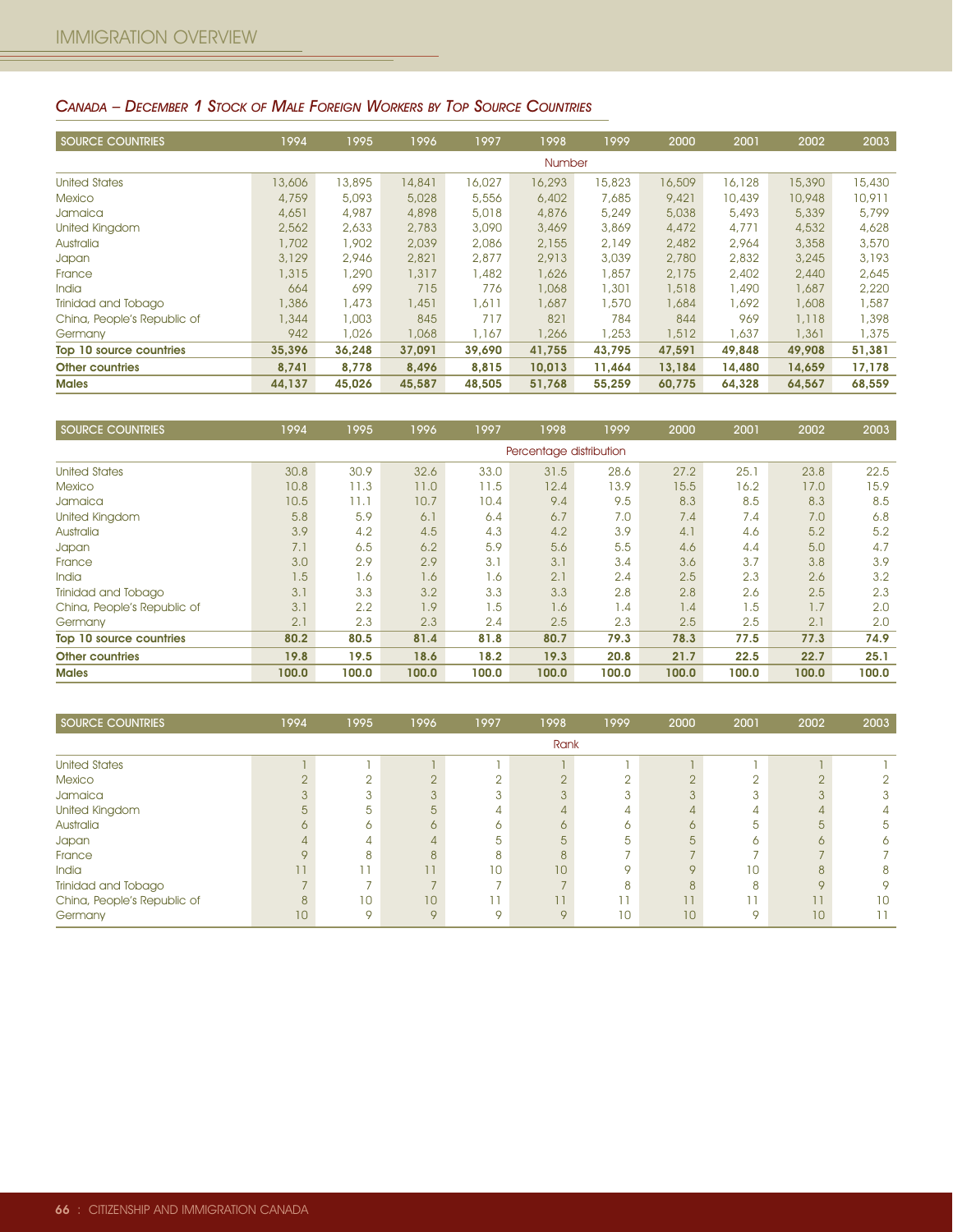#### CANADA – DECEMBER 1 STOCK OF FEMALE FOREIGN WORKERS BY TOP SOURCE COUNTRIES

| SOURCE COUNTRIES            | 1994   | 1995   | 1996   | 1997   | 1998   | 1999   | 2000   | 2001   | 2002   | 2003   |
|-----------------------------|--------|--------|--------|--------|--------|--------|--------|--------|--------|--------|
|                             |        |        |        |        | Number |        |        |        |        |        |
| Philippines                 | 7,101  | 5,819  | 5,254  | 5,492  | 5,599  | 5,693  | 6,039  | 7,843  | 10,119 | 11,750 |
| <b>United States</b>        | 3,877  | 3,779  | 3,694  | 3,852  | 4,031  | 4,017  | 4,430  | 4,555  | 4,642  | 5,019  |
| Japan                       | 2,097  | 2,152  | 2,243  | 2,493  | 2,349  | 3,119  | 2,683  | 2,698  | 3,601  | 4,138  |
| Australia                   | 1,509  | 1,610  | 1,706  | 1,710  | 1,720  | 1,747  | 1,941  | 2,329  | 2,735  | 3,192  |
| United Kingdom              | 1,733  | 1,696  | 1,630  | 1,543  | ,664   | 1,746  | 1,873  | 2,089  | 2,414  | 2,709  |
| France                      | 737    | 746    | 726    | 766    | 839    | 933    | 1,092  | 1,279  | 1,558  | 1,763  |
| China, People's Republic of | 878    | 556    | 479    | 415    | 425    | 420    | 509    | 592    | 831    | 1,285  |
| Korea, Republic of          | 108    | 120    | 138    | 195    | 315    | 351    | 475    | 558    | 689    | 964    |
| Germany                     | 357    | 371    | 343    | 346    | 339    | 389    | 454    | 596    | 623    | 863    |
| India                       | 293    | 264    | 227    | 185    | 224    | 241    | 370    | 409    | 520    | 774    |
| <b>Mexico</b>               | 199    | 282    | 266    | 251    | 351    | 414    | 552    | 702    | 673    | 738    |
| Romania                     | 54     | 108    | 211    | 376    | 341    | 274    | 213    | 127    | 301    | 420    |
| Hong Kong                   | 450    | 405    | 303    | 230    | 157    | 141    | 117    | 119    | 132    | 180    |
| Jamaica                     | 609    | 510    | 444    | 336    | 261    | 225    | 194    | 183    | 112    | 154    |
| Top 10 source countries     | 19,348 | 17,644 | 16,822 | 17,329 | 17,658 | 18,829 | 20,048 | 23,241 | 27,885 | 32,457 |
| <b>Other countries</b>      | 5,740  | 5,908  | 5,609  | 5,196  | 5,536  | 5,810  | 6,726  | 7,130  | 8,170  | 10,168 |
| <b>Females</b>              | 25,088 | 23,552 | 22,431 | 22,525 | 23,194 | 24,639 | 26,774 | 30,371 | 36,055 | 42,625 |

| <b>SOURCE COUNTRIES</b>     | 1994  | 1995          | 1996  | 1997  | 1998                    | 1999  | 2000  | 2001  | 2002  | 2003  |
|-----------------------------|-------|---------------|-------|-------|-------------------------|-------|-------|-------|-------|-------|
|                             |       |               |       |       | Percentage distribution |       |       |       |       |       |
| Philippines                 | 28.3  | 24.7          | 23.4  | 24.4  | 24.1                    | 23.1  | 22.6  | 25.8  | 28.1  | 27.6  |
| <b>United States</b>        | 15.5  | 16.1          | 16.5  | 17.1  | 17.4                    | 16.3  | 16.6  | 15.0  | 12.9  | 11.8  |
| Japan                       | 8.4   | 9.1           | 10.0  | 11.1  | 10.1                    | 12.7  | 10.0  | 8.9   | 10.0  | 9.7   |
| Australia                   | 6.0   | 6.8           | 7.6   | 7.6   | 7.4                     | 7.1   | 7.3   | 7.7   | 7.6   | 7.5   |
| United Kingdom              | 6.9   | 7.2           | 7.3   | 6.9   | 7.2                     | 7.1   | 7.0   | 6.9   | 6.7   | 6.4   |
| France                      | 2.9   | 3.2           | 3.2   | 3.4   | 3.6                     | 3.8   | 4.1   | 4.2   | 4.3   | 4.1   |
| China, People's Republic of | 3.5   | 2.4           | 2.1   | 1.8   | 1.8                     | 1.7   | 1.9   | 2.0   | 2.3   | 3.0   |
| Korea, Republic of          | 0.4   | 0.5           | 0.6   | 0.9   | 1.4                     | 1.4   | 1.8   | 1.8   | 1.9   | 2.3   |
| Germany                     | 1.4   | 1.6           | 1.5   | 1.5   | 1.5                     | 1.6   | 1.7   | 2.0   | 1.7   | 2.0   |
| <b>India</b>                | 1.2   | 1.1           | 1.0   | 0.8   | 1.0                     | 1.0   | 1.4   | 1.4   | 1.4   | 1.8   |
| <b>Mexico</b>               | 0.8   | 1.2           | 1.2   | 1.1   | 1.5                     | 1.7   | 2.1   | 2.3   | 1.9   | 1.7   |
| Romania                     | 0.2   | 0.5           | 0.9   | 1.7   | 1.5                     | 1.1   | 0.8   | 0.4   | 0.8   | 1.0   |
| Hong Kong                   | 1.8   | 1.7           | 1.4   | 1.0   | 0.7                     | 0.6   | 0.4   | 0.4   | 0.4   | 0.4   |
| Jamaica                     | 2.4   | $2.2^{\circ}$ | 2.0   | 1.5   | 1.1                     | 0.9   | 0.7   | 0.6   | 0.3   | 0.4   |
| Top 10 source countries     | 77.1  | 74.9          | 75.0  | 76.9  | 76.1                    | 76.4  | 74.9  | 76.5  | 77.3  | 76.2  |
| <b>Other countries</b>      | 22.9  | 25.1          | 25.0  | 23.1  | 23.9                    | 23.6  | 25.1  | 23.5  | 22.7  | 23.9  |
| <b>Females</b>              | 100.0 | 100.0         | 100.0 | 100.0 | 100.0                   | 100.0 | 100.0 | 100.0 | 100.0 | 100.0 |

| <b>SOURCE COUNTRIES</b>     | 1994           | 1995          | 1996    | 1997            | 1998    | 1999     | 2000         | 2001   | 2002           | 2003 |
|-----------------------------|----------------|---------------|---------|-----------------|---------|----------|--------------|--------|----------------|------|
|                             |                |               |         |                 | Rank    |          |              |        |                |      |
| Philippines                 |                |               |         |                 |         |          |              |        |                |      |
| <b>United States</b>        | $\overline{2}$ | $\sim$<br>∠   | $\cap$  | C               | $\cap$  | $\Omega$ | $\cap$       | $\cap$ | $\overline{2}$ |      |
| Japan                       | 3              | 3             | 3       | 3               | 3       | 3        | 3            | 3      | 3              | 3    |
| Australia                   | 5              | 5             | 4       | 4               | 4       | 4        | 4            | 4      | $\overline{4}$ |      |
| United Kingdom              | 4              | 4             | 5       | 5               | 5       | 5        | 5            | 5      | 5              | 5    |
| France                      |                | 6             | 6       | 6               | 6       | 6        | $\sigma$     | 6      | 6              |      |
| China, People's Republic of | 6              | $\rightarrow$ |         |                 |         |          | $\mathsf{R}$ | 9      |                |      |
| Korea, Republic of          | 22             | 22            | 20      | 16              | 11      | 10       | $\mathsf Q$  | 10     | 8              | 8    |
| Germany                     | 10             | 10            | $\circ$ | $\mathsf Q$     | 10      | 9        | 10           | 8      | 10             | 9    |
| India                       | 11             | 14            | 14      | 17              | 15      | 15       | 13           | 13     | 13             | 10   |
| <b>Mexico</b>               | 13             | 12            | 11      |                 | 8       | 8        |              |        | 9              | 11   |
| Romania                     | 48             | 25            | 15      | 8               | $\circ$ | 14       | 16           | 24     | 16             | 15   |
| Hong Kong                   | 9              | 9             | 10      | 14              | 20      | 20       | 27           | 28     | 27             | 23   |
| Jamaica                     | 8              | 8             | 8       | 10 <sup>°</sup> | 13      | 16       | 17           | 18     | 31             | 28   |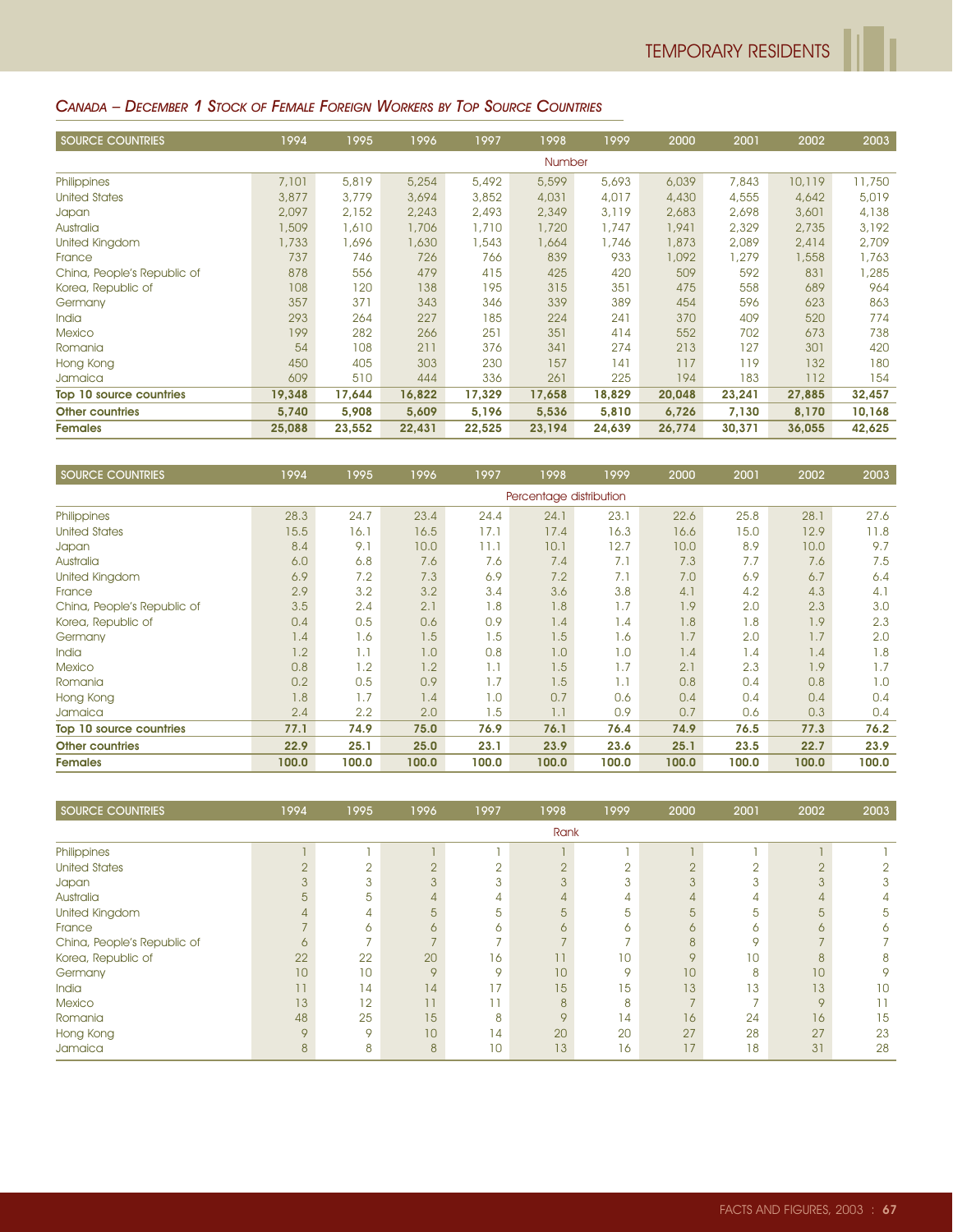# CANADA – ANNUAL FLOW OF FOREIGN WORKERS BY PROVINCE OR TERRITORY AND URBAN AREA

| <b>URBAN AREA</b>                                 | 1994         | 1995         | 1996         | 1997         | 1998         | 1999         | 2000         | 2001         | 2002         | 2003         |
|---------------------------------------------------|--------------|--------------|--------------|--------------|--------------|--------------|--------------|--------------|--------------|--------------|
|                                                   |              |              |              |              | Number       |              |              |              |              |              |
| St. John's                                        | 341          | 114          | 92           | 178          | 96           | 213          | 308          | 263          | 191          | 218          |
| Other Newfoundland and Labrador                   | 369          | 437          | 359          | 733          | 461          | 825          | 890          | 886          | 1,045        | 1,203        |
| <b>Newfoundland and Labrador</b>                  | 710          | 551          | 451          | 911          | 557          | 1,038        | 1,198        | 1,149        | 1,236        | 1,421        |
| Charlottetown                                     | 47           | 50           | 71           | 44           | 44           | 75           | 74           | 61           | 72           | 67           |
| Other Prince Edward Island                        | 51           | 80           | 95           | 48           | 45           | 35           | 33           | 38           | 38           | 46           |
| <b>Prince Edward Island</b>                       | 98           | 130          | 166          | 92           | 89           | 110          | 107          | 99           | 110          | 113          |
| <b>Halifax</b>                                    | 640          | 704          | 652          | 680          | 1,135        | 2,446        | 979          | 1,331        | 1,471        | 856          |
| Other Nova Scotia                                 | 357          | 307          | 434          | 402          | 584          | 644          | 470          | 640          | 651          | 398          |
| <b>Nova Scotia</b>                                | 997          | 1,011        | 1,086        | 1,082        | 1,719        | 3,090        | 1,449        | 1,971        | 2,122        | 1,254        |
| Saint John<br>Fredericton                         | 201<br>111   | 169<br>117   | 89<br>118    | 111<br>108   | 145<br>119   | 222<br>126   | 203<br>167   | 142<br>113   | 81<br>102    | 97<br>134    |
| <b>Other New Brunswick</b>                        | 298          | 402          | 307          | 324          | 296          | 484          | 421          | 430          | 356          | 278          |
| <b>New Brunswick</b>                              | 610          | 688          | 514          | 543          | 560          | 832          | 791          | 685          | 539          | 509          |
| Québec                                            | 804          | 751          | 861          | 921          | 965          | 1,102        | 1,401        | 1,310        | 1,161        | 1,018        |
| Sherbrooke                                        | 146          | 172          | 118          | 130          | 150          | 213          | 237          | 186          | 212          | 171          |
| Montréal                                          | 5,914        | 6,336        | 6,371        | 7,190        | 8,575        | 9,637        | 11,901       | 12,558       | 10,450       | 8,702        |
| Ottawa-Gatineau                                   | 86           | 111          | 83           | 96           | 106          | 94           | 119          | 207          | 83           | 71           |
| <b>Other Quebec</b>                               | 1,403        | 2,117        | 1,820        | 2,131        | 1,744        | 1,926        | 1,867        | 1,681        | 1,999        | 2,890        |
| Quebec                                            | 8,353        | 9,487        | 9,253        | 10,468       | 11,540       | 12,972       | 15,525       | 15,942       | 13,905       | 12,852       |
| Ottawa-Gatineau                                   | 1,911        | 1,925        | 1,855        | 2,066        | 2,216        | 2,485        | 3,727        | 3,227        | 2,431        | 1,796        |
| Oshawa                                            | 413          | 273          | 434          | 426          | 644          | 250          | 273          | 249          | 378          | 237          |
| Toronto                                           | 13,140       | 13,384       | 14,511       | 15,672       | 16,357       | 17,855       | 17,391       | 16,170       | 14,870       | 11,527       |
| Hamilton                                          | 523<br>770   | 750<br>1,028 | 705<br>667   | 687<br>392   | 748<br>509   | 799<br>466   | 926          | 796<br>463   | 627<br>469   | 527<br>260   |
| St. Catharines-Niagara<br><b>Kitchener</b>        | 490          | 558          | 579          | 783          | 742          | 554          | 465<br>729   | 662          | 556          | 475          |
| Guelph                                            | 323          | 272          | 328          | 253          | 254          | 339          | 293          | 276          | 232          | 252          |
| London                                            | 621          | 498          | 445          | 529          | 542          | 656          | 662          | 638          | 633          | 563          |
| Windsor                                           | 934          | 998          | 716          | 778          | 662          | 835          | 778          | 718          | 772          | 528          |
| Sarnia-Clearwater                                 | 185          | 173          | 180          | 266          | 174          | 244          | 356          | 340          | 270          | 137          |
| <b>Thunder Bay</b>                                | 265          | 229          | 235          | 204          | 160          | 76           | 143          | 131          | 118          | 88           |
| <b>Other Ontario</b>                              | 13,993       | 14,658       | 15,485       | 16,518       | 17,672       | 18,408       | 23,180       | 25,302       | 23,926       | 23,122       |
| Ontario                                           | 33,568       | 34,746       | 36,140       | 38,574       | 40,680       | 42,967       | 48,923       | 48,972       | 45,282       | 39,512       |
| Winnipeg                                          | 1,317        | 1,249        | 1,132        | 981          | 1,126        | 1,425        | 1,277        | 1,253        | 966          | 795          |
| <b>Other Manitoba</b><br><b>Manitoba</b>          | 632<br>1,949 | 638<br>1,887 | 578<br>1,710 | 590<br>1,571 | 632<br>1,758 | 548<br>1,973 | 651<br>1,928 | 642<br>1,895 | 635<br>1,601 | 458<br>1,253 |
|                                                   | 257          |              |              |              |              |              |              |              |              |              |
| Regina<br>Saskatoon                               | 350          | 268<br>298   | 282<br>323   | 330<br>351   | 276<br>329   | 308<br>315   | 329<br>359   | 231<br>372   | 264<br>338   | 194<br>262   |
| Other Saskatchewan                                | 613          | 664          | 637          | 578          | 633          | 583          | 591          | 534          | 457          | 448          |
| <b>Saskatchewan</b>                               | 1,220        | 1,230        | 1,242        | 1,259        | 1,238        | 1,206        | 1,279        | 1,137        | 1,059        | 904          |
| Calgary                                           | 1,800        | 2,132        | 2,291        | 2,827        | 3,051        | 2,812        | 3,260        | 3,280        | 2,875        | 2,610        |
| <b>Red Deer</b>                                   | 74           | 85           | 88           | 103          | 127          | 179          | 165          | 99           | 78           | 81           |
| Edmonton                                          | 1,569        | 1,509        | 1,657        | 1,666        | 1,920        | 1,861        | 2,103        | 2,253        | 1,766        | 1,490        |
| <b>Other Alberta</b>                              | 2,028        | 2,312        | 2,649        | 2,869        | 2,758        | 2,977        | 3,208        | 3,362        | 3,108        | 2,835        |
| <b>Alberta</b>                                    | 5,471        | 6,038        | 6,685        | 7,465        | 7,856        | 7,829        | 8,736        | 8,994        | 7,827        | 7,016        |
| Kelowna                                           | 128          | 111          | 118          | 133          | 115          | 134          | 174          | 185          | 163          | 202          |
| Vancouver                                         | 7,725        | 10,234       | 10,554       | 9,853        | 9,904        | 10,688       | 10,931       | 11,144       | 11,955       | 11,912       |
| Victoria                                          | 487          | 371          | 399          | 304          | 197          | 176          | 333          | 345          | 503          | 186          |
| Other British Columbia                            | 2,429        | 2,728        | 2,540        | 2,398        | 2,512        | 3,129        | 4,246        | 4,483        | 4,375        | 4,112        |
| <b>British Columbia</b>                           | 10,769       | 13,444       | 13,611       | 12,688       | 12,728       | 14,127       | 15,684       | 16,157       | 16,996       | 16,412       |
| Whitehorse<br>Other Yukon                         | 40<br>63     | 49<br>44     | 90<br>48     | 23<br>33     | 72<br>33     | 53<br>45     | 93<br>50     | 37<br>46     | 62<br>30     | 77<br>32     |
|                                                   | 103          | 93           |              | 56           |              | 98           |              |              | 92           |              |
| Yukon                                             | 25           |              | 138          |              | 105<br>27    |              | 143          | 83           |              | 109          |
| Yellowknife<br><b>Other Northwest Territories</b> | 70           | 24<br>67     | 44<br>73     | 30<br>65     | 79           | 11<br>82     | 46<br>86     | 23<br>145    | 50<br>87     | 36<br>97     |
| <b>Northwest Territories</b>                      | 95           | 91           | 117          | 95           | 106          | 93           | 132          | 168          | 137          | 133          |
| <b>Nunavut</b>                                    | $\mathbf{0}$ | 0            | $\bf{0}$     | 0            | $\mathbf{0}$ | 20           | 10           | 18           | 10           | 15           |
| Province or territory not stated                  | 3,640        | 280          | 378          | 838          | 1,129        | 190          | 141          | 159          | 118          | 648          |
| Total                                             | 67,583       | 69,676       | 71,491       | 75,642       | 80,065       | 86,545       | 96,046       | 97,429       | 91,034       | 82,151       |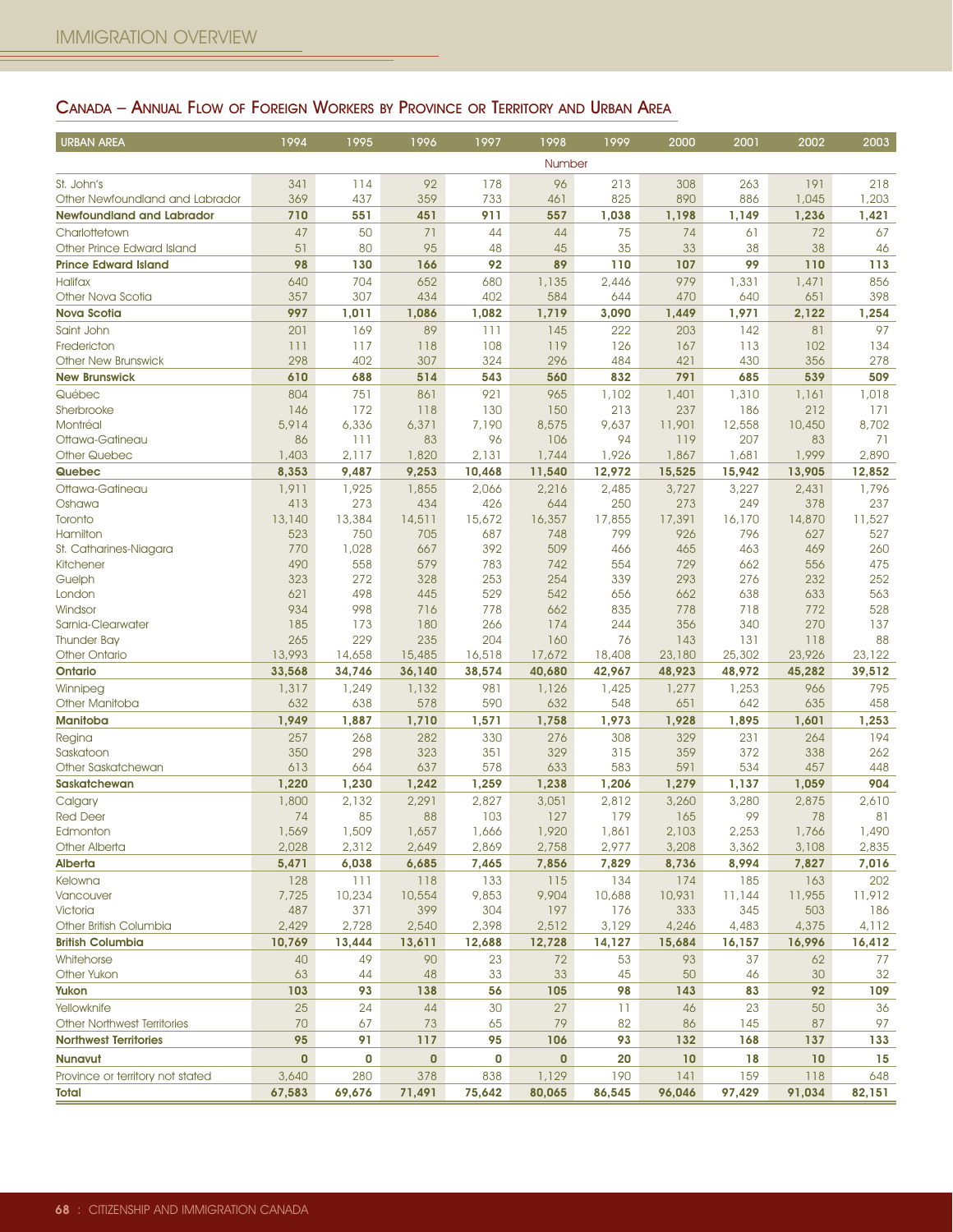ľ

| <b>URBAN AREA</b>                  | 1994       | 1995       | 1996       | 1997       | 1998                    | 1999       | 2000       | 2001       | 2002       | 2003       |
|------------------------------------|------------|------------|------------|------------|-------------------------|------------|------------|------------|------------|------------|
|                                    |            |            |            |            | Percentage distribution |            |            |            |            |            |
| St. John's                         | 0.5        | 0.2        | 0.1        | 0.2        | 0.1                     | 0.3        | 0.3        | 0.3        | 0.2        | 0.3        |
| Other Newfoundland and Labrador    | 0.6        | 0.6        | 0.5        | 1.0        | 0.6                     | 1.0        | 0.9        | 0.9        | 1.2        | 1.5        |
| <b>Newfoundland and Labrador</b>   | 1.1        | 0.8        | 0.6        | 1.2        | 0.7                     | 1.2        | 1.3        | 1.2        | 1.4        | 1.7        |
| Charlottetown                      | 0.1        | 0.1        | 0.1        | 0.1        | 0.1                     | 0.1        | 0.1        | 0.1        | 0.1        | 0.1        |
| Other Prince Edward Island         | 0.1        | 0.1        | 0.1        | 0.1        | 0.1                     | 0.0        | 0.0        | 0.0        | 0.0        | 0.1        |
| <b>Prince Edward Island</b>        | 0.2        | 0.2        | 0.2        | 0.1        | 0.1                     | 0.1        | 0.1        | 0.1        | 0.1        | 0.1        |
| <b>Halifax</b>                     | 1.0        | 1.0        | 0.9        | 0.9        | 1.4                     | 2.8        | 1.0        | 1.4        | 1.6        | 1.0        |
| <b>Other Nova Scotia</b>           | 0.5        | 0.4        | 0.6        | 0.5        | 0.7                     | 0.7        | 0.5        | 0.7        | 0.7        | 0.5        |
| <b>Nova Scotia</b>                 | 1.5        | 1.5        | 1.5        | 1.4        | 2.2                     | 3.6        | 1.5        | 2.0        | 2.3        | 1.5        |
| Saint John                         | 0.3        | 0.2        | 0.1        | 0.2        | 0.2                     | 0.3        | 0.2        | 0.2        | 0.1        | 0.1        |
| Fredericton                        | 0.2        | 0.2        | 0.2        | 0.1        | 0.2                     | 0.2        | 0.2        | 0.1        | 0.1        | 0.2        |
| <b>Other New Brunswick</b>         | 0.4<br>0.9 | 0.6        | 0.4        | 0.4<br>0.7 | 0.4<br>0.7              | 0.6        | 0.4        | 0.4        | 0.4        | 0.3        |
| <b>New Brunswick</b>               |            | 1.0        | 0.7        |            |                         | 1.0        | 0.8        | 0.7        | 0.6        | 0.6        |
| Québec<br>Sherbrooke               | 1.2<br>0.2 | 1.1<br>0.3 | 1.2<br>0.2 | 1.2<br>0.2 | 1.2<br>0.2              | 1.3<br>0.3 | 1.5<br>0.3 | 1.3<br>0.2 | 1.3<br>0.2 | 1.2<br>0.2 |
| Montréal                           | 8.8        | 9.1        | 8.9        | 9.5        | 10.7                    | 11.1       | 12.4       | 12.9       | 11.5       | 10.6       |
| Ottawa-Gatineau                    | 0.1        | 0.2        | 0.1        | 0.1        | 0.1                     | 0.1        | 0.1        | 0.2        | 0.1        | 0.1        |
| Other Quebec                       | 2.1        | 3.0        | 2.6        | 2.8        | 2.2                     | 2.2        | 1.9        | 1.7        | 2.2        | 3.5        |
| Quebec                             | 12.4       | 13.6       | 12.9       | 13.8       | 14.4                    | 15.0       | 16.2       | 16.4       | 15.3       | 15.6       |
| Ottawa-Gatineau                    | 2.8        | 2.8        | 2.6        | 2.7        | 2.8                     | 2.9        | 3.9        | 3.3        | 2.7        | 2.2        |
| Oshawa                             | 0.6        | 0.4        | 0.6        | 0.6        | 0.8                     | 0.3        | 0.3        | 0.3        | 0.4        | 0.3        |
| Toronto                            | 19.4       | 19.2       | 20.3       | 20.7       | 20.4                    | 20.6       | 18.1       | 16.6       | 16.3       | 14.0       |
| Hamilton                           | 0.8        | 1.1        | 1.0        | 0.9        | 0.9                     | 0.9        | 1.0        | 0.8        | 0.7        | 0.6        |
| St. Catharines-Niagara             | 1.1        | 1.5        | 0.9        | 0.5        | 0.6                     | 0.5        | 0.5        | 0.5        | 0.5        | 0.3        |
| Kitchener                          | 0.7        | 0.8        | 0.8        | 1.0        | 0.9                     | 0.6        | 0.8        | 0.7        | 0.6        | 0.6        |
| Guelph                             | 0.5<br>0.9 | 0.4<br>0.7 | 0.5        | 0.3<br>0.7 | 0.3                     | 0.4<br>0.8 | 0.3        | 0.3<br>0.7 | 0.3        | 0.3<br>0.7 |
| London<br>Windsor                  | 1.4        | 1.4        | 0.6<br>1.0 | 1.0        | 0.7<br>0.8              | 1.0        | 0.7<br>0.8 | 0.7        | 0.7<br>0.9 | 0.6        |
| Sarnia-Clearwater                  | 0.3        | 0.3        | 0.3        | 0.4        | 0.2                     | 0.3        | 0.4        | 0.4        | 0.3        | 0.2        |
| <b>Thunder Bay</b>                 | 0.4        | 0.3        | 0.3        | 0.3        | 0.2                     | 0.1        | 0.2        | 0.1        | 0.1        | 0.1        |
| <b>Other Ontario</b>               | 20.7       | 21.0       | 21.7       | 21.8       | 22.1                    | 21.3       | 24.1       | 26.0       | 26.3       | 28.2       |
| Ontario                            | 49.7       | 49.9       | 50.6       | 51.0       | 50.8                    | 49.7       | 50.9       | 50.3       | 49.7       | 48.1       |
| Winnipeg                           | 2.0        | 1.8        | 1.6        | 1.3        | 1.4                     | 1.7        | 1.3        | 1.3        | 1.1        | 1.0        |
| Other Manitoba                     | 0.9        | 0.9        | 0.8        | 0.8        | 0.8                     | 0.6        | 0.7        | 0.7        | 0.7        | 0.6        |
| <b>Manitoba</b>                    | 2.9        | 2.7        | 2.4        | 2.1        | 2.2                     | 2.3        | 2.0        | 2.0        | 1.8        | 1.5        |
| Regina                             | 0.4        | 0.4        | 0.4        | 0.4        | 0.3                     | 0.4        | 0.3        | 0.2        | 0.3        | 0.2        |
| Saskatoon                          | 0.5        | 0.4        | 0.5        | 0.5        | 0.4                     | 0.4        | 0.4        | 0.4        | 0.4        | 0.3        |
| Other Saskatchewan                 | 0.9        | 1.0        | 0.9        | 0.8        | 0.8                     | 0.7        | 0.6        | 0.6        | 0.5        | 0.6        |
| <b>Saskatchewan</b>                | 1.8        | 1.8        | 1.7        | 1.7        | 1.6                     | 1.4        | 1.3        | 1.2        | 1.2        | 1.1        |
| Calgary                            | 2.7        | 3.1        | 3.2        | 3.7        | 3.8                     | 3.3        | 3.4        | 3.4        | 3.2        | 3.2        |
| <b>Red Deer</b><br>Edmonton        | 0.1<br>2.3 | 0.1<br>2.2 | 0.1<br>2.3 | 0.1<br>2.2 | 0.2<br>2.4              | 0.2<br>2.2 | 0.2<br>2.2 | 0.1<br>2.3 | 0.1<br>1.9 | 0.1<br>1.8 |
| <b>Other Alberta</b>               | 3.0        | 3.3        | 3.7        | 3.8        | 3.4                     | 3.4        | 3.3        | 3.5        | 3.4        | 3.5        |
| Alberta                            | 8.1        | 8.7        | 9.4        | 9.9        | 9.8                     | 9.1        | 9.1        | 9.2        | 8.6        | 8.5        |
| Kelowna                            | 0.2        | 0.2        | 0.2        | 0.2        | 0.1                     | 0.2        | 0.2        | 0.2        | 0.2        | 0.3        |
| Vancouver                          | 11.4       | 14.7       | 14.8       | 13.0       | 12.4                    | 12.4       | 11.4       | 11.4       | 13.1       | 14.5       |
| Victoria                           | 0.7        | 0.5        | 0.6        | 0.4        | 0.3                     | 0.2        | 0.4        | 0.4        | 0.6        | 0.2        |
| Other British Columbia             | 3.6        | 3.9        | 3.6        | 3.2        | 3.1                     | 3.6        | 4.4        | 4.6        | 4.8        | 5.0        |
| <b>British Columbia</b>            | 15.9       | 19.3       | 19.0       | 16.8       | 15.9                    | 16.3       | 16.3       | 16.6       | 18.7       | 20.0       |
| Whitehorse                         | 0.1        | 0.1        | 0.1        | 0.0        | 0.1                     | 0.1        | 0.1        | 0.0        | 0.1        | 0.1        |
| <b>Other Yukon</b>                 | 0.1        | 0.1        | 0.1        | 0.0        | 0.0                     | 0.1        | 0.1        | 0.1        | 0.0        | 0.0        |
| Yukon                              | 0.2        | 0.1        | 0.2        | 0.1        | 0.1                     | 0.1        | 0.2        | 0.1        | 0.1        | 0.1        |
| Yellowknife                        | 0.0        | 0.0        | 0.1        | 0.0        | 0.0                     | 0.0        | 0.1        | 0.0        | 0.1        | 0.0        |
| <b>Other Northwest Territories</b> | 0.1        | 0.1        | 0.1        | 0.1        | 0.1                     | 0.1        | 0.1        | 0.2        | 0.1        | 0.1        |
| <b>Northwest Territories</b>       | 0.1        | 0.1        | 0.2        | 0.1        | 0.1                     | 0.1        | 0.1        | 0.2        | 0.2        | 0.2        |
| <b>Nunavut</b>                     | 0.0        | 0.0        | 0.0        | 0.0        | 0.0                     | 0.0        | 0.0        | 0.0        | 0.0        | 0.0        |
| Province or territory not stated   | 5.4        | 0.4        | 0.5        | 1.1        | 1.4                     | 0.2        | 0.2        | 0.2        | 0.1        | 0.8        |
| Total                              | 100.0      | 100.0      | 100.0      | 100.0      | 100.0                   | 100.0      | 100.0      | 100.0      | 100.0      | 100.0      |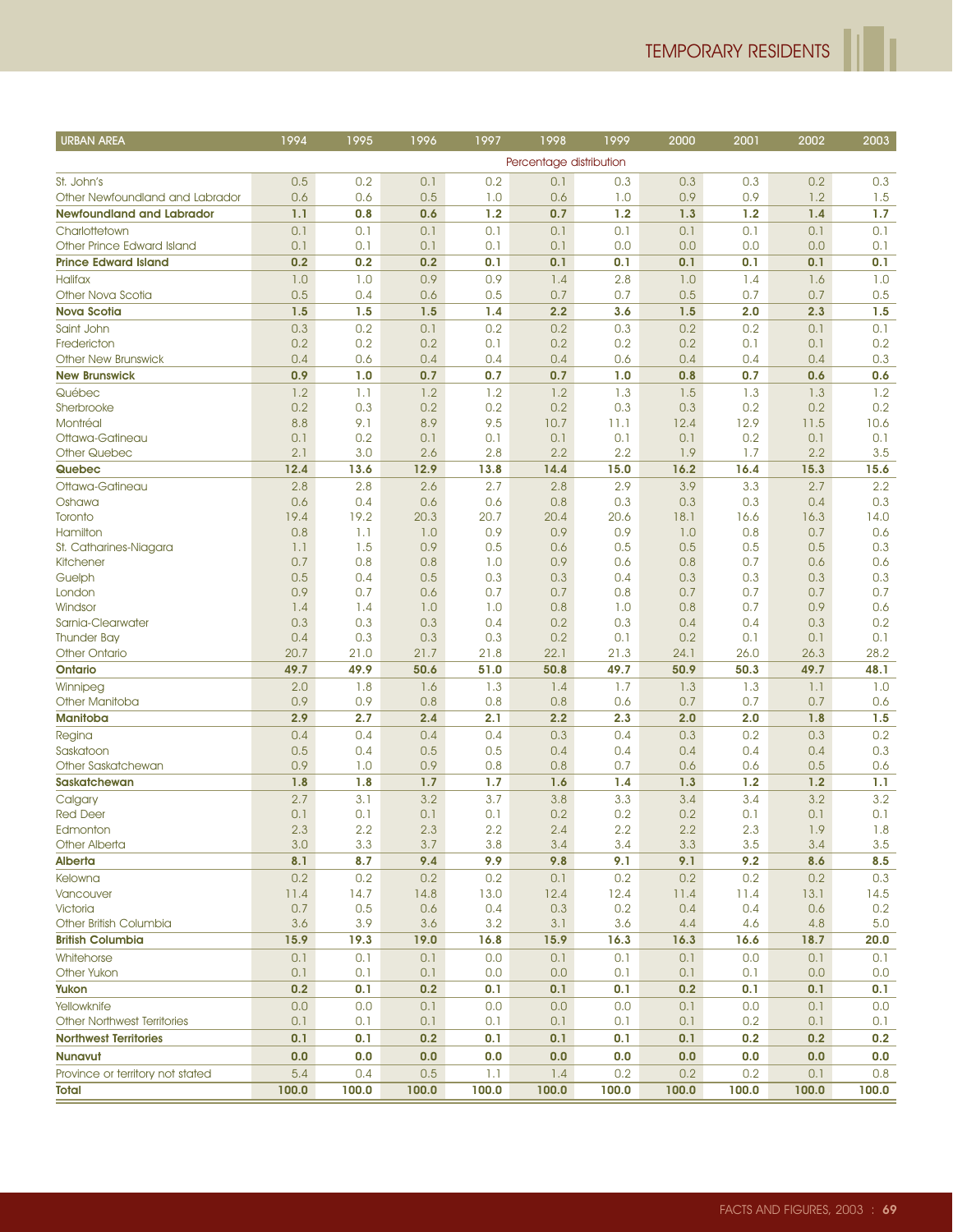# CANADA – DECEMBER 1 STOCK OF FOREIGN WORKERS BY PROVINCE OR TERRITORY AND URBAN AREA

| <b>URBAN AREA</b>                  | 1994         | 1995         | 1996         | 1997         | 1998         | 1999         | 2000         | 2001         | 2002         | 2003         |
|------------------------------------|--------------|--------------|--------------|--------------|--------------|--------------|--------------|--------------|--------------|--------------|
|                                    |              |              |              |              | Number       |              |              |              |              |              |
| St. John's                         | 486          | 320          | 183          | 155          | 114          | 188          | 301          | 257          | 251          | 269          |
| Other Newfoundland and Labrador    | 387          | 432          | 378          | 289          | 371          | 573          | 684          | 601          | 518          | 650          |
| <b>Newfoundland and Labrador</b>   | 873          | 752          | 561          | 444          | 485          | 761          | 985          | 858          | 769          | 919          |
| Charlottetown                      | 54           | 66           | 70           | 48           | 59           | 81           | 69           | 77           | 86           | 86           |
| Other Prince Edward Island         | 41           | 87           | 107          | 65           | 37           | 37           | 52           | 51           | 49           | 61           |
| <b>Prince Edward Island</b>        | 95           | 153          | 177          | 113          | 96           | 118          | 121          | 128          | 135          | 147          |
| <b>Halifax</b>                     | 498          | 480          | 470          | 415          | 595          | 818          | 607          | 884          | 910          | 943          |
| Other Nova Scotia                  | 266          | 223          | 283          | 309          | 384          | 388          | 391          | 401          | 357          | 461          |
| <b>Nova Scotia</b>                 | 764          | 703          | 753          | 724          | 979          | 1,206        | 998          | 1,285        | 1,267        | 1,404        |
| Fredericton                        | 134          | 104          | 87           | 82           | 72           | 92           | 104          | 117          | 113          | 165          |
| <b>Other New Brunswick</b>         | 411          | 390          | 343          | 395          | 335          | 449          | 460          | 471          | 435          | 530          |
| <b>New Brunswick</b>               | 545          | 494          | 430          | 477          | 407          | 541          | 564          | 588          | 548          | 695          |
| Québec                             | 480          | 420          | 373          | 344          | 401          | 588          | 662          | 619          | 735          | 720          |
| Sherbrooke                         | 131          | 117          | 95           | 106          | 120          | 122          | 112          | 111          | 161          | 195          |
| Montréal                           | 5,779        | 5,498        | 5,431        | 5,574        | 6,809        | 7,649        | 9,842        | 11,100       | 10,973       | 11,275       |
| <b>Other Quebec</b>                | 1,132        | 1,605        | 1,368        | 1,666        | 1,463        | 1,756        | 1,751        | 1,659        | 2,055        | 3,415        |
| Quebec                             | 7,522        | 7,640        | 7,267        | 7,690        | 8,793        | 10,115       | 12,367       | 13,489       | 13,924       | 15,605       |
| Ottawa-Gatineau                    | 1,961        | 1,971        | 1,871        | 1,931        | 2,053        | 2,260        | 3,392        | 3,040        | 3,013        | 2,849        |
| Kingston                           | 190          | 168          | 132          | 138          | 92           | 84           | 94           | 93           | 102          | 131          |
| Oshawa                             | 389          | 315          | 441          | 433          | 566          | 327          | 260          | 293          | 465          | 465          |
| Toronto                            | 15,403       | 14,263       | 14,621       | 15,310       | 15,905       | 17,030       | 16,302       | 16,971       | 18,116       | 19,452       |
| Hamilton                           | 686          | 789          | 687          | 715          | 760          | 820          | 947          | 1,003        | 959          | 1,089        |
| St. Catharines-Niagara             | 763          | 1,002        | 769          | 466          | 507          | 504          | 491          | 537          | 505          | 553          |
| Kitchener                          | 511          | 593          | 621          | 655          | 618          | 558          | 642          | 725          | 643          | 776          |
| Guelph                             | 366          | 317          | 296          | 206          | 240          | 239          | 270          | 305          | 313          | 367          |
| London                             | 570          | 501          | 432          | 489          | 521          | 546          | 651          | 666          | 752          | 897          |
| Windsor                            | 1,193        | 1,308        | 1,142        | 1,215        | 1,009        | 1,002        | 1,058        | 922          | 1,174        | 1,131        |
| Sarnia                             | 143          | 114          | 112          | 123          | 105          | 106          | 114          | 172          | 169          | 126          |
| <b>Other Ontario</b>               | 15,158       | 14,754       | 14,637       | 15,801       | 16,961       | 18,015       | 21,434       | 24,099       | 24,334       | 26,419       |
| Ontario                            | 37,333       | 36,095       | 35,761       | 37,482       | 39,337       | 41,491       | 45,655       | 48,826       | 50,545       | 54,255       |
| Winnipeg                           | 1,038        | 1,020        | 998          | 972          | 1,030        | 1,089        | 1,086        | 1,242        | 1,284        | 1,335        |
| <b>Other Manitoba</b>              | 377          | 417          | 386          | 453          | 478          | 505          | 562          | 570          | 703          | 800          |
| <b>Manitoba</b>                    | 1,415        | 1,437        | 1,384        | 1,425        | 1,508        | 1,594        | 1,648        | 1,812        | 1,987        | 2,135        |
| Regina                             | 237          | 248          | 249          | 309          | 282          | 340          | 329          | 312          | 339          | 356          |
| Saskatoon                          | 518          | 404          | 358          | 390          | 348          | 319          | 341          | 396          | 448          | 489          |
| Other Saskatchewan                 | 477          | 539          | 557          | 547          | 547          | 531          | 615          | 607          | 666          | 688          |
| Saskatchewan                       | 1,232        | 1,191        | 1,164        | 1,246        | 1,177        | 1,190        | 1,285        | 1,315        | 1,453        | 1,533        |
| Calgary                            | 2,108        | 2,230        | 2,292        | 2,680        | 3,107        | 3,184        | 3,398        | 3,814        | 4,046        | 4,310        |
| Edmonton                           | 1,651        | 1,553        | 1,519        | 1,662        | 1,955        | 2,001        | 2,163        | 2,289        | 2,509        | 2,579        |
| <b>Other Alberta</b>               | 1,995        | 2,303        | 2,548        | 2,920        | 2,988        | 3,344        | 3,616        | 4,007        | 3,970        | 4,343        |
| <b>Alberta</b>                     | 5,754        | 6,086        | 6,359        | 7,262        | 8,050        | 8,529        | 9,177        | 10,110       | 10,525       | 11,232       |
| Kelowna                            | 94           | 129          | 123          | 143          | 122          | 150          | 177          | 197          | 195          | 266          |
| Vancouver                          | 8,854        | 10,202       | 10,397       | 10,503       | 10,303       | 10,460       | 10,199       | 11,146       | 13,528       | 15,395       |
| Victoria<br>Other British Columbia | 291<br>2,556 | 291<br>3,062 | 276<br>2,991 | 241<br>2,839 | 194<br>2,880 | 179<br>3,220 | 231<br>3,837 | 252<br>4,371 | 329<br>5,105 | 331<br>6,359 |
|                                    | 11,795       |              |              |              |              |              |              |              |              |              |
| <b>British Columbia</b>            |              | 13,684       | 13,787       | 13,726       | 13,499       | 14,009       | 14,444       | 15,966       | 19,157       | 22,351       |
| Whitehorse<br>Other Yukon          | 23<br>11     | 32<br>19     | 47<br>23     | 17<br>22     | 28<br>29     | 36<br>33     | 25<br>37     | 19<br>32     | 33<br>28     | 50<br>24     |
|                                    |              |              |              |              |              |              |              |              |              |              |
| Yukon                              | 34           | 51           | 70           | 39           | 57           | 69           | 62           | 51           | 61           | 74           |
| Yellowknife                        | 36           | 31           | 46           | 59           | 56           | 53           | 82           | 71           | 84           | 98           |
| <b>Other Northwest Territories</b> | 65           | 44           | 57           | 53           | 80           | 86           | 100          | 138          | 104          | 140          |
| <b>Northwest Territories</b>       | 101          | 75           | 103          | 112          | 136          | 139          | 182          | 209          | 188          | 238          |
| <b>Nunavut</b>                     | $\bf{0}$     | 0            | $\mathbf 0$  | 0            | $\mathbf 0$  | 15           | 16           | 15           | 26           | 31           |
| Province or territory not stated   | 1,802        | 263          | 246          | 341          | 497          | 127          | 60           | 58           | 46           | 576          |
| <b>Total</b>                       | 69,265       | 68,624       | 68,062       | 71,081       | 75,021       | 79,904       | 87,564       | 94,710       | 100,631      | 111,195      |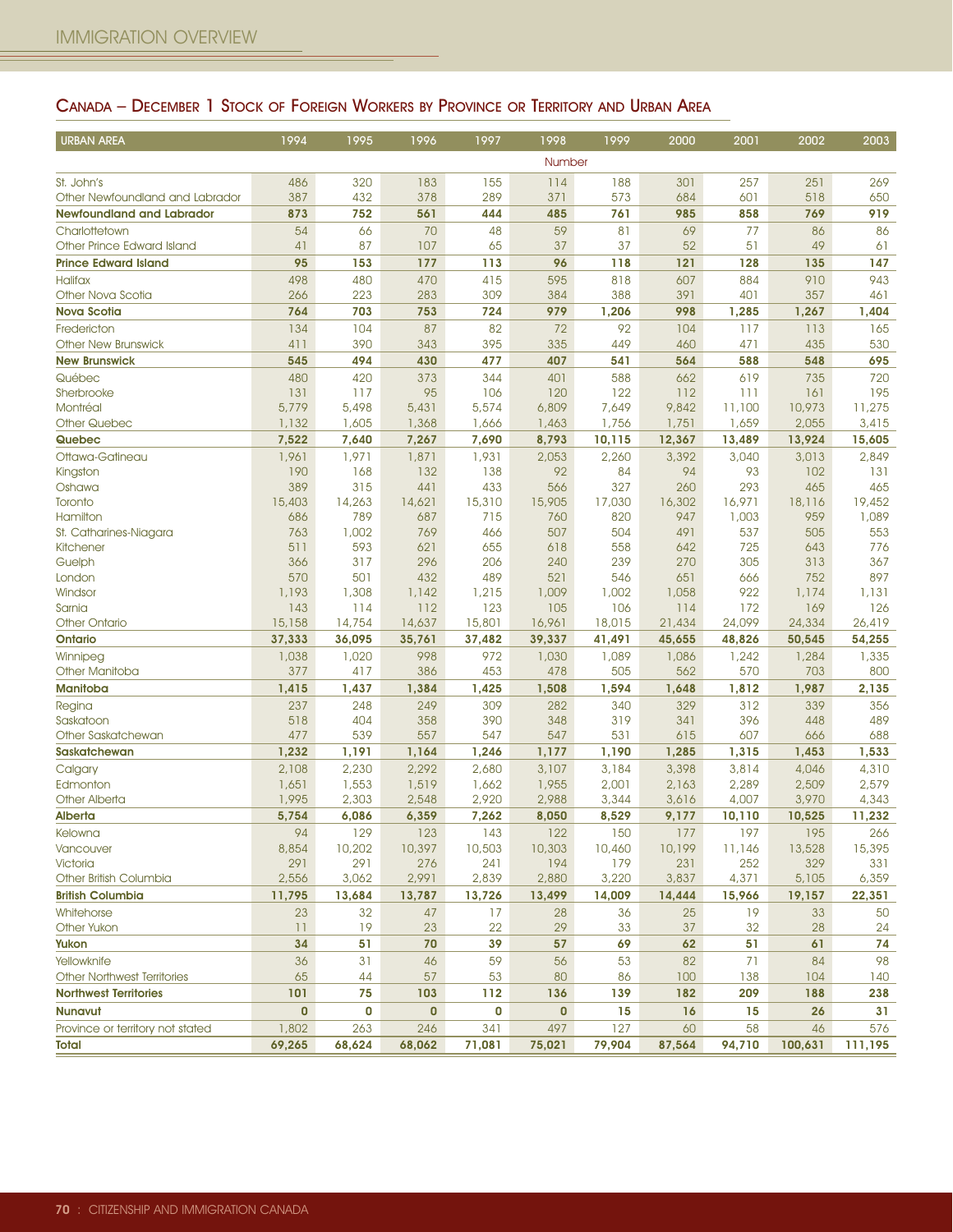ľ

| <b>URBAN AREA</b>                                 | 1994        | 1995        | 1996        | 1997       | 1998                    | 1999        | 2000        | 2001        | 2002        | 2003        |
|---------------------------------------------------|-------------|-------------|-------------|------------|-------------------------|-------------|-------------|-------------|-------------|-------------|
|                                                   |             |             |             |            | Percentage distribution |             |             |             |             |             |
| St. John's                                        | 0.7         | 0.5         | 0.3         | 0.2        | 0.2                     | 0.2         | 0.3         | 0.3         | 0.3         | 0.2         |
| Other Newfoundland and Labrador                   | 0.6         | 0.6         | 0.6         | 0.4        | 0.5                     | 0.7         | 0.8         | 0.6         | 0.5         | 0.6         |
| <b>Newfoundland and Labrador</b>                  | 1.3         | 1.1         | 0.8         | 0.6        | 0.7                     | 1.0         | 1.1         | 0.9         | 0.8         | 0.8         |
| Charlottetown                                     | 0.1         | 0.1         | 0.1         | 0.1        | 0.1                     | 0.1         | 0.1         | 0.1         | 0.1         | 0.1         |
| Other Prince Edward Island                        | 0.1         | 0.1         | 0.2         | 0.1        | 0.1                     | 0.1         | 0.1         | 0.1         | 0.1         | 0.1         |
| <b>Prince Edward Island</b>                       | 0.1         | 0.2         | 0.3         | 0.2        | 0.1                     | 0.2         | 0.1         | 0.1         | 0.1         | 0.1         |
| <b>Halifax</b>                                    | 0.7         | 0.7         | 0.7         | 0.6        | 0.8                     | 1.0         | 0.7         | 0.9         | 0.9         | 0.9         |
| Other Nova Scotia                                 | 0.4         | 0.3         | 0.4         | 0.4        | 0.5                     | 0.5         | 0.5         | 0.4         | 0.4         | 0.4         |
| <b>Nova Scotia</b>                                | 1.1         | 1.0         | 1.1         | 1.0        | 1.3                     | 1.5         | 1.1         | 1.4         | 1.3         | 1.3         |
| Fredericton                                       | 0.2         | 0.2         | 0.1         | 0.1        | 0.1                     | 0.1         | 0.1         | 0.1         | 0.1         | 0.2         |
| <b>Other New Brunswick</b>                        | 0.6         | 0.6         | 0.5         | 0.6        | 0.5                     | 0.6         | 0.5         | 0.5         | 0.4         | 0.5         |
| <b>New Brunswick</b>                              | 0.8         | 0.7         | 0.6         | 0.7        | 0.5                     | 0.7         | 0.6         | 0.6         | 0.5         | 0.6         |
| Québec                                            | 0.7         | 0.6         | 0.6         | 0.5        | 0.5                     | 0.7         | 0.8         | 0.7         | 0.7         | 0.7         |
| Sherbrooke                                        | 0.2         | 0.2         | 0.1         | 0.2        | 0.2                     | 0.2         | 0.1         | 0.1         | 0.2         | 0.2         |
| Montréal                                          | 8.3         | 8.0         | 8.0         | 7.8<br>2.3 | 9.1                     | 9.6         | 11.2<br>2.0 | 11.7        | 10.9<br>2.0 | 10.1        |
| <b>Other Quebec</b><br>Quebec                     | 1.6<br>10.9 | 2.3<br>11.1 | 2.0<br>10.7 | 10.8       | 2.0<br>11.7             | 2.2<br>12.7 | 14.1        | 1.8<br>14.2 | 13.8        | 3.1<br>14.0 |
|                                                   |             |             |             |            |                         |             |             |             |             |             |
| Ottawa-Gatineau                                   | 2.8<br>0.3  | 2.9<br>0.2  | 2.8<br>0.2  | 2.7<br>0.2 | 2.7<br>0.1              | 2.8<br>0.1  | 3.9<br>0.1  | 3.2<br>0.1  | 3.0<br>0.1  | 2.6<br>0.1  |
| Kingston<br>Oshawa                                | 0.6         | 0.5         | 0.7         | 0.6        | 0.8                     | 0.4         | 0.3         | 0.3         | 0.5         | 0.4         |
| Toronto                                           | 22.2        | 20.8        | 21.5        | 21.5       | 21.2                    | 21.3        | 18.6        | 17.9        | 18.0        | 17.5        |
| Hamilton                                          | 1.0         | 1.2         | 1.0         | 1.0        | 1.0                     | 1.0         | 1.1         | 1.1         | 1.0         | 1.0         |
| St. Catharines-Niagara                            | 1.1         | 1.5         | 1.1         | 0.7        | 0.7                     | 0.6         | 0.6         | 0.6         | 0.5         | 0.5         |
| Kitchener                                         | 0.7         | 0.9         | 0.9         | 0.9        | 0.8                     | 0.7         | 0.7         | 0.8         | 0.6         | 0.7         |
| Guelph                                            | 0.5         | 0.5         | 0.4         | 0.3        | 0.3                     | 0.3         | 0.3         | 0.3         | 0.3         | 0.3         |
| London                                            | 0.8         | 0.7         | 0.6         | 0.7        | 0.7                     | 0.7         | 0.7         | 0.7         | 0.8         | 0.8         |
| Windsor                                           | 1.7         | 1.9         | 1.7         | 1.7        | 1.3                     | 1.3         | 1.2         | 1.0         | 1.2         | 1.0         |
| Sarnia                                            | 0.2         | 0.2         | 0.2         | 0.2        | 0.1                     | 0.1         | 0.1         | 0.2         | 0.2         | 0.1         |
| <b>Other Ontario</b>                              | 21.9        | 21.5        | 21.5        | 22.2       | 22.6                    | 22.6        | 24.5        | 25.5        | 24.2        | 23.8        |
| <b>Ontario</b>                                    | 53.9        | 52.6        | 52.5        | 52.7       | 52.4                    | 51.9        | 52.1        | 51.6        | 50.2        | 48.8        |
| Winnipeg<br><b>Other Manitoba</b>                 | 1.5<br>0.5  | 1.5<br>0.6  | 1.5<br>0.6  | 1.4<br>0.6 | 1.4<br>0.6              | 1.4<br>0.6  | 1.2<br>0.6  | 1.3<br>0.6  | 1.3<br>0.7  | 1.2<br>0.7  |
| <b>Manitoba</b>                                   | 2.0         | 2.1         | 2.0         | 2.0        | 2.0                     | 2.0         | 1.9         | 1.9         | 2.0         | 1.9         |
| Regina                                            | 0.3         | 0.4         | 0.4         | 0.4        | 0.4                     | 0.4         | 0.4         | 0.3         | 0.3         | 0.3         |
| Saskatoon                                         | 0.8         | 0.6         | 0.5         | 0.6        | 0.5                     | 0.4         | 0.4         | 0.4         | 0.5         | 0.4         |
| Other Saskatchewan                                | 0.7         | 0.8         | 0.8         | 0.8        | 0.7                     | 0.7         | 0.7         | 0.6         | 0.7         | 0.6         |
| <b>Saskatchewan</b>                               | 1.8         | 1.7         | 1.7         | 1.8        | 1.6                     | 1.5         | 1.5         | 1.4         | 1.4         | 1.4         |
| Calgary                                           | 3.0         | 3.3         | 3.4         | 3.8        | 4.1                     | 4.0         | 3.9         | 4.0         | 4.0         | 3.9         |
| Edmonton                                          | 2.4         | 2.3         | 2.2         | 2.3        | 2.6                     | 2.5         | 2.5         | 2.4         | 2.5         | 2.3         |
| <b>Other Alberta</b>                              | 2.9         | 3.4         | 3.7         | 4.1        | 4.0                     | 4.2         | 4.1         | 4.2         | 4.0         | 3.9         |
| Alberta                                           | 8.3         | 8.9         | 9.3         | 10.2       | 10.7                    | 10.7        | 10.5        | 10.7        | 10.5        | 10.1        |
| Kelowna                                           | 0.1         | 0.2         | 0.2         | 0.2        | 0.2                     | 0.2         | 0.2         | 0.2         | 0.2         | 0.2         |
| Vancouver                                         | 12.8        | 14.9        | 15.3        | 14.8       | 13.7                    | 13.1        | 11.7        | 11.8        | 13.4        | 13.9        |
| Victoria                                          | 0.4         | 0.4         | 0.4         | 0.3        | 0.3                     | 0.2         | 0.3         | 0.3         | 0.3         | 0.3         |
| Other British Columbia                            | 3.7         | 4.5         | 4.4         | 4.0        | 3.8                     | 4.0         | 4.4         | 4.6         | 5.1         | 5.7         |
| <b>British Columbia</b>                           | 17.0        | 19.9        | 20.3        | 19.3       | 18.0                    | 17.5        | 16.5        | 16.9        | 19.0        | 20.1        |
| Whitehorse                                        | 0.0         | 0.1         | 0.1         | 0.0        | 0.0                     | 0.1         | 0.0         | 0.0         | 0.0         | 0.0         |
| <b>Other Yukon</b><br>Yukon                       | 0.0<br>0.1  | 0.0<br>0.1  | 0.0<br>0.1  | 0.0<br>0.1 | 0.0<br>0.1              | 0.0<br>0.1  | 0.0<br>0.1  | 0.0<br>0.1  | 0.0<br>0.1  | 0.0<br>0.1  |
|                                                   |             |             |             |            |                         |             |             |             |             |             |
| Yellowknife<br><b>Other Northwest Territories</b> | 0.1<br>0.1  | 0.1<br>0.1  | 0.1<br>0.1  | 0.1<br>0.1 | 0.1<br>0.1              | 0.1<br>0.1  | 0.1<br>0.1  | 0.1<br>0.2  | 0.1<br>0.1  | 0.1<br>0.1  |
| <b>Northwest Territories</b>                      | 0.2         | 0.1         | 0.2         | 0.2        | 0.2                     | 0.2         | 0.2         | 0.2         | 0.2         | 0.2         |
| <b>Nunavut</b>                                    | 0.0         | 0.0         | 0.0         | 0.0        | 0.0                     | 0.0         | 0.0         | 0.0         | 0.0         | 0.0         |
| Province or territory not stated                  | 2.6         | 0.4         | 0.4         | 0.5        | 0.7                     | 0.2         | 0.1         | 0.1         | 0.1         | 0.5         |
| Total                                             | 100.0       | 100.0       | 100.0       | 100.0      | 100.0                   | 100.0       | 100.0       | 100.0       | 100.0       | 100.0       |
|                                                   |             |             |             |            |                         |             |             |             |             |             |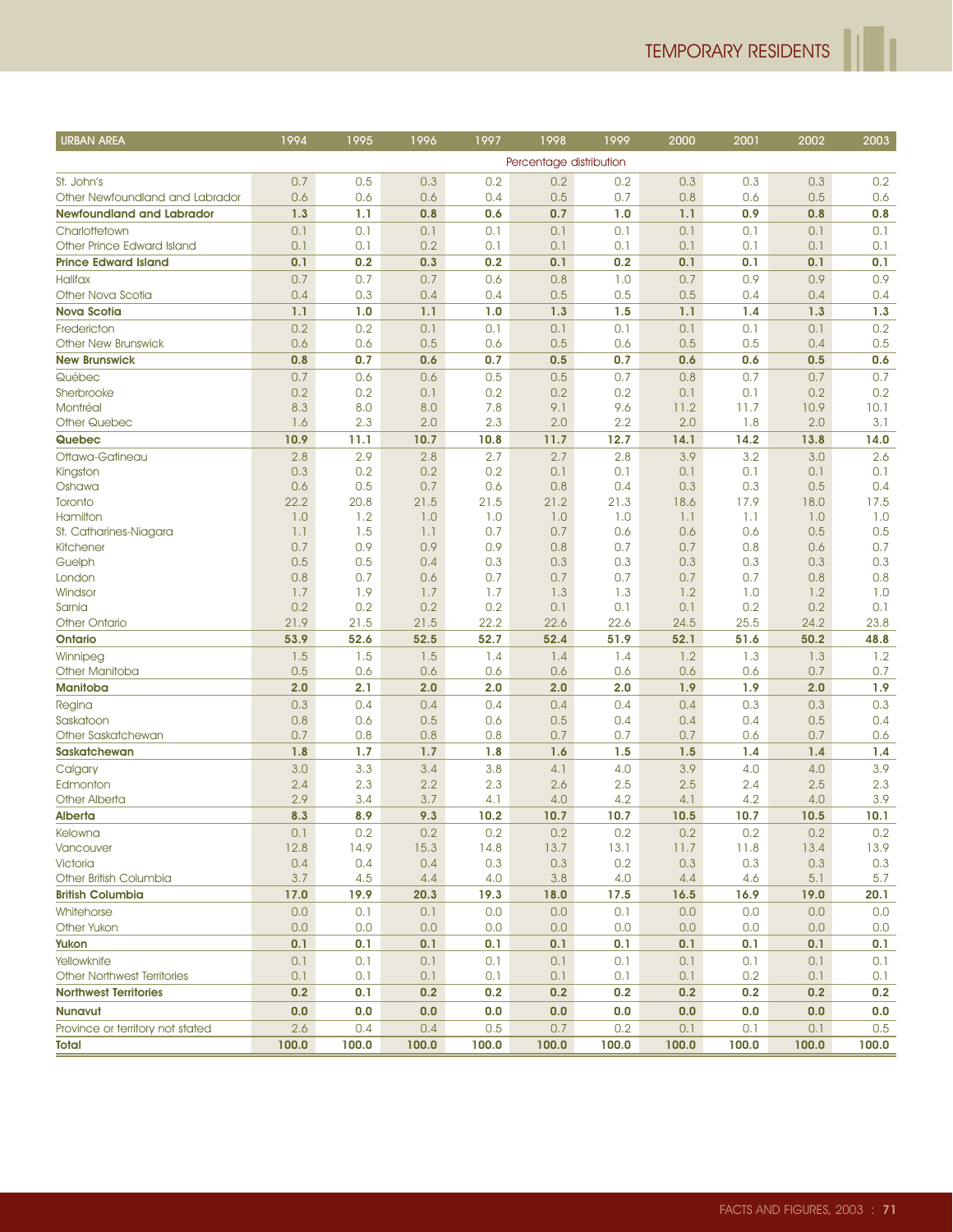## ANNUAL FLOW OF FOREIGN WORKERS BY GENDER AND OCCUPATIONAL SKILL LEVEL

| <b>OCCUPATIONAL SKILL LEVEL</b>           | 1994   | 1995   | 1996   | 1997   | 1998   | 1999   | 2000   | 2001   | 2002   | 2003   |
|-------------------------------------------|--------|--------|--------|--------|--------|--------|--------|--------|--------|--------|
|                                           |        |        |        |        |        | Number |        |        |        |        |
| Skill level 0 - managerial                | 2,452  | 2,264  | 2,411  | 2,428  | 2,404  | 2,402  | 2,617  | 2,659  | 2,498  | 2,449  |
| Skill level A - professionals             | 17,171 | 16,983 | 18,522 | 20,525 | 22,514 | 22,826 | 25,832 | 24,594 | 19,398 | 14,693 |
| Skill level B - skilled and technical     | 9,070  | 9,526  | 9,616  | 9,240  | 9,908  | 11,586 | 12,815 | 12,034 | 10,285 | 8,472  |
| Skill level C - intermediate and clerical | 12,431 | 13,438 | 13,092 | 14,362 | 15,260 | 17,233 | 18,551 | 20,278 | 20,616 | 20,497 |
| Skill level D - elemental and labourers   | 839    | 857    | 1,100  | 841    | 593    | 592    | 587    | 621    | 604    | 933    |
| Skill level not stated                    | 7,391  | 7,500  | 7,274  | 7.779  | 8,181  | 8,653  | 9,691  | 9,772  | 10,212 | 9,189  |
| <b>Males</b>                              | 49,354 | 50,568 | 52,015 | 55,175 | 58,860 | 63,292 | 70,093 | 69,958 | 63,613 | 56,233 |
| Skill level 0 - managerial                | 483    | 371    | 421    | 469    | 508    | 490    | 537    | 527    | 537    | 497    |
| Skill level A - professionals             | 5,190  | 5,043  | 5,769  | 6,149  | 6,215  | 6,536  | 7,692  | 7,632  | 6,225  | 5,104  |
| Skill level B - skilled and technical     | 2,071  | 1,741  | 1,857  | 1,726  | 1,783  | 2,108  | 2,842  | 2,387  | 2,431  | 2,370  |
| Skill level C - intermediate and clerical | 2,460  | 3,430  | 2,766  | 3,137  | 3,325  | 3,377  | 3,620  | 5,352  | 5,801  | 5,998  |
| Skill level D - elemental and labourers   | 334    | 377    | 432    | 289    | 238    | 265    | 226    | 306    | 274    | 260    |
| Skill level not stated                    | 7,652  | 8,101  | 8,188  | 8,647  | 9,074  | 10,471 | 11,005 | 11,251 | 12,149 | 11,677 |
| <b>Females</b>                            | 18,190 | 19,063 | 19,433 | 20,417 | 21,143 | 23,247 | 25,922 | 27,455 | 27,417 | 25,906 |
| Skill level 0 - managerial                | 2,935  | 2,635  | 2,832  | 2,897  | 2,912  | 2,892  | 3,154  | 3,186  | 3,035  | 2,946  |
| Skill level A - professionals             | 22,361 | 22,026 | 24,291 | 26,674 | 28,729 | 29,362 | 33,524 | 32,226 | 25,623 | 19,797 |
| Skill level B - skilled and technical     | 11,141 | 11,267 | 11,473 | 10,966 | 11,691 | 13,694 | 15,657 | 14,421 | 12,716 | 10,842 |
| Skill level C - intermediate and clerical | 14,891 | 16,868 | 15,858 | 17,499 | 18,585 | 20,610 | 22,171 | 25,630 | 26,417 | 26,495 |
| Skill level D - elemental and labourers   | 1,173  | 1,234  | 1,532  | 1,130  | 831    | 857    | 813    | 927    | 878    | 1,193  |
| Skill level not stated                    | 15,043 | 15,601 | 15,462 | 16,426 | 17,255 | 19,124 | 20,696 | 21,023 | 22,361 | 20,866 |
| Gender not stated                         | 39     | 45     | 43     | 50     | 62     | 6      | 31     | 16     | 4      | 12     |
| <b>Total</b>                              | 67,583 | 69,676 | 71,491 | 75,642 | 80,065 | 86,545 | 96,046 | 97,429 | 91,034 | 82,151 |

| <b>OCCUPATIONAL SKILL LEVEL</b>           | 1994  | 1995  | 1996  | 1997  | 1998  | 1999                    | 2000  | 2001  | 2002  | 2003  |
|-------------------------------------------|-------|-------|-------|-------|-------|-------------------------|-------|-------|-------|-------|
|                                           |       |       |       |       |       | Percentage distribution |       |       |       |       |
| Skill level 0 - managerial                | 5.0   | 4.5   | 4.6   | 4.4   | 4.1   | 3.8                     | 3.7   | 3.8   | 3.9   | 4.4   |
| Skill level A - professionals             | 34.8  | 33.6  | 35.6  | 37.2  | 38.3  | 36.1                    | 36.9  | 35.2  | 30.5  | 26.1  |
| Skill level B - skilled and technical     | 18.4  | 18.8  | 18.5  | 16.8  | 16.8  | 18.3                    | 18.3  | 17.2  | 16.2  | 15.1  |
| Skill level C - intermediate and clerical | 25.2  | 26.6  | 25.2  | 26.0  | 25.9  | 27.2                    | 26.5  | 29.0  | 32.4  | 36.5  |
| Skill level D - elemental and labourers   | 1.7   | 1.7   | 2.1   | 1.5   | 1.0   | 0.9                     | 0.8   | 0.9   | 1.0   | 1.7   |
| Skill level not stated                    | 15.0  | 14.8  | 14.0  | 14.1  | 13.9  | 13.7                    | 13.8  | 14.0  | 16.1  | 16.3  |
| <b>Males</b>                              | 100.0 | 100.0 | 100.0 | 100.0 | 100.0 | 100.0                   | 100.0 | 100.0 | 100.0 | 100.0 |
| Skill level 0 - managerial                | 2.7   | 2.0   | 2.2   | 2.3   | 2.4   | 2.1                     | 2.1   | 1.9   | 2.0   | 1.9   |
| Skill level A - professionals             | 28.5  | 26.5  | 29.7  | 30.1  | 29.4  | 28.1                    | 29.7  | 27.8  | 22.7  | 19.7  |
| Skill level B - skilled and technical     | 11.4  | 9.1   | 9.6   | 8.5   | 8.4   | 9.1                     | 11.0  | 8.7   | 8.9   | 9.2   |
| Skill level C - intermediate and clerical | 13.5  | 18.0  | 14.2  | 15.4  | 15.7  | 14.5                    | 14.0  | 19.5  | 21.2  | 23.2  |
| Skill level D - elemental and labourers   | 1.8   | 2.0   | 2.2   | 1.4   | 1.1   | 1.1                     | 0.9   | 1.1   | 1.0   | 1.0   |
| Skill level not stated                    | 42.1  | 42.5  | 42.1  | 42.4  | 42.9  | 45.0                    | 42.5  | 41.0  | 44.3  | 45.1  |
| <b>Females</b>                            | 100.0 | 100.0 | 100.0 | 100.0 | 100.0 | 100.0                   | 100.0 | 100.0 | 100.0 | 100.0 |
| Skill level 0 - managerial                | 4.4   | 3.8   | 4.0   | 3.8   | 3.6   | 3.3                     | 3.3   | 3.3   | 3.3   | 3.6   |
| Skill level A - professionals             | 33.1  | 31.6  | 34.0  | 35.3  | 35.9  | 33.9                    | 34.9  | 33.1  | 28.2  | 24.1  |
| Skill level B - skilled and technical     | 16.5  | 16.2  | 16.1  | 14.5  | 14.6  | 15.8                    | 16.3  | 14.8  | 14.0  | 13.2  |
| Skill level C - intermediate and clerical | 22.1  | 24.2  | 22.2  | 23.2  | 23.2  | 23.8                    | 23.1  | 26.3  | 29.0  | 32.3  |
| Skill level D - elemental and labourers   | 1.7   | 1.8   | 2.1   | 1.5   | 1.0   | 1.0                     | 0.9   | 1.0   | 1.0   | 1.5   |
| Skill level not stated                    | 22.3  | 22.4  | 21.6  | 21.7  | 21.6  | 22.1                    | 21.6  | 21.6  | 24.6  | 25.4  |
| Gender not stated                         | 0.0   | 0.0   | 0.0   | 0.0   | 0.0   | 0.0                     | 0.0   | 0.0   | 0.0   | 0.0   |
| <b>Total</b>                              | 100.0 | 100.0 | 100.0 | 100.0 | 100.0 | 100.0                   | 100.0 | 100.0 | 100.0 | 100.0 |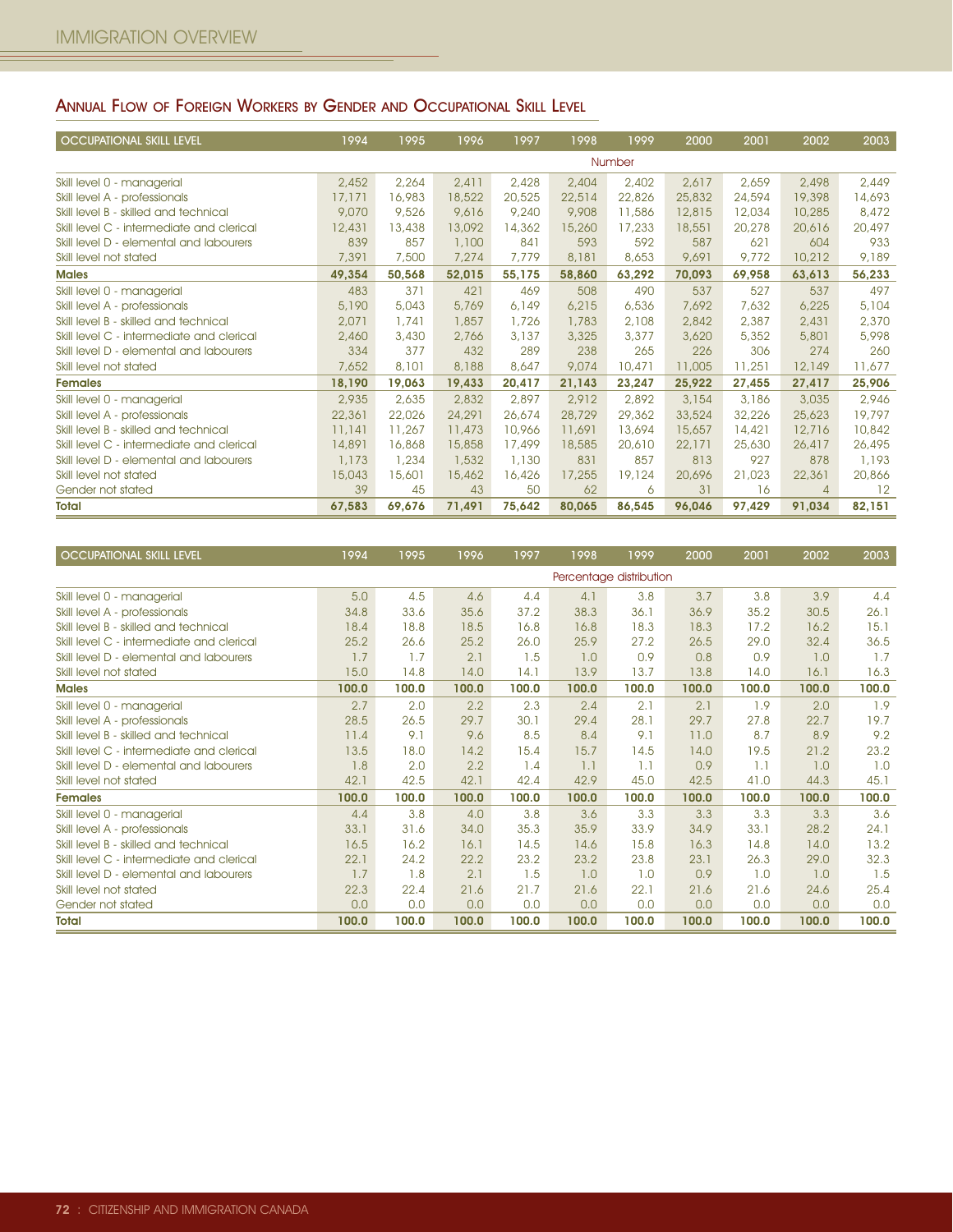# CANADA – DECEMBER 1 STOCK OF FOREIGN WORKERS BY GENDER AND OCCUPATIONAL SKILL LEVEL

| <b>OCCUPATIONAL SKILL LEVEL</b>           | 1994   | 1995   | 1996   | 1997   | 1998   | 1999   | 2000   | 2001   | 2002    | 2003    |
|-------------------------------------------|--------|--------|--------|--------|--------|--------|--------|--------|---------|---------|
|                                           |        |        |        |        |        | Number |        |        |         |         |
| Skill level 0 - managerial                | 5,911  | 5,717  | 5,961  | 6,148  | 6,398  | 6,512  | 6,860  | 7,264  | 7,469   | 7,740   |
| Skill level A - professionals             | 14,085 | 13,817 | 14,478 | 16,804 | 18,684 | 18,990 | 20,571 | 21,043 | 20,417  | 20,468  |
| Skill level B - skilled and technical     | 5,881  | 6,133  | 6,561  | 6,443  | 6,678  | 7,383  | 8,466  | 8,939  | 7,823   | 8,484   |
| Skill level C - intermediate and clerical | 11,800 | 12,444 | 12,139 | 13,217 | 14,249 | 16,221 | 17,981 | 19,526 | 19,932  | 20,202  |
| Skill level D - elemental and labourers   | 1,262  | 1,039  | 960    | 779    | 469    | 322    | 306    | 403    | 307     | 773     |
| Skill level not stated                    | 5,198  | 5,876  | 5,488  | 5,114  | 5,290  | 5,831  | 6,591  | 7.153  | 8,619   | 10,892  |
| <b>Males</b>                              | 44,137 | 45,026 | 45,587 | 48,505 | 51,768 | 55,259 | 60,775 | 64,328 | 64,567  | 68,559  |
| Skill level 0 - managerial                | 739    | 688    | 758    | 776    | 891    | 950    | 1,054  | 1,168  | 1,283   | 1,352   |
| Skill level A - professionals             | 4,731  | 4,520  | 4,696  | 5,474  | 5,739  | 5,733  | 6,391  | 7,090  | 7,185   | 7,586   |
| Skill level B - skilled and technical     | 1,370  | 1,295  | 1,389  | 1,274  | 1,544  | 1,737  | 2,161  | 2,043  | 2,128   | 2,513   |
| Skill level C - intermediate and clerical | 9,502  | 8,313  | 7,576  | 7,723  | 7,731  | 7,923  | 8,600  | 10,848 | 13,270  | 15,018  |
| Skill level D - elemental and labourers   | 2,452  | 1,440  | 751    | 446    | 242    | 193    | 157    | 166    | 156     | 194     |
| Skill level not stated                    | 6,294  | 7,296  | 7,261  | 6,832  | 7,047  | 8,103  | 8,411  | 9,056  | 12,033  | 15,962  |
| <b>Females</b>                            | 25,088 | 23,552 | 22,431 | 22,525 | 23,194 | 24,639 | 26,774 | 30,371 | 36,055  | 42,625  |
| Skill level 0 - managerial                | 6,650  | 6,405  | 6,719  | 6,924  | 7,289  | 7,462  | 7,914  | 8,432  | 8,752   | 9,092   |
| Skill level A - professionals             | 18,816 | 18,337 | 19,174 | 22,278 | 24,423 | 24,723 | 26,962 | 28,133 | 27,602  | 28,054  |
| Skill level B - skilled and technical     | 7,251  | 7,428  | 7,950  | 7.717  | 8,222  | 9,120  | 10,627 | 10,982 | 9,951   | 10,997  |
| Skill level C - intermediate and clerical | 21,302 | 20,757 | 19,715 | 20,940 | 21,980 | 24,144 | 26,581 | 30,374 | 33,202  | 35,220  |
| Skill level D - elemental and labourers   | 3,714  | 2,479  | 1,711  | 1,225  | 711    | 515    | 463    | 569    | 463     | 967     |
| Skill level not stated                    | 11,492 | 13,172 | 12,749 | 11,946 | 12,337 | 13,934 | 15,002 | 16,209 | 20,652  | 26,854  |
| Gender not stated                         | 40     | 46     | 44     | 51     | 59     | 6      | 15     | 11     | 9       | 11      |
| <b>Total</b>                              | 69,265 | 68,624 | 68,062 | 71,081 | 75,021 | 79,904 | 87,564 | 94,710 | 100,631 | 111,195 |

| <b>OCCUPATIONAL SKILL LEVEL</b>           | 1994  | 1995  | 1996  | 1997  | 1998                    | 1999  | 2000  | 2001  | 2002  | 2003  |
|-------------------------------------------|-------|-------|-------|-------|-------------------------|-------|-------|-------|-------|-------|
|                                           |       |       |       |       | Percentage distribution |       |       |       |       |       |
| Skill level 0 - managerial                | 13.4  | 12.7  | 13.1  | 12.7  | 12.4                    | 11.8  | 11.3  | 11.3  | 11.6  | 11.3  |
| Skill level A - professionals             | 31.9  | 30.7  | 31.8  | 34.6  | 36.1                    | 34.4  | 33.9  | 32.7  | 31.6  | 29.9  |
| Skill level B - skilled and technical     | 13.3  | 13.6  | 14.4  | 13.3  | 12.9                    | 13.4  | 13.9  | 13.9  | 12.1  | 12.4  |
| Skill level C - intermediate and clerical | 26.7  | 27.6  | 26.6  | 27.3  | 27.5                    | 29.4  | 29.6  | 30.4  | 30.9  | 29.5  |
| Skill level D - elemental and labourers   | 2.9   | 2.3   | 2.1   | 1.6   | 0.9                     | 0.6   | 0.5   | 0.6   | 0.5   | 1.1   |
| Skill level not stated                    | 11.8  | 13.1  | 12.0  | 10.5  | 10.2                    | 10.6  | 10.8  | 11.1  | 13.4  | 15.9  |
| <b>Males</b>                              | 100.0 | 100.0 | 100.0 | 100.0 | 100.0                   | 100.0 | 100.0 | 100.0 | 100.0 | 100.0 |
| Skill level 0 - managerial                | 3.0   | 2.9   | 3.4   | 3.5   | 3.8                     | 3.9   | 3.9   | 3.9   | 3.6   | 3.2   |
| Skill level A - professionals             | 18.9  | 19.2  | 20.9  | 24.3  | 24.7                    | 23.3  | 23.9  | 23.3  | 19.9  | 17.8  |
| Skill level B - skilled and technical     | 5.5   | 5.5   | 6.2   | 5.7   | 6.7                     | 7.1   | 8.1   | 6.7   | 5.9   | 5.9   |
| Skill level C - intermediate and clerical | 37.9  | 35.3  | 33.8  | 34.3  | 33.3                    | 32.2  | 32.1  | 35.7  | 36.8  | 35.2  |
| Skill level D - elemental and labourers   | 9.8   | 6.1   | 3.4   | 2.0   | 1.0                     | 0.8   | 0.6   | 0.6   | 0.4   | 0.5   |
| Skill level not stated                    | 25.1  | 31.0  | 32.4  | 30.3  | 30.4                    | 32.9  | 31.4  | 29.8  | 33.4  | 37.5  |
| <b>Females</b>                            | 100.0 | 100.0 | 100.0 | 100.0 | 100.0                   | 100.0 | 100.0 | 100.0 | 100.0 | 100.0 |
| Skill level 0 - managerial                | 9.6   | 9.3   | 9.9   | 9.8   | 9.7                     | 9.3   | 9.0   | 8.9   | 8.7   | 8.2   |
| Skill level A - professionals             | 27.2  | 26.7  | 28.2  | 31.4  | 32.6                    | 30.9  | 30.8  | 29.7  | 27.4  | 25.2  |
| Skill level B - skilled and technical     | 10.5  | 10.8  | 11.7  | 10.9  | 11.0                    | 11.4  | 12.1  | 11.6  | 9.9   | 9.9   |
| Skill level C - intermediate and clerical | 30.8  | 30.3  | 29.0  | 29.5  | 29.3                    | 30.2  | 30.4  | 32.1  | 33.0  | 31.7  |
| Skill level D - elemental and labourers   | 5.4   | 3.6   | 2.5   | 1.7   | 1.0                     | 0.6   | 0.5   | 0.6   | 0.5   | 0.9   |
| Skill level not stated                    | 16.6  | 19.2  | 18.7  | 16.8  | 16.5                    | 17.4  | 17.1  | 17.1  | 20.5  | 24.2  |
| Gender not stated                         | 0.0   | 0.0   | 0.0   | 0.0   | 0.0                     | 0.0   | 0.0   | 0.0   | 0.0   | 0.0   |
| <b>Total</b>                              | 100.0 | 100.0 | 100.0 | 100.0 | 100.0                   | 100.0 | 100.0 | 100.0 | 100.0 | 100.0 |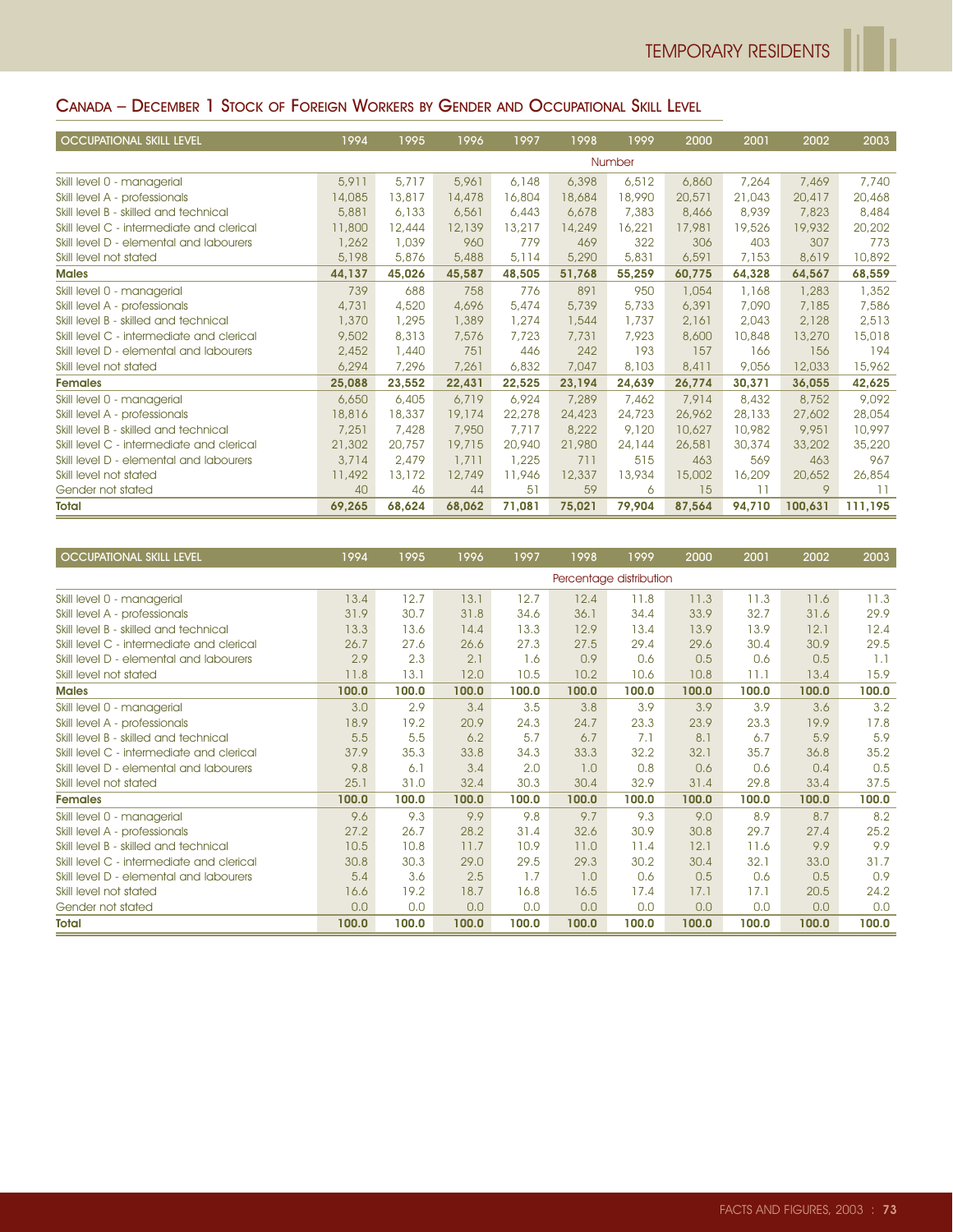# CANADA – ANNUAL FLOW OF FOREIGN STUDENTS BY TOP SOURCE COUNTRIES

| <b>SOURCE COUNTRIES</b>     | 1994   | 1995   | 1996   | 1997   | 1998   | 1999   | 2000   | 2001   | 2002   | 2003   |
|-----------------------------|--------|--------|--------|--------|--------|--------|--------|--------|--------|--------|
|                             |        |        |        |        | Number |        |        |        |        |        |
| Korea, Republic of          | 1,398  | 4,275  | 7.915  | 8,517  | 3,688  | 6,432  | 10,738 | 13,435 | 13,872 | 12,981 |
| China, People's Republic of | 755    | 890    | 1,181  | 1,016  | 1,791  | 3,837  | 6,055  | 10,609 | 11,159 | 9,822  |
| Japan                       | 3,891  | 4,621  | 5,650  | 5,838  | 5,509  | 5,761  | 5,609  | 6,456  | 5,875  | 5,143  |
| <b>United States</b>        | 3,323  | 3,550  | 3,741  | 3,941  | 4,151  | 4,561  | 4,988  | 4,818  | 4,136  | 3,748  |
| France                      | 1,800  | 1,986  | 2,414  | 2,871  | 3,103  | 3,725  | 4,074  | 4,097  | 3,448  | 3,396  |
| India                       | 266    | 309    | 360    | 338    | 424    | 633    | 788    | 1,070  | 1,801  | 2,312  |
| <b>Mexico</b>               | 1,446  | 1,113  | 1,372  | 1,992  | 2,638  | 3,009  | 4,205  | 4,793  | 3,600  | 2,129  |
| Germany                     | 1,012  | 1,091  | 1,285  | 1,398  | 1,408  | 1,591  | 1,919  | 1,963  | 1,844  | 1,603  |
| <b>Taiwan</b>               | 1,636  | 2,281  | 2,575  | 2,033  | 1,925  | 2,086  | 2,380  | 2,016  | 2,082  | 1,522  |
| Hong Kong                   | 2,202  | 1,988  | 1,825  | 1,363  | 1,209  | 1,307  | 1,528  | 1,474  | 1,389  | 1,243  |
| United Kingdom              | 909    | 900    | 1,037  | 1,123  | 1,217  | 1,324  | 1,328  | 1,432  | 1,105  | 1,043  |
| <b>Brazil</b>               | 283    | 370    | 490    | 642    | 1,009  | 1,290  | 1,634  | 1,768  | 1,270  | 618    |
| Colombia                    | 260    | 305    | 500    | 802    | 1,365  | 1,463  | 988    | 685    | 525    | 316    |
| Top 10 source countries     | 18,372 | 22,695 | 28,995 | 30,092 | 26,795 | 33,789 | 43,130 | 51,429 | 49,206 | 43,899 |
| <b>Other countries</b>      | 9,654  | 9.902  | 10,990 | 12,454 | 14,201 | 17.246 | 18,886 | 20,888 | 18,818 | 17,394 |
| <b>Total</b>                | 28,026 | 32,597 | 39,985 | 42,546 | 40,996 | 51,035 | 62,016 | 72,317 | 68,024 | 61,293 |

| <b>SOURCE COUNTRIES</b>     | 1994  | 1995  | 1996  | 1997  | 1998                    | 1999  | 2000  | 2001  | 2002  | 2003  |
|-----------------------------|-------|-------|-------|-------|-------------------------|-------|-------|-------|-------|-------|
|                             |       |       |       |       | Percentage distribution |       |       |       |       |       |
| Korea, Republic of          | 5.0   | 13.1  | 19.8  | 20.0  | 9.0                     | 12.6  | 17.3  | 18.6  | 20.4  | 21.2  |
| China, People's Republic of | 2.7   | 2.7   | 3.0   | 2.4   | 4.4                     | 7.5   | 9.8   | 14.7  | 16.4  | 16.0  |
| Japan                       | 13.9  | 14.2  | 14.1  | 13.7  | 13.4                    | 11.3  | 9.0   | 8.9   | 8.6   | 8.4   |
| <b>United States</b>        | 11.9  | 10.9  | 9.4   | 9.3   | 10.1                    | 8.9   | 8.0   | 6.7   | 6.1   | 6.1   |
| France                      | 6.4   | 6.1   | 6.0   | 6.8   | 7.6                     | 7.3   | 6.6   | 5.7   | 5.1   | 5.5   |
| India                       | 1.0   | 1.0   | 0.9   | 0.8   | 1.0                     | 1.2   | 1.3   | 1.5   | 2.7   | 3.8   |
| <b>Mexico</b>               | 5.2   | 3.4   | 3.4   | 4.7   | 6.4                     | 5.9   | 6.8   | 6.6   | 5.3   | 3.5   |
| Germany                     | 3.6   | 3.4   | 3.2   | 3.3   | 3.4                     | 3.1   | 3.1   | 2.7   | 2.7   | 2.6   |
| Taiwan                      | 5.8   | 7.0   | 6.4   | 4.8   | 4.7                     | 4.1   | 3.8   | 2.8   | 3.1   | 2.5   |
| Hong Kong                   | 7.9   | 6.1   | 4.6   | 3.2   | 3.0                     | 2.6   | 2.5   | 2.0   | 2.0   | 2.0   |
| <b>United Kingdom</b>       | 3.2   | 2.8   | 2.6   | 2.6   | 3.0                     | 2.6   | 2.1   | 2.0   | 1.6   | 1.7   |
| <b>Brazil</b>               | 1.0   | 1.1   | 1.2   | 1.5   | 2.5                     | 2.5   | 2.6   | 2.4   | 1.9   | 1.0   |
| Colombia                    | 0.9   | 0.9   | 1.3   | 1.9   | 3.3                     | 2.9   | 1.6   | 1.0   | 0.8   | 0.5   |
| Top 10 source countries     | 65.6  | 69.6  | 72.5  | 70.7  | 65.4                    | 66.2  | 69.6  | 71.1  | 72.3  | 71.6  |
| <b>Other countries</b>      | 34.5  | 30.4  | 27.5  | 29.3  | 34.6                    | 33.8  | 30.5  | 28.9  | 27.7  | 28.4  |
| <b>Total</b>                | 100.0 | 100.0 | 100.0 | 100.0 | 100.0                   | 100.0 | 100.0 | 100.0 | 100.0 | 100.0 |

| SOURCE COUNTRIES            | 1994    | 1995   | 1996    | 1997    | 1998    | 1999           | 2000          | 2001    | 2002            | 2003 |
|-----------------------------|---------|--------|---------|---------|---------|----------------|---------------|---------|-----------------|------|
|                             |         |        |         |         | Rank    |                |               |         |                 |      |
| Korea, Republic of          |         | $\sim$ |         |         | 3       |                |               |         |                 |      |
| China, People's Republic of | 10      | 10     | $\circ$ | 10      |         |                |               |         | $\cap$          |      |
| Japan                       |         |        | $\cap$  | $\cap$  |         | $\Omega$       | $\sim$        | 3       | 3               |      |
| <b>United States</b>        | $\cap$  | 3      |         |         |         | 3              |               | 4       |                 |      |
| France                      | 4       | 6      | 5       | 4       |         | 5              | $\sigma$      | 6       | 6               | 5    |
| India                       | 16      | 16     | 17      | 18      | 16      | $\overline{4}$ | 14            | 12      | 9               |      |
| <b>Mexico</b>               | 6       |        |         | 6       | 5       | 6              | 5             | 5       | 5               |      |
| Germany                     | 8       | 8      | 8       |         | 8       | 8              | $\mathcal{B}$ | 8       | 8               | 8    |
| Taiwan                      | 5       | 4      |         | 5       | ∩       |                |               |         |                 | 9    |
| Hong Kong                   |         | 5      | 6       | 8       |         |                | 10            | 10      | 10 <sup>°</sup> | 10   |
| <b>United Kingdom</b>       | $\circ$ | Q      | 10      | $\circ$ | 10      | 10             | 11            |         | 12              |      |
| <b>Brazil</b>               | 4       | 13     | 13      | 13      | 12      | 12             | $\circ$       | $\circ$ | 11              | 13   |
| Colombia                    | 17      | ד ו    | 12      |         | $\circ$ | Q              | 12            | 15      | 15              | 27   |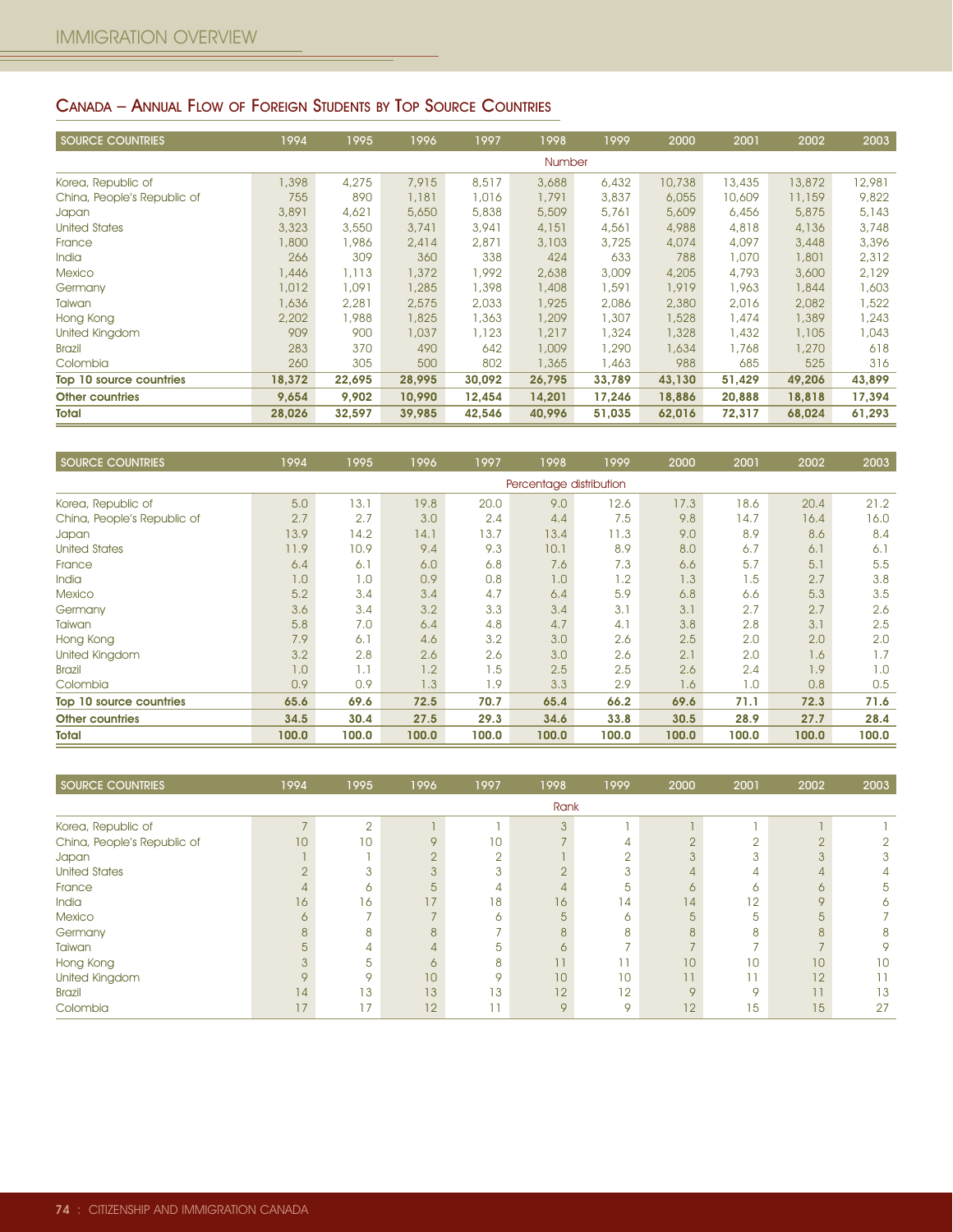# CANADA – ANNUAL FLOW OF MALE FOREIGN STUDENTS BY TOP SOURCE COUNTRIES

| <b>SOURCE COUNTRIES</b>     | 1994   | 1995   | 1996   | 1997   | 1998   | 1999   | 2000   | 2001   | 2002   | 2003   |
|-----------------------------|--------|--------|--------|--------|--------|--------|--------|--------|--------|--------|
|                             |        |        |        |        | Number |        |        |        |        |        |
| Korea, Republic of          | 716    | 2,193  | 4,084  | 4,196  | 1,882  | 3,414  | 5,506  | 6,830  | 6,901  | 6,439  |
| China, People's Republic of | 417    | 504    | 671    | 562    | 982    | 2,142  | 3,271  | 5,903  | 6,023  | 5,210  |
| <b>United States</b>        | 1,695  | ,821   | 1,974  | 2,043  | 2,068  | 2,328  | 2,470  | 2,483  | 2,027  | 1,960  |
| India                       | 182    | 234    | 260    | 233    | 296    | 453    | 562    | 790    | 1,433  | 1,857  |
| France                      | 941    | 965    | 1,206  | 1,510  | ,603   | 1,961  | 2,051  | 2,109  | 1,780  | 1,759  |
| Japan                       | 1,246  | .410   | 1,678  | 1,767  | 1.593  | 1,719  | 1,632  | 1,937  | 1,772  | 1,604  |
| <b>Mexico</b>               | 660    | 533    | 647    | 995    | 1,225  | 1,431  | 2,033  | 2,211  | 1,729  | 1,079  |
| Hong Kong                   | 1,165  | 880,1  | 988    | 735    | 645    | 717    | 809    | 760    | 732    | 701    |
| Germany                     | 485    | 517    | 601    | 657    | 643    | 697    | 844    | 869    | 773    | 697    |
| Taiwan                      | 747    | 1,064  | 1,266  | 917    | 848    | 862    | 997    | 843    | 838    | 650    |
| United Kingdom              | 463    | 456    | 533    | 564    | 620    | 602    | 662    | 716    | 553    | 543    |
| <b>Brazil</b>               | 152    | 174    | 248    | 304    | 500    | 670    | 815    | 908    | 684    | 306    |
| Colombia                    | 121    | 148    | 239    | 377    | 655    | 700    | 491    | 335    | 263    | 168    |
| Top 10 source countries     | 8,535  | 10,551 | 13,648 | 13,946 | 12,144 | 15,971 | 20,428 | 24,883 | 24,008 | 21,956 |
| <b>Other countries</b>      | 5,225  | 5,377  | 6,103  | 6,808  | 7,763  | 9,719  | 10,594 | 11,848 | 10,623 | 10,031 |
| <b>Males</b>                | 13,760 | 15,928 | 19,751 | 20,754 | 19,907 | 25,690 | 31,022 | 36,731 | 34,631 | 31,987 |

| <b>SOURCE COUNTRIES</b>     | 1994  | 1995  | 1996  | 1997  | 1998                    | 1999  | 2000  | 2001  | 2002  | 2003  |
|-----------------------------|-------|-------|-------|-------|-------------------------|-------|-------|-------|-------|-------|
|                             |       |       |       |       | Percentage distribution |       |       |       |       |       |
| Korea, Republic of          | 5.2   | 13.8  | 20.7  | 20.2  | 9.5                     | 13.3  | 17.8  | 18.6  | 19.9  | 20.1  |
| China, People's Republic of | 3.0   | 3.2   | 3.4   | 2.7   | 4.9                     | 8.3   | 10.5  | 16.1  | 17.4  | 16.3  |
| <b>United States</b>        | 12.3  | 11.4  | 10.0  | 9.8   | 10.4                    | 9.1   | 8.0   | 6.8   | 5.9   | 6.1   |
| <b>India</b>                | 1.3   | 1.5   | 1.3   | 1.1   | 1.5                     | 1.8   | 1.8   | 2.2   | 4.1   | 5.8   |
| France                      | 6.8   | 6.1   | 6.1   | 7.3   | 8.1                     | 7.6   | 6.6   | 5.7   | 5.1   | 5.5   |
| Japan                       | 9.1   | 8.9   | 8.5   | 8.5   | 8.0                     | 6.7   | 5.3   | 5.3   | 5.1   | 5.0   |
| <b>Mexico</b>               | 4.8   | 3.4   | 3.3   | 4.8   | 6.2                     | 5.6   | 6.6   | 6.0   | 5.0   | 3.4   |
| Hong Kong                   | 8.5   | 6,8   | 5.0   | 3.5   | 3.2                     | 2.8   | 2.6   | 2.1   | 2.1   | 2.2   |
| Germany                     | 3.5   | 3.3   | 3.0   | 3.2   | 3.2                     | 2.7   | 2.7   | 2.4   | 2.2   | 2.2   |
| Taiwan                      | 5.4   | 6.7   | 6.4   | 4.4   | 4.3                     | 3.4   | 3.2   | 2.3   | 2.4   | 2.0   |
| United Kingdom              | 3.4   | 2.9   | 2.7   | 2.7   | 3.1                     | 2.3   | 2.1   | 2.0   | 1.6   | 1.7   |
| <b>Brazil</b>               | 1.1   | 1.1   | 1.3   | 1.5   | 2.5                     | 2.6   | 2.6   | 2.5   | 2.0   | 1.0   |
| Colombia                    | 0.9   | 0.9   | 1.2   | 1.8   | 3.3                     | 2.7   | 1.6   | 0.9   | 0.8   | 0.5   |
| Top 10 source countries     | 62.0  | 66.2  | 69.1  | 67.2  | 61.0                    | 62.2  | 65.9  | 67.7  | 69.3  | 68.6  |
| <b>Other countries</b>      | 38.0  | 33.8  | 30.9  | 32.8  | 39.0                    | 37.8  | 34.2  | 32.3  | 30.7  | 31.4  |
| <b>Males</b>                | 100.0 | 100.0 | 100.0 | 100.0 | 100.0                   | 100.0 | 100.0 | 100.0 | 100.0 | 100.0 |

| SOURCE COUNTRIES            | 1994    | 1995 | 1996     | 1997            | 1998     | 1999           | 2000          | 2001            | 2002            | 2003 |
|-----------------------------|---------|------|----------|-----------------|----------|----------------|---------------|-----------------|-----------------|------|
|                             |         |      |          |                 | Rank     |                |               |                 |                 |      |
| Korea, Republic of          | 6       |      |          |                 | $\Omega$ |                |               |                 |                 |      |
| China, People's Republic of | 10      | 9    |          | 10 <sup>°</sup> | 6        |                | $\cap$        |                 | $\Omega$<br>۷   |      |
| <b>United States</b>        |         | C    |          | $\cap$          |          |                | $\Omega$      |                 | 3               | 3    |
| <b>India</b>                | 13      | 12   | 13       | 77              | 15       | $\overline{4}$ | 12            | 10              |                 |      |
| France                      | 4       | 6    | 5        | Δ               |          |                |               | 5               | 4               | 5    |
| Japan                       | $\cap$  | 3    |          | 3               |          | 5              | $\sigma$      | 6               | 5               |      |
| <b>Mexico</b>               |         |      | 8        | 5               | 5        | 6.             | 5             | 4               | 6               |      |
| Hong Kong                   |         | 4    | $\wedge$ |                 | $\Omega$ | 8              | 10            |                 | 10              | 8    |
| Germany                     | 8       | 8    | $\circ$  | 8               | 10       | 10             | $\mathcal{B}$ | 8               | $\circ$         |      |
| Taiwan                      | 5       | 5    |          | 6               |          |                |               | Q               | 8               | 10   |
| United Kingdom              | $\circ$ | 10   | 10       | O               | ו ו      | 12             | 11            | 12              | 12 <sup>°</sup> |      |
| <b>Brazil</b>               | 16      | 16   | 15       | 12              | 12       |                | $\Omega$      |                 | 1               | 19   |
| Colombia                    | 22      | 20   | 16       |                 | 8        | Q              | 13            | $\overline{17}$ | 23              | 27   |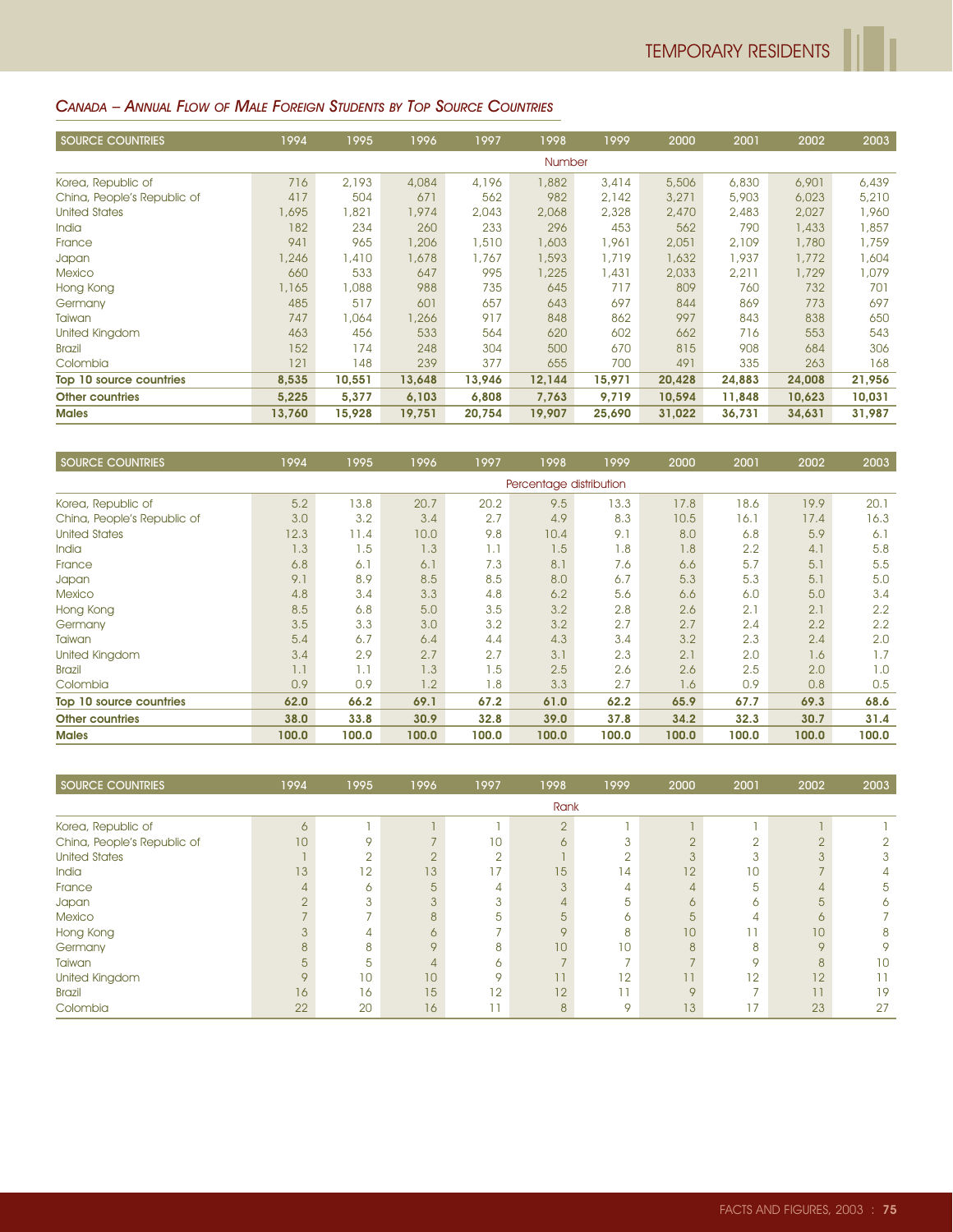# CANADA – ANNUAL FLOW OF FEMALE FOREIGN STUDENTS BY TOP SOURCE COUNTRIES

| <b>SOURCE COUNTRIES</b>     | 1994   | 1995   | 1996   | 1997   | 1998          | 1999   | 2000   | 2001   | 2002   | 2003   |
|-----------------------------|--------|--------|--------|--------|---------------|--------|--------|--------|--------|--------|
|                             |        |        |        |        | <b>Number</b> |        |        |        |        |        |
| Korea, Republic of          | 682    | 2,082  | 3,831  | 4,319  | 1,806         | 3,018  | 5,232  | 6,605  | 6,971  | 6,542  |
| China, People's Republic of | 338    | 386    | 510    | 454    | 809           | 1,695  | 2,782  | 4,705  | 5,136  | 4,612  |
| Japan                       | 2,645  | 3,211  | 3,972  | 4,071  | 3,916         | 4,042  | 3,975  | 4,519  | 4,103  | 3,539  |
| <b>United States</b>        | 1,628  | 1,729  | 1,765  | 1,898  | 2,083         | 2,233  | 2,517  | 2,335  | 2,109  | 1,788  |
| France                      | 859    | 1,021  | 1,208  | 1,361  | 1,500         | 1,764  | 2,023  | 1,988  | 1,668  | 1,637  |
| <b>Mexico</b>               | 786    | 580    | 725    | 997    | 1,413         | 1,578  | 2,172  | 2,581  | 1,871  | 1,050  |
| Germany                     | 527    | 574    | 684    | 741    | 764           | 893    | 1,075  | 1,093  | 1,071  | 906    |
| Taiwan                      | 889    | 1,217  | 1,309  | 1,116  | 1,077         | 1,221  | 1,375  | 1,172  | 1,244  | 872    |
| Hong Kong                   | 1,037  | 900    | 837    | 627    | 564           | 590    | 719    | 714    | 657    | 542    |
| United Kingdom              | 446    | 444    | 504    | 559    | 597           | 722    | 664    | 716    | 552    | 500    |
| <b>Brazil</b>               | 131    | 196    | 242    | 338    | 509           | 620    | 818    | 860    | 586    | 312    |
| Colombia                    | 139    | 157    | 261    | 425    | 710           | 763    | 497    | 350    | 262    | 148    |
| Top 10 source countries     | 9,837  | 12,144 | 15,345 | 16,143 | 14,675        | 17,929 | 22,688 | 26,574 | 25,416 | 21,988 |
| <b>Other countries</b>      | 4,429  | 4,524  | 4.886  | 5,643  | 6,403         | 7,407  | 8,277  | 9,003  | 7,973  | 7,317  |
| <b>Females</b>              | 14,266 | 16,668 | 20,231 | 21,786 | 21,078        | 25,336 | 30,965 | 35,577 | 33,389 | 29,305 |

| <b>SOURCE COUNTRIES</b>     | 1994  | 1995  | 1996  | 1997  | 1998                    | 1999  | 2000  | 2001  | 2002  | 2003  |
|-----------------------------|-------|-------|-------|-------|-------------------------|-------|-------|-------|-------|-------|
|                             |       |       |       |       | Percentage distribution |       |       |       |       |       |
| Korea, Republic of          | 4.8   | 12.5  | 18.9  | 19.8  | 8.6                     | 11.9  | 16.9  | 18.6  | 20.9  | 22.3  |
| China, People's Republic of | 2.4   | 2.3   | 2.5   | 2.1   | 3.8                     | 6.7   | 9.0   | 13.2  | 15.4  | 15.7  |
| Japan                       | 18.5  | 19.3  | 19.6  | 18.7  | 18.6                    | 16.0  | 12.8  | 12.7  | 12.3  | 12.1  |
| <b>United States</b>        | 11.4  | 10.4  | 8.7   | 8.7   | 9.9                     | 8.8   | 8.1   | 6.6   | 6.3   | 6.1   |
| France                      | 6.0   | 6.1   | 6.0   | 6.3   | 7.1                     | 7.0   | 6.5   | 5.6   | 5.0   | 5.6   |
| <b>Mexico</b>               | 5.5   | 3.5   | 3.6   | 4.6   | 6.7                     | 6.2   | 7.0   | 7.3   | 5.6   | 3.6   |
| Germany                     | 3.7   | 3.4   | 3.4   | 3.4   | 3.6                     | 3.5   | 3.5   | 3.1   | 3.2   | 3.1   |
| Taiwan                      | 6.2   | 7.3   | 6.5   | 5.1   | 5.1                     | 4.8   | 4.4   | 3.3   | 3.7   | 3.0   |
| Hong Kong                   | 7.3   | 5.4   | 4.1   | 2.9   | 2.7                     | 2.3   | 2.3   | 2.0   | 2.0   | 1.9   |
| <b>United Kingdom</b>       | 3.1   | 2.7   | 2.5   | 2.6   | 2.8                     | 2.9   | 2.1   | 2.0   | 1.7   | 1.7   |
| <b>Brazil</b>               | 0.9   | 1.2   | 1.2   | 1.6   | 2.4                     | 2.5   | 2.6   | 2.4   | 1.8   | 1.1   |
| Colombia                    | 1.0   | 0.9   | 1.3   | 2.0   | 3.4                     | 3.0   | 1.6   | 1.0   | 0.8   | 0.5   |
| Top 10 source countries     | 69.0  | 72.9  | 75.9  | 74.1  | 69.6                    | 70.8  | 73.3  | 74.7  | 76.1  | 75.0  |
| <b>Other countries</b>      | 31.1  | 27.1  | 24.2  | 25.9  | 30.4                    | 29.2  | 26.7  | 25.3  | 23.9  | 25.0  |
| <b>Females</b>              | 100.0 | 100.0 | 100.0 | 100.0 | 100.0                   | 100.0 | 100.0 | 100.0 | 100.0 | 100.0 |

| SOURCE COUNTRIES            | 1994            | 1995   | 1996            | 1997            | 1998            | 1999     | 2000          | 2001    | 2002            | 2003 |
|-----------------------------|-----------------|--------|-----------------|-----------------|-----------------|----------|---------------|---------|-----------------|------|
|                             |                 |        |                 |                 | Rank            |          |               |         |                 |      |
| Korea, Republic of          |                 | $\sim$ | $\Omega$        |                 | 3               | $\Omega$ |               |         |                 |      |
| China, People's Republic of | 10 <sup>1</sup> | 10     | $\circ$         | 10 <sup>°</sup> |                 | 5        |               |         | $\cap$<br>۷     |      |
| Japan                       |                 |        |                 | ⌒               |                 |          |               | $\sim$  | 3               | 3    |
| <b>United States</b>        |                 | 3      |                 |                 |                 | 3        |               | 5       |                 |      |
| France                      | 5               | 5      | $5\overline{5}$ |                 |                 |          | $\sigma$      | Ô       | 6               | 5    |
| <b>Mexico</b>               | $\circ$         |        |                 | ∩               | 5               | 6        |               | 4       | 5               |      |
| Germany                     | 8               | 8      | $\mathsf{B}$    |                 |                 | R        | $\mathcal{B}$ | 8       | 8               |      |
| Taiwan                      |                 | 4      |                 | 5               |                 |          |               |         |                 | 8    |
| Hong Kong                   |                 | ∩      | 6               | 8               |                 | 12       | 10            |         | $\circ$         |      |
| United Kingdom              | $\circ$         | O      | 10              | O               | 10 <sup>°</sup> | 10       | 11            | 10      |                 | 10   |
| <b>Brazil</b>               | 16              | 12     | 13              | 13              | 12              |          | $\circ$       | $\circ$ | 10              | 14   |
| Colombia                    | $\overline{14}$ | 15     | 12              |                 | $\circ$         | Q        | 13            | 14      | 15 <sub>1</sub> | 20   |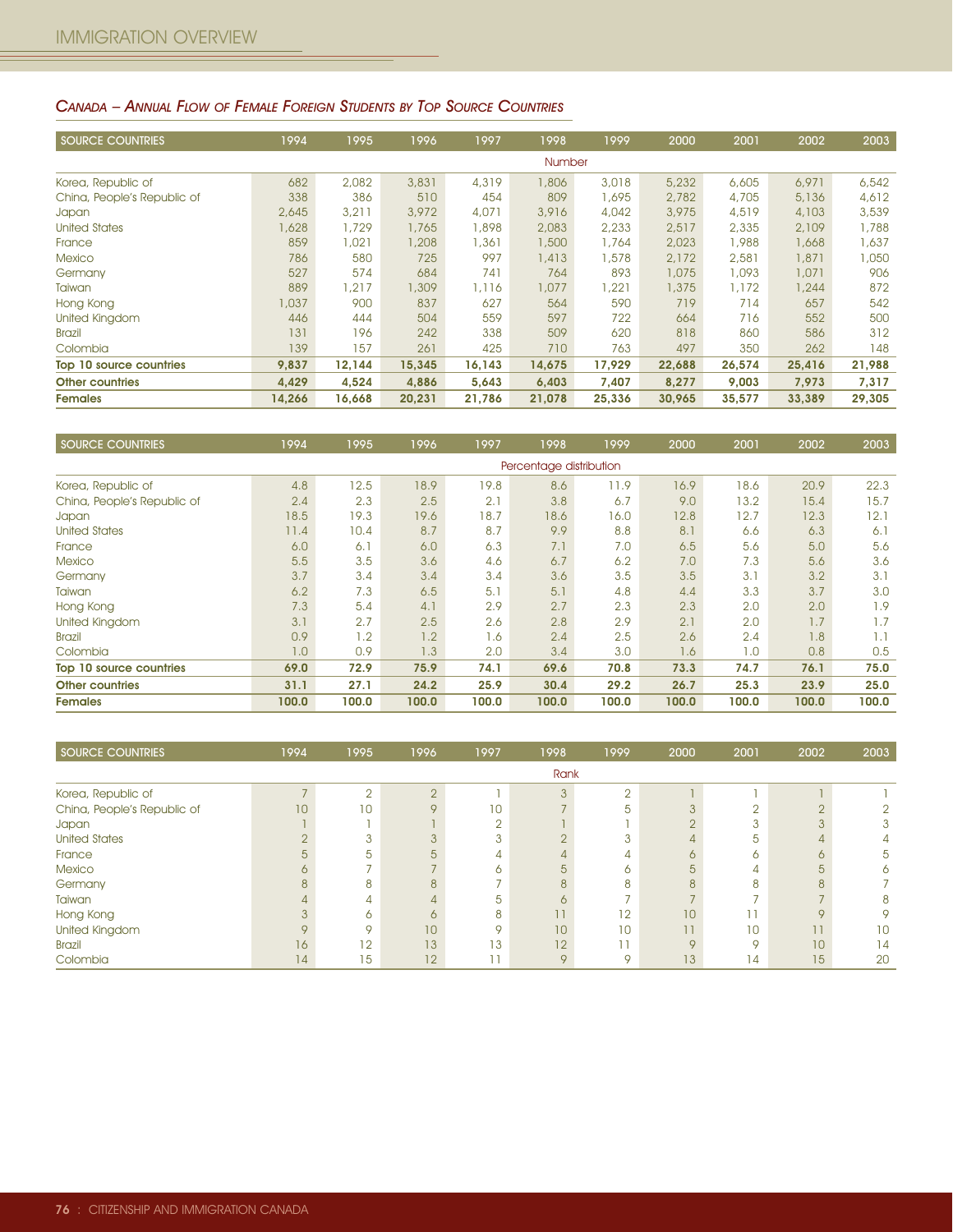# CANADA – DECEMBER 1 STOCK OF FOREIGN STUDENTS BY TOP SOURCE COUNTRIES

| <b>SOURCE COUNTRIES</b>     | 1994   | 1995   | 1996   | 1997   | 1998          | 1999   | 2000    | 2001    | 2002    | 2003    |
|-----------------------------|--------|--------|--------|--------|---------------|--------|---------|---------|---------|---------|
|                             |        |        |        |        | <b>Number</b> |        |         |         |         |         |
| China, People's Republic of | 2,110  | 1,751  | 2,057  | 2,177  | 3,044         | 5,675  | 9,965   | 18,899  | 28,137  | 35,416  |
| Korea, Republic of          | 2,410  | 4,898  | 9,161  | 11,609 | 8,419         | 10,156 | 14,534  | 19,371  | 22,640  | 24,375  |
| <b>United States</b>        | 6,843  | 7,139  | 7,724  | 8,390  | 9,123         | 9,998  | 11,093  | 12,005  | 11,876  | 11,622  |
| <b>Japan</b>                | 6,790  | 7,826  | 9,205  | 9,625  | 9,588         | 9,479  | 9,485   | 10,224  | 9,491   | 9,001   |
| France                      | 2,415  | 2,680  | 3,117  | 3,702  | 4,263         | 5,116  | 5,634   | 6,156   | 5,745   | 6,072   |
| Hong Kong                   | 10,599 | 9,210  | 8,222  | 7,029  | 6,327         | 6,026  | 6,004   | 6,001   | 6,039   | 5,758   |
| Taiwan                      | 3,490  | 4,268  | 5,211  | 5,314  | 5,413         | 5,384  | 5,755   | 5,611   | 5,651   | 5,197   |
| <b>India</b>                | 825    | 767    | 810    | 781    | 874           | 1,141  | 1,494   | 2,052   | 3,203   | 4,817   |
| <b>Mexico</b>               | 1,368  | 1,114  | 1,421  | 1,948  | 2.417         | 2,842  | 3,671   | 4,352   | 3,442   | 3,081   |
| Germany                     | 1,217  | 1,317  | 1,504  | 1,637  | 1,701         | 1,838  | 2,094   | 2,226   | 2,176   | 2,127   |
| United Kingdom              | 1,451  | 1,350  | 1,529  | 1,683  | 1,888         | 2,136  | 2,189   | 2,467   | 2,262   | 2,062   |
| Malaysia                    | 1,733  | 1,611  | 1,445  | 1,403  | 1,196         | 1,094  | 982     | 917     | 845     | 940     |
| Top 10 source countries     | 39,209 | 42,050 | 49,175 | 53,114 | 52,183        | 58,650 | 70,424  | 87,312  | 98,486  | 107,466 |
| <b>Other countries</b>      | 22,317 | 21,286 | 22,269 | 23,397 | 25,502        | 29,488 | 33,668  | 39,083  | 40,974  | 43,984  |
| <b>Total</b>                | 61,526 | 63,336 | 71,444 | 76,511 | 77,685        | 88,138 | 104.092 | 126,395 | 139,460 | 151,450 |

| <b>SOURCE COUNTRIES</b>     | 1994  | 1995  | 1996  | 1997  | 1998                    | 1999  | 2000  | 2001  | 2002  | 2003  |
|-----------------------------|-------|-------|-------|-------|-------------------------|-------|-------|-------|-------|-------|
|                             |       |       |       |       | Percentage distribution |       |       |       |       |       |
| China, People's Republic of | 3.4   | 2.8   | 2.9   | 2.9   | 3.9                     | 6.4   | 9.6   | 15.0  | 20.2  | 23.4  |
| Korea, Republic of          | 3.9   | 7.7   | 12.8  | 15.2  | 10.8                    | 11.5  | 14.0  | 15.3  | 16.2  | 16.1  |
| <b>United States</b>        | 11.1  | 11.3  | 10.8  | 11.0  | 11.7                    | 11.3  | 10.7  | 9.5   | 8.5   | 7.7   |
| Japan                       | 11.0  | 12.4  | 12.9  | 12.6  | 12.3                    | 10.8  | 9.1   | 8.1   | 6.8   | 5.9   |
| France                      | 3.9   | 4.2   | 4.4   | 4.8   | 5.5                     | 5.8   | 5.4   | 4.9   | 4.1   | 4.0   |
| Hong Kong                   | 17.2  | 14.5  | 11.5  | 9.2   | 8.1                     | 6.8   | 5.8   | 4.8   | 4.3   | 3.8   |
| Taiwan                      | 5.7   | 6.7   | 7.3   | 7.0   | 7.0                     | 6.1   | 5.5   | 4.4   | 4.1   | 3.4   |
| <b>India</b>                | 1.3   | 1.2   | 1.1   | 1.0   | 1.1                     | 1.3   | 1.4   | 1.6   | 2.3   | 3.2   |
| <b>Mexico</b>               | 2.2   | 1.8   | 2.0   | 2.6   | 3.1                     | 3.2   | 3.5   | 3.4   | 2.5   | 2.0   |
| Germany                     | 2.0   | 2.1   | 2.1   | 2.1   | 2.2                     | 2.1   | 2.0   | 1.8   | 1.6   | 1.4   |
| <b>United Kingdom</b>       | 2.4   | 2.1   | 2.1   | 2.2   | 2.4                     | 2.4   | 2.1   | 2.0   | 1.6   | 1.4   |
| Malaysia                    | 2.8   | 2.5   | 2.0   | 1.8   | 1.5                     | 1.2   | 0.9   | 0.7   | 0.6   | 0.6   |
| Top 10 source countries     | 63.7  | 66.4  | 68.8  | 69.4  | 67.2                    | 66.5  | 67.7  | 69.1  | 70.6  | 71.0  |
| <b>Other countries</b>      | 36.3  | 33.6  | 31.2  | 30.6  | 32.8                    | 33.5  | 32.3  | 30.9  | 29.4  | 29.0  |
| <b>Total</b>                | 100.0 | 100.0 | 100.0 | 100.0 | 100.0                   | 100.0 | 100.0 | 100.0 | 100.0 | 100.0 |

| <b>SOURCE COUNTRIES</b>     | 1994    | 1995          | 1996    | 1997    | 1998     | 1999    | 2000     | 2001     | 2002           | 2003 |
|-----------------------------|---------|---------------|---------|---------|----------|---------|----------|----------|----------------|------|
|                             |         |               |         |         | Rank     |         |          |          |                |      |
| China, People's Republic of | -       | -             |         | -       |          | 5       | 3        | $\Omega$ |                |      |
| Korea, Republic of          | 6       | 4             |         |         |          |         |          |          | $\cap$<br>∠    |      |
| <b>United States</b>        | $\cap$  | 3             |         | ◠       |          |         |          |          | 3              | 3    |
| Japan                       |         | $\Omega$<br>∠ |         | $\sim$  |          | 3       |          | 4        | 4              |      |
| France                      |         | ∼             | $\circ$ | ∩       |          |         |          | 5        | 6              | 5    |
| Hong Kong                   |         |               |         | 4       |          |         | 5        | ∩        | 5              |      |
| Taiwan                      |         | 5             | 5       | 5       | 5        | ∩       | $\sigma$ |          |                |      |
| India                       | 4       | 14            | 13      | 15      | 15       | 12      | 11       |          | $\circ$        | 8    |
| <b>Mexico</b>               | 10      |               | 11      | 8       | 8        | 8       | 8        | 8        | 8              | 9    |
| Germany                     | 11      | 10            | $\circ$ | 10      | 10       | 10      | 10       | 10       | $\overline{1}$ | 10   |
| United Kingdom              | $\circ$ | Q             | 8       | $\circ$ | $\Omega$ | $\circ$ | $\circ$  | $\circ$  | 10             |      |
| Malaysia                    | 8       | 8             | 10      |         | 11       | 14      | 15       | 18       | 23             | 21   |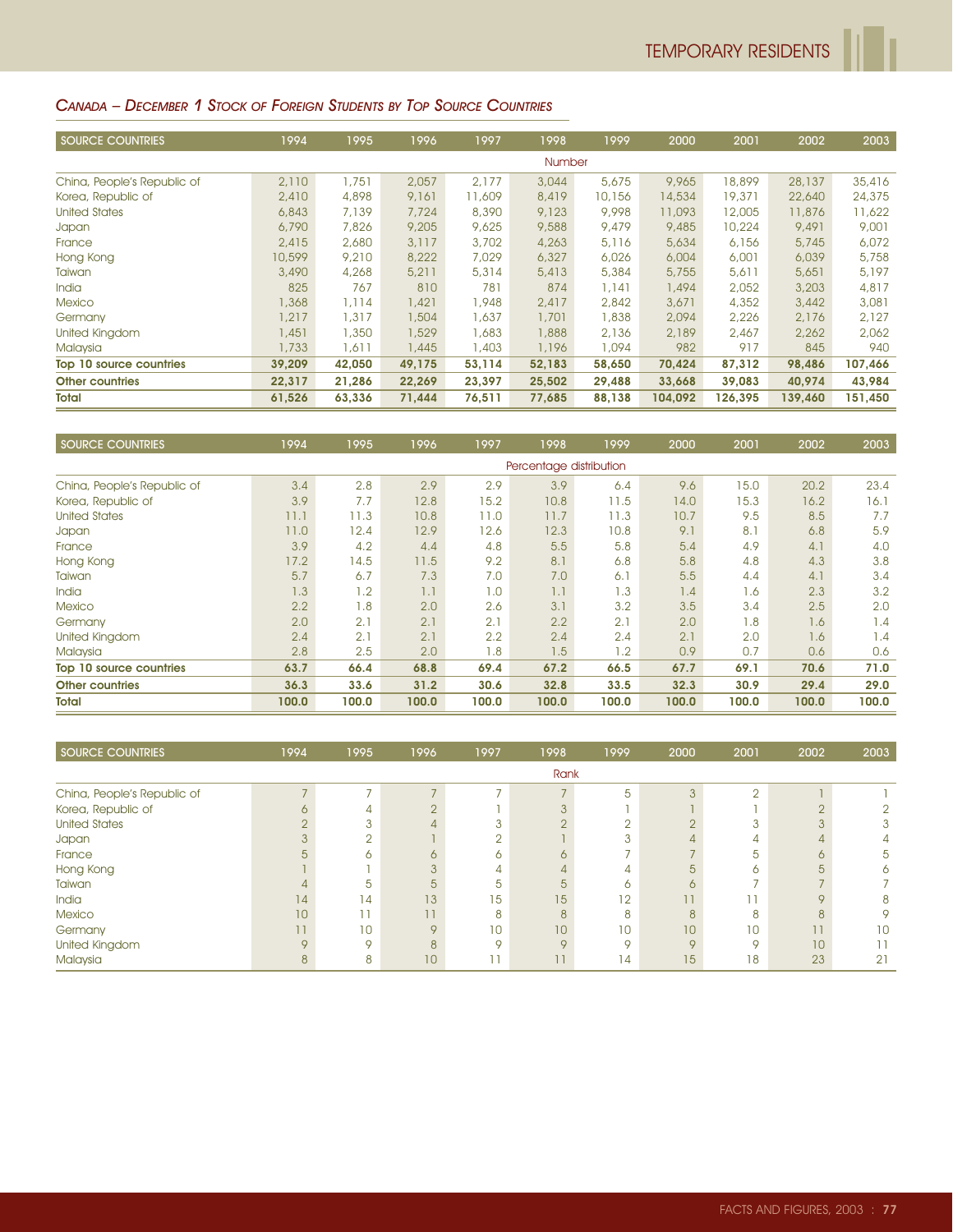#### CANADA – DECEMBER 1 STOCK OF MALE FOREIGN STUDENTS BY TOP SOURCE COUNTRIES

| <b>SOURCE COUNTRIES</b>     | 1994   | 1995   | 1996   | 1997   | 1998   | 1999   | 2000   | 2001   | 2002   | 2003   |
|-----------------------------|--------|--------|--------|--------|--------|--------|--------|--------|--------|--------|
|                             |        |        |        |        | Number |        |        |        |        |        |
| China, People's Republic of | .298   | 1,057  | 1,180  | 1,230  | 1,684  | 3,144  | 5,507  | 10,455 | 15,388 | 19,201 |
| Korea, Republic of          | 1,252  | 2,549  | 4,736  | 5,844  | 4,277  | 5,244  | 7,480  | 9,985  | 11,572 | 12,399 |
| <b>United States</b>        | 3,560  | 3,739  | 4,050  | 4,417  | 4,699  | 5,046  | 5,544  | 6,032  | 5,843  | 5,791  |
| India                       | 588    | 553    | 588    | 552    | 599    | 802    | 1,069  | , 501  | 2,448  | 3,813  |
| Hong Kong                   | 5,893  | 5,125  | 4,653  | 4,007  | 3,617  | 3,450  | 3,394  | 3,366  | 3,382  | 3,211  |
| France                      | 1,289  | 1,387  | 1,609  | 1,940  | 2,249  | 2,736  | 2,967  | 3,221  | 3,036  | 3,197  |
| Japan                       | 2,551  | 2,844  | 3,209  | 3,398  | 3,392  | 3,290  | 3,229  | 3,524  | 3,298  | 3,145  |
| Taiwan                      | 1,530  | 1,981  | 2,568  | 2,614  | 2,682  | 2,687  | 2,869  | 2,811  | 2,737  | 2,583  |
| <b>Mexico</b>               | 633    | 550    | 697    | 982    | 1,180  | 1,404  | 1,811  | 2,085  | 1,780  | 1,616  |
| Bangladesh                  | 76     | 78     | 67     | 120    | 112    | 243    | 362    | 564    | 888    | 1,109  |
| United Kingdom              | 777    | 722    | 798    | 875    | 966    | 1,058  | 1,093  | ,283   | 1,187  | 1,082  |
| Germany                     | 595    | 656    | 723    | 814    | 810    | 844    | 963    | 0.043  | 958    | 993    |
| Pakistan                    | 153    | 171    | 238    | 374    | 572    | 923    | 995    | ,046   | 949    | 986    |
| <b>Iran</b>                 | 864    | 757    | 686    | 561    | 461    | 389    | 386    | 424    | 582    | 828    |
| Malaysia                    | 1,005  | 955    | 853    | 806    | 692    | 638    | 579    | 522    | 463    | 503    |
| Top 10 source countries     | 20,019 | 21,116 | 24,379 | 26,121 | 25,556 | 28,982 | 34,963 | 44,263 | 50,671 | 56,065 |
| <b>Other countries</b>      | 12,702 | 12,154 | 12,837 | 13,570 | 14,546 | 17,107 | 19,621 | 22,628 | 23,900 | 26,053 |
| <b>Males</b>                | 32,721 | 33,270 | 37,216 | 39,691 | 40,102 | 46,089 | 54,584 | 66,891 | 74,571 | 82,118 |

| <b>SOURCE COUNTRIES</b>     | 1994  | 1995  | 1996  | 1997  | 1998                    | 1999  | 2000  | 2001  | 2002  | 2003  |
|-----------------------------|-------|-------|-------|-------|-------------------------|-------|-------|-------|-------|-------|
|                             |       |       |       |       | Percentage distribution |       |       |       |       |       |
| China, People's Republic of | 4.0   | 3.2   | 3.2   | 3.1   | 4.2                     | 6.8   | 10.1  | 15.6  | 20.6  | 23.4  |
| Korea, Republic of          | 3.8   | 7.7   | 12.7  | 14.7  | 10.7                    | 11.4  | 13.7  | 14.9  | 15.5  | 15.1  |
| <b>United States</b>        | 10.9  | 11.2  | 10.9  | 11.1  | 11.7                    | 11.0  | 10.2  | 9.0   | 7.8   | 7.1   |
| India                       | 1.8   | 1.7   | 1.6   | 1.4   | 1.5                     | 1.7   | 2.0   | 2.2   | 3.3   | 4.6   |
| Hong Kong                   | 18.0  | 15.4  | 12.5  | 10.1  | 9.0                     | 7.5   | 6.2   | 5.0   | 4.5   | 3.9   |
| France                      | 3.9   | 4.2   | 4.3   | 4.9   | 5.6                     | 5.9   | 5.4   | 4.8   | 4.1   | 3.9   |
| Japan                       | 7.8   | 8.6   | 8.6   | 8.6   | 8.5                     | 7.1   | 5.9   | 5.3   | 4,4   | 3.8   |
| Taiwan                      | 4.7   | 6.0   | 6.9   | 6.6   | 6.7                     | 5.8   | 5.3   | 4.2   | 3.7   | 3.2   |
| <b>Mexico</b>               | 1.9   | 1.7   | 1.9   | 2.5   | 2.9                     | 3.1   | 3.3   | 3.1   | 2.4   | 2.0   |
| <b>Bangladesh</b>           | 0.2   | 0.2   | 0.2   | 0.3   | 0.3                     | 0.5   | 0.7   | 0.8   | 1.2   | 1.4   |
| United Kingdom              | 2.4   | 2.2   | 2.1   | 2.2   | 2.4                     | 2.3   | 2.0   | 1.9   | 1.6   | 1.3   |
| Germany                     | 1.8   | 2.0   | 1.9   | 2.1   | 2.0                     | 1.8   | 1.8   | 1.6   | 1.3   | 1.2   |
| Pakistan                    | 0.5   | 0.5   | 0.6   | 0.9   | 1.4                     | 2.0   | 1.8   | 1.6   | 1.3   | 1.2   |
| <b>Iran</b>                 | 2.6   | 2.3   | 1.8   | 1.4   | 1.2                     | 0.8   | 0.7   | 0.6   | 0.8   | 1.0   |
| Malaysia                    | 3.1   | 2.9   | 2.3   | 2.0   | 1.7                     | 1.4   | 1.1   | 0.8   | 0.6   | 0.6   |
| Top 10 source countries     | 61.2  | 63.5  | 65.5  | 65.8  | 63.7                    | 62.9  | 64.1  | 66.2  | 68.0  | 68.3  |
| <b>Other countries</b>      | 38.8  | 36.5  | 34.5  | 34.2  | 36.3                    | 37.1  | 36.0  | 33.8  | 32.1  | 31.7  |
| <b>Males</b>                | 100.0 | 100.0 | 100.0 | 100.0 | 100.0                   | 100.0 | 100.0 | 100.0 | 100.0 | 100.0 |

| SOURCE COUNTRIES            | 1994            | 1995    | 1996    | 1997          | 1998                     | 1999    | 2000         | 2001   | 2002           | 2003 |
|-----------------------------|-----------------|---------|---------|---------------|--------------------------|---------|--------------|--------|----------------|------|
|                             |                 |         |         |               | Rank                     |         |              |        |                |      |
| China, People's Republic of | $5\overline{)}$ | -       | -       | $\rightarrow$ | $\overline{\phantom{0}}$ | 5       | 3            |        |                |      |
| Korea, Republic of          |                 | 4       |         |               | $\cap$                   |         |              | $\sim$ | $\overline{2}$ |      |
| <b>United States</b>        |                 | $\cap$  |         |               |                          |         | $\sqrt{2}$   | 3      | 3              | 3    |
| India                       | 3               | 12      | 13      | 14            | 13                       | ۱3      | 10           | 9      | 8              |      |
| Hong Kong                   |                 |         |         | 3             |                          | 3       |              | 5      | 4              | 5    |
| France                      |                 | 6       | ∩       | 6             | ∩                        | 6       | $\circ$      | 6      | 6              | 6    |
| Japan                       |                 | 3       |         |               |                          | 4       | 5            | 4      | 5              |      |
| Taiwan                      |                 | 5       | 5       | 5             | 5                        |         |              |        |                |      |
| Mexico                      | 11              | 13      | 11      | 8             | 8                        | 8       | 8            | 8      | 9              |      |
| Bangladesh                  | 65              | 58      | 64      | 47            | 49                       | 31      | 23           | 18     | 15             | 10   |
| United Kingdom              | 10 <sup>°</sup> | 10      | $\circ$ | $\circ$       | $\mathsf{Q}$             | $\circ$ | $\mathsf{Q}$ | 10     | 10             |      |
| Germany                     | 12              |         | 10      | 10            | 10                       |         | 12           | 12     | 12             | 13   |
| Pakistan                    | 33              | 28      | 22      | 18            | 14                       | 10      | 11           | 11     | 13             | 14   |
| Iran                        | $\circ$         | $\circ$ | 12      | 13            | 17                       | 20      | 21           | 21     | 19             |      |
| Malaysia                    | 8               | 8       | 8       | ш             | 11                       | 15      | 16           | 19     | 24             | 23   |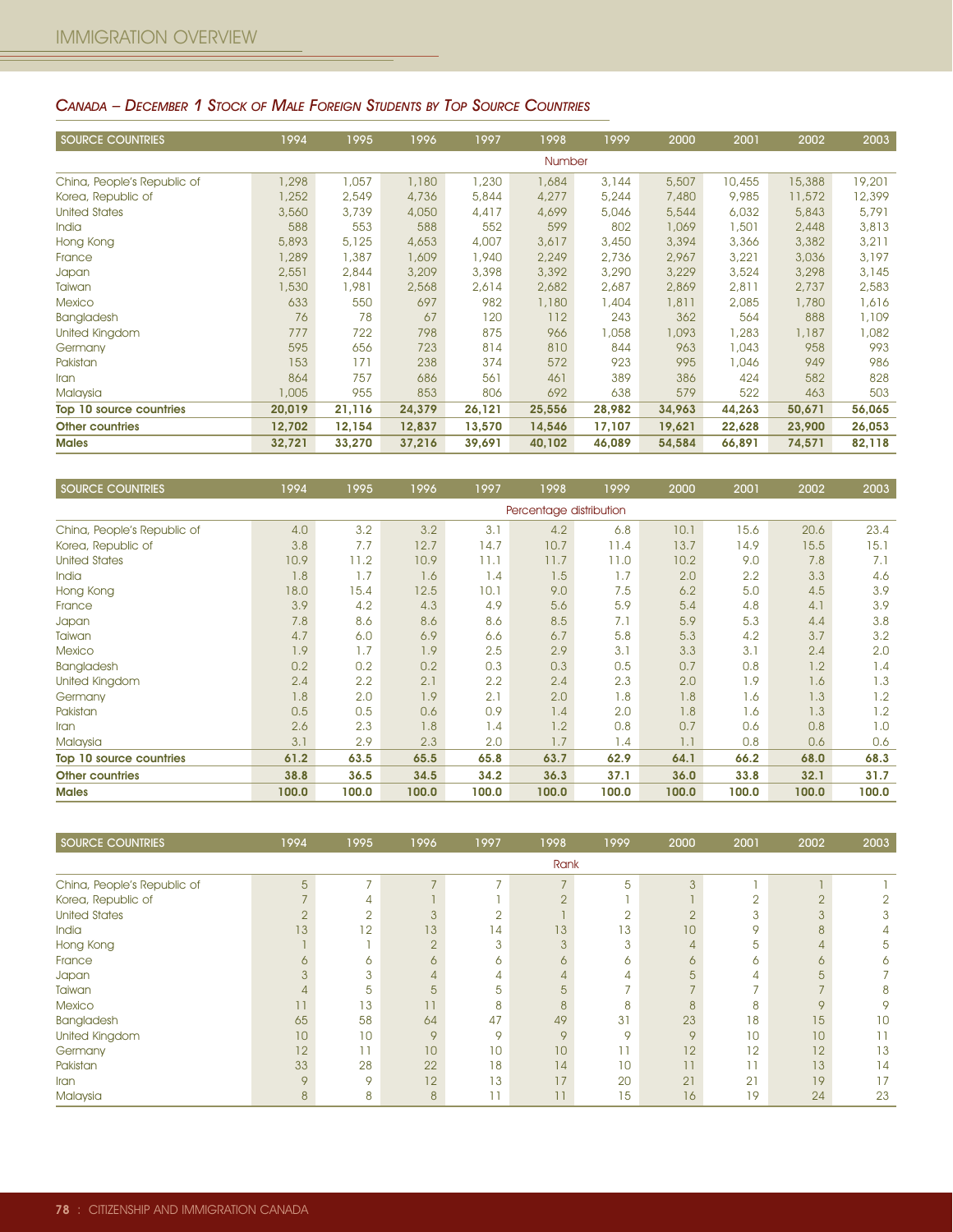#### CANADA – DECEMBER 1 STOCK OF FEMALE FOREIGN STUDENTS BY TOP SOURCE COUNTRIES

| <b>SOURCE COUNTRIES</b>     | 1994   | 1995   | 1996   | 1997   | 1998          | 1999   | 2000   | 2001   | 2002   | 2003   |
|-----------------------------|--------|--------|--------|--------|---------------|--------|--------|--------|--------|--------|
|                             |        |        |        |        | <b>Number</b> |        |        |        |        |        |
| China, People's Republic of | 812    | 694    | 877    | 947    | 1,360         | 2,531  | 4,456  | 8,443  | 12,749 | 16,215 |
| Korea, Republic of          | 1,158  | 2,349  | 4,425  | 5,763  | 4,140         | 4,912  | 7,054  | 9,386  | 11,068 | 11,976 |
| Japan                       | 4,239  | 4,982  | 5,996  | 6,227  | 6,196         | 6,189  | 6,255  | 6,700  | 6,193  | 5,856  |
| <b>United States</b>        | 3,283  | 3,400  | 3,672  | 3,972  | 4,423         | 4,951  | 5,547  | 5,973  | 6,033  | 5,831  |
| France                      | 1,126  | 1,293  | 1,508  | 1,762  | 2,014         | 2,380  | 2,667  | 2,935  | 2,709  | 2,875  |
| Taiwan                      | 1,960  | 2,287  | 2,643  | 2,700  | 2.731         | 2,697  | 2,880  | 2.799  | 2,914  | 2,614  |
| Hong Kong                   | 4,705  | 4,084  | 3,568  | 3,021  | 2,709         | 2,576  | 2,610  | 2,635  | 2,657  | 2,547  |
| <b>Mexico</b>               | 735    | 564    | 724    | 966    | 1,237         | 1,438  | 1,860  | 2,267  | 1,662  | 1,465  |
| Germany                     | 622    | 661    | 781    | 823    | 890           | 992    | 1,131  | 1,182  | 1,218  | 1,134  |
| <b>India</b>                | 237    | 214    | 222    | 229    | 275           | 339    | 425    | 551    | 755    | 1,004  |
| <b>United Kingdom</b>       | 674    | 628    | 731    | 808    | 922           | 1,078  | 1,094  | 1,183  | 1,075  | 980    |
| Malaysia                    | 728    | 656    | 592    | 597    | 504           | 456    | 403    | 395    | 382    | 437    |
| Top 10 source countries     | 19,420 | 21,034 | 24,925 | 26,989 | 26,622        | 29,744 | 35,554 | 43,503 | 48,278 | 51,517 |
| <b>Other countries</b>      | 9,383  | 9,030  | 9.299  | 9.824  | 10.944        | 12,296 | 13,927 | 15,984 | 16,604 | 17,810 |
| <b>Females</b>              | 28,803 | 30,064 | 34,224 | 36,813 | 37.566        | 42,040 | 49,481 | 59,487 | 64,882 | 69,327 |

| <b>SOURCE COUNTRIES</b>     | 1994  | 1995  | 1996  | 1997  | 1998                    | 1999  | 2000  | 2001  | 2002  | 2003  |
|-----------------------------|-------|-------|-------|-------|-------------------------|-------|-------|-------|-------|-------|
|                             |       |       |       |       | Percentage distribution |       |       |       |       |       |
| China, People's Republic of | 2.8   | 2.3   | 2.6   | 2.6   | 3.6                     | 6.0   | 9.0   | 14.2  | 19.7  | 23.4  |
| Korea, Republic of          | 4.0   | 7.8   | 12.9  | 15.7  | 11.0                    | 11.7  | 14.3  | 15.8  | 17.1  | 17.3  |
| <b>Japan</b>                | 14.7  | 16.6  | 17.5  | 16.9  | 16.5                    | 14.7  | 12.6  | 11.3  | 9.6   | 8.5   |
| <b>United States</b>        | 11.4  | 11.3  | 10.7  | 10.8  | 11.8                    | 11.8  | 11.2  | 10.0  | 9.3   | 8.4   |
| France                      | 3.9   | 4.3   | 4.4   | 4.8   | 5.4                     | 5.7   | 5.4   | 4.9   | 4.2   | 4.2   |
| Taiwan                      | 6.8   | 7.6   | 7.7   | 7.3   | 7.3                     | 6.4   | 5.8   | 4.7   | 4.5   | 3.8   |
| Hong Kong                   | 16.3  | 13.6  | 10.4  | 8.2   | 7.2                     | 6.1   | 5.3   | 4.4   | 4.1   | 3.7   |
| <b>Mexico</b>               | 2.6   | 1.9   | 2.1   | 2.6   | 3.3                     | 3.4   | 3.8   | 3.8   | 2.6   | 2.1   |
| Germany                     | 2.2   | 2.2   | 2.3   | 2.2   | 2.4                     | 2.4   | 2.3   | 2.0   | 1.9   | 1.6   |
| <b>India</b>                | 0.8   | 0.7   | 0.7   | 0.6   | 0.7                     | 0.8   | 0.9   | 0.9   | 1.2   | 1.5   |
| United Kingdom              | 2.3   | 2.1   | 2.1   | 2.2   | 2.5                     | 2.6   | 2.2   | 2.0   | 1.7   | 1.4   |
| Malaysia                    | 2.5   | 2.2   | 1.7   | 1.6   | 1.3                     | 1.1   | 0.8   | 0.7   | 0.6   | 0.6   |
| Top 10 source countries     | 67.4  | 70.0  | 72.8  | 73.3  | 70.9                    | 70.8  | 71.9  | 73.1  | 74.4  | 74.3  |
| <b>Other countries</b>      | 32.6  | 30.0  | 27.2  | 26.7  | 29.1                    | 29.3  | 28.2  | 26.9  | 25.6  | 25.7  |
| <b>Females</b>              | 100.0 | 100.0 | 100.0 | 100.0 | 100.0                   | 100.0 | 100.0 | 100.0 | 100.0 | 100.0 |

| SOURCE COUNTRIES            | 1994   | 1995        | 1996          | 1997             | 1998         | 1999            | 2000     | 2001    | 2002            | 2003 |
|-----------------------------|--------|-------------|---------------|------------------|--------------|-----------------|----------|---------|-----------------|------|
|                             |        |             |               |                  | Rank         |                 |          |         |                 |      |
| China, People's Republic of |        |             |               | 8                |              | ∩               |          | $\cap$  |                 |      |
| Korea, Republic of          | 5      |             |               |                  |              |                 |          |         | $\cap$          |      |
| Japan                       | $\cap$ |             |               |                  |              |                 |          |         | 3               |      |
| <b>United States</b>        |        |             |               |                  |              |                 |          | 4       |                 |      |
| France                      |        | 6.          |               | ∩                | ∩            |                 | $\sigma$ | 5       | 6               | 5    |
| Taiwan                      |        | 5           | 5             | 5                |              |                 | 5        |         | 5               |      |
| Hong Kong                   |        |             |               |                  |              | 5               |          |         |                 |      |
| <b>Mexico</b>               | 8      |             | 10            |                  | $\mathsf{R}$ | R               | 8        | ρ       | 8               | 8    |
| Germany                     |        | 8           | $\mathcal{B}$ | O                | 10           | 10 <sup>°</sup> | $\circ$  | 10      | $\circ$         |      |
| India                       | 17     | 18          | 18            | 19               | 18           | 16              | 14       | 13      | 11              | 10   |
| United Kingdom              | 10     | 10          | $\circ$       | 10 <sup>1</sup>  | $\circ$      | $\circ$         | 10       | $\circ$ | 10 <sup>°</sup> |      |
| Malaysia                    | 9      | $\mathsf Q$ | 11            | <b>11 T</b><br>ш | 13           | 14              | 16       | 19      | 18              | 16   |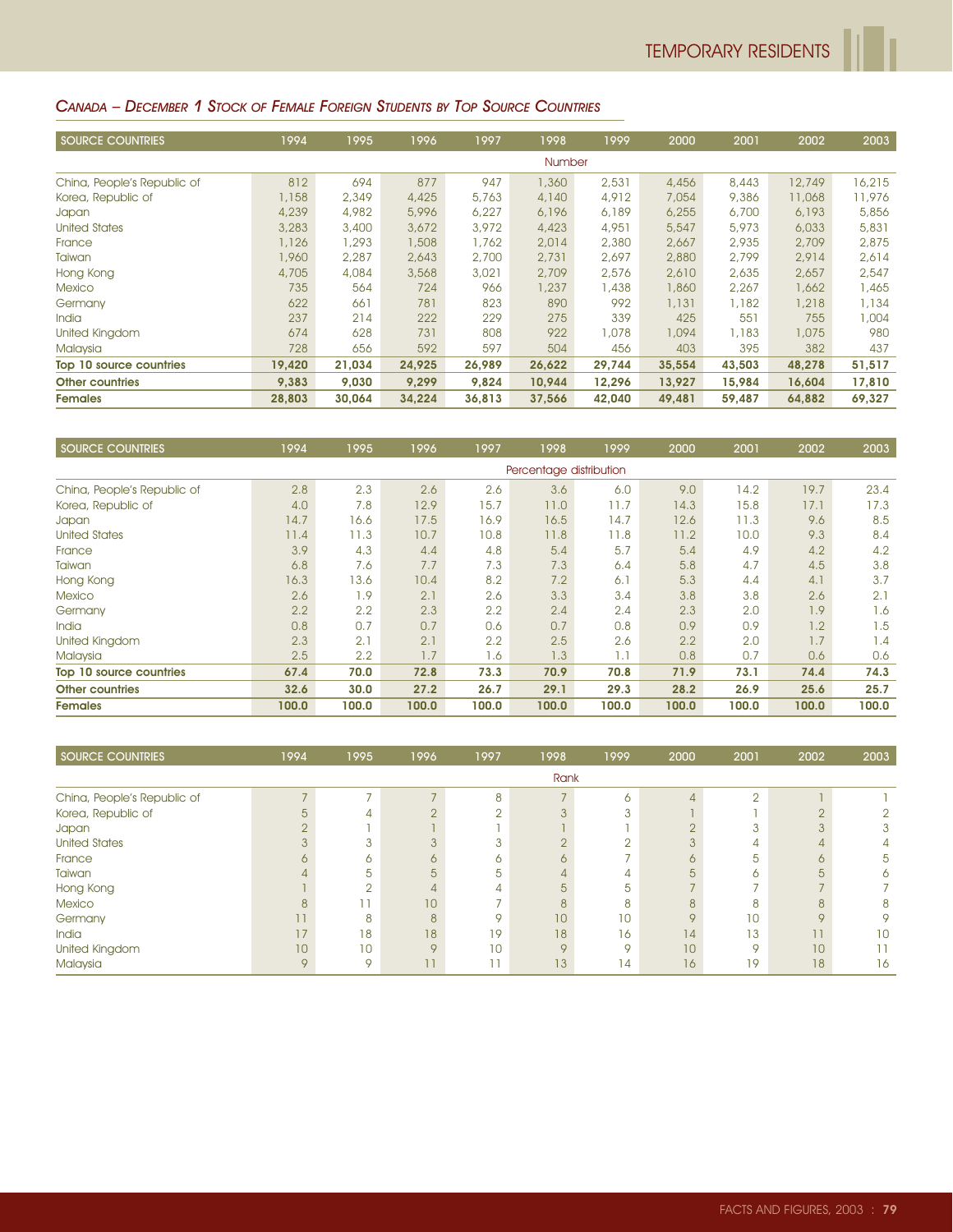# CANADA – ANNUAL FLOW OF FOREIGN STUDENTS BY PROVINCE OR TERRITORY AND URBAN AREA

| <b>URBAN AREA</b>                                 | 1994                 | 1995                 | 1996                 | 1997               | 1998                 | 1999                 | 2000                 | 2001                    | 2002                 | 2003               |
|---------------------------------------------------|----------------------|----------------------|----------------------|--------------------|----------------------|----------------------|----------------------|-------------------------|----------------------|--------------------|
|                                                   |                      |                      |                      |                    | Number               |                      |                      |                         |                      |                    |
| St. John's                                        | 70                   | 27                   | 40                   | 41                 | 17                   | 21                   | 16                   | 9                       | 22                   | 15                 |
| Other Newfoundland and Labrador                   | 169                  | 142                  | 175                  | 193                | 250                  | 264                  | 260                  | 272                     | 329                  | 304                |
| <b>Newfoundland and Labrador</b>                  | 239                  | 169                  | 215                  | 234                | 267                  | 285                  | 276                  | 281                     | 351                  | 319                |
| Charlottetown                                     | 26                   | 35                   | 31                   | 49                 | 48                   | 58                   | 64                   | 92                      | 74                   | 87                 |
| Other Prince Edward Island                        | 30                   | 23                   | 33                   | 22                 | 31                   | 34                   | 36                   | 29                      | 41                   | 28                 |
| <b>Prince Edward Island</b>                       | 56                   | 58                   | 64                   | 71                 | 79                   | 92                   | 100                  | 121                     | 115                  | 115                |
| <b>Halifax</b>                                    | 409                  | 464                  | 604                  | 619                | 744                  | 964                  | 1,035                | 1,276                   | 1,373                | 1,403              |
| Other Nova Scotia                                 | 287                  | 279                  | 268                  | 280                | 325                  | 352                  | 504                  | 593                     | 631                  | 564                |
| <b>Nova Scotia</b>                                | 696                  | 743                  | 872                  | 899                | 1,069                | 1,316                | 1,539                | 1,869                   | 2,004                | 1,967              |
| Fredericton                                       | 112                  | 116                  | 142                  | 113                | 183                  | 295                  | 286                  | 333                     | 356                  | 315                |
| <b>Other New Brunswick</b>                        | 177<br>289           | 213<br>329           | 192                  | 222                | 232                  | 328                  | 518                  | 671                     | 699                  | 557                |
| <b>New Brunswick</b>                              |                      |                      | 334                  | 335                | 415                  | 623                  | 804                  | 1,004                   | 1,055                | 872                |
| Québec<br>Sherbrooke                              | 639<br>281           | 573<br>365           | 680<br>435           | 735<br>473         | 874<br>321           | 929<br>454           | 1,096<br>503         | 1,112<br>490            | 939<br>390           | 809<br>401         |
| Montréal                                          | 3,848                | 4,057                | 4,874                | 5,309              | 5,849                | 6,943                | 8,170                | 9,020                   | 8,030                | 7,587              |
| <b>Other Quebec</b>                               | 562                  | 614                  | 598                  | 629                | 642                  | 730                  | 907                  | 871                     | 889                  | 845                |
| Quebec                                            | 5,330                | 5,609                | 6,587                | 7,146              | 7,686                | 9,056                | 10,676               | 11,493                  | 10,248               | 9,642              |
| Ottawa-Gatineau                                   | 939                  | 953                  | 1,212                | 1,340              | 1,287                | 1,641                | 1,952                | 2,295                   | 2,095                | 1,860              |
| Kingston                                          | 267                  | 335                  | 393                  | 394                | 323                  | 404                  | 473                  | 480                     | 434                  | 386                |
| Peterborough                                      | 112                  | 107                  | 112                  | 107                | 157                  | 201                  | 259                  | 305                     | 261                  | 172                |
| Toronto                                           | 4,987                | 5,840                | 6,870                | 7,222              | 6,701                | 9,471                | 12,060               | 14,195                  | 13,690               | 12,087             |
| <b>Hamilton</b>                                   | 467                  | 541                  | 782                  | 915                | 738                  | 1,014                | 1,188                | 1,544                   | 1,441                | 1,316              |
| St. Catharines-Niagara                            | 405                  | 427                  | 421                  | 550                | 464                  | 542                  | 742                  | 718                     | 691                  | 572                |
| <b>Kitchener</b><br>Guelph                        | 416<br>160           | 344<br>204           | 336<br>230           | 376<br>261         | 383<br>249           | 571<br>357           | 622<br>354           | 672<br>373              | 700<br>402           | 645<br>314         |
| London                                            | 328                  | 369                  | 395                  | 470                | 598                  | 643                  | 779                  | 799                     | 836                  | 754                |
| Windsor                                           | 101                  | 102                  | 116                  | 114                | 200                  | 354                  | 397                  | 393                     | 414                  | 598                |
| <b>Other Ontario</b>                              | 1,304                | 1,291                | 1,335                | 1,472              | 1,501                | 1,825                | 2,096                | 2,407                   | 2,273                | 2,046              |
| Ontario                                           | 9,486                | 10,513               | 12,202               | 13,221             | 12,601               | 17,023               | 20,922               | 24,181                  | 23,237               | 20,750             |
| Winnipeg                                          | 529                  | 545                  | 588                  | 778                | 661                  | 913                  | 1,081                | 1,367                   | 1,442                | 1,281              |
| Other Manitoba                                    | 239                  | 217                  | 182                  | 258                | 272                  | 285                  | 319                  | 369                     | 379                  | 375                |
| <b>Manitoba</b>                                   | 768                  | 762                  | 770                  | 1,036              | 933                  | 1,198                | 1,400                | 1,736                   | 1,821                | 1,656              |
| Regina                                            | 199                  | 380                  | 384                  | 376                | 322                  | 346                  | 411                  | 467                     | 470                  | 500                |
| Saskatoon                                         | 185                  | 249                  | 289                  | 312                | 326                  | 351                  | 389                  | 504                     | 415                  | 424                |
| Other Saskatchewan                                | 264                  | 270                  | 243                  | 256                | 274                  | 289                  | 290                  | 285                     | 251                  | 286                |
| <b>Saskatchewan</b>                               | 648                  | 899                  | 916                  | 944                | 922                  | 986                  | 1,090                | 1,256                   | 1,136                | 1,210              |
| Lethbridge                                        | 86                   | 115                  | 139                  | 170                | 117                  | 146                  | 172                  | 151                     | 229                  | 267                |
| Calgary<br>Edmonton                               | 715<br>909           | 898<br>969           | 1,369<br>1,319       | 1,637<br>1,396     | 1,724<br>1,191       | 1,657<br>1,396       | 2,036<br>1,671       | 2,604<br>1,880          | 2,276<br>1,722       | 2,053<br>1,565     |
| <b>Other Alberta</b>                              | 637                  | 670                  | 746                  | 853                | 806                  | 929                  | 1,069                | 1,033                   | 893                  | 731                |
| <b>Alberta</b>                                    | 2.347                | 2,652                | 3,573                | 4,056              | 3,838                | 4,128                | 4,948                | 5,668                   | 5,120                | 4,616              |
| Kelowna                                           | 112                  | 156                  | 196                  | 167                | 140                  | 179                  | 273                  | 261                     | 256                  | 227                |
| Kamloops                                          | 150                  | 176                  | 257                  | 331                | 225                  | 359                  | 405                  | 443                     | 301                  | 313                |
| Vancouver                                         | 5,616                | 8,180                | 11,298               | 10,895             | 9,200                | 12,419               | 15,256               | 19,155                  | 17,182               | 14,854             |
| Victoria                                          | 470                  | 473                  | 434                  | 500                | 532                  | 594                  | 822                  | 780                     | 812                  | 748                |
| Nanaimo                                           | 187                  | 185                  | 220                  | 211                | 156                  | 201                  | 396                  | 508                     | 644                  | 471                |
| Other British Columbia                            | 1,362                | 1,606                | 1,861                | 1,923              | 2,025                | 2,122                | 2,917                | 3,419                   | 3,632                | 3,432              |
| <b>British Columbia</b>                           | 7,897                | 10,776               | 14,266               | 14,027             | 12,278               | 15,874               | 20,069               | 24,566                  | 22,827               | 20,045             |
| Whitehorse                                        | 13                   | 11                   | 12                   | 19                 | 13                   | 18                   | 17                   | 9                       | 26                   | 17                 |
| Other Yukon                                       | $\overline{2}$<br>15 | 6<br>17              | $\overline{2}$<br>14 | 4<br>23            | $\ddot{\circ}$<br>19 | 5<br>23              | 13<br>30             | 1<br>10                 | $\overline{4}$       | 4<br>21            |
| Yukon                                             | $\mathbf{3}$         |                      |                      |                    |                      |                      |                      |                         | 30                   |                    |
| Yellowknife<br><b>Other Northwest Territories</b> | 11                   | $\overline{4}$<br>18 | $\mathsf{O}$<br>16   | $\mathbf{1}$<br>38 | $\mathsf{O}$<br>32   | $\overline{0}$<br>25 | $\overline{0}$<br>37 | $\overline{0}$<br>22    | $\overline{0}$<br>16 | $\mathbf{0}$<br>42 |
| <b>Northwest Territories</b>                      | 14                   | 22                   | 16                   | 39                 | 32                   | 25                   | 37                   | 22                      | 16                   | 42                 |
| <b>Nunavut</b>                                    | $\mathbf 0$          | 0                    | $\mathbf{0}$         | 0                  | $\mathbf 0$          | 0                    | $\bf{0}$             | $\overline{\mathbf{2}}$ | $\mathbf{3}$         | 0                  |
| Province or territory not stated                  | 241                  | 48                   | 156                  | 515                | 857                  | 406                  | 125                  | 108                     | 61                   | 38                 |
| <b>Total</b>                                      | 28,026               | 32,597               | 39,985               | 42,546             | 40,996               | 51,035               | 62,016               | 72,317                  | 68,024               | 61,293             |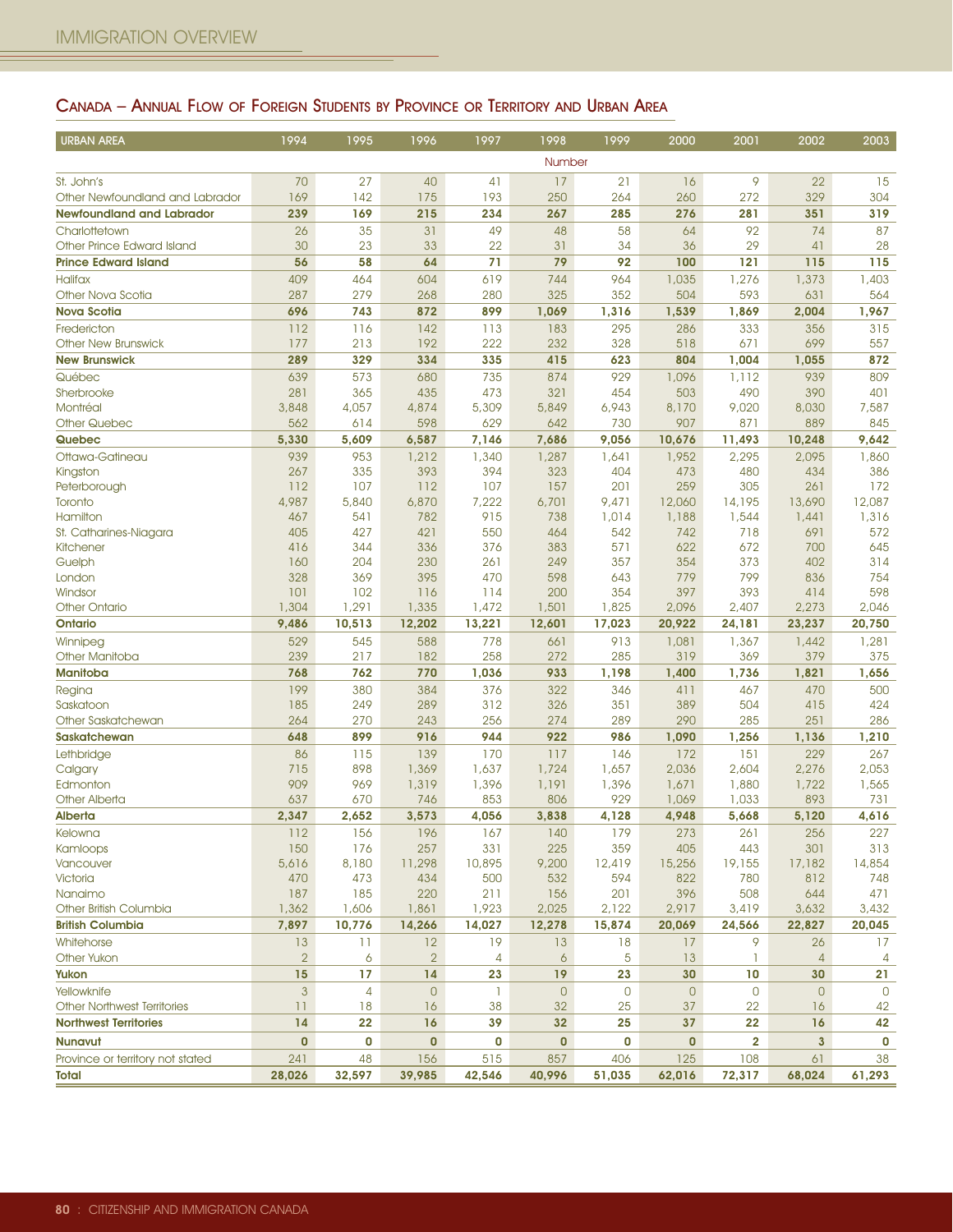ľ

| <b>URBAN AREA</b>                         | 1994         | 1995         | 1996         | 1997         | 1998                    | 1999         | 2000         | 2001         | 2002         | 2003         |
|-------------------------------------------|--------------|--------------|--------------|--------------|-------------------------|--------------|--------------|--------------|--------------|--------------|
|                                           |              |              |              |              | Percentage distribution |              |              |              |              |              |
| St. John's                                | 0.3          | 0.1          | 0.1          | 0.1          | 0.0                     | 0.0          | 0.0          | 0.0          | 0.0          | 0.0          |
| Other Newfoundland and Labrador           | 0.6          | 0.4          | 0.4          | 0.5          | 0.6                     | 0.5          | 0.4          | 0.4          | 0.5          | 0.5          |
| <b>Newfoundland and Labrador</b>          | 0.9          | 0.5          | 0.5          | 0.6          | 0.7                     | 0.6          | 0.5          | 0.4          | 0.5          | 0.5          |
| Charlottetown                             | 0.1          | 0.1          | 0.1          | 0.1          | 0.1                     | 0.1          | 0.1          | 0.1          | 0.1          | 0.1          |
| Other Prince Edward Island                | 0.1          | 0.1          | 0.1          | 0.1          | 0.1                     | 0.1          | 0.1          | 0.0          | 0.1          | 0.1          |
| <b>Prince Edward Island</b>               | 0.2          | 0.2          | 0.2          | 0.2          | 0.2                     | 0.2          | 0.2          | 0.2          | 0.2          | 0.2          |
| <b>Halifax</b>                            | 1.5          | 1.4          | 1.5          | 1.5          | 1.8                     | 1.9          | 1.7          | 1.8          | 2.0          | 2.3          |
| Other Nova Scotia                         | 1.0          | 0.9          | 0.7          | 0.7          | 0.8                     | 0.7          | 0.8          | 0.8          | 0.9          | 0.9          |
| <b>Nova Scotia</b>                        | 2.5          | 2.3          | 2.2          | 2.1          | 2.6                     | 2.6          | 2.5          | 2.6          | 3.0          | 3.2          |
| Fredericton                               | 0.4          | 0.4          | 0.4          | 0.3          | 0.5                     | 0.6          | 0.5          | 0.5          | 0.5          | 0.5          |
| <b>Other New Brunswick</b>                | 0.6          | 0.7          | 0.5          | 0.5          | 0.6                     | 0.6          | 0.8          | 0.9          | 1.0          | 0.9          |
| <b>New Brunswick</b>                      | 1.0          | 1.0          | 0.8          | 0.8          | 1.0                     | 1.2          | 1.3          | 1.4          | 1.6          | 1.4          |
| Québec                                    | 2.3          | 1.8          | 1.7          | 1.7          | 2.1                     | 1.8          | 1.8          | 1.5          | 1.4          | 1.3          |
| Sherbrooke                                | 1.0          | 1.1          | 1.1          | 1.1          | 0.8                     | 0.9          | 0.8          | 0.7          | 0.6          | 0.7          |
| Montréal                                  | 13.7         | 12.5         | 12.2         | 12.5         | 14.3                    | 13.6         | 13.2         | 12.5         | 11.8         | 12.4         |
| <b>Other Quebec</b>                       | 2.0          | 1.9          | 1.5          | 1.5          | 1.6                     | 1.4          | 1.5          | 1.2          | 1.3          | 1.4          |
| Quebec                                    | 19.0         | 17.2         | 16.5         | 16.8         | 18.8                    | 17.7         | 17.2         | 15.9         | 15.1         | 15.7         |
| Ottawa-Gatineau                           | 3.4          | 2.9          | 3.0          | 3.2          | 3.1                     | 3.2          | 3.2          | 3.2          | 3.1          | 3.0          |
| Kingston<br>Peterborough                  | 1.0<br>0.4   | 1.0<br>0.3   | 1.0<br>0.3   | 0.9<br>0.3   | 0.8<br>0.4              | 0.8<br>0.4   | 0.8<br>0.4   | 0.7<br>0.4   | 0.6<br>0.4   | 0.6<br>0.3   |
| Toronto                                   | 17.8         | 17.9         | 17.2         | 17.0         | 16.4                    | 18.6         | 19.5         | 19.6         | 20.1         | 19.7         |
| Hamilton                                  | 1.7          | 1.7          | 2.0          | 2.2          | 1.8                     | 2.0          | 1.9          | 2.1          | 2.1          | 2.2          |
| St. Catharines-Niagara                    | 1.5          | 1.3          | 1.1          | 1.3          | 1.1                     | 1.1          | 1.2          | 1.0          | 1.0          | 0.9          |
| Kitchener                                 | 1.5          | 1.1          | 0.8          | 0.9          | 0.9                     | 1.1          | 1.0          | 0.9          | 1.0          | 1.1          |
| Guelph                                    | 0.6          | 0.6          | 0.6          | 0.6          | 0.6                     | 0.7          | 0.6          | 0.5          | 0.6          | 0.5          |
| London                                    | 1.2          | 1.1          | 1.0          | 1.1          | 1.5                     | 1.3          | 1.3          | 1.1          | 1.2          | 1.2          |
| Windsor                                   | 0.4          | 0.3          | 0.3          | 0.3          | 0.5                     | 0.7          | 0.6          | 0.5          | 0.6          | 1.0          |
| <b>Other Ontario</b>                      | 4.7          | 4.0          | 3.3          | 3.5          | 3.7                     | 3.6          | 3.4          | 3.3          | 3.3          | 3.3          |
| <b>Ontario</b>                            | 33.9         | 32.3         | 30.5         | 31.1         | 30.7                    | 33.4         | 33.7         | 33.4         | 34.2         | 33.9         |
| Winnipeg                                  | 1.9          | 1.7          | 1.5          | 1.8          | 1.6                     | 1.8          | 1.7          | 1.9          | 2.1          | 2.1          |
| Other Manitoba                            | 0.9          | 0.7          | 0.5          | 0.6          | 0.7                     | 0.6          | 0.5          | 0.5          | 0.6          | 0.6          |
| <b>Manitoba</b>                           | 2.7          | 2.3          | 1.9          | 2.4          | 2.3                     | 2.4          | 2.3          | 2.4          | 2.7          | 2.7          |
| Regina                                    | 0.7          | 1.2          | 1.0          | 0.9          | 0.8                     | 0.7          | 0.7          | 0.7          | 0.7          | 0.8          |
| Saskatoon                                 | 0.7          | 0.8          | 0.7          | 0.7          | 0.8                     | 0.7          | 0.6          | 0.7          | 0.6          | 0.7          |
| Other Saskatchewan<br><b>Saskatchewan</b> | 0.9<br>2.3   | 0.8<br>2.8   | 0.6<br>2.3   | 0.6<br>2.2   | 0.7<br>2.3              | 0.6<br>1.9   | 0.5<br>1.8   | 0.4<br>1.7   | 0.4<br>1.7   | 0.5<br>2.0   |
| Lethbridge                                | 0.3          | 0.4          | 0.4          | 0.4          | 0.3                     | 0.3          | 0.3          | 0.2          | 0.3          | 0.4          |
| Calgary                                   | 2.6          | 2.8          | 3.4          | 3.9          | 4.2                     | 3.3          | 3.3          | 3.6          | 3.4          | 3.4          |
| Edmonton                                  | 3.2          | 3.0          | 3.3          | 3.3          | 2.9                     | 2.7          | 2.7          | 2.6          | 2.5          | 2.6          |
| <b>Other Alberta</b>                      | 2.3          | 2.1          | 1.9          | 2.0          | 2.0                     | 1.8          | 1.7          | 1.4          | 1.3          | 1.2          |
| Alberta                                   | 8.4          | 8.1          | 8.9          | 9.5          | 9.4                     | 8.1          | 8.0          | 7.8          | 7.5          | 7.5          |
| Kelowna                                   | 0.4          | 0.5          | 0.5          | 0.4          | 0.3                     | 0.4          | 0.4          | 0.4          | 0.4          | 0.4          |
| Kamloops                                  | 0.5          | 0.5          | 0.6          | 0.8          | 0.6                     | 0.7          | 0.7          | 0.6          | 0.4          | 0.5          |
| Vancouver                                 | 20.0         | 25.1         | 28.3         | 25.6         | 22.4                    | 24.3         | 24.6         | 26.5         | 25.3         | 24.2         |
| Victoria                                  | 1.7          | 1.5          | 1.1          | 1.2          | 1.3                     | 1.2          | 1.3          | 1.1          | 1.2          | 1.2          |
| Nanaimo                                   | 0.7          | 0.6          | 0.6          | 0.5          | 0.4                     | 0.4          | 0.6          | 0.7          | 1.0          | 0.8          |
| Other British Columbia                    | 4.9          | 4.9          | 4.7          | 4.5          | 4.9                     | 4.2          | 4.7          | 4.7          | 5.3          | 5.6          |
| <b>British Columbia</b>                   | 28.2         | 33.1         | 35.7         | 33.0         | 30.0                    | 31.1         | 32.4         | 34.0         | 33.6         | 32.7         |
| Whitehorse                                | 0.1          | 0.0          | 0.0          | 0.0          | 0.0                     | 0.0          | 0.0          | 0.0          | 0.0          | 0.0          |
| Other Yukon                               | 0.0          | 0.0          | 0.0          | 0.0          | 0.0                     | 0.0          | 0.0          | 0.0          | 0.0          | 0.0          |
| Yukon                                     | 0.1          | 0.1          | 0.0          | 0.1          | 0.1                     | 0.1          | 0.1          | 0.0          | 0.0          | 0.0          |
| Yellowknife                               | 0.0          | 0.0          | 0.0          | 0.0          | 0.0                     | 0.0          | 0.0          | 0.0          | 0.0          | 0.0          |
| <b>Other Northwest Territories</b>        | 0.0          | 0.1          | 0.0          | 0.1          | 0.1                     | 0.1          | 0.1          | 0.0          | 0.0          | 0.1          |
| <b>Northwest Territories</b>              | 0.1          | 0.1          | 0.0          | 0.1          | 0.1                     | 0.1          | 0.1          | 0.0          | 0.0          | 0.1          |
| <b>Nunavut</b>                            | 0.0          | 0.0          | 0.0          | 0.0          | 0.0                     | 0.0          | 0.0          | 0.0          | 0.0          | 0.0          |
| Province or territory not stated<br>Total | 0.9<br>100.0 | 0.2<br>100.0 | 0.4<br>100.0 | 1.2<br>100.0 | 2.1<br>100.0            | 0.8<br>100.0 | 0.2<br>100.0 | 0.2<br>100.0 | 0.1<br>100.0 | 0.1<br>100.0 |
|                                           |              |              |              |              |                         |              |              |              |              |              |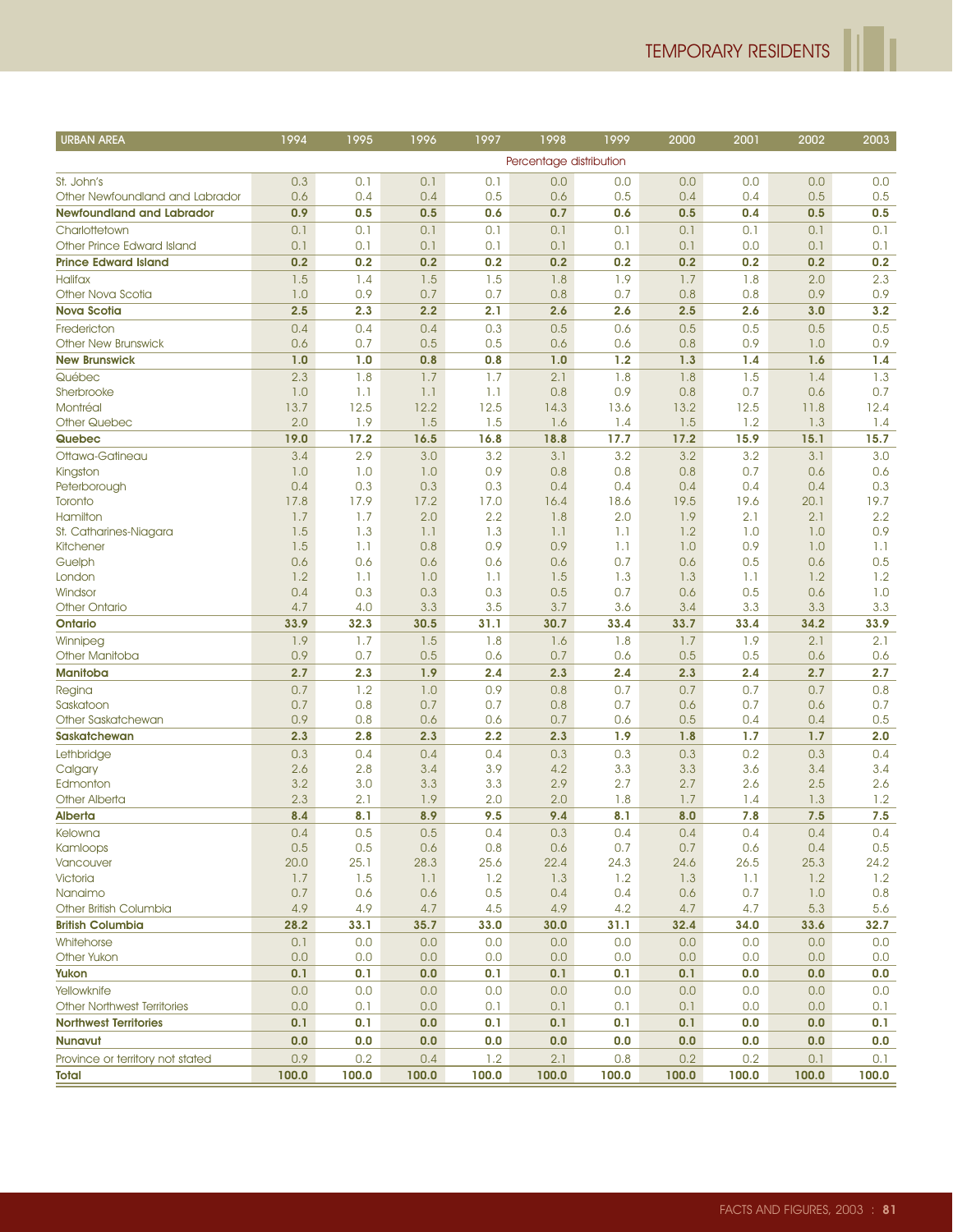## CANADA – DECEMBER 1 STOCK OF FOREIGN STUDENTS BY PROVINCE OR TERRITORY AND URBAN AREA

| <b>URBAN AREA</b>                             | 1994            | 1995            | 1996            | 1997            | 1998            | 1999            | 2000            | 2001                    | 2002            | 2003            |
|-----------------------------------------------|-----------------|-----------------|-----------------|-----------------|-----------------|-----------------|-----------------|-------------------------|-----------------|-----------------|
|                                               |                 |                 |                 |                 | Number          |                 |                 |                         |                 |                 |
| St. John's                                    | 352             | 173             | 102             | 72              | 52              | 42              | 40              | 40                      | 37              | 56              |
| Other Newfoundland and Labrador               | 310             | 392             | 418             | 432             | 531             | 581             | 590             | 623                     | 698             | 800             |
| <b>Newfoundland and Labrador</b>              | 662             | 565             | 520             | 504             | 583             | 623             | 630             | 663                     | 735             | 856             |
| Charlottetown                                 | 73              | 78              | 87              | 94              | 103             | 135             | 151             | 185                     | 175             | 218             |
| Other Prince Edward Island                    | 39              | 42              | 58              | 41              | 42              | 50              | 65              | 62                      | 74              | 60              |
| <b>Prince Edward Island</b><br><b>Halifax</b> | 112             | 120             | 145             | 135             | 145             | 185             | 216             | 247                     | 249             | 278<br>3,299    |
| Other Nova Scotia                             | 1,211<br>706    | 1,163<br>679    | 1,248<br>670    | 1,270<br>690    | 1,448<br>729    | 1,785<br>772    | 1,910<br>984    | 2,336<br>1,159          | 2,802<br>1,423  | 1,654           |
| <b>Nova Scotia</b>                            | 1,917           | 1,842           | 1,918           | 1,960           | 2,177           | 2,557           | 2,894           | 3,495                   | 4,225           | 4,953           |
| Moncton                                       | 120             | 127             | 151             | 153             | 169             | 184             | 242             | 305                     | 327             | 360             |
| Fredericton                                   | 470             | 431             | 405             | 368             | 424             | 477             | 622             | 755                     | 895             | 1,019           |
| <b>Other New Brunswick</b>                    | 266             | 308             | 324             | 390             | 413             | 514             | 706             | 1,013                   | 1,360           | 1,599           |
| <b>New Brunswick</b>                          | 856             | 866             | 880             | 911             | 1,006           | 1,175           | 1,570           | 2,073                   | 2,582           | 2,978           |
| Rimouski                                      | 90              | 83              | 72              | 93              | 111             | 128             | 144             | 148                     | 145             | 134             |
| Chicoutimi-Jonquiere                          | 100             | 91              | 97              | 86              | 92              | 101             | 101             | 102                     | 104             | 140             |
| Québec<br>Sherbrooke                          | 1,710<br>521    | 1,307<br>498    | 1,224           | 1,267<br>628    | 1,309<br>609    | 1,418<br>702    | 1,469<br>824    | 1,594<br>851            | 1,462<br>811    | 1,453<br>862    |
| <b>Trois-Rivières</b>                         | 156             | 170             | 564<br>179      | 201             | 205             | 191             | 267             | 285                     | 348             | 443             |
| Montréal                                      | 8,411           | 8,538           | 9,418           | 10,287          | 11,321          | 12,765          | 14,880          | 17,225                  | 17,836          | 18,814          |
| Ottawa-Gatineau                               | 100             | 103             | 107             | 105             | 102             | 147             | 183             | 241                     | 291             | 328             |
| <b>Other Quebec</b>                           | 687             | 1,018           | 1,258           | 1,314           | 1,443           | 1,439           | 1,614           | 1,753                   | 1,835           | 1,724           |
| Quebec                                        | 11,775          | 11,808          | 12,919          | 13,981          | 15,192          | 16,891          | 19,482          | 22,199                  | 22,832          | 23,898          |
| Ottawa-Gatineau                               | 2,321           | 2,159           | 2,357           | 2,440           | 2,361           | 2,741           | 3,235           | 4,090                   | 4,537           | 5,209           |
| Kingston                                      | 588             | 543             | 506             | 484             | 447             | 500             | 559             | 622                     | 645             | 673             |
| Peterborough                                  | 180             | 164             | 181             | 179             | 225             | 314             | 418             | 585                     | 659             | 716             |
| Oshawa                                        | 126             | 101             | 137             | 150             | 154             | 152             | 167             | 221                     | 247             | 269             |
| Toronto<br>Hamilton                           | 12,074<br>880   | 11,852<br>1,087 | 12,948<br>1,352 | 13,553<br>1,629 | 13,571<br>1,680 | 16,317<br>2,055 | 20,499<br>2,546 | 25,966<br>3,319         | 29,876<br>4,033 | 32,806<br>4,447 |
| St. Catharines-Niagara                        | 612             | 598             | 610             | 729             | 736             | 808             | 1,012           | 1,200                   | 1,278           | 1,349           |
| Kitchener                                     | 1,032           | 732             | 642             | 587             | 609             | 787             | 905             | 1,081                   | 1,288           | 1,417           |
| Guelph                                        | 540             | 539             | 536             | 499             | 466             | 536             | 597             | 736                     | 896             | 916             |
| London                                        | 869             | 760             | 731             | 865             | 1,133           | 1,340           | 1,567           | 1,765                   | 2,078           | 2,347           |
| Windsor                                       | 521             | 355             | 291             | 235             | 276             | 449             | 685             | 842                     | 994             | 1,273           |
| Sudbury                                       | 84              | 86              | 74              | 78              | 77              | 94              | 113             | 136                     | 281             | 392             |
| <b>Thunder Bay</b>                            | 128             | 102             | 115             | 142             | 140             | 182             | 171             | 179                     | 144             | 195             |
| <b>Other Ontario</b><br>Ontario               | 2,057<br>22,012 | 2,207<br>21,285 | 2,532<br>23,012 | 2,674<br>24,244 | 2,690<br>24,565 | 3,070<br>29,345 | 3,541<br>36,015 | 4,067<br>44,809         | 4,451<br>51,407 | 4,754<br>56,763 |
| Winnipeg                                      | 1,948           | 1,728           | 1,645           | 1,685           | 1,578           | 1,709           | 1,968           | 2,309                   | 2,786           | 3,269           |
| Other Manitoba                                | 433             | 404             | 347             | 393             | 409             | 473             | 524             | 618                     | 650             | 660             |
| Manitoba                                      | 2,381           | 2,132           | 1,992           | 2,078           | 1,987           | 2,182           | 2,492           | 2,927                   | 3,436           | 3,929           |
| Regina                                        | 540             | 680             | 758             | 766             | 721             | 783             | 839             | 995                     | 1,138           | 1,285           |
| Saskatoon                                     | 644             | 667             | 764             | 819             | 880             | 1,029           | 1,077           | 1,281                   | 1,408           | 1,463           |
| Other Saskatchewan                            | 378             | 401             | 373             | 446             | 488             | 494             | 527             | 586                     | 595             | 634             |
| Saskatchewan                                  | 1,562           | 1,748           | 1,895           | 2,031           | 2,089           | 2,306           | 2,443           | 2,862                   | 3,141           | 3,382           |
| <b>Medicine Hat</b>                           | 92              | 72              | 72              | 100             | 124             | 172             | 195             | 180                     | 163             | 137             |
| Lethbridge<br>Calgary                         | 495             | 489<br>1,881    | 511<br>2,382    | 490             | 400<br>2,780    | 391<br>2,866    | 408<br>3,199    | 386<br>3,921            | 441<br>4,040    | 661<br>4,161    |
| Edmonton                                      | 1,695<br>2,577  | 2,395           | 2,557           | 2,713<br>2,598  | 2,562           | 2,707           | 3,168           | 3,610                   | 3,943           | 4,355           |
| <b>Other Alberta</b>                          | 814             | 929             | 997             | 1,193           | 1,165           | 1,334           | 1,514           | 1,654                   | 1,612           | 1,565           |
| <b>Alberta</b>                                | 5,673           | 5,766           | 6,519           | 7,094           | 7,031           | 7,470           | 8,484           | 9,751                   | 10,199          | 10,879          |
| Kelowna                                       | 252             | 256             | 305             | 299             | 260             | 280             | 386             | 461                     | 499             | 551             |
| Kamloops                                      | 347             | 383             | 470             | 559             | 469             | 571             | 676             | 883                     | 958             | 1,028           |
| Abbotsford                                    | 133             | 168             | 210             | 299             | 327             | 401             | 568             | 619                     | 780             | 929             |
| Vancouver                                     | 9,972           | 12,171          | 15,904          | 16,860          | 15,822          | 17,838          | 21,068          | 27,169                  | 29,376          | 31,095          |
| Victoria                                      | 987             | 659             | 540             | 591             | 645             | 678             | 807             | 917                     | 919             | 1,089           |
| Nanaimo<br>Other British Columbia             | 241<br>2,512    | 269<br>3,209    | 352<br>3,685    | 405<br>4,066    | 380<br>4,354    | 418<br>4,540    | 668<br>5,278    | 879<br>6,158            | 1,252<br>6,676  | 1,480<br>7,188  |
| <b>British Columbia</b>                       | 14,444          | 17,115          | 21,466          | 23,079          | 22,257          | 24,726          | 29,451          | 37,086                  | 40,460          | 43,360          |
| Whitehorse                                    | 16              | 14              | 17              | 27              | 24              | 26              | 23              | 16                      | 36              | 21              |
| Other Yukon                                   | $\overline{2}$  | $\overline{7}$  | $\overline{4}$  | 5               | $\ddot{\circ}$  | $\overline{7}$  | 20              | 7                       | 10              | 12              |
| Yukon                                         | 18              | 21              | 21              | 32              | 30              | 33              | 43              | 23                      | 46              | 33              |
| Yellowknife                                   | $\,8\,$         | $\overline{4}$  | $\circ$         | -1              | $\circ$         | $\mathbf 0$     | $\circ$         | $\mathbf 0$             | $\circ$         | $\overline{0}$  |
| <b>Other Northwest Territories</b>            | 14              | 23              | 30              | 46              | 39              | 39              | 47              | 28                      | 29              | 51              |
| <b>Northwest Territories</b>                  | $\overline{22}$ | 27              | 30              | 47              | 39              | 39              | 47              | 28                      | 29              | 51              |
| <b>Nunavut</b>                                | $\mathbf{0}$    | 0               | $\mathbf 0$     | 0               | $\bf{0}$        | 0               | 0               | $\overline{\mathbf{2}}$ | $\overline{7}$  | 4               |
| Province or territory not stated              | 92              | 41              | 127             | 415             | 584             | 606             | 325             | 230                     | 112             | 86              |
| Total                                         | 61,526          | 63,336          | 71,444          | 76,511          | 77,685          | 88,138          | 104,092         | 126,395                 | 139,460         | 151,450         |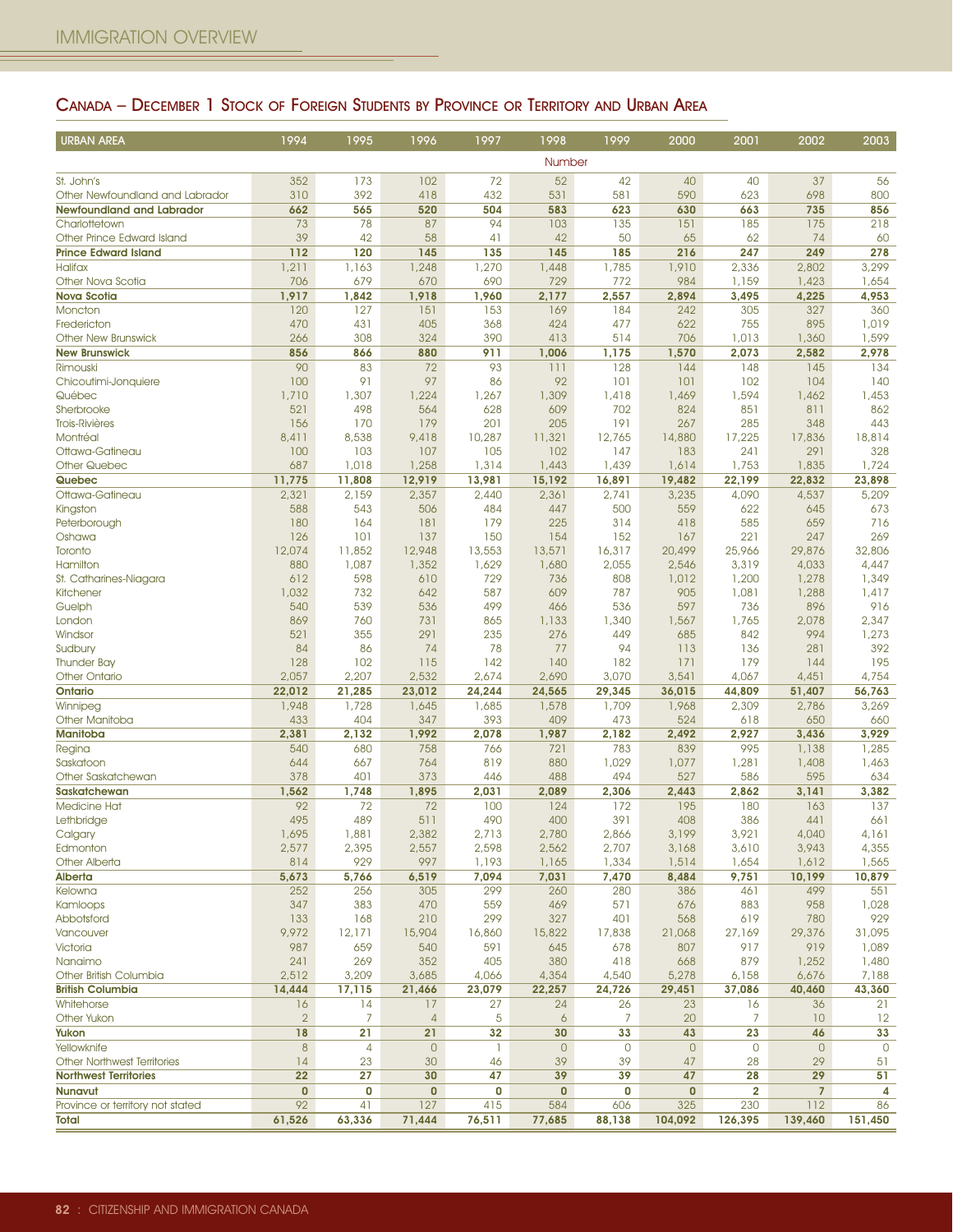| <b>URBAN AREA</b>                             | 1994       | 1995       | 1996       | 1997       | 1998                    | 1999       | 2000       | 2001       | 2002       | 2003       |
|-----------------------------------------------|------------|------------|------------|------------|-------------------------|------------|------------|------------|------------|------------|
|                                               |            |            |            |            | Percentage distribution |            |            |            |            |            |
|                                               |            |            |            |            |                         |            |            |            |            |            |
| St. John's<br>Other Newfoundland and Labrador | 0.6<br>0.5 | 0.3<br>0.6 | 0.1<br>0.6 | 0.1<br>0.6 | 0.1<br>0.7              | 0.1<br>0.7 | 0.0<br>0.6 | 0.0<br>0.5 | 0.0<br>0.5 | 0.0<br>0.5 |
| <b>Newfoundland and Labrador</b>              | 1.1        | 0.9        | 0.7        | 0.7        | 0.8                     | 0.7        | 0.6        | 0.5        | 0.5        | 0.6        |
| Charlottetown                                 | 0.1        | 0.1        | 0.1        | 0.1        | 0.1                     | 0.2        | 0.2        | 0.2        | 0.1        | 0.1        |
| Other Prince Edward Island                    | 0.1        | 0.1        | 0.1        | 0.1        | 0.1                     | 0.1        | 0.1        | 0.1        | 0.1        | 0.0        |
| <b>Prince Edward Island</b>                   | 0.2        | 0.2        | 0.2        | 0.2        | 0.2                     | 0.2        | 0.2        | 0.2        | 0.2        | 0.2        |
| <b>Halifax</b>                                | 2.0        | 1.8        | 1.8        | 1.7        | 1.9                     | 2.0        | 1.8        | 1.9        | 2.0        | 2.2        |
| Other Nova Scotia                             | 1.2        | 1.1        | 0.9        | 0.9        | 0.9                     | 0.9        | 1.0        | 0.9        | 1.0        | 1.1        |
| <b>Nova Scotia</b>                            | 3.1        | 2.9        | 2.7        | 2.6        | 2.8                     | 2.9        | 2.8        | 2.8        | 3.0        | 3.3        |
| Moncton                                       | 0.2        | 0.2        | 0.2        | 0.2        | 0.2                     | 0.2        | 0.2        | 0.2        | 0.2        | 0.2        |
| Fredericton                                   | 0.8        | 0.7        | 0.6        | 0.5        | 0.6                     | 0.5        | 0.6        | 0.6        | 0.6        | 0.7        |
| <b>Other New Brunswick</b>                    | 0.4        | 0.5        | 0.5        | 0.5        | 0.5                     | 0.6        | 0.7        | 0.8        | 1.0        | 1.1        |
| <b>New Brunswick</b>                          | 1.4        | 1.4        | 1.2        | 1.2        | 1.3                     | 1.3        | 1.5        | 1.6        | 1.9        | 2.0        |
| Rimouski                                      | 0.2        | 0.1        | 0.1        | 0.1        | 0.1                     | 0.2        | 0.1        | 0.1        | 0.1        | 0.1        |
| Chicoutimi-Jonquiere                          | 0.2        | 0.1        | 0.1        | 0.1        | 0.1                     | 0.1        | 0.1        | 0.1        | 0.1        | 0.1        |
| Québec                                        | 2.8        | 2.1        | 1.7        | 1.7        | 1.7                     | 1.6        | 1.4        | 1.3        | 1.1        | 1.0        |
| Sherbrooke                                    | 0.9        | 0.8        | 0.8        | 0.8        | 0.8                     | 0.8        | 0.8        | 0.7        | 0.6        | 0.6        |
| <b>Trois-Rivières</b>                         | 0.3        | 0.3        | 0.3        | 0.3        | 0.3                     | 0.2        | 0.3        | 0.2        | 0.3        | 0.3        |
| Montréal                                      | 13.7       | 13.5       | 13.2       | 13.5       | 14.6                    | 14.5       | 14.3       | 13.6       | 12.8       | 12.4       |
| Ottawa-Gatineau                               | 0.2        | 0.2        | 0.2        | 0.1        | 0.1                     | 0.2        | 0.2        | 0.2        | 0.2        | 0.2        |
| Other Quebec                                  | 1.1        | 1.6        | 1.8        | 1.7        | 1.9                     | 1.6        | 1.6        | 1.4        | 1.3        | 1.1        |
| Quebec                                        | 19.1       | 18.6       | 18.1       | 18.3       | 19.6                    | 19.2       | 18.7       | 17.6       | 16.4       | 15.8       |
| Ottawa-Gatineau                               | 3.8        | 3.4        | 3.3        | 3.2        | 3.0                     | 3.1        | 3.1        | 3.2        | 3.3        | 3.4        |
| Kingston                                      | 1.0        | 0.9        | 0.7        | 0.6        | 0.6                     | 0.6        | 0.5        | 0.5        | 0.5        | 0.4        |
| Peterborough<br>Oshawa                        | 0.3<br>0.2 | 0.3<br>0.2 | 0.3<br>0.2 | 0.2<br>0.2 | 0.3<br>0.2              | 0.4<br>0.2 | 0.4<br>0.2 | 0.5<br>0.2 | 0.5<br>0.2 | 0.5<br>0.2 |
| Toronto                                       | 19.6       | 18.7       | 18.1       | 17.7       | 17.5                    | 18.5       | 19.7       | 20.5       | 21.4       | 21.7       |
| Hamilton                                      | 1.4        | 1.7        | 1.9        | 2.1        | 2.2                     | 2.3        | 2.5        | 2.6        | 2.9        | 2.9        |
| St. Catharines-Niagara                        | 1.0        | 0.9        | 0.9        | 1.0        | 1.0                     | 0.9        | 1.0        | 1.0        | 0.9        | 0.9        |
| Kitchener                                     | 1.7        | 1.2        | 0.9        | 0.8        | 0.8                     | 0.9        | 0.9        | 0.9        | 0.9        | 0.9        |
| Guelph                                        | 0.9        | 0.9        | 0.8        | 0.7        | 0.6                     | 0.6        | 0.6        | 0.6        | 0.6        | 0.6        |
| London                                        | 1.4        | 1.2        | 1.0        | 1.1        | 1.5                     | 1.5        | 1.5        | 1.4        | 1.5        | 1.6        |
| Windsor                                       | 0.9        | 0.6        | 0.4        | 0.3        | 0.4                     | 0.5        | 0.7        | 0.7        | 0.7        | 0.8        |
| Sudbury                                       | 0.1        | 0.1        | 0.1        | 0.1        | 0.1                     | 0.1        | 0.1        | 0.1        | 0.2        | 0.3        |
| <b>Thunder Bay</b>                            | 0.2        | 0.2        | 0.2        | 0.2        | 0.2                     | 0.2        | 0.2        | 0.1        | 0.1        | 0.1        |
| <b>Other Ontario</b>                          | 3.3        | 3.5        | 3.5        | 3.5        | 3.5                     | 3.5        | 3.4        | 3.2        | 3.2        | 3.1        |
| Ontario                                       | 35.8       | 33.6       | 32.2       | 31.7       | 31.6                    | 33.3       | 34.6       | 35.5       | 36.8       | 37.5       |
| Winnipeg                                      | 3.2        | 2.7        | 2.3        | 2.2        | 2.0                     | 1.9        | 1.9        | 1.8        | 2.0        | 2.2        |
| Other Manitoba                                | 0.7        | 0.6        | 0.5        | 0.5        | 0.5                     | 0.5        | 0.5        | 0.5        | 0.5        | 0.4        |
| <b>Manitoba</b>                               | 3.9        | 3.4        | 2.8        | 2.7        | 2.6                     | 2.5        | 2.4        | 2.3        | 2.5        | 2.6        |
| Regina                                        | 0.9        | 1.1        | 1.1        | 1.0        | 0.9                     | 0.9        | 0.8        | 0.8        | 0.8        | 0.9        |
| Saskatoon                                     | 1.1        | 1.1        | 1.1        | 1.1        | 1.1                     | 1.2        | 1.0        | 1.0        | 1.0        | 1.0        |
| Other Saskatchewan                            | 0.6        | 0.6<br>2.8 | 0.5<br>2.7 | 0.6        | 0.6                     | 0.6        | 0.5        | 0.5        | 0.4        | 0.4<br>2.2 |
| Saskatchewan<br><b>Medicine Hat</b>           | 2.5<br>0.2 | 0.1        | 0.1        | 2.7<br>0.1 | 2.7                     | 2.6        | 2.4        | 2.3<br>0.1 | 2.3<br>0.1 | 0.1        |
| Lethbridge                                    | 0.8        | 0.8        | 0.7        | 0.6        | 0.2<br>0.5              | 0.2<br>0.4 | 0.2<br>0.4 | 0.3        | 0.3        | 0.4        |
| Calgary                                       | $2.8\,$    | 3.0        | 3.3        | 3.6        | 3.6                     | 3.3        | 3.1        | 3.1        | 2.9        | $2.8\,$    |
| Edmonton                                      | 4.2        | 3.8        | 3.6        | 3.4        | 3.3                     | 3.1        | 3.0        | 2.9        | 2.8        | 2.9        |
| <b>Other Alberta</b>                          | 1.3        | 1.5        | 1.4        | 1.6        | 1.5                     | 1.5        | 1.5        | 1.3        | 1.2        | 1.0        |
| Alberta                                       | 9.2        | 9.1        | 9.1        | 9.3        | 9.1                     | 8.5        | 8.1        | 7.7        | 7.3        | 7.2        |
| Kelowna                                       | 0.4        | 0.4        | 0.4        | 0.4        | 0.3                     | 0.3        | 0.4        | 0.4        | 0.4        | 0.4        |
| Kamloops                                      | 0.6        | 0.6        | 0.7        | 0.7        | 0.6                     | 0.7        | 0.7        | 0.7        | 0.7        | 0.7        |
| Abbotsford                                    | 0.2        | 0.3        | 0.3        | 0.4        | 0.4                     | 0.5        | 0.6        | 0.5        | 0.6        | 0.6        |
| Vancouver                                     | 16.2       | 19.2       | 22.3       | 22.0       | 20.4                    | 20.2       | 20.2       | 21.5       | 21.1       | 20.5       |
| Victoria                                      | 1.6        | 1.0        | 0.8        | 0.8        | 0.8                     | 0.8        | 0.8        | 0.7        | 0.7        | 0.7        |
| Nanaimo                                       | 0.4        | 0.4        | 0.5        | 0.5        | 0.5                     | 0.5        | 0.6        | 0.7        | 0.9        | 1.0        |
| Other British Columbia                        | 4.1        | 5.1        | 5.2        | 5.3        | 5.6                     | 5.2        | 5.1        | 4.9        | 4.8        | 4.8        |
| <b>British Columbia</b>                       | 23.5       | 27.0       | 30.1       | 30.2       | 28.6                    | 28.1       | 28.3       | 29.4       | 29.0       | 28.6       |
| Whitehorse                                    | 0.0        | 0.0        | 0.0        | 0.0        | 0.0                     | 0.0        | 0.0        | 0.0        | 0.0        | 0.0        |
| <b>Other Yukon</b>                            | 0.0        | 0.0        | 0.0        | 0.0        | 0.0                     | 0.0        | 0.0        | 0.0        | 0.0        | 0.0        |
| Yukon                                         | 0.0        | 0.0        | 0.0        | 0.1        | 0.0                     | 0.0        | 0.0        | 0.0        | 0.0        | 0.0        |
| Yellowknife                                   | 0.0        | 0.0        | 0.0        | 0.0        | 0.0                     | 0.0        | 0.0        | 0.0        | 0.0        | 0.0        |
| <b>Other Northwest Territories</b>            | 0.0        | 0.0        | 0.0        | 0.1        | 0.1                     | 0.0        | 0.1        | 0.0        | 0.0        | 0.0        |
| <b>Northwest Territories</b>                  | 0.0        | 0.1        | 0.0        | 0.1        | 0.1                     | 0.0        | 0.1        | 0.0        | 0.0        | 0.0        |
| Nunavut                                       | 0.0        | 0.0        | 0.0        | 0.0        | 0.0                     | 0.0        | 0.0        | 0.0        | 0.0        | 0.0        |
| Province or territory not stated              | 0.2        | 0.1        | 0.2        | 0.5        | 0.8                     | 0.7        | 0.3        | 0.2        | 0.1        | 0.1        |
| Total                                         | 100.0      | 100.0      | 100.0      | 100.0      | 100.0                   | 100.0      | 100.0      | 100.0      | 100.0      | 100.0      |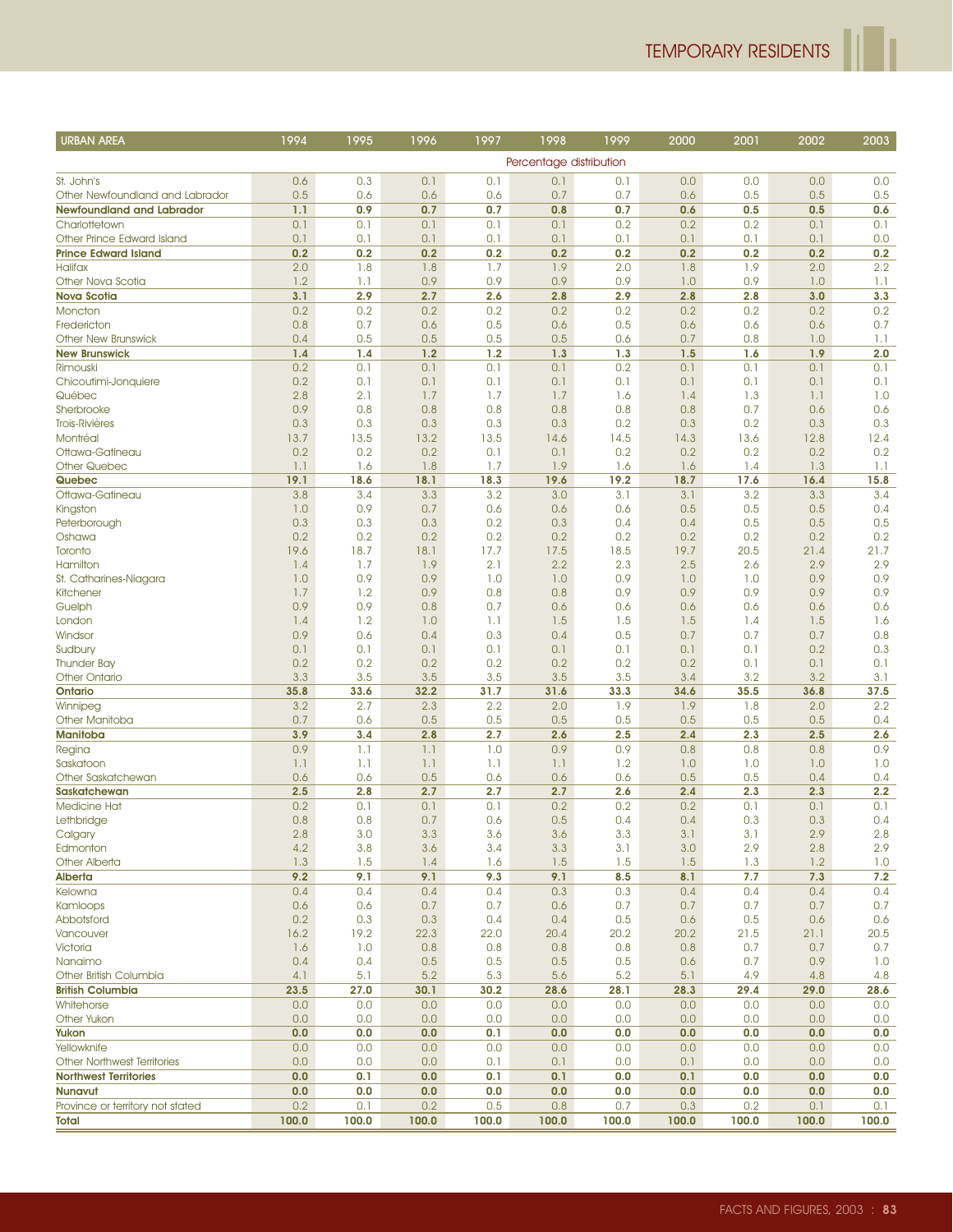## CANADA – ANNUAL FLOW OF FOREIGN STUDENTS BY GENDER AND LEVEL OF STUDY

| LEVEL OF STUDY            | 1994           | 1995   | 1996     | 1997     | 1998     | 1999     | 2000     | 2001        | 2002   | 2003     |
|---------------------------|----------------|--------|----------|----------|----------|----------|----------|-------------|--------|----------|
|                           |                |        |          |          | Number   |          |          |             |        |          |
| Secondary or less         | 5,538          | 5,779  | 6,260    | 6,011    | 5,581    | 6,281    | 8,230    | 8,747       | 7,874  | 7,107    |
| Trade                     | 1,427          | 2,153  | 3,573    | 3,792    | 2,511    | 4,156    | 5,377    | 6,048       | 5,407  | 4,642    |
| <b>University</b>         | 5,046          | 5,785  | 6,789    | 7,356    | 7,737    | 10,083   | 11,493   | 13,588      | 13,262 | 12,052   |
| Other post-secondary      | 765            | 1,115  | 1,411    | 1,351    | 1,467    | 2,270    | 2,981    | 4,647       | 5,045  | 5,853    |
| Other                     | 984            | 1,096  | 1,718    | 2,244    | 2,611    | 2,900    | 2,941    | 3,701       | 3,043  | 2,333    |
| <b>Males</b>              | 13,760         | 15,928 | 19,751   | 20,754   | 19,907   | 25,690   | 31,022   | 36,731      | 34,631 | 31,987   |
| Secondary or less         | 5,662          | 5,905  | 6,265    | 6,085    | 5,938    | 6,381    | 7,900    | 8,492       | 7,567  | 7,125    |
| Trade                     | 1,804          | 2,386  | 3,688    | 4,112    | 2,762    | 3,961    | 5,269    | 5,992       | 5,577  | 4,680    |
| <b>University</b>         | 4,732          | 5,429  | 6,473    | 7,248    | 7,560    | 9,049    | 11,114   | 12,451      | 11,855 | 9,999    |
| Other post-secondary      | 769            | 1,355  | 1,548    | 1,477    | 1,502    | 2,318    | 2,916    | 4,046       | 4,525  | 4,881    |
| Other                     | 1,299          | 1,593  | 2,257    | 2,864    | 3,316    | 3,627    | 3,766    | 4,596       | 3,865  | 2,620    |
| <b>Females</b>            | 14,266         | 16,668 | 20,231   | 21,786   | 21,078   | 25,336   | 30,965   | 35,577      | 33,389 | 29,305   |
| Secondary or less         | 11,200         | 11,684 | 12,525   | 12,096   | 11,519   | 12,662   | 16,130   | 17,239      | 15,441 | 14,232   |
| Trade                     | 3,231          | 4,539  | 7,261    | 7,904    | 5,273    | 8,117    | 10,646   | 12,040      | 10,984 | 9,322    |
| <b>University</b>         | 9,778          | 11,214 | 13,262   | 14,604   | 15,297   | 19,132   | 22,607   | 26,039      | 25,117 | 22,051   |
| Other post-secondary      | 1,534          | 2,470  | 2,959    | 2,828    | 2,969    | 4,588    | 5,897    | 8,693       | 9,570  | 10,734   |
| Other                     | 2,283          | 2,689  | 3,975    | 5,108    | 5,927    | 6,527    | 6,707    | 8,297       | 6,908  | 4,953    |
| Level of study not stated | $\overline{0}$ | O      | $\Omega$ | $\Omega$ | $\Omega$ | $\Omega$ | $\Omega$ | $\mathbf 0$ | 0      | $\Omega$ |
| Gender not stated         | $\Omega$       |        | 3        | 6        | 11       | 9        | 29       | 9           |        |          |
| <b>Total</b>              | 28,026         | 32,597 | 39,985   | 42,546   | 40,996   | 51,035   | 62,016   | 72,317      | 68,024 | 61,293   |

| <b>LEVEL OF STUDY</b>     | 1994  | 1995  | 1996  | 1997  | 1998                    | 1999  | 2000  | 2001  | 2002  | 2003  |
|---------------------------|-------|-------|-------|-------|-------------------------|-------|-------|-------|-------|-------|
|                           |       |       |       |       | Percentage distribution |       |       |       |       |       |
| Secondary or less         | 40.3  | 36.3  | 31.7  | 29.0  | 28.0                    | 24.5  | 26.5  | 23.8  | 22.7  | 22.2  |
| Trade                     | 10.4  | 13.5  | 18.1  | 18.3  | 12.6                    | 16.2  | 17.3  | 16.5  | 15.6  | 14.5  |
| <b>University</b>         | 36.7  | 36.3  | 34.4  | 35.4  | 38.9                    | 39.3  | 37.1  | 37.0  | 38.3  | 37.7  |
| Other post-secondary      | 5.6   | 7.0   | 7.1   | 6.5   | 7.4                     | 8.8   | 9.6   | 12.7  | 14.6  | 18.3  |
| Other                     | 7.2   | 6.9   | 8.7   | 10.8  | 13.1                    | 11.3  | 9.5   | 10.1  | 8.8   | 7.3   |
| <b>Males</b>              | 100.0 | 100.0 | 100.0 | 100.0 | 100.0                   | 100.0 | 100.0 | 100.0 | 100.0 | 100.0 |
| Secondary or less         | 39.7  | 35.4  | 31.0  | 27.9  | 28.2                    | 25.2  | 25.5  | 23.9  | 22.7  | 24.3  |
| Trade                     | 12.7  | 14.3  | 18.2  | 18.9  | 13.1                    | 15.6  | 17.0  | 16.8  | 16.7  | 16.0  |
| <b>University</b>         | 33.2  | 32.6  | 32.0  | 33.3  | 35.9                    | 35.7  | 35.9  | 35.0  | 35.5  | 34.1  |
| Other post-secondary      | 5.4   | 8.1   | 7.7   | 6.8   | 7.1                     | 9.2   | 9.4   | 11.4  | 13.6  | 16.7  |
| Other                     | 9.1   | 9.6   | 11.2  | 13.2  | 15.7                    | 14.3  | 12.2  | 12.9  | 11.6  | 8.9   |
| <b>Females</b>            | 100.0 | 100.0 | 100.0 | 100.0 | 100.0                   | 100.0 | 100.0 | 100.0 | 100.0 | 100.0 |
| Secondary or less         | 40.0  | 35.8  | 31.3  | 28.4  | 28.1                    | 24.8  | 26.0  | 23.8  | 22.7  | 23.2  |
| Trade                     | 11.5  | 13.9  | 18.2  | 18.6  | 12.9                    | 15.9  | 17.2  | 16.7  | 16.2  | 15.2  |
| University                | 34.9  | 34.4  | 33.2  | 34.3  | 37.3                    | 37.5  | 36.5  | 36.0  | 36.9  | 36.0  |
| Other post-secondary      | 5.5   | 7.6   | 7.4   | 6.7   | 7.2                     | 9.0   | 9.5   | 12.0  | 14.1  | 17.5  |
| Other                     | 8.2   | 8.3   | 9.9   | 12.0  | 14.5                    | 12.8  | 10.8  | 11.5  | 10.2  | 8.1   |
| Level of study not stated | 0.0   | 0.0   | 0.0   | 0.0   | 0.0                     | 0.0   | 0.0   | 0.0   | 0.0   | 0.0   |
| Gender not stated         | 0.0   | 0.0   | 0.0   | 0.0   | 0.0                     | 0.0   | 0.0   | 0.0   | 0.0   | 0.0   |
| <b>Total</b>              | 100.0 | 100.0 | 100.0 | 100.0 | 100.0                   | 100.0 | 100.0 | 100.0 | 100.0 | 100.0 |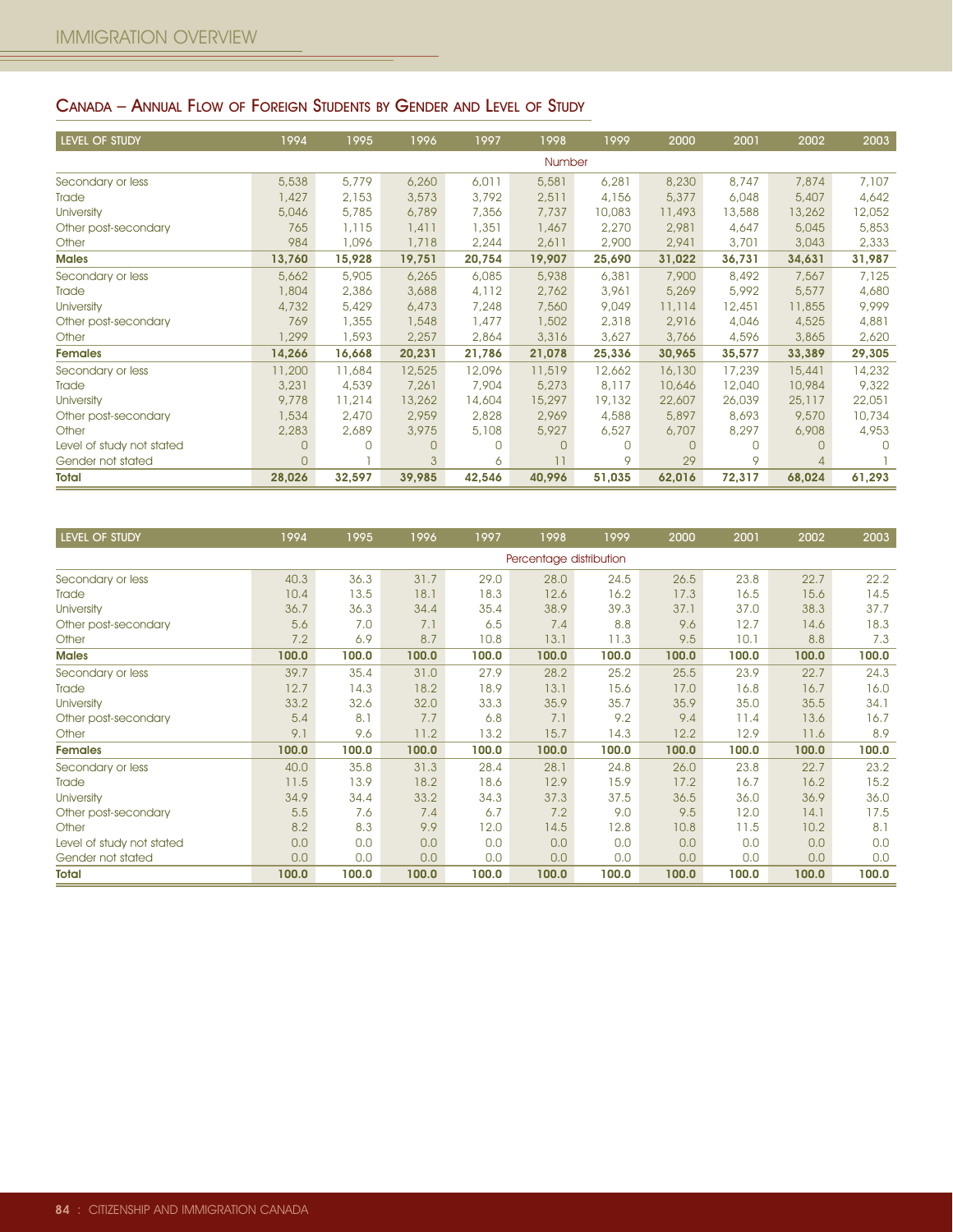# CANADA – DECEMBER 1 STOCK OF FOREIGN STUDENTS BY GENDER AND LEVEL OF STUDY

| <b>LEVEL OF STUDY</b> | 1994   | 1995   | 1996           | 1997   | 1998   | 1999   | 2000    | 2001    | 2002           | 2003    |
|-----------------------|--------|--------|----------------|--------|--------|--------|---------|---------|----------------|---------|
|                       |        |        |                |        | Number |        |         |         |                |         |
| Secondary or less     | 10,077 | 10,181 | 11,350         | 12,028 | 11,993 | 12,264 | 14,284  | 16,374  | 16,696         | 15,866  |
| Trade                 | 3,060  | 4,079  | 5,142          | 5,449  | 4,500  | 5,676  | 7,443   | 9,163   | 10,063         | 10,782  |
| <b>University</b>     | 17,168 | 16,395 | 17,031         | 17,755 | 18,696 | 21,922 | 25,491  | 31,135  | 36,063         | 40,783  |
| Other post-secondary  | 1,561  | 1,644  | 2,197          | 2,392  | 2,547  | 3,419  | 4,344   | 6,655   | 8,490          | 11,643  |
| Other                 | 855    | 971    | 1,496          | 2,067  | 2,366  | 2,808  | 3,022   | 3,564   | 3,259          | 3,044   |
| <b>Males</b>          | 32,721 | 33,270 | 37,216         | 39,691 | 40,102 | 46,089 | 54,584  | 66,891  | 74,571         | 82,118  |
| Secondary or less     | 9,580  | 9,550  | 10,447         | 10,859 | 11,168 | 11,508 | 13,037  | 14,637  | 14,712         | 14,091  |
| Trade                 | 3,450  | 4,295  | 5,570          | 5,915  | 4,935  | 5,551  | 7,092   | 8,674   | 9,336          | 9,558   |
| <b>University</b>     | 13,122 | 13,067 | 13,937         | 15,025 | 15,970 | 18,490 | 21,885  | 26,443  | 30,171         | 33,179  |
| Other post-secondary  | 1,667  | 1,855  | 2,370          | 2,517  | 2,588  | 3,256  | 3,978   | 5,589   | 7,015          | 9,408   |
| Other                 | 984    | 1,297  | 1,900          | 2,497  | 2,905  | 3,235  | 3,489   | 4,144   | 3,648          | 3,091   |
| <b>Females</b>        | 28,803 | 30,064 | 34,224         | 36,813 | 37,566 | 42,040 | 49,481  | 59,487  | 64,882         | 69,327  |
| Secondary or less     | 19,657 | 19,731 | 21,797         | 22,887 | 23,161 | 23,772 | 27,321  | 31,011  | 31,408         | 29,957  |
| Trade                 | 6,510  | 8,374  | 10,712         | 11,364 | 9,435  | 11,227 | 14,535  | 17,837  | 19,399         | 20,340  |
| <b>University</b>     | 30,290 | 29,462 | 30,968         | 32,780 | 34,666 | 40,412 | 47,376  | 57,578  | 66,234         | 73,962  |
| Other post-secondary  | 3,228  | 3,499  | 4,567          | 4,909  | 5,135  | 6,675  | 8,322   | 12,244  | 15,505         | 21,051  |
| Other                 | 1,839  | 2,268  | 3,396          | 4,564  | 5,271  | 6,043  | 6,511   | 7,708   | 6,907          | 6,135   |
| Gender not stated     | 2      | 2      | $\overline{4}$ | 7      | 17     | 9      | 27      | 17      | $\overline{7}$ | 5       |
| <b>Total</b>          | 61,526 | 63,336 | 71,444         | 76,511 | 77,685 | 88,138 | 104,092 | 126,395 | 139,460        | 151,450 |

| LEVEL OF STUDY       | 1994  | 1995  | 1996  | 1997  | 1998                    | 1999  | 2000  | 2001  | 2002  | 2003  |
|----------------------|-------|-------|-------|-------|-------------------------|-------|-------|-------|-------|-------|
|                      |       |       |       |       | Percentage distribution |       |       |       |       |       |
| Secondary or less    | 30.8  | 30.6  | 30.5  | 30.3  | 29.9                    | 26.6  | 26.2  | 24.5  | 22.4  | 19.3  |
| Trade                | 9.4   | 12.3  | 13.8  | 13.7  | 11.2                    | 12.3  | 13.6  | 13.7  | 13.5  | 13.1  |
| <b>University</b>    | 52.5  | 49.3  | 45.8  | 44.7  | 46.6                    | 47.6  | 46.7  | 46.6  | 48.4  | 49.7  |
| Other post-secondary | 4.8   | 4.9   | 5.9   | 6.0   | 6.4                     | 7.4   | 8.0   | 10.0  | 11.4  | 14.2  |
| Other                | 2.6   | 2.9   | 4.0   | 5.2   | 5.9                     | 6.1   | 5.5   | 5.3   | 4.4   | 3.7   |
| <b>Males</b>         | 100.0 | 100.0 | 100.0 | 100.0 | 100.0                   | 100.0 | 100.0 | 100.0 | 100.0 | 100.0 |
| Secondary or less    | 33.3  | 31.8  | 30.5  | 29.5  | 29.7                    | 27.4  | 26.4  | 24.6  | 22.7  | 20.3  |
| Trade                | 12.0  | 14.3  | 16.3  | 16.1  | 13.1                    | 13.2  | 14.3  | 14.6  | 14.4  | 13.8  |
| <b>University</b>    | 45.6  | 43.5  | 40.7  | 40.8  | 42.5                    | 44.0  | 44.2  | 44.5  | 46.5  | 47.9  |
| Other post-secondary | 5.8   | 6.2   | 6.9   | 6.8   | 6.9                     | 7.8   | 8.0   | 9.4   | 10.8  | 13.6  |
| Other                | 3.4   | 4.3   | 5.6   | 6.8   | 7.7                     | 7.7   | 7.1   | 7.0   | 5.6   | 4.5   |
| <b>Females</b>       | 100.0 | 100.0 | 100.0 | 100.0 | 100.0                   | 100.0 | 100.0 | 100.0 | 100.0 | 100.0 |
| Secondary or less    | 32.0  | 31.2  | 30.5  | 29.9  | 29.8                    | 27.0  | 26.3  | 24.5  | 22.5  | 19.8  |
| Trade                | 10.6  | 13.2  | 15.0  | 14.9  | 12.2                    | 12.7  | 14.0  | 14.1  | 13.9  | 13.4  |
| University           | 49.2  | 46.5  | 43.4  | 42.9  | 44.6                    | 45.9  | 45.5  | 45.6  | 47.5  | 48.8  |
| Other post-secondary | 5.3   | 5.5   | 6.4   | 6.4   | 6.6                     | 7.6   | 8.0   | 9.7   | 11.1  | 13.9  |
| Other                | 3.0   | 3.6   | 4.8   | 6.0   | 6.8                     | 6.9   | 6.3   | 6.1   | 5.0   | 4.1   |
| Gender not stated    | 0.0   | 0.0   | 0.0   | 0.0   | 0.0                     | 0.0   | 0.0   | 0.0   | 0.0   | 0.0   |
| <b>Total</b>         | 100.0 | 100.0 | 100.0 | 100.0 | 100.0                   | 100.0 | 100.0 | 100.0 | 100.0 | 100.0 |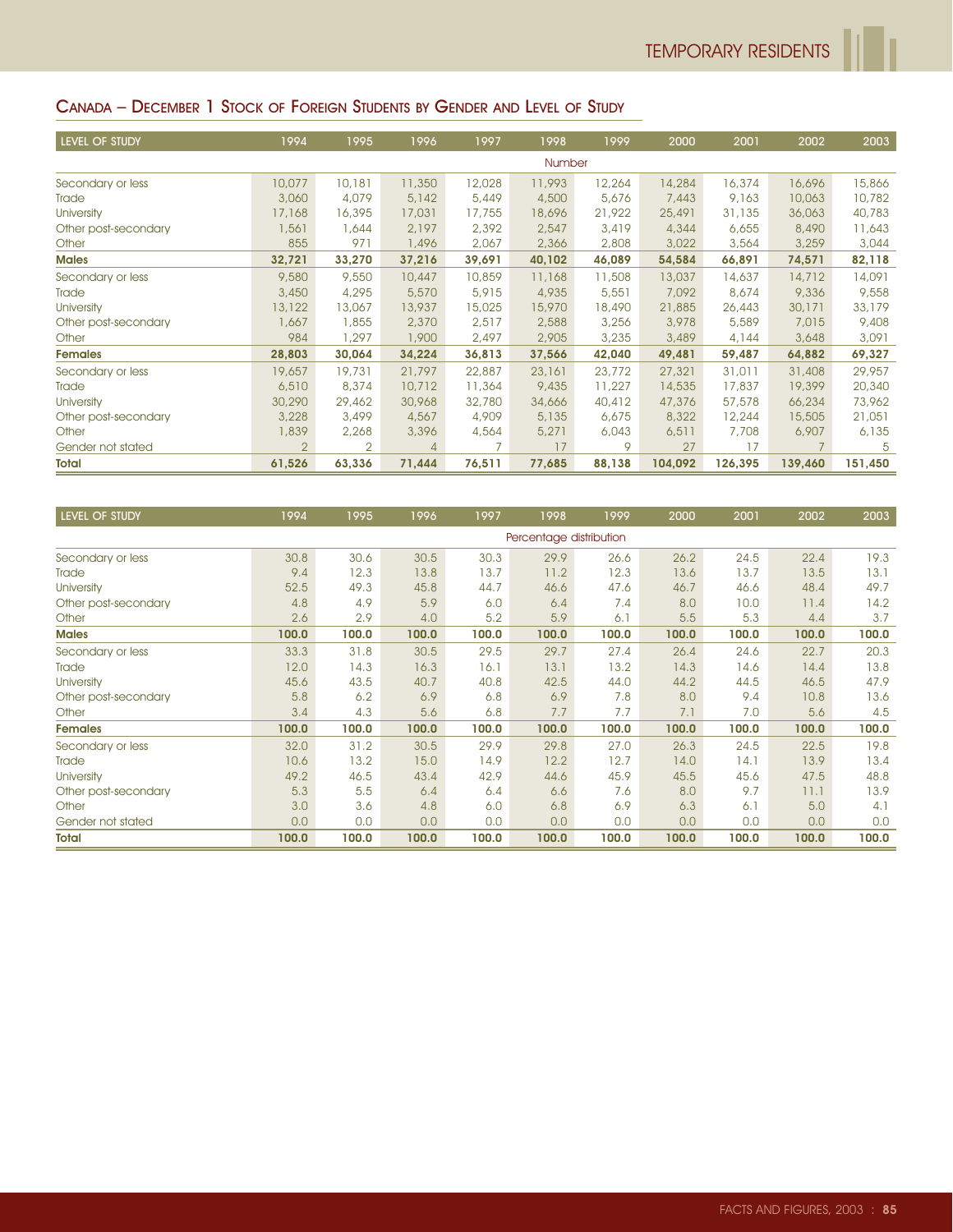## CANADA – ANNUAL FLOW OF HUMANITARIAN POPULATION BY TOP SOURCE COUNTRIES

| <b>SOURCE COUNTRIES</b>         | 1994   | 1995              | 1996   | 1997   | 1998   | 1999   | 2000   | 2001   | 2002   | 2003   |
|---------------------------------|--------|-------------------|--------|--------|--------|--------|--------|--------|--------|--------|
|                                 |        |                   |        |        |        | Number |        |        |        |        |
| Pakistan                        | 694    | 1,016             | 1,026  | 1,198  | 1,732  | 2,445  | 3,131  | 3,008  | 3,264  | 3,284  |
| <b>United States</b>            | 258    | 249               | 241    | 315    | 225    | 246    | 333    | 397    | 836    | 2,527  |
| <b>Mexico</b>                   | 246    | 575               | 912    | 978    | 1,065  | 1,049  | 1,279  | 1,562  | 1,968  | 2,428  |
| Costa Rica                      | 81     | 72                | 92     | 96     | 173    | 459    | 314    | 694    | 1,496  | 1,738  |
| Colombia                        | 83     | 72                | 82     | 111    | 315    | 674    | 1,226  | 1,637  | 2,390  | 1,521  |
| China, People's Republic of     | 474    | 765               | 909    | 1,198  | 2,007  | 2,493  | 2,108  | 2,626  | 1,887  | 1,374  |
| Sri Lanka                       | 2,460  | 2,287             | 2,728  | 2,508  | 2,427  | 2,661  | 2,790  | 2,664  | 1,538  | 1,077  |
| India                           | 1,193  | 1,269             | 1,426  | 1,261  | 1,173  | 1,547  | 1,492  | 1,466  | 1,197  | 1,024  |
| Nigeria                         | 212    | 305               | 408    | 470    | 648    | 564    | 872    | 691    | 630    | 597    |
| Guyana                          | 65     | 76                | 92     | 120    | 175    | 226    | 288    | 468    | 515    | 542    |
| Bangladesh                      | 754    | 857               | 738    | 525    | 362    | 298    | 331    | 359    | 302    | 541    |
| Peru                            | 412    | 338               | 181    | 347    | 287    | 350    | 420    | 691    | 993    | 531    |
| Venezuela                       | 493    | 1,000             | 325    | 109    | 85     | 93     | 94     | 163    | 296    | 477    |
| <b>Israel</b>                   | 672    | 1.114             | 1,119  | 399    | 306    | 199    | 222    | 426    | 509    | 457    |
| Congo, Democratic Republic of   | 396    | 582               | 1,122  | 878    | 658    | 850    | 955    | 1,181  | 544    | 366    |
| Turkey                          | 105    | 144               | 150    | 185    | 276    | 475    | 1,021  | 1,565  | 971    | 338    |
| Iran                            | 1,495  | 1,848             | 1,667  | 1,146  | 752    | 766    | 733    | 650    | 272    | 246    |
| Russia                          | 356    | 408               | 470    | 544    | 681    | 877    | 640    | 332    | 217    | 197    |
| Somalia, Democratic Republic of | 1,928  | 1,513             | 862    | 585    | 522    | 424    | 733    | 598    | 256    | 196    |
| Romania                         | 516    | 496               | 515    | 384    | 345    | 516    | 342    | 371    | 200    | 162    |
| Argentina                       | 39     | 89                | 85     | 99     | 108    | 436    | 1,604  | 1,056  | 588    | 141    |
| Yugoslavia (former)             | 218    | 239               | 226    | 313    | 330    | 7,450  | 265    | 184    | 89     | 97     |
| Afghanistan                     | 549    | 427               | 350    | 331    | 359    | 505    | 463    | 383    | 67     | 81     |
| Chile                           | 95     | 1,629             | 2,480  | 45     | 38     | 52     | 70     | 91     | 101    | 61     |
| Algeria                         | 666    | 696               | 568    | 793    | 778    | 504    | 413    | 508    | 101    | 58     |
| Zimbabwe                        | 5      | $\qquad \qquad -$ | 9      | 13     | 13     | 45     | 224    | 2,717  | 110    | 45     |
| Hungary                         | 37     | 59                | 123    | 336    | 1,133  | 1,488  | 2,293  | 3,714  | 290    | 45     |
| <b>Czech Republic</b>           | 11     | 31                | 192    | 1,513  | 56     | 70     | 58     | 55     | 27     | 23     |
| Top 10 source countries         | 10,927 | 13,298            | 14,251 | 12,058 | 12,406 | 21,626 | 17,899 | 22,140 | 16,540 | 16,112 |
| <b>Other countries</b>          | 10,609 | 12,310            | 11,332 | 12,378 | 12,700 | 16,544 | 19,561 | 21,850 | 16,113 | 13,252 |
| <b>Total</b>                    | 21,536 | 25,608            | 25,583 | 24,436 | 25,106 | 38,170 | 37,460 | 43,990 | 32,653 | 29,364 |

| <b>SOURCE COUNTRIES</b>         | 1994           | 1995           | 1996           | 1997           | 1998           | 1999           | 2000           | 2001           | 2002           | 2003           |
|---------------------------------|----------------|----------------|----------------|----------------|----------------|----------------|----------------|----------------|----------------|----------------|
|                                 |                |                |                |                | Rank           |                |                |                |                |                |
| Pakistan                        | $\ddot{\circ}$ | $\overline{7}$ | $\overline{7}$ | $\overline{4}$ | 3              | 4              |                | $\overline{2}$ |                |                |
| <b>United States</b>            | 23             | 26             | 23             | 21             | 28             | 30             | 25             | 24             | 10             | $\overline{2}$ |
| <b>Mexico</b>                   | 24             | 14             | 8              | $\overline{7}$ | 6              |                | $\overline{7}$ | 8              | 3              | 3              |
| Costa Rica                      | 47             | 51             | 45             | 49             | 35             | 18             | 28             | 13             | 6              | 4              |
| Colombia                        | 45             | 50             | 50             | 44             | 21             | 11             | 8              | 6              | $\overline{2}$ | 5              |
| China, People's Republic of     | 12             | 10             | 9              | 5              | $\overline{2}$ | 3              | $\overline{4}$ | 5              | 4              | 6              |
| Sri Lanka                       |                |                |                |                |                | $\overline{2}$ | $\overline{2}$ | 4              | 5              |                |
| India                           | $\overline{4}$ | 5              | $\overline{A}$ | 3              | $\overline{4}$ | 5              | 6              | 9              | $\overline{7}$ | 8              |
| Nigeria                         | 27             | 23             | 15             | 13             | 11             | 12             | 11             | 15             | 11             | 9              |
| Guyana                          | 54             | 48             | 44             | 43             | 33             | 33             | 30             | 20             | 14             | 10             |
| Bangladesh                      | 5              | 9              | 11             | 12             | 14             | 28             | 27             | 29             | 20             | 11             |
| Peru                            | 14             | 21             | 29             | 17             | 23             | 23             | 19             | 14             | 8              | 12             |
| Venezuela                       | 11             | 8              | 17             | 46             | 53             | 57             | 68             | 54             | 22             | 13             |
| Israel                          | $\overline{7}$ | 6              | 6              | 14             | 22             | 37             | 40             | 23             | 15             | 14             |
| Congo, Democratic Republic of   | 16             | 13             | 5              | 8              | 10             | 9              | 10             | 10             | 13             | 16             |
| <b>Turkey</b>                   | 39             | 34             | 33             | 33             | 24             | 17             | 9              | 7              | 9              | 18             |
| Iran                            | 3              | $\overline{2}$ | 3              | 6              | 8              | 10             | 12             | 16             | 27             | 22             |
| Russia                          | 18             | 18             | 14             | 11             | 9              | 8              | 15             | 32             | 35             | 26             |
| Somalia, Democratic Republic of | $\overline{2}$ | 4              | 10             | 10             | 12             | 21             | 13             | 17             | 28             | 27             |
| Romania                         | 10             | 15             | 13             | 15             | 16             | 13             | 24             | 27             | 37             | 40             |
| Argentina                       | 67             | 46             | 49             | 48             | 44             | 20             | 5              | 11             | 12             | 43             |
| Yugoslavia (former)             | 25             | 27             | 25             | 22             | 18             |                | 31             | 48             | 64             | 53             |
| Afghanistan                     | 9              | 16             | 16             | 19             | 15             | 15             | 18             | 25             | 70             | 57             |
| Chile                           | 43             | 3              | $\overline{2}$ | 70             | 81             | 86             | 81             | 69             | 60             | 68             |
| Algeria                         | 8              | 11             | 12             | 9              | $\overline{7}$ | 16             | 20             | 18             | 61             | 71             |
| Zimbabwe                        | 129            | 141            | 117            | 114            | 117            | 89             | 39             | 3              | 56             | 75             |
| Hungary                         | 69             | 57             | 38             | 18             | 5              | 6              | 3              |                | 25             | 76             |
| <b>Czech Republic</b>           | 113            | 79             | 27             | $\overline{2}$ | 65             | 70             | 88             | 90             | 105            | 104            |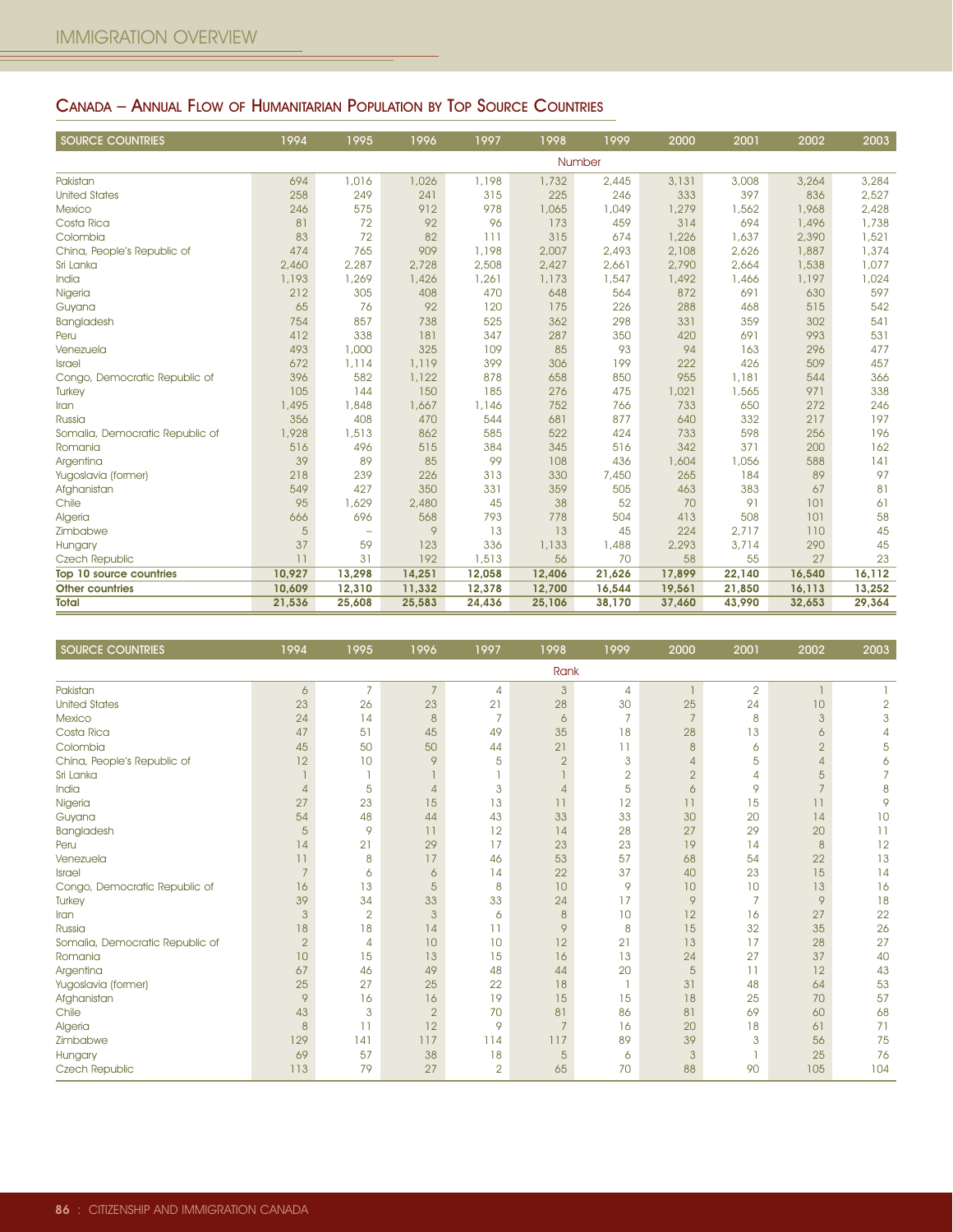#### CANADA – ANNUAL FLOW OF MALE HUMANITARIAN POPULATION BY TOP SOURCE COUNTRIES

| <b>SOURCE COUNTRIES</b>         | 1994   | 1995   | 1996   | 1997   | 1998   | 1999   | 2000   | 2001   | 2002   | 2003   |
|---------------------------------|--------|--------|--------|--------|--------|--------|--------|--------|--------|--------|
|                                 |        |        |        |        |        | Number |        |        |        |        |
| Pakistan                        | 505    | 739    | 789    | 924    | 1,294  | 1,807  | 2,193  | 2,025  | 2,121  | 2,182  |
| <b>United States</b>            | 151    | 136    | 137    | 181    | 154    | 161    | 204    | 247    | 483    | 1,448  |
| <b>Mexico</b>                   | 153    | 355    | 508    | 579    | 588    | 589    | 719    | 867    | 1,107  | 1,331  |
| Costa Rica                      | 44     | 30     | 45     | 55     | 110    | 383    | 195    | 438    | 951    | 1,065  |
| Colombia                        | 47     | 41     | 39     | 56     | 169    | 353    | 610    | 859    | 1,275  | 815    |
| China, People's Republic of     | 324    | 509    | 597    | 729    | 1,088  | 1,534  | 1,241  | 1,515  | 1,115  | 761    |
| India                           | 992    | 1,033  | 1,148  | 1,048  | 964    | 1,215  | 1,131  | 1,077  | 880    | 755    |
| Sri Lanka                       | 1,487  | 1,331  | 1,631  | 1,577  | 1,625  | 1,740  | 1,871  | 1,769  | 1,019  | 693    |
| Bangladesh                      | 541    | 591    | 490    | 338    | 237    | 204    | 207    | 238    | 189    | 379    |
| Nigeria                         | 141    | 207    | 260    | 306    | 442    | 359    | 610    | 435    | 391    | 330    |
| Peru                            | 207    | 182    | 95     | 203    | 144    | 185    | 216    | 366    | 486    | 275    |
| Israel                          | 362    | 565    | 590    | 208    | 142    | 118    | 109    | 242    | 292    | 243    |
| Turkey                          | 75     | 105    | 105    | 130    | 223    | 366    | 693    | 1,069  | 659    | 222    |
| Congo, Democratic Republic of   | 197    | 302    | 592    | 428    | 350    | 420    | 484    | 590    | 273    | 192    |
| Iran                            | 890    | 1,126  | 1,013  | 669    | 455    | 461    | 465    | 395    | 167    | 147    |
| Russia                          | 199    | 230    | 237    | 311    | 338    | 472    | 362    | 187    | 111    | 107    |
| Somalia, Democratic Republic of | 872    | 665    | 356    | 216    | 197    | 150    | 312    | 260    | 127    | 104    |
| Romania                         | 362    | 352    | 367    | 261    | 239    | 359    | 228    | 288    | 133    | 100    |
| Argentina                       | 17     | 51     | 45     | 48     | 54     | 247    | 912    | 588    | 321    | 82     |
| Yugoslavia (former)             | 121    | 158    | 166    | 205    | 204    | 3,744  | 168    | 113    | 55     | 60     |
| Algeria                         | 508    | 540    | 425    | 568    | 569    | 393    | 314    | 370    | 83     | 47     |
| Afghanistan                     | 326    | 266    | 202    | 211    | 244    | 306    | 287    | 217    | 41     | 45     |
| Hungary                         | 20     | 30     | 62     | 187    | 604    | 785    | 1,277  | 2,145  | 186    | 30     |
| Chile                           | 55     | 945    | 1,420  | 21     | 23     | 28     | 36     | 41     | 54     | 28     |
| Zimbabwe                        | -      | -      |        | 9      | 5      | 23     | 112    | 1,431  | 52     | 20     |
| <b>Czech Republic</b>           | 5      | 16     | 98     | 798    | 35     | 38     | 37     | 37     | 15     | 15     |
| Top 10 source countries         | 6,845  | 8,044  | 8,778  | 7,658  | 7,979  | 12,767 | 11,257 | 13,347 | 10,096 | 9,759  |
| <b>Other countries</b>          | 6,134  | 7,270  | 6,596  | 7,240  | 7,379  | 9,998  | 11,356 | 12,603 | 8,963  | 7,358  |
| <b>Males</b>                    | 12,979 | 15,314 | 15,374 | 14,898 | 15,358 | 22,765 | 22,613 | 25,950 | 19,059 | 17,117 |

| <b>SOURCE COUNTRIES</b>         | 1994           | 1995           | 1996           | 1997           | 1998           | 1999           | 2000           | 2001           | 2002           | 2003           |
|---------------------------------|----------------|----------------|----------------|----------------|----------------|----------------|----------------|----------------|----------------|----------------|
|                                 |                |                |                |                | Rank           |                |                |                |                |                |
| Pakistan                        | $\overline{7}$ | 5              | 5              | 3              | $\overline{2}$ | $\overline{2}$ |                | $\overline{2}$ |                |                |
| <b>United States</b>            | 23             | 26             | 25             | 25             | 24             | 28             | 24             | 23             | 10             | $\overline{2}$ |
| <b>Mexico</b>                   | 22             | 13             | 9              | 7              | 6              | 7              | $\overline{7}$ | 8              | $\overline{4}$ | 3              |
| Costa Rica                      | 49             | 61             | 47             | 48             | 33             | 12             | 27             | 13             | 6              | 4              |
| Colombia                        | 44             | 49             | 53             | 46             | 23             | 16             | 9              | 9              | $\overline{2}$ | 5              |
| China, People's Republic of     | 11             | 10             | 6              | 5              | 3              | 4              | $\overline{4}$ | 4              | 3              | 6              |
| India                           | $\overline{2}$ | 3              | 3              | $\overline{2}$ | Δ              | 5              | 5              | 6              | $\overline{7}$ | 7              |
| Sri Lanka                       |                |                |                |                |                | 3              | $\overline{2}$ | 3              | 5              | 8              |
| Bangladesh                      | 5              | $\overline{7}$ | 10             | 10             | 14             | 22             | 23             | 25             | 19             | 9              |
| Nigeria                         | 24             | 20             | 14             | 12             | 9              | 14             | 10             | 14             | 11             | 10             |
| Peru                            | 16             | 23             | 32             | 20             | 27             | 26             | 22             | 17             | 9              | 11             |
| Israel                          | 8              | 8              | 8              | 18             | 28             | 37             | 40             | 24             | 13             | 13             |
| <b>Turkey</b>                   | 36             | 32             | 28             | 28             | 15             | 13             | 8              | $\overline{7}$ | 8              | 16             |
| Congo, Democratic Republic of   | 18             | 15             |                | 9              | 10             | 10             | 11             | 10             | 15             | 19             |
| Iran                            | $\mathbf{3}$   | $\overline{2}$ | $\overline{4}$ | 6              | 8              | 9              | 12             | 15             | 23             | 20             |
| Russia                          | 17             | 19             | 15             | 11             | 11             | 8              | 15             | 30             | 36             | 28             |
| Somalia, Democratic Republic of | $\overline{4}$ | 6              | 13             | 14             | 19             | 29             | 18             | 20             | 32             | 29             |
| Romania                         | 9              | 14             | 12             | 13             | 13             | 15             | 21             | 18             | 31             | 32             |
| Argentina                       | 77             | 42             | 46             | 52             | 48             | 20             | 6              | 11             | 12             | 38             |
| Yugoslavia (former)             | 28             | 25             | 19             | 19             | 18             |                | 31             | 44             | 58             | 53             |
| Algeria                         | $\ddot{\circ}$ | 9              | 11             | 8              | $\overline{7}$ | 11             | 17             | 16             | 46             | 60             |
| Afghanistan                     | 10             | 16             | 16             | 16             | 12             | 18             | 19             | 27             | 70             | 62             |
| Hungary                         | 72             | 62             | 40             | 24             | 5              | 6              | 3              |                | 20             | 72             |
| Chile                           | 40             | 4              | $\overline{2}$ | 75             | 77             | 85             | 86             | 79             | 59             | 75             |
| Zimbabwe                        | 130            | 155            | 143            | 110            | 128            | 94             | 39             | 5              | 63             | 84             |
| Czech Republic                  | 116            | 85             | 30             | 4              | 60             | 74             | 85             | 86             | 103            | 97             |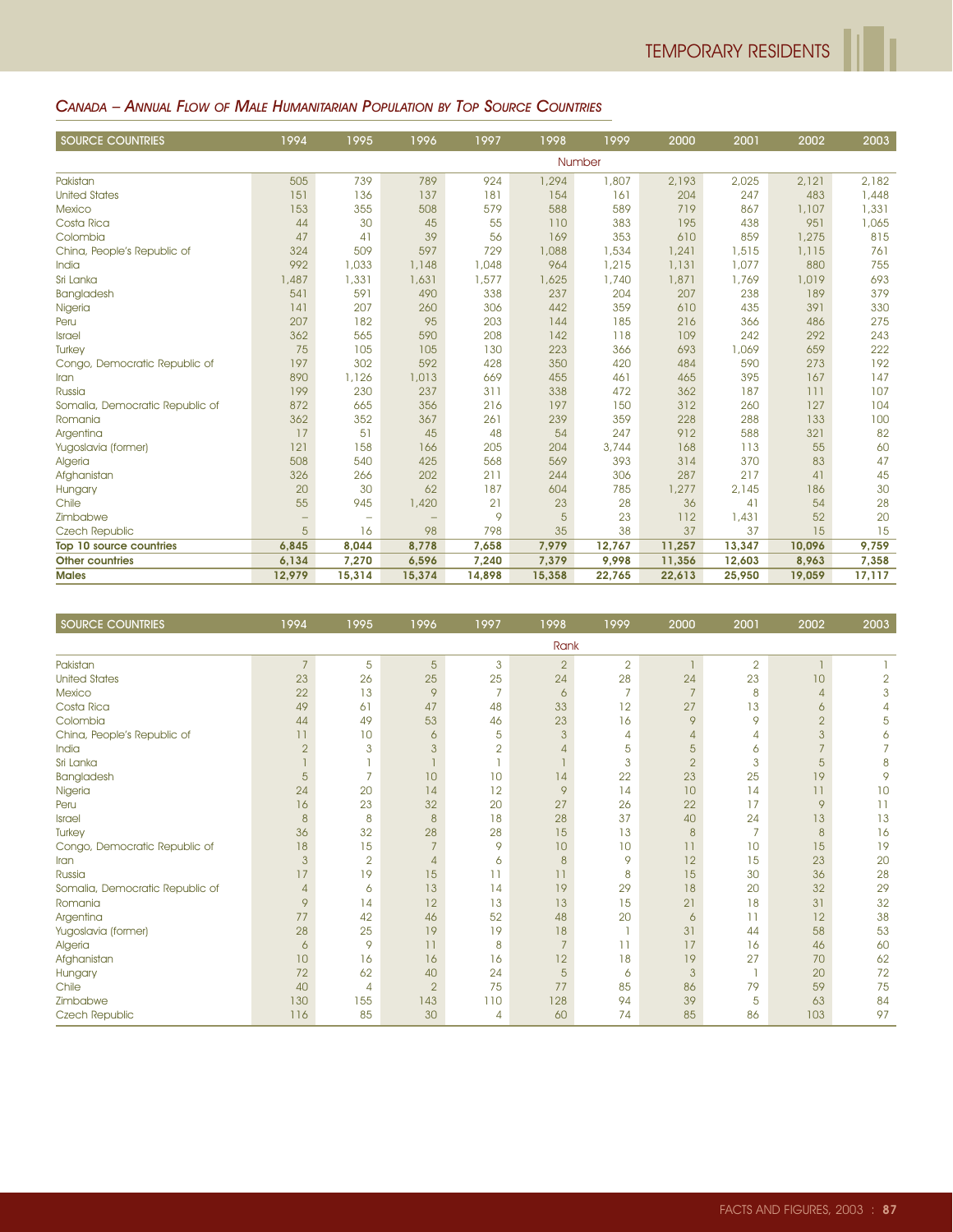#### CANADA – ANNUAL FLOW OF FEMALE HUMANITARIAN POPULATION BY TOP SOURCE COUNTRIES

| <b>SOURCE COUNTRIES</b>         | 1994              | 1995                     | 1996           | 1997                     | 1998             | 1999   | 2000   | 2001   | 2002   | 2003   |
|---------------------------------|-------------------|--------------------------|----------------|--------------------------|------------------|--------|--------|--------|--------|--------|
|                                 |                   |                          |                |                          | Number           |        |        |        |        |        |
| Pakistan                        | 189               | 277                      | 237            | 274                      | 438              | 638    | 938    | 983    | 1,143  | 1,102  |
| <b>Mexico</b>                   | 93                | 220                      | 404            | 399                      | 477              | 460    | 560    | 695    | 861    | 1,097  |
| <b>United States</b>            | 107               | 113                      | 104            | 134                      | 71               | 85     | 129    | 150    | 353    | 1,079  |
| Colombia                        | 36                | 31                       | 43             | 55                       | 146              | 321    | 615    | 778    | 1,115  | 706    |
| Costa Rica                      | 37                | 42                       | 47             | 41                       | 63               | 76     | 119    | 256    | 545    | 673    |
| China, People's Republic of     | 150               | 256                      | 312            | 469                      | 919              | 959    | 867    | 1,111  | 772    | 613    |
| Sri Lanka                       | 973               | 956                      | 1,097          | 931                      | 802              | 921    | 919    | 895    | 519    | 384    |
| Guyana                          | 27                | 39                       | 32             | 50                       | 70               | 106    | 150    | 216    | 258    | 278    |
| India                           | 201               | 236                      | 278            | 213                      | 209              | 332    | 361    | 389    | 317    | 269    |
| Nigeria                         | 71                | 98                       | 148            | 164                      | 206              | 205    | 262    | 256    | 239    | 267    |
| Peru                            | 205               | 156                      | 86             | 144                      | 143              | 165    | 204    | 325    | 507    | 256    |
| Venezuela                       | 251               | 501                      | 163            | 57                       | 43               | 51     | 44     | 77     | 154    | 236    |
| <b>Israel</b>                   | 310               | 549                      | 529            | 191                      | 164              | 81     | 113    | 184    | 217    | 214    |
| Congo, Democratic Republic of   | 199               | 280                      | 530            | 450                      | 308              | 430    | 471    | 591    | 271    | 174    |
| Bangladesh                      | 213               | 266                      | 248            | 187                      | 125              | 94     | 124    | 121    | 113    | 162    |
| Turkey                          | 30                | 39                       | 45             | 55                       | 53               | 109    | 328    | 496    | 312    | 116    |
| Iran                            | 605               | 722                      | 654            | 477                      | 297              | 305    | 268    | 255    | 105    | 99     |
| Somalia, Democratic Republic of | 1,056             | 848                      | 506            | 369                      | 325              | 274    | 421    | 338    | 129    | 92     |
| Russia                          | 157               | 178                      | 233            | 233                      | 343              | 405    | 278    | 145    | 106    | 90     |
| Argentina                       | 22                | 38                       | 40             | 51                       | 54               | 189    | 692    | 468    | 267    | 59     |
| Yugoslavia (former)             | 97                | 81                       | 60             | 108                      | 126              | 3,706  | 97     | 71     | 34     | 37     |
| Afghanistan                     | 223               | 161                      | 148            | 120                      | 115              | 199    | 176    | 166    | 26     | 36     |
| Chile                           | 40                | 684                      | 1,060          | 24                       | 15               | 24     | 34     | 50     | 47     | 33     |
| Rwanda                          | 47                | 24                       | 34             | 114                      | 277              | 164    | 108    | 98     | 62     | 33     |
| Zimbabwe                        | $\qquad \qquad -$ | $\overline{\phantom{a}}$ | $\overline{7}$ | $\overline{\phantom{m}}$ | $\boldsymbol{8}$ | 22     | 112    | 1,286  | 58     | 25     |
| Hungary                         | 17                | 29                       | 61             | 149                      | 529              | 703    | 1,016  | 1,569  | 104    | 15     |
| Algeria                         | 158               | 156                      | 143            | 225                      | 209              | 111    | 99     | 138    | 18     | 11     |
| Kazakhstan                      | 62                | 307                      | 152            | 133                      | 124              | 87     | 57     | 45     | 13     | 11     |
| <b>Czech Republic</b>           | 6                 | 15                       | 94             | 715                      | 21               | 32     | 21     | 18     | 12     | 8      |
| Top 10 source countries         | 4,236             | 5,390                    | 5,618          | 4,542                    | 4,715            | 8,875  | 6,860  | 8,872  | 6,444  | 6,468  |
| <b>Other countries</b>          | 4,321             | 4,904                    | 4,591          | 4,995                    | 5,033            | 6,529  | 7,985  | 9,168  | 7,150  | 5,779  |
| <b>Females</b>                  | 8,557             | 10,294                   | 10,209         | 9,537                    | 9,748            | 15,404 | 14,845 | 18,040 | 13,594 | 12,247 |

| <b>SOURCE COUNTRIES</b>         | 1994           | 1995           | 1996           | 1997           | 1998           | 1999           | 2000           | 2001           | 2002            | 2003           |
|---------------------------------|----------------|----------------|----------------|----------------|----------------|----------------|----------------|----------------|-----------------|----------------|
|                                 |                |                |                |                | Rank           |                |                |                |                 |                |
| Pakistan                        | 12             | 9              | 11             | 8              | 5              | 5              | $\overline{2}$ | 4              |                 |                |
| <b>Mexico</b>                   | 25             | 13             | $\overline{7}$ | 6              | $\overline{4}$ | 6              | $\overline{7}$ | $\overline{7}$ | 3               | $\overline{2}$ |
| <b>United States</b>            | 22             | 24             | 21             | 18             | 30             | 35             | 28             | 30             | 8               | 3              |
| Colombia                        | 48             | 51             | 46             | 42             | 17             | 10             | 6              | 6              | $\overline{2}$  | $\overline{A}$ |
| Costa Rica                      | 46             | 42             | 41             | 49             | 37             | 38             | 31             | 15             | 5               | 5              |
| China, People's Republic of     | 18             | 11             | 8              | 4              |                | $\overline{2}$ | $\overline{4}$ | 3              | $\overline{4}$  | 6              |
| Sri Lanka                       | $\overline{2}$ |                |                |                | $\overline{2}$ | 3              | 3              | 5              | 6               |                |
| Guyana                          | 55             | 43             | 53             | 47             | 31             | 29             | 23             | 19             | 13              | 8              |
| India                           | 9              | 12             | 9              | 11             | 11             | 9              | 10             | 11             | 9               | 9              |
| Nigeria                         | 30             | 28             | 16             | 14             | 13             | 14             | 16             | 16             | 14              | 10             |
| Peru                            | $\delta$       | 18             | 26             | 17             | 19             | 19             | 18             | 14             | $\overline{7}$  | 11             |
| Venezuela                       | 5              | 6              | 13             | 41             | 48             | 47             | 62             | 50             | 19              | 12             |
| <b>Israel</b>                   | $\overline{4}$ | 5              | 5              | 12             | 15             | 37             | 34             | 21             | 15              | 14             |
| Congo, Democratic Republic of   | 10             | 8              | $\overline{4}$ | 5              | 8              | 7              | 8              | 8              | $\overline{11}$ | 16             |
| <b>Bangladesh</b>               | $\overline{7}$ | 10             | 10             | 13             | 21             | 31             | 30             | 36             | 29              | 17             |
| <b>Turkey</b>                   | 52             | 44             | 45             | 44             | 42             | 28             | 11             | 9              | 10              | 21             |
| Iran                            | 3              | 3              | 3              | 3              | 9              | 11             | 15             | 17             | 34              | 27             |
| Somalia, Democratic Republic of |                | $\overline{2}$ | 6              | 7              | $\overline{7}$ | 12             | 9              | 12             | 25              | 31             |
| Russia                          | 16             | 15             | 12             | 9              | 6              | 8              | 14             | 31             | 32              | 32             |
| Argentina                       | 59             | 45             | 49             | 46             | 40             | 17             | 5              | 10             | 12              | 42             |
| Yugoslavia (former)             | 23             | 30             | 35             | 24             | 20             |                | 41             | 55             | 65              | 53             |
| Afghanistan                     | 6              | 16             | 15             | 22             | 23             | 15             | 19             | 24             | 72              | 54             |
| Chile                           | 44             | 4              | $\overline{2}$ | 63             | 78             | 75             | 70             | 64             | 60              | 59             |
| Rwanda                          | 39             | 58             | 52             | 23             | 10             | 20             | 36             | 41             | 51              | 60             |
| Zimbabwe                        | 129            | 122            | 101            | 115            | 100            | 79             | 35             | $\overline{2}$ | 54              | 66             |
| Hungary                         | 68             | 55             | 34             | 16             | $\mathbf{3}$   | $\overline{4}$ |                | Ī              | 35              | 82             |
| Algeria                         | 14             | 19             | 18             | 10             | 12             | 27             | 40             | 32             | 88              | 92             |
| Kazakhstan                      | 31             | $\overline{7}$ | 14             | 20             | 22             | 33             | 54             | 65             | 99              | 93             |
| Czech Republic                  | 106            | 72             | 24             | $\overline{2}$ | 70             | 69             | 88             | 95             | 102             | 103            |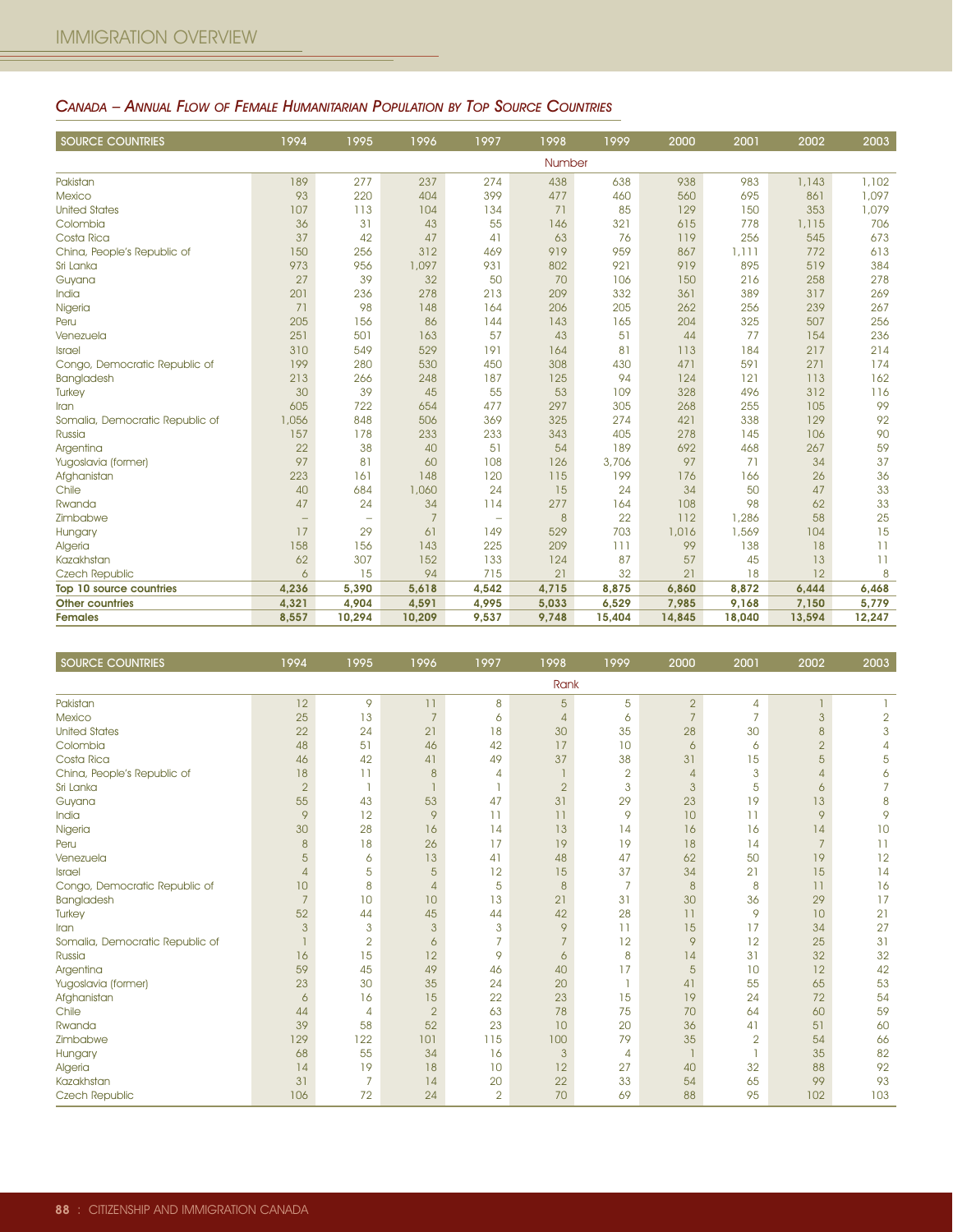#### CANADA – DECEMBER 1 STOCK OF HUMANITARIAN POPULATION BY TOP SOURCE COUNTRIES

| <b>SOURCE COUNTRIES</b>         | 1994   | 1995   | 1996   | 1997   | 1998   | 1999   | 2000    | 2001    | 2002    | 2003    |
|---------------------------------|--------|--------|--------|--------|--------|--------|---------|---------|---------|---------|
|                                 |        |        |        |        | Number |        |         |         |         |         |
| Pakistan                        | 3,136  | 3,221  | 3,036  | 3,320  | 4,029  | 5,218  | 6,916   | 7,994   | 9,113   | 10,512  |
| <b>Mexico</b>                   | 717    | 1,082  | 1,792  | 2,334  | 2,906  | 3,163  | 3,551   | 4,236   | 5,260   | 6,770   |
| China, People's Republic of     | 5,656  | 5,506  | 3,901  | 3,708  | 4,436  | 5,717  | 5,908   | 6,597   | 6,628   | 6,192   |
| Sri Lanka                       | 10,820 | 7,714  | 7,150  | 7,117  | 7,090  | 7,258  | 7,164   | 7,571   | 6,965   | 5,990   |
| Colombia                        | 232    | 248    | 265    | 291    | 497    | 1,027  | 1,932   | 3,084   | 4,712   | 5,367   |
| India                           | 4,056  | 4,431  | 4,699  | 4,871  | 4,661  | 4,979  | 5,240   | 5,509   | 5,331   | 4,925   |
| Hungary                         | 89     | 104    | 178    | 469    | 1,311  | 2,669  | 4,225   | 7,586   | 6,874   | 4,533   |
| Costa Rica                      | 284    | 294    | 318    | 306    | 427    | 775    | 900     | 1,108   | 2,333   | 3,884   |
| <b>United States</b>            | 998    | 962    | 896    | 923    | 888    | 839    | 857     | 1,001   | 1,476   | 3,621   |
| <b>Turkey</b>                   | 455    | 484    | 489    | 519    | 645    | 876    | 1,575   | 2,798   | 3,208   | 2,914   |
| Congo, Democratic Republic of   | 1,120  | 1,336  | 1,994  | 2,416  | 2,560  | 2,671  | 2,812   | 3,290   | 3,115   | 2,762   |
| Argentina                       | 793    | 681    | 602    | 509    | 460    | 782    | 2,200   | 3,096   | 3.140   | 2,463   |
| Iran                            | 4,112  | 4,877  | 5,118  | 4,581  | 3,794  | 3,247  | 2,905   | 2,799   | 2,319   | 1,887   |
| Somalia, Democratic Republic of | 7,534  | 7,922  | 7,792  | 7,389  | 6,161  | 4,849  | 3,673   | 3,099   | 2,475   | 1,706   |
| <b>Israel</b>                   | 3,405  | 3,671  | 3,964  | 3,390  | 2,448  | 1,812  | 1,355   | 1,378   | 1,492   | 1,663   |
| Bangladesh                      | 2,315  | 2,635  | 2,515  | 2,252  | 1,992  | 1,727  | 1,593   | 1,438   | 1,338   | 1,552   |
| Lebanon                         | 1,947  | 1,644  | 1,297  | 1,079  | 916    | 899    | 1,079   | 1,211   | 1,222   | 1,273   |
| El Salvador                     | 2,104  | 1,834  | 1,624  | 1,456  | 1,300  | 1,222  | 1,097   | 1,266   | 1,334   | 1,184   |
| Venezuela                       | 1,036  | 1,844  | 1,853  | 1,482  | 1,221  | 911    | 680     | 550     | 661     | 1,017   |
| Yugoslavia (former)             | 1,188  | 899    | 775    | 825    | 854    | 7,949  | 2,943   | 974     | 653     | 580     |
| Chile                           | 439    | 1,676  | 4,367  | 3,885  | 2,550  | 1,168  | 732     | 545     | 448     | 420     |
| Top 10 source countries         | 45,085 | 43,655 | 44,536 | 43,011 | 40,635 | 47,720 | 45,337  | 52,062  | 54,346  | 54,708  |
| <b>Other countries</b>          | 41,486 | 43,402 | 42,204 | 43,658 | 45,524 | 49,419 | 55,796  | 65,473  | 68,346  | 68,552  |
| <b>Total</b>                    | 86,571 | 87,057 | 86.740 | 86.669 | 86.159 | 97,139 | 101,133 | 117,535 | 122,692 | 123,260 |

| <b>SOURCE COUNTRIES</b>         | 1994  | 1995  | 1996  | 1997  | 1998                    | 1999  | 2000  | 2001  | 2002  | 2003  |
|---------------------------------|-------|-------|-------|-------|-------------------------|-------|-------|-------|-------|-------|
|                                 |       |       |       |       | Percentage distribution |       |       |       |       |       |
| Pakistan                        | 3.6   | 3.7   | 3.5   | 3.8   | 4.7                     | 5.4   | 6.8   | 6.8   | 7.4   | 8.5   |
| <b>Mexico</b>                   | 0.8   | 1.2   | 2.1   | 2.7   | 3.4                     | 3.3   | 3.5   | 3.6   | 4.3   | 5.5   |
| China, People's Republic of     | 6.5   | 6.3   | 4.5   | 4.3   | 5.2                     | 5.9   | 5.8   | 5.6   | 5.4   | 5.0   |
| Sri Lanka                       | 12.5  | 8.9   | 8.2   | 8.2   | 8.2                     | 7.5   | 7.1   | 6.4   | 5.7   | 4.9   |
| Colombia                        | 0.3   | 0.3   | 0.3   | 0.3   | 0.6                     | 1.1   | 1.9   | 2.6   | 3.8   | 4.4   |
| India                           | 4.7   | 5.1   | 5.4   | 5.6   | 5.4                     | 5.1   | 5.2   | 4.7   | 4.4   | 4.0   |
| Hungary                         | 0.1   | 0.1   | 0.2   | 0.5   | 1.5                     | 2.8   | 4.2   | 6.5   | 5.6   | 3.7   |
| Costa Rica                      | 0.3   | 0.3   | 0.4   | 0.4   | 0.5                     | 0.8   | 0.9   | 0.9   | 1.9   | 3.2   |
| <b>United States</b>            | 1.2   | 1.1   | 1.0   | 1.1   | 1.0                     | 0.9   | 0.9   | 0.9   | 1.2   | 2.9   |
| <b>Turkey</b>                   | 0.5   | 0.6   | 0.6   | 0.6   | 0.8                     | 0.9   | 1.6   | 2.4   | 2.6   | 2.4   |
| Congo, Democratic Republic of   | 1.3   | 1.5   | 2.3   | 2.8   | 3.0                     | 2.8   | 2.8   | 2.8   | 2.5   | 2.2   |
| Argentina                       | 0.9   | 0.8   | 0.7   | 0.6   | 0.5                     | 0.8   | 2.2   | 2.6   | 2.6   | 2.0   |
| Iran                            | 4.8   | 5.6   | 5.9   | 5.3   | 4.4                     | 3.3   | 2.9   | 2.4   | 1.9   | 1.5   |
| Somalia, Democratic Republic of | 8.7   | 9.1   | 9.0   | 8.5   | 7.2                     | 5.0   | 3.6   | 2.6   | 2.0   | 1.4   |
| <b>Israel</b>                   | 3.9   | 4.2   | 4.6   | 3.9   | 2.8                     | 1.9   | 1.3   | 1.2   | 1.2   | 1.4   |
| Bangladesh                      | 2.7   | 3.0   | 2.9   | 2.6   | 2.3                     | 1.8   | 1.6   | 1.2   | 1.1   | 1.3   |
| Lebanon                         | 2.3   | 1.9   | 1.5   | 1.2   | 1.1                     | 0.9   | 1.1   | 1.0   | 1.0   | 1.0   |
| <b>El Salvador</b>              | 2.4   | 2.1   | 1.9   | 1.7   | 1.5                     | 1.3   | 1.1   | 1.1   | 1.1   | 1.0   |
| Venezuela                       | 1.2   | 2.1   | 2.1   | 1.7   | 1.4                     | 0.9   | 0.7   | 0.5   | 0.5   | 0.8   |
| Yugoslavia (former)             | 1.4   | 1.0   | 0.9   | 1.0   | 1.0                     | 8.2   | 2.9   | 0.8   | 0.5   | 0.5   |
| Chile                           | 0.5   | 1.9   | 5.0   | 4.5   | 3.0                     | 1.2   | 0.7   | 0.5   | 0.4   | 0.3   |
| Top 10 source countries         | 52.1  | 50.2  | 51.3  | 49.6  | 47.2                    | 49.1  | 44.8  | 44.3  | 44.3  | 44.4  |
| <b>Other countries</b>          | 47.9  | 49.9  | 48.7  | 50.4  | 52.8                    | 50.9  | 55.2  | 55.7  | 55.7  | 55.6  |
| <b>Total</b>                    | 100.0 | 100.0 | 100.0 | 100.0 | 100.0                   | 100.0 | 100.0 | 100.0 | 100.0 | 100.0 |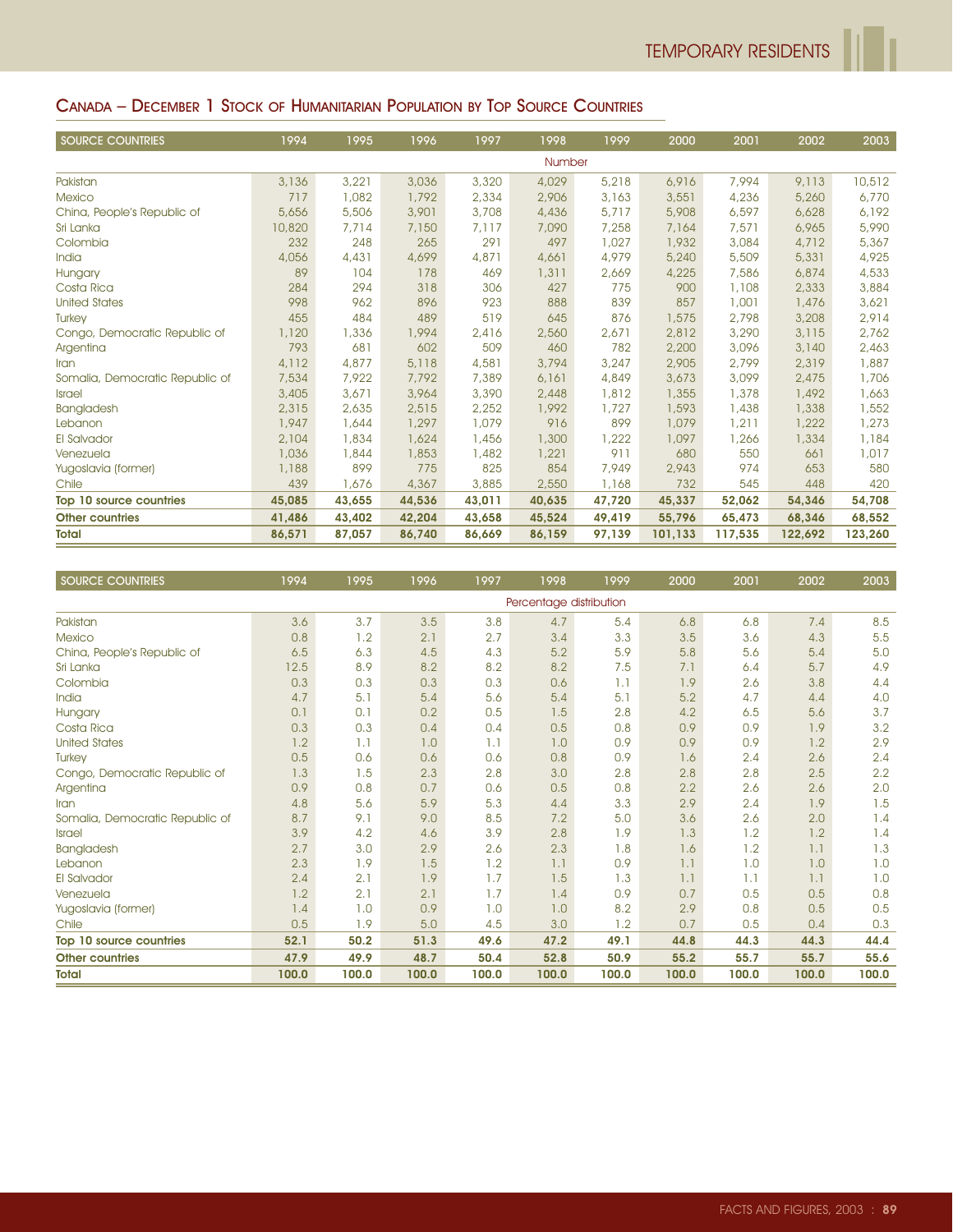| <b>SOURCE COUNTRIES</b>         | 1994   | 1995   | 1996   | 1997   | 1998   | 1999   | 2000   | 2001   | 2002   | 2003   |
|---------------------------------|--------|--------|--------|--------|--------|--------|--------|--------|--------|--------|
|                                 |        |        |        |        | Number |        |        |        |        |        |
| Pakistan                        | 2,515  | 2,528  | 2,323  | 2,568  | 3,092  | 3,950  | 5,085  | 5,734  | 6,368  | 7,268  |
| Sri Lanka                       | 6,272  | 4,418  | 4,136  | 4,211  | 4,385  | 4,571  | 4,573  | 4,904  | 4,580  | 3,971  |
| India                           | 3,379  | 3,686  | 3,874  | 4,063  | 3,909  | 4,122  | 4,259  | 4,333  | 4,109  | 3,783  |
| <b>Mexico</b>                   | 418    | 642    | 1,033  | 1,345  | 1,661  | 1,801  | 2,046  | 2,405  | 2,951  | 3,750  |
| China, People's Republic of     | 3,884  | 3,804  | 2,630  | 2,470  | 2,723  | 3,483  | 3,671  | 4,054  | 3,994  | 3,718  |
| Colombia                        | 121    | 131    | 140    | 152    | 262    | 541    | 993    | 1,612  | 2,495  | 2,853  |
| Hungary                         | 41     | 54     | 84     | 251    | 702    | 1,410  | 2,309  | 4,262  | 3,937  | 2,629  |
| Costa Rica                      | 154    | 150    | 164    | 161    | 245    | 559    | 635    | 678    | 1,458  | 2,421  |
| <b>United States</b>            | 616    | 568    | 529    | 538    | 542    | 521    | 514    | 613    | 870    | 2,079  |
| <b>Turkey</b>                   | 376    | 377    | 376    | 394    | 500    | 675    | 1,118  | 1,943  | 2,233  | 2,035  |
| Nigeria                         | 837    | 786    | 827    | 916    | 1,104  | 1,187  | 1,486  | 1,639  | 1,673  | 1,720  |
| Congo, Democratic Republic of   | 686    | 758    | 1,083  | 1,286  | 1,352  | 1,403  | 1,466  | 1,717  | 1,626  | 1,466  |
| Argentina                       | 454    | 390    | 351    | 295    | 267    | 449    | 1,272  | 1,786  | 1,804  | 1,411  |
| Iran                            | 2,559  | 3,000  | 3,180  | 2,865  | 2,387  | 2,052  | 1,848  | 1,802  | 1,506  | 1,226  |
| Bangladesh                      | 1,770  | 1,953  | 1,819  | 1,582  | 1,386  | 1,224  | 1,124  | 1,004  | 937    | 1,095  |
| Algeria                         | 878    | 1,285  | 1,265  | 1,407  | 1,588  | 1,473  | 1,297  | 1,393  | 1,274  | 1,081  |
| <b>Israel</b>                   | 1,843  | 1,926  | 2,066  | 1,788  | 1,288  | 950    | 706    | 748    | 841    | 938    |
| Lebanon                         | 1,323  | 1,122  | 891    | 752    | 645    | 613    | 715    | 798    | 785    | 836    |
| Somalia, Democratic Republic of | 3,719  | 3,782  | 3,638  | 3,335  | 2,727  | 2,089  | 1,587  | 1,366  | 1,128  | 823    |
| El Salvador                     | 1,366  | 1,184  | 1,070  | 1,002  | 899    | 828    | 738    | 806    | 822    | 742    |
| Romania                         | 1,310  | 1,302  | 1,276  | 1,175  | 1,074  | 1,087  | 1,000  | 994    | 813    | 713    |
| Yugoslavia (former)             | 649    | 510    | 486    | 544    | 552    | 4,080  | 1,538  | 576    | 407    | 368    |
| Chile                           | 249    | 971    | 2,518  | 2,253  | 1,504  | 663    | 421    | 298    | 250    | 232    |
| Top 10 source countries         | 28,630 | 27,684 | 27,460 | 26,542 | 25,362 | 29,031 | 28,402 | 32,940 | 34,144 | 34,507 |
| <b>Other countries</b>          | 24,957 | 25,669 | 25,213 | 26,308 | 27,440 | 30,001 | 33,775 | 38,636 | 40,007 | 39,865 |
| <b>Males</b>                    | 53,587 | 53,353 | 52,673 | 52,850 | 52,802 | 59,032 | 62,177 | 71,576 | 74,151 | 74,372 |

#### CANADA – DECEMBER 1 STOCK OF MALE HUMANITARIAN POPULATION BY TOP SOURCE COUNTRIES

| <b>SOURCE COUNTRIES</b>         | 1994  | 1995  | 1996  | 1997  | 1998                    | 1999  | 2000  | 2001  | 2002  | 2003  |
|---------------------------------|-------|-------|-------|-------|-------------------------|-------|-------|-------|-------|-------|
|                                 |       |       |       |       | Percentage distribution |       |       |       |       |       |
| Pakistan                        | 4.7   | 4.7   | 4.4   | 4.9   | 5.9                     | 6.7   | 8.2   | 8.0   | 8.6   | 9.8   |
| Sri Lanka                       | 11.7  | 8.3   | 7.9   | 8.0   | 8.3                     | 7.7   | 7.4   | 6.9   | 6.2   | 5.3   |
| India                           | 6.3   | 6.9   | 7.4   | 7.7   | 7.4                     | 7.0   | 6.9   | 6.1   | 5.5   | 5.1   |
| <b>Mexico</b>                   | 0.8   | 1.2   | 2.0   | 2.5   | 3.2                     | 3.1   | 3.3   | 3.4   | 4.0   | 5.0   |
| China, People's Republic of     | 7.3   | 7.1   | 5.0   | 4.7   | 5.2                     | 5.9   | 5.9   | 5.7   | 5.4   | 5.0   |
| Colombia                        | 0.2   | 0.3   | 0.3   | 0.3   | 0.5                     | 0.9   | 1.6   | 2.3   | 3.4   | 3.8   |
| Hungary                         | 0.1   | 0.1   | 0.2   | 0.5   | 1.3                     | 2.4   | 3.7   | 6.0   | 5.3   | 3.5   |
| Costa Rica                      | 0.3   | 0.3   | 0.3   | 0.3   | 0.5                     | 1.0   | 1.0   | 1.0   | 2.0   | 3.3   |
| <b>United States</b>            | 1.2   | 1.1   | 1.0   | 1.0   | 1.0                     | 0.9   | 0.8   | 0.9   | 1.2   | 2.8   |
| Turkey                          | 0.7   | 0.7   | 0.7   | 0.8   | 1.0                     | 1.1   | 1.8   | 2.7   | 3.0   | 2.7   |
| Nigeria                         | 1.6   | 1.5   | 1.6   | 1.7   | 2.1                     | 2.0   | 2.4   | 2.3   | 2.3   | 2.3   |
| Congo, Democratic Republic of   | 1.3   | 1.4   | 2.1   | 2.4   | 2.6                     | 2.4   | 2.4   | 2.4   | 2.2   | 2.0   |
| Argentina                       | 0.9   | 0.7   | 0.7   | 0.6   | 0.5                     | 0.8   | 2.1   | 2.5   | 2.4   | 1.9   |
| Iran                            | 4.8   | 5.6   | 6.0   | 5.4   | 4.5                     | 3.5   | 3.0   | 2.5   | 2.0   | 1.7   |
| <b>Bangladesh</b>               | 3.3   | 3.7   | 3.5   | 3.0   | 2.6                     | 2.1   | 1.8   | 1.4   | 1.3   | 1.5   |
| Algeria                         | 1.6   | 2.4   | 2.4   | 2.7   | 3.0                     | 2.5   | 2.1   | 2.0   | 1.7   | 1.5   |
| <b>Israel</b>                   | 3.4   | 3.6   | 3.9   | 3.4   | 2.4                     | 1.6   | 1.1   | 1.1   | 1.1   | 1.3   |
| Lebanon                         | 2.5   | 2.1   | 1.7   | 1.4   | 1.2                     | 1.0   | 1.2   | 1.1   | 1.1   | 1.1   |
| Somalia, Democratic Republic of | 6.9   | 7.1   | 6.9   | 6.3   | 5.2                     | 3.5   | 2.6   | 1.9   | 1.5   | 1.1   |
| El Salvador                     | 2.6   | 2.2   | 2.0   | 1.9   | 1.7                     | 1.4   | 1.2   | 1.1   | 1.1   | 1.0   |
| Romania                         | 2.4   | 2.4   | 2.4   | 2.2   | 2.0                     | 1.8   | 1.6   | 1.4   | 1.1   | 1.0   |
| Yugoslavia (former)             | 1.2   | 1.0   | 0.9   | 1.0   | 1.1                     | 6.9   | 2.5   | 0.8   | 0.6   | 0.5   |
| Chile                           | 0.5   | 1.8   | 4.8   | 4.3   | 2.9                     | 1.1   | 0.7   | 0.4   | 0.3   | 0.3   |
| Top 10 source countries         | 53.4  | 51.9  | 52.1  | 50.2  | 48.0                    | 49.2  | 45.7  | 46.0  | 46.1  | 46.4  |
| <b>Other countries</b>          | 46.6  | 48.1  | 47.9  | 49.8  | 52.0                    | 50.8  | 54.3  | 54.0  | 54.0  | 53.6  |
| <b>Males</b>                    | 100.0 | 100.0 | 100.0 | 100.0 | 100.0                   | 100.0 | 100.0 | 100.0 | 100.0 | 100.0 |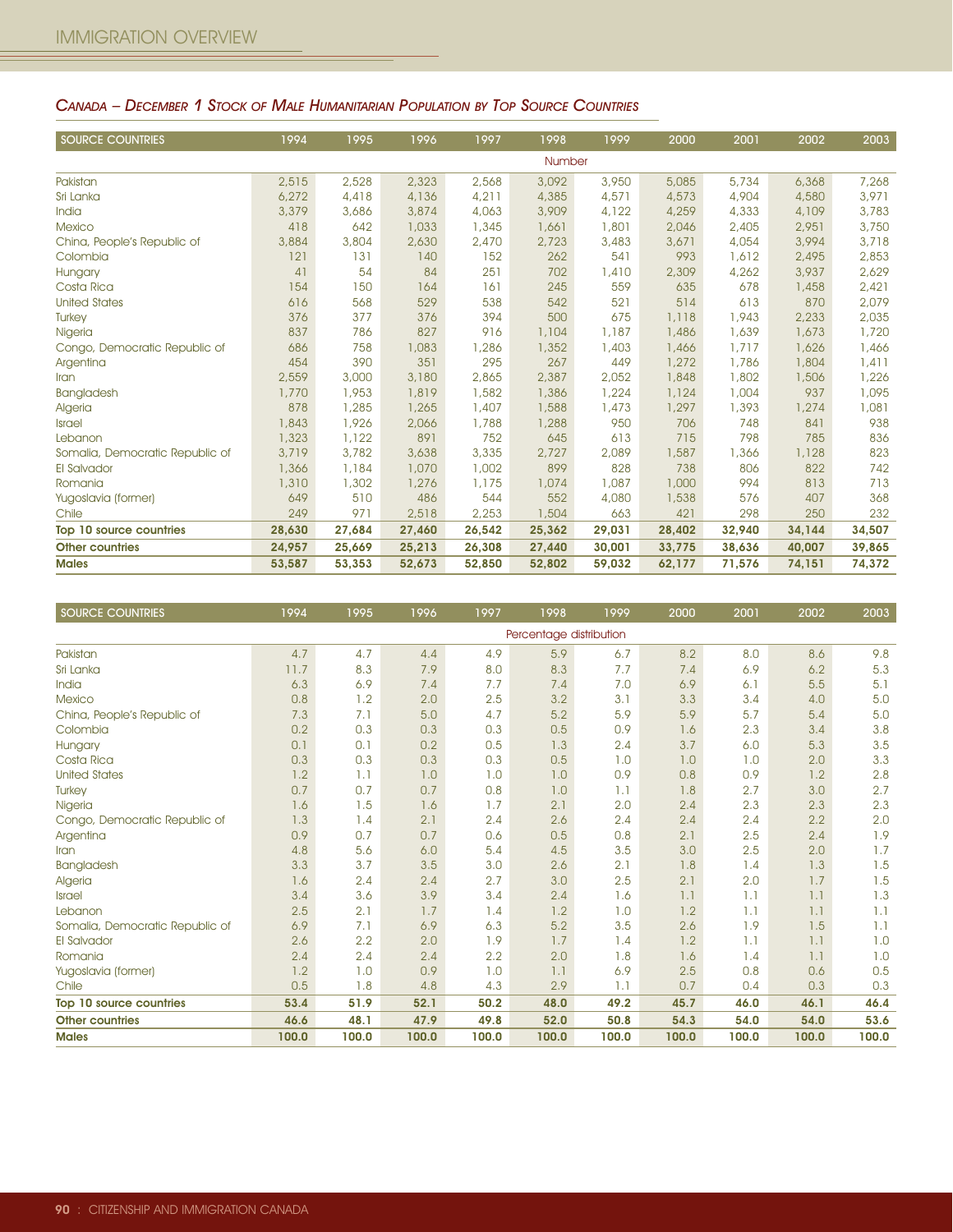#### CANADA – DECEMBER 1 STOCK OF FEMALE HUMANITARIAN POPULATION BY TOP SOURCE COUNTRIES

| <b>SOURCE COUNTRIES</b>          | 1994   | 1995   | 1996   | 1997   | 1998   | 1999   | 2000   | 2001   | 2002   | 2003           |
|----------------------------------|--------|--------|--------|--------|--------|--------|--------|--------|--------|----------------|
|                                  |        |        |        |        | Number |        |        |        |        |                |
| Pakistan                         | 621    | 693    | 713    | 752    | 937    | 1,268  | 1,831  | 2,260  | 2,745  | 3,244          |
| <b>Mexico</b>                    | 299    | 440    | 759    | 989    | 1,245  | 1,362  | 1,505  | 1,831  | 2,309  | 3,020          |
| Colombia                         | 111    | 117    | 125    | 139    | 235    | 486    | 939    | 1,471  | 2,216  | 2,513          |
| China, People's Republic of      | 1,772  | 1,702  | 1,271  | 1,238  | 1,713  | 2,234  | 2,237  | 2,543  | 2,634  | 2,474          |
| Sri Lanka                        | 4,548  | 3,296  | 3,014  | 2,906  | 2,705  | 2,687  | 2,591  | 2,667  | 2,385  | 2,019          |
| Hungary                          | 48     | 50     | 94     | 218    | 609    | 1,259  | 1,916  | 3,324  | 2,937  | 1,904          |
| <b>United States</b>             | 382    | 394    | 367    | 385    | 346    | 318    | 343    | 388    | 606    | 1,542          |
| Costa Rica                       | 130    | 144    | 154    | 145    | 182    | 216    | 265    | 430    | 875    | 1,463          |
| Congo, Democratic Republic of    | 434    | 578    | 911    | 1,130  | 1,208  | 1,268  | 1,346  | 1,573  | 1,489  | 1,296          |
| India                            | 676    | 745    | 825    | 808    | 752    | 857    | 981    | 1,176  | 1,222  | 1,142          |
| Zimbabwe                         | 19     | 20     | 19     | 21     | 25     | 36     | 130    | 1,369  | 1,443  | 1,124          |
| Argentina                        | 339    | 291    | 251    | 214    | 193    | 333    | 928    | 1,310  | 1,336  | 1,052          |
| Somalia, Democratic Republic of  | 3,815  | 4,140  | 4,154  | 4,054  | 3,434  | 2,760  | 2,086  | 1,733  | 1,347  | 883            |
| <b>Israel</b>                    | 1,562  | 1,745  | 1,898  | 1,602  | 1,160  | 862    | 649    | 630    | 651    | 725            |
| Iran                             | 1,553  | 1,877  | 1,938  | 1,716  | 1,407  | 1,195  | 1,057  | 997    | 813    | 661            |
| Russia                           | 363    | 434    | 508    | 552    | 695    | 900    | 913    | 769    | 634    | 505            |
| Venezuela                        | 511    | 924    | 929    | 737    | 611    | 462    | 326    | 261    | 322    | 497            |
| Bangladesh                       | 545    | 682    | 696    | 670    | 606    | 503    | 469    | 434    | 401    | 457            |
| El Salvador                      | 738    | 650    | 554    | 454    | 401    | 394    | 359    | 460    | 512    | 442            |
| Haiti                            | 671    | 611    | 477    | 430    | 386    | 408    | 475    | 451    | 458    | 421            |
| Ghana                            | 649    | 549    | 506    | 400    | 294    | 274    | 284    | 294    | 271    | 251            |
| Yugoslavia (former)              | 539    | 389    | 289    | 281    | 302    | 3,869  | 1,405  | 398    | 246    | 212            |
| Chile                            | 190    | 705    | 1,849  | 1,632  | 1,046  | 505    | 311    | 247    | 198    | 188            |
| <b>Czech Republic</b>            | 31     | 40     | 117    | 825    | 818    | 423    | 230    | 175    | 126    | 109            |
| <b>Union of Soviet Socialist</b> | 832    | 481    | 289    | 160    | 76     | 51     | 27     | 15     | 8      | $\overline{7}$ |
| Republics (former)               |        |        |        |        |        |        |        |        |        |                |
| Top 10 source countries          | 16,816 | 16,509 | 17,548 | 16,900 | 15,673 | 18,802 | 16,955 | 20,081 | 20,841 | 20,617         |
| <b>Other countries</b>           | 16,164 | 17,195 | 16,519 | 16,919 | 17,684 | 19,304 | 21,999 | 25,876 | 27,699 | 28,270         |
| <b>Females</b>                   | 32,980 | 33,704 | 34,067 | 33,819 | 33,357 | 38,106 | 38,954 | 45,957 | 48,540 | 48,887         |

| <b>SOURCE COUNTRIES</b>         | 1994  | 1995  | 1996  | 1997  | 1998                    | 1999  | 2000  | 2001  | 2002  | 2003  |
|---------------------------------|-------|-------|-------|-------|-------------------------|-------|-------|-------|-------|-------|
|                                 |       |       |       |       | Percentage distribution |       |       |       |       |       |
| Pakistan                        | 1.9   | 2.1   | 2.1   | 2.2   | 2.8                     | 3.3   | 4.7   | 4.9   | 5.7   | 6.6   |
| <b>Mexico</b>                   | 0.9   | 1.3   | 2.2   | 2.9   | 3.7                     | 3.6   | 3.9   | 4.0   | 4.8   | 6.2   |
| Colombia                        | 0.3   | 0.4   | 0.4   | 0.4   | 0.7                     | 1.3   | 2.4   | 3.2   | 4.6   | 5.1   |
| China, People's Republic of     | 5.4   | 5.1   | 3.7   | 3.7   | 5.1                     | 5.9   | 5.7   | 5.5   | 5.4   | 5.1   |
| Sri Lanka                       | 13.8  | 9.8   | 8.9   | 8.6   | 8.1                     | 7.1   | 6.7   | 5.8   | 4.9   | 4.1   |
| Hungary                         | 0.2   | 0.2   | 0.3   | 0.6   | 1.8                     | 3.3   | 4.9   | 7.2   | 6.1   | 3.9   |
| <b>United States</b>            | 1.2   | 1.2   | 1.1   | 1.1   | 1.0                     | 0.8   | 0.9   | 0.8   | 1.3   | 3.2   |
| Costa Rica                      | 0.4   | 0.4   | 0.5   | 0.4   | 0.6                     | 0.6   | 0.7   | 0.9   | 1.8   | 3.0   |
| Congo, Democratic Republic of   | 1.3   | 1.7   | 2.7   | 3.3   | 3.6                     | 3.3   | 3.5   | 3.4   | 3.1   | 2.7   |
| India                           | 2.1   | 2.2   | 2.4   | 2.4   | 2.3                     | 2.3   | 2.5   | 2.6   | 2.5   | 2.3   |
| Zimbabwe                        | 0.1   | 0.1   | 0.1   | 0.1   | 0.1                     | 0.1   | 0.3   | 3.0   | 3.0   | 2.3   |
| Argentina                       | 1.0   | 0.9   | 0.7   | 0.6   | 0.6                     | 0.9   | 2.4   | 2.9   | 2.8   | 2.2   |
| Somalia, Democratic Republic of | 11.6  | 12.3  | 12.2  | 12.0  | 10.3                    | 7.2   | 5.4   | 3.8   | 2.8   | 1.8   |
| <b>Israel</b>                   | 4.7   | 5.2   | 5.6   | 4.7   | 3.5                     | 2.3   | 1.7   | 1.4   | 1.3   | 1.5   |
| Iran                            | 4.7   | 5.6   | 5.7   | 5.1   | 4.2                     | 3.1   | 2.7   | 2.2   | 1.7   | 1.4   |
| <b>Russia</b>                   | 1.1   | 1.3   | 1.5   | 1.6   | 2.1                     | 2.4   | 2.3   | 1.7   | 1.3   | 1.0   |
| Venezuela                       | 1.6   | 2.7   | 2.7   | 2.2   | 1.8                     | 1.2   | 0.8   | 0.6   | 0.7   | 1.0   |
| Bangladesh                      | 1.7   | 2.0   | 2.0   | 2.0   | 1.8                     | 1.3   | 1.2   | 0.9   | 0.8   | 0.9   |
| <b>El Salvador</b>              | 2.2   | 1.9   | 1.6   | 1.3   | 1.2                     | 1.0   | 0.9   | 1.0   | 1.1   | 0.9   |
| <b>Haiti</b>                    | 2.0   | 1.8   | 1.4   | 1.3   | 1.2                     | 1.1   | 1.2   | 1.0   | 0.9   | 0.9   |
| Ghana                           | 2.0   | 1.6   | 1.5   | 1.2   | 0.9                     | 0.7   | 0.7   | 0.6   | 0.6   | 0.5   |
| Yugoslavia (former)             | 1.6   | 1.2   | 0.9   | 0.8   | 0.9                     | 10.2  | 3.6   | 0.9   | 0.5   | 0.4   |
| Chile                           | 0.6   | 2.1   | 5.4   | 4.8   | 3.1                     | 1.3   | 0.8   | 0.5   | 0.4   | 0.4   |
| <b>Czech Republic</b>           | 0.1   | 0.1   | 0.3   | 2.4   | 2.5                     | 1.1   | 0.6   | 0.4   | 0.3   | 0.2   |
| Union of Soviet Socialist       | 2.5   | 1.4   | 0.9   | 0.5   | 0.2                     | 0.1   | 0.1   | 0.0   | 0.0   | 0.0   |
| Republics (former)              |       |       |       |       |                         |       |       |       |       |       |
| Top 10 source countries         | 51.0  | 49.0  | 51.5  | 50.0  | 47.0                    | 49.3  | 43.5  | 43.7  | 42.9  | 42.2  |
| <b>Other countries</b>          | 49.0  | 51.0  | 48.5  | 50.0  | 53.0                    | 50.7  | 56.5  | 56.3  | 57.1  | 57.8  |
| <b>Females</b>                  | 100.0 | 100.0 | 100.0 | 100.0 | 100.0                   | 100.0 | 100.0 | 100.0 | 100.0 | 100.0 |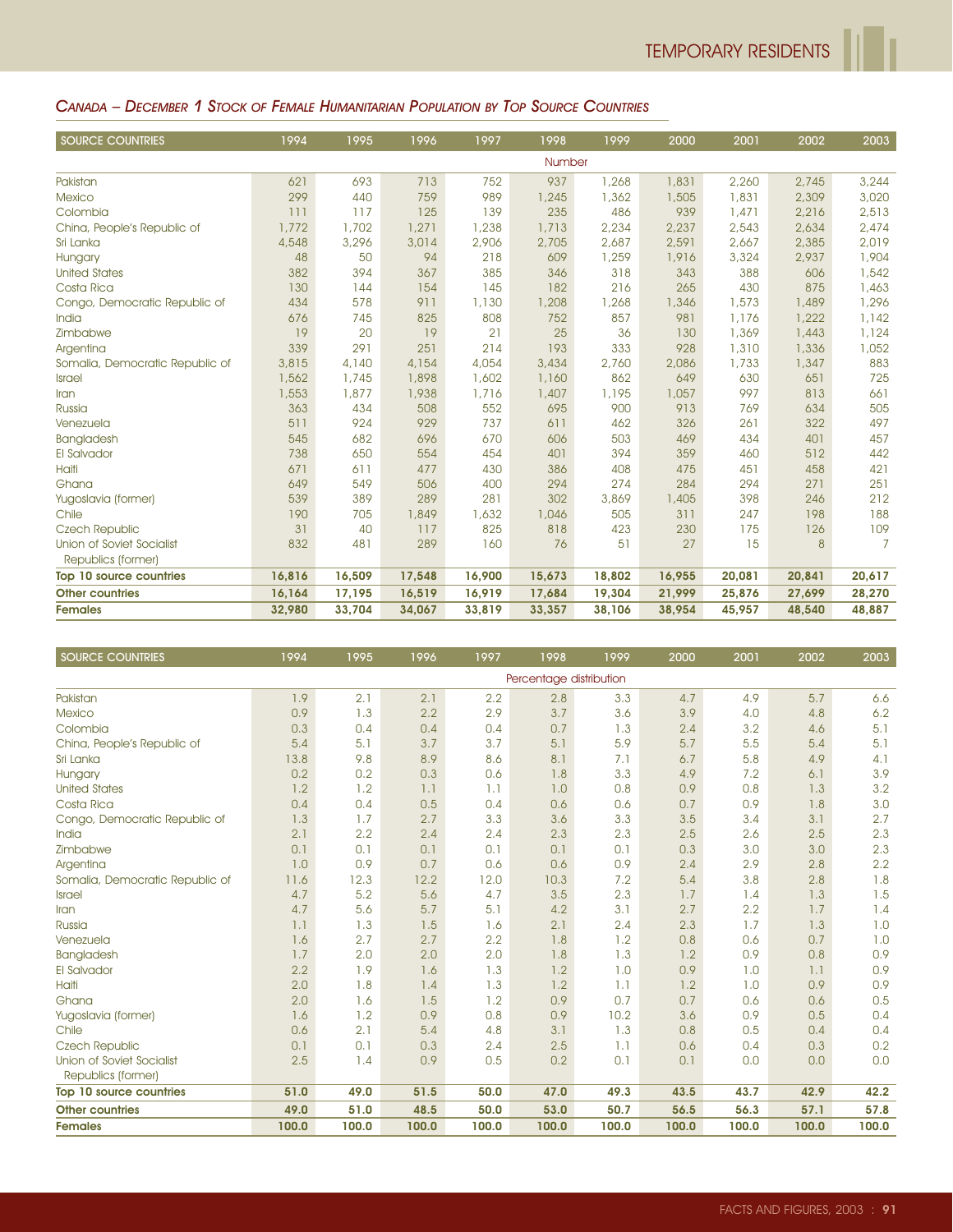## CANADA – ANNUAL FLOW OF HUMANITARIAN POPULATION BY PROVINCE OR TERRITORY AND URBAN AREA

| <b>URBAN AREA</b>                | 1994             | 1995           | 1996           | 1997           | 1998           | 1999   | 2000         | 2001                    | 2002           | 2003           |
|----------------------------------|------------------|----------------|----------------|----------------|----------------|--------|--------------|-------------------------|----------------|----------------|
|                                  |                  |                |                |                | Number         |        |              |                         |                |                |
| St. John's                       | $\boldsymbol{8}$ | $\mathbf{1}$   | $\overline{4}$ | 3              | $\mathbf{1}$   | 8      | $\theta$     | 8                       | $\mathbf{1}$   | 3              |
| Other Newfoundland and Labrador  | 89               | 30             | 50             | 26             | 41             | 28     | 68           | 35                      | 25             | 26             |
| <b>Newfoundland and Labrador</b> | 97               | 31             | 54             | 29             | 42             | 36     | 68           | 43                      | 26             | 29             |
| <b>Prince Edward Island</b>      | 8                | 16             | 5              | 4              | 4              | 4      | $\mathbf{I}$ | $\overline{\mathbf{2}}$ | $\overline{2}$ | 8              |
| <b>Halifax</b>                   | 20               | 46             | 46             | 78             | 53             | 486    | 72           | 78                      | 79             | 33             |
| Other Nova Scotia                | 38               | 42             | 58             | 65             | 66             | 670    | 62           | 82                      | 43             | 38             |
| <b>Nova Scotia</b>               | 58               | 88             | 104            | 143            | 119            | 1,156  | 134          | 160                     | 122            | 71             |
| Fredericton                      | $\mathbf{1}$     | $\overline{2}$ | $\overline{4}$ | 1              | $\overline{7}$ | 21     | 8            | 9                       | 6              | $\overline{4}$ |
| <b>Other New Brunswick</b>       | 26               | 24             | 35             | 45             | 22             | 1,083  | 23           | 19                      | 21             | 21             |
| <b>New Brunswick</b>             | 27               | 26             | 39             | 46             | 29             | 1,104  | 31           | 28                      | 27             | 25             |
| Québec                           | 65               | 34             | 30             | 22             | 18             | 21     | 37           | 35                      | 23             | 15             |
| Montréal                         | 3,671            | 4,876          | 5,591          | 4,969          | 4,451          | 5,033  | 5,350        | 6,187                   | 4,573          | 2,382          |
| <b>Other Quebec</b>              | 4,265            | 6,679          | 6,045          | 4,190          | 4,574          | 6,274  | 5,168        | 6,040                   | 3,991          | 2,946          |
| Quebec                           | 8,001            | 11,589         | 11,666         | 9,181          | 9,043          | 11,328 | 10,555       | 12,262                  | 8,587          | 5,343          |
| Ottawa-Gatineau                  | 583              | 556            | 431            | 452            | 543            | 704    | 685          | 768                     | 520            | 224            |
| Toronto                          | 5,069            | 5,399          | 5,765          | 5,929          | 6,384          | 9,290  | 11,511       | 12,399                  | 10,216         | 6,800          |
| Hamilton                         | 99               | 149            | 115            | 229            | 378            | 1,083  | 791          | 1,370                   | 524            | 219            |
| <b>Kitchener</b>                 | 97               | 81             | 96             | 102            | 75             | 140    | 107          | 156                     | 163            | 149            |
| London                           | 122              | 114            | 119            | 166            | 106            | 285    | 490          | 714                     | 635            | 418            |
| <b>Other Ontario</b>             | 5,361            | 5,410          | 4,150          | 4,632          | 4,390          | 8,108  | 9,198        | 11,950                  | 8,116          | 12,208         |
| <b>Ontario</b>                   | 11,331           | 11,709         | 10,676         | 11,510         | 11,876         | 19,610 | 22,782       | 27,357                  | 20,174         | 20,018         |
| Winnipeg                         | 52               | 58             | 95             | 123            | 78             | 140    | 126          | 143                     | 122            | 65             |
| Other Manitoba                   | 59               | 52             | 31             | 59             | 48             | 62     | 41           | 40                      | 39             | 74             |
| <b>Manitoba</b>                  | 111              | 110            | 126            | 182            | 126            | 202    | 167          | 183                     | 161            | 139            |
| Regina                           | 11               | 6              | 8              | 9              | $\overline{7}$ | 19     | 9            | 21                      | 9              | 3              |
| Other Saskatchewan               | 18               | 30             | 91             | 85             | 77             | 169    | 49           | 29                      | 25             | 30             |
| Saskatchewan                     | 29               | 36             | 99             | 94             | 84             | 188    | 58           | 50                      | 34             | 33             |
| Calgary                          | 169              | 152            | 308            | 284            | 425            | 454    | 386          | 463                     | 282            | 173            |
| Edmonton                         | 54               | 56             | 51             | 74             | 106            | 141    | 130          | 151                     | 117            | 85             |
| <b>Other Alberta</b>             | 119              | 81             | 77             | 80             | 124            | 146    | 172          | 211                     | 209            | 250            |
| <b>Alberta</b>                   | 342              | 289            | 436            | 438            | 655            | 741    | 688          | 825                     | 608            | 508            |
| Vancouver                        | 647              | 770            | 1,087          | 1,061          | 1,292          | 1,602  | 1,196        | 1,357                   | 910            | 444            |
| <b>Victoria</b>                  | 6                | $\overline{2}$ | $\overline{4}$ | $\overline{4}$ | 5              | 12     | 9            | 13                      | $\overline{2}$ | $\Omega$       |
| Other British Columbia           | 858              | 937            | 1,272          | 1,712          | 1,728          | 2,067  | 1,677        | 1,566                   | 1,019          | 1,094          |
| <b>British Columbia</b>          | 1,511            | 1,709          | 2,363          | 2,777          | 3,025          | 3,681  | 2,882        | 2,936                   | 1,931          | 1,538          |
| Territories*                     | $\overline{4}$   | 3              | $\overline{2}$ | $\overline{2}$ | $\overline{0}$ | 4      | 4            | 3                       | $\overline{2}$ | $\overline{2}$ |
| Province or territory not stated | 17               | $\overline{2}$ | 13             | 30             | 103            | 116    | 90           | 141                     | 979            | 1,650          |
| Total                            | 21,536           | 25,608         | 25,583         | 24,436         | 25,106         | 38,170 | 37,460       | 43,990                  | 32,653         | 29,364         |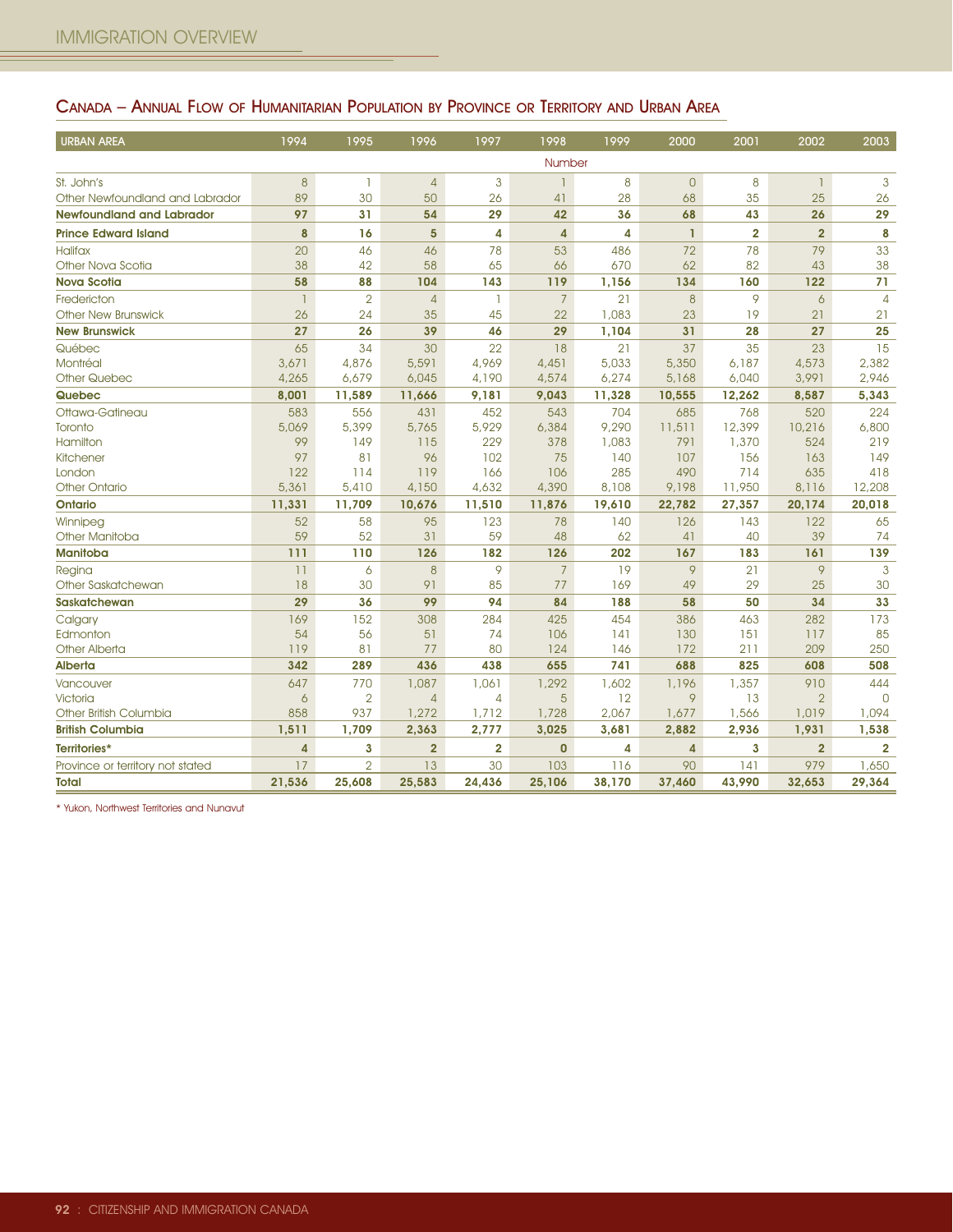| <b>URBAN AREA</b>                | 1994  | 1995  | 1996  | 1997  | 1998                    | 1999  | 2000  | 2001  | 2002  | 2003  |
|----------------------------------|-------|-------|-------|-------|-------------------------|-------|-------|-------|-------|-------|
|                                  |       |       |       |       | Percentage distribution |       |       |       |       |       |
| St. John's                       | 0.0   | 0.0   | 0.0   | 0.0   | 0.0                     | 0.0   | 0.0   | 0.0   | 0.0   | 0.0   |
| Other Newfoundland and Labrador  | 0.4   | 0.1   | 0.2   | 0.1   | 0.2                     | 0.1   | 0.2   | 0.1   | 0.1   | 0.1   |
| <b>Newfoundland and Labrador</b> | 0.5   | 0.1   | 0.2   | 0.1   | 0.2                     | 0.1   | 0.2   | 0.1   | 0.1   | 0.1   |
| <b>Prince Edward Island</b>      | 0.0   | 0.1   | 0.0   | 0.0   | 0.0                     | 0.0   | 0.0   | 0.0   | 0.0   | 0.0   |
| <b>Halifax</b>                   | 0.1   | 0.2   | 0.2   | 0.3   | 0.2                     | 1.3   | 0.2   | 0.2   | 0.2   | 0.1   |
| Other Nova Scotia                | 0.2   | 0.2   | 0.2   | 0.3   | 0.3                     | 1.8   | 0.2   | 0.2   | 0.1   | 0.1   |
| <b>Nova Scotia</b>               | 0.3   | 0.3   | 0.4   | 0.6   | 0.5                     | 3.0   | 0.4   | 0.4   | 0.4   | 0.2   |
| Fredericton                      | 0.0   | 0,0   | 0.0   | 0.0   | 0.0                     | 0.1   | 0.0   | 0.0   | 0.0   | 0.0   |
| <b>Other New Brunswick</b>       | 0.1   | 0.1   | 0.1   | 0.2   | 0.1                     | 2.8   | 0.1   | 0.0   | 0.1   | 0.1   |
| <b>New Brunswick</b>             | 0.1   | 0.1   | 0.2   | 0.2   | 0.1                     | 2.9   | 0.1   | 0.1   | 0.1   | 0.1   |
| Québec                           | 0.3   | 0.1   | 0.1   | 0.1   | 0.1                     | 0.1   | 0.1   | 0.1   | 0.1   | 0.1   |
| Montréal                         | 17.1  | 19.0  | 21.9  | 20.3  | 17.7                    | 13.2  | 14.3  | 14.1  | 14.0  | 8.1   |
| <b>Other Quebec</b>              | 19.8  | 26.1  | 23.6  | 17.2  | 18.2                    | 16.4  | 13.8  | 13.7  | 12.2  | 10.0  |
| Quebec                           | 37.2  | 45.3  | 45.6  | 37.6  | 36.0                    | 29.7  | 28.2  | 27.9  | 26.3  | 18.2  |
| Ottawa-Gatineau                  | 2.7   | 2.2   | 1.7   | 1.9   | 2.2                     | 1.8   | 1.8   | 1.8   | 1.6   | 0.8   |
| Toronto                          | 23.5  | 21.1  | 22.5  | 24.3  | 25.4                    | 24.3  | 30.7  | 28.2  | 31.3  | 23.2  |
| Hamilton                         | 0.5   | 0.6   | 0.5   | 0.9   | 1.5                     | 2.8   | 2.1   | 3.1   | 1.6   | 0.8   |
| <b>Kitchener</b>                 | 0.5   | 0.3   | 0.4   | 0.4   | 0.3                     | 0.4   | 0.3   | 0.4   | 0.5   | 0.5   |
| London                           | 0.6   | 0.5   | 0.5   | 0.7   | 0.4                     | 0.8   | 1.3   | 1.6   | 1.9   | 1.4   |
| <b>Other Ontario</b>             | 24.9  | 21.1  | 16.2  | 19.0  | 17.5                    | 21.2  | 24.6  | 27.2  | 24.9  | 41.6  |
| <b>Ontario</b>                   | 52.6  | 45.7  | 41.7  | 47.1  | 47.3                    | 51.4  | 60.8  | 62.2  | 61.8  | 68.2  |
| Winnipeg                         | 0.2   | 0.2   | 0.4   | 0.5   | 0.3                     | 0.4   | 0.3   | 0.3   | 0.4   | 0.2   |
| <b>Other Manitoba</b>            | 0.3   | 0.2   | 0.1   | 0.2   | 0.2                     | 0.2   | 0.1   | 0.1   | 0.1   | 0.3   |
| <b>Manitoba</b>                  | 0.5   | 0.4   | 0.5   | 0.7   | 0.5                     | 0.5   | 0.5   | 0.4   | 0.5   | 0.5   |
| Regina                           | 0.1   | 0.0   | 0.0   | 0.0   | 0.0                     | 0.1   | 0.0   | 0.1   | 0.0   | 0.0   |
| Other Saskatchewan               | 0.1   | 0.1   | 0.4   | 0.4   | 0.3                     | 0.4   | 0.1   | 0.1   | 0.1   | 0.1   |
| <b>Saskatchewan</b>              | 0.1   | 0.1   | 0.4   | 0.4   | 0.3                     | 0.5   | 0.2   | 0.1   | 0.1   | 0.1   |
| Calgary                          | 0.8   | 0.6   | 1.2   | 1.2   | 1.7                     | 1.2   | 1.0   | 1.1   | 0.9   | 0.6   |
| Edmonton                         | 0.3   | 0.2   | 0.2   | 0.3   | 0.4                     | 0.4   | 0.4   | 0.3   | 0.4   | 0.3   |
| <b>Other Alberta</b>             | 0.6   | 0.3   | 0.3   | 0.3   | 0.5                     | 0.4   | 0.5   | 0.5   | 0.6   | 0.9   |
| <b>Alberta</b>                   | 1.6   | 1.1   | 1.7   | 1.8   | 2.6                     | 1.9   | 1.8   | 1.9   | 1.9   | 1.7   |
| Vancouver                        | 3.0   | 3.0   | 4.3   | 4.3   | 5.2                     | 4.2   | 3.2   | 3.1   | 2.8   | 1.5   |
| Victoria                         | 0.0   | 0.0   | 0.0   | 0.0   | 0.0                     | 0.0   | 0.0   | 0.0   | 0.0   | 0.0   |
| Other British Columbia           | 4.0   | 3.7   | 5.0   | 7.0   | 6.9                     | 5.4   | 4.5   | 3.6   | 3.1   | 3.7   |
| <b>British Columbia</b>          | 7.0   | 6.7   | 9.2   | 11.4  | 12.1                    | 9.6   | 7.7   | 6.7   | 5.9   | 5.2   |
| Territories*                     | 0.0   | 0.0   | 0.0   | 0.0   | 0.0                     | 0.0   | 0.0   | 0.0   | 0.0   | 0.0   |
| Province or territory not stated | 0.1   | 0.0   | 0.1   | 0.1   | 0.4                     | 0.3   | 0.2   | 0.3   | 3.0   | 5.6   |
| <b>Total</b>                     | 100.0 | 100.0 | 100.0 | 100.0 | 100.0                   | 100.0 | 100.0 | 100.0 | 100.0 | 100.0 |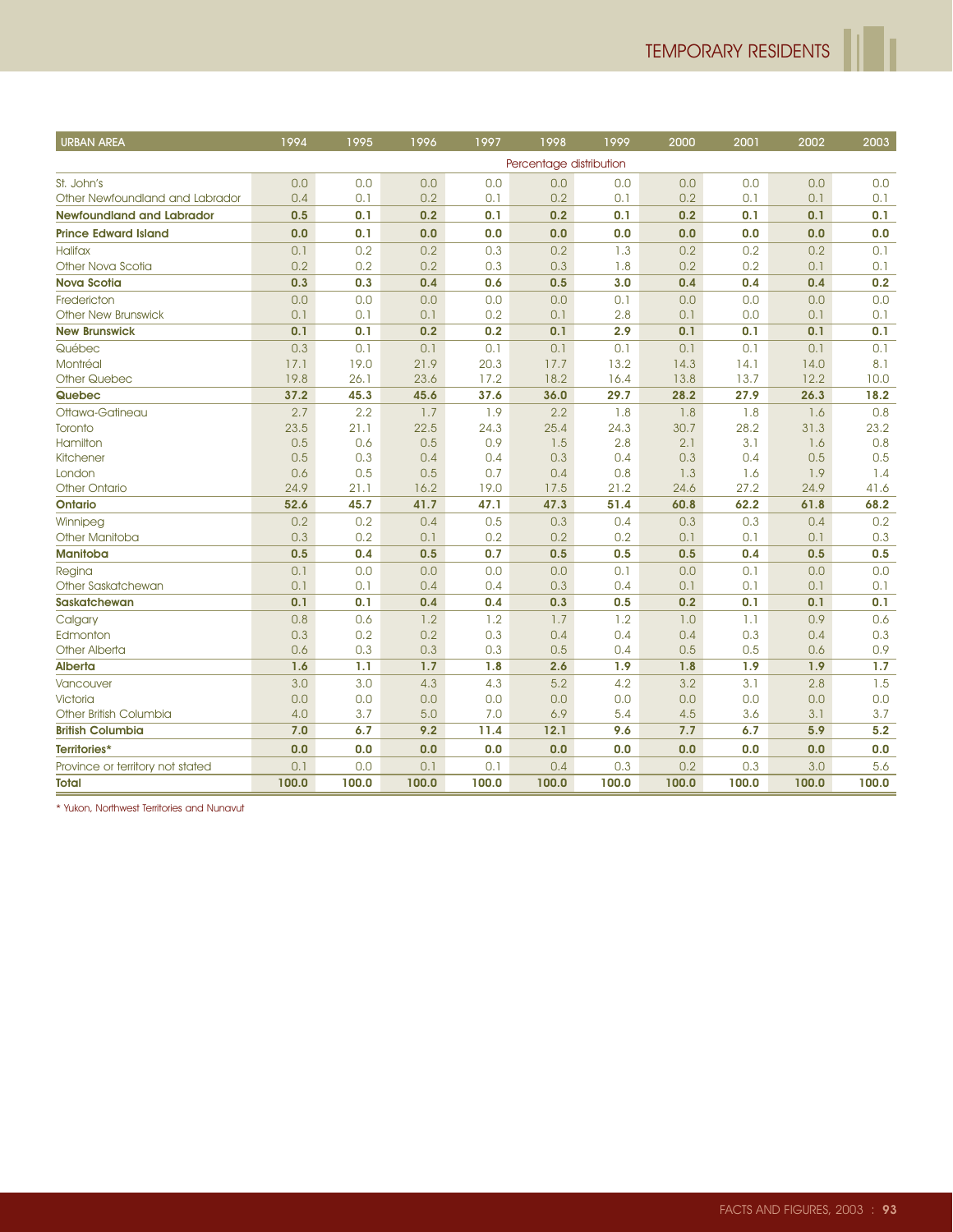## CANADA – DECEMBER 1 STOCK OF HUMANITARIAN POPULATION BY PROVINCE OR TERRITORY AND URBAN AREA

| <b>URBAN AREA</b>                | 1994           | 1995           | 1996                | 1997           | 1998     | 1999   | 2000    | 2001    | 2002                | 2003    |
|----------------------------------|----------------|----------------|---------------------|----------------|----------|--------|---------|---------|---------------------|---------|
|                                  |                |                |                     |                | Number   |        |         |         |                     |         |
| St. John's                       | 128            | 75             | 45                  | 26             | 22       | 20     | 16      | 13      | 11                  | 11      |
| Other Newfoundland and Labrador  | 1,517          | 1,014          | 662                 | 430            | 272      | 226    | 244     | 214     | 191                 | 176     |
| <b>Newfoundland and Labrador</b> | 1,645          | 1,089          | 707                 | 456            | 294      | 246    | 260     | 227     | 202                 | 187     |
| <b>Prince Edward Island</b>      | $\overline{7}$ | 22             | 25                  | 20             | 16       | 10     | 13      | 5       | $\ddot{\mathbf{6}}$ | 9       |
| <b>Halifax</b>                   | 188            | 161            | 169                 | 193            | 190      | 617    | 261     | 224     | 239                 | 251     |
| Other Nova Scotia                | 121            | 127            | 146                 | 175            | 169      | 765    | 180     | 228     | 188                 | 171     |
| <b>Nova Scotia</b>               | 309            | 288            | 315                 | 368            | 359      | 1,382  | 441     | 452     | 427                 | 422     |
| Fredericton                      | 13             | $\overline{7}$ | 10                  | $\overline{7}$ | $\delta$ | 29     | 24      | 20      | 22                  | 20      |
| <b>Other New Brunswick</b>       | 113            | 87             | 96                  | 114            | 106      | 1,160  | 137     | 85      | 82                  | 78      |
| <b>New Brunswick</b>             | 126            | 94             | 106                 | 121            | 112      | 1,189  | 161     | 105     | 104                 | 98      |
| Québec                           | 245            | 196            | 138                 | 106            | 83       | 62     | 101     | 90      | 89                  | 70      |
| Montréal                         | 14,596         | 14,911         | 15,256              | 16,238         | 17,105   | 16,598 | 16,850  | 18,152  | 18,426              | 17,465  |
| Ottawa-Gatineau                  | 108            | 110            | 120                 | 116            | 133      | 146    | 134     | 148     | 148                 | 152     |
| <b>Other Quebec</b>              | 10,324         | 14,422         | 16,738              | 15,652         | 14,556   | 15,328 | 14,573  | 15,272  | 14,654              | 12,443  |
| Quebec                           | 25,273         | 29,639         | 32,252              | 32,112         | 31,877   | 32,134 | 31,658  | 33,662  | 33,317              | 30,130  |
| Ottawa-Gatineau                  | 1,909          | 2,083          | 2,020               | 1,932          | 1,959    | 1,969  | 2,042   | 2,128   | 2,189               | 2.029   |
| Toronto                          | 21,897         | 20,065         | 19,797              | 20,667         | 20,705   | 23,847 | 28,511  | 34,973  | 39,179              | 40,489  |
| Hamilton                         | 243            | 343            | 350                 | 452            | 698      | 1,634  | 1,734   | 2,874   | 3,078               | 2.904   |
| St. Catharines-Niagara           | 241            | 225            | 172                 | 222            | 251      | 395    | 623     | 984     | 1,384               | 1,538   |
| <b>Kitchener</b>                 | 353            | 337            | 337                 | 354            | 356      | 399    | 399     | 384     | 483                 | 553     |
| London                           | 317            | 341            | 366                 | 445            | 438      | 617    | 982     | 1,398   | 1,801               | 1,886   |
| <b>Other Ontario</b>             | 26,932         | 24,952         | 22,230              | 20,221         | 18,105   | 19,963 | 20,428  | 26,299  | 26,772              | 28,515  |
| <b>Ontario</b>                   | 51,892         | 48,346         | 45,272              | 44,293         | 42,512   | 48,824 | 54,719  | 69,040  | 74,886              | 77,914  |
| Winnipeg                         | 127            | 141            | 178                 | 262            | 306      | 408    | 540     | 459     | 469                 | 431     |
| Other Manitoba                   | 116            | 136            | 118                 | 118            | 139      | 152    | 147     | 134     | 131                 | 144     |
| <b>Manitoba</b>                  | 243            | 277            | 296                 | 380            | 445      | 560    | 687     | 593     | 600                 | 575     |
| Regina                           | 28             | 20             | 29                  | 22             | 29       | 35     | 69      | 41      | 31                  | 29      |
| Other Saskatchewan               | 54             | 56             | 111                 | 168            | 214      | 328    | 383     | 297     | 219                 | 179     |
| <b>Saskatchewan</b>              | 82             | 76             | 140                 | 190            | 243      | 363    | 452     | 338     | 250                 | 208     |
| Calgary                          | 481            | 453            | 557                 | 702            | 938      | 1,195  | 1,279   | 1,426   | 1,367               | 1,304   |
| Edmonton                         | 222            | 189            | 173                 | 184            | 245      | 350    | 452     | 464     | 507                 | 515     |
| <b>Other Alberta</b>             | 364            | 284            | 253                 | 238            | 277      | 339    | 455     | 519     | 562                 | 656     |
| <b>Alberta</b>                   | 1,067          | 926            | 983                 | 1,124          | 1,460    | 1,884  | 2,186   | 2,409   | 2,436               | 2,475   |
| Vancouver                        | 2,732          | 2,939          | 3,023               | 3,227          | 3,840    | 4,691  | 4,775   | 5,096   | 4,819               | 4,527   |
| Victoria                         | 28             | 24             | 22                  | 9              | 10       | 16     | 23      | 23      | 15                  | 8       |
| Other British Columbia           | 3,137          | 3,306          | 3,570               | 4,314          | 4,867    | 5,598  | 5,492   | 5,251   | 4,485               | 4,049   |
| <b>British Columbia</b>          | 5,897          | 6,269          | 6,615               | 7,550          | 8,717    | 10,305 | 10,290  | 10,370  | 9,319               | 8,584   |
| Territories*                     | 11             | 13             | $\ddot{\mathbf{6}}$ | 8              | 5        | 7      | 8       | 8       | $\overline{4}$      | 7       |
| Province or territory not stated | 19             | 18             | 23                  | 47             | 119      | 235    | 258     | 326     | 1,141               | 2,651   |
| <b>Total</b>                     | 86,571         | 87,057         | 86,740              | 86,669         | 86,159   | 97,139 | 101,133 | 117,535 | 122,692             | 123,260 |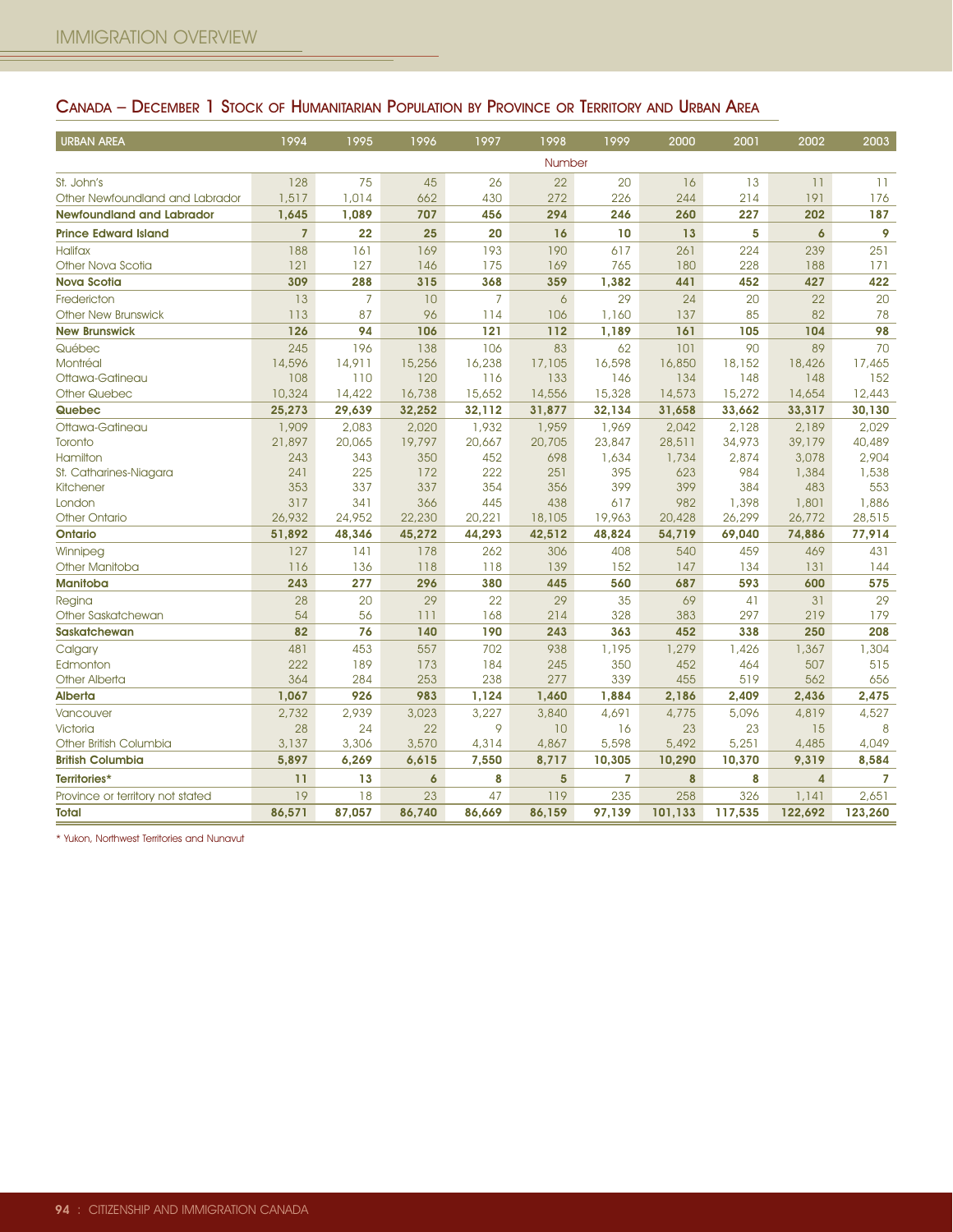h

| <b>URBAN AREA</b>                | 1994  | 1995  | 1996  | 1997  | 1998                    | 1999  | 2000  | 2001  | 2002  | 2003  |
|----------------------------------|-------|-------|-------|-------|-------------------------|-------|-------|-------|-------|-------|
|                                  |       |       |       |       | Percentage distribution |       |       |       |       |       |
| St. John's                       | 0.2   | 0.1   | 0.1   | 0.0   | 0.0                     | 0.0   | 0.0   | 0.0   | 0.0   | 0.0   |
| Other Newfoundland and Labrador  | 1.8   | 1.2   | 0.8   | 0.5   | 0.3                     | 0.2   | 0.2   | 0.2   | 0.2   | 0.1   |
| <b>Newfoundland and Labrador</b> | 1.9   | 1.3   | 0.8   | 0.5   | 0.3                     | 0.3   | 0.3   | 0.2   | 0.2   | 0.2   |
| <b>Prince Edward Island</b>      | 0.0   | 0.0   | 0.0   | 0.0   | 0.0                     | 0.0   | 0.0   | 0.0   | 0.0   | 0.0   |
| <b>Halifax</b>                   | 0.2   | 0.2   | 0.2   | 0.2   | 0.2                     | 0.6   | 0.3   | 0.2   | 0.2   | 0.2   |
| Other Nova Scotia                | 0.1   | 0.2   | 0.2   | 0.2   | 0.2                     | 0.8   | 0.2   | 0.2   | 0.2   | 0.1   |
| <b>Nova Scotia</b>               | 0.4   | 0.3   | 0.4   | 0.4   | 0.4                     | 1.4   | 0.4   | 0.4   | 0.4   | 0.3   |
| Fredericton                      | 0.0   | 0.0   | 0.0   | 0.0   | 0.0                     | 0.0   | 0.0   | 0.0   | 0.0   | 0.0   |
| <b>Other New Brunswick</b>       | 0.1   | 0.1   | 0.1   | 0.1   | 0.1                     | 1.2   | 0.1   | 0.1   | 0.1   | 0.1   |
| <b>New Brunswick</b>             | 0.2   | 0.1   | 0.1   | 0.1   | 0.1                     | 1.2   | 0.2   | 0.1   | 0.1   | 0.1   |
| Québec                           | 0.3   | 0.2   | 0.2   | 0.1   | 0.1                     | 0.1   | 0.1   | 0.1   | 0.1   | 0.1   |
| Montréal                         | 16.9  | 17.1  | 17.6  | 18.7  | 19.9                    | 17.1  | 16.7  | 15.4  | 15.0  | 14.2  |
| Ottawa-Gatineau                  | 0.1   | 0.1   | 0.1   | 0.1   | 0.2                     | 0.2   | 0.1   | 0.1   | 0.1   | 0.1   |
| <b>Other Quebec</b>              | 11.9  | 16.6  | 19.3  | 18.1  | 16.9                    | 15.8  | 14.4  | 13.0  | 11.9  | 10.1  |
| Quebec                           | 29.2  | 34.1  | 37.2  | 37.1  | 37.0                    | 33.1  | 31.3  | 28.6  | 27.2  | 24.4  |
| Ottawa-Gatineau                  | 2.2   | 2.4   | 2.3   | 2.2   | 2.3                     | 2.0   | 2.0   | 1.8   | 1.8   | 1.7   |
| Toronto                          | 25.3  | 23.1  | 22.8  | 23.9  | 24.0                    | 24.6  | 28.2  | 29.8  | 31.9  | 32.9  |
| Hamilton                         | 0.3   | 0.4   | 0.4   | 0.5   | 0.8                     | 1.7   | 1.7   | 2.5   | 2.5   | 2.4   |
| St. Catharines-Niagara           | 0.3   | 0.3   | 0.2   | 0.3   | 0.3                     | 0.4   | 0.6   | 0.8   | 1.1   | 1.3   |
| Kitchener                        | 0.4   | 0.4   | 0.4   | 0.4   | 0.4                     | 0.4   | 0.4   | 0.3   | 0.4   | 0.5   |
| London                           | 0.4   | 0.4   | 0.4   | 0.5   | 0.5                     | 0.6   | 1.0   | 1.2   | 1.5   | 1.5   |
| <b>Other Ontario</b>             | 31.1  | 28.7  | 25.6  | 23.3  | 21.0                    | 20.6  | 20.2  | 22.4  | 21.8  | 23.1  |
| <b>Ontario</b>                   | 59.9  | 55.5  | 52.2  | 51.1  | 49.3                    | 50.3  | 54.1  | 58.7  | 61.0  | 63.2  |
| Winnipeg                         | 0.2   | 0.2   | 0.2   | 0.3   | 0.4                     | 0.4   | 0.5   | 0.4   | 0.4   | 0.4   |
| Other Manitoba                   | 0.1   | 0.2   | 0.1   | 0.1   | 0.2                     | 0.2   | 0.2   | 0.1   | 0.1   | 0.1   |
| <b>Manitoba</b>                  | 0.3   | 0.3   | 0.3   | 0.4   | 0.5                     | 0.6   | 0.7   | 0.5   | 0.5   | 0.5   |
| Regina                           | 0.0   | 0.0   | 0.0   | 0.0   | 0.0                     | 0.0   | 0.1   | 0.0   | 0.0   | 0.0   |
| Other Saskatchewan               | 0.1   | 0.1   | 0.1   | 0.2   | 0.3                     | 0.3   | 0.4   | 0.3   | 0.2   | 0.2   |
| <b>Saskatchewan</b>              | 0.1   | 0.1   | 0.2   | 0.2   | 0.3                     | 0.4   | 0.5   | 0.3   | 0.2   | 0.2   |
| Calgary                          | 0.6   | 0.5   | 0.6   | 0.8   | 1.1                     | 1.2   | 1.3   | 1.2   | 1.1   | 1.1   |
| Edmonton                         | 0.3   | 0.2   | 0.2   | 0.2   | 0.3                     | 0.4   | 0.5   | 0.4   | 0.4   | 0.4   |
| <b>Other Alberta</b>             | 0.4   | 0.3   | 0.3   | 0.3   | 0.3                     | 0.4   | 0.5   | 0.4   | 0.5   | 0.5   |
| <b>Alberta</b>                   | 1.2   | 1.1   | 1.1   | 1.3   | 1.7                     | 1.9   | 2.2   | 2.1   | 2.0   | 2.0   |
| Vancouver                        | 3.2   | 3.4   | 3.5   | 3.7   | 4.5                     | 4.8   | 4.7   | 4.3   | 3.9   | 3.7   |
| Victoria                         | 0.0   | 0,0   | 0.0   | 0.0   | 0.0                     | 0.0   | 0.0   | 0.0   | 0.0   | 0.0   |
| Other British Columbia           | 3.6   | 3.8   | 4.1   | 5.0   | 5.7                     | 5.8   | 5.4   | 4.5   | 3.7   | 3.3   |
| <b>British Columbia</b>          | 6.8   | 7.2   | 7.6   | 8.7   | 10.1                    | 10.6  | 10.2  | 8.8   | 7.6   | 7.0   |
| Territories*                     | 0.0   | 0.0   | 0.0   | 0.0   | 0.0                     | 0.0   | 0.0   | 0.0   | 0.0   | 0.0   |
| Province or territory not stated | 0.0   | 0.0   | 0.0   | 0.1   | 0.1                     | 0.2   | 0.3   | 0.3   | 0.9   | 2.2   |
| <b>Total</b>                     | 100.0 | 100.0 | 100.0 | 100.0 | 100.0                   | 100.0 | 100.0 | 100.0 | 100.0 | 100.0 |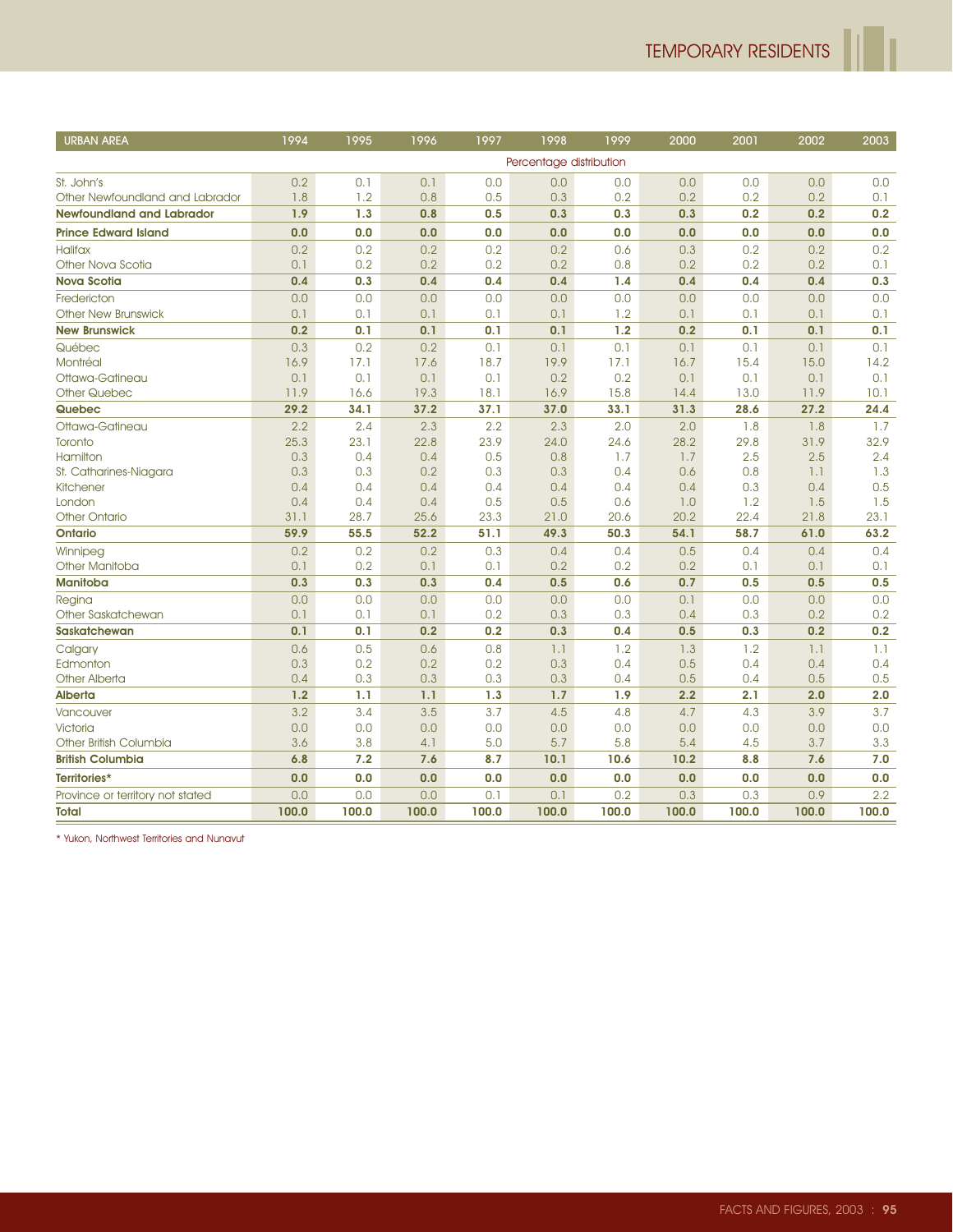| <b>SOURCE COUNTRIES</b>         | 1994              | 1995                     | 1996   | 1997   | 1998   | 1999   | 2000   | 2001   | 2002   | 2003   |
|---------------------------------|-------------------|--------------------------|--------|--------|--------|--------|--------|--------|--------|--------|
|                                 |                   |                          |        |        |        | Number |        |        |        |        |
| Pakistan                        | 542               | 821                      | 853    | 1,009  | 1,418  | 1,962  | 2,467  | 2,328  | 2,452  | 2,869  |
| <b>Mexico</b>                   | 186               | 451                      | 708    | 797    | 868    | 905    | 1,049  | 1,300  | 1,585  | 1,869  |
| Colombia                        | 60                | 55                       | 65     | 88     | 250    | 514    | 899    | 1,162  | 1,869  | 1,475  |
| China, People's Republic of     | 427               | 736                      | 870    | 1,157  | 1,999  | 2,599  | 2,141  | 2,627  | 1,918  | 1,353  |
| Costa Rica                      | 57                | 57                       | 66     | 79     | 145    | 399    | 250    | 548    | 1,173  | 1,284  |
| Sri Lanka                       | 1,854             | 1,671                    | 2,002  | 1,879  | 1,961  | 2,187  | 2,327  | 2,246  | 1,293  | 969    |
| India                           | 1,119             | 1,164                    | 1,325  | 1,206  | 1,090  | 1,269  | 1,312  | 1,295  | 1,033  | 916    |
| Bangladesh                      | 600               | 697                      | 579    | 413    | 298    | 258    | 274    | 300    | 251    | 531    |
| Nigeria                         | 187               | 267                      | 364    | 423    | 554    | 483    | 807    | 610    | 549    | 529    |
| Guyana                          | 49                | 58                       | 72     | 103    | 151    | 193    | 249    | 376    | 407    | 405    |
| Peru                            | 317               | 252                      | 147    | 261    | 223    | 284    | 338    | 538    | 743    | 384    |
| Venezuela                       | 337               | 707                      | 223    | 73     | 60     | 64     | 61     | 115    | 212    | 376    |
| <b>Israel</b>                   | 459               | 785                      | 803    | 288    | 215    | 154    | 159    | 297    | 385    | 319    |
| <b>Turkey</b>                   | 86                | 123                      | 129    | 155    | 251    | 389    | 827    | 1,306  | 831    | 317    |
| Congo, Democratic Republic of   | 311               | 437                      | 818    | 596    | 423    | 514    | 689    | 834    | 418    | 293    |
| Iran                            | 1,129             | 1,408                    | 1,324  | 930    | 625    | 651    | 634    | 547    | 263    | 233    |
| Somalia, Democratic Republic of | 1,145             | 933                      | 520    | 342    | 336    | 293    | 438    | 385    | 191    | 231    |
| Russia                          | 326               | 352                      | 423    | 445    | 545    | 737    | 563    | 312    | 205    | 175    |
| Romania                         | 507               | 485                      | 480    | 371    | 329    | 464    | 320    | 321    | 177    | 146    |
| Argentina                       | 27                | 48                       | 52     | 56     | 82     | 286    | 1,103  | 741    | 426    | 114    |
| Algeria                         | 579               | 615                      | 481    | 724    | 676    | 461    | 383    | 465    | 105    | 65     |
| Chile                           | 78                | 1,171                    | 1,777  | 33     | 29     | 36     | 53     | 72     | 74     | 52     |
| Zimbabwe                        | $\qquad \qquad -$ | $\overline{\phantom{0}}$ | 11     | 12     | 11     | 39     | 172    | 2,187  | 81     | 41     |
| Hungary                         | 28                | 43                       | 86     | 226    | 749    | 1,039  | 1,645  | 2,954  | 247    | 36     |
| <b>Czech Republic</b>           | 8                 | 8                        | 116    | 932    | 43     | 40     | 36     | 31     | 14     | 16     |
| Top 10 source countries         | 8,361             | 10,093                   | 11,059 | 9,675  | 10,485 | 12,377 | 14,577 | 18,239 | 13,446 | 12,200 |
| <b>Other countries</b>          | 7,678             | 9,078                    | 8,342  | 9,060  | 9.109  | 11,898 | 14,413 | 15,740 | 11,673 | 10,009 |
| <b>Total</b>                    | 16,039            | 19,171                   | 19,401 | 18,735 | 19,594 | 24,275 | 28,990 | 33,979 | 25,119 | 22,209 |

#### CANADA – ANNUAL FLOW OF ADULT REFUGEE CLAIMANTS 18 YEARS OF AGE OR OLDER BY TOP SOURCE COUNTRIES

#### CANADA – ANNUAL FLOW OF ADULT REFUGEE CLAIMANTS 18 YEARS OF AGE OR OLDER BY TOP SOURCE COUNTRIES SHOWING PERCENTAGE WHO HAVE EVER BEEN ISSUED AN EMPLOYMENT AUTHORIZATION

| <b>SOURCE COUNTRIES</b>         | 1994              | 1995                     | 1996  | 1997 | 1998       | 1999 | 2000 | 2001 | 2002 | 2003 |
|---------------------------------|-------------------|--------------------------|-------|------|------------|------|------|------|------|------|
|                                 |                   |                          |       |      | Percentage |      |      |      |      |      |
| Pakistan                        | 79.3              | 74.2                     | 70.5  | 73.5 | 75.2       | 80.5 | 81.2 | 79.2 | 83.7 | 74.0 |
| <b>Mexico</b>                   | 57.0              | 64.5                     | 73.7  | 69.1 | 71.3       | 72.5 | 73.7 | 74.2 | 73.8 | 41.5 |
| Colombia                        | 76.7              | 85.5                     | 78.5  | 87.5 | 84.0       | 85.6 | 88.4 | 91.3 | 92.5 | 52.1 |
| China, People's Republic of     | 70.5              | 60.9                     | 45.9  | 41.2 | 40.1       | 49.5 | 66.4 | 74.7 | 64.6 | 32.2 |
| Costa Rica                      | 47.4              | 68.4                     | 60.6  | 67.1 | 45.5       | 16.5 | 54.8 | 66.1 | 58.9 | 32.6 |
| Sri Lanka                       | 91.2              | 86.2                     | 82.3  | 82.6 | 82.4       | 82.7 | 84.0 | 79.2 | 76.8 | 48.6 |
| India                           | 81.9              | 79.0                     | 68.2  | 74.5 | 78.1       | 85.0 | 74.9 | 68.4 | 68.4 | 46.9 |
| Bangladesh                      | 87.7              | 89.8                     | 89.1  | 83.5 | 86.9       | 79.8 | 77.4 | 85.0 | 87.7 | 70.2 |
| Nigeria                         | 85.0              | 82.4                     | 86.3  | 87.2 | 87.6       | 88.4 | 90.1 | 89.8 | 89.6 | 51.8 |
| Guyana                          | 51.0              | 63.8                     | 56.9  | 45.6 | 49.0       | 50.8 | 54.6 | 67.8 | 82.6 | 59.3 |
| Peru                            | 80.4              | 79.4                     | 85.7  | 74.0 | 75.3       | 79.2 | 83.1 | 80.9 | 82.5 | 46.6 |
| Venezuela                       | 75.7              | 85.2                     | 86.6  | 61.6 | 71.7       | 71.9 | 88.5 | 86.1 | 90.1 | 49.2 |
| <b>Israel</b>                   | 77.8              | 72.2                     | 71.6  | 67.7 | 68.4       | 68.8 | 67.3 | 67.3 | 70.1 | 45.5 |
| Turkey                          | 73.3              | 80.5                     | 79.1  | 80.7 | 77.7       | 84.1 | 81.1 | 88.6 | 83.4 | 44.2 |
| Congo, Democratic Republic of   | 88.4              | 91.1                     | 93.0  | 90.8 | 92.4       | 92.6 | 92.6 | 91.7 | 86.1 | 61.1 |
| Iran                            | 84.7              | 81.1                     | 78.6  | 75.6 | 71.0       | 75.3 | 75.1 | 75.9 | 66.9 | 38.2 |
| Somalia, Democratic Republic of | 77.6              | 58.3                     | 54.6  | 45.0 | 38.4       | 44.0 | 48.2 | 47.0 | 51.3 | 31.2 |
| Russia                          | 74.2              | 67.3                     | 69.3  | 75.1 | 79.6       | 78.4 | 80.1 | 80.8 | 82.0 | 49.1 |
| Romania                         | 65.7              | 71.8                     | 73.1  | 73.3 | 84.5       | 84.7 | 80.0 | 76.0 | 80.8 | 47.3 |
| Argentina                       | 74.1              | 62.5                     | 67.3  | 83.9 | 78.1       | 80.4 | 70.9 | 67.1 | 78.2 | 43.0 |
| Algeria                         | 87.4              | 88.6                     | 87.7  | 86.7 | 89.2       | 89.2 | 84.1 | 87.5 | 87.6 | 46.2 |
| Chile                           | 66.7              | 69.3                     | 68.9  | 57.6 | 62.1       | 69.4 | 73.6 | 83.3 | 87.8 | 57.7 |
| Zimbabwe                        | $\qquad \qquad -$ | $\overline{\phantom{m}}$ | 100.0 | 91.7 | 81.8       | 87.2 | 96.5 | 95.9 | 84.0 | 68.3 |
| Hungary                         | 85.7              | 74.4                     | 75.6  | 82.7 | 67.6       | 74.0 | 66.4 | 62.0 | 68.0 | 47.2 |
| <b>Czech Republic</b>           | 87.5              | 50.0                     | 67.2  | 50.4 | 69.8       | 92.5 | 63.9 | 71.0 | 85.7 | 37.5 |
| Top 10 source countries         | 82.6              | 76.4                     | 74.1  | 71.3 | 70.8       | 74.0 | 76.9 | 78.6 | 77.2 | 51.7 |
| <b>Other countries</b>          | 74.5              | 75.1                     | 74.0  | 72.9 | 74.6       | 74.4 | 76.1 | 75.4 | 76.7 | 49.3 |
| <b>Total</b>                    | 78.7              | 75.8                     | 74.0  | 72.1 | 72.6       | 74.2 | 76.5 | 77.2 | 76.9 | 50.6 |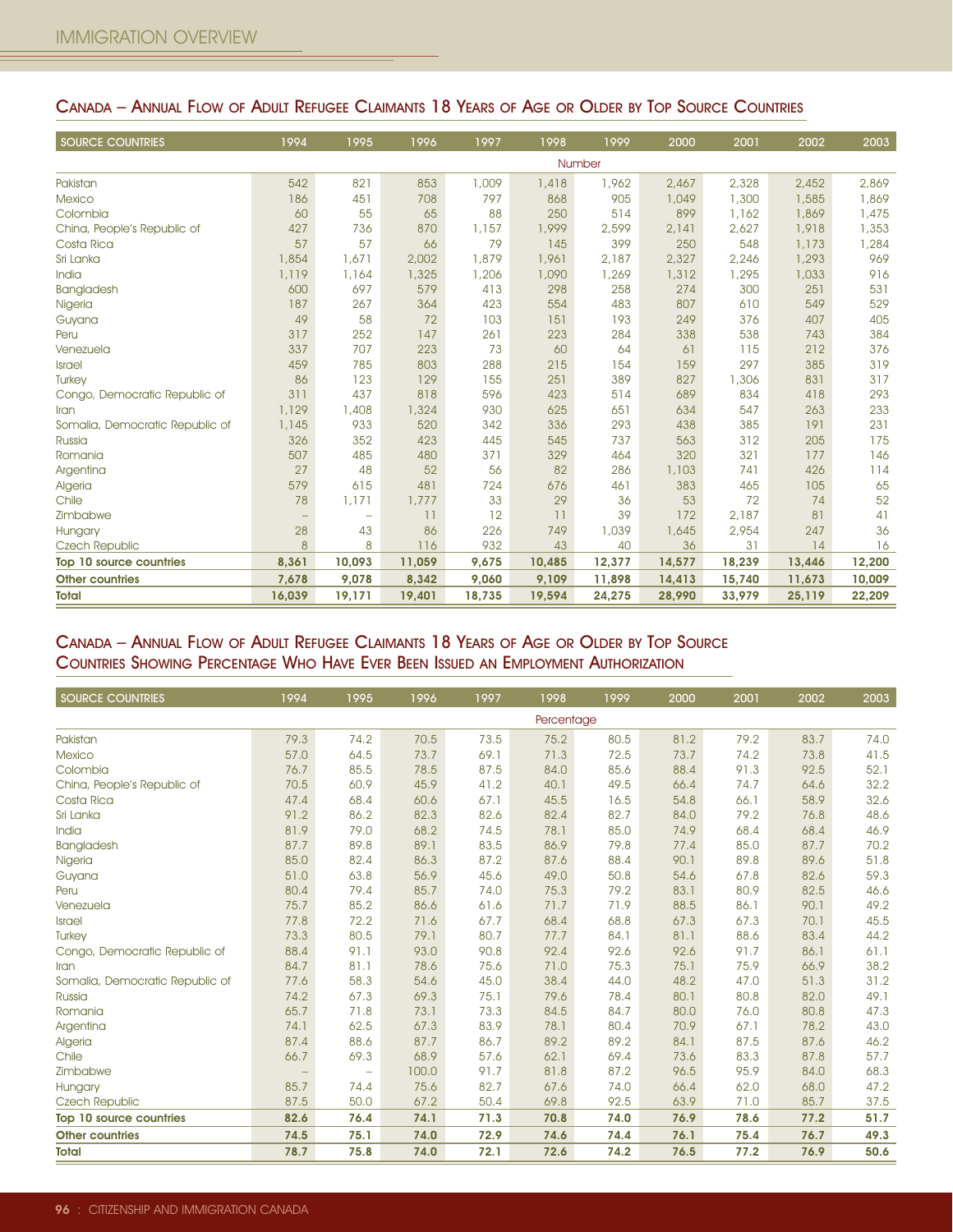#### CANADA – DECEMBER 1 STOCK OF ADULT REFUGEE CLAIMANTS 18 YEARS OF AGE OR OLDER BY TOP SOURCE COUNTRIES

| <b>SOURCE COUNTRIES</b>         | 1994   | 1995   | 1996   | 1997   | 1998   | 1999   | 2000   | 2001   | 2002    | 2003    |
|---------------------------------|--------|--------|--------|--------|--------|--------|--------|--------|---------|---------|
|                                 |        |        |        |        |        | Number |        |        |         |         |
| Pakistan                        | 901    | 1,503  | 2,013  | 2,488  | 3,241  | 4,231  | 5,602  | 6,480  | 7,306   | 8,890   |
| China, People's Republic of     | 777    | 1,411  | 2,015  | 2,738  | 3,963  | 5,597  | 6,020  | 6,829  | 6,862   | 6,279   |
| <b>Mexico</b>                   | 337    | 742    | 1,313  | 1,832  | 2,387  | 2,684  | 3,033  | 3,617  | 4,460   | 5,670   |
| Sri Lanka                       | 3,519  | 3,933  | 4,234  | 4,614  | 5,060  | 5,424  | 5,549  | 6,082  | 5,765   | 5,167   |
| Colombia                        | 100    | 146    | 184    | 220    | 396    | 809    | 1,524  | 2,349  | 3,711   | 4,639   |
| India                           | 1,893  | 2,812  | 3,436  | 3,976  | 4,039  | 4,262  | 4,531  | 4,836  | 4,712   | 4,434   |
| Hungary                         | 27     | 56     | 115    | 304    | 893    | 1,872  | 3,058  | 5,819  | 5,474   | 3,793   |
| Costa Rica                      | 105    | 145    | 178    | 203    | 323    | 646    | 756    | 892    | 1,888   | 3,089   |
| <b>Turkey</b>                   | 194    | 281    | 343    | 401    | 522    | 725    | 1,274  | 2,308  | 2,729   | 2,620   |
| Nigeria                         | 350    | 581    | 802    | 1,051  | 1,317  | 1,478  | 1,914  | 2,171  | 2,234   | 2,397   |
| Congo, Democratic Republic of   | 553    | 871    | 1,397  | 1,735  | 1,855  | 1,898  | 2,079  | 2,499  | 2,442   | 2,343   |
| Zimbabwe                        | 20     | 18     | 27     | 35     | 40     | 64     | 194    | 2,353  | 2,511   | 2,122   |
| Iran                            | 1,732  | 2,849  | 3,444  | 3,302  | 2,862  | 2,557  | 2,363  | 2,363  | 2,018   | 1,714   |
| <b>Bangladesh</b>               | 943    | 1,526  | 1,718  | 1,683  | 1,595  | 1,453  | 1,376  | 1,254  | 1,182   | 1,451   |
| Somalia, Democratic Republic of | 2,358  | 3,221  | 3,552  | 3,548  | 3,371  | 2,920  | 2,298  | 2,007  | 1,708   | 1,338   |
| <b>Israel</b>                   | 915    | 1,535  | 2,185  | 2,110  | 1,704  | 1,274  | 981    | 1,040  | 1,156   | 1,310   |
| Algeria                         | 784    | 1,327  | 1,336  | 1,581  | 1,810  | 1,663  | 1,462  | 1,592  | 1,461   | 1,264   |
| Russia                          | 495    | 757    | 951    | 1,079  | 1,293  | 1,691  | 1,829  | 1,604  | 1,383   | 1,152   |
| Romania                         | 1,046  | 1,343  | 1,474  | 1,440  | 1,385  | 1,417  | 1,345  | 1,291  | 1,052   | 920     |
| Chile                           | 140    | 1,123  | 3,106  | 2,899  | 2,099  | 905    | 543    | 418    | 355     | 335     |
| Top 10 source countries         | 14,868 | 21,460 | 27,177 | 29,242 | 30,687 | 33,136 | 36,447 | 43,227 | 45,972  | 46,978  |
| <b>Other countries</b>          | 52,967 | 46,752 | 40,673 | 39,108 | 38,505 | 39,772 | 43,901 | 51,728 | 54,199  | 55,382  |
| <b>Total</b>                    | 67,835 | 68,212 | 67,850 | 68,350 | 69,192 | 72,908 | 80,348 | 94,955 | 100,171 | 102,360 |

#### CANADA – DECEMBER 1 STOCK OF ADULT REFUGEE CLAIMANTS 18 YEARS OF AGE OR OLDER BY TOP SOURCE COUNTRIES SHOWING PERCENTAGE WHO HAVE EVER BEEN ISSUED AN EMPLOYMENT AUTHORIZATION

| <b>SOURCE COUNTRIES</b>         | 1994 | 1995 | 1996 | 1997 | 1998       | 1999 | 2000 | 2001 | 2002 | 2003 |
|---------------------------------|------|------|------|------|------------|------|------|------|------|------|
|                                 |      |      |      |      | Percentage |      |      |      |      |      |
| Pakistan                        | 76.1 | 77.8 | 76.2 | 78.1 | 80.4       | 82.3 | 84.5 | 84.0 | 86.5 | 85.5 |
| China, People's Republic of     | 81.2 | 71.5 | 62.5 | 58.0 | 52.3       | 52.8 | 62.9 | 75.6 | 79.4 | 73.3 |
| <b>Mexico</b>                   | 54.0 | 64.3 | 71.7 | 75.8 | 77.1       | 79.1 | 80.8 | 81.0 | 81.2 | 72.1 |
| Sri Lanka                       | 92.0 | 89.0 | 85.1 | 84.5 | 84.8       | 85.3 | 85.5 | 84.1 | 83.9 | 81.4 |
| Colombia                        | 78.0 | 81.5 | 84.8 | 85.5 | 85.4       | 86.7 | 88.2 | 91.0 | 92.8 | 82.8 |
| India                           | 79.9 | 83.1 | 80.6 | 81.0 | 84.7       | 88.6 | 88.1 | 84.1 | 83.0 | 81.7 |
| Hungary                         | 77.8 | 78.6 | 76.5 | 83.6 | 73.4       | 72.9 | 72.7 | 69.5 | 73.6 | 93.6 |
| Costa Rica                      | 43.8 | 60.0 | 64.6 | 67.0 | 63.5       | 35.5 | 40.2 | 67.8 | 66.7 | 55.8 |
| Turkey                          | 73.7 | 79.0 | 81.3 | 84.5 | 82.0       | 83.3 | 83.6 | 86.9 | 88.7 | 86.2 |
| Nigeria                         | 79.1 | 84.7 | 87.5 | 88.8 | 90.4       | 90.7 | 91.8 | 92.5 | 94.5 | 88.2 |
| Congo, Democratic Republic of   | 88.8 | 90.4 | 92.2 | 93.4 | 94.2       | 94.4 | 94.7 | 94.4 | 93.9 | 91.5 |
| Zimbabwe                        | 75.0 | 88.9 | 92.6 | 97.1 | 92.5       | 89.1 | 91.8 | 95.8 | 95.5 | 97.8 |
| Iran                            | 85.6 | 83.9 | 81.1 | 81.0 | 80.9       | 81.3 | 81.6 | 83.1 | 84.1 | 82.2 |
| <b>Bangladesh</b>               | 87.8 | 90.0 | 90.9 | 90.7 | 91.4       | 91.7 | 89.8 | 89.6 | 91.3 | 86.8 |
| Somalia, Democratic Republic of | 79.3 | 75.2 | 75.4 | 76.1 | 74.4       | 72.8 | 69.7 | 66.3 | 67.6 | 68.8 |
| <b>Israel</b>                   | 73.6 | 76.1 | 76.2 | 77.9 | 83.0       | 81.8 | 79.5 | 76.7 | 76.1 | 73.4 |
| Algeria                         | 86.1 | 87.9 | 89.2 | 89.5 | 90.3       | 91.0 | 91.7 | 92.1 | 93.6 | 94.0 |
| Russia                          | 74.8 | 73.7 | 74.3 | 77.9 | 82.6       | 84.0 | 83.4 | 85.2 | 88.7 | 87.3 |
| Romania                         | 71.1 | 72.0 | 77.1 | 79.4 | 84.9       | 88.5 | 87.6 | 87.0 | 87.7 | 86.6 |
| Chile                           | 54.3 | 69.6 | 69.3 | 73.2 | 94.0       | 91.7 | 87.3 | 86.4 | 88.7 | 87.5 |
| Top 10 source countries         | 83.0 | 81.6 | 77.8 | 78.0 | 79.5       | 77.7 | 80.1 | 82.1 | 84.2 | 80.1 |
| <b>Other countries</b>          | 85.7 | 84.6 | 84.0 | 83.2 | 82.0       | 83.1 | 82.1 | 81.8 | 83.1 | 82.6 |
| <b>Total</b>                    | 85.1 | 83.7 | 81.5 | 80.9 | 80.9       | 80.6 | 81.2 | 81.9 | 83.6 | 81.4 |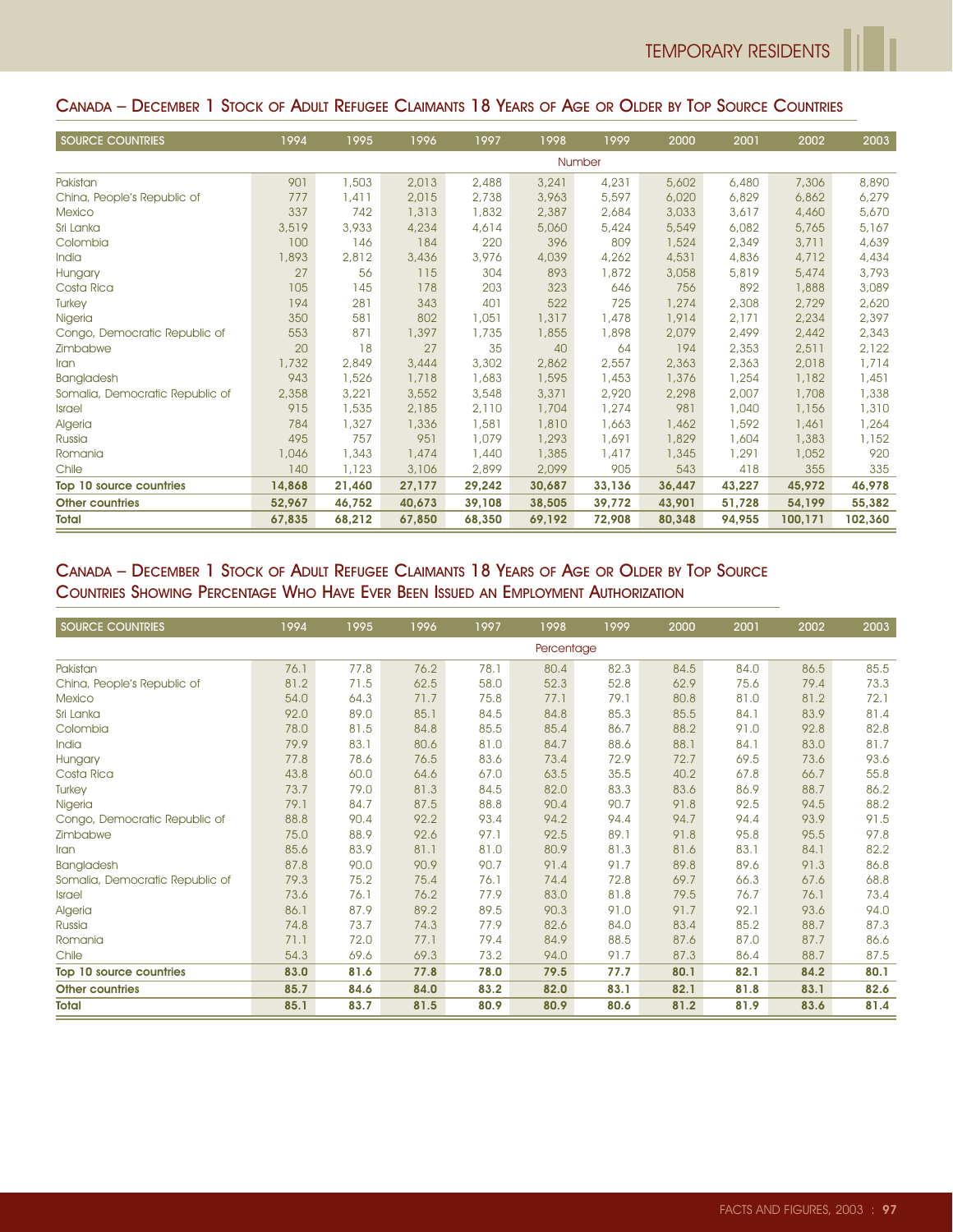| <b>URBAN AREA</b>                | 1994           | 1995                     | 1996              | 1997                     | 1998         | 1999           | 2000           | 2001           | 2002           | 2003           |
|----------------------------------|----------------|--------------------------|-------------------|--------------------------|--------------|----------------|----------------|----------------|----------------|----------------|
|                                  |                |                          |                   |                          |              | Number         |                |                |                |                |
| St. John's                       | 6              | $\overline{1}$           | $\overline{4}$    | 1                        | $\mathbf{1}$ | 3              | $\mathbf{0}$   | 1              | $\Omega$       | $\Omega$       |
| Other Newfoundland and Labrador  | 71             | 23                       | 41                | 22                       | 27           | 15             | 40             | 23             | 16             | 16             |
| <b>Newfoundland and Labrador</b> | 77             | 24                       | 45                | 23                       | 28           | 18             | 40             | 24             | 16             | 16             |
| <b>Prince Edward Island</b>      | 8              | 13                       | $\overline{a}$    | $\overline{2}$           | 3            | $\overline{2}$ | $\mathbf{I}$   | $\overline{2}$ | $\overline{2}$ | 8              |
| <b>Halifax</b>                   | 17             | 39                       | 34                | 70                       | 44           | 42             | 55             | 65             | 64             | 26             |
| Other Nova Scotia                | 35             | 41                       | 49                | 41                       | 46           | 29             | 45             | 47             | 33             | 33             |
| <b>Nova Scotia</b>               | 52             | 80                       | 83                | 111                      | 90           | 71             | 100            | 112            | 97             | 59             |
| <b>New Brunswick</b>             | 26             | 23                       | 32                | 39                       | 23           | 31             | 21             | 18             | 18             | 18             |
| Québec                           | 50             | 23                       | 18                | 17                       | 13           | 11             | 16             | 19             | 20             | 12             |
| Montréal                         | 3,179          | 4,198                    | 4,882             | 4,470                    | 4,029        | 4,517          | 4,909          | 5,734          | 4,299          | 2,274          |
| <b>Other Quebec</b>              | 3,144          | 4,651                    | 3,916             | 2,749                    | 3,055        | 3,930          | 3,406          | 3,833          | 2,314          | 1,890          |
| Quebec                           | 6,373          | 8,872                    | 8,816             | 7,236                    | 7,097        | 8,458          | 8,331          | 9,586          | 6,633          | 4,176          |
| Ottawa-Gatineau                  | 338            | 336                      | 265               | 248                      | 331          | 392            | 479            | 590            | 422            | 172            |
| Toronto                          | 3.611          | 4,059                    | 4,458             | 4,535                    | 5,087        | 7.021          | 9,613          | 10,697         | 9,297          | 6,395          |
| Hamilton                         | 83             | 120                      | 87                | 176                      | 277          | 413            | 573            | 1,026          | 434            | 204            |
| <b>Other Ontario</b>             | 3,946          | 3,916                    | 3,140             | 3,546                    | 3,401        | 4,247          | 6,781          | 8,616          | 5,454          | 8,284          |
| <b>Ontario</b>                   | 7,978          | 8,431                    | 7,950             | 8,505                    | 9,096        | 12,073         | 17,446         | 20,929         | 15,607         | 15,055         |
| Winnipeg                         | 24             | 46                       | 74                | 98                       | 54           | 81             | 77             | 106            | 93             | 55             |
| <b>Other Manitoba</b>            | 41             | 39                       | 22                | 33                       | 27           | 26             | 19             | 19             | 22             | 38             |
| <b>Manitoba</b>                  | 65             | 85                       | 96                | 131                      | 81           | 107            | 96             | 125            | 115            | 93             |
| Regina                           | 9              | 6                        | $\overline{7}$    | 5                        | $\mathbf{3}$ | 6              | $\overline{7}$ | 10             | $\overline{4}$ | -1.            |
| Other Saskatchewan               | 11             | 29                       | 80                | 75                       | 69           | 136            | 36             | 21             | 13             | 13             |
| <b>Saskatchewan</b>              | 20             | 35                       | 87                | 80                       | 72           | 142            | 43             | 31             | 17             | 14             |
| Calgary                          | 125            | 123                      | 256               | 258                      | 357          | 324            | 329            | 358            | 244            | 146            |
| Edmonton                         | 34             | 40                       | 45                | 60                       | 74           | 92             | 97             | 124            | 88             | 72             |
| Other Alberta                    | 91             | 67                       | 63                | 60                       | 91           | 94             | 97             | 115            | 88             | 117            |
| <b>Alberta</b>                   | 250            | 230                      | 364               | 378                      | 522          | 510            | 523            | 597            | 420            | 335            |
| Vancouver                        | 486            | 608                      | 874               | 838                      | 1,077        | 1,104          | 967            | 1,169          | 805            | 414            |
| <b>Victoria</b>                  | 5              | $\overline{\phantom{a}}$ | $\qquad \qquad -$ | $\overline{\phantom{0}}$ | 5            | 10             | 9              | 13             |                | $\Omega$       |
| Other British Columbia           | 685            | 765                      | 1,041             | 1,376                    | 1,420        | 1,658          | 1,341          | 1,276          | 815            | 837            |
| <b>British Columbia</b>          | 1,176          | 1,375                    | 1,918             | 2,215                    | 2,502        | 2,772          | 2,317          | 2,458          | 1,622          | 1,251          |
| Territories*                     | $\overline{3}$ | ı                        | ı                 | ı                        | $\mathbf{0}$ | ı              | $\overline{2}$ | ı              | $\overline{2}$ | $\overline{2}$ |
| Province or territory not stated | 11             | $\overline{2}$           | 5                 | 14                       | 80           | 90             | 70             | 96             | 570            | 1,182          |
| <b>Total</b>                     | 16,039         | 19,171                   | 19,401            | 18,735                   | 19,594       | 24,275         | 28,990         | 33,979         | 25,119         | 22,209         |

#### CANADA – ANNUAL FLOW OF ADULT REFUGEE CLAIMANTS 18 YEARS OF AGE OR OLDER BY PROVINCE OR TERRITORY AND URBAN AREA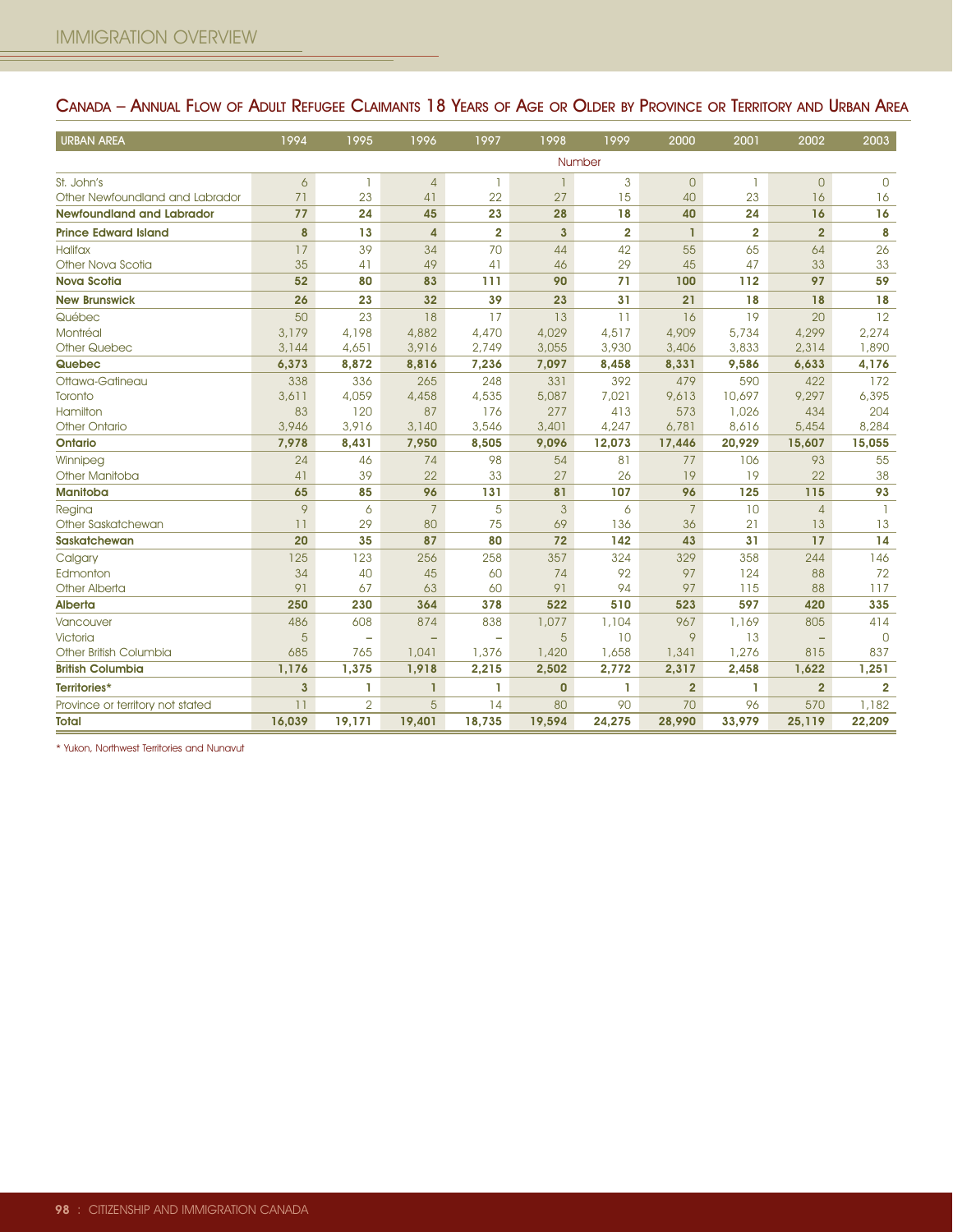#### CANADA – ANNUAL FLOW OF ADULT REFUGEE CLAIMANTS 18 YEARS OF AGE OR OLDER BY PROVINCE OR TERRITORY AND URBAN AREA SHOWING PERCENTAGE WHO HAVE EVER BEEN ISSUED AN EMPLOYMENT AUTHORIZATION

| <b>URBAN AREA</b>                | 1994     | 1995                     | 1996                     | 1997                     | 1998                     | 1999                     | 2000              | 2001                     | 2002                     | 2003  |
|----------------------------------|----------|--------------------------|--------------------------|--------------------------|--------------------------|--------------------------|-------------------|--------------------------|--------------------------|-------|
|                                  |          |                          |                          |                          | Percentage               |                          |                   |                          |                          |       |
| St. John's                       | 83.3     | 100.0                    | 100.0                    | 0.0                      | 100.0                    | 100.0                    | 0.0               | 100.0                    | 0.0                      | 0.0   |
| Other Newfoundland and Labrador  | 80.3     | 60.9                     | 75.6                     | 95.5                     | 81.5                     | 93.3                     | 87.5              | 91.3                     | 68.8                     | 31.3  |
| <b>Newfoundland and Labrador</b> | 80.5     | 62.5                     | 77.8                     | 91.3                     | 82.1                     | 94.4                     | 87.5              | 91.7                     | 68.8                     | 31.3  |
| <b>Prince Edward Island</b>      | 75.0     | 84.6                     | 75.0                     | 100.0                    | 66.7                     | 100.0                    | 0.0               | 100.0                    | 100.0                    | 62.5  |
| <b>Halifax</b>                   | 100.0    | 100.0                    | 97.1                     | 90.0                     | 100.0                    | 95.2                     | 85.5              | 95.4                     | 96.9                     | 92.3  |
| Other Nova Scotia                | 45.7     | 48.8                     | 42.9                     | 31.7                     | 47.8                     | 62.1                     | 53.3              | 53.2                     | 60.6                     | 6.1   |
| <b>Nova Scotia</b>               | 63.5     | 73.8                     | 65.1                     | 68.5                     | 73.3                     | 81.7                     | 71.0              | 77.7                     | 84.5                     | 44.1  |
| <b>New Brunswick</b>             | 84.6     | 82.6                     | 81.3                     | 89.7                     | 87.0                     | 93.6                     | 66.7              | 83.3                     | 72.2                     | 55.6  |
| Québec                           | 96.0     | 87.0                     | 61.1                     | 100.0                    | 100.0                    | 90.9                     | 93.8              | 94.7                     | 95.0                     | 75.0  |
| Montréal                         | 95.0     | 96.0                     | 97.7                     | 98.8                     | 98.7                     | 98.8                     | 98.4              | 98.7                     | 97.1                     | 93.7  |
| <b>Other Quebec</b>              | 60.2     | 57.8                     | 44.8                     | 38.9                     | 43.3                     | 48.5                     | 50.7              | 51.5                     | 52.8                     | 23.0  |
| Quebec                           | 77.8     | 76.0                     | 74.2                     | 76.0                     | 74.9                     | 75.4                     | 78.9              | 79.8                     | 81.6                     | 61.6  |
| Ottawa-Gatineau                  | 95.0     | 92.9                     | 90.9                     | 87.1                     | 93.1                     | 94.1                     | 94.2              | 96.6                     | 95.3                     | 91.9  |
| Toronto                          | 96.3     | 94.6                     | 94.4                     | 94.5                     | 96.2                     | 95.7                     | 96.3              | 96.3                     | 96.1                     | 94.3  |
| Hamilton                         | 92.8     | 88.3                     | 95.4                     | 92.1                     | 96.0                     | 96.6                     | 97.4              | 98.1                     | 98.2                     | 94.6  |
| <b>Other Ontario</b>             | 63.2     | 53.6                     | 43.1                     | 36.4                     | 34.6                     | 42.6                     | 46.6              | 48.6                     | 44.7                     | 17.3  |
| Ontario                          | 79.8     | 75.4                     | 74.0                     | 70.0                     | 73.1                     | 77.0                     | 77.0              | 76.8                     | 78.2                     | 51.9  |
| Winnipeg                         | 91.7     | 93.5                     | 93.2                     | 99.0                     | 100.0                    | 100.0                    | 93.5              | 97.2                     | 94.6                     | 96.4  |
| Other Manitoba                   | 46.3     | 51.3                     | 50.0                     | 36.4                     | 55.6                     | 50.0                     | 36.8              | 47.4                     | 45.5                     | 5.3   |
| <b>Manitoba</b>                  | 63.1     | 74.1                     | 83.3                     | 83.2                     | 85.2                     | 87.9                     | 82.3              | 89.6                     | 85.2                     | 59.1  |
| Regina                           | 66.7     | 100.0                    | 71.4                     | 100.0                    | 100.0                    | 83.3                     | 100.0             | 90.0                     | 100.0                    | 100.0 |
| Other Saskatchewan               | 81.8     | 82.8                     | 87.5                     | 97.3                     | 95.7                     | 91.2                     | 83.3              | 90.5                     | 76.9                     | 23.1  |
| <b>Saskatchewan</b>              | 75.0     | 85.7                     | 86.2                     | 97.5                     | 95.8                     | 90.9                     | 86.1              | 90.3                     | 82.4                     | 28.6  |
| Calgary                          | 96.8     | 96.8                     | 95.7                     | 98.1                     | 98.6                     | 96.6                     | 97.6              | 97.5                     | 97.5                     | 94.5  |
| Edmonton                         | 91.2     | 90.0                     | 88.9                     | 88.3                     | 93.2                     | 95.7                     | 94.9              | 98.4                     | 97.7                     | 80.6  |
| <b>Other Alberta</b>             | 63.7     | 55.2                     | 49.2                     | 53.3                     | 36.3                     | 51.1                     | 52.6              | 47.0                     | 51.1                     | 13.7  |
| <b>Alberta</b>                   | 84.0     | 83.5                     | 86.8                     | 89.4                     | 87.0                     | 88.0                     | 88.7              | 87.9                     | 87.9                     | 63.3  |
| Vancouver                        | 96.5     | 96.7                     | 97.4                     | 97.3                     | 97.5                     | 95.7                     | 95.7              | 96.4                     | 94.9                     | 91.6  |
| Victoria                         | 80.0     | $\overline{\phantom{0}}$ | $\overline{\phantom{0}}$ | $\overline{\phantom{0}}$ | 80.0                     | 100.0                    | 77.8              | 92.3                     | -                        | 0.0   |
| Other British Columbia           | 61.3     | 59.0                     | 47.3                     | 40.8                     | 32.9                     | 27.4                     | 37.7              | 41.6                     | 34.1                     | 19.1  |
| <b>British Columbia</b>          | 75.9     | 75.7                     | 70.1                     | 62.2                     | 60.8                     | 54.9                     | 62.1              | 67.9                     | 64.4                     | 43.1  |
| Territories*                     | $\equiv$ | $\overline{\phantom{0}}$ | $\qquad \qquad -$        | $\overline{\phantom{0}}$ | $\overline{\phantom{a}}$ | $\overline{\phantom{0}}$ | $\qquad \qquad -$ | $\overline{\phantom{0}}$ | $\overline{\phantom{0}}$ |       |
| Province or territory not stated | 72.7     | 100.0                    | 40.0                     | 85.7                     | 45.0                     | 42.2                     | 31.4              | 41.7                     | 13.5                     | 0.0   |
| <b>Total</b>                     | 78.7     | 75.8                     | 74.0                     | 72.1                     | 72.6                     | 74.2                     | 76.5              | 77.2                     | 76.9                     | 50.6  |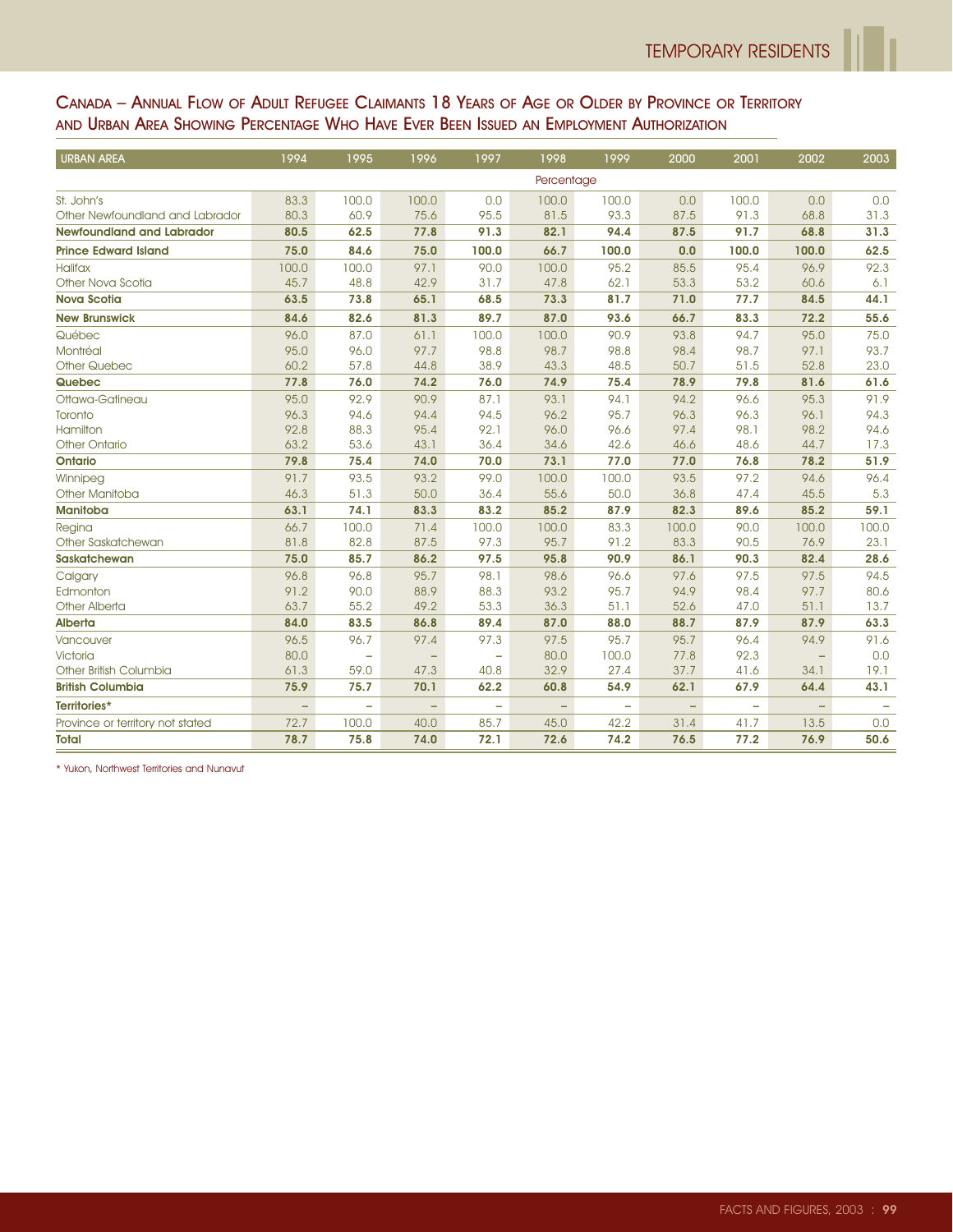| <b>URBAN AREA</b>                | 1994           | 1995           | 1996           | 1997   | 1998   | 1999   | 2000                    | 2001   | 2002           | 2003           |
|----------------------------------|----------------|----------------|----------------|--------|--------|--------|-------------------------|--------|----------------|----------------|
|                                  |                |                |                |        |        | Number |                         |        |                |                |
| St. John's                       | 117            | 66             | 39             | 21     | 19     | 16     | 13                      | 10     | 8              | 6              |
| Other Newfoundland and Labrador  | 1,178          | 802            | 531            | 370    | 241    | 192    | 180                     | 166    | 141            | 126            |
| <b>Newfoundland and Labrador</b> | 1,295          | 868            | 570            | 391    | 260    | 208    | 193                     | 176    | 149            | 132            |
| <b>Prince Edward Island</b>      | $\overline{7}$ | 19             | 23             | 17     | 12     | 8      | $\overline{4}$          | 5      | $\mathbf{6}$   | 9              |
| <b>Halifax</b>                   | 173            | 150            | 148            | 170    | 168    | 160    | 172                     | 188    | 210            | 219            |
| Other Nova Scotia                | 115            | 122            | 132            | 139    | 125    | 109    | 118                     | 143    | 128            | 124            |
| <b>Nova Scotia</b>               | 288            | 272            | 280            | 309    | 293    | 269    | 290                     | 331    | 338            | 343            |
| Fredericton                      | 9              | 5              | $\overline{7}$ | 5      | 6      | 15     | 14                      | 16     | 18             | 17             |
| <b>Other New Brunswick</b>       | 99             | 80             | 84             | 99     | 86     | 91     | 71                      | 60     | 62             | 65             |
| <b>New Brunswick</b>             | 108            | 85             | 91             | 104    | 92     | 106    | 85                      | 76     | 80             | 82             |
| Québec                           | 202            | 161            | 107            | 90     | 71     | 50     | 45                      | 52     | 50             | 49             |
| Montréal                         | 13,434         | 13,448         | 13,692         | 14,734 | 15,669 | 15,283 | 15,609                  | 17,089 | 17,536         | 16,802         |
| Ottawa-Gatineau                  | 100            | 99             | 100            | 97     | 107    | 117    | 112                     | 124    | 126            | 134            |
| <b>Other Quebec</b>              | 7,706          | 10,689         | 12,025         | 11,229 | 10,553 | 10,718 | 10,484                  | 10,786 | 10,216         | 8,992          |
| Quebec                           | 21,442         | 24,397         | 25,924         | 26,150 | 26,400 | 26,168 | 26,250                  | 28,051 | 27,928         | 25,977         |
| Ottawa-Gatineau                  | 1,392          | 1,464          | 1,381          | 1,288  | 1,323  | 1,302  | 1,410                   | 1,651  | 1,791          | 1,740          |
| Toronto                          | 16,932         | 15,586         | 15,462         | 16,224 | 16,685 | 19,021 | 23,778                  | 30,085 | 34,727         | 37,044         |
| Hamilton                         | 203            | 272            | 272            | 357    | 540    | 849    | 1,216                   | 2,147  | 2,399          | 2,340          |
| St. Catharines-Niagara           | 180            | 178            | 132            | 143    | 175    | 276    | 437                     | 702    | 1,062          | 1,266          |
| Kitchener                        | 258            | 250            | 250            | 251    | 251    | 269    | 242                     | 290    | 405            | 479            |
| London                           | 234            | 246            | 277            | 338    | 338    | 439    | 656                     | 1,070  | 1,454          | 1,619          |
| <b>Other Ontario</b>             | 19,569         | 18,339         | 16,513         | 15,101 | 13,694 | 13,224 | 14,773                  | 18,744 | 18,539         | 19,581         |
| <b>Ontario</b>                   | 38,768         | 36,335         | 34,287         | 33,702 | 33,006 | 35,380 | 42,512                  | 54,689 | 60,377         | 64,069         |
| Winnipeg                         | 79             | 104            | 134            | 206    | 236    | 295    | 309                     | 340    | 378            | 368            |
| <b>Other Manitoba</b>            | 85             | 97             | 86             | 75     | 92     | 87     | 86                      | 73     | 69             | 81             |
| <b>Manitoba</b>                  | 164            | 201            | 220            | 281    | 328    | 382    | 395                     | 413    | 447            | 449            |
| Regina                           | 21             | 18             | 25             | 19     | 20     | 19     | 20                      | 28     | 23             | 22             |
| Other Saskatchewan               | 36             | 47             | 102            | 154    | 192    | 278    | 282                     | 249    | 170            | 129            |
| <b>Saskatchewan</b>              | 57             | 65             | 127            | 173    | 212    | 297    | 302                     | 277    | 193            | 151            |
| Calgary                          | 374            | 361            | 479            | 607    | 811    | 981    | 1,068                   | 1,209  | 1,175          | 1,137          |
| Edmonton                         | 158            | 137            | 127            | 143    | 198    | 263    | 313                     | 386    | 435            | 442            |
| <b>Other Alberta</b>             | 258            | 224            | 206            | 184    | 213    | 246    | 264                     | 323    | 326            | 357            |
| Alberta                          | 790            | 722            | 812            | 934    | 1,222  | 1,490  | 1,645                   | 1,918  | 1,936          | 1,936          |
| Vancouver                        | 2,375          | 2,526          | 2,525          | 2,669  | 3,199  | 3,757  | 3,947                   | 4,396  | 4,276          | 4,061          |
| Victoria                         | 26             | 24             | 19             | 8      | 10     | 15     | 19                      | 20     | 13             | 6              |
| Other British Columbia           | 2,495          | 2,679          | 2,955          | 3,579  | 4,055  | 4,623  | 4,486                   | 4,343  | 3,709          | 3,320          |
| <b>British Columbia</b>          | 4,896          | 5,229          | 5,499          | 6,256  | 7,264  | 8,395  | 8,452                   | 8,759  | 7,998          | 7,387          |
| Territories*                     | 6              | $\overline{7}$ | $5\phantom{1}$ | 6      | 5      | 4      | $\overline{\mathbf{3}}$ | 3      | $\overline{4}$ | $\overline{7}$ |
| Province or territory not stated | 14             | 12             | 12             | 27     | 98     | 201    | 217                     | 257    | 715            | 1,818          |
| <b>Total</b>                     | 67,835         | 68,212         | 67,850         | 68,350 | 69,192 | 72,908 | 80,348                  | 94,955 | 100,171        | 102,360        |

## CANADA – DECEMBER 1 STOCK OF ADULT REFUGEE CLAIMANTS 18 YEARS OF AGE OR OLDER BY PROVINCE OR TERRITORY AND URBAN AREA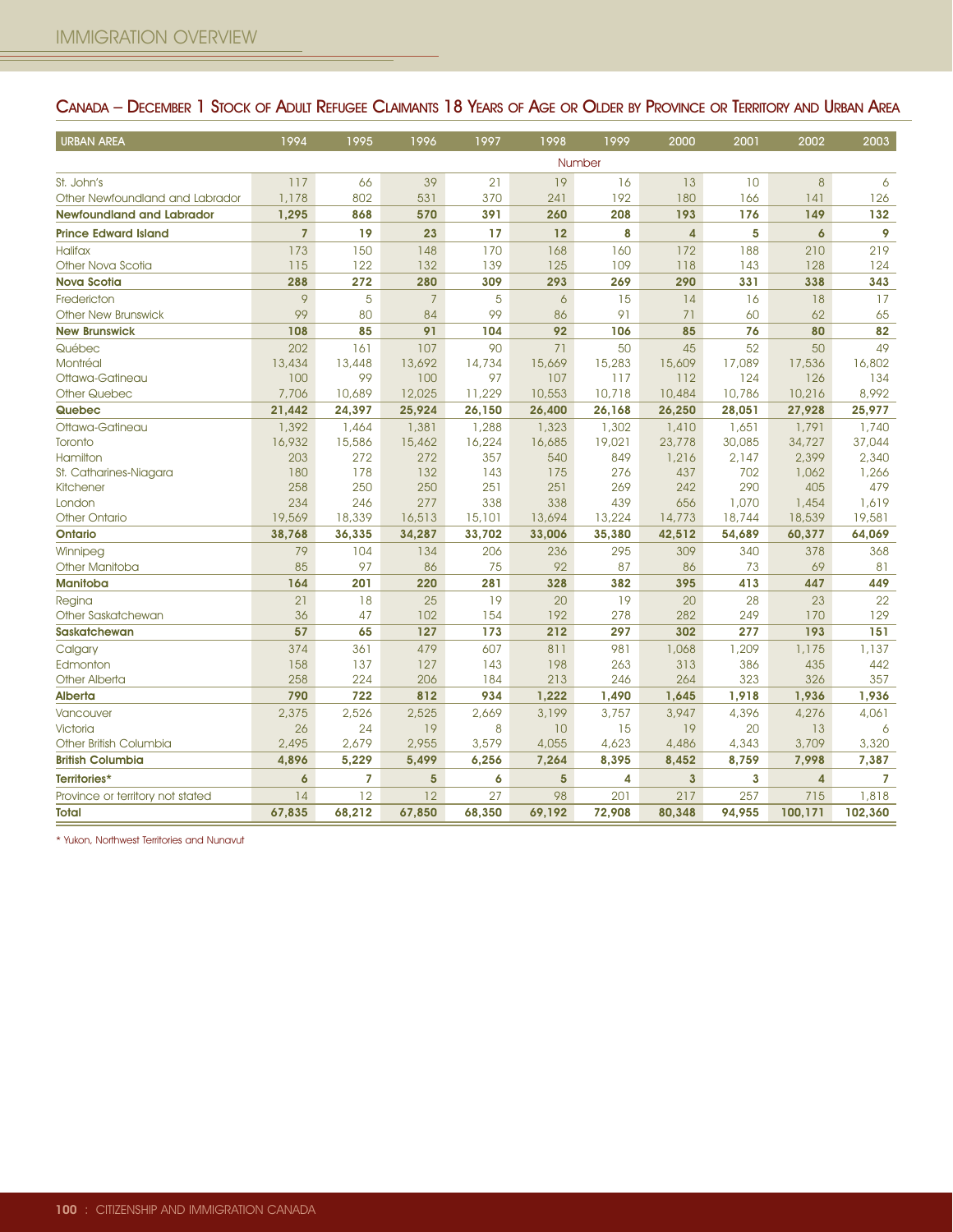## CANADA – DECEMBER 1 STOCK OF ADULT REFUGEE CLAIMANTS 18 YEARS OF AGE OR OLDER BY PROVINCE OR TERRITORY AND URBAN AREA SHOWING PERCENTAGE WHO HAVE EVER BEEN ISSUED AN EMPLOYMENT AUTHORIZATION

| <b>URBAN AREA</b>                  | 1994         | 1995         | 1996                     | 1997                     | 1998         | 1999                     | 2000                     | 2001         | 2002                     | 2003         |
|------------------------------------|--------------|--------------|--------------------------|--------------------------|--------------|--------------------------|--------------------------|--------------|--------------------------|--------------|
|                                    | Percentage   |              |                          |                          |              |                          |                          |              |                          |              |
| St. John's                         | 96.6         | 95.5         | 94.9                     | 100.0                    | 94.7         | 100.0                    | 100.0                    | 100.0        | 100.0                    | 100.0        |
| Other Newfoundland and Labrador    | 84.2         | 88.4         | 89.1                     | 90.3                     | 88.4         | 90.1                     | 91.1                     | 92.8         | 93.6                     | 88.1         |
| <b>Newfoundland and Labrador</b>   | 85.3         | 88.9         | 89.5                     | 90.8                     | 88.9         | 90.9                     | 91.7                     | 93.2         | 94.0                     | 88.6         |
| <b>Prince Edward Island</b>        | 71.4         | 79.0         | 82.6                     | 94.1                     | 91.7         | 87.5                     | 75.0                     | 80.0         | 100.0                    | 77.8         |
| <b>Halifax</b>                     | 96.5         | 97.3         | 96.0                     | 92.9                     | 94.6         | 95.6                     | 94.8                     | 95.7         | 95.2                     | 95.4         |
| Other Nova Scotia                  | 64.4         | 65.6         | 58.3                     | 52.5                     | 56.8         | 61.5                     | 63.6                     | 64.3         | 71.9                     | 61.3         |
| <b>Nova Scotia</b>                 | 83.7         | 83.1         | 78.2                     | 74.8                     | 78.5         | 81.8                     | 82.1                     | 82.2         | 86.4                     | 83.1         |
| Fredericton                        | 100.0        | 100.0        | 85.7                     | 80.0                     | 83.3         | 93.3                     | 92.9                     | 87.5         | 83.3                     | 82.4         |
| <b>Other New Brunswick</b>         | 85.9         | 87.5         | 89.3                     | 90.9                     | 90.7         | 91.2                     | 87.3                     | 90.0         | 90.3                     | 80.0         |
| <b>New Brunswick</b>               | 87.0         | 88.2         | 89.0                     | 90.4                     | 90.2         | 91.5                     | 88.2                     | 89.5         | 88.8                     | 80.5         |
| Québec                             | 93.6         | 93.8         | 86.9                     | 83.3                     | 84.5         | 84.0                     | 86.7                     | 90.4         | 92.0                     | 87.8         |
| Montréal                           | 95.6         | 96.0         | 96.8                     | 97.7                     | 98.5         | 98.6                     | 98.7                     | 98.8         | 98.6                     | 97.9         |
| Ottawa-Gatineau                    | 96.0         | 96.0         | 95.0                     | 94.9                     | 93.5         | 94.0                     | 93.8                     | 92.7         | 96.0                     | 93.3         |
| <b>Other Quebec</b>                | 66.8         | 66.1         | 60.4                     | 59.8                     | 62.3         | 60.1                     | 60.1                     | 62.3         | 65.5                     | 66.3         |
| Quebec                             | 85.3         | 82.9         | 79.9                     | 81.3                     | 84.0         | 82.8                     | 83.2                     | 84.7         | 86.5                     | 86.9         |
| Ottawa-Gatineau                    | 95.8         | 95.6         | 94.9                     | 93.5                     | 92.7         | 93.5                     | 93.5                     | 94.9         | 95.8                     | 95.8         |
| Toronto                            | 94.8         | 95.0         | 95.1                     | 95.4                     | 96.0         | 96.3                     | 96.4                     | 96.5         | 96.8                     | 96.5         |
| Hamilton                           | 91.1         | 89.7         | 90.4                     | 93.0                     | 95.4         | 96.5                     | 96.1                     | 97.3         | 97.8                     | 98.0         |
| St. Catharines-Niagara             | 92.2         | 91.6         | 96.2                     | 97.2                     | 94.9         | 95.3                     | 97.3                     | 97.9         | 97.8                     | 97.6         |
| <b>Kitchener</b>                   | 85.7         | 86.0         | 87.2                     | 90.0                     | 91.2         | 91.8                     | 93.0                     | 94.5         | 96.1                     | 95.8         |
| London                             | 78.6         | 83.3         | 82.7                     | 85.8                     | 86.7         | 89.8                     | 91.2                     | 93.6         | 93.7                     | 94.1         |
| <b>Other Ontario</b>               | 75.4         | 72.8         | 69.1                     | 63.9                     | 57.7         | 55.7                     | 53.1                     | 51.9         | 52.5                     | 45.8         |
| <b>Ontario</b>                     | 84.9         | 83.6         | 82.4                     | 81.0                     | 79.8         | 80.9                     | 81.2                     | 81.1         | 83.1                     | 81.0         |
| Winnipeg                           | 89.9         | 91.4         | 91.0                     | 94.7                     | 95.8         | 98.0                     | 96.8                     | 98.2         | 97.9                     | 97.6         |
| Other Manitoba                     | 51.8         | 51.6         | 59.3                     | 61.3                     | 63.0         | 66.7                     | 67.4                     | 67.1         | 72.5                     | 44.4         |
| <b>Manitoba</b>                    | 70.1         | 72.1         | 78.6                     | 85.8                     | 86.6         | 90.8                     | 90.4                     | 92.7         | 94.0                     | 88.0         |
| Regina                             | 90.5         | 83.3         | 76.0                     | 79.0                     | 85.0         | 84.2                     | 95.0                     | 96.4         | 95.7                     | 95.5         |
| Other Saskatchewan                 | 83.3         | 80.9         | 86.3                     | 91.6                     | 93.8         | 93.2                     | 92.9                     | 95.2         | 94.7                     | 86.1         |
| <b>Saskatchewan</b>                | 86.0         | 81.5         | 84.3                     | 90.2                     | 92.9         | 92.6                     | 93.1                     | 95.3         | 94.8                     | 87.4         |
| Calgary                            | 95.7         | 95.6         | 96.0                     | 96.7                     | 97.5         | 98.1                     | 98.2                     | 98.0         | 98.0                     | 97.8         |
| Edmonton                           | 83.5         | 86.9         | 91.3                     | 90.9                     | 93.9         | 93.5                     | 94.9                     | 95.3         | 96.6                     | 94.8         |
| <b>Other Alberta</b>               | 67.4         | 71.0         | 71.4                     | 68.5                     | 56.8         | 57.7                     | 63.6                     | 62.2         | 66.0                     | 57.7         |
| <b>Alberta</b>                     | 84.1         | 86.3         | 89.0                     | 90.3                     | 89.9         | 90.6                     | 92.0                     | 91.5         | 92.3                     | 89.7         |
| Vancouver                          | 98.2         | 97.8         | 97.7                     | 97.6                     | 97.7         | 96.9                     | 96.3                     | 96.0         | 96.8                     | 96.5         |
| Victoria<br>Other British Columbia | 96.2<br>75.7 | 95.8<br>75.8 | 94.7<br>69.0             | 100.0<br>60.4            | 90.0<br>53.6 | 93.3<br>49.4             | 84.2                     | 85.0<br>55.3 | 84.6<br>59.3             | 66.7         |
| <b>British Columbia</b>            | 86.7         | 86.5         | 82.3                     | 76.4                     | 73.1         | 70.7                     | 51.1<br>72.3             | 75.8         | 79.4                     | 60.2<br>80.2 |
|                                    |              |              |                          |                          |              |                          |                          |              |                          |              |
| Territories*                       | $\equiv$     | ÷,           | $\overline{\phantom{0}}$ | $\overline{\phantom{0}}$ | $\equiv$     | $\overline{\phantom{0}}$ | $\overline{\phantom{0}}$ | $\equiv$     | $\overline{\phantom{0}}$ |              |
| Province or territory not stated   | 85.7         | 83.3         | 75.0                     | 81.5                     | 50.0         | 48.3                     | 46.5                     | 49.4         | 25.6                     | 11.1         |
| <b>Total</b>                       | 85.1         | 83.7         | 81.5                     | 80.9                     | 80.9         | 80.6                     | 81.2                     | 81.9         | 83.6                     | 81.4         |

\* Yukon, Northwest Territories and Nunavut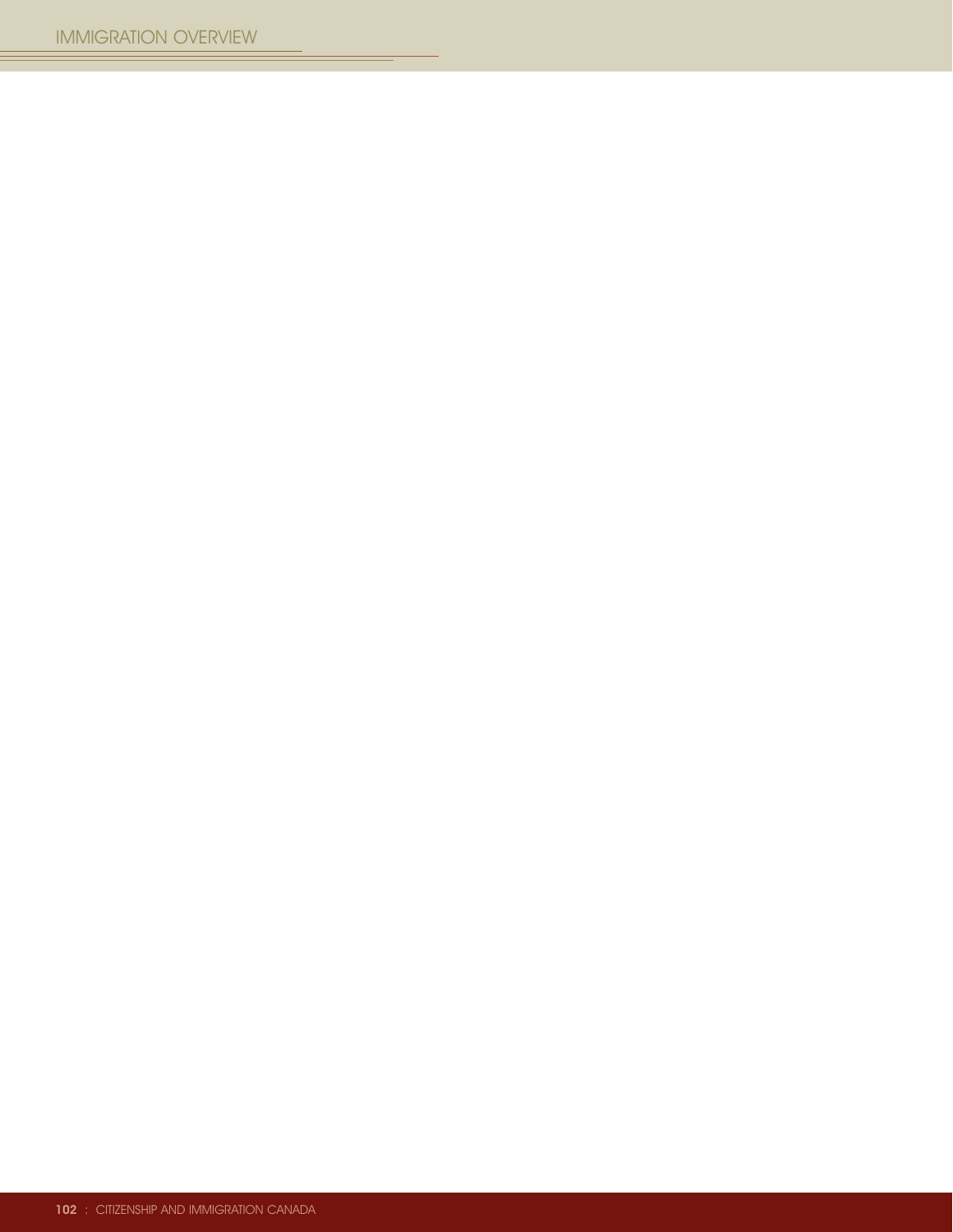## GLOSSARY OF TERMS AND CONCEPTS

Age: Five age groups are shown for permanent residents: 0 to 14 years, 15 to 24 years, 25 to 44 years, 45 to 64 years and 65 years or older. Age refers to age at landing (when granted permanent resident status).

Assisted relatives: The assisted relative category is a pre-IRPA immigration category that includes independent immigrants who receive additional bonus points for having a relative in Canada and who do not qualify as members of the family class. An assisted relative may be the son or daughter, brother or sister, niece or nephew, aunt or uncle, or grandson or granddaughter of a Canadian citizen or a permanent resident who is at least 19 years of age and who resides in Canada.

Backlog cases: People granted permanent resident status as part of the 1989 Refugee Backlog Clearance program.

**Business immigrants:** Permanent residents in the economic immigrant category selected on the basis of their ability to establish themselves economically in Canada through entrepreneurial activity, self-employment or direct investment. Business immigrants include entrepreneurs, self-employed people and investors. The spouse or partner and the children of the business immigrant are also included in this category.

Category: Four immigration categories are shown for permanent residents: family class, economic immigrants, refugees and other immigrants. In reference to labour market characteristics, the economic immigrant category is further divided into two subgroups: principal applicants, and spouses and dependants.

Common-law partner: A common-law partner is a person who has been living in a conjugal relationship with the sponsor for at least one year. The term refers to both opposite-sex and same-sex relationships. The sponsor must be a Canadian citizen or a permanent resident who is at least 18 years of age and who resides in Canada.

Conjugal partner: A conjugal partner is a person who has maintained a conjugal relationship with the sponsor for at least one year but has been unable to live with the sponsor because of immigration impediments. The term refers to both opposite-sex and same-sex couples. The sponsor must be a Canadian citizen or a permanent resident who resides in Canada and who is at least 18 years of age.

Country of asylum class: This class includes people who are outside their country of citizenship or habitual residence and who are seriously and personally affected by civil war, armed conflict, or massive violations of human rights. The individuals selected under this class must be privately sponsored or have adequate financial means to support themselves and their dependants.

Convention refugee: A person who has a well-founded fear of persecution based on his or her race, religion, nationality, political opinions or membership in a particular social group; who is outside the country of his or her nationality and is unable or, by reason of that fear, unwilling to be protected by that country; or who, not having a country of nationality, is outside the country of his or her former habitual residence and is unable or, by reason of that fear, unwilling to return to that country. Canada is a signatory to the United Nations 1951 Geneva Convention Relating to the Status of Refugees and its 1967 protocol, which protects refugees from being returned to a country where they would face persecution.

Convention refugees abroad class: This class is intended for people who are outside their country of citizenship or habitual residence and who have a well-founded fear of persecution for reasons of race, religion, political opinion, nationality or membership in a particular social group. The individuals selected under this class are eligible for government assistance or may be privately sponsored.

Deferred removal orders: Permanent residents determined to be members of the deferred removal orders class who are included in the other immigrant category. This class was established to resolve the cases of certain failed refugee claimants who have not been removed from Canada.

Dependent children: Children are dependent if they are unmarried and under the age of 22, or if they have been full-time students since before the age of 22, attend a post-secondary educational institution and have been substantially dependent on the financial support of a parent since before the age of 22 or, if married or a common-law partner, since becoming a spouse or a common-law partner, or if 22 or older, they have been substantially dependent on the financial support of a parent since before the age of 22 because of a physical or mental condition. A dependent child is either a biological child or an adopted child.

Before IRPA (June 28, 2002), the dependent children of a landed immigrant were defined as children who were unmarried and under 19 years of age or who were continuously enrolled as full-time students in an educational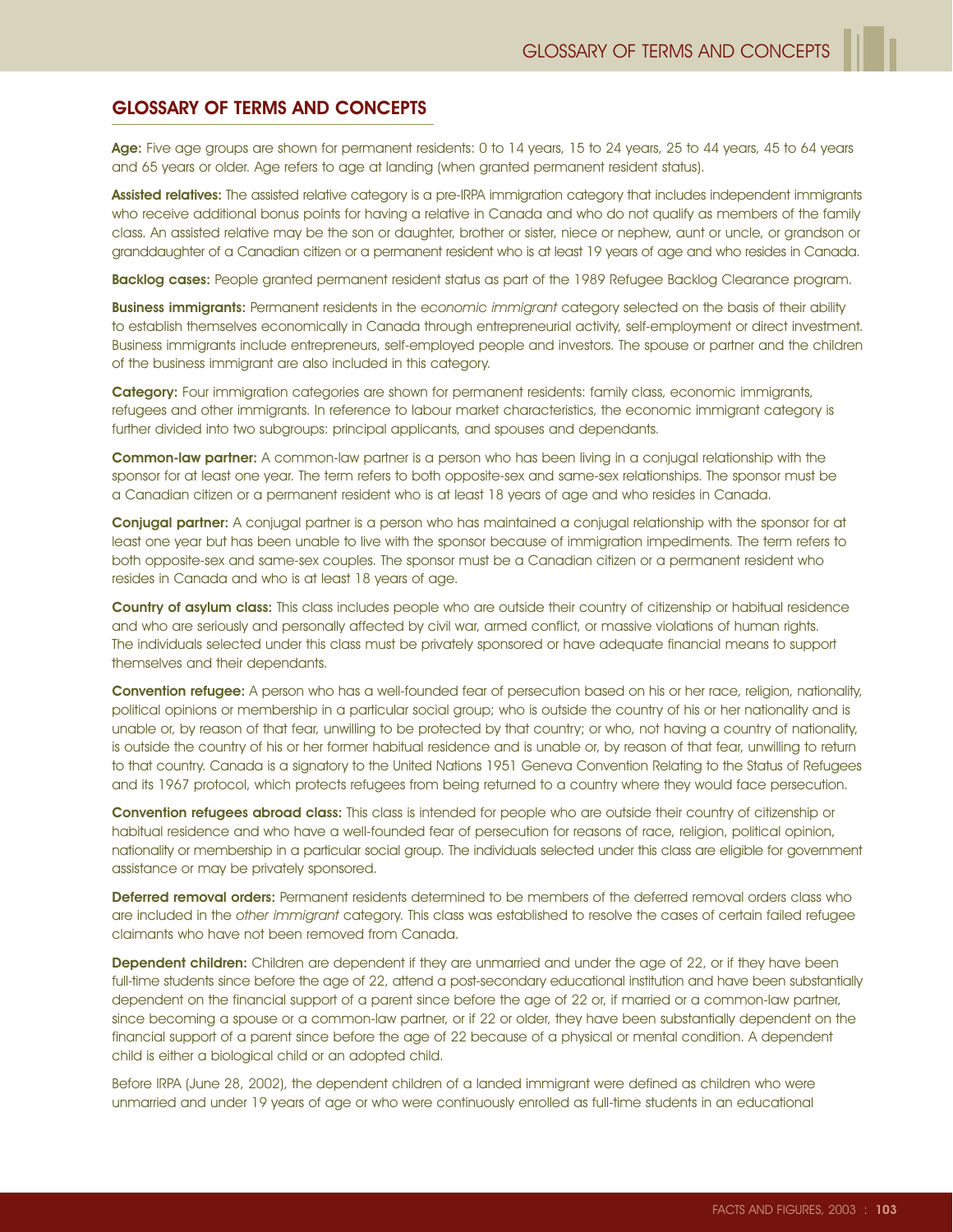institution and financially supported by their parents since reaching the age of 19 (or, if married before the age of 19, from the date of their marriage) or who, because of a medical condition, were unable to support themselves and were dependent on their parents for financial support.

Economic immigrants: Permanent residents selected for their skills and ability to contribute to Canada's economy. The economic immigrant category includes skilled workers, business immigrants, provincial or territorial nominees and live-in caregivers.

Employment authorization: See Work permit.

**Entrepreneurs:** Economic immigrants in the business immigrant category selected on the condition that they intend and have the ability to establish, purchase or make a substantial investment in a business in Canada that will contribute significantly to the economy and create jobs.

Government-assisted refugees: Permanent residents in the refugee category who are selected for resettlement in the Convention refugees abroad class or the source country class and who are eligible for government assistance.

Family class: Permanent residents sponsored by a Canadian citizen or a permanent resident living in Canada who is at least 19 years of age. Family class immigrants include spouses and partners (i.e., spouse, common-law partner or conjugal partner); parents and grandparents; and others (i.e., dependent children, children under the age of 18 whom the sponsor intends to adopt in Canada, children of whom the sponsor is the guardian, as well as brothers, sisters, nephews, nieces and grandchildren who are orphans under the age of 18, or any other relative if the sponsor has no relative as described above, either abroad or in Canada).

Foreign students: This category includes individuals who enter Canada to study on a temporary basis. Every foreign student must have been issued a study permit for courses longer than six months but may also have been issued other types of permits or authorizations. The foreign student category excludes foreign workers who may have been issued a study permit, as well as humanitarian and compassionate cases who have been issued a study permit.

Foreign workers: This category includes individuals who enter Canada to work on a temporary basis. Every foreign worker must have been issued a work permit but may also have been issued other types of permits or authorizations. The foreign worker category excludes foreign students who may have been issued a work permit and individuals who have been issued a work permit for humanitarian reasons, such as refugee claimants.

Humanitarian and compassionate cases: Permanent residents in the other immigrant category, including sponsored humanitarian and compassionate cases outside the family class, as well as humanitarian and compassionate cases without sponsorship and cases that take into account public policy. Sponsored humanitarian and compassionate cases within the family class are included in the family class immigrant category.

Immigration Act (1976): Federal legislation respecting immigration to Canada. The Immigration Act of 1976 became law in 1978 and remained in effect until June 27, 2002.

Immigration and Refugee Protection Act (IRPA): Federal legislation respecting immigration to Canada and the granting of refugee protection to people who are displaced, persecuted or in danger. IRPA received royal assent on November 1, 2001, and came into effect on June 28, 2002.

Independent immigrants: The independent immigrant category is a pre-IRPA immigration category that includes skilled workers selected for their labour market skills and business immigrants selected on the basis of their business experience and other related skills.

Investors: Economic immigrants in the business immigrant category who are required to make a substantial investment in Canada that is allocated to participating provinces and territories for economic development and job creation.

Language ability: Four levels of language ability in one of Canada's official languages are shown for permanent residents: English only, French only, both French and English, and neither language. The level of language ability is self-assessed.

Level of education: Eight levels of education have been determined for permanent residents who are 15 years of age or older, based on the number of years of schooling or the certificate, diploma or degree obtained.

- 0 to 9 years of schooling
- 10 to 12 years of schooling
- 13 or more years of schooling, with no additional certificate, diploma or degree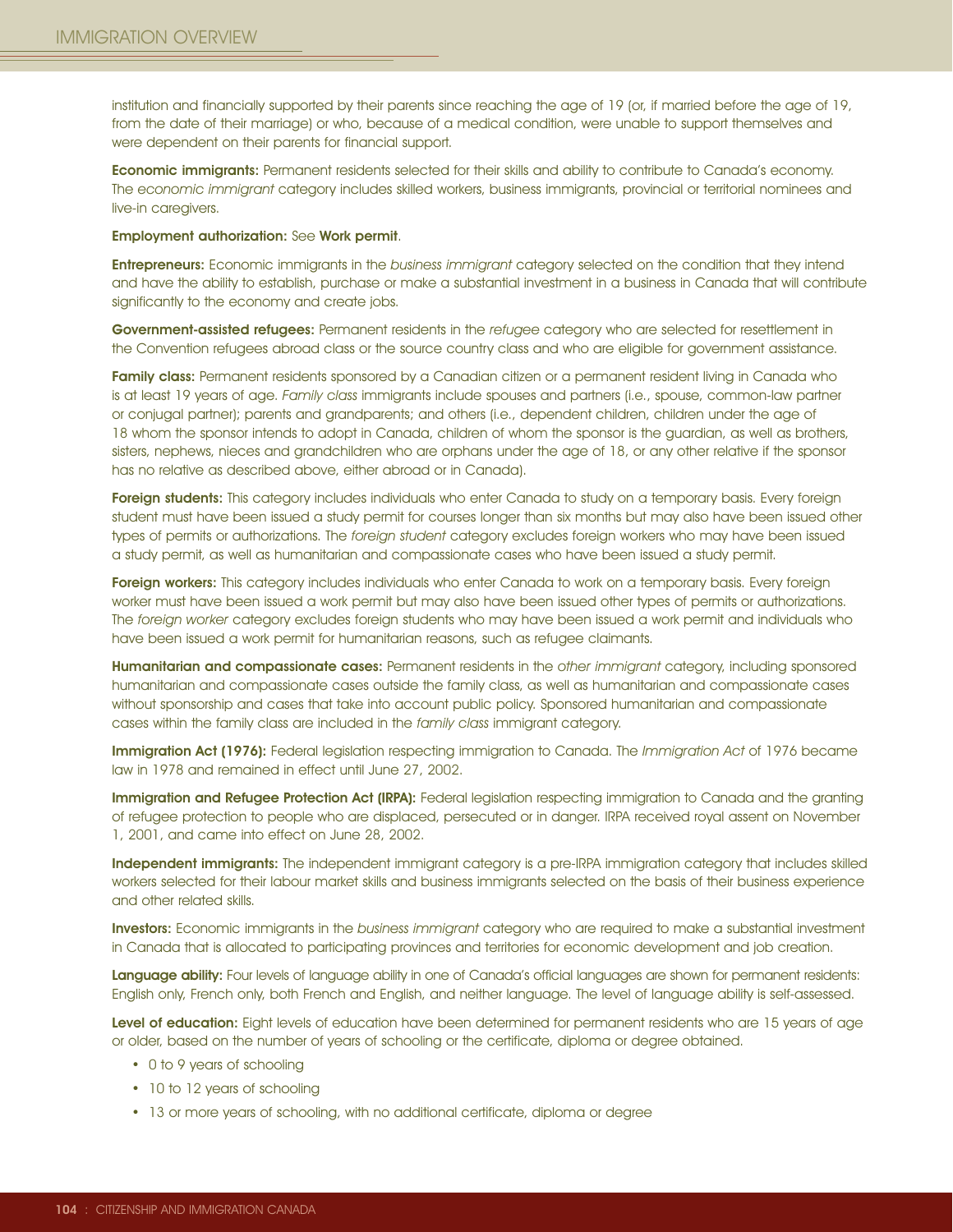- Trade certificate: completion of vocational training at non-university educational institutions
- Non-university diploma: completion of a diploma program not at the university or trade level
- Bachelor's degree: completion of a bachelor's program at the university level
- Master's degree: completion of a master's program at the university level
- Doctoral degree: completion of a doctoral program at the university level

Level of study: Five levels of study have been determined for foreign students.

- Secondary or less: primary or secondary educational institutions in Canada
- Trade: vocational trade at non-university educational institutions in Canada (such as technical and vocational institutions, CEGEPs and colleges)
- University: undergraduate, postgraduate (master's and doctoral) and other studies at university institutions in Canada
- Other post-secondary: post-secondary level of study, not at the university or trade level, including language institutions, private institutions and university qualifying programs
- Other: foreign students not classified in any of the above levels of study

Live-in caregivers: Economic immigrants granted permanent resident status after their participation in the Live-in Caregiver Program. This program brings temporary residents to Canada as live-in employees to work without supervision in a private household to care for children, seniors or people with disabilities. Participants in this program may apply for permanent resident status within three years of arrival in Canada, after completing two years of employment as live-in caregivers. The Live-in Caregiver Program replaced the Foreign Domestic Movement Program on April 27, 1992.

New workers: Permanent residents who are intending to work in Canada but whose occupational skill level has not been assessed.

Occupational skill level: Five skill levels, based on the National Occupational Classification, have been determined for permanent residents 15 years of age or older as well as for foreign workers.

- Skill level O (managerial): management occupations
- Skill level A (professionals): professional occupations in business and finance; natural and applied sciences; health; social science, education, government service, and religion; and art and culture

Educational or training requirements: university degree

• Skill level B (skilled and technical): skilled or technical occupations in administration and business; natural and applied sciences; health; law, social service, education, and religion; art, culture, recreation and sport; sales and service; as well as trades and skilled transport and equipment operators; skilled occupations in primary industries; and processing, manufacturing and utilities supervisors and skilled operators

Educational or training requirements: two to three years of post-secondary education, or two to five years of apprenticeship training, or three to four years of secondary school and more than two years of on-the-job training, occupation-specific training courses or specific work experience

• Skill level C (intermediate and clerical): clerical occupations; assisting occupations in health services; intermediate occupations in sales and services; transport, equipment operations, installation and maintenance; primary industries; as well as processing and manufacturing machine operators and assemblers

Educational or training requirements: one to four years of secondary school education, or up to two years of on-the-job training, training courses or specific work experience

• Skill level D (elemental and labourers): elemental sales and service occupations and labourers in construction; primary industries; and processing, manufacturing and utilities

Educational or training requirements: no formal educational requirements; short work demonstration or on-the-job training

Other immigrants: Permanent residents in the other immigrant category include post-determination refugee claimants, deferred removal orders, retirees, temporary resident permit holders, and humanitarian and compassionate cases.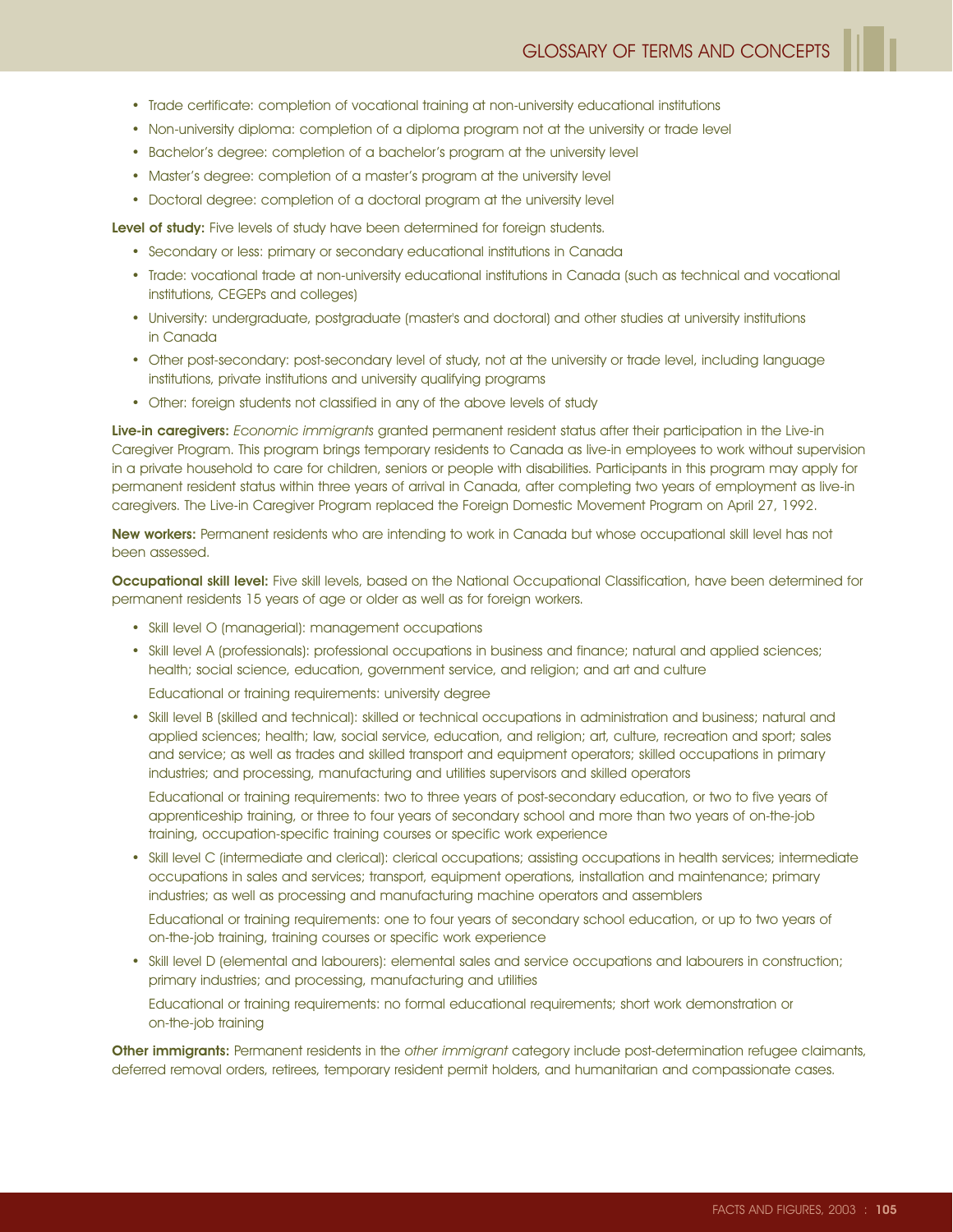Permanent residents: Permanent residents have been granted permanent resident status and have the right to enter and remain in Canada. Permanent residents must live in Canada for at least 730 days (two years) within a five-year period or risk losing their status. Permanent residents have all the rights guaranteed under the Canadian Charter of Rights and Freedoms such as equality rights, legal rights, mobility rights, freedom of religion, freedom of expression and freedom of association.

Post-determination refugee claimants: Permanent residents determined to be members of the post-determination refugee claimants in Canada class (PDRCC) who are included in the other immigrant category. The PDRCC class is a prescribed class where permanent residence is granted to protect a client from a threat in the country of nationality or origin where there is a risk to the life of the applicant, or a risk of excessive sanctions or inhumane treatment.

Primary status: Temporary residents are categorized according to the principal reason for residing in Canada. The four categories of temporary residents are foreign workers, foreign students, the humanitarian population, and other temporary residents. Since 1989, the humanitarian component has consisted primarily of refugee claimants. These four categories, referred to as primary status, are mutually exclusive: any person included in one category is excluded from the others.

Privately sponsored refugees: Permanent residents in the refugee category who are selected for resettlement in the Convention refugees abroad class, the source country class or the country of asylum class and who are privately sponsored by organizations, individuals or groups of individuals.

Province or territory: Refers to the province or territory of intended destination in Canada.

Provincial or territorial nominees: Economic immigrants selected by a province or territory for specific skills that will contribute to the local economy to meet specific labour market needs. The Regulations establish a provincial or territorial nominee class, allowing provinces and territories that have agreements with CIC to nominate a certain number of workers. A nominee must meet federal admissibility requirements, such as those related to health and security.

Refugee claimants: Refugee claimants are temporary residents in the humanitarian population category who request refugee protection upon or after arrival in Canada. A refugee claimant receives Canada's protection when he or she is found to be a Convention refugee as defined by the United Nations 1951 Geneva Convention Relating to the Status of Refugees and its 1967 protocol, or when found to be a person needing protection based on risk to life, risk of cruel and unusual treatment or punishment, or danger of torture as defined in the Convention against Torture. A refugee claimant whose claim is accepted may make an application in Canada for permanent residence within 180 days. The applicant may include family members in Canada and abroad.

Refugee dependants: Refugee dependants are permanent residents in the refugee category who are family members of a refugee landed in Canada, and who are living abroad or in Canada. Their applications for permanent residence are considered concurrently with that of the principal applicant in Canada.

Refugees: Permanent residents in the refugee category include government-assisted refugees, privately sponsored refugees, refugees landed in Canada and refugee dependants (i.e., dependants of refugees landed in Canada, including spouses and partners living abroad or in Canada).

Refugees landed in Canada: Permanent residents in the refugee category who have had their refugee claims accepted and who subsequently applied for and were granted permanent resident status in Canada.

Retirees: This immigration category, phased out in 1991, includes permanent residents in the other immigrant category who are over the age of 55, who come to Canada with no intention of working and who have sufficient funds to support themselves.

Self-employed: Economic immigrants in the business immigrant category selected on the condition that they can and intend to create their own employment in Canada and contribute significantly either to the Canadian economy or to the cultural or athletic life of Canada (as, for example, farmers, artists, actors, writers or professional athletes).

Skilled workers: Economic immigrants selected for their ability to participate in the labour market and to establish themselves economically in Canada. Skilled workers are assessed on the basis of selection criteria that stress education, language ability and skilled work experience rather than a specific occupation. Before IRPA, the skilled worker category included assisted relatives and independent immigrants.

Source area: Five major world regions are shown: Africa and the Middle East, Asia and Pacific, South and Central America, the United States, and Europe and the United Kingdom.